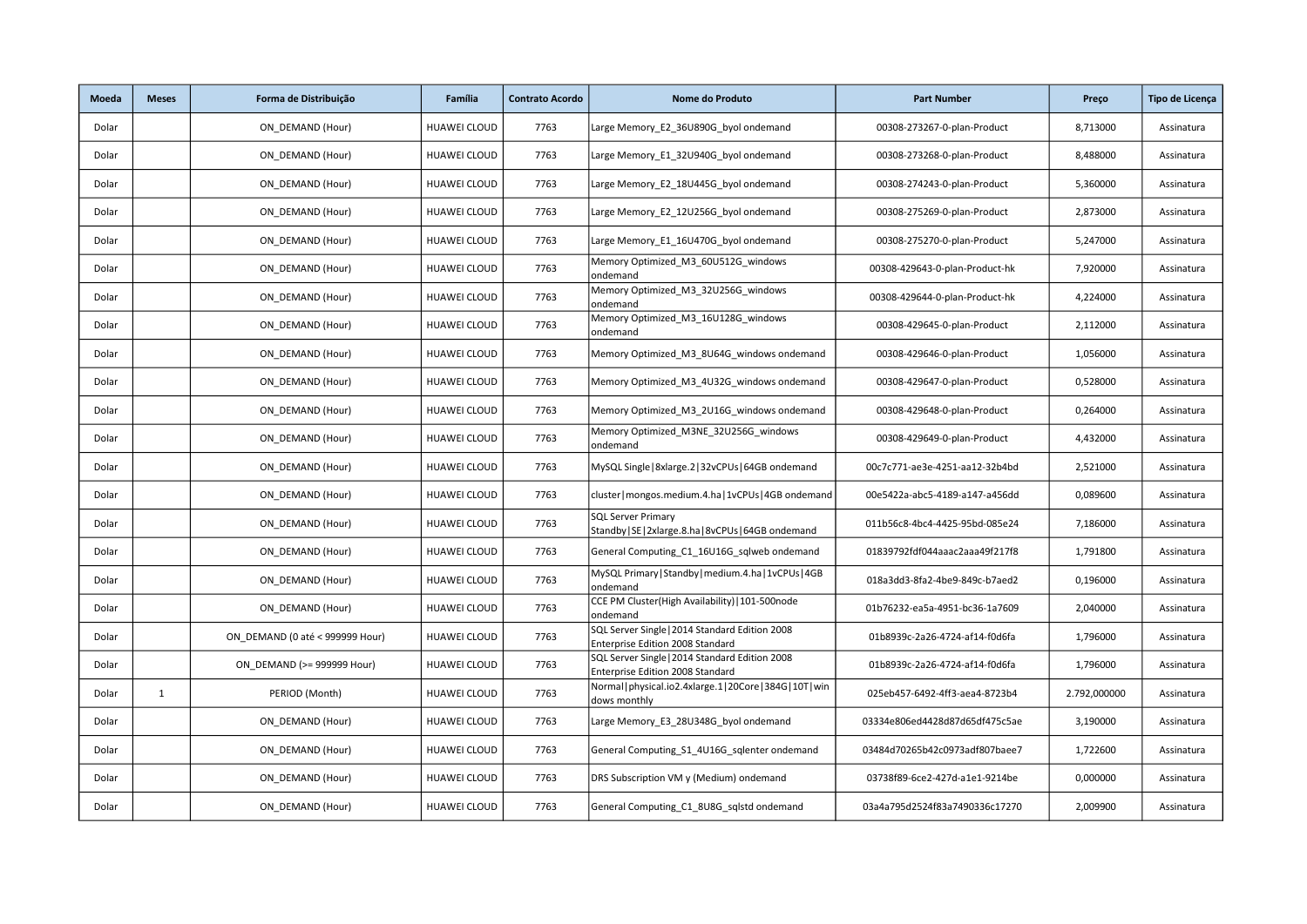| Dolar |              | ON DEMAND (Hour)                | HUAWEI CLOUD        | 7763 | General Computing_C2_4U8G_sqlstd ondemand                                                     | 03e495c732a14ee5947db57d97b25e | 1,023800     | Assinatura |
|-------|--------------|---------------------------------|---------------------|------|-----------------------------------------------------------------------------------------------|--------------------------------|--------------|------------|
| Dolar |              | ON DEMAND (0 até < 999999 Hour) | <b>HUAWEI CLOUD</b> | 7763 | General Computing C1 2U2G linux ondemand                                                      | 04058ff878f0495cbde246d5e3bffa | 0,124000     | Assinatura |
| Dolar |              | ON DEMAND (>= 999999 Hour)      | HUAWEI CLOUD        | 7763 | General Computing_C1_2U2G_linux ondemand                                                      | 04058ff878f0495cbde246d5e3bffa | 0,124000     | Assinatura |
| Dolar | $\mathbf{1}$ | PERIOD (Month)                  | <b>HUAWEI CLOUD</b> | 7763 | Normal   physical.s1.large.1.linux   20Core   256G   3T   lin<br>ux monthly                   | 04106739-430b-4b5a-8546-9f32ab | 1.109,160000 | Assinatura |
| Dolar |              | ON_DEMAND (Hour)                | HUAWEI CLOUD        | 7763 | cluster   config.large.2.ha   2vCPUs   4GB ondemand                                           | 0444da92-1b13-45fc-832c-79fbbe | 0,403200     | Assinatura |
| Dolar |              | ON DEMAND (Hour)                | <b>HUAWEI CLOUD</b> | 7763 | PostgreSQL Primary   Standby   large.4   2vCPUs   8GB<br>ondemand                             | 0449c3c6-915d-4381-86e5-1f3904 | 0,392000     | Assinatura |
| Dolar |              | ON DEMAND (GB)                  | <b>HUAWEI CLOUD</b> | 7763 | DDS shard node storage   Ultra-high IO On demand                                              | 0493ac46-61b9-42bb-a399-b250c0 | 0,001220     | Assinatura |
| Dolar |              | ON_DEMAND (Hour)                | HUAWEI CLOUD        | 7763 | DRS Bak Restore VM MsSQL (Medium) ondemand                                                    | 04ba08c2-b0b1-4019-a0b7-8898a7 | 0,000000     | Assinatura |
| Dolar | 12           | PERIOD (Year)                   | HUAWEI CLOUD        | 7763 | <b>HSS Basic Yearly</b>                                                                       | 058f7b4e-3470-42fb-9d86-0c777f | 25,200000    | Assinatura |
| Dolar |              | ON DEMAND (0 até < 999999 Hour) | <b>HUAWEI CLOUD</b> | 7763 | SQL Server Primary Standby   2016 Standard<br>Edition   2xlarge.8.ha   8vCPUs   64GB ondemand | 05a62558-4c48-4334-9d13-782029 | 7,186000     | Assinatura |
| Dolar |              | ON DEMAND (>= 999999 Hour)      | HUAWEI CLOUD        | 7763 | SQL Server Primary Standby   2016 Standard<br>Edition   2xlarge.8.ha   8vCPUs   64GB ondemand | 05a62558-4c48-4334-9d13-782029 | 7,186000     | Assinatura |
| Dolar |              | ON_DEMAND (Hour)                | HUAWEI CLOUD        | 7763 | General Computing_C2_1U2G_suse ondemand                                                       | 05ad44781f3449daa30325a8799b21 | 0,179900     | Assinatura |
| Dolar |              | ON DEMAND (Hour)                | <b>HUAWEI CLOUD</b> | 7763 | General Computing C2 16U32G sqlstd ondemand                                                   | 05e64d83aa6d44208e1c30ff77ed55 | 4,095400     | Assinatura |
| Dolar |              | ON DEMAND (Hour)                | HUAWEI CLOUD        | 7763 | Memory Optimized M3 4U32G sqlweb ondemand                                                     | 0612c34b15d84f1eb721db42181c51 | 0,683900     | Assinatura |
| Dolar |              | ON_DEMAND (Hour)                | HUAWEI CLOUD        | 7763 | General Computing_S1_2U8G_sqlstd ondemand                                                     | 06281fcee176419596f0eb85a11dee | 0,852600     | Assinatura |
| Dolar |              | ON DEMAND (Hour)                | <b>HUAWEI CLOUD</b> | 7763 | Large Memory E3 56U696G linux ondemand                                                        | 06c5e687b67e49bfada81e6e7c066b | 6,379000     | Assinatura |
| Dolar |              | ON DEMAND (Hour)                | <b>HUAWEI CLOUD</b> | 7763 | FIN DRS InMig VM y2y (lg) Free ondemand                                                       | 06c88acb-6ce7-461d-8da9-7e7bfd | 0,000000     | Assinatura |
| Dolar |              | ON DEMAND (Hour)                | HUAWEI CLOUD        | 7763 | DRS OutSync VM y2y (lg) ondemand                                                              | 06ef9c3c-1409-4c41-8354-a98df5 | 4,000000     | Assinatura |
| Dolar | 12           | PERIOD (Year)                   | HUAWEI CLOUD        | 7763 | <b>Enterprise Yearly</b>                                                                      | 0718d49f-7f95-4528-96c7-764636 | 231,840000   | Assinatura |
| Dolar |              | ON DEMAND (0 até < 999999 Hour) | <b>HUAWEI CLOUD</b> | 7763 | PostgreSQL Primary   Standby   xlarge.2   4vCPUs   8GB<br>ondemand                            | 078782d9-681f-4c32-b44c-ac87ed | 0,632000     | Assinatura |
| Dolar |              | ON DEMAND (>= 999999 Hour)      | HUAWEI CLOUD        | 7763 | PostgreSQL Primary   Standby   xlarge.2   4vCPUs   8GB<br>ondemand                            | 078782d9-681f-4c32-b44c-ac87ed | 0,632000     | Assinatura |
| Dolar |              | ON_DEMAND (GB)                  | <b>HUAWEI CLOUD</b> | 7763 | RDS Primary   Standby Storage   Common IO ondemand                                            | 078cc274-07b7-4e8c-9bcf-fb8fc3 | 0,000220     | Assinatura |
| Dolar |              | ON DEMAND (Hour)                | <b>HUAWEI CLOUD</b> | 7763 | DRS Replication VM y2y (Medium) Free ondemand                                                 | 07920bf9-f9bd-4180-b243-f3fa56 | 0,000000     | Assinatura |
| Dolar |              | ON DEMAND (Hour)                | HUAWEI CLOUD        | 7763 | General Computing Enhaced C3 16U64G linux<br>ondemand                                         | 07a74337-abb9-46b3-a3fa-3e392a | 1,102000     | Assinatura |
| Dolar |              | ON DEMAND (Hour)                | HUAWEI CLOUD        | 7763 | Enhanced General Computing_C3_32U128G_sqlstd<br>ondemand                                      | 0843403ddb2d45ab9223abd5f351be | 6,976000     | Assinatura |
| Dolar |              | ON DEMAND (Hour)                | HUAWEI CLOUD        | 7763 | PostgreSQL Read Replica   15xlarge.2   60vCPUs   128GB<br>ondemand                            | 090e4c39-80c1-48bb-8a07-c99cb6 | 5,062000     | Assinatura |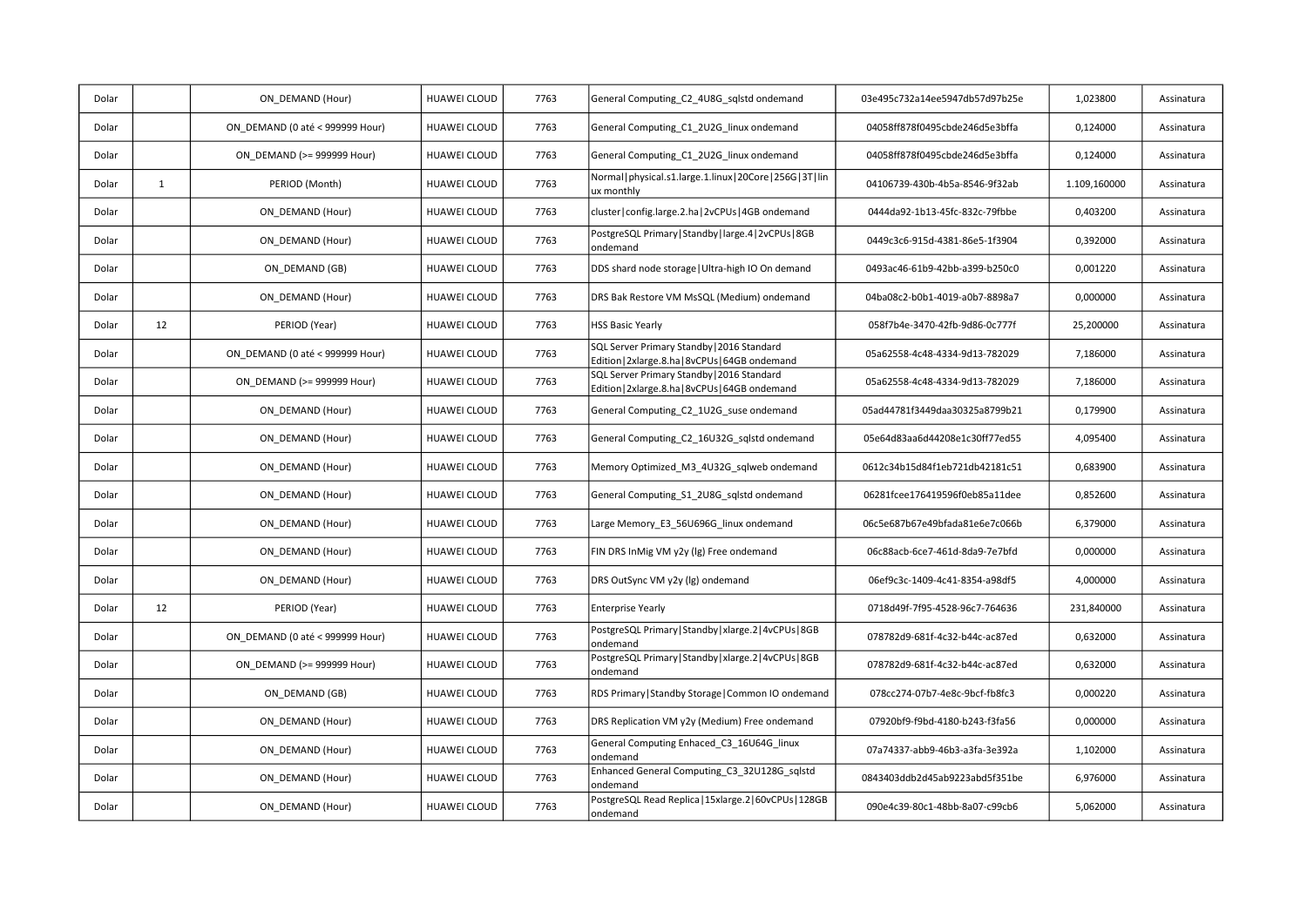| Dolar |              | ON_DEMAND (Hour)                | <b>HUAWEI CLOUD</b> | 7763 | <b>Enhanced General</b><br>Computing C3NE 32U128G windows ondemand                                | 091538b34b1348d1a39be810410b46 | 3,704000   | Assinatura |
|-------|--------------|---------------------------------|---------------------|------|---------------------------------------------------------------------------------------------------|--------------------------------|------------|------------|
| Dolar | 12           | PERIOD (Year)                   | HUAWEI CLOUD        | 7763 | <b>Enterprise Yearly</b>                                                                          | 094c74a1-4883-459d-bee9-e89095 | 248,400000 | Assinatura |
| Dolar |              | ON_DEMAND (Hour)                | <b>HUAWEI CLOUD</b> | 7763 | Memory Optimized_M1_8U64G_sqlweb ondemand                                                         | 0a837c2726704111abfdeab5d07332 | 1,213300   | Assinatura |
| Dolar |              | ON DEMAND (Hour)                | <b>HUAWEI CLOUD</b> | 7763 | Enhanced General Computing_C6_32U128G_windows<br>ondemand                                         | 0a9075b8b85d4e78aa5d5ddf190a86 | 3,536000   | Assinatura |
| Dolar |              | ON DEMAND (Hour)                | <b>HUAWEI CLOUD</b> | 7763 | MySQL Primary   Standby   4xlarge.2.ha   16vCPUs   32GB<br>ondemand                               | 0adfddb5-c31a-46a8-a3ac-f64b21 | 2,520000   | Assinatura |
| Dolar |              | ON DEMAND (Hour)                | HUAWEI CLOUD        | 7763 | SQL Server Single   Standard<br>Edition   large.4   2vCPUs   8GB Ondemand                         | 0b04438c-3e55-4d47-8a73-fb8e90 | 0,635000   | Assinatura |
| Dolar |              | ON DEMAND (Hour)                | <b>HUAWEI CLOUD</b> | 7763 | Memory Optimized_M3_16U128G_linux ondemand                                                        | 0b344096-9fb6-43f9-b639-490190 | 1,440000   | Assinatura |
| Dolar |              | ON_DEMAND (Hour)                | <b>HUAWEI CLOUD</b> | 7763 | VPC Endpoint Basic Version Ondemand                                                               | 0b6e63ec-b3c2-4b76-9a7b-61357d | 0,014000   | Assinatura |
| Dolar |              | ON DEMAND (Hour)                | <b>HUAWEI CLOUD</b> | 7763 | SQL Server Primary Standby   2008 Enterprise<br>Edition   4xlarge.8.ha   16vCPUs   128GB ondemand | 0ba8295a-45c9-4e9c-9cd4-aff2cd | 20,045000  | Assinatura |
| Dolar |              | ON DEMAND (Hour)                | <b>HUAWEI CLOUD</b> | 7763 | Dashboard Num ondemand                                                                            | 0bed2df6-ff44-46ff-ae68-088f82 | 0,000000   | Assinatura |
| Dolar |              | ON DEMAND (Hour)                | HUAWEI CLOUD        | 7763 | cluster   mongos.large.2.ha   2vCPUs   4GB ondemand                                               | 0c192e5c-072f-47db-9123-c65c3c | 0,134400   | Assinatura |
| Dolar |              | ON DEMAND (Hour)                | <b>HUAWEI CLOUD</b> | 7763 | DRS Migration VM msd2msd (Medium) ondemand                                                        | 0c645301-a193-49f6-a42c-5269e6 | 0,000000   | Assinatura |
| Dolar |              | ON DEMAND (Hour)                | HUAWEI CLOUD        | 7763 | Enhanced General Computing_C3_4U16G_sqlweb<br>ondemand                                            | 0c64bd5b47a347a4bef6b2e7171916 | 0,500000   | Assinatura |
| Dolar |              | ON_DEMAND (Hour)                | HUAWEI CLOUD        | 7763 | DRS InMig VM y2y (lg) Free ondemand                                                               | Occaff13-3eee-4ea4-afe0-33958a | 0,000000   | Assinatura |
| Dolar |              | ON DEMAND (Hour)                | HUAWEI CLOUD        | 7763 | PostgreSQL Single   large.2   2vCPUs   4GB ondemand                                               | 0ce5a37b-f833-4304-999a-b487c9 | 0,158000   | Assinatura |
| Dolar | 12           | PERIOD (Year)                   | HUAWEI CLOUD        | 7763 | Ultra-high IO yearly                                                                              | 0cf6e0b4-0ce1-4ce8-a4ae-5635d8 | 2,961000   | Assinatura |
| Dolar |              | ON DEMAND (Hour)                | <b>HUAWEI CLOUD</b> | 7763 | Cloud Trace ondemand                                                                              | 0db72336-11e1-48d6-a32c-eab805 | 0,000000   | Assinatura |
| Dolar | $\mathbf{1}$ | PERIOD (Month)                  | <b>HUAWEI CLOUD</b> | 7763 | telcom 1GE monthly                                                                                | 0dc66d8a-a588-4a86-852a-dc97b4 | 138,000000 | Assinatura |
| Dolar |              | ON DEMAND (0 até < 999999 Hour) | <b>HUAWEI CLOUD</b> | 7763 | ip address   testbgp ondemand                                                                     | 0ee3fc8a-1c36-415f-a257-241107 | 0,005000   | Assinatura |
| Dolar |              | ON DEMAND (>= 999999 Hour)      | <b>HUAWEI CLOUD</b> | 7763 | ip address   testbgp ondemand                                                                     | 0ee3fc8a-1c36-415f-a257-241107 | 0.005000   | Assinatura |
| Dolar |              | ON DEMAND (0 até < 999999 Hour) | <b>HUAWEI CLOUD</b> | 7763 | SQL Server Primary Standby   2016 Standard<br>Edition   xlarge.8.ha   4vCPUs   32GB ondemand      | 0efb36d5-eb28-4bb6-89d5-94a18e | 3,593000   | Assinatura |
| Dolar |              | ON DEMAND (>= 999999 Hour)      | HUAWEI CLOUD        | 7763 | SQL Server Primary Standby   2016 Standard<br>Edition   xlarge.8.ha   4vCPUs   32GB ondemand      | 0efb36d5-eb28-4bb6-89d5-94a18e | 3,593000   | Assinatura |
| Dolar |              | ON DEMAND (Hour)                | <b>HUAWEI CLOUD</b> | 7763 | GeneralComputing   s3.4xlarge.2   16vCPUs   32GB   onde<br>mand                                   | 0fdc880c-ef64-4c21-87c8-ee3d05 | 0,176000   | Assinatura |
| Dolar |              | ON DEMAND (Hour)                | HUAWEI CLOUD        | 7763 | DRS Replication VM s2s (Medium) ondemand                                                          | 1036115b-acfd-4a02-982e-f67f08 | 0,000000   | Assinatura |
| Dolar |              | ON DEMAND (Hour)                | <b>HUAWEI CLOUD</b> | 7763 | PostgreSQL Single   15xlarge.2   60vCPUs   128GB<br>ondemand                                      | 1062eaf3-50f1-4e6f-bfb1-f01110 | 5,062000   | Assinatura |
| Dolar |              | ON DEMAND (Hour)                | HUAWEI CLOUD        | 7763 | Enhanced General Computing_C3_32U128G_byol<br>ondemand                                            | 10a08dfb54bd44cba8ba978fddf975 | 2,203000   | Assinatura |
|       |              |                                 |                     |      |                                                                                                   |                                |            |            |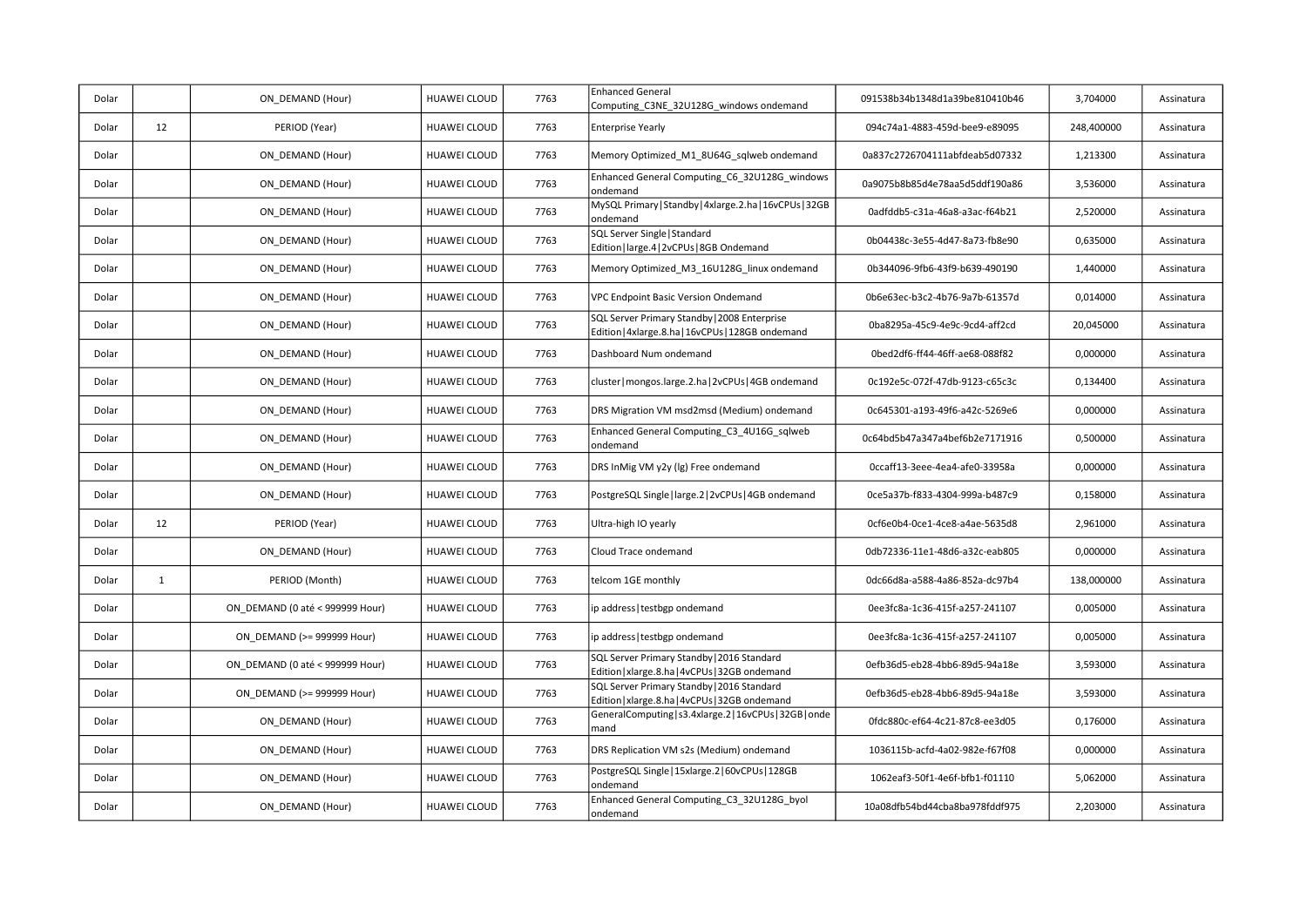| Dolar |              | ON DEMAND (Hour)                | HUAWEI CLOUD        | 7763 | General computing   s1.xlarge   4vCPUs   16GB<br>ondemand              | 10bbec4d-6e09-47d5-afbf-31da62 | 0,044000      | Assinatura |
|-------|--------------|---------------------------------|---------------------|------|------------------------------------------------------------------------|--------------------------------|---------------|------------|
| Dolar | 12           | PERIOD (Year)                   | HUAWEI CLOUD        | 7763 | Normal   physical.s1.xlarge.1   32Core   512G   9.6T   linux<br>yearly | 11246934-4fc5-4532-bbf5-4b2f53 | 31.262,400000 | Assinatura |
| Dolar |              | ON DEMAND (GB)                  | HUAWEI CLOUD        | 7763 | RDS Primary   Standby Storage   Common IO ondemand                     | 11423bed-c5ef-4681-866b-e07a61 | 0,000220      | Assinatura |
| Dolar | $\mathbf{1}$ | PERIOD (Month)                  | HUAWEI CLOUD        | 7763 | Normal   physical.s4.3xlarge.1   44Core   384G   linux<br>monthly      | 11563f5a-597b-4970-b260-427d61 | 1.861,670000  | Assinatura |
| Dolar |              | ON_DEMAND (Hour)                | HUAWEI CLOUD        | 7763 | MySQL Read Replica   2xlarge.4   8vCPUs   32GB<br>ondemand             | 125093fe-5c87-4f26-b098-f79c3b | 0,785000      | Assinatura |
| Dolar |              | ON DEMAND (Hour)                | HUAWEI CLOUD        | 7763 | General Computing_S1_4U16G_sqlweb ondemand                             | 1254b2d9f4fc49f49d36ab41af02ed | 0,513500      | Assinatura |
| Dolar |              | ON DEMAND (Hour)                | HUAWEI CLOUD        | 7763 | General Computing C1 4U4G sqlstd ondemand                              | 1259d9d5a7cf4408ac37e43080adcb | 1,004900      | Assinatura |
| Dolar |              | ON DEMAND (Hour)                | HUAWEI CLOUD        | 7763 | Memory Optimized M1 1U8G byol ondemand                                 | 125ed504c19b49bf844af59d7e6ef0 | 0,087000      | Assinatura |
| Dolar |              | ON DEMAND (Hour)                | HUAWEI CLOUD        | 7763 | MySQL Single   xlarge.2   4vCPUs   8GB ondemand                        | 12ced14d-10a6-43bd-9fd8-1497ac | 0,315000      | Assinatura |
| Dolar |              | ON DEMAND (Hour)                | HUAWEI CLOUD        | 7763 | General Computing_C1_32U32G_redhat ondemand                            | 12db117581824dbbb1b94518a8a91d | 1,980400      | Assinatura |
| Dolar | $\mathbf{1}$ | PERIOD (Month)                  | HUAWEI CLOUD        | 7763 | Common IO monthly                                                      | 1303f9bc-ad21-472c-af7d-f4d672 | 0,077400      | Assinatura |
| Dolar |              | ON DEMAND (Hour)                | HUAWEI CLOUD        | 7763 | DRS Migration VM msd2msd (Medium) Free<br>ondemand                     | 1383d2d7-533d-4517-964e-d6f9bd | 0,000000      | Assinatura |
| Dolar |              | ON DEMAND (Hour)                | HUAWEI CLOUD        | 7763 | MySQL Single   2xlarge.8   8vCPUs   64GB ondemand                      | 13fdbeb7-ec48-46bc-9ca8-d43468 | 1,700000      | Assinatura |
| Dolar | $\mathbf{1}$ | PERIOD (Month)                  | HUAWEI CLOUD        | 7763 | Normal physical.o3.small.1 8Core 192G windows<br>monthly               | 152bc992-eabe-46a8-9337-f568d3 | 1.560,000000  | Assinatura |
| Dolar |              | ON DEMAND (0 até < 999999 Hour) | HUAWEI CLOUD        | 7763 | PostgreSQL Single   large.8   2vCPUs   16GB ondemand                   | 1541858f-b147-408b-88eb-a90132 | 0,445000      | Assinatura |
| Dolar |              | ON_DEMAND (>= 999999 Hour)      | HUAWEI CLOUD        | 7763 | PostgreSQL Single   large.8   2vCPUs   16GB ondemand                   | 1541858f-b147-408b-88eb-a90132 | 0,445000      | Assinatura |
| Dolar |              | ON DEMAND (Hour)                | HUAWEI CLOUD        | 7763 | Anti-DDoS Basic Version ondemand                                       | 1566e184-64c2-4237-848c-ea69de | 0,000000      | Assinatura |
| Dolar |              | ON DEMAND (Hour)                | HUAWEI CLOUD        | 7763 | GeneralComputing   s3.xlarge.4   4vCPUs   16GB   ondema<br>nd          | 157af063-ca36-49ce-95c0-5d55e6 | 0,044000      | Assinatura |
| Dolar | $\mathbf{1}$ | PERIOD (Month)                  | HUAWEI CLOUD        | 7763 | Normal   physical.o3.small.1   8Core   192G   linux<br>monthly         | 160e48d3-4628-4cf8-b80c-a9b193 | 1.168,330000  | Assinatura |
| Dolar | 12           | PERIOD (Year)                   | HUAWEI CLOUD        | 7763 | unicom 1GE yearly                                                      | 161d1ab9-1fbb-40be-91e2-030a28 | 1.656,000000  | Assinatura |
| Dolar |              | ON_DEMAND (Hour)                | HUAWEI CLOUD        | 7763 | General Computing_S3_1U2G_windows ondemand                             | 16667e97dfba47db8d5bab7b480e40 | 0,070000      | Assinatura |
| Dolar |              | ON DEMAND (0 até < 3 GB)        | <b>HUAWEI CLOUD</b> | 7763 | Distributed cache primary and secondary instances_On-<br>demand        | 1679d7ef-0dd9-415c-b9f8-4e6297 | 0,062000      | Assinatura |
| Dolar |              | ON DEMAND (3 até < 5 GB)        | HUAWEI CLOUD        | 7763 | Distributed cache primary and secondary instances On-<br>demand        | 1679d7ef-0dd9-415c-b9f8-4e6297 | 0,112000      | Assinatura |
| Dolar |              | ON DEMAND (5 até < 9 GB)        | HUAWEI CLOUD        | 7763 | Distributed cache primary and secondary instances On-<br>demand        | 1679d7ef-0dd9-415c-b9f8-4e6297 | 0,066000      | Assinatura |
| Dolar |              | ON_DEMAND (9 até < 17 GB)       | HUAWEI CLOUD        | 7763 | Distributed cache primary and secondary instances_On-<br>demand        | 1679d7ef-0dd9-415c-b9f8-4e6297 | 0,066000      | Assinatura |
| Dolar |              | ON DEMAND (17 até < 33 GB)      | <b>HUAWEI CLOUD</b> | 7763 | Distributed cache primary and secondary instances_On-<br>demand        | 1679d7ef-0dd9-415c-b9f8-4e6297 | 0,041000      | Assinatura |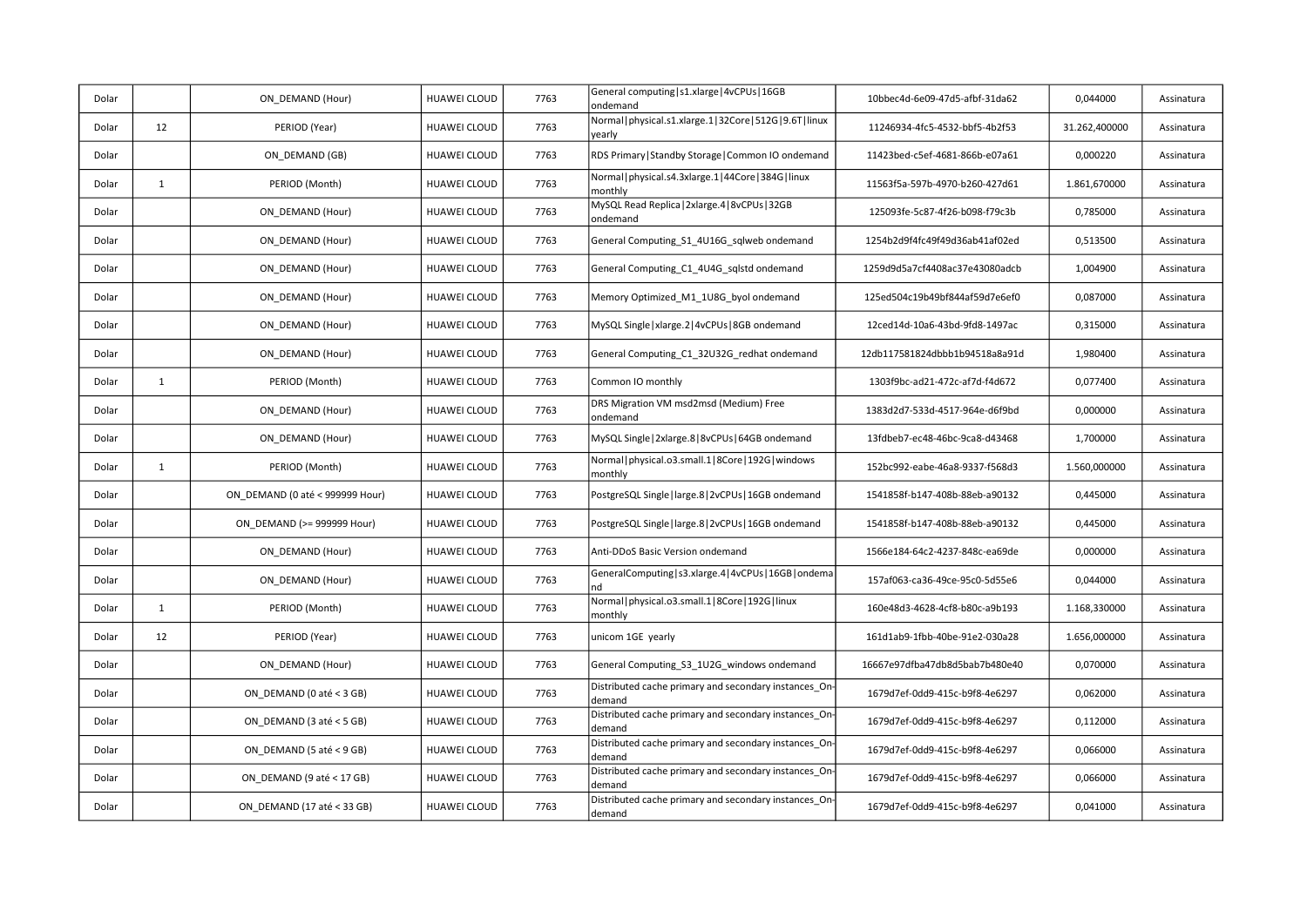| Dolar |    | ON DEMAND (33 até < 65 GB)      | HUAWEI CLOUD        | 7763 | Distributed cache primary and secondary instances On-<br>demand                                     | 1679d7ef-0dd9-415c-b9f8-4e6297 | 0,041000  | Assinatura |
|-------|----|---------------------------------|---------------------|------|-----------------------------------------------------------------------------------------------------|--------------------------------|-----------|------------|
| Dolar |    | ON DEMAND ( $>= 65$ GB)         | <b>HUAWEI CLOUD</b> | 7763 | Distributed cache primary and secondary instances_On-<br>demand                                     | 1679d7ef-0dd9-415c-b9f8-4e6297 | 0,041000  | Assinatura |
| Dolar |    | ON DEMAND (GB)                  | <b>HUAWEI CLOUD</b> | 7763 | RDS Primary   Standby Storage   Ultra-high IO ondemand                                              | 16a3d97d-cd3f-4a62-92e0-79d2ab | 0,000820  | Assinatura |
| Dolar |    | ON DEMAND (Hour)                | HUAWEI CLOUD        | 7763 | General Computing_S3_4U16G_byol ondemand                                                            | 173c56e354004f778971ca02cd7ef4 | 0,194000  | Assinatura |
| Dolar |    | ON_DEMAND (Hour)                | <b>HUAWEI CLOUD</b> | 7763 | General Computing Enhaced_C3_16U32G_windows<br>ondemand                                             | 176354c5eb9448f6a9dc7639a4959e | 1,608000  | Assinatura |
| Dolar |    | ON DEMAND (Hour)                | <b>HUAWEI CLOUD</b> | 7763 | General Computing S3 8U32G sqlweb ondemand                                                          | 177cf0691c3b48f7823f72b297092f | 0,736000  | Assinatura |
| Dolar |    | ON DEMAND (Hour)                | HUAWEI CLOUD        | 7763 | cluster   mongos.xlarge.4.ha   4vCPUs   16GB ondemand                                               | 17a41a48-5b04-4a65-b45e-252301 | 0,358200  | Assinatura |
| Dolar |    | ON DEMAND (Hour)                | HUAWEI CLOUD        | 7763 | DRS Replication VM p2p (Medium) Free ondemand                                                       | 183f26ba-3868-41e4-bf85-769799 | 0,000000  | Assinatura |
| Dolar |    | ON DEMAND (Hour)                | <b>HUAWEI CLOUD</b> | 7763 | General Computing S3 2U4G linux ondemand                                                            | 185237810dc14af39b6d5d0470243c | 0,082000  | Assinatura |
| Dolar |    | ON DEMAND (Hour)                | HUAWEI CLOUD        | 7763 | General Computing S3 2U4G redhat ondemand                                                           | 186f0484d1244e72a14c51906625c0 | 0,082000  | Assinatura |
| Dolar |    | ON DEMAND (Hour)                | HUAWEI CLOUD        | 7763 | General Computing_C2_32U64G_byol ondemand                                                           | 1898f74808c248f4a748767a0ee9a4 | 2,097000  | Assinatura |
| Dolar |    | ON_DEMAND (Hour)                | HUAWEI CLOUD        | 7763 | General Computing_S1_16U64G_sqlstd ondemand                                                         | 18c847ad35474a9a8e23c83391540c | 4,246500  | Assinatura |
| Dolar |    | ON_DEMAND (Hour)                | <b>HUAWEI CLOUD</b> | 7763 | Common IO ondemand                                                                                  | 18cc5516-96df-4ed3-a062-4126bd | 0,000110  | Assinatura |
| Dolar |    | ON DEMAND (Hour)                | HUAWEI CLOUD        | 7763 | Event Of AOM Basic Version Ondemand                                                                 | 18eeccfd-34ca-4efe-8022-aa3c1d | 0,000000  | Assinatura |
| Dolar |    | ON DEMAND (Hour)                | HUAWEI CLOUD        | 7763 | Memory Optimized_M6_2U16G_windows ondemand                                                          | 192a6bd47d4f42d19af2e7b430b98c | 0,264000  | Assinatura |
| Dolar |    | ON DEMAND (Hour)                | <b>HUAWEI CLOUD</b> | 7763 | DRS Sync VM o2t (Medium) ondemand                                                                   | 195833c3-605f-4b28-b099-fa153c | 0,000000  | Assinatura |
| Dolar |    | ON DEMAND (GB)                  | HUAWEI CLOUD        | 7763 | RDS Read Replica Storage   Common IO ondemand                                                       | 19ab7b77-17cb-4670-9c61-a18fc3 | 0,000110  | Assinatura |
| Dolar |    | ON DEMAND (Hour)                | HUAWEI CLOUD        | 7763 | Memory Optimized_M3NE_32U256G_linux ondemand                                                        | 19f258fe60da460cb0343e4766954c | 3,029000  | Assinatura |
| Dolar |    | ON_DEMAND (Hour)                | HUAWEI CLOUD        | 7763 | PostgreSQL Primary   Standby   2xlarge.4   8vCPUs   32GB<br>ondemand                                | 1a2d332b-cf0d-424e-9087-13bd07 | 1,570000  | Assinatura |
| Dolar | 12 | PERIOD (Year)                   | <b>HUAWEI CLOUD</b> | 7763 | <b>HSS Basic Yearly</b>                                                                             | 1ad4d761-ccef-40c8-b200-e2c0eb | 27,000000 | Assinatura |
| Dolar |    | ON DEMAND (0 até < 999999 Hour) | <b>HUAWEI CLOUD</b> | 7763 | General Computing S1 4U16G linux ondemand                                                           | 1b399178-c524-45cd-af74-a3bbdc | 0,291000  | Assinatura |
| Dolar |    | ON DEMAND (>= 999999 Hour)      | HUAWEI CLOUD        | 7763 | General Computing_S1_4U16G_linux ondemand                                                           | 1b399178-c524-45cd-af74-a3bbdc | 0,291000  | Assinatura |
| Dolar |    | ON DEMAND (Hour)                | <b>HUAWEI CLOUD</b> | 7763 | General Computing Enhaced_C3_32U64G_windows<br>ondemand                                             | 1b5bf7beee674143bc0894cbf27816 | 3,216000  | Assinatura |
| Dolar |    | ON DEMAND (Hour)                | HUAWEI CLOUD        | 7763 | General Entry   t6.2xlarge.4   8vCPUs   32GB   windows<br>Ondemand                                  | 1b647ee3-2417-4fcb-b6c7-f5dfa8 | 0,372000  | Assinatura |
| Dolar |    | ON DEMAND (Hour)                | HUAWEI CLOUD        | 7763 | DRS Sync VM o2t (Medium) Free ondemand                                                              | 1b9026e4-2dc4-4ce3-b325-69fd01 | 0,000000  | Assinatura |
| Dolar |    | ON DEMAND (0 até < 999999 Hour) | <b>HUAWEI CLOUD</b> | 7763 | SQL Server Single   2014 Enterprise Edition 2016<br>Enterprise Edition   8xlarge.8   32vCPU   256GB | 1b921071-d5f2-496a-b469-7ac79b | 20,045000 | Assinatura |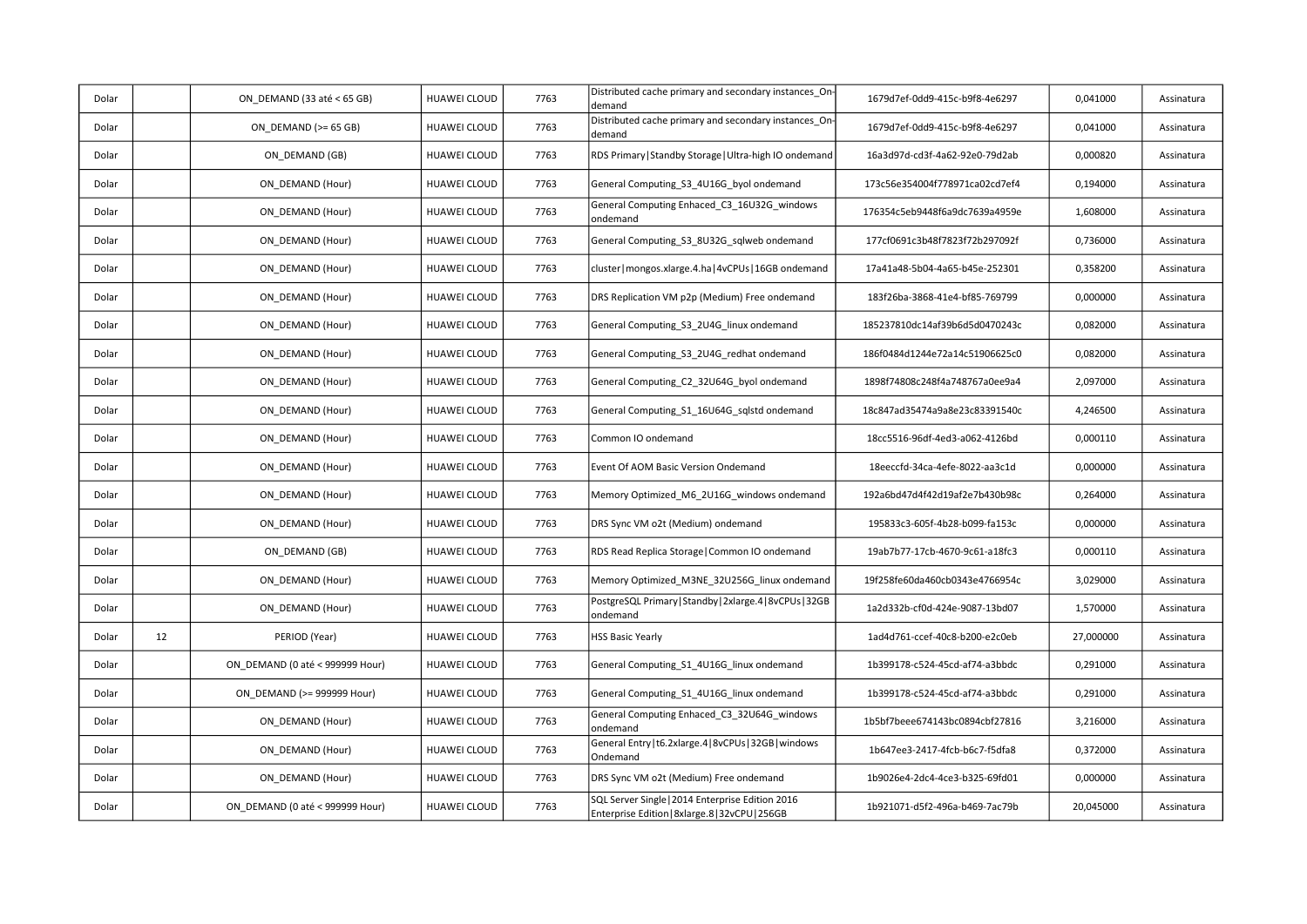| Dolar |              | ON DEMAND (>= 999999 Hour)      | <b>HUAWEI CLOUD</b> | 7763 | SQL Server Single   2014 Enterprise Edition 2016<br>Enterprise Edition   8xlarge.8   32vCPU   256GB         | 1b921071-d5f2-496a-b469-7ac79b | 20,045000     | Assinatura |
|-------|--------------|---------------------------------|---------------------|------|-------------------------------------------------------------------------------------------------------------|--------------------------------|---------------|------------|
| Dolar |              | ON DEMAND (Hour)                | <b>HUAWEI CLOUD</b> | 7763 | Memory Optimized_M3_2U16G_suse ondemand                                                                     | 1bdf49884ffe46bea708498d2b3726 | 0,268100      | Assinatura |
| Dolar | $\mathbf{1}$ | PERIOD (Month)                  | <b>HUAWEI CLOUD</b> | 7763 | Normal   physical.io2.5xlarge.1   36Core   512G   20T   esxi<br>monthly                                     | 1c211833-7b81-4fc6-a8d0-b4e8fc | 2.979,200000  | Assinatura |
| Dolar |              | ON DEMAND (Hour)                | <b>HUAWEI CLOUD</b> | 7763 | General Computing_C1_16U16G_redhat ondemand                                                                 | 1d1bb1b9255d4611b2473786757e56 | 0,990200      | Assinatura |
| Dolar |              | ON DEMAND (Hour)                | <b>HUAWEI CLOUD</b> | 7763 | Computing-accelerated PI2 8U32G linux ondemand                                                              | 1d2972fcb5344ff28db4715d2d4993 | 1,150000      | Assinatura |
| Dolar |              | ON DEMAND (Hour)                | HUAWEI CLOUD        | 7763 | Event Of AOM Professional Version Ondemand                                                                  | 1dc53cec-f9f5-41c9-9c90-998639 | 0,000022      | Assinatura |
| Dolar |              | ON DEMAND (Hour)                | <b>HUAWEI CLOUD</b> | 7763 | MySQL Read Replica   4xlarge.4   16vCPUs   64GB<br>ondemand                                                 | 1e148813-3955-4e76-be21-178a5e | 1,571000      | Assinatura |
| Dolar | $\mathbf{1}$ | PERIOD (Month)                  | <b>HUAWEI CLOUD</b> | 7763 | Normal   physical.io2.4xlarge.1   20Core   384G   10T   esxi<br>monthly                                     | 1e5bd998-f482-4fb8-a8ed-cebdd4 | 1.955,800000  | Assinatura |
| Dolar | $\mathbf{1}$ | PERIOD (Month)                  | <b>HUAWEI CLOUD</b> | 7763 | Normal   physical.io2.4xlarge.3   20Core   384G   10T   esxi<br>monthly                                     | 1e697e5a-c930-45e6-9471-61bcd3 | 1.397,000000  | Assinatura |
| Dolar | $\mathbf{1}$ | PERIOD (Month)                  | <b>HUAWEI CLOUD</b> | 7763 | <b>Enterprise Monthly</b>                                                                                   | 1ee21d62-50a9-45a1-8588-7abf71 | 13,800000     | Assinatura |
| Dolar |              | ON DEMAND (Hour)                | HUAWEI CLOUD        | 7763 | General Computing_C1_1U1G_sqlweb ondemand                                                                   | 1ee2495fe25e4e4b9b62780097462f | 0,134500      | Assinatura |
| Dolar |              | ON DEMAND (GB)                  | <b>HUAWEI CLOUD</b> | 7763 | Object Storage Service Network Category On-demand                                                           | 1eee028c-948f-4f61-9521-e17c4f | 0,000000      | Assinatura |
| Dolar |              | ON DEMAND (0 até < 999999 Hour) | <b>HUAWEI CLOUD</b> | 7763 | SQL Server Single   2014 Enterprise Edition 2016<br>Enterprise Edition   2xlarge.8   8vCPUs   64GB ondemand | 1f5bd41e-102d-4df2-ae10-931ca8 | 5,011000      | Assinatura |
| Dolar |              | ON DEMAND (>= 999999 Hour)      | HUAWEI CLOUD        | 7763 | SQL Server Single   2014 Enterprise Edition 2016<br>Enterprise Edition   2xlarge.8   8vCPUs   64GB ondemand | 1f5bd41e-102d-4df2-ae10-931ca8 | 5,011000      | Assinatura |
| Dolar |              | ON DEMAND (Hour)                | <b>HUAWEI CLOUD</b> | 7763 | General Computing_S3_1U1G_redhat ondemand                                                                   | 1f6363d6261442cfaaa798b5cb6283 | 0,020500      | Assinatura |
| Dolar | $\mathbf{1}$ | PERIOD (Month)                  | <b>HUAWEI CLOUD</b> | 7763 | Normal   physical.s1.xlarge.1   32Core   512G   9.6T   Wind<br>ows monthly                                  | 1faa7680-36be-4f31-9171-c0d61f | 3.865,472000  | Assinatura |
| Dolar |              | ON DEMAND (Hour)                | <b>HUAWEI CLOUD</b> | 7763 | MySQL Primary   Standby   15xlarge.4   60vCPUs   256GB<br>ondemand                                          | 20007ab1-ad28-4a7d-9dbc-e963ea | 12,568000     | Assinatura |
| Dolar |              | ON DEMAND (Hour)                | <b>HUAWEI CLOUD</b> | 7763 | Enhanced General Computing C3 2U8G redhat<br>ondemand                                                       | 2001ac4a6f8b4b82b547b5a574a713 | 0,137700      | Assinatura |
| Dolar |              | ON DEMAND (0 até < 999999 Hour) | <b>HUAWEI CLOUD</b> | 7763 | PostgreSQL Single   2xlarge.8   8vCPUs   64GB ondemand                                                      | 20150868-aa39-42d0-9523-6f11e9 | 1,780000      | Assinatura |
| Dolar |              | ON DEMAND (>= 999999 Hour)      | HUAWEI CLOUD        | 7763 | PostgreSQL Single   2xlarge.8   8vCPUs   64GB ondemand                                                      | 20150868-aa39-42d0-9523-6f11e9 | 1,780000      | Assinatura |
| Dolar | 12           | PERIOD (Year)                   | <b>HUAWEI CLOUD</b> | 7763 | 10GE yearly                                                                                                 | 205e61a7-8250-4dac-9150-7461ba | 12.420,000000 | Assinatura |
| Dolar |              | ON DEMAND (Hour)                | <b>HUAWEI CLOUD</b> | 7763 | Ultra-high IO ondemand                                                                                      | 20beea8c-44c0-41d3-b494-34a189 | 0,000410      | Assinatura |
| Dolar |              | ON DEMAND (Hour)                | <b>HUAWEI CLOUD</b> | 7763 | General Computing C1 8U8G suse ondemand                                                                     | 20c89814c4cf410b98d6be8972046a | 0,588000      | Assinatura |
| Dolar |              | ON DEMAND (0 até < 100000 Hour) | HUAWEI CLOUD        | 7763 | simple message notification ondemand                                                                        | 21b323a5-33c4-4689-9424-9904cf | 0,000000      | Assinatura |
| Dolar |              | ON DEMAND (>= 100000 Hour)      | HUAWEI CLOUD        | 7763 | simple message notification ondemand                                                                        | 21b323a5-33c4-4689-9424-9904cf | 0,600000      | Assinatura |
| Dolar |              | ON DEMAND (Hour)                | <b>HUAWEI CLOUD</b> | 7763 | Shared Load Balancer ondemand                                                                               | 21cfdfb5-3509-4afb-a85b-52f87f | 0,000000      | Assinatura |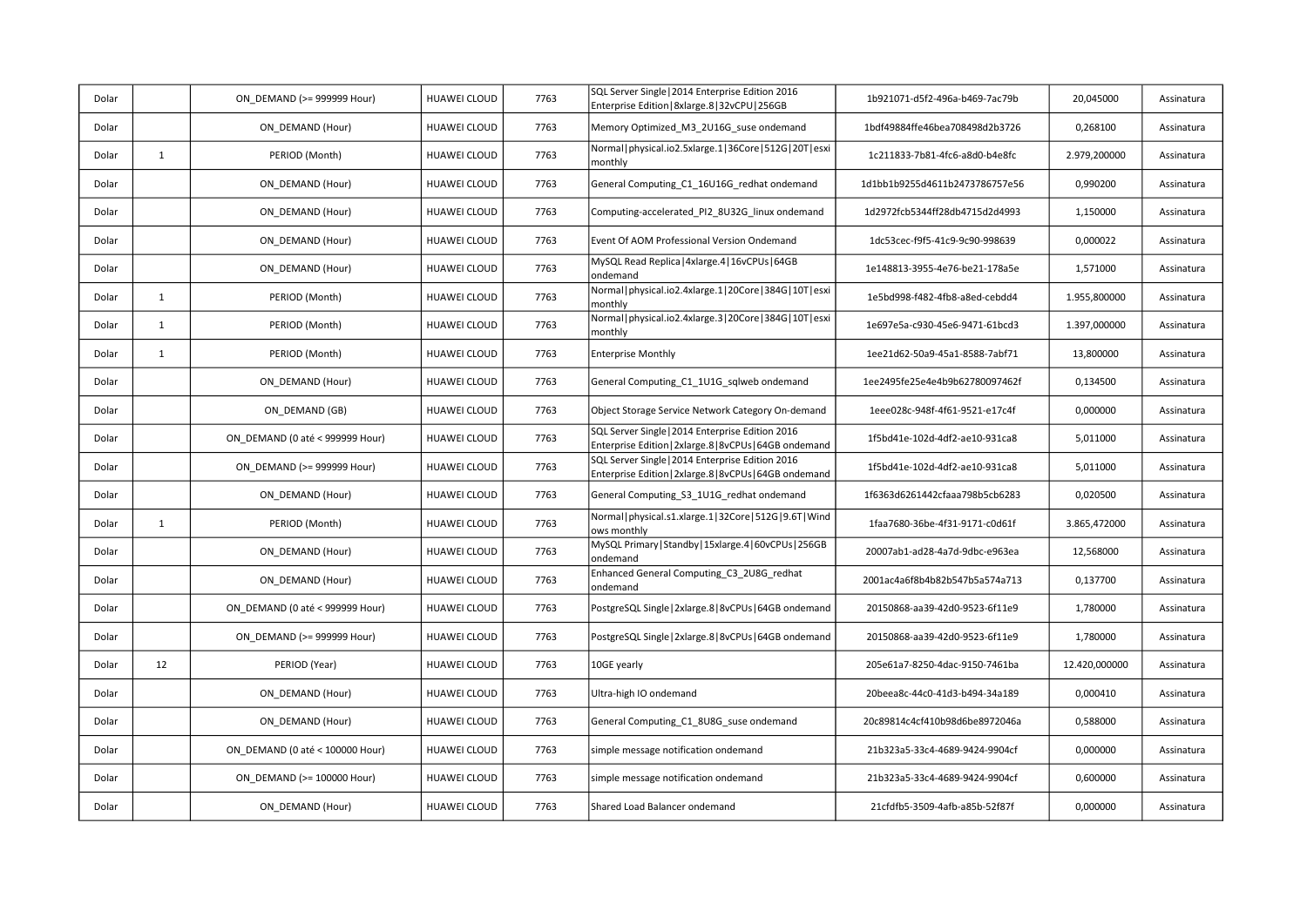| Dolar |              | ON DEMAND (Hour) | HUAWEI CLOUD        | 7763 | DRS Sync VM ddm2y (Medium) ondemand                                           | 21f5deca-795e-47f8-ae55-3fcd24 | 0,000000     | Assinatura |
|-------|--------------|------------------|---------------------|------|-------------------------------------------------------------------------------|--------------------------------|--------------|------------|
| Dolar |              | ON DEMAND (Hour) | HUAWEI CLOUD        | 7763 | Memory Optimized M3 8U64G sqlenter ondemand                                   | 2219f1cfc12b4b7eb014cc4be7d6ff | 3,671800     | Assinatura |
| Dolar | $\mathbf{1}$ | PERIOD (Month)   | <b>HUAWEI CLOUD</b> | 7763 | Normal   physical.o3.xlarge.1.linux   44Core   768G   30T   I<br>inux monthly | 227aa891-c4db-4a7c-8e02-2a364f | 2.760,300000 | Assinatura |
| Dolar |              | ON DEMAND (Hour) | HUAWEI CLOUD        | 7763 | Memory Optimized M3 8U64G suse ondemand                                       | 229b9dd421f147b2be8d5d8d01eba7 | 0,820800     | Assinatura |
| Dolar |              | ON DEMAND (Hour) | HUAWEI CLOUD        | 7763 | DRS Sync VM y2p (Medium) ondemand                                             | 22fca607-44de-4f61-b4f8-2836a9 | 0,000000     | Assinatura |
| Dolar | $\mathbf{1}$ | PERIOD (Month)   | HUAWEI CLOUD        | 7763 | mobile 10GE monthly                                                           | 233a867b-7d05-4996-9ca7-d602e2 | 1.035,000000 | Assinatura |
| Dolar |              | ON DEMAND (Hour) | HUAWEI CLOUD        | 7763 | General Computing S3 1U2G suse ondemand                                       | 2340d53455344fff98476e5fcb6cdf | 0,105500     | Assinatura |
| Dolar |              | ON DEMAND (Hour) | <b>HUAWEI CLOUD</b> | 7763 | Enhanced General Computing_C3_24U48G_linux<br>ondemand                        | 23709120ff644bd28458e4e365fd5c | 1,416000     | Assinatura |
| Dolar |              | ON DEMAND (Hour) | HUAWEI CLOUD        | 7763 | General Computing C1 1U1G redhat ondemand                                     | 243e40fa4f01432baa64443d11ec79 | 0,061900     | Assinatura |
| Dolar |              | ON DEMAND (Hour) | HUAWEI CLOUD        | 7763 | General Computing_S3_8U32G_redhat ondemand                                    | 244b153c03974a838653a655a27f14 | 0,388000     | Assinatura |
| Dolar |              | ON DEMAND (Hour) | HUAWEI CLOUD        | 7763 | DRS Migration VM mr2msdfv (Medium) Free<br>ondemand                           | 246cf898-6e89-4f07-9344-077602 | 0,000000     | Assinatura |
| Dolar | $\mathbf{1}$ | PERIOD (Month)   | <b>HUAWEI CLOUD</b> | 7763 | Normal   physical.s4.large.3   20Core   192G   windows<br>monthly             | 2531c2b1-fed8-415c-8fc4-4109b1 | 1.676,000000 | Assinatura |
| Dolar |              | ON DEMAND (Hour) | HUAWEI CLOUD        | 7763 | Memory Optimized M1 2U16G sqlweb ondemand                                     | 25498b56194444ef9d335727ea5254 | 0,331900     | Assinatura |
| Dolar |              | ON DEMAND (Hour) | <b>HUAWEI CLOUD</b> | 7763 | PostgreSQL Single   large.4   2vCPUs   8GB ondemand                           | 259aa981-858b-468a-9dce-4ccf89 | 0,196000     | Assinatura |
| Dolar |              | ON DEMAND (Hour) | <b>HUAWEI CLOUD</b> | 7763 | MySQL Single   large.2   2vCPUs   4GB ondemand                                | 25a13560-2dad-4a23-bdd2-a5777a | 0,158000     | Assinatura |
| Dolar |              | ON DEMAND (Hour) | HUAWEI CLOUD        | 7763 | Memory Optimized_M1_1U8G_sqlstd ondemand                                      | 25db36ddf8f04c4480db66a54c6b10 | 0,775500     | Assinatura |
| Dolar | 12           | PERIOD (Year)    | <b>HUAWEI CLOUD</b> | 7763 | telcom 1GE yearly                                                             | 25e0f0fb-55d0-489a-88bf-3731de | 1.656,000000 | Assinatura |
| Dolar |              | ON DEMAND (Hour) | HUAWEI CLOUD        | 7763 | General Computing Enhaced C3 60U128G linux<br>ondemand                        | 25f3bb65420a4dffa2606bf061544e | 3,540000     | Assinatura |
| Dolar |              | ON DEMAND (Hour) | HUAWEI CLOUD        | 7763 | MySQL Read Replica   4xlarge.8   16vCPUs   128GB<br>ondemand                  | 25f40c90-0d70-4118-aa2d-f080b0 | 3,400000     | Assinatura |
| Dolar | $\mathbf{1}$ | PERIOD (Month)   | HUAWEI CLOUD        | 7763 | Normal   physical.s1.xlarge.1   32Core   512G   9.6T   linux<br>monthly       | 25fe080e-43fc-4a03-af89-79e9d9 | 2.605,200000 | Assinatura |
| Dolar |              | ON DEMAND (Hour) | HUAWEI CLOUD        | 7763 | Anti-DDoS Basic Version ondemand                                              | 2671bcb4-c792-43b8-b6a6-05f489 | 0,000000     | Assinatura |
| Dolar |              | ON DEMAND (Hour) | <b>HUAWEI CLOUD</b> | 7763 | Custom Event Times ondemand                                                   | 268ffb4d-77ed-4808-afc7-cef1ea | 0,000000     | Assinatura |
| Dolar |              | ON DEMAND (Hour) | HUAWEI CLOUD        | 7763 | MySQL Primary   Standby   4xlarge.4.ha   16vCPUs   64GB<br>ondemand           | 271a35da-e063-4d1b-8e6a-df49c3 | 3,142000     | Assinatura |
| Dolar |              | ON DEMAND (Hour) | HUAWEI CLOUD        | 7763 | DRS DR VM m2m (Medium) Free ondemand                                          | 27442b55-9eec-4913-b32f-c2452c | 0,000000     | Assinatura |
| Dolar |              | ON_DEMAND (Hour) | HUAWEI CLOUD        | 7763 | Metric Query Of AOM Basic Version Ondemand                                    | 279dd026-be39-4948-98fe-a06841 | 0,000000     | Assinatura |
| Dolar |              | ON DEMAND (Hour) | HUAWEI CLOUD        | 7763 | Memory Optimized M6 24U192G windows<br>ondemand                               | 27a5ccd95ca946b2b666bca5c44064 | 3,168000     | Assinatura |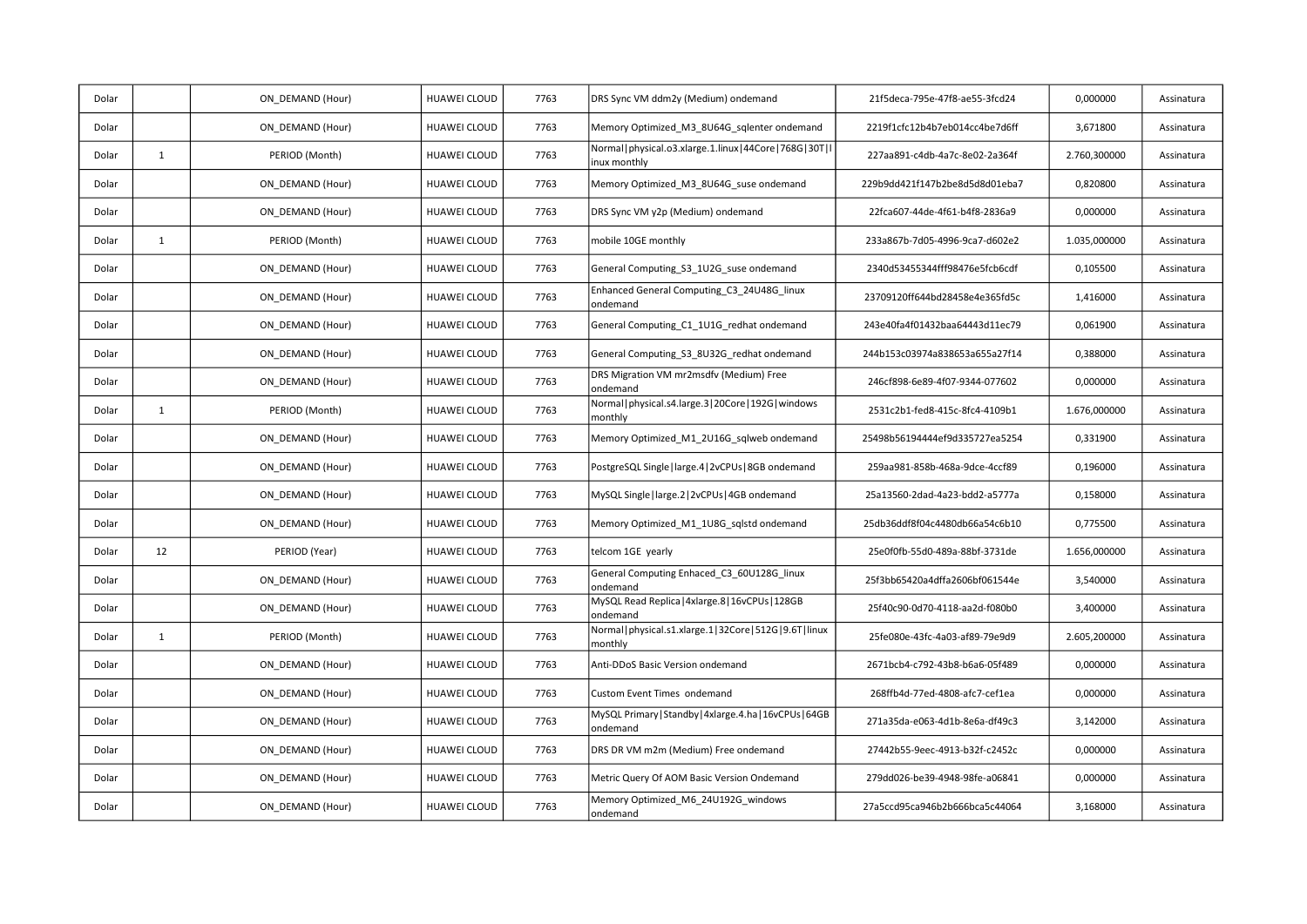| Dolar |    | ON DEMAND (0 até < 999999 Hour) | <b>HUAWEI CLOUD</b> | 7763 | General Computing_C2_16U32G_linux ondemand                                                     | 27d402b7-bc7a-4fc4-baca-363eb3 | 1,048000      | Assinatura |
|-------|----|---------------------------------|---------------------|------|------------------------------------------------------------------------------------------------|--------------------------------|---------------|------------|
| Dolar |    | ON DEMAND (>= 999999 Hour)      | HUAWEI CLOUD        | 7763 | General Computing C2 16U32G linux ondemand                                                     | 27d402b7-bc7a-4fc4-baca-363eb3 | 1,048000      | Assinatura |
| Dolar |    | ON DEMAND (Hour)                | HUAWEI CLOUD        | 7763 | DDS Mongos(16U64G) On-demand                                                                   | 27f5a9db-e37d-4138-b43b-528281 | 1,424000      | Assinatura |
| Dolar |    | ON DEMAND (Hour)                | HUAWEI CLOUD        | 7763 | DRS Sync VM y2y (Medium) ondemand                                                              | 27f6249a-ce8d-4cb1-882d-d38af8 | 0,000000      | Assinatura |
| Dolar |    | ON DEMAND (Hour)                | HUAWEI CLOUD        | 7763 | General Computing Enhaced C3 16U64G windows<br>ondemand                                        | 2824390929bd40a5972c71b1f3d79c | 1,760000      | Assinatura |
| Dolar |    | ON DEMAND (Hour)                | HUAWEI CLOUD        | 7763 | CCE VM Cluste(High Availability)   1-50node ondemand                                           | 2855e583-bfc3-4f01-a176-9fe049 | 0,560000      | Assinatura |
| Dolar |    | ON DEMAND (Hour)                | HUAWEI CLOUD        | 7763 | SQL Server Primary Standby   2008 Enterprise<br>Edition   xlarge.4.ha   4vCPUs   16GB ondemand | 289c511b-d4e2-474d-a533-b72e93 | 4,468000      | Assinatura |
| Dolar |    | ON DEMAND (Hour)                | HUAWEI CLOUD        | 7763 | Enhanced General Computing C3 24U96G windows<br>ondemand                                       | 28ae44ba51cc404d8d704e55b1a1d6 | 2,652000      | Assinatura |
| Dolar |    | ON DEMAND (Hour)                | HUAWEI CLOUD        | 7763 | Enhanced General Computing C3 16U64G redhat<br>ondemand                                        | 28cf084420dd41fb9b0862a998e018 | 1,101600      | Assinatura |
| Dolar |    | ON DEMAND (0 até < 999999 Hour) | <b>HUAWEI CLOUD</b> | 7763 | SQL Server Single   2016 Standard<br>Edition   4xlarge.8   16vCPUs   128GB ondemand            | 28e1288e-f970-45de-93bd-df72c4 | 7,186000      | Assinatura |
| Dolar |    | ON DEMAND (>= 999999 Hour)      | HUAWEI CLOUD        | 7763 | SQL Server Single   2016 Standard<br>Edition   4xlarge.8   16vCPUs   128GB ondemand            | 28e1288e-f970-45de-93bd-df72c4 | 7,186000      | Assinatura |
| Dolar |    | ON_DEMAND (Hour)                | HUAWEI CLOUD        | 7763 | Computing-accelerated_PI2_16U64G_windows<br>ondemand                                           | 28e180b822a64519953634201bbb50 | 2,963000      | Assinatura |
| Dolar |    | ON_DEMAND (Hour)                | HUAWEI CLOUD        | 7763 | Enhanced General Computing_C3_12U48G_windows<br>ondemand                                       | 295c321ae2ba45fca938eb1894ead9 | 1,326000      | Assinatura |
| Dolar |    | ON DEMAND (Hour)                | HUAWEI CLOUD        | 7763 | General Computing Enhaced C3 8U32G windows<br>ondemand                                         | 2972602710ac49659c625fdbd1ee97 | 0,880000      | Assinatura |
| Dolar |    | ON_DEMAND (Hour)                | HUAWEI CLOUD        | 7763 | Memory Optimized_M3_60U512G_sqlstd ondemand                                                    | 2a31155fdd8944d385d56fc8af5e34 | 15,838700     | Assinatura |
| Dolar | 12 | PERIOD (Year)                   | <b>HUAWEI CLOUD</b> | 7763 | mobile 10GE yearly                                                                             | 2a6b69f9-2d6f-48e9-961b-86d90a | 12.420,000000 | Assinatura |
| Dolar |    | ON DEMAND (Hour)                | <b>HUAWEI CLOUD</b> | 7763 | DRS Sync VM ddm2dws (Medium) ondemand                                                          | 2a7d80b1-918d-4189-a8d4-f06fd5 | 0,000000      | Assinatura |
| Dolar |    | ON DEMAND (Hour)                | HUAWEI CLOUD        | 7763 | Memory Optimized_M3_60U512G_linux ondemand                                                     | 2a83b129-76af-42d2-8c35-743c08 | 5,400000      | Assinatura |
| Dolar |    | ON DEMAND (Hour)                | <b>HUAWEI CLOUD</b> | 7763 | Dec DRS OutSync VM y2y (lg) ondemand                                                           | 2aedcc4e-da1f-4231-965e-686212 | 3,500000      | Assinatura |
| Dolar |    | ON DEMAND (0 até < 999999 Hour) | <b>HUAWEI CLOUD</b> | 7763 | SQL Server Single   2016 Standard<br>Edition   2xlarge.4   8vCPUs   32GB ondemand              | 2aef8c3d-0e87-40b7-8db3-acd093 | 2,538000      | Assinatura |
| Dolar |    | ON DEMAND (>= 999999 Hour)      | HUAWEI CLOUD        | 7763 | SQL Server Single   2016 Standard<br>Edition   2xlarge.4   8vCPUs   32GB ondemand              | 2aef8c3d-0e87-40b7-8db3-acd093 | 2,538000      | Assinatura |
| Dolar |    | ON DEMAND (Hour)                | HUAWEI CLOUD        | 7763 | cluster   mongos.2xlarge.4.ha   8vCPUs   32GB ondemand                                         | 2aff2a0b-3c1f-4a80-93e0-713a25 | 0,716400      | Assinatura |
| Dolar | 12 | PERIOD (Year)                   | HUAWEI CLOUD        | 7763 | mobile 1GE yearly                                                                              | 2b0c0a3b-cc8d-4b87-8e43-e0fad1 | 1.656,000000  | Assinatura |
| Dolar |    | ON DEMAND (Hour)                | HUAWEI CLOUD        | 7763 | MySQL Read Replica   4xlarge.2   16vCPUs   32GB<br>ondemand                                    | 2b0ca507-bbf5-46be-bfa6-d45c67 | 1,260000      | Assinatura |
| Dolar |    | ON DEMAND (Hour)                | HUAWEI CLOUD        | 7763 | PostgreSQL<br>Primary   Standby   4xlarge.4   16vCPUs   64GB ondemand                          | 2ba0fb29-873a-4476-83b4-99ba27 | 3,142000      | Assinatura |
| Dolar |    | ON DEMAND (Hour)                | HUAWEI CLOUD        | 7763 | PostgreSQL Single   15xlarge.4   60vCPUs256GB<br>ondemand                                      | 2be201b8-d682-4d46-9682-893221 | 6,284000      | Assinatura |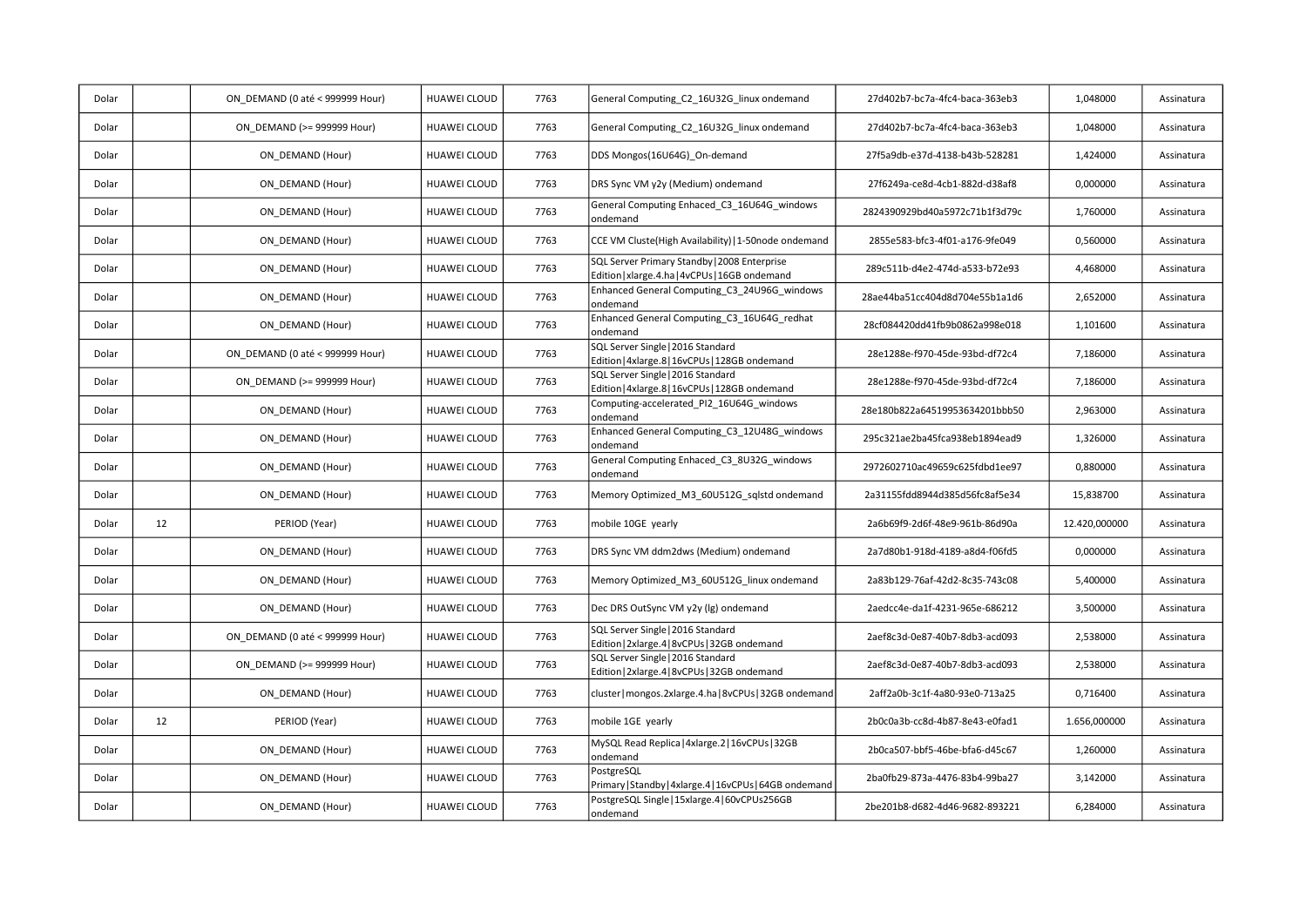| Dolar |              | ON DEMAND (0 até < 999999 Hour) | HUAWEI CLOUD        | 7763 | General Computing_C2_1U2G_windows ondemand                                                      | 2bffabe26b3447a18ec0fefca2909e | 0,101000     | Assinatura |
|-------|--------------|---------------------------------|---------------------|------|-------------------------------------------------------------------------------------------------|--------------------------------|--------------|------------|
| Dolar |              | ON DEMAND (>= 999999 Hour)      | HUAWEI CLOUD        | 7763 | General Computing C2 1U2G windows ondemand                                                      | 2bffabe26b3447a18ec0fefca2909e | 0,101000     | Assinatura |
| Dolar |              | ON DEMAND (Hour)                | HUAWEI CLOUD        | 7763 | Large Memory_E3_28U348G_suse ondemand                                                           | 2c049a77782e407fbd58dbd3d6b097 | 3,869700     | Assinatura |
| Dolar |              | ON DEMAND (Hour)                | HUAWEI CLOUD        | 7763 | Dec DRS EcsSync VM y2y (lg) Free ondemand                                                       | 2c068334-c209-4ba0-8c2c-2ccd5e | 0,000000     | Assinatura |
| Dolar |              | ON DEMAND (Hour)                | HUAWEI CLOUD        | 7763 | repset   2xlarge.4.ha   8vCPUs   32GB ondemand                                                  | 2cb00817-dacb-4c80-b7ff-e31233 | 2,144000     | Assinatura |
| Dolar |              | ON DEMAND (Hour)                | HUAWEI CLOUD        | 7763 | Normal   physical.s1.medium   8Core   64G   3T   win<br>ondemand                                | 2ccf0ef1-9000-4d5e-a084-bb759f | 1,492500     | Assinatura |
| Dolar |              | ON_DEMAND (Hour)                | HUAWEI CLOUD        | 7763 | SQL Server Primary Standby   2008 Enterprise<br>Edition   2xlarge.8.ha   8vCPUs   64GB ondemand | 2ce04c69-fe7c-4e84-9fa0-dae059 | 10,022000    | Assinatura |
| Dolar |              | ON DEMAND (0 até < 999999 Hour) | <b>HUAWEI CLOUD</b> | 7763 | SQL Server Primary Standby   2016 Standard<br>Edition   xlarge.2.ha   4vCPUs   8GB ondemand     | 2ce7e587-80ab-43b5-8487-226f04 | 1,904000     | Assinatura |
| Dolar |              | ON_DEMAND (>= 999999 Hour)      | HUAWEI CLOUD        | 7763 | SQL Server Primary Standby   2016 Standard<br>Edition   xlarge.2.ha   4vCPUs   8GB ondemand     | 2ce7e587-80ab-43b5-8487-226f04 | 1,904000     | Assinatura |
| Dolar |              | ON DEMAND (Hour)                | HUAWEI CLOUD        | 7763 | General Computing_S3_8U16G_sqlweb ondemand                                                      | 2d0ac4768dbc43b59a474552eaa308 | 0,650000     | Assinatura |
| Dolar |              | ON DEMAND (0 até < 999999 Hour) | <b>HUAWEI CLOUD</b> | 7763 | General Computing C2 32U64G linux ondemand                                                      | 2d3144667e7b49e889a897e37e35d5 | 2,097000     | Assinatura |
| Dolar |              | ON DEMAND (>= 999999 Hour)      | HUAWEI CLOUD        | 7763 | General Computing C2 32U64G linux ondemand                                                      | 2d3144667e7b49e889a897e37e35d5 | 2,097000     | Assinatura |
| Dolar |              | ON DEMAND (Hour)                | HUAWEI CLOUD        | 7763 | General Computing_C2_2U4G_sqlweb ondemand                                                       | 2d434e153750482ab35ee39dfaedfc | 0,255500     | Assinatura |
| Dolar |              | ON DEMAND (Hour)                | <b>HUAWEI CLOUD</b> | 7763 | Memory Optimized M6 64U512G linux ondemand                                                      | 2dabd496e1d440928fae1f43ce4192 | 5,792000     | Assinatura |
| Dolar |              | ON DEMAND (Hour)                | HUAWEI CLOUD        | 7763 | General Computing_S3_16U64G_suse ondemand                                                       | 2df4147fe888421599784c72e1cd66 | 1,041800     | Assinatura |
| Dolar |              | ON_DEMAND (Hour)                | HUAWEI CLOUD        | 7763 | MySQL Primary   Standby   large.8.ha   2vCPUs   16GB<br>ondemand                                | 2dfac190-0e37-490c-9edb-2a4dbf | 0,850000     | Assinatura |
| Dolar | $\mathbf{1}$ | PERIOD (Month)                  | <b>HUAWEI CLOUD</b> | 7763 | Normal   physical.io2.5xlarge.3   36Core   512G   20T   esxi<br>monthly                         | 2e018fcf-25d3-41d1-a54a-c4cff5 | 2.128,000000 | Assinatura |
| Dolar |              | ON DEMAND (Hour)                | HUAWEI CLOUD        | 7763 | private image ondemand                                                                          | 2e45cb16-705a-415e-9ad7-5c31e2 | 0,000000     | Assinatura |
| Dolar |              | ON DEMAND (Hour)                | HUAWEI CLOUD        | 7763 | MySQL Read Replica   xlarge.2   4vCPUs   8GB ondemand                                           | 2e4e7051-329a-4685-b259-801ee0 | 0,315000     | Assinatura |
| Dolar |              | ON DEMAND (Hour)                | HUAWEI CLOUD        | 7763 | DRS Dr VM (Ig) ondemand                                                                         | 2ed85df9-9d23-4546-ba02-58deae | 1,500000     | Assinatura |
| Dolar |              | ON DEMAND (Hour)                | HUAWEI CLOUD        | 7763 | Enhanced General Computing C3 8U32G suse<br>ondemand                                            | 2f3bc8068cdd4e549102f722ed39b3 | 0,683400     | Assinatura |
| Dolar |              | ON DEMAND (Hour)                | HUAWEI CLOUD        | 7763 | Memory Optimized_M1_2U16G_sqlstd ondemand                                                       | 2fd7c02b020249e5b6ce070e12c5ca | 0,891100     | Assinatura |
| Dolar |              | ON_DEMAND (Hour)                | HUAWEI CLOUD        | 7763 | General Computing_S3_16U64G_redhat ondemand                                                     | 3010d99d44eb4d5eba57f7b36d10a7 | 0,776000     | Assinatura |
| Dolar |              | ON DEMAND (Hour)                | HUAWEI CLOUD        | 7763 | Enhanced General Computing_C6_12U48G_linux<br>ondemand                                          | 302861a13980499e9e1f1b922fe7e2 | 0,828000     | Assinatura |
| Dolar |              | ON DEMAND (Hour)                | HUAWEI CLOUD        | 7763 | PostgreSQL Single   4xlarge.4   16vCPUs   64GB<br>ondemand                                      | 3049b2fb-bc81-45b9-9acd-a0e50d | 1,571000     | Assinatura |
| Dolar |              | ON DEMAND (0 até < 999999 Hour) | HUAWEI CLOUD        | 7763 | SQL Server Single   2014 Standard Edition 2008<br>Enterprise Edition 2008 Standard              | 3085e9be-ccf8-47e7-bede-55941c | 3,593000     | Assinatura |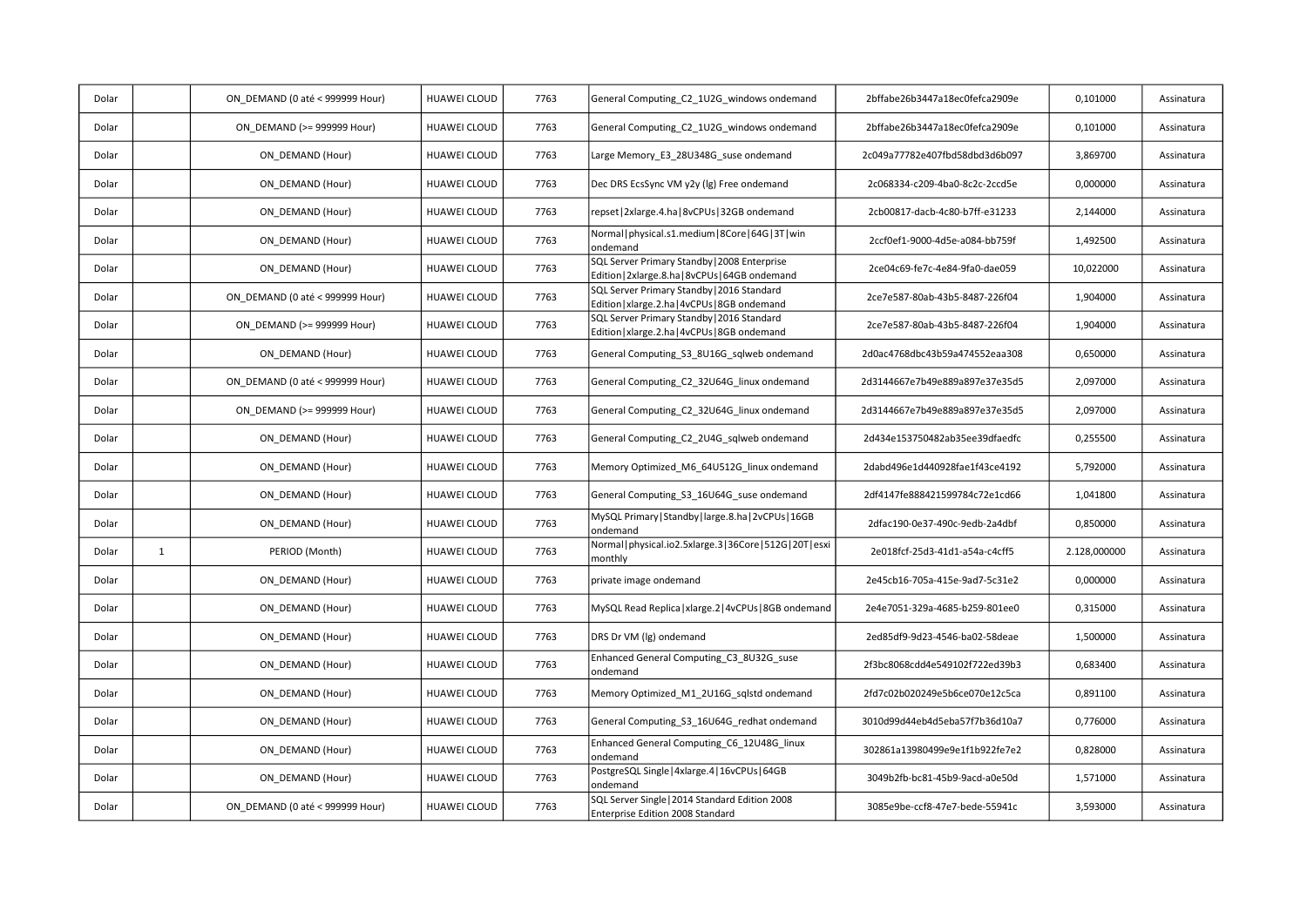| Dolar |              | ON DEMAND (>= 999999 Hour)      | HUAWEI CLOUD        | 7763 | SQL Server Single   2014 Standard Edition 2008<br>Enterprise Edition 2008 Standard       | 3085e9be-ccf8-47e7-bede-55941c | 3,593000     | Assinatura |
|-------|--------------|---------------------------------|---------------------|------|------------------------------------------------------------------------------------------|--------------------------------|--------------|------------|
| Dolar |              | ON DEMAND (Hour)                | HUAWEI CLOUD        | 7763 | Dec DRS EcsMig VM y2y (lg) ondemand                                                      | 30a62942-f4e8-40cd-819e-051778 | 3,400000     | Assinatura |
| Dolar |              | ON DEMAND (Hour)                | HUAWEI CLOUD        | 7763 | FIN DRS OutMig VM y2y (lg) Free ondemand                                                 | 319c46af-de82-4e0d-be03-867fdd | 0,000000     | Assinatura |
| Dolar |              | ON DEMAND (0 até < 999999 Hour) | <b>HUAWEI CLOUD</b> | 7763 | Memory Optimized M1 8U64G linux On-demand                                                | 31c3b81ffe404f789ae35976555d8a | 0,699000     | Assinatura |
| Dolar |              | ON DEMAND (>= 999999 Hour)      | <b>HUAWEI CLOUD</b> | 7763 | Memory Optimized M1 8U64G linux On-demand                                                | 31c3b81ffe404f789ae35976555d8a | 0,699000     | Assinatura |
| Dolar |              | ON DEMAND (Hour)                | HUAWEI CLOUD        | 7763 | General Computing S3 1U4G sqlweb ondemand                                                | 3282896780de4574850ae5063ea69c | 0,137000     | Assinatura |
| Dolar |              | ON DEMAND (Hour)                | HUAWEI CLOUD        | 7763 | SQL Server Primary Standby   Enterprise<br>Edition   large.8.ha   2vCPUs   16GB Ondemand | 33915aec-e524-4c45-a841-1f0d58 | 2,506000     | Assinatura |
| Dolar |              | ON DEMAND (Hour)                | HUAWEI CLOUD        | 7763 | General Computing S3 1U1G sqlstd ondemand                                                | 33e4750c86ec4ab2802f60b04e7b15 | 0,467000     | Assinatura |
| Dolar |              | ON DEMAND (Hour)                | HUAWEI CLOUD        | 7763 | Middle Nat Gateway ondemand                                                              | 342e869a-19f2-4744-a216-156caf | 4,572000     | Assinatura |
| Dolar |              | ON DEMAND (0 até < 999999 Hour) | HUAWEI CLOUD        | 7763 | SQL Server Primary   Standby Storage   Ultra-high IO<br>ondemand                         | 349db115-5395-499a-a7cb-ee699e | 0,000820     | Assinatura |
| Dolar |              | ON DEMAND (>= 999999 Hour)      | HUAWEI CLOUD        | 7763 | SQL Server Primary   Standby Storage   Ultra-high IO<br>ondemand                         | 349db115-5395-499a-a7cb-ee699e | 0,000820     | Assinatura |
| Dolar |              | ON DEMAND (Hour)                | HUAWEI CLOUD        | 7763 | repset   4xlarge. 4. ha   16vCPUs   64GB ondemand                                        | 34a9e1df-ea65-47b8-a345-0bb535 | 4,288000     | Assinatura |
| Dolar | $\mathbf{1}$ | PERIOD (Month)                  | <b>HUAWEI CLOUD</b> | 7763 | Normal   physical.io2.5xlarge.3   36Core   512G   20T   win<br>dows monthly              | 34c556e6-ff0e-439b-8a33-5e7476 | 3.204,000000 | Assinatura |
| Dolar |              | ON DEMAND (Hour)                | HUAWEI CLOUD        | 7763 | General Computing_S1_4U16G_suse ondemand                                                 | 34f8c7bc2bcc4b34a12cfa4990cc14 | 0,374600     | Assinatura |
| Dolar |              | ON DEMAND (Hour)                | HUAWEI CLOUD        | 7763 | General Computing_C1_1U1G_byol ondemand                                                  | 354dbb3d6f6440a0a2470faf5f3110 | 0,062000     | Assinatura |
| Dolar |              | ON_DEMAND (0 até < 999999 Hour) | <b>HUAWEI CLOUD</b> | 7763 | Large Memory_E2_18U445G_linux_On-demand                                                  | 35706c27de6349fa9ac47c6557a4bd | 5,360000     | Assinatura |
| Dolar |              | ON DEMAND (>= 999999 Hour)      | HUAWEI CLOUD        | 7763 | Large Memory E2 18U445G linux On-demand                                                  | 35706c27de6349fa9ac47c6557a4bd | 5,360000     | Assinatura |
| Dolar | 12           | PERIOD (Year)                   | <b>HUAWEI CLOUD</b> | 7763 | <b>HSS Premium Yearly</b>                                                                | 36472119-b1f2-4de3-b665-cb4fdc | 467,040000   | Assinatura |
| Dolar |              | ON DEMAND (Hour)                | HUAWEI CLOUD        | 7763 | FIN DRS InSync VM y2y (lg) Free ondemand                                                 | 36cdced0-9424-4bb2-8e60-7dc565 | 0,000000     | Assinatura |
| Dolar |              | ON DEMAND (Hour)                | <b>HUAWEI CLOUD</b> | 7763 | MySQL Primary   Standby   xlarge.4.ha   4vCPUs   16GB<br>ondemand                        | 36d2e779-e6bc-43a5-9d63-2fdca2 | 0,786000     | Assinatura |
| Dolar |              | ON_DEMAND (Hour)                | HUAWEI CLOUD        | 7763 | General Computing_S1_1U4G_redhat ondemand                                                | 36e97f38b4ac4b5f935a80515ff7d5 | 0,072800     | Assinatura |
| Dolar |              | ON DEMAND (Hour)                | HUAWEI CLOUD        | 7763 | Alarm Message Num ondemand                                                               | 3778f43f-c1e2-4afb-91b1-7f80f4 | 0,000000     | Assinatura |
| Dolar |              | ON DEMAND (Hour)                | HUAWEI CLOUD        | 7763 | DRS EcsSync VM y2y (lg) Free ondemand                                                    | 37c2c21a-3549-49c5-9e10-d6f806 | 0,000000     | Assinatura |
| Dolar |              | ON DEMAND (Hour)                | HUAWEI CLOUD        | 7763 | General Computing_C2_8U16G_sqlstd ondemand                                               | 37f7a8b8f67541f0a68b38a6359c92 | 2,047700     | Assinatura |
| Dolar |              | ON DEMAND (Hour)                | HUAWEI CLOUD        | 7763 | CCE PM Cluster(High Availability)   1-10node ondemand                                    | 37fd6f79-4e12-4bc9-b277-291be7 | 0,560000     | Assinatura |
| Dolar |              | ON DEMAND (Hour)                | HUAWEI CLOUD        | 7763 | General Computing_C2_8U16G_redhat ondemand                                               | 382d4b10df2c405d97ec43eba85a35 | 0,524200     | Assinatura |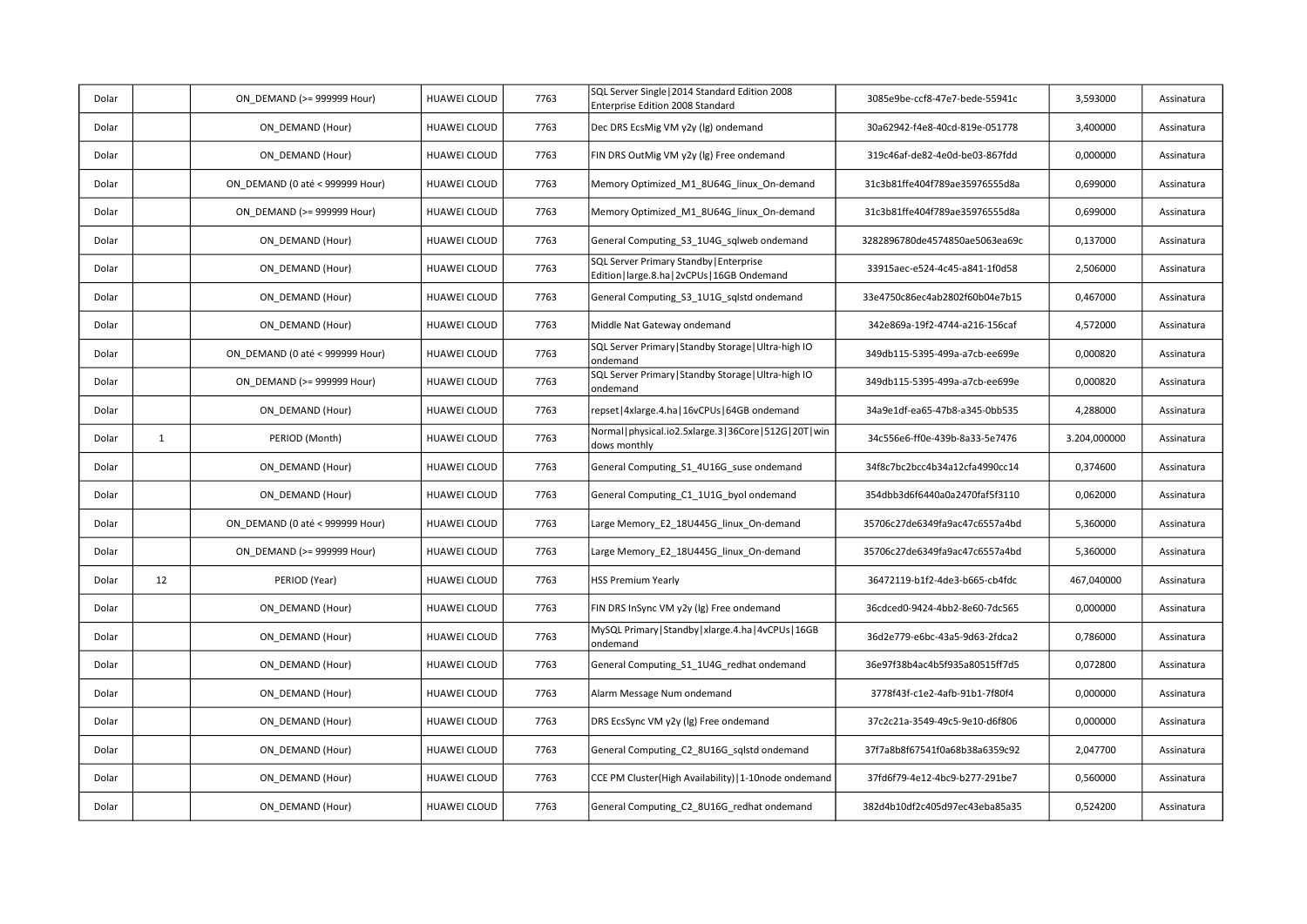| Dolar |              | ON DEMAND (Hour)                | HUAWEI CLOUD        | 7763 | General Computing_S3_2U4G_windows ondemand                              | 383c643ec8b747179b7164507ffa2a | 0,140000     | Assinatura |
|-------|--------------|---------------------------------|---------------------|------|-------------------------------------------------------------------------|--------------------------------|--------------|------------|
| Dolar |              | ON DEMAND (>= 999999 Hour)      | HUAWEI CLOUD        | 7763 | PostgreSQL Single   xlarge.8   4vCPUs   32GB ondemand                   | 38c1e8fc-f2d9-4e15-ab3f-129c9e | 0,890000     | Assinatura |
| Dolar |              | ON DEMAND (0 até < 999999 Hour) | <b>HUAWEI CLOUD</b> | 7763 | PostgreSQL Single   xlarge.8   4vCPUs   32GB ondemand                   | 38c1e8fc-f2d9-4e15-ab3f-129c9e | 0,890000     | Assinatura |
| Dolar | $\mathbf{1}$ | PERIOD (Month)                  | <b>HUAWEI CLOUD</b> | 7763 | Normal   physical.o3.xlarge.1   44Core   768G   30T   ESXi<br>monthly   | 38db5140-c037-4f75-bd1c-937b80 | 3.888,600000 | Assinatura |
| Dolar |              | ON_DEMAND (Hour)                | HUAWEI CLOUD        | 7763 | DRS Bak Restore VM Redis (Medium) ondemand                              | 38ef2b56-b3b0-4839-8524-f4526f | 0,000000     | Assinatura |
| Dolar |              | ON DEMAND (Hour)                | HUAWEI CLOUD        | 7763 | General Computing S3 1U4G sqlstd ondemand                               | 391018b60a7a47428dcd7e7e551b2a | 0,509000     | Assinatura |
| Dolar |              | ON DEMAND (Hour)                | <b>HUAWEI CLOUD</b> | 7763 | Large Nat Gateway ondemand                                              | 39fd15e5-fafc-4a4c-a3ae-cdc3e0 | 8,991000     | Assinatura |
| Dolar |              | ON DEMAND (Hour)                | HUAWEI CLOUD        | 7763 | Anti-DDoS Basic Version ondemand                                        | 3b3659db-767b-42ed-950e-e5fb41 | 0,000000     | Assinatura |
| Dolar |              | ON DEMAND (Hour)                | HUAWEI CLOUD        | 7763 | DRS InSync VM y2y (lg) ondemand                                         | 3b5b5dae-ce72-4c77-ad67-47b17b | 0,400000     | Assinatura |
| Dolar |              | ON DEMAND (0 até < 999999 Hour) | <b>HUAWEI CLOUD</b> | 7763 | Memory Optimized M1 1U8G windows On-demand                              | 3b672b748aeb4454ad148eee921a53 | 0,134000     | Assinatura |
| Dolar |              | ON DEMAND (>= 999999 Hour)      | HUAWEI CLOUD        | 7763 | Memory Optimized M1 1U8G windows On-demand                              | 3b672b748aeb4454ad148eee921a53 | 0,134000     | Assinatura |
| Dolar |              | ON_DEMAND (Hour)                | HUAWEI CLOUD        | 7763 | CCE PM Cluster   101-500node ondemand                                   | 3b9ae861-087b-439e-91f1-c56c4c | 0,680000     | Assinatura |
| Dolar | $\mathbf{1}$ | PERIOD (Month)                  | HUAWEI CLOUD        | 7763 | Normal   physical.io2.4xlarge.1   20Core   384G   10T   esxi<br>monthly | 3bbf6fd0-9626-4b1b-a7db-544c57 | 1.955,800000 | Assinatura |
| Dolar |              | ON DEMAND (Hour)                | HUAWEI CLOUD        | 7763 | Memory Optimized M3 2U16G redhat ondemand                               | 3bc4e9b9a6da4ee39b9b505b6585f4 | 0,180000     | Assinatura |
| Dolar |              | ON DEMAND (Hour)                | HUAWEI CLOUD        | 7763 | Enhanced General Computing_C3_24U48G_windows<br>ondemand                | 3bfb4ea80f58478c9b08fb1b726687 | 2,412000     | Assinatura |
| Dolar |              | ON DEMAND (GB)                  | <b>HUAWEI CLOUD</b> | 7763 | Object Storage Service Network Category On-demand                       | 3cc61390-0aa6-4dfe-971f-731285 | 0,000000     | Assinatura |
| Dolar |              | ON DEMAND (0 até < 999999 Hour) | HUAWEI CLOUD        | 7763 | Large Memory E2 12U256G linux On-demand                                 | 3d232155964f40739e7fb4fbed6dd7 | 2,873000     | Assinatura |
| Dolar |              | ON_DEMAND (>= 999999 Hour)      | HUAWEI CLOUD        | 7763 | Large Memory_E2_12U256G_linux_On-demand                                 | 3d232155964f40739e7fb4fbed6dd7 | 2,873000     | Assinatura |
| Dolar |              | ON DEMAND (Hour)                | HUAWEI CLOUD        | 7763 | MySQL Read Replica   large.2   2vCPUs   4GB ondemand                    | 3d8c00a7-8cb3-4f04-88d9-f099fb | 0,158000     | Assinatura |
| Dolar |              | ON DEMAND (Hour)                | <b>HUAWEI CLOUD</b> | 7763 | Enhanced General Computing_C3_2U8G_suse<br>ondemand                     | 3db18d5320ca498681f9b2afebefbe | 0,276800     | Assinatura |
| Dolar |              | ON DEMAND (Hour)                | HUAWEI CLOUD        | 7763 | CCE VM Cluster   51-200node ondemand                                    | 3dcba9a9-ee80-4803-8ef7-a4fb2a | 0,350000     | Assinatura |
| Dolar |              | ON_DEMAND (Hour)                | HUAWEI CLOUD        | 7763 | Memory Optimized_M6_12U96G_byol ondemand                                | 3de1895a4b89490ea0a63a11ad7730 | 1,086000     | Assinatura |
| Dolar |              | ON DEMAND (0 até < 999999 Hour) | <b>HUAWEI CLOUD</b> | 7763 | SQL Server Single Storage   Ultra-high IO ondemand                      | 3e2f145d-36cb-4ba6-b72b-a844e4 | 0,000410     | Assinatura |
| Dolar |              | ON DEMAND (>= 999999 Hour)      | HUAWEI CLOUD        | 7763 | SQL Server Single Storage   Ultra-high IO ondemand                      | 3e2f145d-36cb-4ba6-b72b-a844e4 | 0,000410     | Assinatura |
| Dolar |              | ON DEMAND (Hour)                | HUAWEI CLOUD        | 7763 | DRS OutSync VM y2y (lg) Free ondemand                                   | 3e6b7d77-692d-40ab-8c6d-c89544 | 0,000000     | Assinatura |
| Dolar |              | ON DEMAND (0 até < 999999 Hour) | <b>HUAWEI CLOUD</b> | 7763 | General Computing_S1_2U8G_linux ondemand                                | 3eb1ec6bbb704c44b1e31d340429b8 | 0,146000     | Assinatura |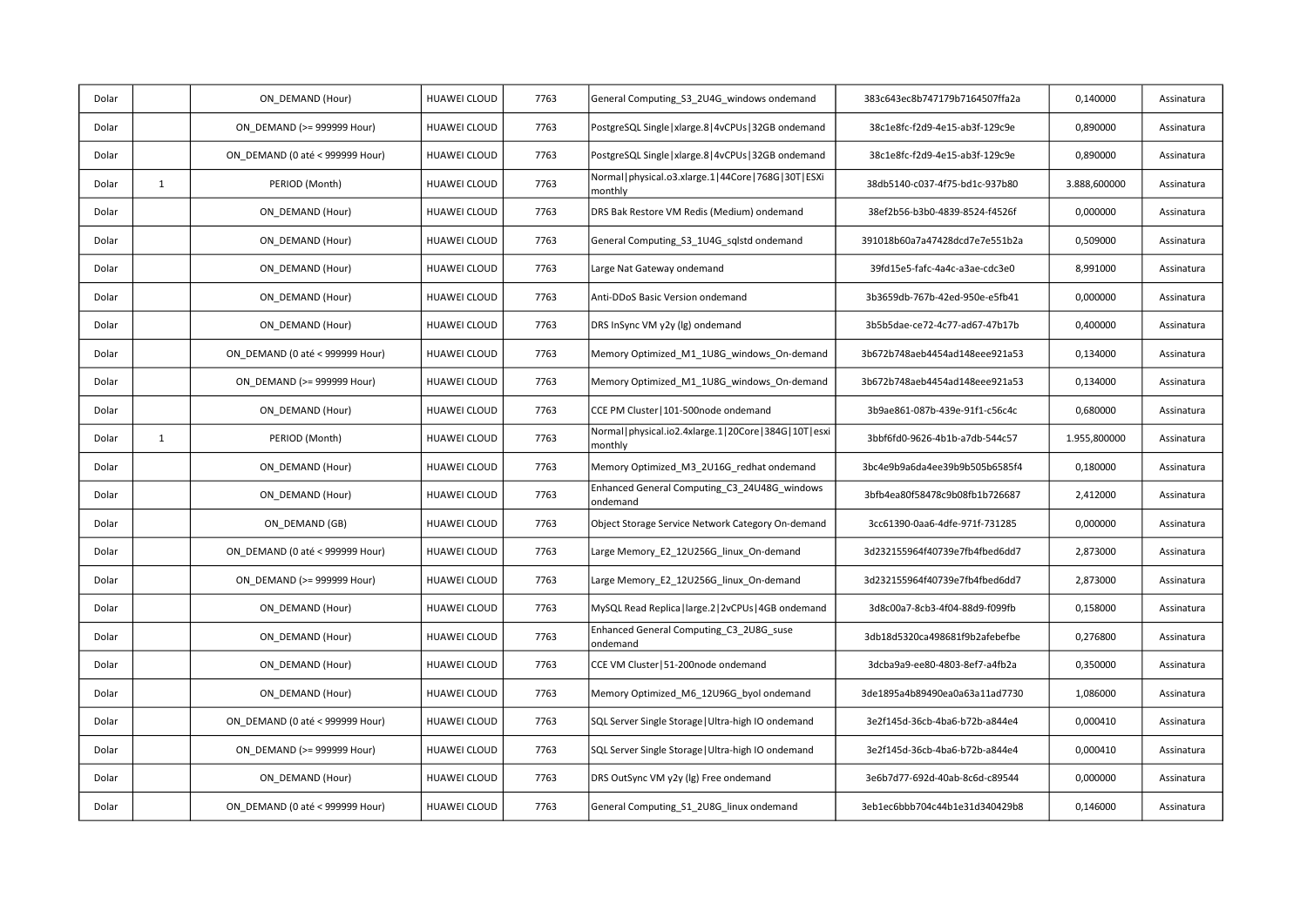| Dolar |              | ON DEMAND (>= 999999 Hour)      | HUAWEI CLOUD        | 7763 | General Computing_S1_2U8G_linux ondemand                           | 3eb1ec6bbb704c44b1e31d340429b8 | 0,146000   | Assinatura |
|-------|--------------|---------------------------------|---------------------|------|--------------------------------------------------------------------|--------------------------------|------------|------------|
| Dolar |              | ON DEMAND (Hour)                | HUAWEI CLOUD        | 7763 | DRS DR VM m2ddm (Medium) ondemand                                  | 3ee2381f-f3f4-4a4e-b252-35dd02 | 0,000000   | Assinatura |
| Dolar |              | ON DEMAND (Hour)                | HUAWEI CLOUD        | 7763 | MySQL Primary   Standby   2xlarge.2.ha   8vCPUs   16GB<br>ondemand | 3eea725b-41d0-4b6a-b503-e1c5c1 | 1,260000   | Assinatura |
| Dolar |              | ON DEMAND (Hour)                | HUAWEI CLOUD        | 7763 | DRS OutMig VM y2y (lg) ondemand                                    | 3efa49d3-a772-4520-9e74-a2d18d | 4,000000   | Assinatura |
| Dolar |              | ON DEMAND (Hour)                | HUAWEI CLOUD        | 7763 | General Computing_S3_2U8G_byol ondemand                            | 3fd9dc05821d4caa9c3f3eb4979e57 | 0,097000   | Assinatura |
| Dolar |              | ON DEMAND (Hour)                | HUAWEI CLOUD        | 7763 | Large Memory E3 56U696G suse ondemand                              | 3ffa7c7b42434a2fa8fe5296867e7f | 7,059400   | Assinatura |
| Dolar |              | ON DEMAND (0 até < 999999 Hour) | <b>HUAWEI CLOUD</b> | 7763 | General Computing S1 2U8G windows ondemand                         | 4018c6db55f645e29015b575b1991f | 0,224000   | Assinatura |
| Dolar |              | ON DEMAND (>= 999999 Hour)      | HUAWEI CLOUD        | 7763 | General Computing_S1_2U8G_windows ondemand                         | 4018c6db55f645e29015b575b1991f | 0,224000   | Assinatura |
| Dolar |              | ON DEMAND (Hour)                | HUAWEI CLOUD        | 7763 | Enhanced General Computing C3 16U64G sqlstd<br>ondemand            | 4033f152737b47f0ae87a7e2be6294 | 3,488000   | Assinatura |
| Dolar |              | ON DEMAND (Hour)                | HUAWEI CLOUD        | 7763 | Function Alarm Num ondemand                                        | 40399eb5-f5dc-41de-a9d5-025fe5 | 0,000000   | Assinatura |
| Dolar |              | ON DEMAND (0 até < 999999 Hour) | <b>HUAWEI CLOUD</b> | 7763 | General Computing C2 2U4G linux ondemand                           | 407fa11684f14205a3e189bce9f601 | 0,131000   | Assinatura |
| Dolar |              | ON DEMAND (>= 999999 Hour)      | HUAWEI CLOUD        | 7763 | General Computing C2 2U4G linux ondemand                           | 407fa11684f14205a3e189bce9f601 | 0,131000   | Assinatura |
| Dolar |              | ON DEMAND (0 até < 999999 Hour) | HUAWEI CLOUD        | 7763 | General Computing_C1_32U32G_windows ondemand                       | 413e6a7e097e4242878a63c69d90ab | 3,044000   | Assinatura |
| Dolar |              | ON DEMAND (>= 999999 Hour)      | HUAWEI CLOUD        | 7763 | General Computing C1 32U32G windows ondemand                       | 413e6a7e097e4242878a63c69d90ab | 3,044000   | Assinatura |
| Dolar |              | ON DEMAND (Hour)                | HUAWEI CLOUD        | 7763 | General Computing S3 16U32G sqlstd ondemand                        | 417fa10cc0414525a4ff8a7c994a90 | 2,848000   | Assinatura |
| Dolar |              | ON DEMAND (Hour)                | HUAWEI CLOUD        | 7763 | General Computing_S3_16U64G_linux ondemand                         | 41a79760-8f3b-4012-a8e2-689be1 | 0,776000   | Assinatura |
| Dolar |              | ON DEMAND (Hour)                | <b>HUAWEI CLOUD</b> | 7763 | General Computing S3 1U4G redhat ondemand                          | 41b07a85c86b4120aa9ff128635641 | 0,048500   | Assinatura |
| Dolar |              | ON DEMAND (Hour)                | HUAWEI CLOUD        | 7763 | DDS shard(2U8G)_On-demand                                          | 4249ba08-58c6-4c14-ac4a-96fe23 | 0,536000   | Assinatura |
| Dolar |              | ON DEMAND (0 até < 999999 Hour) | <b>HUAWEI CLOUD</b> | 7763 | General Computing C1 1U1G windows ondemand                         | 425344b1815f4e5da90955532f7f3b | 0,095000   | Assinatura |
| Dolar |              | ON DEMAND (>= 999999 Hour)      | HUAWEI CLOUD        | 7763 | General Computing C1 1U1G windows ondemand                         | 425344b1815f4e5da90955532f7f3b | 0,095000   | Assinatura |
| Dolar |              | ON DEMAND (Hour)                | HUAWEI CLOUD        | 7763 | DRS Dr VM (lg) Free ondemand                                       | 427b27ad-ac97-40e2-8209-9ccab3 | 0,000000   | Assinatura |
| Dolar |              | ON_DEMAND (Hour)                | HUAWEI CLOUD        | 7763 | Enhanced General Computing_C3_12U24G_windows<br>ondemand           | 4297afb1b6ac47bb802626829c1249 | 1,206000   | Assinatura |
| Dolar |              | ON DEMAND (0 até < 999999 Hour) | <b>HUAWEI CLOUD</b> | 7763 | General Computing C1 4U4G linux ondemand                           | 42e38236facb4cb9bf1803951345de | 0,248000   | Assinatura |
| Dolar |              | ON DEMAND (>= 999999 Hour)      | HUAWEI CLOUD        | 7763 | General Computing C1 4U4G linux ondemand                           | 42e38236facb4cb9bf1803951345de | 0,248000   | Assinatura |
| Dolar | $\mathbf{1}$ | PERIOD (Month)                  | HUAWEI CLOUD        | 7763 | 1GE monthly                                                        | 4320d0da-7bff-4668-9b9e-e678d5 | 138,000000 | Assinatura |
| Dolar |              | ON DEMAND (GB)                  | <b>HUAWEI CLOUD</b> | 7763 | SQL Server Single Storage   Common IO ondemand                     | 43566bca-6bd6-44cf-bb64-83ed87 | 0,000110   | Assinatura |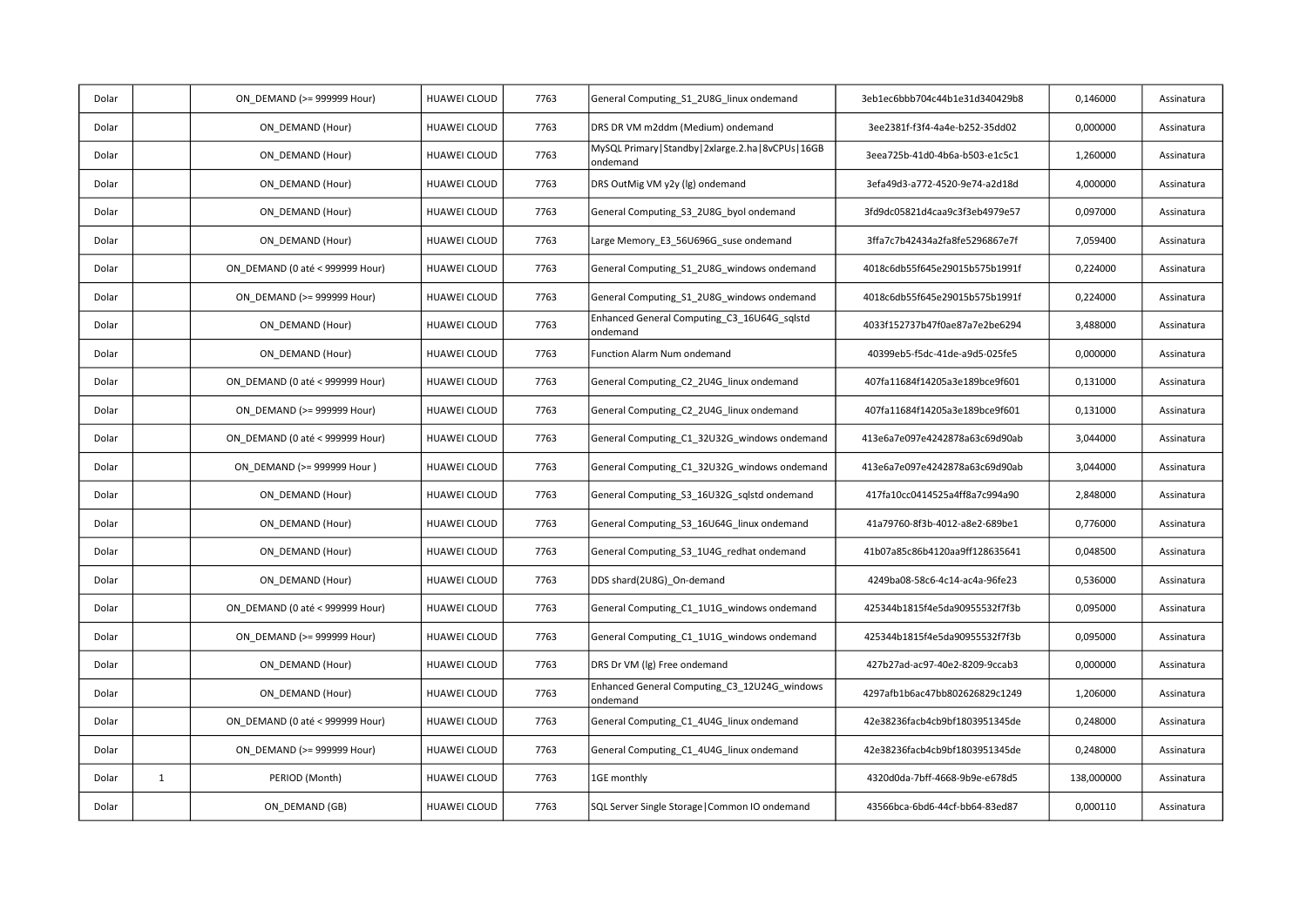| Dolar |              | ON DEMAND (Hour) | HUAWEI CLOUD        | 7763 | DRS Sync VM o2y (Medium) ondemand                                                  | 43763d4e-c194-42c0-961a-76d3b4 | 0,000000      | Assinatura |
|-------|--------------|------------------|---------------------|------|------------------------------------------------------------------------------------|--------------------------------|---------------|------------|
| Dolar |              | ON DEMAND (Hour) | HUAWEI CLOUD        | 7763 | Cloud Server Backup Service ondemand                                               | 437e01c3-c5e2-4059-9d03-aa7450 | 0,000051      | Assinatura |
| Dolar |              | ON DEMAND (Hour) | HUAWEI CLOUD        | 7763 | General Computing S1 16U64G byol ondemand                                          | 43c9ab95d0914a79865fbedac0896d | 1,165000      | Assinatura |
| Dolar |              | ON DEMAND (Hour) | HUAWEI CLOUD        | 7763 | Memory Optimized_M3_16U128G_byol ondemand                                          | 43d9b643852241c8a27c743d121c84 | 1,440000      | Assinatura |
| Dolar |              | ON DEMAND (GB)   | HUAWEI CLOUD        | 7763 | RDS Read Replica Storage   Ultra-high IO ondemand                                  | 4405f31a-560e-4167-8c50-3b4cd8 | 0,000410      | Assinatura |
| Dolar |              | ON DEMAND (Hour) | HUAWEI CLOUD        | 7763 | <b>SQL Server Primary</b><br>Standby   SE   xlarge.8.ha   4vCPUs   32GB ondemand   | 4447ca8e-be4f-4abc-bdac-a7393a | 3,592000      | Assinatura |
| Dolar |              | ON DEMAND (Hour) | HUAWEI CLOUD        | 7763 | Enhanced General Computing_C6_12U48G_windows<br>ondemand                           | 44850146ed984b9799a0864c34db7a | 1,326000      | Assinatura |
| Dolar |              | ON_DEMAND (Hour) | HUAWEI CLOUD        | 7763 | Enhanced General Computing C3 16U64G byol<br>ondemand                              | 44f60ad6e75e49feba405027d103d6 | 1,102000      | Assinatura |
| Dolar |              | ON DEMAND (Hour) | HUAWEI CLOUD        | 7763 | Memory Optimized M1 4U32G sqlenter ondemand                                        | 451f2384e89c4b8caf32dd454a2b35 | 1,798200      | Assinatura |
| Dolar |              | ON DEMAND (Hour) | <b>HUAWEI CLOUD</b> | 7763 | CCE VM Cluster   201-1000node ondemand                                             | 4540815a-d770-4f5c-8207-299c16 | 0,680000      | Assinatura |
| Dolar |              | ON DEMAND (Hour) | HUAWEI CLOUD        | 7763 | DRS Replication VM mr2mr (Medium) Free ondemand                                    | 463ead3e-6e99-4507-b733-de87f7 | 0,000000      | Assinatura |
| Dolar |              | ON_DEMAND (Hour) | HUAWEI CLOUD        | 7763 | DRS EcsSync VM y2y (lg) ondemand                                                   | 46ba64ca-5fd1-4069-bcc7-e3162f | 3,400000      | Assinatura |
| Dolar |              | ON DEMAND (Hour) | HUAWEI CLOUD        | 7763 | PostgreSQL Read<br>Replica   15xlarge.4   60vCPUs256GBondemand                     | 46efcf39-1c0f-4dd0-8c83-74bb86 | 6,284000      | Assinatura |
| Dolar |              | ON DEMAND (Hour) | HUAWEI CLOUD        | 7763 | GeneralComputing   s3.2xlarge.2   8vCPUs   16GB   ondem<br>and                     | 475a1565-6a45-40da-81bd-0e5036 | 0,088000      | Assinatura |
| Dolar |              | ON_DEMAND (Hour) | HUAWEI CLOUD        | 7763 | SQL Server Single   2014 Standard<br>Edition   4xlarge.4   16vCPUs   64GB ondemand | 4786bad6-cc53-4f39-832b-a74fc2 | 5,076000      | Assinatura |
| Dolar |              | ON DEMAND (Hour) | <b>HUAWEI CLOUD</b> | 7763 | General Computing C1 2U2G suse ondemand                                            | 47edd024198d45288b691e03dcb4da | 0,211700      | Assinatura |
| Dolar |              | ON DEMAND (Hour) | <b>HUAWEI CLOUD</b> | 7763 | PostgreSQL Read Replica   medium.2   1vCPUs   2GB<br>ondemand                      | 4803a09e-3bae-43c1-af3b-6cede8 | 0,079000      | Assinatura |
| Dolar |              | ON DEMAND (Hour) | HUAWEI CLOUD        | 7763 | General Computing_S1_2U8G_redhat ondemand                                          | 48202197566446db9ab7828e9e7c00 | 0,145600      | Assinatura |
| Dolar |              | ON_DEMAND (Hour) | HUAWEI CLOUD        | 7763 | Enhanced General Computing C3 8U32G sqlstd<br>ondemand                             | 485c06aac6d741ce87f95507753afa | 1,744000      | Assinatura |
| Dolar |              | ON DEMAND (Hour) | <b>HUAWEI CLOUD</b> | 7763 | Enhanced General Computing_C3_60U256G_sqlweb<br>ondemand                           | 48ce4bd9169d42d48b2c1d417bcc5d | 7,500000      | Assinatura |
| Dolar |              | ON DEMAND (Hour) | HUAWEI CLOUD        | 7763 | Memory Optimized M3 32U256G sqlweb ondemand                                        | 48dbe73168064a598a49536d7012f8 | 5,471328      | Assinatura |
| Dolar | $\mathbf{1}$ | ONE TIME (1)     | HUAWEI CLOUD        | 7763 | Huawei Big Data Engineer Training-LiteEdition-BR                                   | 499debd3-accc-4b06-9ef9-1de854 | 17.760,000000 | Suporte    |
| Dolar |              | ON DEMAND (Hour) | HUAWEI CLOUD        | 7763 | DRS Sync VM o2y (Medium) Free ondemand                                             | 4a67598a-755a-4e43-98b5-bb62fe | 0,000000      | Assinatura |
| Dolar | 12           | PERIOD (Year)    | HUAWEI CLOUD        | 7763 | Database Audit   Medium Yearly                                                     | 4a7853ef-023d-4ab8-8cbf-07b67f | 15.000,000000 | Assinatura |
| Dolar |              | ON DEMAND (Hour) | HUAWEI CLOUD        | 7763 | General computing-plus   c2.4xlarge   16vCPUs   32GB<br>ondemand                   | 4a8c0f2b-5024-4dbb-bbe0-7e1e54 | 0,176000      | Assinatura |
| Dolar |              | ON DEMAND (Hour) | HUAWEI CLOUD        | 7763 | DRS DR VM m2m (Medium) ondemand                                                    | 4ae61026-6167-4012-b1ec-cd5ad0 | 0,000000      | Assinatura |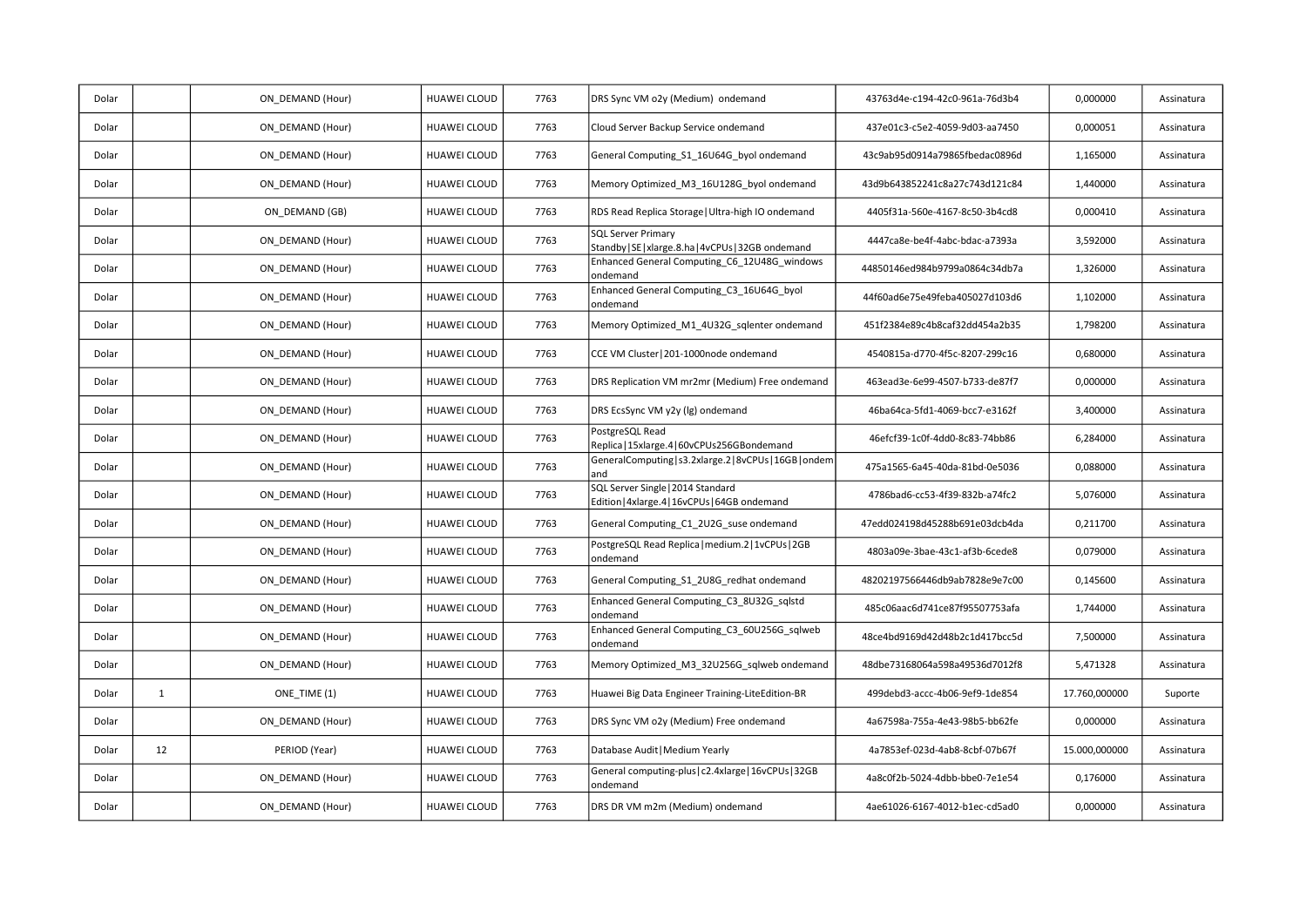| Dolar |    | ON DEMAND (GB)                  | HUAWEI CLOUD        | 7763 | Object Storage Service Network Category On-demand                                                         | 4afbeb45-1737-4507-9bb1-0aed95 | 0,000000  | Assinatura |
|-------|----|---------------------------------|---------------------|------|-----------------------------------------------------------------------------------------------------------|--------------------------------|-----------|------------|
| Dolar |    | ON DEMAND (Hour)                | HUAWEI CLOUD        | 7763 | General Computing S3 4U16G linux ondemand                                                                 | 4b37a18f-251b-4af8-984d-aabaa4 | 0,194000  | Assinatura |
| Dolar |    | ON DEMAND (Hour)                | HUAWEI CLOUD        | 7763 | cluster   mongos.2xlarge.2.ha   8vCPUs   16GB ondemand                                                    | 4b9c74cb-4a9e-453b-a82f-8d1348 | 0,537300  | Assinatura |
| Dolar |    | ON DEMAND (Hour)                | HUAWEI CLOUD        | 7763 | SQL Server Single   SE   2xlarge.8   8vCPUs   64GB<br>ondemand                                            | 4bb80601-a116-400c-a17c-2e93cd | 3,593000  | Assinatura |
| Dolar |    | ON DEMAND (Hour)                | HUAWEI CLOUD        | 7763 | GeneralComputing-<br>plus   c3.2xlarge.4   8vCPUs   32GB   ondemand                                       | 4bdba37d-7113-4fed-9efe-2119cf | 0,088000  | Assinatura |
| Dolar |    | ON DEMAND (Hour)                | HUAWEI CLOUD        | 7763 | RDS Backup Vault Ondemand                                                                                 | 4bea4b9a-f34b-4b89-9efe-5f5bce | 0,000130  | Assinatura |
| Dolar |    | ON DEMAND (Hour)                | HUAWEI CLOUD        | 7763 | Anti-DDoS Basic Version ondemand                                                                          | 4ca7d361-c82c-40f2-8e2e-52cd03 | 0,000000  | Assinatura |
| Dolar |    | ON DEMAND (Hour)                | HUAWEI CLOUD        | 7763 | General Computing_S1_1U4G_sqlweb ondemand                                                                 | 4cc41cd1783c4ddab302da1b1810cc | 0,153600  | Assinatura |
| Dolar |    | ON DEMAND (Hour)                | HUAWEI CLOUD        | 7763 | General Computing_S3_1U1G_byol ondemand                                                                   | 4d59376b3ec94a11aaf9ec020cafdd | 0,021000  | Assinatura |
| Dolar |    | ON DEMAND (Hour)                | HUAWEI CLOUD        | 7763 | General Computing S3 4U16G sqlstd ondemand                                                                | 4d6be1ce5c0b45aeab80af0702e460 | 0,740000  | Assinatura |
| Dolar | 12 | PERIOD (Year)                   | HUAWEI CLOUD        | 7763 | High IO yearly                                                                                            | 4d6f10f2-afbc-43fc-a5d3-ba3b74 | 1,161000  | Assinatura |
| Dolar |    | ON DEMAND (Hour)                | HUAWEI CLOUD        | 7763 | Fin DRS EcsSync VM y2y (lg) Free ondemand                                                                 | 4dcbf514-e274-4acc-87a5-05e7e9 | 0,000000  | Assinatura |
| Dolar |    | ON DEMAND (GB)                  | <b>HUAWEI CLOUD</b> | 7763 | Object Storage Service Network Category On-demand                                                         | 4dec04b4-9ca2-4523-a076-725da3 | 0,010000  | Assinatura |
| Dolar |    | ON DEMAND (0 até < 999999 Hour) | <b>HUAWEI CLOUD</b> | 7763 | SQL Server Primary Standby   2014 Enterprise Edition<br>2016 Enterprise Edition   xlarge.2   4vCPUs   8GB | 4e101daa-c5eb-4684-91f8-4c21df | 3,351000  | Assinatura |
| Dolar |    | ON DEMAND (>= 999999 Hour)      | <b>HUAWEI CLOUD</b> | 7763 | SQL Server Primary Standby   2014 Enterprise Edition<br>2016 Enterprise Edition   xlarge.2   4vCPUs   8GB | 4e101daa-c5eb-4684-91f8-4c21df | 3,351000  | Assinatura |
| Dolar |    | ON DEMAND (Hour)                | HUAWEI CLOUD        | 7763 | X Large Nat Gateway ondemand                                                                              | 4e211d89-638c-4e08-ab8a-94255f | 15,849000 | Assinatura |
| Dolar |    | ON DEMAND (Hour)                | <b>HUAWEI CLOUD</b> | 7763 | DRS Migration VM o2y (Medium) ondemand                                                                    | 4e41ea8b-4cad-4cf4-aa00-80fab3 | 0,000000  | Assinatura |
| Dolar |    | ON_DEMAND (Hour)                | <b>HUAWEI CLOUD</b> | 7763 | General Computing Enhaced_C3_4U8G_linux<br>ondemand                                                       | 4e726ffdfd6f4ab2aae5547b5e3ecf | 0,236000  | Assinatura |
| Dolar |    | ON DEMAND (Hour)                | HUAWEI CLOUD        | 7763 | Memory Optimized M1 2U16G suse ondemand                                                                   | 4e831561d39845199bb2f8b930fc3d | 0,255300  | Assinatura |
| Dolar |    | ON DEMAND (Hour)                | HUAWEI CLOUD        | 7763 | Large Memory_E3_56U696G_byol ondemand                                                                     | 4e89ef822dfa4108afd885ead303a6 | 6,379000  | Assinatura |
| Dolar |    | ON DEMAND (Hour)                | HUAWEI CLOUD        | 7763 | MySQL Read Replica   15xlarge.4   60vCPUs   256GB<br>ondemand                                             | 4e8c6ce4-c02f-493d-8a17-a073ed | 6,284000  | Assinatura |
| Dolar |    | ON_DEMAND (0 até < 999999 Hour) | <b>HUAWEI CLOUD</b> | 7763 | Memory Optimized_M1_4U32G_windows_On-demand                                                               | 4ea53814120b49198ece1896ac4800 | 0,537000  | Assinatura |
| Dolar |    | ON DEMAND (>= 999999 Hour)      | HUAWEI CLOUD        | 7763 | Memory Optimized M1 4U32G windows On-demand                                                               | 4ea53814120b49198ece1896ac4800 | 0,537000  | Assinatura |
| Dolar |    | ON DEMAND (Hour)                | HUAWEI CLOUD        | 7763 | Normal   physical.t4.small   8Core   192G   linux<br>ondemand                                             | 4eb51ba6-fe6f-4c8c-9a6c-0374e5 | 1,947200  | Assinatura |
| Dolar |    | ON DEMAND (Hour)                | <b>HUAWEI CLOUD</b> | 7763 | Enhanced General Computing_C6_24U96G_windows<br>ondemand                                                  | 4ee67d28bdf24cf29bed76b5d285bc | 2,652000  | Assinatura |
| Dolar |    | ON DEMAND (Hour)                | HUAWEI CLOUD        | 7763 | Enhanced General Computing_C6_64U256G_windows<br>ondemand                                                 | 4eeb403179124232a2f5d6a0dbb1bf | 6,630000  | Assinatura |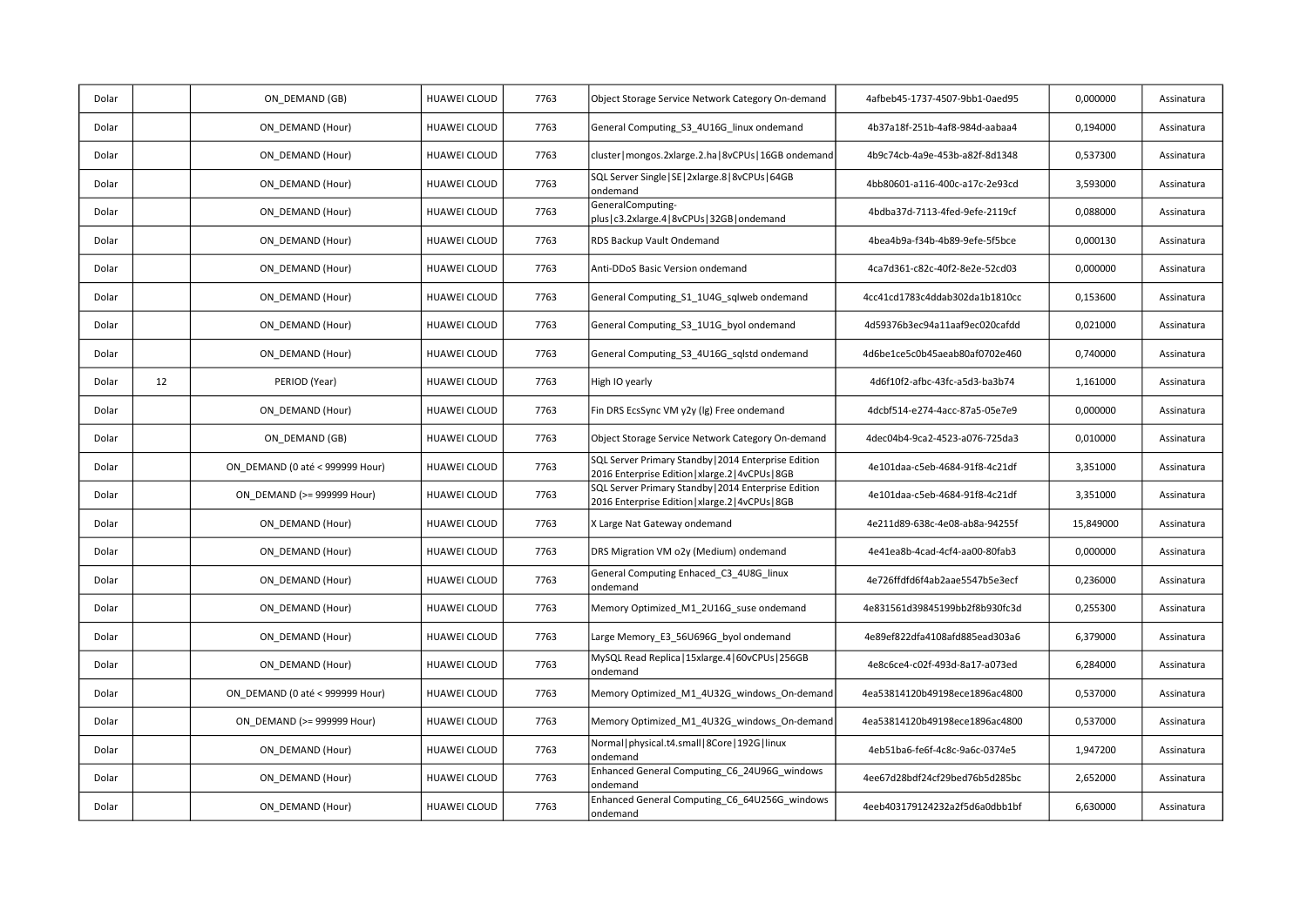| Dolar |              | ON DEMAND (Hour)                | HUAWEI CLOUD        | 7763 | SQL Server Primary Standby   2008 Enterprise<br>Edition   4xlarge.4.ha   16vCPUs   64GB ondemand               | 4ef4fd71-dd22-4144-9a9a-1a70c7 | 17,870000     | Assinatura |
|-------|--------------|---------------------------------|---------------------|------|----------------------------------------------------------------------------------------------------------------|--------------------------------|---------------|------------|
| Dolar |              | ON DEMAND (0 até < 999999 Hour) | <b>HUAWEI CLOUD</b> | 7763 | SQL Server Single   2016 Standard<br>Edition   xlarge.4   4vCPUs   16GB ondemand                               | 4f271ca5-f5a1-4523-ab1e-c132cb | 1,269000      | Assinatura |
| Dolar |              | ON DEMAND (>= 999999 Hour)      | HUAWEI CLOUD        | 7763 | SQL Server Single   2016 Standard<br>Edition   xlarge.4   4vCPUs   16GB ondemand                               | 4f271ca5-f5a1-4523-ab1e-c132cb | 1,269000      | Assinatura |
| Dolar |              | ON DEMAND (Hour)                | HUAWEI CLOUD        | 7763 | General Purpose SSD Ondemand                                                                                   | 4f58fc05-8d47-4dae-8462-60faa9 | 0,000260      | Assinatura |
| Dolar |              | ON DEMAND (Hour)                | HUAWEI CLOUD        | 7763 | Dec DRS EcsSync VM y2y (lg) ondemand                                                                           | 4fec7448-1efe-4c38-8f95-d04b3c | 3,400000      | Assinatura |
| Dolar |              | ON DEMAND (Hour)                | HUAWEI CLOUD        | 7763 | MySQL Read Replica   medium.8   1vCPUs   8GB<br>ondemand                                                       | 4ff75057-e62f-40ec-ac35-265467 | 0,213000      | Assinatura |
| Dolar |              | ON DEMAND (Hour)                | HUAWEI CLOUD        | 7763 | Memory Optimized M3 32U256G linux ondemand                                                                     | 501f644f-ad07-48e6-b7d1-38d2dd | 2,880000      | Assinatura |
| Dolar |              | ON DEMAND (0 até < 999999 Hour) | <b>HUAWEI CLOUD</b> | 7763 | General Computing S1 1U4G linux ondemand                                                                       | 504823eed0414e12929b6c35eb0a9b | 0,073000      | Assinatura |
| Dolar |              | ON DEMAND (>= 999999 Hour)      | HUAWEI CLOUD        | 7763 | General Computing S1 1U4G linux ondemand                                                                       | 504823eed0414e12929b6c35eb0a9b | 0,073000      | Assinatura |
| Dolar |              | ON DEMAND (Hour)                | HUAWEI CLOUD        | 7763 | General Computing C2 16U32G sqlweb ondemand                                                                    | 508d731f52d94f20930aac862601b5 | 1,885800      | Assinatura |
| Dolar |              | ON DEMAND (Hour)                | HUAWEI CLOUD        | 7763 | General Computing_S3_1U4G_windows ondemand                                                                     | 50ba479eec2b48b998f231fe77caf6 | 0,077000      | Assinatura |
| Dolar |              | ON DEMAND (Hour)                | HUAWEI CLOUD        | 7763 | DRS Migration VM msd2msdfv (Medium) ondemand                                                                   | 50da1b4e-5388-4ccc-a416-0431ec | 0,000000      | Assinatura |
| Dolar |              | ON DEMAND (Hour)                | HUAWEI CLOUD        | 7763 | CCI Monitor Of AOM Basic Version Ondemand                                                                      | 517a2a83-66dc-4596-aec4-ac32d5 | 0,000000      | Assinatura |
|       |              |                                 |                     |      |                                                                                                                |                                |               |            |
| Dolar | $\mathbf{1}$ | ONE TIME (1)                    | HUAWEI CLOUD        | 7763 | Huawei AI Engineer Training-LiteEdition-BR                                                                     | 5184fc14-2f94-441b-a888-ef913a | 17.760,000000 | Suporte    |
| Dolar |              | ON_DEMAND (Hour)                | HUAWEI CLOUD        | 7763 | MySQL Single   15xlarge.4   60vCPUs   256GB ondemand                                                           | 5185c084-dbae-4639-b94e-82a65d | 6,284000      | Assinatura |
| Dolar |              | ON DEMAND (GB)                  | <b>HUAWEI CLOUD</b> | 7763 | RDS Primary   Standby Storage   Ultra-high IO ondemand                                                         | 51ddfc0a-e132-4ec9-9e6d-4d3134 | 0,000820      | Assinatura |
| Dolar |              | ON DEMAND (Hour)                | HUAWEI CLOUD        | 7763 | Fin DRS EcsMig VM y2y (lg) ondemand                                                                            | 522935c6-d331-4644-826c-aba6d9 | 5,400000      | Assinatura |
| Dolar |              | ON DEMAND (Hour)                | HUAWEI CLOUD        | 7763 | Enhanced General Computing C3 2U8G sqlstd<br>ondemand                                                          | 52dc32c387dd473cbce04873eb8b0f | 0,652000      | Assinatura |
| Dolar |              | ON DEMAND (0 até < 999999 Hour) | HUAWEI CLOUD        | 7763 | SQL Server Primary Standby   2014 Enterprise Edition<br>2016 Enterprise Edition   15xlarge.4   60vCPUs   256GB | 53292cdc-e856-4159-95d7-36144f | 71,482000     | Assinatura |
| Dolar |              | ON DEMAND (>= 999999 Hour)      | HUAWEI CLOUD        | 7763 | SQL Server Primary Standby   2014 Enterprise Edition<br>2016 Enterprise Edition   15xlarge.4   60vCPUs   256GB | 53292cdc-e856-4159-95d7-36144f | 71,482000     | Assinatura |
| Dolar |              | ON DEMAND (0 até < 999999 Hour) | <b>HUAWEI CLOUD</b> | 7763 | SQL Server Primary Standby   2014 Standard Edition<br>2008 Enterprise Edition 2008 Standard                    | 53665275-c6af-4ecb-a16f-23c720 | 2,538000      | Assinatura |
| Dolar |              | ON DEMAND (>= 999999 Hour)      | HUAWEI CLOUD        | 7763 | SQL Server Primary Standby   2014 Standard Edition<br>2008 Enterprise Edition 2008 Standard                    | 53665275-c6af-4ecb-a16f-23c720 | 2,538000      | Assinatura |
| Dolar |              | ON DEMAND (Hour)                | HUAWEI CLOUD        | 7763 | General Computing C1 1U1G sqlstd ondemand                                                                      | 539dc1b8bb7148ee8d750e95682f73 | 0,741800      | Assinatura |
| Dolar |              | ON DEMAND (Hour)                | HUAWEI CLOUD        | 7763 | General Computing S1 32U128G sqlweb ondemand                                                                   | 53b69d3ca6874036939ef1a37b44e1 | 3,950300      | Assinatura |
| Dolar |              | ON DEMAND (Hour)                | HUAWEI CLOUD        | 7763 | General Computing_S3_1U2G_linux ondemand                                                                       | 540cc3a6bdc0425ca3ef4fce4f932d | 0,041000      | Assinatura |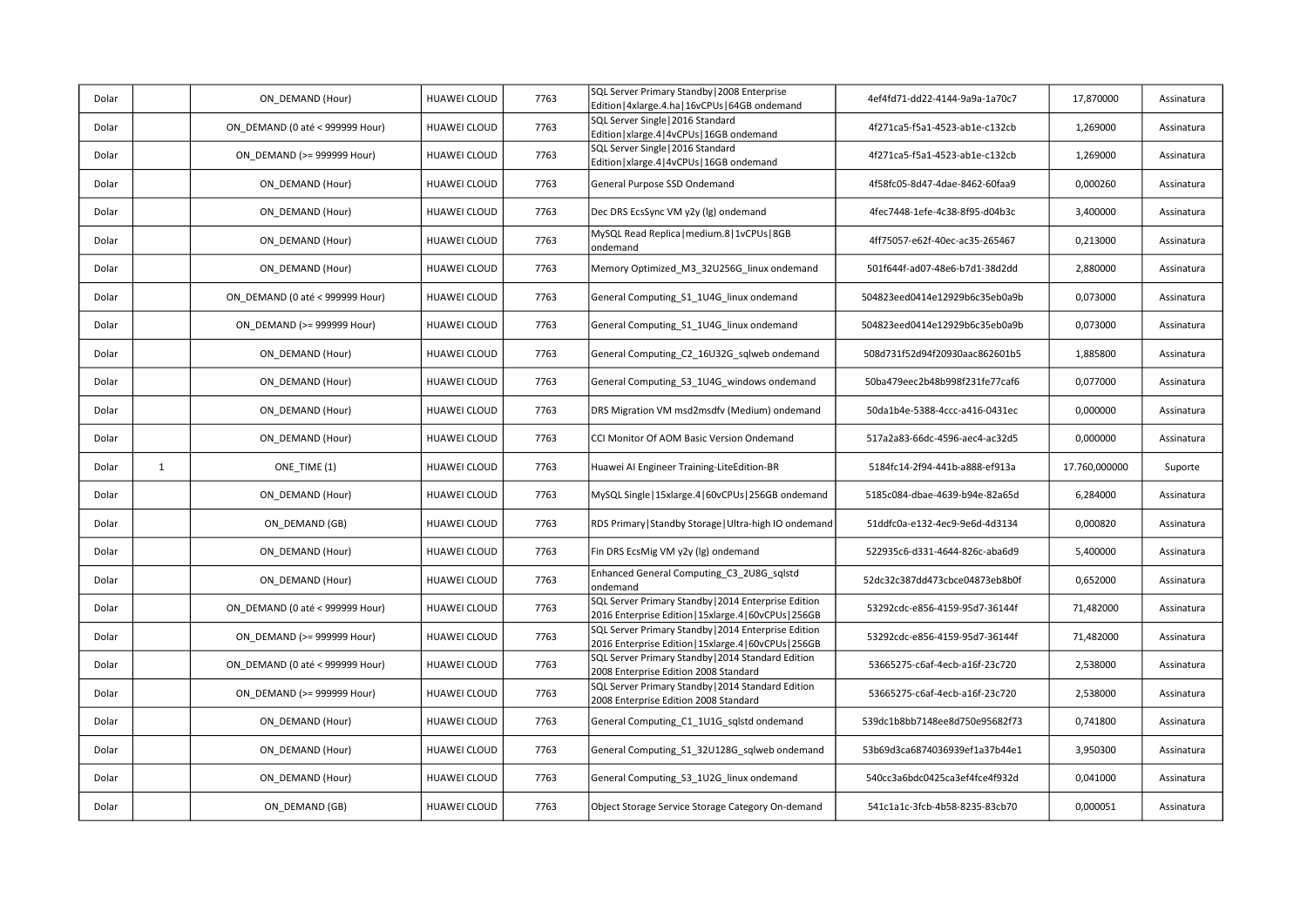| Dolar |              | ON DEMAND (GB)                  | <b>HUAWEI CLOUD</b> | 7763 | Object Storage Service Network Category On-demand                                      | 54512424-cea4-47b3-981a-9e675e | 0,000000     | Assinatura |
|-------|--------------|---------------------------------|---------------------|------|----------------------------------------------------------------------------------------|--------------------------------|--------------|------------|
| Dolar |              | ON DEMAND (Hour)                | HUAWEI CLOUD        | 7763 | Memory Optimized M1 4U32G sqlweb ondemand                                              | 5454863710d94816b890e59882b595 | 0,606700     | Assinatura |
| Dolar |              | ON DEMAND (0 até < 999999 Hour) | <b>HUAWEI CLOUD</b> | 7763 | General Computing C2 2U4G windows ondemand                                             | 54690b46768044bdad65ca033c41a1 | 0,201000     | Assinatura |
| Dolar |              | ON DEMAND (>= 999999 Hour)      | HUAWEI CLOUD        | 7763 | General Computing_C2_2U4G_windows ondemand                                             | 54690b46768044bdad65ca033c41a1 | 0,201000     | Assinatura |
| Dolar |              | ON DEMAND (Hour)                | <b>HUAWEI CLOUD</b> | 7763 | Custom Metric Of AOM Professional Version<br>Ondemand                                  | 555029be-2f3e-44ea-920e-c8bf44 | 0,000331     | Assinatura |
| Dolar |              | ON DEMAND (0 até < 999999 Hour) | <b>HUAWEI CLOUD</b> | 7763 | General Computing S1 8U32G windows ondemand                                            | 556fdf0cd9a94a62a5e7fbdc5200bf | 0,895000     | Assinatura |
| Dolar |              | ON DEMAND (>= 999999 Hour)      | <b>HUAWEI CLOUD</b> | 7763 | General Computing S1 8U32G windows ondemand                                            | 556fdf0cd9a94a62a5e7fbdc5200bf | 0,895000     | Assinatura |
| Dolar | $\mathbf{1}$ | PERIOD (Month)                  | <b>HUAWEI CLOUD</b> | 7763 | Normal   physical.io2.4xlarge.3   20Core   384G   10T   win<br>dows monthly            | 56006daf-dae3-49ca-a39e-1e12d8 | 1.995,000000 | Assinatura |
| Dolar |              | ON DEMAND (0 até < 999999 Hour) | <b>HUAWEI CLOUD</b> | 7763 | General Computing C1 16U16G windows ondemand                                           | 569e6bd061424e9f82b8e250c18d80 | 1,522000     | Assinatura |
| Dolar |              | ON DEMAND (>= 999999 Hour)      | HUAWEI CLOUD        | 7763 | General Computing C1 16U16G windows ondemand                                           | 569e6bd061424e9f82b8e250c18d80 | 1,522000     | Assinatura |
| Dolar |              | ON DEMAND (Hour)                | HUAWEI CLOUD        | 7763 | Enhanced General Computing C6 4U16G windows<br>ondemand                                | 56b9030cf91c46439df66f806c4614 | 0,442000     | Assinatura |
| Dolar |              | ON DEMAND (Hour)                | HUAWEI CLOUD        | 7763 | Memory Optimized_M3_8U64G_byol ondemand                                                | 5769ea4146f342478c8ed621c5c004 | 0,720000     | Assinatura |
| Dolar |              | ON DEMAND (Hour)                | HUAWEI CLOUD        | 7763 | DRS DR VM dm2ddm (Medium) ondemand                                                     | 577f3db9-ac51-468e-8fbc-848cd3 | 0,000000     | Assinatura |
| Dolar |              | ON DEMAND (Hour)                | HUAWEI CLOUD        | 7763 | General computing   s1.8xlarge   32vCPUs   128GB<br>ondemand                           | 57b2f652-4fa6-434e-94d3-d0b032 | 0,260000     | Assinatura |
| Dolar |              | ON DEMAND (Hour)                | HUAWEI CLOUD        | 7763 | MySQL Read Replica   8xlarge.4   32vCPUs   128GB<br>ondemand                           | 580d01c6-9820-47ca-ae13-e34d7d | 3,142000     | Assinatura |
| Dolar |              | ON DEMAND (Hour)                | HUAWEI CLOUD        | 7763 | CCI Monitor Of AOM Professional Version Ondemand                                       | 581286ff-3d79-4ba5-b4aa-5fd276 | 0,000088     | Assinatura |
| Dolar |              | ON DEMAND (Hour)                | HUAWEI CLOUD        | 7763 | General Computing_S3_2U4G_sqlweb ondemand                                              | 59829e65ff77434dab8afa117ef814 | 0,200000     | Assinatura |
| Dolar | $\mathbf{1}$ | PERIOD (Month)                  | <b>HUAWEI CLOUD</b> | 7763 | 10GE monthly                                                                           | 59946941-215f-4d68-b059-c2b91c | 1.035,000000 | Assinatura |
| Dolar |              | ON_DEMAND (0 até < 999999 Hour) | HUAWEI CLOUD        | 7763 | General Computing_C1_32U32G_linux ondemand                                             | 59a268968de74c4784a212b2ba1e09 | 1,980000     | Assinatura |
| Dolar |              | ON DEMAND (>= 999999 Hour)      | HUAWEI CLOUD        | 7763 | General Computing C1 32U32G linux ondemand                                             | 59a268968de74c4784a212b2ba1e09 | 1,980000     | Assinatura |
| Dolar |              | ON DEMAND (Hour)                | HUAWEI CLOUD        | 7763 | Dec DRS InMig VM y2y (lg) Free ondemand                                                | 59b862ca-dbc3-4f8c-b996-7a41b1 | 0,000000     | Assinatura |
| Dolar |              | ON DEMAND (Hour)                | HUAWEI CLOUD        | 7763 | CCE PM Cluster   1-10node ondemand                                                     | 59c14050-0161-4dea-88ec-1b8ea4 | 0,190000     | Assinatura |
| Dolar |              | ON_DEMAND (Hour)                | <b>HUAWEI CLOUD</b> | 7763 | MySQL Read Replica   xlarge.4   4vCPUs   16GB<br>ondemand                              | 59ff918f-8221-421a-8f9a-a14129 | 0,393000     | Assinatura |
| Dolar |              | ON DEMAND (Hour)                | HUAWEI CLOUD        | 7763 | SQL Server Primary Standby   Standard<br>Edition   large.8.ha   2vCPUs   16GB Ondemand | 5a38811b-c33e-4450-b5cd-f5e26b | 1,796000     | Assinatura |
| Dolar | 12           | PERIOD (Year)                   | HUAWEI CLOUD        | 7763 | Common IO yearly                                                                       | 5a5bf895-c26b-4db2-9190-436639 | 0,774000     | Assinatura |
| Dolar |              | ON DEMAND (Hour)                | HUAWEI CLOUD        | 7763 | Memory Optimized_M3_32U256G_sqlenter ondemand                                          | 5a65f5e4ccdf4e318c56213e9a0886 | 14,687300    | Assinatura |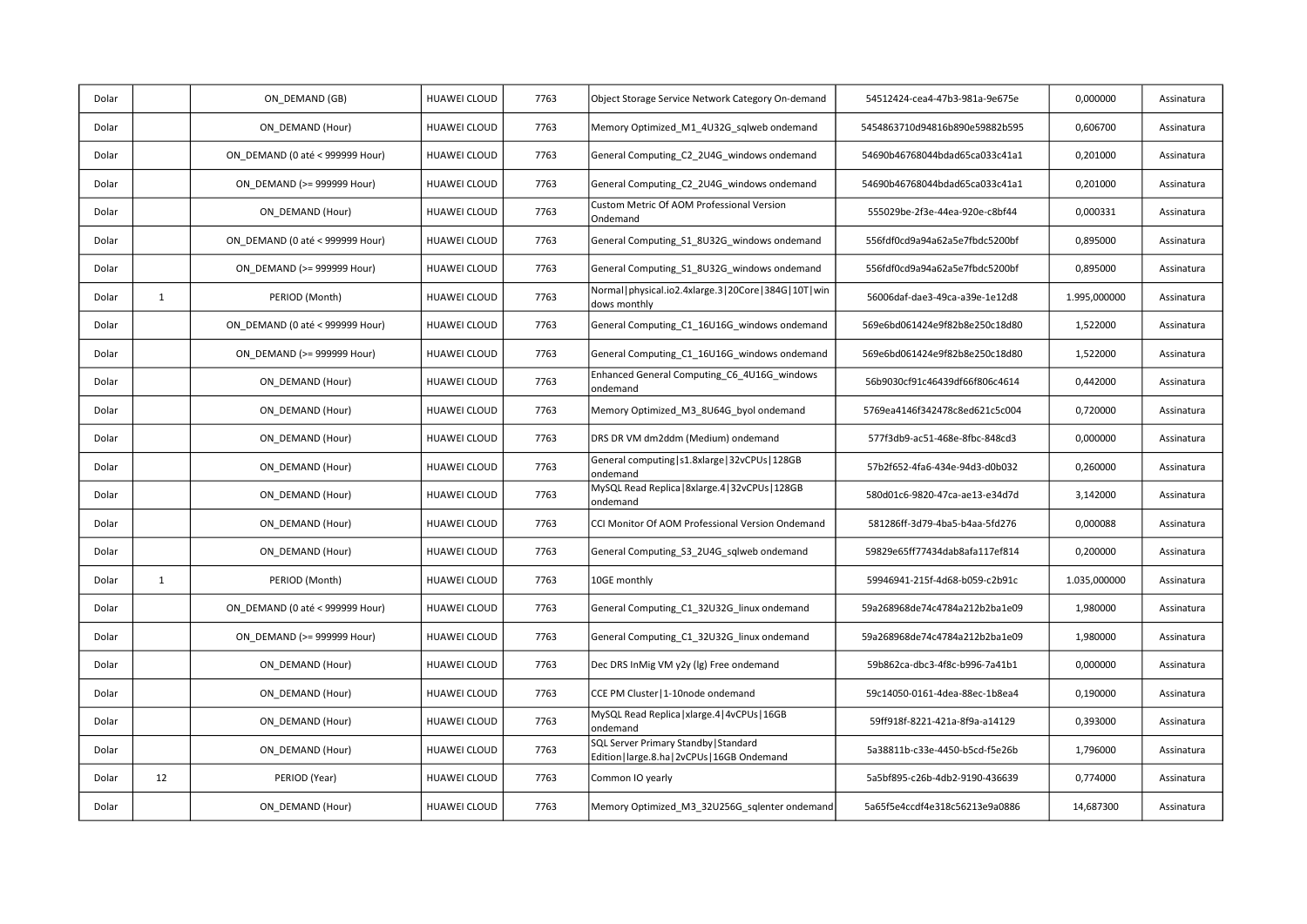| Dolar |              | ON DEMAND (Hour)                | HUAWEI CLOUD        | 7763 | General Computing_C1_2U2G_sqlweb ondemand                                                                     | 5a844b21c7674ee1a6aedbcc8b1a1c | 0,242800   | Assinatura |
|-------|--------------|---------------------------------|---------------------|------|---------------------------------------------------------------------------------------------------------------|--------------------------------|------------|------------|
| Dolar |              | ON DEMAND (Hour)                | HUAWEI CLOUD        | 7763 | Enhanced General Computing_C3_60U256G_byol<br>ondemand                                                        | 5af105dc4c8040d9b06bb5b454215b | 4,131000   | Assinatura |
| Dolar |              | ON DEMAND (Hour)                | HUAWEI CLOUD        | 7763 | SQL Server Single   SE   xlarge.2   4vCPUs   8GB ondemand                                                     | 5b21dcfb-da02-40f9-916a-93209a | 0,952000   | Assinatura |
| Dolar |              | ON DEMAND (Hour)                | HUAWEI CLOUD        | 7763 | General Computing_S3_8U32G_byol ondemand                                                                      | 5ba22851e4a741f2a136eb22e2d856 | 0,388000   | Assinatura |
| Dolar |              | ON DEMAND (Hour)                | <b>HUAWEI CLOUD</b> | 7763 | MySQL Single   medium.4   1vCPUs   4GB ondemand                                                               | 5bc20fe1-a92b-4aad-b361-f982fe | 0,098000   | Assinatura |
| Dolar |              | ON DEMAND (Hour)                | <b>HUAWEI CLOUD</b> | 7763 | General Computing C1 4U4G suse ondemand                                                                       | 5be54760a4ac414592736bc34d850a | 0,335200   | Assinatura |
| Dolar |              | ON_DEMAND (Hour)                | HUAWEI CLOUD        | 7763 | Enhanced General Computing C3 12U48G linux<br>ondemand                                                        | 5c4ad96952354881b1d05ad5e30ca6 | 0,828000   | Assinatura |
| Dolar |              | ON DEMAND (GB)                  | <b>HUAWEI CLOUD</b> | 7763 | RDS Single Storage   Common IO ondemand                                                                       | 5c53481b-1158-4c5a-9456-d6feb9 | 0,000110   | Assinatura |
| Dolar |              | ON DEMAND (GB)                  | <b>HUAWEI CLOUD</b> | 7763 | RDS Single Storage   Ultra-high IO ondemand                                                                   | 5d54c18e-490b-478e-a066-24a75f | 0,000410   | Assinatura |
| Dolar |              | ON DEMAND (Hour)                | <b>HUAWEI CLOUD</b> | 7763 | General Computing_S3_8U16G_sqlstd ondemand                                                                    | 5d7ca5a9793d4895a4dac77b4bb210 | 1,208000   | Assinatura |
| Dolar |              | ON DEMAND (Hour)                | HUAWEI CLOUD        | 7763 | SQL Server Single   Enterprise<br>Edition   large.4   2vCPUs   8GB Ondemand                                   | 5da1dabb-3386-4ae8-8021-c2efa1 | 1,117000   | Assinatura |
| Dolar |              | ON DEMAND (Hour)                | <b>HUAWEI CLOUD</b> | 7763 | DRS Sync VM o2k (Medium) Free ondemand                                                                        | 5da87bde-431f-4b68-b490-f44d32 | 0,000000   | Assinatura |
| Dolar |              | ON DEMAND (Hour)                | HUAWEI CLOUD        | 7763 | General Computing S3 8U16G windows ondemand                                                                   | 5dfd751142db4869983ae1b0b0cd56 | 0,560000   | Assinatura |
| Dolar | $\mathbf{1}$ | PERIOD (Month)                  | <b>HUAWEI CLOUD</b> | 7763 | 1GE monthly                                                                                                   | 5e4d0d62-97ad-488c-879c-aafb73 | 138,000000 | Assinatura |
| Dolar |              | ON DEMAND (Hour)                | HUAWEI CLOUD        | 7763 | DRS Replication VM p2p (Medium) ondemand                                                                      | 5e819704-63cb-4bd5-baef-e76f45 | 0,000000   | Assinatura |
| Dolar |              | ON DEMAND (Hour)                | HUAWEI CLOUD        | 7763 | General Computing Enhaced C3 32U128G linux<br>ondemand                                                        | 5ecda4ad-0157-4193-9b62-c861c2 | 2,203000   | Assinatura |
| Dolar |              | ON_DEMAND (Hour)                | HUAWEI CLOUD        |      | Enhanced General Computing_C6_8U32G_windows                                                                   |                                |            |            |
| Dolar |              |                                 |                     | 7763 | ondemand                                                                                                      | 5f11642536e046b591f7fa20acc165 | 0,884000   | Assinatura |
|       |              | ON DEMAND (Hour)                | <b>HUAWEI CLOUD</b> | 7763 | DRS Migration VM o2y (Medium) Free ondemand                                                                   | 5f15583b-3689-4077-9cb3-e3de95 | 0,000000   | Assinatura |
| Dolar |              | ON DEMAND (Hour)                | HUAWEI CLOUD        | 7763 | Anti-DDoS Basic Version ondemand                                                                              | 5f7498ec-52f7-4684-a8b5-5808ff | 0,000000   | Assinatura |
| Dolar |              | ON DEMAND (Hour)                | HUAWEI CLOUD        | 7763 | DRS Sync VM o2g (Medium) Free ondemand                                                                        | 5f819046-5afe-4f09-a7cd-5f8c14 | 0,000000   | Assinatura |
| Dolar |              | ON DEMAND (Hour)                | HUAWEI CLOUD        | 7763 | General Computing C2 32U64G sqlenter ondemand                                                                 | 5f87283ffa7e481dad469515d9bd50 | 13,478700  | Assinatura |
| Dolar |              | ON DEMAND (Hour)                | HUAWEI CLOUD        | 7763 | Dec DRS OutMig VM y2y (lg) ondemand                                                                           | 5ff23de3-9fa0-4881-95a2-f38b9a | 3,500000   | Assinatura |
| Dolar |              | ON DEMAND (0 até < 999999 Hour) | <b>HUAWEI CLOUD</b> | 7763 | SQL Server Primary Standby   2014 Enterprise Edition<br>2016 Enterprise Edition   8xlarge.4   32vCPUs   128GB | 60215e1a-8392-4fd6-93ea-4fc298 | 35,741000  | Assinatura |
| Dolar |              | ON DEMAND (>= 999999 Hour)      | <b>HUAWEI CLOUD</b> | 7763 | SQL Server Primary Standby   2014 Enterprise Edition<br>2016 Enterprise Edition   8xlarge.4   32vCPUs   128GB | 60215e1a-8392-4fd6-93ea-4fc298 | 35,741000  | Assinatura |
| Dolar |              | ON DEMAND (Hour)                | HUAWEI CLOUD        | 7763 | Enhanced General Computing C6 24U96G linux<br>ondemand                                                        | 606df1610439434b8ea38238ec9bb2 | 1,656000   | Assinatura |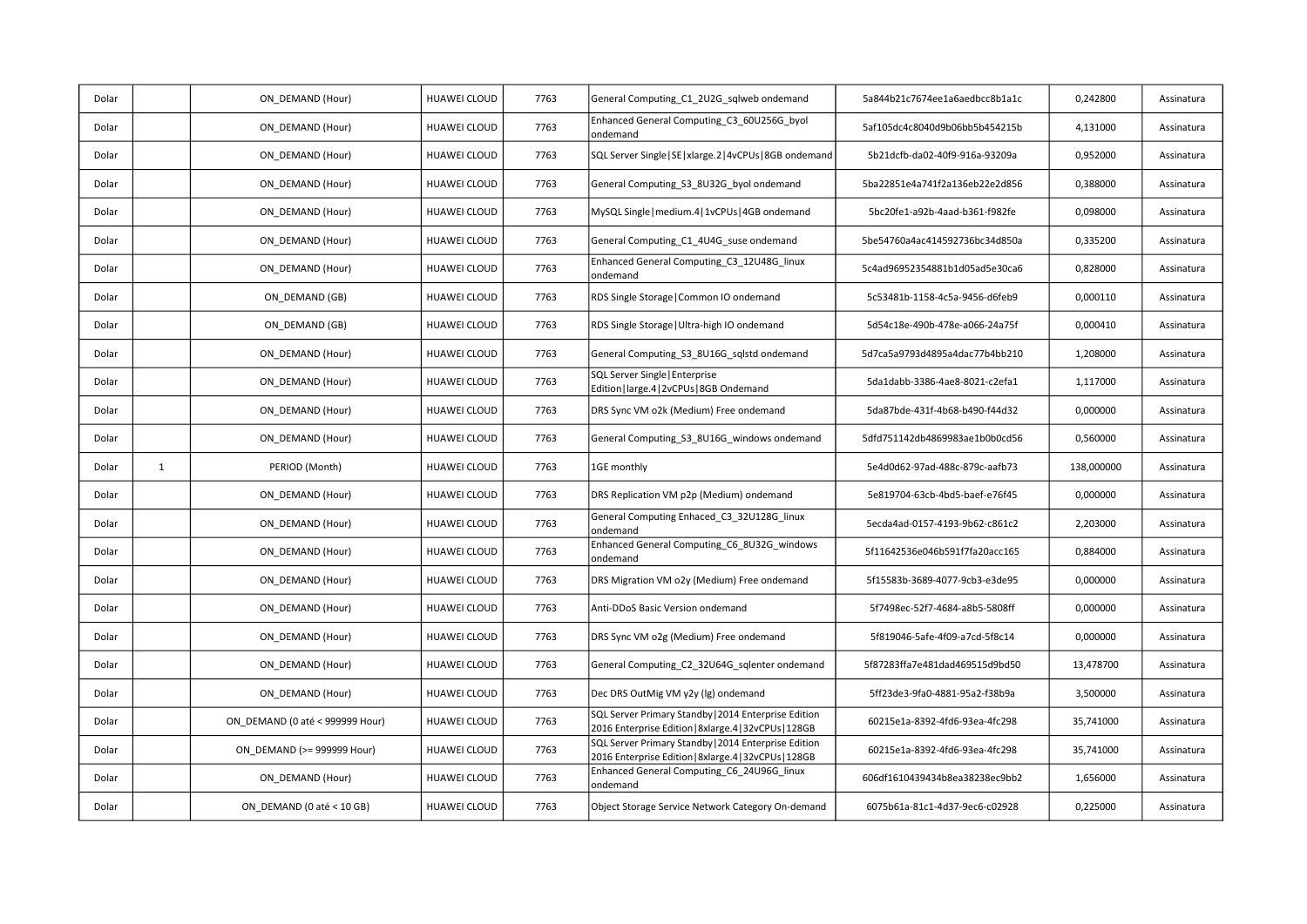| Dolar |              | ON DEMAND (10 até < 50 GB)      | HUAWEI CLOUD        | 7763 | Object Storage Service Network Category On-demand                                                           | 6075b61a-81c1-4d37-9ec6-c02928 | 0,207000      | Assinatura |
|-------|--------------|---------------------------------|---------------------|------|-------------------------------------------------------------------------------------------------------------|--------------------------------|---------------|------------|
| Dolar |              | ON DEMAND (50 até < 150 GB)     | HUAWEI CLOUD        | 7763 | Object Storage Service Network Category On-demand                                                           | 6075b61a-81c1-4d37-9ec6-c02928 | 0,189000      | Assinatura |
| Dolar |              | ON DEMAND (>= 150 GB)           | <b>HUAWEI CLOUD</b> | 7763 | Object Storage Service Network Category On-demand                                                           | 6075b61a-81c1-4d37-9ec6-c02928 | 0,171000      | Assinatura |
| Dolar |              | ON DEMAND (Hour)                | HUAWEI CLOUD        | 7763 | MySQL Read Replica   2xlarge.8   8vCPUs   64GB<br>ondemand                                                  | 60e6b3c3-e3b2-4089-ae92-0c3fdb | 1,700000      | Assinatura |
| Dolar |              | ON DEMAND (Hour)                | HUAWEI CLOUD        | 7763 | General Computing Enhaced C3 32U128G windows<br>ondemand                                                    | 611086b4b2ef4712b02da64cecd8e9 | 3,520000      | Assinatura |
| Dolar |              | ON DEMAND (Hour)                | HUAWEI CLOUD        | 7763 | General Computing_S3_2U4G_byol ondemand                                                                     | 61273d64953c48639ed824aca0da27 | 0,082000      | Assinatura |
| Dolar | $\mathbf{1}$ | ONE TIME (1)                    | HUAWEI CLOUD        | 7763 | Huawei AI Engineer Training-FullEdition-BR                                                                  | 6149377c-f434-492e-8e94-6a4627 | 31.200,000000 | Suporte    |
| Dolar |              | ON DEMAND (0 até < 999999 Hour) | <b>HUAWEI CLOUD</b> | 7763 | General Computing C1 16U16G linux ondemand                                                                  | 615f723ab6df42c48145fb2606e09d | 0,990000      | Assinatura |
| Dolar |              | ON DEMAND (>= 999999 Hour)      | HUAWEI CLOUD        | 7763 | General Computing_C1_16U16G_linux ondemand                                                                  | 615f723ab6df42c48145fb2606e09d | 0,990000      | Assinatura |
| Dolar |              | ON_DEMAND (Hour)                | HUAWEI CLOUD        | 7763 | Enhanced General Computing C6 8U32G linux<br>ondemand                                                       | 61617b61c0e54ca2809f0cf12bfabe | 0,552000      | Assinatura |
| Dolar |              | ON DEMAND (GB)                  | <b>HUAWEI CLOUD</b> | 7763 | Object Storage Service Network Category On-demand                                                           | 617fa73f-b964-43bc-97e6-83d54c | 0,000000      | Assinatura |
| Dolar | 12           | PERIOD (Year)                   | HUAWEI CLOUD        | 7763 | 10GE yearly                                                                                                 | 61dc274d-5866-47f4-bf7f-b6abd7 | 12.420,000000 | Assinatura |
| Dolar |              | ON DEMAND (Hour)                | HUAWEI CLOUD        | 7763 | DDS Mongos(2U8G) On-demand                                                                                  | 61f91c4c-326a-405d-b720-2ef7a4 | 0,178000      | Assinatura |
| Dolar |              | ON DEMAND (0 até < 999999 Hour) | <b>HUAWEI CLOUD</b> | 7763 | SQL Server Single   2014 Enterprise Edition 2016<br>Enterprise Edition   xlarge.8   4vCPUs   32GB ondemand  | 621b3ac7-03f4-4701-ba94-a7da91 | 2,506000      | Assinatura |
| Dolar |              | ON DEMAND (>= 999999 Hour)      | HUAWEI CLOUD        | 7763 | SQL Server Single   2014 Enterprise Edition 2016<br>Enterprise Edition   xlarge.8   4vCPUs   32GB ondemand  | 621b3ac7-03f4-4701-ba94-a7da91 | 2,506000      | Assinatura |
| Dolar |              | ON DEMAND (Hour)                | HUAWEI CLOUD        | 7763 | RDS for MySQL Database Backup Space ondemand                                                                | 625e3c08-a21f-4388-a25e-eb7623 | 0,000050      | Assinatura |
| Dolar |              | ON DEMAND (0 até < 999999 Hour) | <b>HUAWEI CLOUD</b> | 7763 | Memory Optimized_M1_4U32G_linux_On-demand                                                                   | 626516f9f5f246dc9aa6b2544e2e57 | 0,350000      | Assinatura |
| Dolar |              | ON DEMAND (>= 999999 Hour)      | HUAWEI CLOUD        | 7763 | Memory Optimized_M1_4U32G_linux_On-demand                                                                   | 626516f9f5f246dc9aa6b2544e2e57 | 0,350000      | Assinatura |
| Dolar |              | ON DEMAND (0 até < 999999 Hour) | <b>HUAWEI CLOUD</b> | 7763 | SQL Server Primary Standby   2014 Enterprise Edition<br>2016 Enterprise Edition   2xlarge.8   8vCPUs   64GB | 6286d16b-d855-4b7d-bb0d-19e5d8 | 10,022000     | Assinatura |
| Dolar |              | ON DEMAND (>= 999999 Hour)      | HUAWEI CLOUD        | 7763 | SQL Server Primary Standby   2014 Enterprise Edition<br>2016 Enterprise Edition   2xlarge.8   8vCPUs   64GB | 6286d16b-d855-4b7d-bb0d-19e5d8 | 10,022000     | Assinatura |
| Dolar |              | ON DEMAND (Hour)                | HUAWEI CLOUD        | 7763 | Enhanced General Computing C3 4U16G redhat<br>ondemand                                                      | 62893dcc08444d17a7eb17e7ca229d | 0,275400      | Assinatura |
| Dolar |              | ON_DEMAND (GB)                  | <b>HUAWEI CLOUD</b> | 7763 | Object Storage Service Network Category On-demand                                                           | 6304a2d3-2fe3-4138-9121-d8d57d | 0.030000      | Assinatura |
| Dolar |              | ON DEMAND (Hour)                | HUAWEI CLOUD        | 7763 | General Computing S3 16U32G redhat ondemand                                                                 | 633205b907964832a7998cce7fedf4 | 0,656000      | Assinatura |
| Dolar |              | ON DEMAND (Hour)                | HUAWEI CLOUD        | 7763 | Large Memory E3 56U696G byol ondemand                                                                       | 634745a0dea94302bd6671d9c943ab | 6,379000      | Assinatura |
| Dolar | 12           | PERIOD (Year)                   | HUAWEI CLOUD        | 7763 | Normal   physical.s1.large.1   20Core   256G   3T   Window<br>s yearly                                      | 63521e85-2cce-45d9-bf0a-856757 | 20.871,552000 | Assinatura |
| Dolar |              | ON DEMAND (Hour)                | <b>HUAWEI CLOUD</b> | 7763 | SFS turbo performance ondemand                                                                              | 636527c2-1885-4cc6-9769-65a147 | 0,000757      | Assinatura |
|       |              |                                 |                     |      |                                                                                                             |                                |               |            |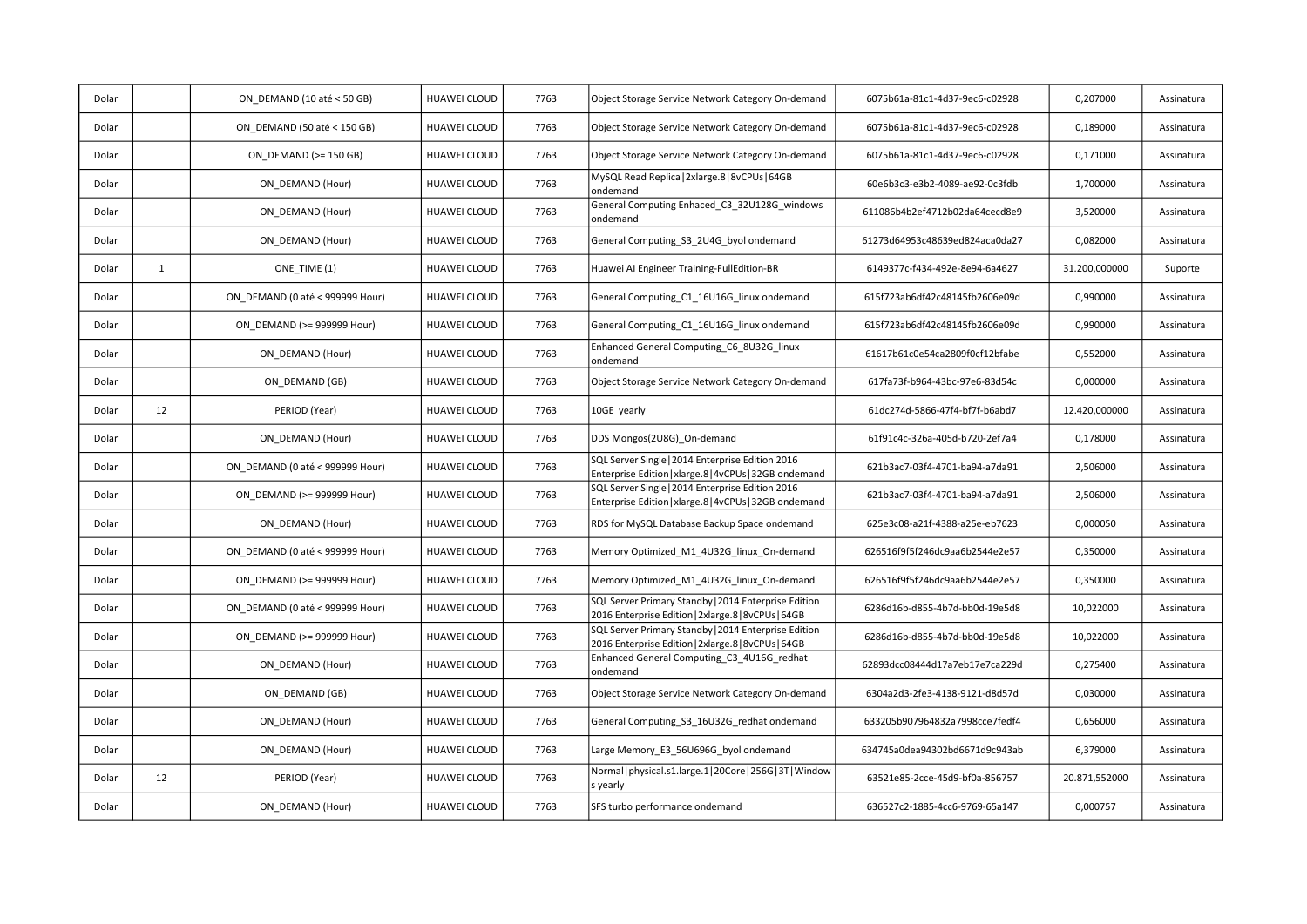| Dolar |              | ON DEMAND (Hour)                | HUAWEI CLOUD        | 7763 | General Computing_S3_16U64G_byol ondemand                                                           | 637cb668719d439f929d48af6d5130 | 0,776000      | Assinatura |
|-------|--------------|---------------------------------|---------------------|------|-----------------------------------------------------------------------------------------------------|--------------------------------|---------------|------------|
| Dolar |              | ON DEMAND (Hour)                | HUAWEI CLOUD        | 7763 | General Computing S3 16U32G linux ondemand                                                          | 638f0ddb-8125-428a-815b-e22c94 | 0,656000      | Assinatura |
| Dolar |              | ON DEMAND (Hour)                | HUAWEI CLOUD        | 7763 | General Computing C2 32U64G suse ondemand                                                           | 63d9add03d0647568325968ee5a11d | 2,152100      | Assinatura |
| Dolar | 12           | PERIOD (Year)                   | <b>HUAWEI CLOUD</b> | 7763 | Normal   physical.o3.xlarge.1   44Core   768G   30T   ESXi<br>yearly                                | 64024f6d-a007-49c5-b852-87fd50 | 46.663,200000 | Assinatura |
| Dolar |              | ON DEMAND (Hour)                | HUAWEI CLOUD        | 7763 | Memory Optimized M1 2U16G byol ondemand                                                             | 6403befa0754451497fe55546da491 | 0,175000      | Assinatura |
| Dolar |              | ON DEMAND (Hour)                | HUAWEI CLOUD        | 7763 | General Computing C1 2U2G byol ondemand                                                             | 64363d827c8545ca851bcec71b1cab | 0,124000      | Assinatura |
| Dolar | $\mathbf{1}$ | ONE TIME (1)                    | HUAWEI CLOUD        | 7763 | Huawei Big Data Engineer Training-3 days-BR Once                                                    | 643f21a7-94cc-48e9-88d6-59cdbb | 17.760,000000 | Suporte    |
| Dolar |              | ON_DEMAND (0 até < 999999 Hour) | <b>HUAWEI CLOUD</b> | 7763 | SQL Server Primary Standby   2016 Standard<br>Edition   4xlarge.8.ha   16vCPUs   128GB ondemand     | 64c9bc64-ab88-4ecf-b501-a482f4 | 14,371000     | Assinatura |
| Dolar |              | ON DEMAND (>= 999999 Hour)      | HUAWEI CLOUD        | 7763 | SQL Server Primary Standby   2016 Standard<br>Edition   4xlarge.8.ha   16vCPUs   128GB ondemand     | 64c9bc64-ab88-4ecf-b501-a482f4 | 14,371000     | Assinatura |
| Dolar |              | ON DEMAND (Hour)                | HUAWEI CLOUD        | 7763 | DRS Migration VM o2p (Medium) ondemand                                                              | 6512c68f-c3e7-46ef-9057-446c45 | 0,000000      | Assinatura |
| Dolar |              | ON DEMAND (Hour)                | HUAWEI CLOUD        | 7763 | MySQL Read Replica   2xlarge.2   8vCPUs   16GB<br>ondemand                                          | 653fa142-63d2-47dd-bba6-6199cc | 0,630000      | Assinatura |
| Dolar |              | ON_DEMAND (Hour)                | <b>HUAWEI CLOUD</b> | 7763 | PostgreSQL<br>Primary   Standby   15xlarge.2   60vCPUs   128GB                                      | 658e2fc1-2ab6-429d-860c-2e0152 | 10,124000     | Assinatura |
| Dolar |              | ON DEMAND (Hour)                | HUAWEI CLOUD        | 7763 | Anti-DDoS Basic Version ondemand                                                                    | 65c86598-6a92-4994-a372-02bbb5 | 0,000000      | Assinatura |
| Dolar |              | ON DEMAND (Hour)                | <b>HUAWEI CLOUD</b> | 7763 | PostgreSQL Single   8xlarge.4   32vCPUs128GB<br>ondemand                                            | 669ad33c-46b9-4ad5-898f-33e3d4 | 3,142000      | Assinatura |
| Dolar |              | ON_DEMAND (Hour)                | <b>HUAWEI CLOUD</b> | 7763 | loadbalancer ondemand                                                                               | 66af46ad-da44-49fa-ba54-95c7ad | 0,005000      | Assinatura |
| Dolar |              | ON_DEMAND (0 até < 999999 Hour) | <b>HUAWEI CLOUD</b> | 7763 | PostgreSQL Read Replica   2xlarge.8   8vCPUs   64GB<br>ondemand                                     | 66e3c149-050c-43c3-a1e0-48eb07 | 1,780000      | Assinatura |
| Dolar |              | ON DEMAND (>= 999999 Hour)      | HUAWEI CLOUD        | 7763 | PostgreSQL Read Replica   2xlarge.8   8vCPUs   64GB<br>ondemand                                     | 66e3c149-050c-43c3-a1e0-48eb07 | 1,780000      | Assinatura |
| Dolar |              | ON DEMAND (Hour)                | HUAWEI CLOUD        | 7763 | Memory Optimized_M1_1U8G_redhat ondemand                                                            | 66f4342b4dc04ea99b9d39470aa101 | 0,087400      | Assinatura |
| Dolar |              | ON_DEMAND (Hour)                | HUAWEI CLOUD        | 7763 | PostgreSQL<br>Primary   Standby   8xlarge.4   32vCPUs128GB ondemand                                 | 67537cac-a896-4d2b-8c20-69ca2e | 6,284000      | Assinatura |
| Dolar |              | ON DEMAND (Hour)                | HUAWEI CLOUD        | 7763 | MySQL Read Replica   large.8   2vCPUs   16GB ondemand                                               | 6769ef60-686e-4d5a-b5d3-5a1a54 | 0,425000      | Assinatura |
| Dolar |              | ON DEMAND (Hour)                | HUAWEI CLOUD        | 7763 | General Computing_S3_4U16G_sqlenter ondemand                                                        | 67750b54ed4d4a3b937ffc7040c114 | 1,520000      | Assinatura |
| Dolar |              | ON DEMAND (0 até < 999999 Hour) | <b>HUAWEI CLOUD</b> | 7763 | SQL Server Single   2014 Enterprise Edition 2016<br>Enterprise Edition   4xlarge.8   16vCPU   128GB | 67811a5b-5992-4898-8a50-84605d | 10,022000     | Assinatura |
| Dolar |              | ON DEMAND (>= 999999 Hour)      | <b>HUAWEI CLOUD</b> | 7763 | SQL Server Single   2014 Enterprise Edition 2016<br>Enterprise Edition   4xlarge.8   16vCPU   128GB | 67811a5b-5992-4898-8a50-84605d | 10,022000     | Assinatura |
| Dolar |              | ON DEMAND (0 até < 999999 Hour) | <b>HUAWEI CLOUD</b> | 7763 | Memory Optimized M1 2U16G windows On-demand                                                         | 67d1f1142d4a4686bb255a380e2879 | 0,269000      | Assinatura |
| Dolar |              | ON DEMAND (>= 999999 Hour)      | HUAWEI CLOUD        | 7763 | Memory Optimized_M1_2U16G_windows_On-demand                                                         | 67d1f1142d4a4686bb255a380e2879 | 0,269000      | Assinatura |
| Dolar |              | ON DEMAND (Hour)                | HUAWEI CLOUD        | 7763 | SQL Server Primary Standby   2008 Enterprise<br>Edition   2xlarge.4.ha   8vCPUs   32GB ondemand     | 681dd43f-4a39-4fa7-8107-69ae85 | 8,935000      | Assinatura |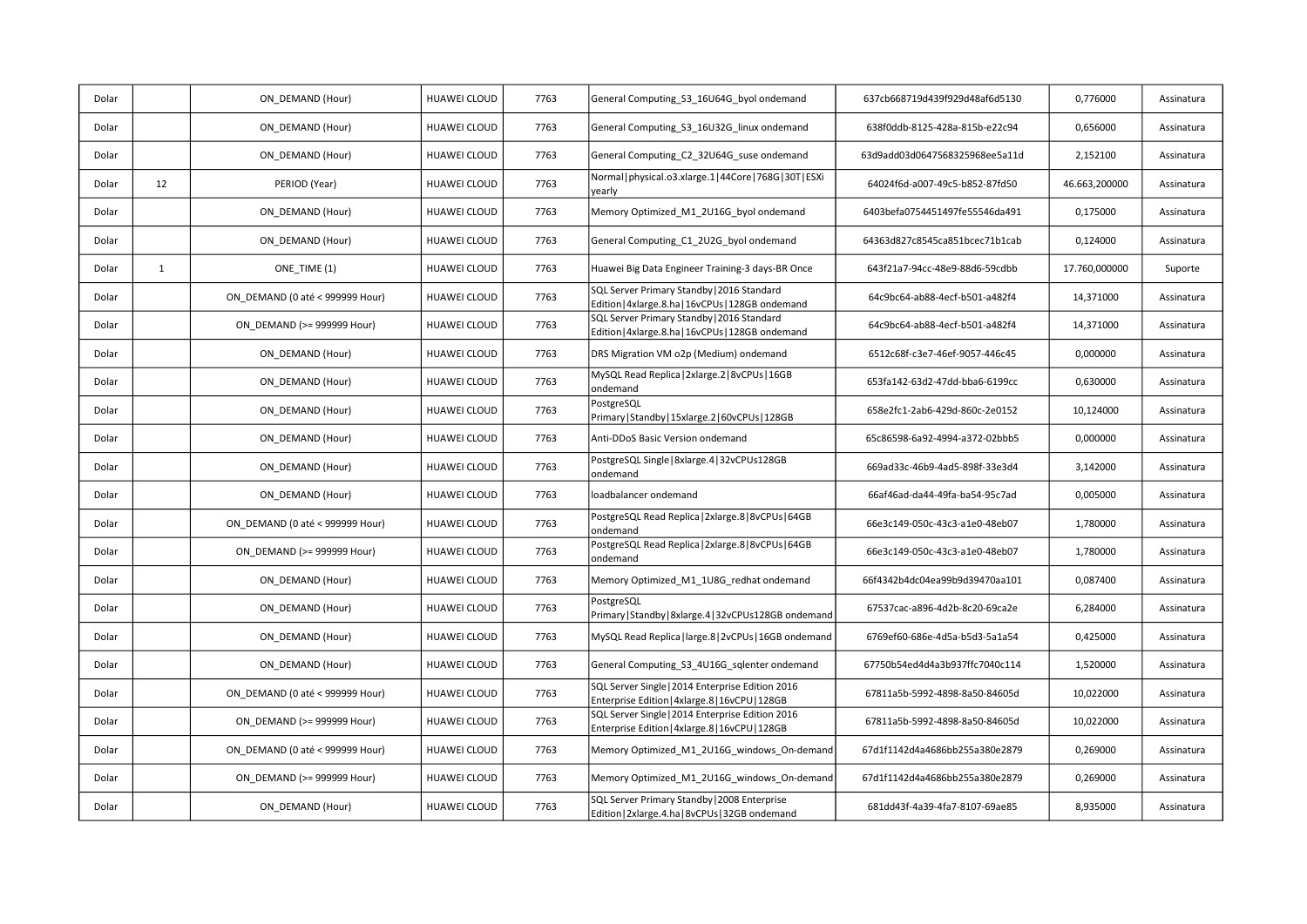| Dolar |              | ON DEMAND (Hour)                | HUAWEI CLOUD        | 7763 | Memory Optimized_M6_8U64G_linux ondemand                                           | 687bc0d72c32460d94d040b3586b11 | 0,724000      | Assinatura |
|-------|--------------|---------------------------------|---------------------|------|------------------------------------------------------------------------------------|--------------------------------|---------------|------------|
| Dolar |              | ON DEMAND (Hour)                | <b>HUAWEI CLOUD</b> | 7763 | General Computing S1 8U32G suse ondemand                                           | 68967ee7568441c289fbf1c2cc8150 | 0,671100      | Assinatura |
| Dolar |              | ON DEMAND (Hour)                | HUAWEI CLOUD        | 7763 | General Computing C2 1U2G redhat ondemand                                          | 689e718474594bb9b4c8cad33d299d | 0,065500      | Assinatura |
| Dolar |              | ON DEMAND (Hour)                | <b>HUAWEI CLOUD</b> | 7763 | General Computing S3 4U8G byol ondemand                                            | 69685f0653044402bd581af267b6db | 0,164000      | Assinatura |
| Dolar |              | ON DEMAND (GB)                  | <b>HUAWEI CLOUD</b> | 7763 | SQL Server Primary   Standby Storage   Common IO<br>ondemand                       | 69bc7f31-c12f-48b6-a521-f96410 | 0,000220      | Assinatura |
| Dolar |              | ON DEMAND (Hour)                | HUAWEI CLOUD        | 7763 | Enhanced General Computing_C3_60U256G_redhat<br>ondemand                           | 69e320aad3ff4294b65ed57eb6390b | 4,131000      | Assinatura |
| Dolar |              | ON DEMAND (Hour)                | <b>HUAWEI CLOUD</b> | 7763 | Realtime Metric Of AOM Professional Version<br>Ondemand                            | 6a186a35-9035-4b96-9c8d-5f576a | 0,000276      | Assinatura |
| Dolar | $\mathbf{1}$ | PERIOD (Month)                  | <b>HUAWEI CLOUD</b> | 7763 | Normal   physical.s4.3xlarge.3   44Core   384G   windows<br>monthly                | 6a193733-9369-4d8b-87a5-a1d16e | 3.161,000000  | Assinatura |
| Dolar |              | ON DEMAND (Hour)                | <b>HUAWEI CLOUD</b> | 7763 | Memory Optimized M6 24U192G linux ondemand                                         | 6a7602a5508542ee9cb7d4e6b3a7a6 | 2,172000      | Assinatura |
| Dolar |              | ON DEMAND (Hour)                | <b>HUAWEI CLOUD</b> | 7763 | repset   large.2.ha   2vCPUs   4GB ondemand                                        | 6acde0c5-d10b-4f2b-a0d6-02c3b0 | 0,403200      | Assinatura |
| Dolar |              | ON DEMAND (0 até < 999999 Hour) | <b>HUAWEI CLOUD</b> | 7763 | SQL Server Single   2014 Standard Edition 2008<br>Enterprise Edition 2008 Standard | 6b520ba3-b2dc-4fd0-9769-e0bb96 | 7,186000      | Assinatura |
| Dolar |              | ON DEMAND (>= 999999 Hour)      | <b>HUAWEI CLOUD</b> | 7763 | SQL Server Single   2014 Standard Edition 2008<br>Enterprise Edition 2008 Standard | 6b520ba3-b2dc-4fd0-9769-e0bb96 | 7,186000      | Assinatura |
| Dolar | 12           | PERIOD (Year)                   | HUAWEI CLOUD        | 7763 | telcom 10GE yearly                                                                 | 6b8938a6-cb3a-47fb-b690-38f20e | 12.420,000000 | Assinatura |
| Dolar |              | ON DEMAND (Hour)                | <b>HUAWEI CLOUD</b> | 7763 | Enhanced General Computing C3 32U128G sqlweb<br>ondemand                           | 6b9b1eefeb0d40ca8b2f1a2426ffdb | 4,000000      | Assinatura |
| Dolar |              | ON DEMAND (Hour)                | HUAWEI CLOUD        | 7763 | DDS shard(4U16G)_On-demand                                                         | 6bf6ad13-9cce-409c-a1fb-aefb3a | 1,072000      | Assinatura |
| Dolar |              | ON DEMAND (0 até < 3 GB)        | <b>HUAWEI CLOUD</b> | 7763 | DCS Memcached Master Standby Instance On-<br>demand                                | 6d925f68-706e-4c1b-9d67-4b7cd5 | 0,062000      | Assinatura |
| Dolar |              | ON DEMAND (3 até < 5 GB)        | <b>HUAWEI CLOUD</b> | 7763 | DCS Memcached Master Standby Instance On-<br>demand                                | 6d925f68-706e-4c1b-9d67-4b7cd5 | 0,112000      | Assinatura |
| Dolar |              | ON DEMAND (5 até < 9 GB)        | <b>HUAWEI CLOUD</b> | 7763 | DCS Memcached Master Standby Instance On-<br>demand                                | 6d925f68-706e-4c1b-9d67-4b7cd5 | 0,066000      | Assinatura |
| Dolar |              | ON DEMAND (9 até < 17 GB)       | <b>HUAWEI CLOUD</b> | 7763 | DCS Memcached Master Standby Instance On-<br>demand                                | 6d925f68-706e-4c1b-9d67-4b7cd5 | 0,066000      | Assinatura |
| Dolar |              | ON DEMAND (17 até < 33 GB)      | <b>HUAWEI CLOUD</b> | 7763 | DCS Memcached Master Standby Instance On-<br>demand                                | 6d925f68-706e-4c1b-9d67-4b7cd5 | 0,041000      | Assinatura |
| Dolar |              | ON DEMAND (33 até < 65 GB)      | <b>HUAWEI CLOUD</b> | 7763 | DCS Memcached Master Standby Instance On-<br>demand                                | 6d925f68-706e-4c1b-9d67-4b7cd5 | 0,041000      | Assinatura |
| Dolar |              | ON DEMAND ( $>= 65$ GB)         | HUAWEI CLOUD        | 7763 | DCS Memcached Master Standby Instance On-<br>demand                                | 6d925f68-706e-4c1b-9d67-4b7cd5 | 0,041000      | Assinatura |
| Dolar |              | ON DEMAND (0 até < 999999 Hour) | <b>HUAWEI CLOUD</b> | 7763 | General Computing_C2_4U8G_windows ondemand                                         | 6dc25448efe14ec1b3a95baa65cebc | 0,403000      | Assinatura |
| Dolar |              | ON DEMAND (>= 999999 Hour)      | HUAWEI CLOUD        | 7763 | General Computing C2 4U8G windows ondemand                                         | 6dc25448efe14ec1b3a95baa65cebc | 0,403000      | Assinatura |
| Dolar |              | ON DEMAND (0 até < 999999 Hour) | <b>HUAWEI CLOUD</b> | 7763 | vpn connection ondemand                                                            | 6dcf75a3-2ef7-486a-962a-d5733b | 0,050000      | Assinatura |
| Dolar |              | ON DEMAND (>= 999999 Hour)      | <b>HUAWEI CLOUD</b> | 7763 | vpn connection ondemand                                                            | 6dcf75a3-2ef7-486a-962a-d5733b | 0,050000      | Assinatura |
|       |              |                                 |                     |      |                                                                                    |                                |               |            |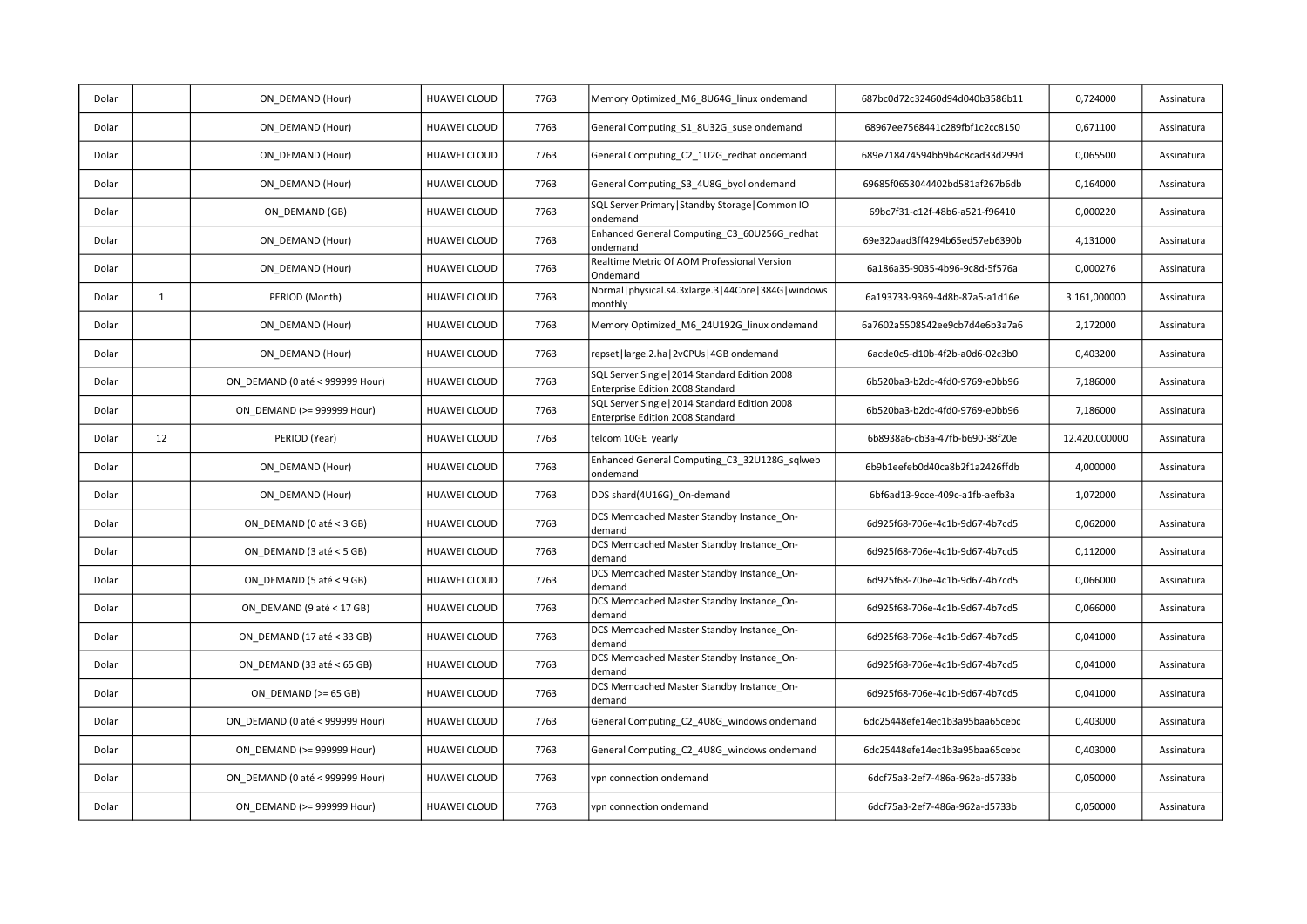| Dolar |              | ON DEMAND (Hour)                | HUAWEI CLOUD        | 7763 | Enhanced General Computing C3 60U256G suse<br>ondemand                                                      | 6dcf9a44761f4244b831f0c20181ba | 4,596300      | Assinatura |
|-------|--------------|---------------------------------|---------------------|------|-------------------------------------------------------------------------------------------------------------|--------------------------------|---------------|------------|
| Dolar | $\mathbf{1}$ | ONE TIME (1)                    | <b>HUAWEI CLOUD</b> | 7763 | Huawei Cloud Service Senior Solutions Architect<br>Training-5 days-BR Once                                  | 6e16bd70-2535-402e-b9e3-446453 | 31.040,000000 | Suporte    |
| Dolar |              | ON DEMAND (Hour)                | HUAWEI CLOUD        | 7763 | MySQL Single   2xlarge.2   8vCPUs   16GB ondemand                                                           | 6e559ae6-14e5-4c62-b216-ad0d12 | 0,630000      | Assinatura |
| Dolar |              | ON DEMAND (Hour)                | <b>HUAWEI CLOUD</b> | 7763 | FIN DRS InSync VM y2y (Ig) ondemand                                                                         | 6e5e30d5-9469-476b-8780-611391 | 5,600000      | Assinatura |
| Dolar |              | ON DEMAND (Hour)                | HUAWEI CLOUD        | 7763 | General Computing_C1_1U1G_suse ondemand                                                                     | 6e7bb0feca1c48b19c218104f8a64f | 0,176500      | Assinatura |
| Dolar |              | ON DEMAND (Hour)                | HUAWEI CLOUD        | 7763 | Memory Optimized M6 64U512G windows<br>ondemand                                                             | 6ee47dbea3c4419caff8a3c982a44c | 8,448000      | Assinatura |
| Dolar |              | ON DEMAND (0 até < 999999 Hour) | <b>HUAWEI CLOUD</b> | 7763 | SQL Server Single   2014 Enterprise Edition 2016<br>Enterprise Edition   2xlarge.4   8vCPUs   32GB ondemand | 6f194c06-eefa-4e2e-9c17-8065c8 | 4,468000      | Assinatura |
| Dolar |              | ON DEMAND (>= 999999 Hour)      | HUAWEI CLOUD        | 7763 | SQL Server Single   2014 Enterprise Edition 2016<br>Enterprise Edition   2xlarge.4   8vCPUs   32GB ondemand | 6f194c06-eefa-4e2e-9c17-8065c8 | 4,468000      | Assinatura |
| Dolar |              | ON DEMAND (0 até < 3 GB)        | <b>HUAWEI CLOUD</b> | 7763 | Distributed cache single-node instance_On-demand                                                            | 6fba02a2-93e4-42e5-aacf-4c2ac7 | 0,031000      | Assinatura |
| Dolar |              | ON_DEMAND (3 até < 5 GB)        | <b>HUAWEI CLOUD</b> | 7763 | Distributed cache single-node instance_On-demand                                                            | 6fba02a2-93e4-42e5-aacf-4c2ac7 | 0,056000      | Assinatura |
| Dolar |              | ON DEMAND (5 até < 9 GB)        | <b>HUAWEI CLOUD</b> | 7763 | Distributed cache single-node instance On-demand                                                            | 6fba02a2-93e4-42e5-aacf-4c2ac7 | 0,033000      | Assinatura |
| Dolar |              | ON DEMAND (9 até < 17 GB)       | HUAWEI CLOUD        | 7763 | Distributed cache single-node instance On-demand                                                            | 6fba02a2-93e4-42e5-aacf-4c2ac7 | 0,033000      | Assinatura |
| Dolar |              | ON DEMAND (17 até < 33 GB)      | HUAWEI CLOUD        | 7763 | Distributed cache single-node instance On-demand                                                            | 6fba02a2-93e4-42e5-aacf-4c2ac7 | 0,020000      | Assinatura |
| Dolar |              | ON DEMAND (33 até < 65 GB)      | <b>HUAWEI CLOUD</b> | 7763 | Distributed cache single-node instance_On-demand                                                            | 6fba02a2-93e4-42e5-aacf-4c2ac7 | 0,020000      | Assinatura |
| Dolar |              | ON DEMAND ( $>= 65$ GB)         | <b>HUAWEI CLOUD</b> | 7763 | Distributed cache single-node instance On-demand                                                            | 6fba02a2-93e4-42e5-aacf-4c2ac7 | 0,020000      | Assinatura |
| Dolar |              | ON DEMAND (Hour)                | <b>HUAWEI CLOUD</b> | 7763 | General Computing_S1_4U16G_redhat ondemand                                                                  | 6fc3e644cb884eb19e68bf0e04963a | 0,291200      | Assinatura |
| Dolar |              | ON DEMAND (Hour)                | HUAWEI CLOUD        | 7763 | General Computing_S3_8U32G_windows ondemand                                                                 | 6fe507e8204c45ee964e70f965fe44 | 0,616000      | Assinatura |
| Dolar |              | ON DEMAND (0 até < 999999 Hour) | <b>HUAWEI CLOUD</b> | 7763 | Internal ELB_On demand                                                                                      | 7092716f-7146-4225-b538-150684 | 0,000000      | Assinatura |
| Dolar |              | ON DEMAND (>= 999999 Hour)      | HUAWEI CLOUD        | 7763 | Internal ELB On demand                                                                                      | 7092716f-7146-4225-b538-150684 | 0,000000      | Assinatura |
| Dolar |              | ON DEMAND (Hour)                | <b>HUAWEI CLOUD</b> | 7763 | SQL Server Single   Enterprise<br>Edition   large.8   2vCPUs   16GB Ondemand                                | 712e5427-cc72-4fc3-8e11-7ee317 | 1,253000      | Assinatura |
| Dolar |              | ON DEMAND (0 até < 999999 Hour) | <b>HUAWEI CLOUD</b> | 7763 | Memory Optimized M1 16U128G linux On-demand                                                                 | 712ebfe502684fdc8b7bd7b21cf7cd | 1,398000      | Assinatura |
| Dolar |              | ON_DEMAND (>= 999999 Hour)      | HUAWEI CLOUD        | 7763 | Memory Optimized_M1_16U128G_linux_On-demand                                                                 | 712ebfe502684fdc8b7bd7b21cf7cd | 1,398000      | Assinatura |
| Dolar | $\mathbf{1}$ | ONE TIME (1)                    | <b>HUAWEI CLOUD</b> | 7763 | Huawei Big Data Engineer Training-FullEdition-BR                                                            | 713d3d43-92e4-4bac-b3c0-9dacc1 | 26.720,000000 | Suporte    |
| Dolar |              | ON DEMAND (Hour)                | <b>HUAWEI CLOUD</b> | 7763 | SQL Server Primary Standby   2008 Enterprise<br>Edition   large.8.ha   2vCPUs   16GB Ondemand               | 715c71b0-a321-4638-bbc4-b0f5bc | 2,506000      | Assinatura |
| Dolar | $\mathbf{1}$ | PERIOD (Month)                  | <b>HUAWEI CLOUD</b> | 7763 | 10GE monthly                                                                                                | 7168f229-fa2a-4be9-871b-f9c46e | 1.035,000000  | Assinatura |
| Dolar | $\mathbf{1}$ | PERIOD (Month)                  | HUAWEI CLOUD        | 7763 | unicom 1GE monthly                                                                                          | 71a1c566-8ae4-4312-9b42-efd3ee | 138,000000    | Assinatura |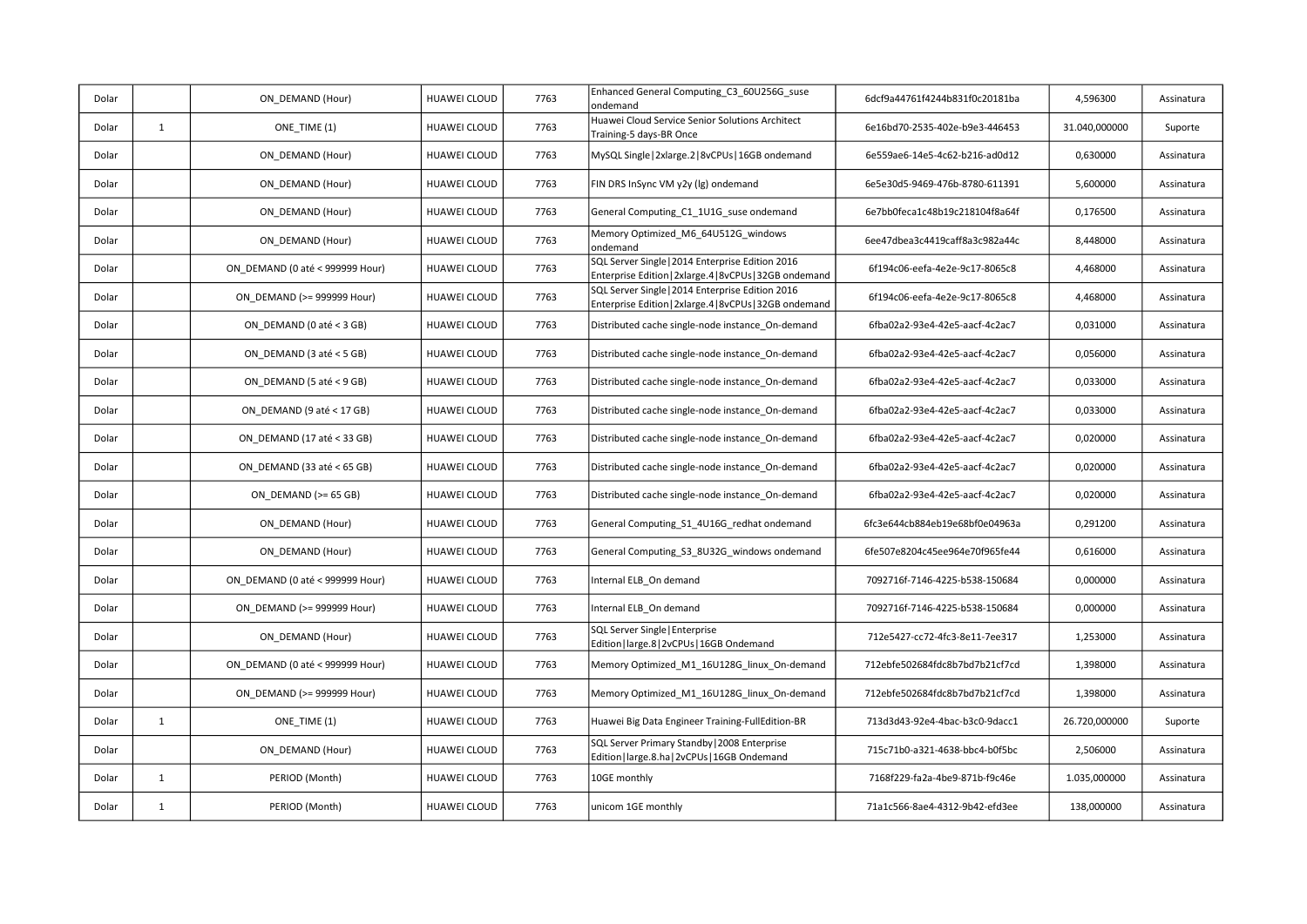| Dolar | $\mathbf{1}$ | PERIOD (Month)                  | <b>HUAWEI CLOUD</b> | 7763 | Database Audit   Medium Monthly                                                                             | 71dafa9a-7084-4bc4-b399-31f68d | 1.500,000000 | Assinatura |
|-------|--------------|---------------------------------|---------------------|------|-------------------------------------------------------------------------------------------------------------|--------------------------------|--------------|------------|
| Dolar |              | ON DEMAND (Hour)                | <b>HUAWEI CLOUD</b> | 7763 | General Computing C1 16U16G suse ondemand                                                                   | 71ec194594c040318de52a8dceeb9d | 1,079600     | Assinatura |
| Dolar |              | ON DEMAND (GB)                  | <b>HUAWEI CLOUD</b> | 7763 | Object Storage Service Network Category On-demand                                                           | 720db191-c4f3-4965-8a38-b59572 | 0,010000     | Assinatura |
| Dolar |              | ON DEMAND (Hour)                | <b>HUAWEI CLOUD</b> | 7763 | Enhanced General Computing C3NE 32U64G linux<br>ondemand                                                    | 720eef7683534de3902f030139d692 | 1,981000     | Assinatura |
| Dolar |              | ON DEMAND (Hour)                | HUAWEI CLOUD        | 7763 | Large Memory E3 28U348G linux ondemand                                                                      | 72516eae2dbc4d72a4fe966bb8c8f8 | 3,190000     | Assinatura |
| Dolar |              | ON DEMAND (Hour)                | <b>HUAWEI CLOUD</b> | 7763 | General Computing C2 16U32G byol ondemand                                                                   | 72731479b915472286b5cd27a9ce7d | 1,048000     | Assinatura |
| Dolar |              | ON DEMAND (Hour)                | <b>HUAWEI CLOUD</b> | 7763 | Get Metric Data Times ondemand                                                                              | 72b2388f-1114-413d-9d53-eaab1e | 0,000000     | Assinatura |
| Dolar |              | ON DEMAND (Hour)                | <b>HUAWEI CLOUD</b> | 7763 | Host Monitor Of AOM Professional Version Ondemand                                                           | 730a1037-555a-4ffe-8d99-24f5fd | 0,000276     | Assinatura |
| Dolar | $\mathbf{1}$ | PERIOD (Month)                  | <b>HUAWEI CLOUD</b> | 7763 | <b>HSS Premium Monthly</b>                                                                                  | 734c5727-f68c-4882-ad0f-8a7b25 | 27,800000    | Assinatura |
| Dolar |              | ON DEMAND (Hour)                | HUAWEI CLOUD        | 7763 | General Computing Enhaced_C3_4U8G_windows<br>ondemand                                                       | 739cbc1c94a54c60b703c4264857d8 | 0,402000     | Assinatura |
| Dolar |              | ON DEMAND (Hour)                | HUAWEI CLOUD        | 7763 | Memory Optimized M1 16U128G sqlenter ondemand                                                               | 73e76e3121364f10ab62bdf261b9d8 | 7,192900     | Assinatura |
| Dolar |              | ON DEMAND (0 até < 999999 Hour) | <b>HUAWEI CLOUD</b> | 7763 | General Computing S1 8U32G linux ondemand                                                                   | 74006649186040f3acb7e53ab321a1 | 0,583000     | Assinatura |
| Dolar |              | ON DEMAND (>= 999999 Hour)      | HUAWEI CLOUD        | 7763 | General Computing_S1_8U32G_linux ondemand                                                                   | 74006649186040f3acb7e53ab321a1 | 0,583000     | Assinatura |
| Dolar |              | ON DEMAND (Hour)                | <b>HUAWEI CLOUD</b> | 7763 | General Computing S3 1U4G sqlenter ondemand                                                                 | 74cdc78fa7024192a4bd390fdc3f1e | 1,289000     | Assinatura |
| Dolar | $\mathbf{1}$ | PERIOD (Month)                  | <b>HUAWEI CLOUD</b> | 7763 | Ultra-high IO monthly                                                                                       | 7563d34d-0af9-4428-9a45-e948cd | 0,296100     | Assinatura |
| Dolar |              | ON DEMAND (Hour)                | <b>HUAWEI CLOUD</b> | 7763 | PostgreSQL Primary   Standby   xlarge.4   4vCPUs   16GB<br>ondemand                                         | 756d49fe-3b77-4de9-a651-74fd3b | 0,786000     | Assinatura |
| Dolar |              | ON DEMAND (Hour)                | HUAWEI CLOUD        | 7763 | MySQL Single   4xlarge.2   16vCPUs   32GB ondemand                                                          | 757b7e57-9e4b-4635-a1a5-9caf33 | 1,260000     | Assinatura |
| Dolar | $\mathbf{1}$ | PERIOD (Month)                  | <b>HUAWEI CLOUD</b> | 7763 | Database Audit   High Monthly                                                                               | 75cef0e6-93d4-47e4-88b2-3a6ef3 | 5.000,000000 | Assinatura |
| Dolar |              | ON DEMAND (0 até < 999999 Hour) | <b>HUAWEI CLOUD</b> | 7763 | SQL Server Primary Standby   2014 Enterprise Edition<br>2016 Enterprise Edition   2xlarge.4   8vCPUs   32GB | 75dad2c0-ac2d-49ba-a368-b7d30f | 8,935000     | Assinatura |
| Dolar |              | ON DEMAND (>= 999999 Hour)      | HUAWEI CLOUD        | 7763 | SQL Server Primary Standby   2014 Enterprise Edition<br>2016 Enterprise Edition   2xlarge.4   8vCPUs   32GB | 75dad2c0-ac2d-49ba-a368-b7d30f | 8,935000     | Assinatura |
| Dolar | $\mathbf{1}$ | PERIOD (Month)                  | <b>HUAWEI CLOUD</b> | 7763 | Normal   physical.o3.xlarge.1.linux   44Core   768G   30T   I<br>inux monthly                               | 75f5348f-c3f6-469c-8307-055ef1 | 2.760,300000 | Assinatura |
| Dolar |              | ON DEMAND (GB)                  | <b>HUAWEI CLOUD</b> | 7763 | RDS Read Replica Storage   Ultra-high IO ondemand                                                           | 761f80f4-3d7f-4ad0-aedb-c663c9 | 0,000410     | Assinatura |
| Dolar |              | ON DEMAND (0 - 1000000 Hour)    | <b>HUAWEI CLOUD</b> | 7763 | simple message notification ondemand                                                                        | 764e465e-899c-4377-b603-223638 | 0,000000     | Assinatura |
| Dolar |              | ON DEMAND (>= 1000000 PCS)      | HUAWEI CLOUD        | 7763 | simple message notification ondemand                                                                        | 764e465e-899c-4377-b603-223638 | 0,500000     | Assinatura |
| Dolar |              | ON DEMAND (Hour)                | HUAWEI CLOUD        | 7763 | General Computing_S1_1U4G_sqlstd ondemand                                                                   | 76a39a198b22498cb651d333b9d10e | 0,756200     | Assinatura |
| Dolar |              | ON DEMAND (Hour)                | HUAWEI CLOUD        | 7763 | MySQL Read Replica   medium.4   1vCPUs   4GB<br>ondemand                                                    | 76cc5391-651e-4d9e-a488-c676a9 | 0,098000     | Assinatura |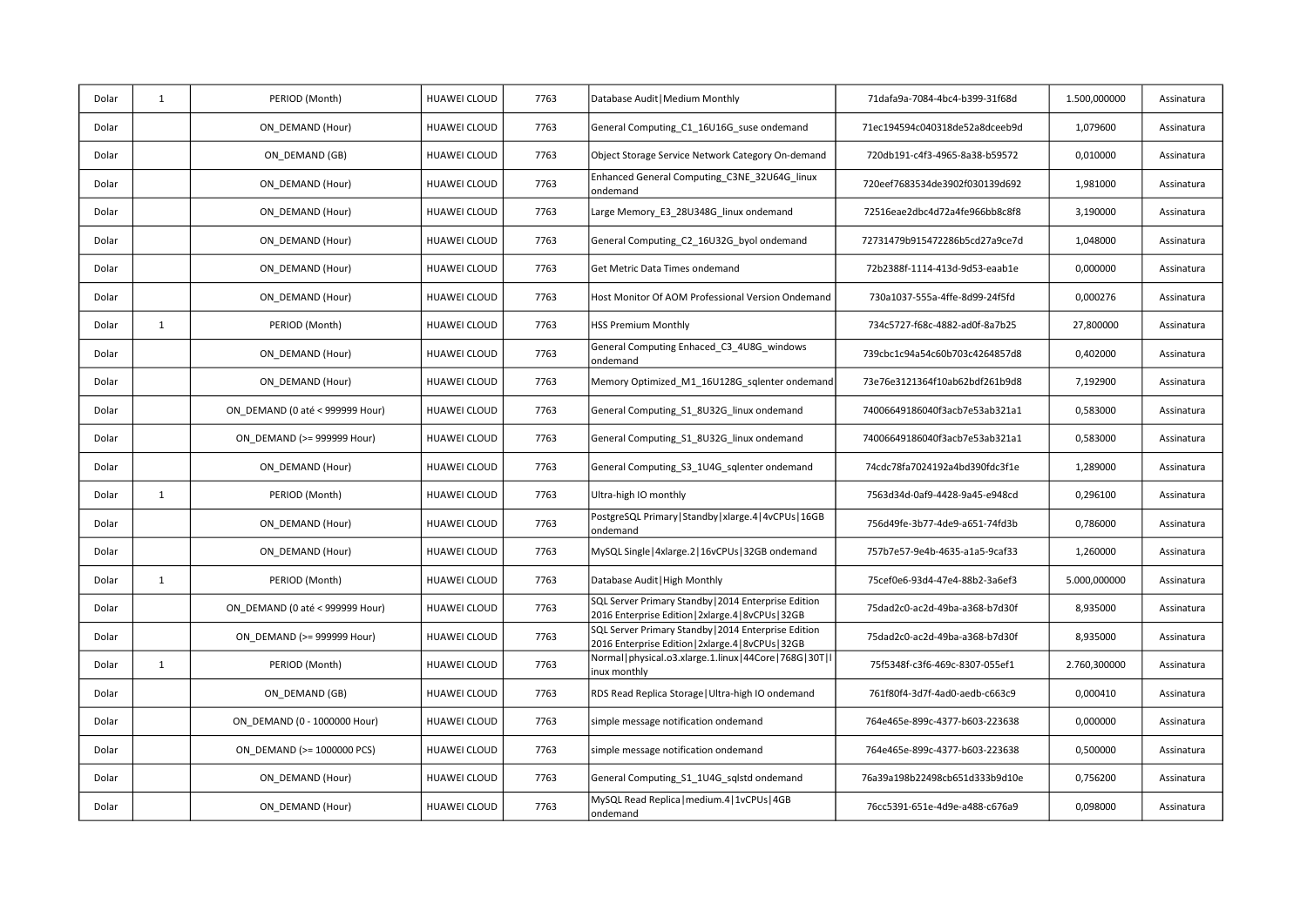| Dolar |              | ON DEMAND (Hour)                | HUAWEI CLOUD        | 7763 | General Computing_C2_2U4G_suse ondemand                                                    | 76e7c3380b9e44f989afe0051ae75f | 0,218000      | Assinatura |
|-------|--------------|---------------------------------|---------------------|------|--------------------------------------------------------------------------------------------|--------------------------------|---------------|------------|
| Dolar |              | ON DEMAND (Hour)                | HUAWEI CLOUD        | 7763 | General Computing S1 32U128G byol ondemand                                                 | 77534c2d6fce4f7ba18ba85edea623 | 2,330000      | Assinatura |
| Dolar |              | ON DEMAND (GB)                  | <b>HUAWEI CLOUD</b> | 7763 | Object Storage Service Network Category On-demand                                          | 77a21921-55b3-4e00-94dc-11703f | 0,000000      | Assinatura |
| Dolar |              | ON DEMAND (0 até < 999999 Hour) | <b>HUAWEI CLOUD</b> | 7763 | Large Memory_E1_16U470G_linux_On-demand                                                    | 77a3bf2096104162a9398aded8613a | 5,247000      | Assinatura |
| Dolar |              | ON DEMAND (>= 999999 Hour)      | HUAWEI CLOUD        | 7763 | Large Memory_E1_16U470G_linux_On-demand                                                    | 77a3bf2096104162a9398aded8613a | 5,247000      | Assinatura |
| Dolar |              | ON DEMAND (Hour)                | <b>HUAWEI CLOUD</b> | 7763 | General Computing C2 32U64G sqlweb ondemand                                                | 77fd498e631b48d9acb7972a95b607 | 3,592000      | Assinatura |
| Dolar |              | ON DEMAND (Hour)                | <b>HUAWEI CLOUD</b> | 7763 | Enhanced General Computing_C6_32U128G_linux<br>ondemand                                    | 786345200ef34e9f87e1f8a9a9a66d | 2,208000      | Assinatura |
| Dolar |              | ON DEMAND (0 até < 999999 Hour) | HUAWEI CLOUD        | 7763 | PostgreSQL Primary   Standby   large.2   2vCPUs   4GB<br>ondemand                          | 78a6aa94-28b8-48d3-9e25-edefc8 | 0,316000      | Assinatura |
| Dolar |              | ON DEMAND (>= 999999 Hour)      | HUAWEI CLOUD        | 7763 | PostgreSQL Primary   Standby   large.2   2vCPUs   4GB<br>ondemand                          | 78a6aa94-28b8-48d3-9e25-edefc8 | 0,316000      | Assinatura |
| Dolar | 12           | PERIOD (Year)                   | HUAWEI CLOUD        | 7763 | unicom 10GE yearly                                                                         | 78bb222c-0715-4e15-9274-cc32fe | 12.420,000000 | Assinatura |
| Dolar |              | ON DEMAND (0 até < 999999 Hour) | <b>HUAWEI CLOUD</b> | 7763 | General Computing C1 2U2G windows ondemand                                                 | 78c70ec719904e4e990b48e6004a97 | 0,190000      | Assinatura |
| Dolar |              | ON DEMAND (>= 999999 Hour)      | <b>HUAWEI CLOUD</b> | 7763 | General Computing_C1_2U2G_windows ondemand                                                 | 78c70ec719904e4e990b48e6004a97 | 0,190000      | Assinatura |
| Dolar |              | ON DEMAND (Hour)                | HUAWEI CLOUD        | 7763 | SQL Server Primary Standby   2014 Standard<br>Edition   large.4.ha   2vCPUs   8GB Ondemand | 78d0fad1-8f26-4f67-943a-75b012 | 1,269000      | Assinatura |
| Dolar |              | ON DEMAND (Hour)                | <b>HUAWEI CLOUD</b> | 7763 | Normal   physical.s1.medium.linux   8Core   64G   3T   linu<br>x ondemand                  | 79103af2-0922-4dd8-a7f1-15545c | 1,466900      | Assinatura |
| Dolar |              | ON DEMAND (Hour)                | <b>HUAWEI CLOUD</b> | 7763 | Enhanced General Computing_C3NE_32U128G_linux<br>ondemand                                  | 79e834aeae2d416896130c490f4972 | 2,313000      | Assinatura |
| Dolar | 12           | PERIOD (Year)                   | <b>HUAWEI CLOUD</b> | 7763 | HSS Web Tamper Protection Yearly                                                           | 7a614a80-47a0-4fcd-9d5e-8d35da | 2.520,000000  | Assinatura |
| Dolar | $\mathbf{1}$ | PERIOD (Month)                  | <b>HUAWEI CLOUD</b> | 7763 | Normal   physical.io2.5xlarge.1   36Core   512G   20T   esxi<br>monthly                    | 7aadc614-f23d-4260-b900-ec682a | 2.979,200000  | Assinatura |
| Dolar |              | ON_DEMAND (Hour)                | <b>HUAWEI CLOUD</b> | 7763 | PostgreSQL Single   2xlarge.4   8vCPUs   32GB ondemand                                     | 7aba0776-37f9-4d0a-b038-8e348c | 0,785000      | Assinatura |
| Dolar |              | ON DEMAND (Hour)                | HUAWEI CLOUD        | 7763 | Memory Optimized M3 8U64G redhat ondemand                                                  | 7ad5b276294244ddbb3ba191883256 | 0,720000      | Assinatura |
| Dolar |              | ON DEMAND (0 até < 999999 Hour) | <b>HUAWEI CLOUD</b> | 7763 | BGP IP ondemand                                                                            | 7b069a0c-281b-4612-bc23-e96298 | 0,005000      | Assinatura |
| Dolar |              | ON DEMAND (>= 999999 Hour)      | HUAWEI CLOUD        | 7763 | BGP IP ondemand                                                                            | 7b069a0c-281b-4612-bc23-e96298 | 0,005000      | Assinatura |
| Dolar |              | ON_DEMAND (Hour)                | HUAWEI CLOUD        | 7763 | SQL Server Single   2014 Standard<br>Edition   large.4   2vCPUs   8GB Ondemand             | 7b18b2b4-660d-4ecf-88ee-c47a9e | 0,635000      | Assinatura |
| Dolar |              | ON DEMAND (Hour)                | <b>HUAWEI CLOUD</b> | 7763 | General Computing S3 4U16G sqlweb ondemand                                                 | 7b7d9ce043b34566abf9f126a80713 | 0,368000      | Assinatura |
| Dolar |              | ON DEMAND (Hour)                | <b>HUAWEI CLOUD</b> | 7763 | MySQL Single   4xlarge.8   16vCPUs   128GB ondemand                                        | 7b804156-0134-48f4-bd90-eba75d | 3,400000      | Assinatura |
| Dolar |              | ON DEMAND (Hour)                | HUAWEI CLOUD        | 7763 | General Computing_C2_1U2G_sqlweb ondemand                                                  | 7b825cb1d9b342c6b20d109f8a6666 | 0,140800      | Assinatura |
| Dolar |              | ON DEMAND (Hour)                | HUAWEI CLOUD        | 7763 | General Computing_C1_4U4G_redhat ondemand                                                  | 7bbb43af9688420796f0d30a4c14d3 | 0,247500      | Assinatura |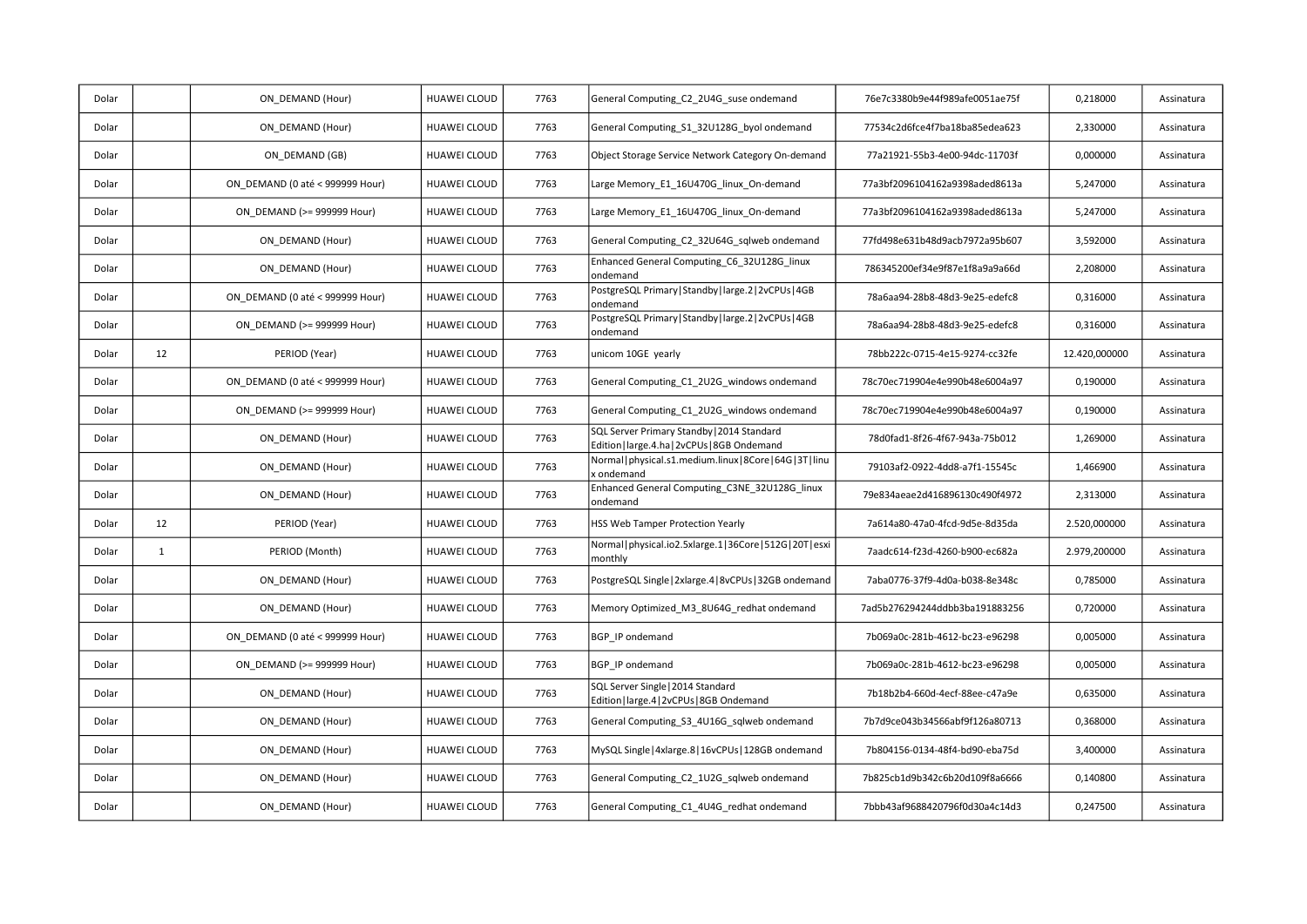| Dolar |    | ON DEMAND (Hour)                      | HUAWEI CLOUD        | 7763 | Memory Optimized_M3_16U128G_redhat ondemand                                           | 7bdc9dc3008645c0b6cbe48e97f77b | 1,440000     | Assinatura |
|-------|----|---------------------------------------|---------------------|------|---------------------------------------------------------------------------------------|--------------------------------|--------------|------------|
| Dolar |    | ON DEMAND (Hour)                      | HUAWEI CLOUD        | 7763 | General Computing S3 1U2G sqlweb ondemand                                             | 7bfeff24e36f4a388cfb1b8a4bcbea | 0,130000     | Assinatura |
| Dolar |    | ON DEMAND (Hour)                      | HUAWEI CLOUD        | 7763 | GeneralComputing   s3.4xlarge.4   16vCPUs   64GB   onde<br>mand                       | 7c1429c5-e2d3-49f2-9ac0-01554b | 0,176000     | Assinatura |
| Dolar |    | ON DEMAND (0 até < 999999 Hour)       | <b>HUAWEI CLOUD</b> | 7763 | PostgreSQL Read Replica   xlarge.8   4vCPUs   32GB<br>ondemand                        | 7c56a0d9-c753-481c-84a9-b8aa70 | 0,890000     | Assinatura |
| Dolar |    | ON DEMAND (>= 999999 Hour)            | HUAWEI CLOUD        | 7763 | PostgreSQL Read Replica   xlarge.8   4vCPUs   32GB<br>ondemand                        | 7c56a0d9-c753-481c-84a9-b8aa70 | 0,890000     | Assinatura |
| Dolar |    | ON DEMAND (Hour)                      | HUAWEI CLOUD        | 7763 | General Computing S3 2U8G sqlstd ondemand                                             | 7c747ae1b64b46cd87a83c2449186c | 0,586000     | Assinatura |
| Dolar |    | ON DEMAND (Hour)                      | HUAWEI CLOUD        | 7763 | PostgreSQL Read Replica   8xlarge.4   32vCPUs128GB<br>ondemand                        | 7c89c723-f0cf-4656-a895-047c76 | 3,142000     | Assinatura |
| Dolar |    | ON DEMAND (Hour)                      | HUAWEI CLOUD        | 7763 | Log Index Traffic Ondemand                                                            | 7d7a07a3-5bba-4bd3-b423-240079 | 0,045000     | Assinatura |
| Dolar |    | ON DEMAND (Hour)                      | HUAWEI CLOUD        | 7763 | General Computing_S1_8U32G_redhat ondemand                                            | 7dc63d13c058438dab74f97c14aacf | 0,582500     | Assinatura |
| Dolar |    | ON DEMAND (Hour)                      | <b>HUAWEI CLOUD</b> | 7763 | MySQL Primary   Standby   2xlarge.8.ha   8vCPUs   64GB<br>ondemand                    | 7de8e103-e778-43c3-917d-c9c0b7 | 3,400000     | Assinatura |
| Dolar |    | ON DEMAND (GB)                        | <b>HUAWEI CLOUD</b> | 7763 | DDS repset Storage   Ultra-high IO ondemand                                           | 7e187401-feba-4637-a793-68dabd | 0,001220     | Assinatura |
| Dolar |    | ON DEMAND (Hour)                      | HUAWEI CLOUD        | 7763 | Enhanced General Computing C3 16U64G suse<br>ondemand                                 | 7e5a7dc476fd43b98b8c500cbb363e | 1,225700     | Assinatura |
| Dolar |    | ON DEMAND (0 até < 999999 Hour)       | HUAWEI CLOUD        | 7763 | SQL Server Single   2016 Standard<br>Edition   xlarge.2   4vCPUs   8GB ondemand       | 7e8f776a-a172-46bb-839c-7d1b8d | 0,952000     | Assinatura |
| Dolar |    | ON DEMAND (>= 999999 Hour)            | HUAWEI CLOUD        | 7763 | SQL Server Single   2016 Standard<br>Edition   xlarge.2   4vCPUs   8GB ondemand       | 7e8f776a-a172-46bb-839c-7d1b8d | 0,952000     | Assinatura |
| Dolar |    | ON DEMAND (Hour)                      | HUAWEI CLOUD        | 7763 | Memory Optimized M6 12U96G windows ondemand                                           | 7eae460f15814a71b3a526e63e7a98 | 1,584000     | Assinatura |
| Dolar |    | ON DEMAND (Hour)                      | HUAWEI CLOUD        | 7763 | General Computing_S3_16U64G_windows ondemand                                          | 7f24725b859b49049215269a28a984 | 1,232000     | Assinatura |
| Dolar |    | ON DEMAND (Hour)                      | HUAWEI CLOUD        | 7763 | General Computing S3 16U32G suse ondemand                                             | 7f3f4165c69d4b099dffb9436bc2a9 | 0,889400     | Assinatura |
| Dolar |    | ON DEMAND (Hour)                      | <b>HUAWEI CLOUD</b> | 7763 | <b>HSS Basic Ondemand</b>                                                             | 7f553d25-7300-476b-b027-0626b0 | 0,000000     | Assinatura |
| Dolar |    | ON DEMAND (Hour)                      | HUAWEI CLOUD        | 7763 | Memory Optimized M3 32U256G sqlstd ondemand                                           | 7f6c4470a6534498a5692c8c39233f | 8,447300     | Assinatura |
| Dolar |    | ON DEMAND (Hour)                      | HUAWEI CLOUD        | 7763 | Normal   physical.s1.xlarge.linux   32Core   512G   9.6T   lin<br>ux ondemand         | 7f84c770-1810-430b-a9ea-14d140 | 6,039500     | Assinatura |
| Dolar |    | ON DEMAND (0 até < 400000 GB-seconds) | HUAWEI CLOUD        | 7763 | FunctionGraph CN North1 Ondemand                                                      | 802451f4-6e4e-4a0c-8e26-d56cf7 | 0,000000     | Assinatura |
| Dolar |    | ON_DEMAND (>= 400000 GB-seconds)      | <b>HUAWEI CLOUD</b> | 7763 | FunctionGraph_CN North1 Ondemand                                                      | 802451f4-6e4e-4a0c-8e26-d56cf7 | 0.000017     | Assinatura |
| Dolar |    | ON DEMAND (Hour)                      | HUAWEI CLOUD        | 7763 | Fin DRS EcsMig VM y2y (lg) Free ondemand                                              | 803bc54b-6831-4793-b2c7-8192f9 | 0,000000     | Assinatura |
| Dolar |    | ON DEMAND (Hour)                      | HUAWEI CLOUD        | 7763 | Computing-accelerated PI2 16U64G linux ondemand                                       | 807c3f62bf0d4b2a8ea2aea9b5375a | 2,300000     | Assinatura |
| Dolar |    | ON DEMAND (Hour)                      | HUAWEI CLOUD        | 7763 | SQL Server Primary Standby   Standard<br>Edition   large.4.ha   2vCPUs   8GB Ondemand | 80bbf88f-444c-4eb3-8a7e-335cd9 | 1,269000     | Assinatura |
| Dolar | 12 | PERIOD (Year)                         | <b>HUAWEI CLOUD</b> | 7763 | 1GE yearly                                                                            | 80e423e2-45b7-4d4b-96e7-8f338f | 1.656,000000 | Assinatura |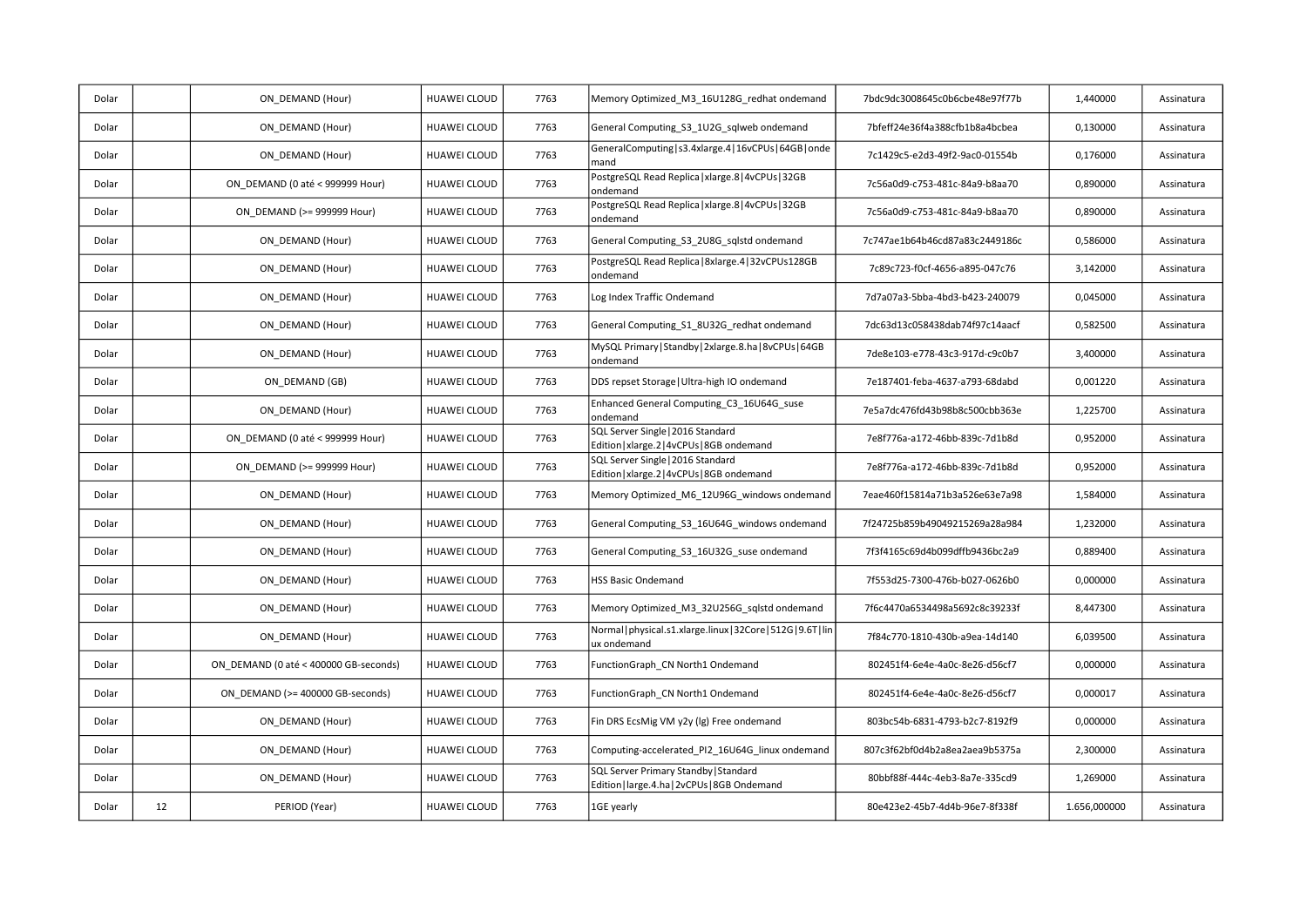| Dolar | ON DEMAND (Hour)                | HUAWEI CLOUD        | 7763 | repset   large.4.ha   2vCPUs   8GB ondemand                                                                   | 80f6327a-a21d-4dd5-bb4f-1164d5 | 0,537300  | Assinatura |
|-------|---------------------------------|---------------------|------|---------------------------------------------------------------------------------------------------------------|--------------------------------|-----------|------------|
| Dolar | ON DEMAND (Hour)                | HUAWEI CLOUD        | 7763 | <b>SQL Server Primary</b><br>Standby   SE   xlarge. 2.ha   4vCPUs   8GB ondemand                              | 810c4f40-db0a-47fc-80c9-656443 | 1,904000  | Assinatura |
| Dolar | ON DEMAND (Hour)                | HUAWEI CLOUD        | 7763 | Memory Optimized M3 2U16G sqlstd ondemand                                                                     | 8125383a31c34c8a90550d11382468 | 0,744000  | Assinatura |
| Dolar | ON DEMAND (Hour)                | HUAWEI CLOUD        | 7763 | SQL Server Single   SE   xlarge.8   4vCPUs   32GB<br>ondemand                                                 | 8127d23d-e62a-4873-8036-0e257d | 1,796000  | Assinatura |
| Dolar | ON DEMAND (0 até < 999999 Hour) | HUAWEI CLOUD        | 7763 | General Computing C2 8U16G linux ondemand                                                                     | 8179ec27-0a15-4836-ad8d-a8061b | 0,524000  | Assinatura |
| Dolar | ON DEMAND (>= 999999 Hour)      | HUAWEI CLOUD        | 7763 | General Computing C2 8U16G linux ondemand                                                                     | 8179ec27-0a15-4836-ad8d-a8061b | 0,524000  | Assinatura |
| Dolar | ON DEMAND (Hour)                | HUAWEI CLOUD        | 7763 | MySQL Primary   Standby   2xlarge.4.ha   8vCPUs   32GB<br>ondemand                                            | 81f6a956-8d42-48f0-9f43-d4c80e | 1,570000  | Assinatura |
| Dolar | ON DEMAND (Hour)                | HUAWEI CLOUD        | 7763 | SQL Server Single   SE   2xlarge.4   8vCPUs   32GB<br>ondemand                                                | 824e1f22-a026-4d2b-a7a4-e50f43 | 2,538000  | Assinatura |
| Dolar | ON DEMAND (Hour)                | <b>HUAWEI CLOUD</b> | 7763 | DRS Sync VM y2p (Medium) Free ondemand                                                                        | 82514319-8a23-40e9-831d-27426a | 0,000000  | Assinatura |
| Dolar | ON DEMAND (Hour)                | HUAWEI CLOUD        | 7763 | General Computing S3 2U8G redhat ondemand                                                                     | 8271df1047084d2aa8f19d1b5eedb8 | 0,097000  | Assinatura |
| Dolar | ON DEMAND (0 até < 999999 Hour) | <b>HUAWEI CLOUD</b> | 7763 | vpn connection ondemand                                                                                       | 827de6c0-569c-4c34-a001-71624d | 0,050000  | Assinatura |
| Dolar | ON DEMAND (>= 999999 Hour)      | <b>HUAWEI CLOUD</b> | 7763 | vpn connection ondemand                                                                                       | 827de6c0-569c-4c34-a001-71624d | 0,050000  | Assinatura |
| Dolar | ON DEMAND (0 até < 999999 Hour) | HUAWEI CLOUD        | 7763 | SQL Server Primary Standby   2014 Enterprise Edition<br>2016 Enterprise Edition   15xlarge.8   60vCPU   512GB | 82dc9eec-e386-49c7-80c5-67c7fa | 80,179000 | Assinatura |
| Dolar | ON DEMAND (>= 999999 Hour)      | <b>HUAWEI CLOUD</b> | 7763 | SQL Server Primary Standby   2014 Enterprise Edition<br>2016 Enterprise Edition   15xlarge.8   60vCPU   512GB | 82dc9eec-e386-49c7-80c5-67c7fa | 80,179000 | Assinatura |
| Dolar | ON DEMAND (Hour)                | HUAWEI CLOUD        | 7763 | Enhanced General Computing C3 16U64G sqlweb<br>ondemand                                                       | 82e23bd51f0d4360b48287e33cb573 | 2,000000  | Assinatura |
| Dolar | ON DEMAND (Hour)                | HUAWEI CLOUD        | 7763 | General Computing_C2_1U2G_byol ondemand                                                                       | 832fcedc5fa9436582354d19c9a7a3 | 0,066000  | Assinatura |
| Dolar | ON DEMAND (Hour)                | HUAWEI CLOUD        | 7763 | Dec DRS InMig VM y2y (lg) ondemand                                                                            | 833cf86e-6be5-47a0-ae97-49f174 | 0,350000  | Assinatura |
| Dolar | ON DEMAND (Hour)                | HUAWEI CLOUD        | 7763 | Enhanced General Computing_C6_2U8G_linux<br>ondemand                                                          | 83cd72ebbfa74e06b6b823465f6c56 | 0,138000  | Assinatura |
| Dolar | ON DEMAND (Hour)                | HUAWEI CLOUD        | 7763 | cluster   shard.xlarge.4.ha   4vCPUs   16GB ondemand                                                          | 83e0ddc3-02b7-47d0-8227-162204 | 1,074600  | Assinatura |
| Dolar | ON DEMAND (GB)                  | <b>HUAWEI CLOUD</b> | 7763 | DDS config node storage Ultra-high IO On demand                                                               | 840d03f4-cec7-4801-9f91-c48e0f | 0,001220  | Assinatura |
| Dolar | ON DEMAND (Hour)                | HUAWEI CLOUD        | 7763 | volume backup service ondemand                                                                                | 8488661d-e2bb-421a-bccd-232989 | 0,000085  | Assinatura |
| Dolar | ON DEMAND (0 até < 999999 Hour) | <b>HUAWEI CLOUD</b> | 7763 | SQL Server Single   2014 Enterprise Edition 2016<br>Enterprise Edition   15xlarge.4   60vCPUs   256GB         | 848eec17-4e4d-4f0c-b99f-445d34 | 35,741000 | Assinatura |
| Dolar | ON DEMAND (>= 999999 Hour)      | HUAWEI CLOUD        | 7763 | SQL Server Single   2014 Enterprise Edition 2016<br>Enterprise Edition   15xlarge.4   60vCPUs   256GB         | 848eec17-4e4d-4f0c-b99f-445d34 | 35,741000 | Assinatura |
| Dolar | ON DEMAND (0 até < 999999 Hour) | HUAWEI CLOUD        | 7763 | General Computing C2 16U32G windows ondemand                                                                  | 84e1361536884dd4a2cb09c06a6b8e | 1,612000  | Assinatura |
| Dolar | ON DEMAND (>= 999999 Hour)      | HUAWEI CLOUD        | 7763 | General Computing_C2_16U32G_windows ondemand                                                                  | 84e1361536884dd4a2cb09c06a6b8e | 1,612000  | Assinatura |
| Dolar | ON DEMAND (0 até < 999999 Hour) | <b>HUAWEI CLOUD</b> | 7763 | PostgreSQL Primary   Standby   2xlarge.8   8vCPUs   64GB<br>ondemand                                          | 855180db-641e-4a2d-a69e-2253d4 | 3,560000  | Assinatura |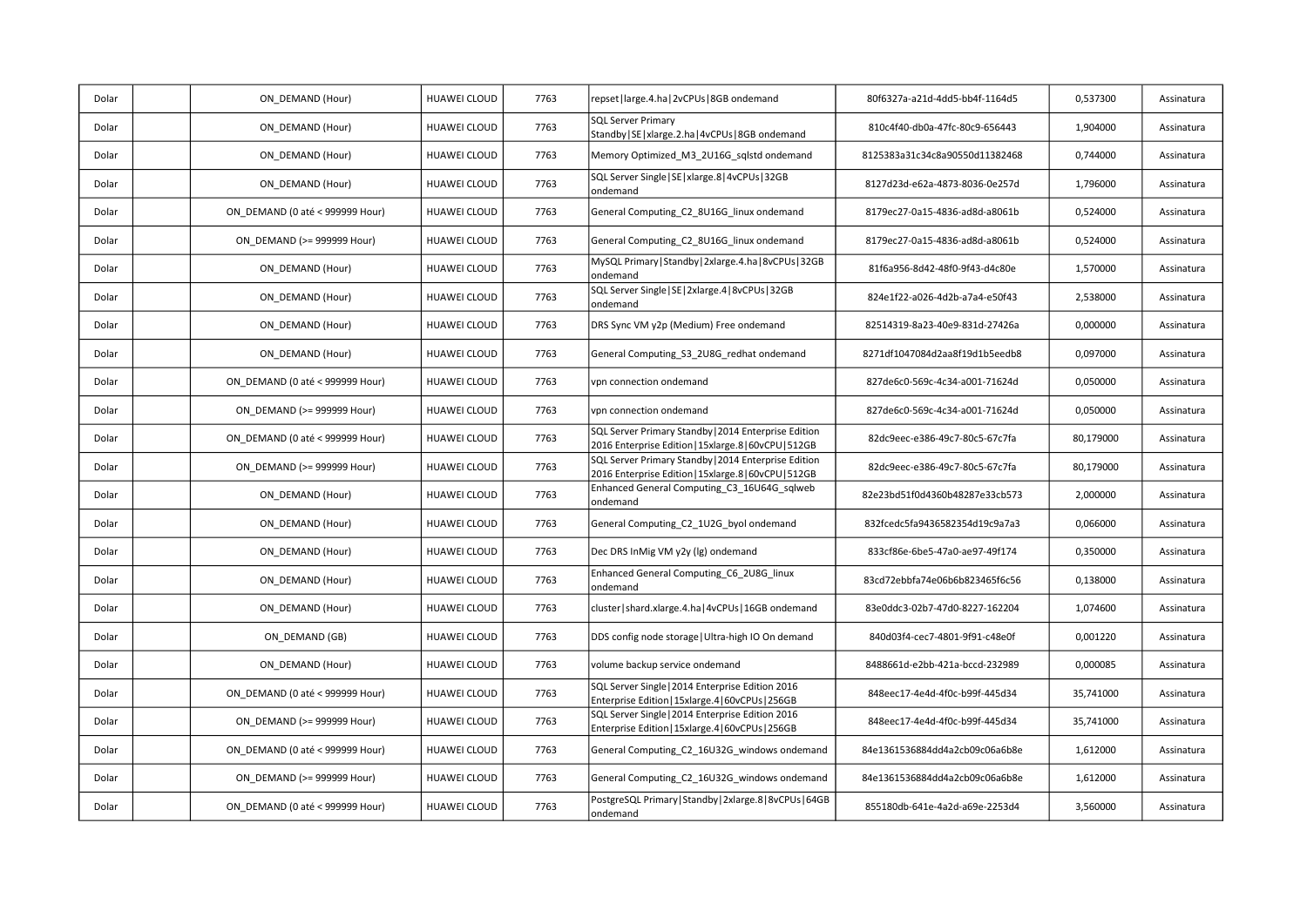| Dolar |              | ON DEMAND (>= 999999 Hour)      | HUAWEI CLOUD        | 7763 | PostgreSQL Primary   Standby   2xlarge.8   8vCPUs   64GB<br>ondemand                                       | 855180db-641e-4a2d-a69e-2253d4 | 3,560000      | Assinatura |
|-------|--------------|---------------------------------|---------------------|------|------------------------------------------------------------------------------------------------------------|--------------------------------|---------------|------------|
| Dolar |              | ON DEMAND (Hour)                | HUAWEI CLOUD        | 7763 | DRS Replication VM mr2mr (Medium) ondemand                                                                 | 858d8c21-7283-4310-bdaa-d36432 | 0,000000      | Assinatura |
| Dolar |              | ON DEMAND (Hour)                | HUAWEI CLOUD        | 7763 | SQL Server Primary Standby   2014 Standard<br>Edition   4xlarge.4.ha   16vCPUs   64GB ondemand             | 85d633c5-fdd7-45c4-8679-ebaeb7 | 10,152000     | Assinatura |
| Dolar |              | ON DEMAND (Hour)                | HUAWEI CLOUD        | 7763 | SQL Server Primary Standby   2014 Standard<br>Edition   large.8.ha   2vCPUs   16GB Ondemand                | 85e3b623-5ac6-43e4-9d48-66101b | 1,796000      | Assinatura |
| Dolar | 12           | PERIOD (Year)                   | HUAWEI CLOUD        | 7763 | others 10GE yearly                                                                                         | 85f27042-5ebc-4bfc-99d3-2bf2db | 12.420,000000 | Assinatura |
| Dolar |              | ON DEMAND (Hour)                | HUAWEI CLOUD        | 7763 | MySQL Primary   Standby   medium.8.ha   1vCPUs   8GB<br>ondemand                                           | 8621113e-0d55-495c-8ffc-958836 | 0,426000      | Assinatura |
| Dolar |              | ON DEMAND (GB)                  | <b>HUAWEI CLOUD</b> | 7763 | RDS Single Storage   Ultra-high IO ondemand                                                                | 86960b65-61e1-4795-aa24-460dbf | 0,000410      | Assinatura |
| Dolar | 12           | PERIOD (Year)                   | HUAWEI CLOUD        | 7763 | HSS Web Tamper Protection Yearly                                                                           | 8710eaa7-fef4-4d7f-83fa-1beb87 | 1.500,000000  | Assinatura |
| Dolar |              | ON DEMAND (Hour)                | HUAWEI CLOUD        | 7763 | Dec DRS Dr VM (lg) Free ondemand                                                                           | 87c623a0-a75f-4a26-9da2-d427de | 0,000000      | Assinatura |
| Dolar |              | ON DEMAND (Hour)                | HUAWEI CLOUD        | 7763 | General Computing S3 4U16G suse ondemand                                                                   | 87c734b89663437ea0b9ba4fcb078e | 0,350500      | Assinatura |
| Dolar | $\mathbf{1}$ | PERIOD (Month)                  | <b>HUAWEI CLOUD</b> | 7763 | Normal   physical.s4.large.1   20Core   192G   linux<br>monthly                                            | 87c850c5-f51d-498d-96e8-d27966 | 1.152,000000  | Assinatura |
| Dolar |              | ON DEMAND (Hour)                | HUAWEI CLOUD        | 7763 | MySQL Read Replica   8xlarge.2   32vCPUs   64GB<br>ondemand                                                | 87fea079-d6cc-48a5-bed6-53a2b7 | 2,521000      | Assinatura |
| Dolar |              | ON DEMAND (Hour)                | HUAWEI CLOUD        | 7763 | Memory Optimized_M1_16U128G_suse ondemand                                                                  | 8812608c224843b5bd97681dd935e6 | 1,474700      | Assinatura |
| Dolar |              | ON DEMAND (Hour)                | HUAWEI CLOUD        | 7763 | Cloud Service Public Cloud Vouchers Manual Quotation                                                       | 88136VPPe                      | 1,000000      | Assinatura |
| Dolar |              | ON DEMAND (0 até < 999999 Hour) | <b>HUAWEI CLOUD</b> | 7763 | SQL Server Primary Standby   2014 Enterprise Edition<br>2016 Enterprise Edition   xlarge.4   4vCPUs   16GB | 892c5d1d-97f0-45b4-ad8c-902b62 | 4,468000      | Assinatura |
| Dolar |              | ON DEMAND (>= 999999 Hour)      | HUAWEI CLOUD        | 7763 | SQL Server Primary Standby   2014 Enterprise Edition<br>2016 Enterprise Edition   xlarge.4   4vCPUs   16GB | 892c5d1d-97f0-45b4-ad8c-902b62 | 4,468000      | Assinatura |
| Dolar |              | ON DEMAND (GB)                  | <b>HUAWEI CLOUD</b> | 7763 | Object Storage Service Network Category On-demand                                                          | 89a33d22-c9e7-4967-b8ae-fbfe56 | 0,000000      | Assinatura |
| Dolar |              | ON DEMAND (Hour)                | HUAWEI CLOUD        | 7763 | DRS Migration VM mr2msdfv (Medium) ondemand                                                                | 8a06ef92-de32-486a-af71-656676 | 0,000000      | Assinatura |
| Dolar |              | ON DEMAND (0 até < 999999 Hour) | <b>HUAWEI CLOUD</b> | 7763 | fixed bandwidth   testbgp On-demand                                                                        | 8a23454e-ff24-46cc-a8b6-b6bbb9 | 0,046400      | Assinatura |
| Dolar |              | ON DEMAND (>= 999999 Hour)      | HUAWEI CLOUD        | 7763 | fixed bandwidth   testbgp On-demand                                                                        | 8a23454e-ff24-46cc-a8b6-b6bbb9 | 0,046400      | Assinatura |
| Dolar |              | ON DEMAND (Hour)                | HUAWEI CLOUD        | 7763 | DRS Replication VM y2y (Medium) ondemand                                                                   | 8a2f0272-7075-4e3e-8502-9f0511 | 0,000000      | Assinatura |
| Dolar |              | ON_DEMAND (Hour)                | HUAWEI CLOUD        | 7763 | MySQL Primary   Standby   medium.2.ha   1vCPUs   2GB<br>ondemand                                           | 8aff69f3-92a5-4b74-ae43-65f8f8 | 0,158000      | Assinatura |
| Dolar |              | ON DEMAND (Hour)                | HUAWEI CLOUD        | 7763 | Enhanced General Computing_C3_8U32G_byol<br>ondemand                                                       | 8b03531381a04104ac1d42e3de8fdf | 0,551000      | Assinatura |
| Dolar |              | ON DEMAND (Hour)                | <b>HUAWEI CLOUD</b> | 7763 | General Computing C1 32U32G sqlweb ondemand                                                                | 8b433a67cf9a43baaf9e72b6539a8d | 3,412900      | Assinatura |
| Dolar |              | ON DEMAND (Hour)                | HUAWEI CLOUD        | 7763 | Memory Optimized_M3_2U16G_byol ondemand                                                                    | 8b450bdf7e714e5998b128483ec45b | 0,180000      | Assinatura |
| Dolar |              | ON DEMAND (Hour)                | HUAWEI CLOUD        | 7763 | MySQL Single   8xlarge.4   32vCPUs   128GB ondemand                                                        | 8b88d7c9-a33d-4e9d-b6e8-5504f5 | 3,142000      | Assinatura |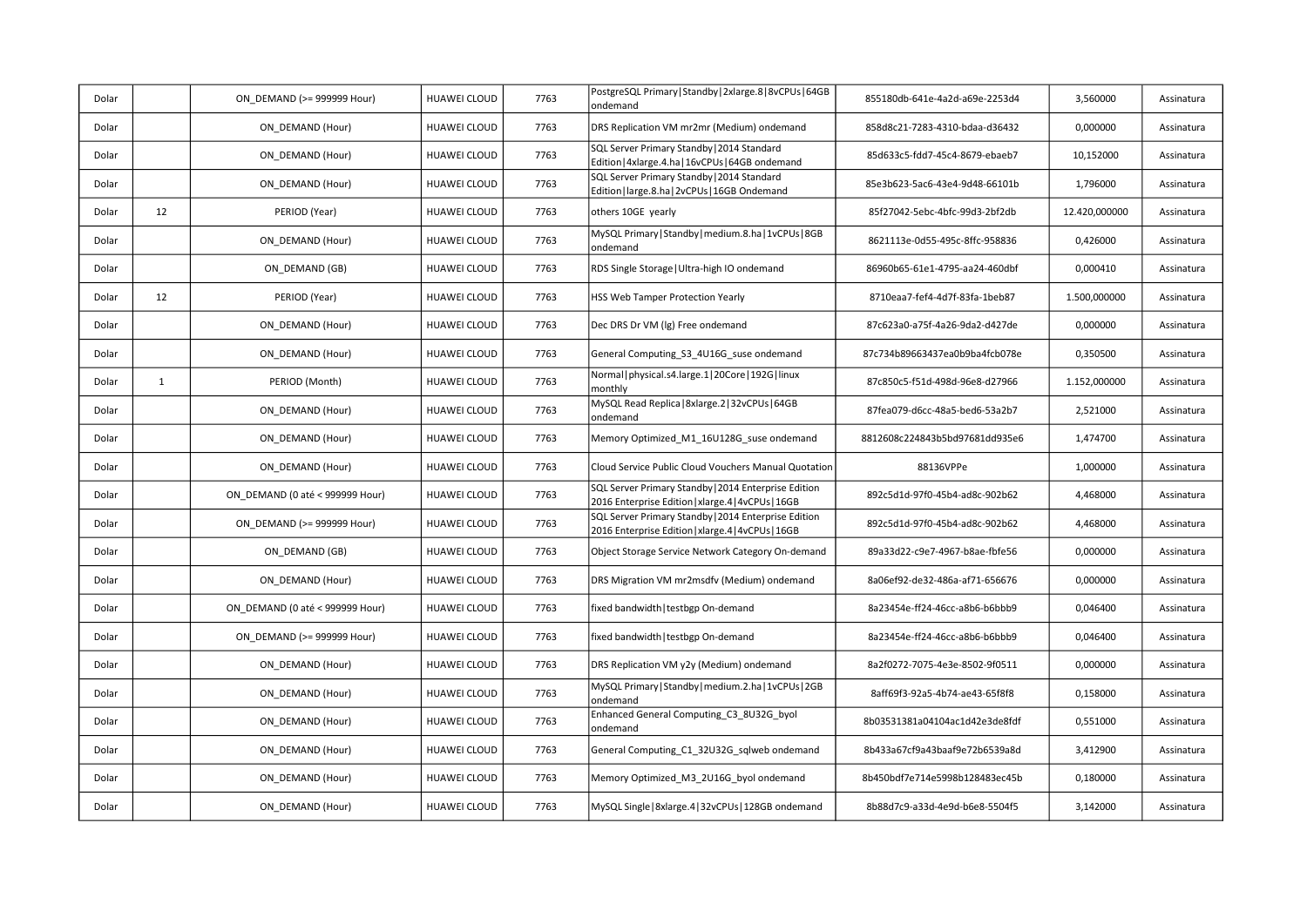| Dolar | 12           | PERIOD (Year)                   | HUAWEI CLOUD        | 7763 | Normal   physical.o3.xlarge.1   44Core   768G   30T   ESXi<br>vearly                                 | 8c38d864-4177-4088-89f7-31fc49 | 46.663,200000 | Assinatura |
|-------|--------------|---------------------------------|---------------------|------|------------------------------------------------------------------------------------------------------|--------------------------------|---------------|------------|
| Dolar |              | ON DEMAND (Hour)                | HUAWEI CLOUD        | 7763 | Anti-DDoS Basic Version ondemand                                                                     | 8ca9d726-955d-4d2b-9bb9-464f41 | 0,000000      | Assinatura |
| Dolar |              | ON DEMAND (Hour)                | HUAWEI CLOUD        | 7763 | Memory Optimized M1 8U64G byol ondemand                                                              | 8cca86af1e8e4bd8b1704c05e76637 | 0,699000      | Assinatura |
| Dolar |              | ON DEMAND (Hour)                | HUAWEI CLOUD        | 7763 | General Computing_S1_2U8G_sqlweb ondemand                                                            | 8d0d63dd984546078e7b2f7106b54a | 0,281000      | Assinatura |
| Dolar |              | ON DEMAND (Hour)                | HUAWEI CLOUD        | 7763 | Metric Query Of AOM Professional Version Ondemand                                                    | 8d528a52-c8ba-4575-9737-bfaf1a | 0,033088      | Assinatura |
| Dolar |              | ON DEMAND (Hour)                | <b>HUAWEI CLOUD</b> | 7763 | General Computing C1 32U32G byol ondemand                                                            | 8d5f08ac2c514468a2611add8f36ef | 1,980000      | Assinatura |
| Dolar |              | ON DEMAND (Hour)                | <b>HUAWEI CLOUD</b> | 7763 | FIN DRS OutMig flow (vpn) Free ondemand                                                              | 8da6b734-8cbe-4092-8ab0-e2147a | 0,000000      | Assinatura |
| Dolar |              | ON DEMAND (Hour)                | HUAWEI CLOUD        | 7763 | General Computing Enhaced C3 2U8G windows<br>ondemand                                                | 8e48bda4be4946a49ca4dad256d493 | 0,220000      | Assinatura |
| Dolar |              | ON DEMAND (Hour)                | HUAWEI CLOUD        | 7763 | SQL Server Primary Standby   2008 Enterprise<br>Edition   xlarge.8.ha   4vCPUs   32GB ondemand       | 8e712f69-a09f-41b0-bca3-084d53 | 5,011000      | Assinatura |
| Dolar | $\mathbf{1}$ | PERIOD (Month)                  | <b>HUAWEI CLOUD</b> | 7763 | Normal   physical.s4.3xlarge   44Core   384G   windows<br>monthly                                    | 8eb16532-1ba3-4fed-ad8f-266343 | 4.863,000000  | Assinatura |
| Dolar |              | ON DEMAND (Hour)                | <b>HUAWEI CLOUD</b> | 7763 | FIN DRS OutMig VM y2y (lg) ondemand                                                                  | 8eca9042-a2b2-4c3b-a5b3-727304 | 5,600000      | Assinatura |
| Dolar |              | ON DEMAND (Hour)                | HUAWEI CLOUD        | 7763 | Enhanced General Computing C3 32U128G sqlenter<br>ondemand                                           | 8ef43420ac864033ba5314d459ba18 | 13,216000     | Assinatura |
| Dolar |              | ON DEMAND (0 até < 999999 Hour) | HUAWEI CLOUD        | 7763 | SQL Server Single   2014 Enterprise Edition 2016<br>Enterprise Edition   15xlarge.8   60vCPU   512GB | 8fd72d5d-b5e9-4e73-85c6-45e859 | 40,090000     | Assinatura |
| Dolar |              | ON DEMAND (>= 999999 Hour)      | <b>HUAWEI CLOUD</b> | 7763 | SQL Server Single   2014 Enterprise Edition 2016<br>Enterprise Edition   15xlarge.8   60vCPU   512GB | 8fd72d5d-b5e9-4e73-85c6-45e859 | 40,090000     | Assinatura |
| Dolar | $\mathbf{1}$ | PERIOD (Month)                  | <b>HUAWEI CLOUD</b> | 7763 | Normal   physical.o3.small.3   8Core   192G   windows<br>monthly                                     | 9050cb8a-ce90-449d-b354-4f09fd | 1.222,000000  | Assinatura |
| Dolar |              | ON DEMAND (0 até < 999999 Hour) | <b>HUAWEI CLOUD</b> | 7763 | SQL Server Single   2014 Enterprise Edition 2016<br>Enterprise Edition   4xlarge.4   16vCPUs   64GB  | 91421504-796f-4a14-a48e-c3503c | 8,935000      | Assinatura |
| Dolar |              | ON DEMAND (>= 999999 Hour)      | HUAWEI CLOUD        | 7763 | SQL Server Single   2014 Enterprise Edition 2016<br>Enterprise Edition   4xlarge.4   16vCPUs   64GB  | 91421504-796f-4a14-a48e-c3503c | 8,935000      | Assinatura |
| Dolar |              | ON_DEMAND (Hour)                | <b>HUAWEI CLOUD</b> | 7763 | Enhanced General Computing_C3_4U16G_sqlstd<br>ondemand                                               | 91d5dbe894a043718a9ce82f4cf718 | 0,872000      | Assinatura |
| Dolar |              | ON DEMAND (Hour)                | HUAWEI CLOUD        | 7763 | General Computing C1 8U8G redhat ondemand                                                            | 91ded7975e314d238e64c97909e922 | 0,495100      | Assinatura |
| Dolar |              | ON DEMAND (Hour)                | HUAWEI CLOUD        | 7763 | Dec DRS InSync VM y2y (lg) ondemand                                                                  | 928e54f3-e8a4-48f0-a795-9960f2 | 0,350000      | Assinatura |
| Dolar |              | ON DEMAND (0 até < 999999 Hour) | <b>HUAWEI CLOUD</b> | 7763 | PostgreSQL Primary   Standby   medium.2   1vCPUs   2GB<br>ondemand                                   | 92a9436d-4329-4d2e-94ba-9e32d5 | 0,158000      | Assinatura |
| Dolar |              | ON DEMAND (>= 999999 Hour)      | <b>HUAWEI CLOUD</b> | 7763 | PostgreSQL Primary   Standby   medium.2   1vCPUs   2GB<br>ondemand                                   | 92a9436d-4329-4d2e-94ba-9e32d5 | 0,158000      | Assinatura |
| Dolar |              | ON DEMAND (Hour)                | HUAWEI CLOUD        | 7763 | PostgreSQL Read Replica   2xlarge.4   8vCPUs   32GB<br>ondemand                                      | 932131ff-9087-46ac-bd7d-c44af1 | 0,785000      | Assinatura |
| Dolar |              | ON DEMAND (Hour)                | HUAWEI CLOUD        | 7763 | Anti-DDoS Basic Version ondemand                                                                     | 933031d1-68ff-4273-9572-9e8056 | 0,000000      | Assinatura |
| Dolar |              | ON DEMAND (Hour)                | HUAWEI CLOUD        | 7763 | Memory Optimized_M3_60U512G_byol ondemand                                                            | 93911c4785f549f5b82dbbbc6d7cf2 | 5,400000      | Assinatura |
| Dolar | 12           | PERIOD (Year)                   | HUAWEI CLOUD        | 7763 | <b>HSS Premium Yearly</b>                                                                            | 9399ca24-221a-480f-8ccf-428f04 | 278,000000    | Assinatura |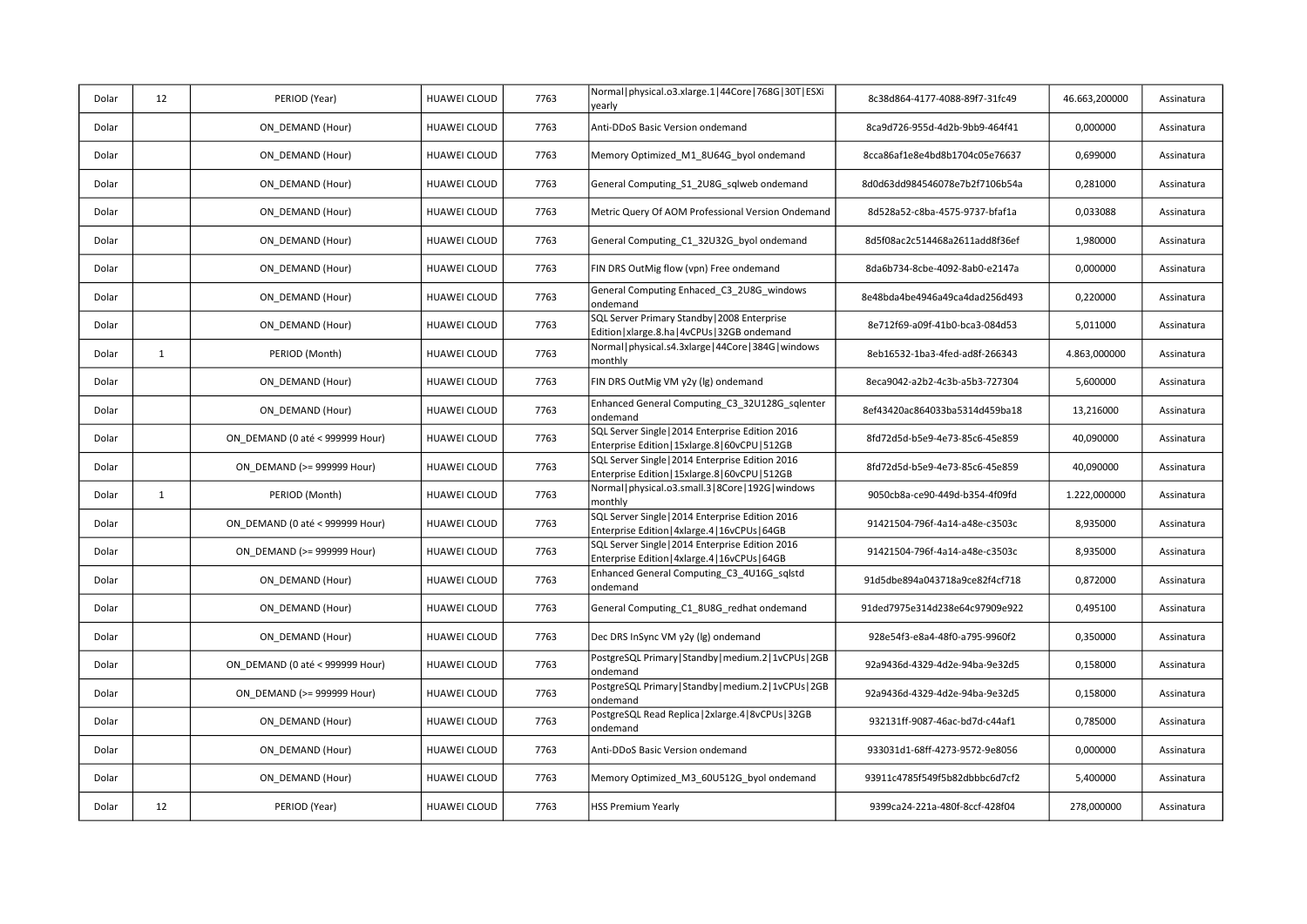| Dolar |              | ON DEMAND (0 até < 10 TB)       | HUAWEI CLOUD        | 7763 | traffic bandwidth   testbgp ondemand                                  | 93a0901b-e587-4c27-94d9-419abf | 0,225000     | Assinatura |
|-------|--------------|---------------------------------|---------------------|------|-----------------------------------------------------------------------|--------------------------------|--------------|------------|
| Dolar |              | ON DEMAND (10 até < 50 TB)      | HUAWEI CLOUD        | 7763 | traffic bandwidth   testbgp ondemand                                  | 93a0901b-e587-4c27-94d9-419abf | 0,207000     | Assinatura |
| Dolar |              | ON DEMAND (50 até < 150 TB)     | HUAWEI CLOUD        | 7763 | traffic bandwidth   testbgp ondemand                                  | 93a0901b-e587-4c27-94d9-419abf | 0,189000     | Assinatura |
| Dolar |              | ON DEMAND (150 até < 500 TB)    | <b>HUAWEI CLOUD</b> | 7763 | traffic bandwidth   testbgp ondemand                                  | 93a0901b-e587-4c27-94d9-419abf | 0,171000     | Assinatura |
| Dolar |              | ON DEMAND (>= 500 TB)           | <b>HUAWEI CLOUD</b> | 7763 | traffic bandwidth   testbgp ondemand                                  | 93a0901b-e587-4c27-94d9-419abf | 0,171000     | Assinatura |
| Dolar | $\mathbf{1}$ | PERIOD (Month)                  | HUAWEI CLOUD        | 7763 | Normal   physical.o3.xlarge.1   44Core   768G   30T   ESXi<br>monthly | 93ae83ab-454b-4339-982c-d31a97 | 3.888,600000 | Assinatura |
| Dolar |              | ON DEMAND (Hour)                | HUAWEI CLOUD        | 7763 | CCE PM Cluster(High Availability)   11-100node<br>ondemand            | 94276b78-5d32-43c3-a719-350838 | 1,060000     | Assinatura |
| Dolar |              | ON DEMAND (Hour)                | HUAWEI CLOUD        | 7763 | Scaling Group ondemand                                                | 9464e596-93f9-4c0b-a924-b6b46b | 0,000000     | Assinatura |
| Dolar |              | ON DEMAND (Hour)                | HUAWEI CLOUD        | 7763 | General Computing_C1_8U8G_sqlweb ondemand                             | 9499e496d5b4480495358dc62ffd67 | 0,887400     | Assinatura |
| Dolar |              | ON DEMAND (Hour)                | HUAWEI CLOUD        | 7763 | DDS shard(16U64G) On-demand                                           | 94a48e46-9781-48cf-b622-324fda | 4,288000     | Assinatura |
| Dolar |              | ON DEMAND (Hour)                | <b>HUAWEI CLOUD</b> | 7763 | General computing-plus   c2.2xlarge   8vCPUs   16GB<br>ondemand       | 94b7c189-55f5-4f4e-8857-1b5ddd | 0,088000     | Assinatura |
| Dolar |              | ON_DEMAND (0 até < 999999 Hour) | <b>HUAWEI CLOUD</b> | 7763 | General Computing_C1_8U8G_windows_ondemand                            | 94e32b2491f24fc1887c10e5b1c97e | 0,761000     | Assinatura |
| Dolar |              | ON DEMAND (>= 999999 Hour)      | HUAWEI CLOUD        | 7763 | General Computing C1 8U8G windows ondemand                            | 94e32b2491f24fc1887c10e5b1c97e | 0,761000     | Assinatura |
| Dolar |              | ON DEMAND (Hour)                | HUAWEI CLOUD        | 7763 | repset   medium.4.ha   1vCPUs   4GB ondemand                          | 94f37c9e-dd72-46e5-90d9-a90465 | 0,268000     | Assinatura |
| Dolar |              | ON_DEMAND (Hour)                | HUAWEI CLOUD        | 7763 | CCE VM Cluster   1-50node ondemand                                    | 95160e71-ad77-4052-9c8d-24a742 | 0.190000     | Assinatura |
| Dolar |              | ON DEMAND (0 até < 999999 Hour) | <b>HUAWEI CLOUD</b> | 7763 | ELB On demand                                                         | 951e4440-9809-429f-b770-3b4957 | 0,000000     | Assinatura |
| Dolar |              | ON DEMAND (>= 999999 Hour)      | HUAWEI CLOUD        | 7763 | ELB On demand                                                         | 951e4440-9809-429f-b770-3b4957 | 0,000000     | Assinatura |
| Dolar |              | ON_DEMAND (Hour)                | HUAWEI CLOUD        | 7763 | Memory Optimized_M1_8U64G_suse ondemand                               | 9555861130684925b71d9cfd4e0cde | 0,781700     | Assinatura |
| Dolar | $\mathbf{1}$ | PERIOD (Month)                  | <b>HUAWEI CLOUD</b> | 7763 | mobile 1GE monthly                                                    | 95a0767d-813d-4ae8-82a8-b222c5 | 138,000000   | Assinatura |
| Dolar |              | ON DEMAND (GB)                  | <b>HUAWEI CLOUD</b> | 7763 | Object Storage Service Network Category On-demand                     | 95e1687a-1681-49ce-aebd-af0bbe | 0,010000     | Assinatura |
| Dolar |              | ON DEMAND (Hour)                | HUAWEI CLOUD        | 7763 | GeneralComputing-<br>plus   c3.8xlarge.4   32vCPUs   128GB   ondemand | 95ee7fa8-53d5-4b80-b19d-583443 | 0,260000     | Assinatura |
| Dolar |              | ON DEMAND (Hour)                | HUAWEI CLOUD        | 7763 | General Computing Enhaced C3 16U32G linux<br>ondemand                 | 960b0a49d8e54491b78c4471d42dc5 | 0,944000     | Assinatura |
| Dolar |              | ON DEMAND (Hour)                | HUAWEI CLOUD        | 7763 | General Computing_S1_4U16G_byol ondemand                              | 965f9b5dfb5a48f1bf0d9d993033ea | 0,291000     | Assinatura |
| Dolar |              | ON DEMAND (Hour)                | HUAWEI CLOUD        | 7763 | repset   large.4.ha   2vCPUs   8GB ondemand                           | 9676db76-c78b-428a-8de8-46a494 | 0,536000     | Assinatura |
| Dolar | $\mathbf{1}$ | PERIOD (Month)                  | <b>HUAWEI CLOUD</b> | 7763 | Normal   physical.s4.large.3   20Core   192G   linux<br>monthly       | 96a47928-ce85-4754-ad07-08a1de | 898,950000   | Assinatura |
| Dolar |              | ON DEMAND (0 até < 999999 Hour) | HUAWEI CLOUD        | 7763 | General Computing_S1_1U4G_windows ondemand                            | 96f9513ba5b84d0d93f4692e6fc894 | 0,112000     | Assinatura |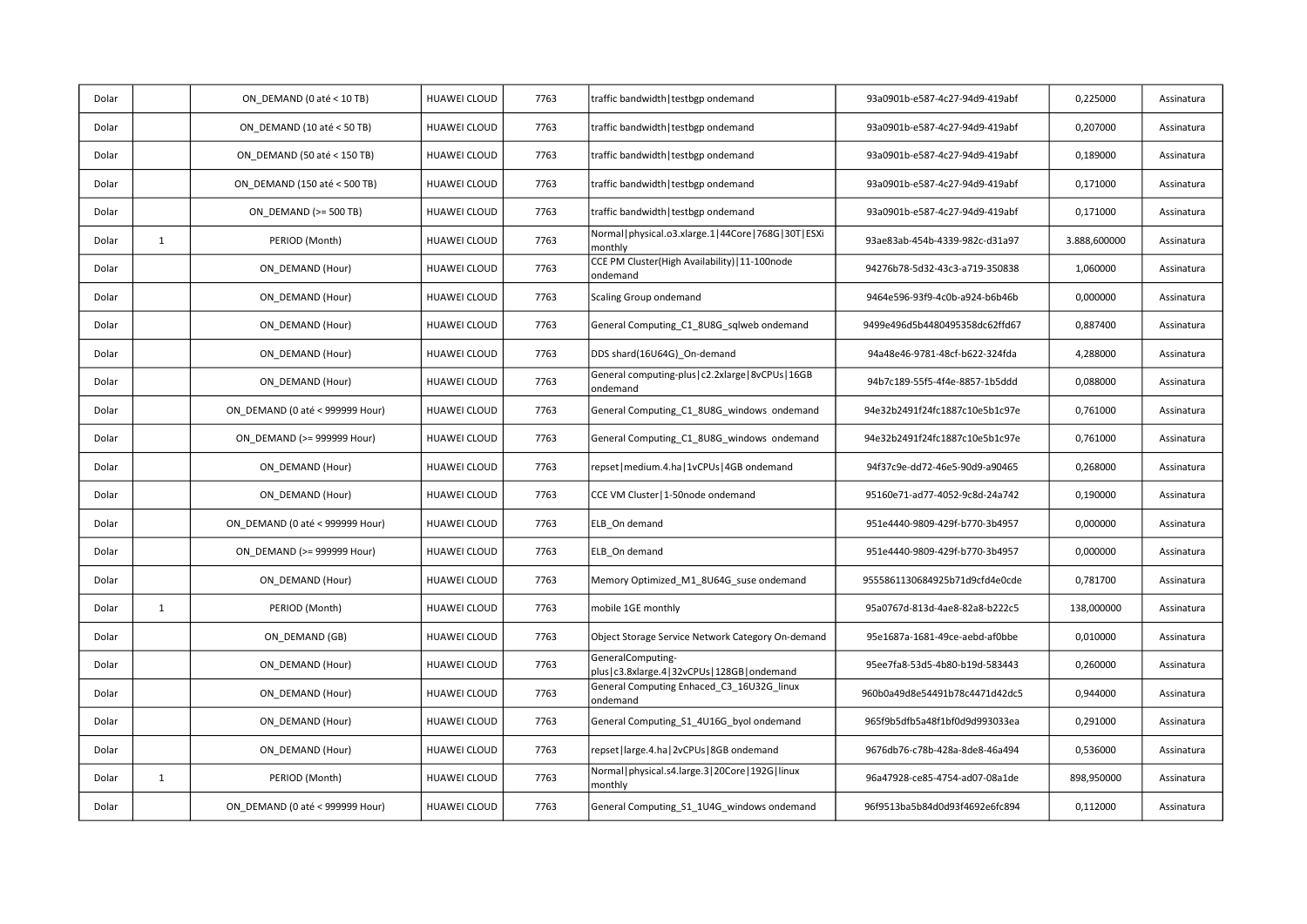| Dolar |              | ON DEMAND ( >= 999999 Hour )    | HUAWEI CLOUD        | 7763 | General Computing_S1_1U4G_windows ondemand                                              | 96f9513ba5b84d0d93f4692e6fc894 | 0,112000     | Assinatura |
|-------|--------------|---------------------------------|---------------------|------|-----------------------------------------------------------------------------------------|--------------------------------|--------------|------------|
| Dolar |              | ON DEMAND (0 até < 999999 Hour) | <b>HUAWEI CLOUD</b> | 7763 | SQL Server Single   2016 Standard<br>Edition   4xlarge.4   16vCPUs   64GB ondemand      | 97671a16-a564-4fd6-a4f2-7f5d9d | 5,076000     | Assinatura |
| Dolar |              | ON DEMAND (>= 999999 Hour)      | HUAWEI CLOUD        | 7763 | SQL Server Single   2016 Standard<br>Edition   4xlarge.4   16vCPUs   64GB ondemand      | 97671a16-a564-4fd6-a4f2-7f5d9d | 5,076000     | Assinatura |
| Dolar |              | ON DEMAND (Hour)                | HUAWEI CLOUD        | 7763 | Enhanced General Computing C6 2U8G windows<br>ondemand                                  | 977843d249004b06ada3f05a3099e9 | 0,221000     | Assinatura |
| Dolar |              | ON DEMAND (0 até < 999999 Hour) | <b>HUAWEI CLOUD</b> | 7763 | BGP TRAFFIC BANDWIDTH ondemand                                                          | 978bea3f-6ff4-4845-9bd6-22985b | 0,000000     | Assinatura |
| Dolar |              | ON DEMAND (>= 999999 Hour)      | HUAWEI CLOUD        | 7763 | BGP TRAFFIC BANDWIDTH ondemand                                                          | 978bea3f-6ff4-4845-9bd6-22985b | 0,000000     | Assinatura |
| Dolar |              | ON DEMAND (Hour)                | <b>HUAWEI CLOUD</b> | 7763 | General Computing C2 4U8G byol ondemand                                                 | 97e9c6673181416eba83099fb651b5 | 0,262000     | Assinatura |
| Dolar |              | ON DEMAND (Hour)                | <b>HUAWEI CLOUD</b> | 7763 | SFS turbo standard ondemand                                                             | 980170c2-4bf5-481f-b037-a392f4 | 0,000198     | Assinatura |
| Dolar |              | ON DEMAND (Hour)                | HUAWEI CLOUD        | 7763 | Memory Optimized_M3_2U16G_sqlenter ondemand                                             | 98b0955ea0404c1498c8be5870ed18 | 1,524000     | Assinatura |
| Dolar |              | ON DEMAND (Hour)                | HUAWEI CLOUD        | 7763 | Fin DRS EcsSync VM y2y (lg) ondemand                                                    | 98cb45ba-38f0-4597-b36c-66a965 | 5,400000     | Assinatura |
| Dolar |              | ON DEMAND (Hour)                | <b>HUAWEI CLOUD</b> | 7763 | SQL Server Primary Standby   Enterprise<br>Edition   large.4.ha   2vCPUs   8GB Ondemand | 98e5ee48-6dca-4a3d-b43a-40a264 | 2,234000     | Assinatura |
| Dolar |              | ON DEMAND (Hour)                | HUAWEI CLOUD        | 7763 | General Computing S1 8U32G byol ondemand                                                | 99d1222f5e06472bb8014b319b7fa9 | 0,583000     | Assinatura |
| Dolar |              | ON DEMAND (Hour)                | HUAWEI CLOUD        | 7763 | General Computing_S3_8U32G_sqlenter ondemand                                            | 9a0407936e444759850e80ffe2bad3 | 3,040000     | Assinatura |
| Dolar |              | ON DEMAND (Hour)                | <b>HUAWEI CLOUD</b> | 7763 | General Computing S3 2U8G sqlenter ondemand                                             | 9a1a8d397a0a44f8bbc636a47161cb | 1,366000     | Assinatura |
| Dolar |              | ON DEMAND (Hour)                | <b>HUAWEI CLOUD</b> | 7763 | Memory Optimized M1 8U64G redhat ondemand                                               | 9a3a3f08794d42bab9413efef1ce74 | 0,699000     | Assinatura |
| Dolar |              | ON DEMAND (Hour)                | <b>HUAWEI CLOUD</b> | 7763 | General Computing_S1_2U8G_byol ondemand                                                 | 9a6aab1d706c4148abcf0637251e38 | 0,146000     | Assinatura |
| Dolar |              | ON DEMAND (Hour)                | <b>HUAWEI CLOUD</b> | 7763 | Enhanced General Computing C3 4U16G sqlenter<br>ondemand                                | 9a987b6593e64a7f816448c0bd75c9 | 1,652000     | Assinatura |
| Dolar |              | ON DEMAND (Hour)                | <b>HUAWEI CLOUD</b> | 7763 | AI AlarmRule Of AOM Basic Version Ondemand                                              | 9ab98715-229f-40a4-b4e7-c46f90 | 0,000000     | Assinatura |
| Dolar |              | ON DEMAND (Hour)                | HUAWEI CLOUD        | 7763 | General Computing Enhaced_C3_60U256G_windows<br>ondemand                                | 9acd2fe2cc394591b20e5b0a4ba635 | 6,600000     | Assinatura |
| Dolar | $\mathbf{1}$ | PERIOD (Month)                  | <b>HUAWEI CLOUD</b> | 7763 | Normal physical.s1.large.1 20Core 256G 3T Window<br>s monthly                           | 9b3c3ade-38d6-4c56-9d62-d9f9b6 | 1.739,296000 | Assinatura |
| Dolar |              | ON DEMAND (Hour)                | HUAWEI CLOUD        | 7763 | DRS Sync VM ddm2dws (Medium) Free ondemand                                              | 9b5fdce9-affa-4552-8dfc-81a9ee | 0,000000     | Assinatura |
| Dolar |              | ON_DEMAND (Hour)                | <b>HUAWEI CLOUD</b> | 7763 | Memory Optimized_M3_8U64G_sqlweb ondemand                                               | 9b611959712345c894ef334889b69d | 1,367800     | Assinatura |
| Dolar |              | ON DEMAND (Hour)                | <b>HUAWEI CLOUD</b> | 7763 | MySQL Single   large.8   2vCPUs   16GB ondemand                                         | 9b830c72-c7f5-4b3d-a959-d5df28 | 0,425000     | Assinatura |
| Dolar |              | ON DEMAND (0 até < 10 GB)       | <b>HUAWEI CLOUD</b> | 7763 | Object Storage Service Network Category On-demand                                       | 9bd93a0b-24ff-4b44-90db-c3fe02 | 0,225000     | Assinatura |
| Dolar |              | ON DEMAND (10 até < 50 GB)      | HUAWEI CLOUD        | 7763 | Object Storage Service Network Category On-demand                                       | 9bd93a0b-24ff-4b44-90db-c3fe02 | 0,207000     | Assinatura |
| Dolar |              | ON DEMAND (50 até < 150 GB)     | HUAWEI CLOUD        | 7763 | Object Storage Service Network Category On-demand                                       | 9bd93a0b-24ff-4b44-90db-c3fe02 | 0,189000     | Assinatura |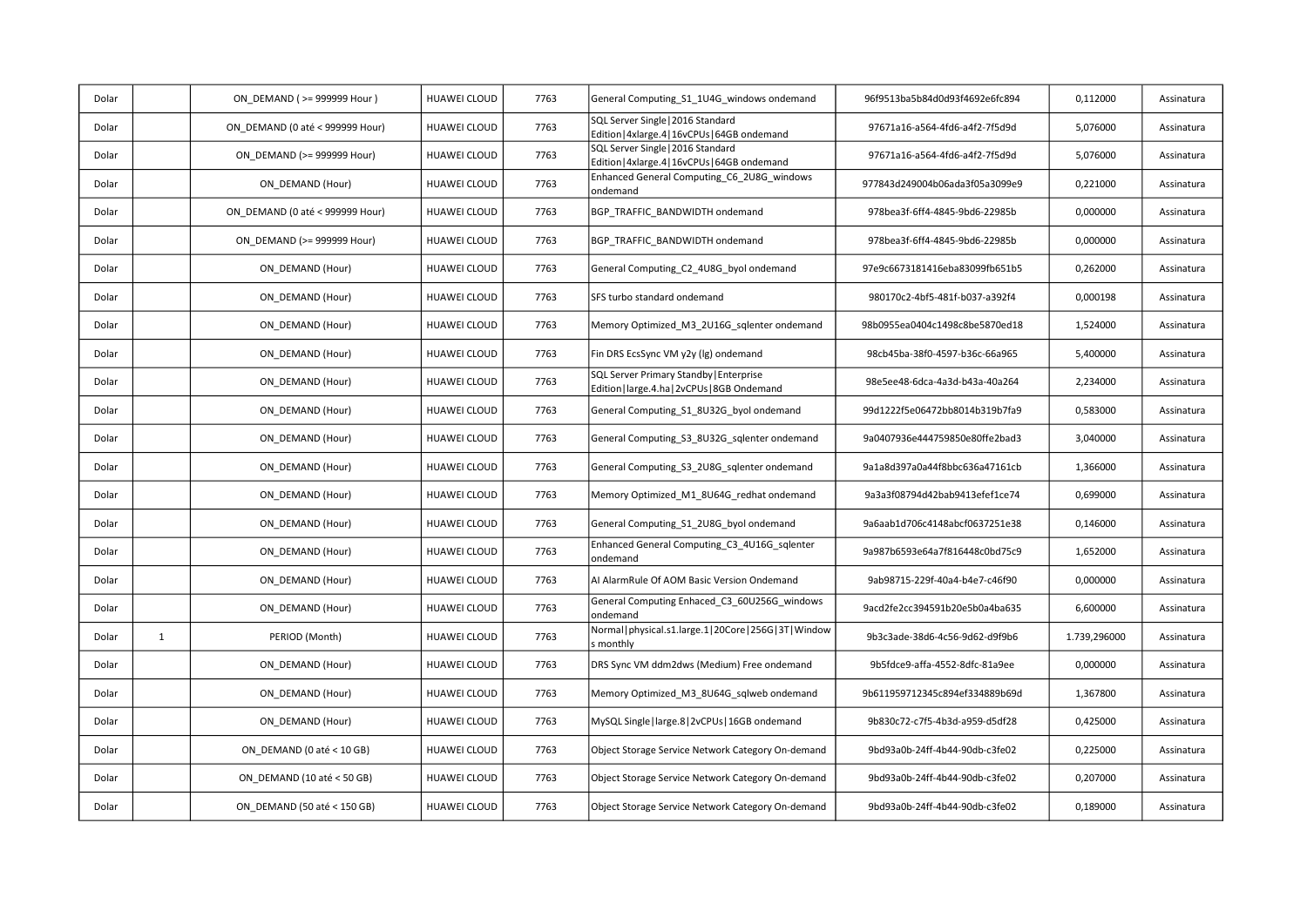| Dolar | ON DEMAND (>= 150 GB)           | HUAWEI CLOUD        | 7763 | Object Storage Service Network Category On-demand                                           | 9bd93a0b-24ff-4b44-90db-c3fe02 | 0,171000  | Assinatura |
|-------|---------------------------------|---------------------|------|---------------------------------------------------------------------------------------------|--------------------------------|-----------|------------|
| Dolar | ON DEMAND (Hour)                | HUAWEI CLOUD        | 7763 | General Computing Enhaced_C3_2U8G_linux<br>ondemand                                         | 9c0e1f2b7ef5450dae81616444bf95 | 0,138000  | Assinatura |
| Dolar | ON DEMAND (0 até < 999999 Hour) | <b>HUAWEI CLOUD</b> | 7763 | General Computing C2 32U64G windows ondemand                                                | 9c390f1bd2e94fa6be8a8636091263 | 3,223000  | Assinatura |
| Dolar | ON DEMAND (>= 999999 Hour)      | HUAWEI CLOUD        | 7763 | General Computing_C2_32U64G_windows ondemand                                                | 9c390f1bd2e94fa6be8a8636091263 | 3,223000  | Assinatura |
| Dolar | ON DEMAND (0 até < 999999 Hour) | HUAWEI CLOUD        | 7763 | General Computing C2 1U2G linux ondemand                                                    | 9c607fe83e644a14aae5e2d718ccdc | 0,066000  | Assinatura |
| Dolar | ON DEMAND (>= 999999 Hour)      | HUAWEI CLOUD        | 7763 | General Computing C2 1U2G linux ondemand                                                    | 9c607fe83e644a14aae5e2d718ccdc | 0,066000  | Assinatura |
| Dolar | ON DEMAND (0 até < 999999 Hour) | <b>HUAWEI CLOUD</b> | 7763 | PostgreSQL Read Replica   large.8   2vCPUs   16GB<br>ondemand                               | 9cabb480-c031-46db-8012-5aa080 | 0,445000  | Assinatura |
| Dolar | ON DEMAND (>= 999999 Hour)      | HUAWEI CLOUD        | 7763 | PostgreSQL Read Replica   large.8   2vCPUs   16GB<br>ondemand                               | 9cabb480-c031-46db-8012-5aa080 | 0,445000  | Assinatura |
| Dolar | ON DEMAND (Hour)                | HUAWEI CLOUD        | 7763 | Realtime Metric Of AOM Basic Version Ondemand                                               | 9d20addb-68b1-49ea-ab5d-12c6a6 | 0,000000  | Assinatura |
| Dolar | ON DEMAND (Hour)                | HUAWEI CLOUD        | 7763 | Memory Optimized M6 12U96G linux ondemand                                                   | 9d5518394cf846738c3ea1062a020a | 1,086000  | Assinatura |
| Dolar | ON DEMAND (Hour)                | <b>HUAWEI CLOUD</b> | 7763 | cluster   shard.4xlarge.4.ha   16vCPUs   64GB ondemand                                      | 9d940eee-66c5-4610-a862-ac0e47 | 4,298700  | Assinatura |
| Dolar | ON DEMAND (Hour)                | HUAWEI CLOUD        | 7763 | General Computing_C1_8U8G_byol ondemand                                                     | 9d9f237ab9e440549ebe21f20a4c02 | 0,495000  | Assinatura |
| Dolar | ON DEMAND (Hour)                | HUAWEI CLOUD        | 7763 | General Computing C2 2U4G sqlstd ondemand                                                   | 9dde0df1791a46809b49a8ab53dea8 | 0,833300  | Assinatura |
| Dolar | ON DEMAND (Hour)                | HUAWEI CLOUD        | 7763 | Enhanced General Computing_C6_4U16G_linux<br>ondemand                                       | 9dff20bef3514e95a677d356eafc4c | 0,276000  | Assinatura |
| Dolar | ON DEMAND (Hour)                | <b>HUAWEI CLOUD</b> | 7763 | DRS EcsMig VM y2y (lg) ondemand                                                             | 9e178757-e691-4ad4-937d-4ab71f | 3,400000  | Assinatura |
| Dolar | ON DEMAND (Hour)                | <b>HUAWEI CLOUD</b> | 7763 | General Computing Enhaced C3 60U128G windows<br>ondemand                                    | 9e18f997700d47d28a38ae27b7b591 | 6,030000  | Assinatura |
| Dolar | ON DEMAND (Hour)                | <b>HUAWEI CLOUD</b> | 7763 | DRS Migration VM mr2msd (Medium) Free ondemand                                              | 9edfc029-9a0b-44c5-b6c5-1bf039 | 0,000000  | Assinatura |
| Dolar | ON DEMAND (0 até < 999999 Hour) | <b>HUAWEI CLOUD</b> | 7763 | SQL Server Single   2016 Standard<br>Edition   xlarge.8   4vCPUs   32GB ondemand            | 9f060a46-486d-4ab2-bd3e-3dd9cb | 1,796000  | Assinatura |
| Dolar | ON DEMAND (>= 999999 Hour)      | HUAWEI CLOUD        | 7763 | SQL Server Single   2016 Standard<br>Edition   xlarge.8   4vCPUs   32GB ondemand            | 9f060a46-486d-4ab2-bd3e-3dd9cb | 1,796000  | Assinatura |
| Dolar | ON DEMAND (0 até < 999999 Hour) | <b>HUAWEI CLOUD</b> | 7763 | SQL Server Primary Standby   2014 Standard Edition<br>2008 Enterprise Edition 2008 Standard | 9f783eb5-2d1b-4e9d-b478-47db5b | 14,371000 | Assinatura |
| Dolar | ON DEMAND (>= 999999 Hour)      | HUAWEI CLOUD        | 7763 | SQL Server Primary Standby   2014 Standard Edition<br>2008 Enterprise Edition 2008 Standard | 9f783eb5-2d1b-4e9d-b478-47db5b | 14,371000 | Assinatura |
| Dolar | ON_DEMAND (Hour)                | HUAWEI CLOUD        | 7763 | PostgreSQL Single   medium.2   1vCPUs   2GB ondemand                                        | 9f8e5466-849c-4547-a853-f220ae | 0,079000  | Assinatura |
| Dolar | ON DEMAND (Hour)                | <b>HUAWEI CLOUD</b> | 7763 | <b>Custom Metric Times ondemand</b>                                                         | 9fc036e3-e699-4563-af22-01d8ae | 0,000000  | Assinatura |
| Dolar | ON DEMAND (0 até < 999999 Hour) | <b>HUAWEI CLOUD</b> | 7763 | General Computing_C1_8U8G_linux ondemand                                                    | 9fd490d1d68c4342bde14a5d3bd2c0 | 0,495000  | Assinatura |
| Dolar | ON DEMAND (>= 999999 Hour)      | HUAWEI CLOUD        | 7763 | General Computing_C1_8U8G_linux ondemand                                                    | 9fd490d1d68c4342bde14a5d3bd2c0 | 0,495000  | Assinatura |
| Dolar | ON DEMAND (Hour)                | HUAWEI CLOUD        | 7763 | General Computing_S3_1U4G_byol ondemand                                                     | 9ff956b53bb74680844d1c76c76fc4 | 0,049000  | Assinatura |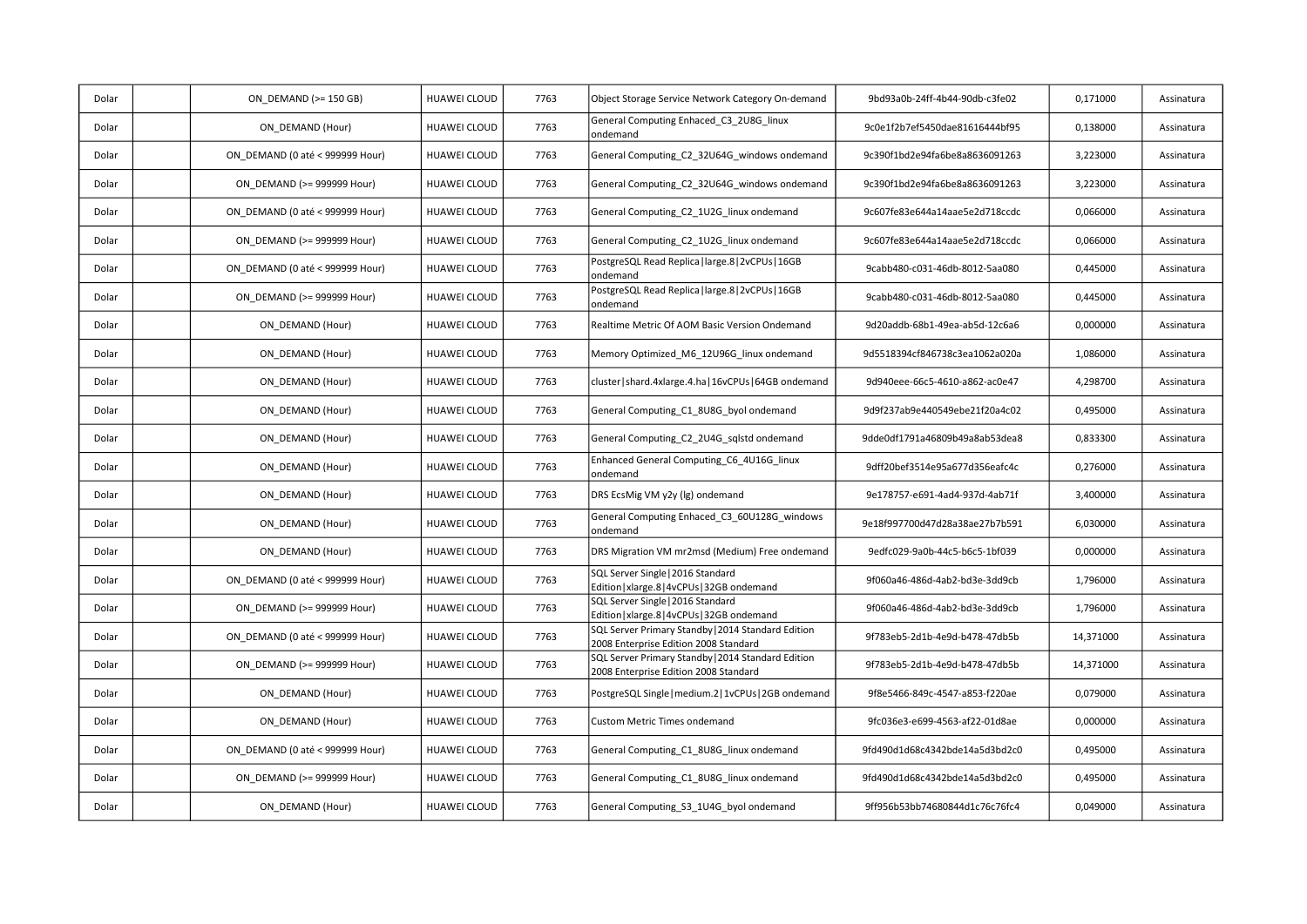| Dolar |              | ON DEMAND (Hour)                | <b>HUAWEI CLOUD</b> | 7763 | General Computing C1 16U16G byol ondemand                                                             | a00a7adb329640b48677bde2ee9b7b | 0,990000      | Assinatura |
|-------|--------------|---------------------------------|---------------------|------|-------------------------------------------------------------------------------------------------------|--------------------------------|---------------|------------|
| Dolar |              | ON DEMAND (Hour)                | <b>HUAWEI CLOUD</b> | 7763 | General Computing_S3_4U16G_redhat ondemand                                                            | a027464e7c8a43dfaaabc135b82f64 | 0,194000      | Assinatura |
| Dolar |              | ON DEMAND (0 até < 999999 Hour) | <b>HUAWEI CLOUD</b> | 7763 | SQL Server Single   2014 Enterprise Edition 2016<br>Enterprise Edition   8xlarge.4   32vCPUs   128GB  | a02e1a23-bd5f-4b10-b60d-34536c | 17,870000     | Assinatura |
| Dolar |              | ON DEMAND (>= 999999 Hour)      | HUAWEI CLOUD        | 7763 | SQL Server Single   2014 Enterprise Edition 2016<br>Enterprise Edition   8xlarge. 4   32vCPUs   128GB | a02e1a23-bd5f-4b10-b60d-34536c | 17,870000     | Assinatura |
| Dolar |              | ON DEMAND (Hour)                | <b>HUAWEI CLOUD</b> | 7763 | Memory Optimized M6 4U32G byol ondemand                                                               | a0421c77570e4459bfa991b2f9885f | 0,362000      | Assinatura |
| Dolar |              | ON DEMAND (Hour)                | <b>HUAWEI CLOUD</b> | 7763 | Memory Optimized M3 32U256G byol ondemand                                                             | a04b47d3539b41048d762560fc4f55 | 2,880000      | Assinatura |
| Dolar |              | ON DEMAND (Hour)                | <b>HUAWEI CLOUD</b> | 7763 | Memory Optimized M3 4U32G sglenter ondemand                                                           | a0e1004a00074c95b6493b8e2b9b8b | 1,835900      | Assinatura |
| Dolar |              | ON DEMAND (Hour)                | <b>HUAWEI CLOUD</b> | 7763 | General Computing S1 32U128G suse ondemand                                                            | a1150084726f4a96912b62ffd744fc | 2,377900      | Assinatura |
| Dolar |              | ON DEMAND (Hour)                | <b>HUAWEI CLOUD</b> | 7763 | cluster   shard.xlarge.2.ha   4vCPUs   8GB ondemand                                                   | a15d2be0-0469-409e-ab64-0e2b39 | 0,806100      | Assinatura |
| Dolar |              | ON DEMAND (Hour)                | <b>HUAWEI CLOUD</b> | 7763 | Memory Optimized_M6_8U64G_windows ondemand                                                            | a1c6e9ec1be048089210fd64f9fe76 | 1,056000      | Assinatura |
| Dolar |              | ON DEMAND (Hour)                | <b>HUAWEI CLOUD</b> | 7763 | General Computing_S3_1U2G_byol ondemand                                                               | a24be108f6b94ebc84be55601e7a6b | 0,041000      | Assinatura |
| Dolar |              | ON DEMAND (Hour)                | <b>HUAWEI CLOUD</b> | 7763 | General Computing C2 8U16G byol ondemand                                                              | a2a04c600af3483081031650d21bce | 0,524000      | Assinatura |
| Dolar |              | ON DEMAND (0 até < 999999 Hour) | <b>HUAWEI CLOUD</b> | 7763 | PostgreSQL Primary   Standby   large.8   2vCPUs   16GB<br>ondemand                                    | a2f69eb2-1e8b-4e66-92e9-07e3a9 | 0,890000      | Assinatura |
| Dolar |              | ON DEMAND (>= 999999 Hour)      | HUAWEI CLOUD        | 7763 | PostgreSQL Primary   Standby   large.8   2vCPUs   16GB<br>ondemand                                    | a2f69eb2-1e8b-4e66-92e9-07e3a9 | 0,890000      | Assinatura |
| Dolar |              | ON DEMAND (Hour)                | HUAWEI CLOUD        | 7763 | VPC Endpoint Basic Version Ondemand                                                                   | a2f9581b-9826-4863-a9f7-f9d9b0 | 0,000000      | Assinatura |
| Dolar |              | ON DEMAND (Hour)                | <b>HUAWEI CLOUD</b> | 7763 | cluster   shard.large.4.ha   2vCPUs   8GB ondemand                                                    | a31e3312-f42e-4d38-9b17-fc9b60 | 0,537300      | Assinatura |
| Dolar |              | ON DEMAND (Hour)                | <b>HUAWEI CLOUD</b> | 7763 | Memory Optimized M1 2U16G sqlenter ondemand                                                           | a32880dbe55c441e9efce398b2bb57 | 1,407900      | Assinatura |
| Dolar | 12           | PERIOD (Year)                   | HUAWEI CLOUD        | 7763 | Normal   physical.s4.3xlarge   44Core   384G   windows<br>yearly                                      | a3324aeb-1421-4c5a-b16b-ed2cf0 | 48.634,000000 | Assinatura |
| Dolar | $\mathbf{1}$ | PERIOD (Month)                  | <b>HUAWEI CLOUD</b> | 7763 | Normal   physical.s4.large.1   20Core   192G   windows<br>monthly                                     | a346c3b9-2db4-4d51-8c7d-c3b266 | 2.140,000000  | Assinatura |
| Dolar |              | ON DEMAND (Hour)                | HUAWEI CLOUD        | 7763 | repset   xlarge.ha   4vCPUs   16GB ondemand                                                           | a349efb8-d40d-46e6-b62b-6c21a6 | 1,072000      | Assinatura |
| Dolar |              | ON DEMAND (GB)                  | <b>HUAWEI CLOUD</b> | 7763 | Object Storage Service Network Category On-demand                                                     | a38415c9-2c2a-487e-8688-ff7144 | 0.171000      | Assinatura |
| Dolar |              | ON DEMAND (Hour)                | <b>HUAWEI CLOUD</b> | 7763 | Enhanced General Computing_C3_8U32G_sqlenter<br>ondemand                                              | a38a2d227a664d918630b9b12d4991 | 3.304000      | Assinatura |
| Dolar |              | ON DEMAND (Hour)                | <b>HUAWEI CLOUD</b> | 7763 | Computing-accelerated_PI2_32U128G_linux<br>ondemand                                                   | a42af44ffd554a90ae2df19367b521 | 4,601000      | Assinatura |
| Dolar |              | ON DEMAND (Hour)                | <b>HUAWEI CLOUD</b> | 7763 | General Computing C2 4U8G redhat ondemand                                                             | a4434b8bf09146b6a1f0d2fca9b8b7 | 0,262100      | Assinatura |
| Dolar |              | ON DEMAND (Hour)                | HUAWEI CLOUD        | 7763 | General Computing_S3_4U8G_sqlweb ondemand                                                             | a48eb0a559354e699c686a62a2e61b | 0,340000      | Assinatura |
| Dolar | $\mathbf{1}$ | ONE_TIME (1)                    | <b>HUAWEI CLOUD</b> | 7763 | 10 tickets Once                                                                                       | a49ed8c3-90c9-4ccf-b3c7-24b0ee | 250,000000    | Suporte    |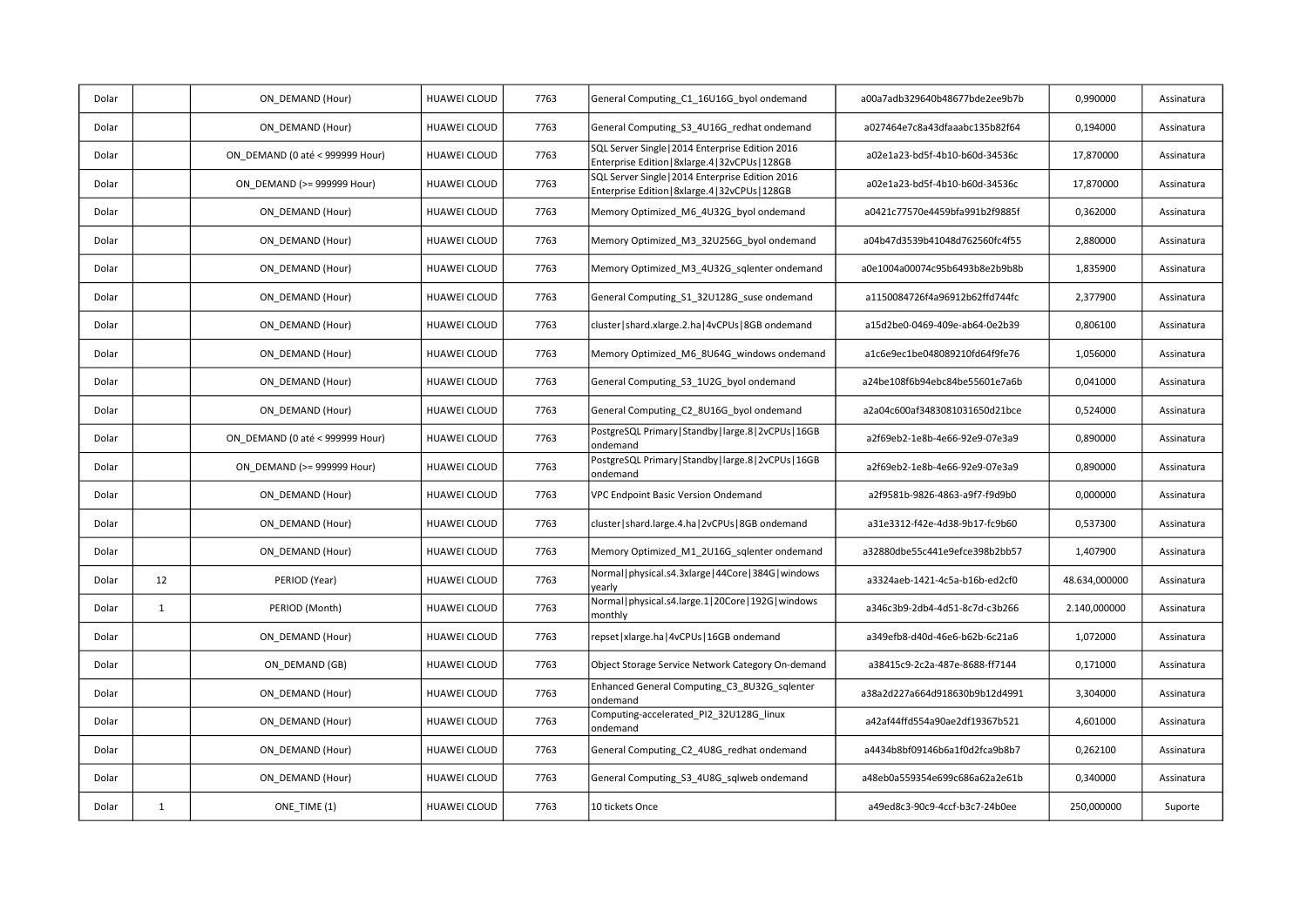| Dolar |              | ON DEMAND (Hour)                | <b>HUAWEI CLOUD</b> | 7763 | <b>SQL Server Primary</b><br>Standby   SE   xlarge. 4.ha   4vCPUs   16GB ondemand                            | a4a12cc5-fcdb-4eef-8915-12b4d6 | 2,538000      | Assinatura |
|-------|--------------|---------------------------------|---------------------|------|--------------------------------------------------------------------------------------------------------------|--------------------------------|---------------|------------|
| Dolar |              | ON DEMAND (Hour)                | <b>HUAWEI CLOUD</b> | 7763 | SQL Server Primary Standby   2008 Enterprise<br>Edition   xlarge.2.ha   4vCPUs   8GB ondemand                | a4ba4b4f-9a62-417c-83e7-6171b9 | 3,351000      | Assinatura |
| Dolar |              | ON DEMAND (Hour)                | <b>HUAWEI CLOUD</b> | 7763 | PostgreSQL Read Replica   xlarge.4   4vCPUs   16GB<br>ondemand                                               | a4bc0ce0-2a5c-4a7c-bc6b-4757bf | 0,393000      | Assinatura |
| Dolar |              | ON DEMAND (Hour)                | <b>HUAWEI CLOUD</b> | 7763 | General Computing S1 16U64G suse ondemand                                                                    | a4d4a78524584b5fb2e8960f94f71b | 1,248900      | Assinatura |
| Dolar | $\mathbf{1}$ | ONE TIME (1)                    | <b>HUAWEI CLOUD</b> | 7763 | Huawei Cloud Service Senior Solutions Architect<br>Training-3 days-BR Once                                   | a4d98e1d-fcac-41ce-b609-3a1883 | 20.352,000000 | Suporte    |
| Dolar |              | ON DEMAND (Hour)                | <b>HUAWEI CLOUD</b> | 7763 | General Computing_S3_1U4G_suse ondemand                                                                      | a4dc4da338cf41e383042a486c838b | 0,117600      | Assinatura |
| Dolar |              | ON_DEMAND (Hour)                | <b>HUAWEI CLOUD</b> | 7763 | OBS Backup Size ondemand                                                                                     | a4fbd2b5-e9ee-4ccd-8082-4e93d5 | 0,000050      | Assinatura |
| Dolar |              | ON DEMAND (Hour)                | HUAWEI CLOUD        | 7763 | General Computing C1 16U16G sqlenter ondemand                                                                | a5305887e6354a5abbe121978c4586 | 6,663700      | Assinatura |
| Dolar |              | ON DEMAND (0 até < 999999 Hour) | <b>HUAWEI CLOUD</b> | 7763 | Large Memory_E1_32U940G_linux_On-demand                                                                      | a532771a7a184f83b2f00e284a2543 | 8,488000      | Assinatura |
| Dolar |              | ON DEMAND (>= 999999 Hour)      | <b>HUAWEI CLOUD</b> | 7763 | Large Memory_E1_32U940G_linux_On-demand                                                                      | a532771a7a184f83b2f00e284a2543 | 8,488000      | Assinatura |
| Dolar |              | ON DEMAND (0 até < 999999 Hour) | <b>HUAWEI CLOUD</b> | 7763 | General Computing S1 32U128G linux ondemand                                                                  | a56a5f85-b51b-42e5-a687-f32812 | 2,330000      | Assinatura |
| Dolar |              | ON DEMAND (>= 999999 Hour)      | HUAWEI CLOUD        | 7763 | General Computing S1 32U128G linux ondemand                                                                  | a56a5f85-b51b-42e5-a687-f32812 | 2,330000      | Assinatura |
| Dolar | $\mathbf{1}$ | PERIOD (Month)                  | <b>HUAWEI CLOUD</b> | 7763 | Normal   physical.o3.small.3   8Core   192G   linux<br>monthly                                               | a5be167d-0886-4676-b4d0-f20bf7 | 911,300000    | Assinatura |
| Dolar |              | ON DEMAND (Hour)                | <b>HUAWEI CLOUD</b> | 7763 | General Computing_C2_16U32G_redhat ondemand                                                                  | a659798e2ec94bed92fc95ff4cbc28 | 1,048400      | Assinatura |
| Dolar |              | ON DEMAND (0 até < 999999 Hour) | <b>HUAWEI CLOUD</b> | 7763 | SQL Server Single   2014 Enterprise Edition 2016<br>Enterprise Edition   xlarge.4   4vCPUs   16GB ondemand   | a6a80166-a716-4cd5-aa12-0c6efd | 2,234000      | Assinatura |
| Dolar |              | ON DEMAND (>= 999999 Hour)      | <b>HUAWEI CLOUD</b> | 7763 | SQL Server Single   2014 Enterprise Edition 2016<br>Enterprise Edition   xlarge.4   4vCPUs   16GB ondemand   | a6a80166-a716-4cd5-aa12-0c6efd | 2,234000      | Assinatura |
| Dolar |              | ON DEMAND (0 até < 999999 Hour) | HUAWEI CLOUD        | 7763 | SQL Server Primary Standby   2014 Enterprise Edition<br>2016 Enterprise Edition   8xlarge.8   32vCPU   256GB | a6ec2f30-6278-43b2-8813-cdad04 | 40,090000     | Assinatura |
| Dolar |              | ON DEMAND (>= 999999 Hour)      | HUAWEI CLOUD        | 7763 | SQL Server Primary Standby   2014 Enterprise Edition<br>2016 Enterprise Edition   8xlarge.8   32vCPU   256GB | a6ec2f30-6278-43b2-8813-cdad04 | 40,090000     | Assinatura |
| Dolar |              | ON DEMAND (Hour)                | <b>HUAWEI CLOUD</b> | 7763 | RDS for PostgreSQL Database Backup Space ondemand                                                            | a6f01c9e-6ece-4752-aa73-99c559 | 0,000050      | Assinatura |
| Dolar |              | ON DEMAND (Hour)                | <b>HUAWEI CLOUD</b> | 7763 | MySQL Single   4xlarge.4   16vCPUs   64GB ondemand                                                           | a7026ad4-5f8d-46d2-b5b5-c2e7f0 | 1,571000      | Assinatura |
| Dolar |              | ON DEMAND (Hour)                | HUAWEI CLOUD        | 7763 | Memory Optimized M1 4U32G suse ondemand                                                                      | a760763994024ebfb5af7f3b0a9f95 | 0,427200      | Assinatura |
| Dolar |              | ON DEMAND (Hour)                | HUAWEI CLOUD        | 7763 | repset   xlarge.ha   4vCPUs   16GB ondemand                                                                  | a78bdef9-1142-42d4-9f20-813baa | 1.074600      | Assinatura |
| Dolar |              | ON DEMAND (Hour)                | <b>HUAWEI CLOUD</b> | 7763 | CCE VM Cluste(High Availability)   51-200node<br>ondemand                                                    | a7909bb2-9fd2-4278-bd49-80fdaf | 1,060000      | Assinatura |
| Dolar |              | ON DEMAND (Hour)                | <b>HUAWEI CLOUD</b> | 7763 | Memory Optimized M3 8U64G linux ondemand                                                                     | a79b377d-2ca5-4bfc-b6b1-ac4049 | 0,720000      | Assinatura |
| Dolar | $\mathbf{1}$ | PERIOD (Month)                  | <b>HUAWEI CLOUD</b> | 7763 | HSS Web Tamper Protection Monthly                                                                            | a83008f6-d45f-45af-82e9-ae5f3a | 150,000000    | Assinatura |
| Dolar |              | ON DEMAND (Hour)                | HUAWEI CLOUD        | 7763 | General Computing_S3_2U4G_suse ondemand                                                                      | a92e46d914a744a59dc8214cfaca54 | 0,210900      | Assinatura |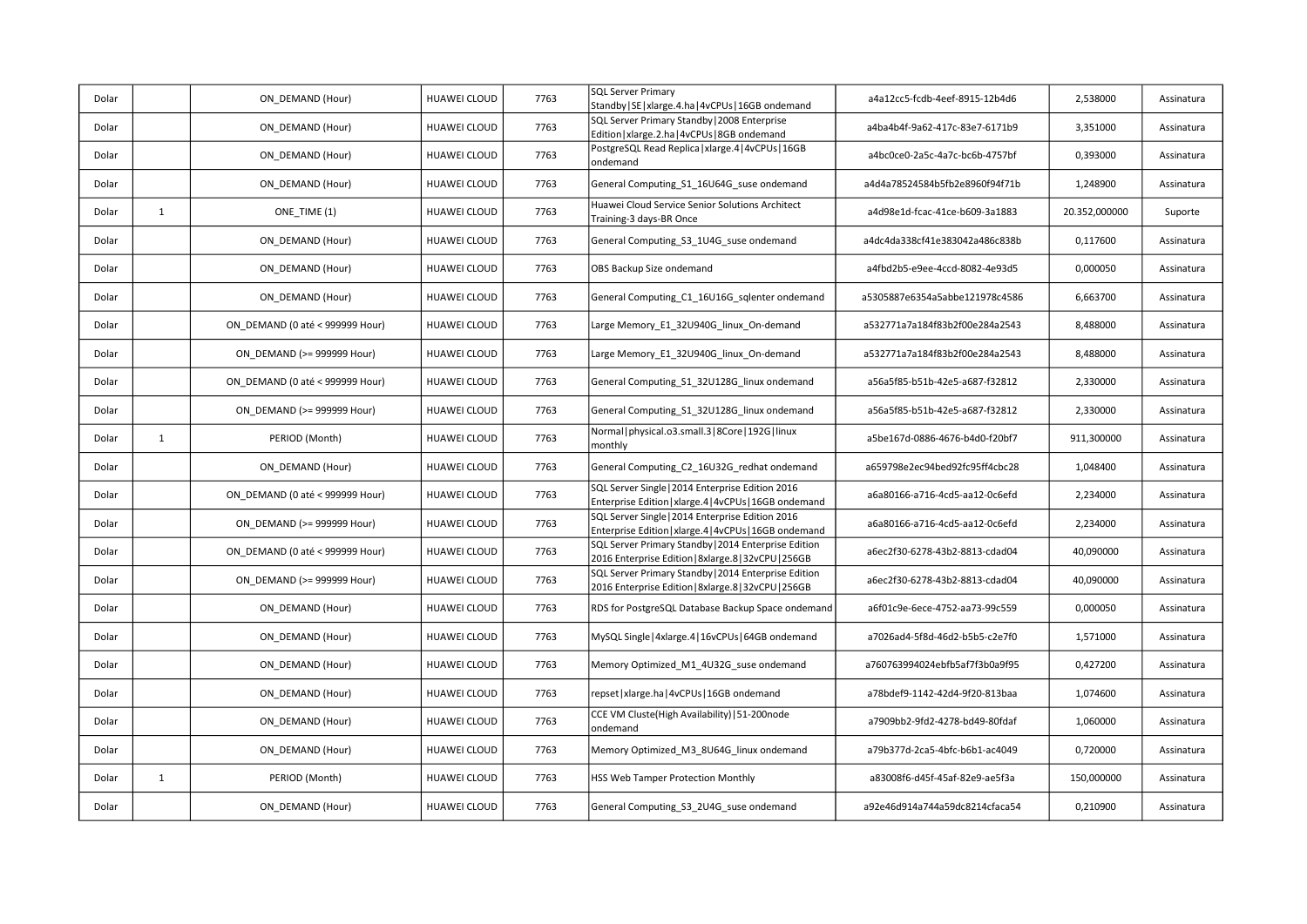| Dolar |              | ON DEMAND (0 até < 999999 Hour) | <b>HUAWEI CLOUD</b> | 7763 | Large Memory_E2_36U890G_linux _On-demand                                                      | a9642584a75943f0ad6e3d65f612d5 | 8,713000     | Assinatura |
|-------|--------------|---------------------------------|---------------------|------|-----------------------------------------------------------------------------------------------|--------------------------------|--------------|------------|
| Dolar |              | ON DEMAND (>= 999999 Hour)      | HUAWEI CLOUD        | 7763 | Large Memory E2 36U890G linux On-demand                                                       | a9642584a75943f0ad6e3d65f612d5 | 8,713000     | Assinatura |
| Dolar |              | ON DEMAND (Hour)                | <b>HUAWEI CLOUD</b> | 7763 | General Computing S3 1U4G linux ondemand                                                      | a9bf5e13c891490c831c5ac9b0ae2a | 0,049000     | Assinatura |
| Dolar |              | ON DEMAND (Hour)                | <b>HUAWEI CLOUD</b> | 7763 | SQL Server Single   2014 Standard<br>Edition   large.8   2vCPUs   16GB Ondemand               | a9c7a96d-1ae7-486a-988a-6ef3dd | 0,898000     | Assinatura |
| Dolar |              | ON DEMAND (Hour)                | <b>HUAWEI CLOUD</b> | 7763 | Memory Optimized_M3_16U128G_suse ondemand                                                     | aa2fdb8f6807406d8cbc128fdf8e25 | 1,548500     | Assinatura |
| Dolar |              | ON DEMAND (0 até < 999999 Hour) | <b>HUAWEI CLOUD</b> | 7763 | SQL Server Single   2014 Standard Edition 2008<br>Enterprise Edition 2008 Standard            | aa4be41b-44bf-4419-9d71-89c255 | 1,269000     | Assinatura |
| Dolar |              | ON DEMAND (>= 999999 Hour)      | HUAWEI CLOUD        | 7763 | SQL Server Single   2014 Standard Edition 2008<br>Enterprise Edition 2008 Standard            | aa4be41b-44bf-4419-9d71-89c255 | 1,269000     | Assinatura |
| Dolar |              | ON DEMAND (Hour)                | <b>HUAWEI CLOUD</b> | 7763 | PostgreSQL Single   xlarge.4   4vCPUs   16GB ondemand                                         | aaacee51-9d6d-44b7-be21-50d837 | 0,393000     | Assinatura |
| Dolar |              | ON DEMAND (0 até < 3 GB)        | <b>HUAWEI CLOUD</b> | 7763 | DCS Memcached Single Instance On-demand                                                       | ab78eaea-0b9b-4141-adf9-b5a3ca | 0,031000     | Assinatura |
| Dolar |              | ON DEMAND (3 até < 5 GB)        | <b>HUAWEI CLOUD</b> | 7763 | DCS Memcached Single Instance On-demand                                                       | ab78eaea-0b9b-4141-adf9-b5a3ca | 0,056000     | Assinatura |
| Dolar |              | ON DEMAND (5 até < 9 GB)        | HUAWEI CLOUD        | 7763 | DCS Memcached Single Instance On-demand                                                       | ab78eaea-0b9b-4141-adf9-b5a3ca | 0,033000     | Assinatura |
| Dolar |              | ON DEMAND (9 até < 17 GB)       | <b>HUAWEI CLOUD</b> | 7763 | DCS Memcached Single Instance On-demand                                                       | ab78eaea-0b9b-4141-adf9-b5a3ca | 0,033000     | Assinatura |
| Dolar |              | ON DEMAND (17 até < 33 GB)      | <b>HUAWEI CLOUD</b> | 7763 | DCS Memcached Single Instance On-demand                                                       | ab78eaea-0b9b-4141-adf9-b5a3ca | 0,020000     | Assinatura |
| Dolar |              | ON DEMAND (33 até < 65 GB)      | <b>HUAWEI CLOUD</b> | 7763 | DCS Memcached Single Instance On-demand                                                       | ab78eaea-0b9b-4141-adf9-b5a3ca | 0,020000     | Assinatura |
| Dolar |              | ON_DEMAND (>= 65 GB)            | HUAWEI CLOUD        | 7763 | DCS Memcached Single Instance On-demand                                                       | ab78eaea-0b9b-4141-adf9-b5a3ca | 0,020000     | Assinatura |
| Dolar |              | ON DEMAND (Hour)                | <b>HUAWEI CLOUD</b> | 7763 | Memory Optimized_M3_60U512G_sqlweb ondemand                                                   | ac21add028d04531bf0e624c7f1312 | 10,258740    | Assinatura |
| Dolar |              | ON DEMAND (Hour)                | <b>HUAWEI CLOUD</b> | 7763 | Enhanced General Computing_C6_16U64G_windows<br>ondemand                                      | ac840d90885b4856a473297700194d | 1,768000     | Assinatura |
| Dolar |              | ON DEMAND (Hour)                | <b>HUAWEI CLOUD</b> | 7763 | Host Monitor Of AOM Basic Version Ondemand                                                    | adf2b9cb-a777-48db-978b-cd2ad8 | 0,000000     | Assinatura |
| Dolar |              | ON DEMAND (Hour)                | HUAWEI CLOUD        | 7763 | General Computing_S3_8U32G_linux ondemand                                                     | ae2c409c-c20c-422e-8f3a-977c17 | 0,388000     | Assinatura |
| Dolar |              | ON DEMAND (Hour)                | <b>HUAWEI CLOUD</b> | 7763 | PostgreSQL Read Replica   xlarge.2   4vCPUs   8GB<br>ondemand                                 | aead1f50-94b4-4202-b9f6-6adf8d | 0,316000     | Assinatura |
| Dolar |              | ON DEMAND (Hour)                | <b>HUAWEI CLOUD</b> | 7763 | MySQL Single   large.4   2vCPUs   8GB ondemand                                                | af067b70-05c2-4f79-84cf-d03d80 | 0,196000     | Assinatura |
| Dolar | $\mathbf{1}$ | PERIOD (Month)                  | <b>HUAWEI CLOUD</b> | 7763 | Normal   physical.io2.4xlarge.3   20Core   384G   10T   esxi<br>monthly                       | afc660ab-cd28-4636-b4eb-555199 | 1.397,000000 | Assinatura |
| Dolar |              | ON DEMAND (Hour)                | <b>HUAWEI CLOUD</b> | 7763 | Anti-DDoS Basic Version ondemand                                                              | afdfca4b-858c-43c9-b986-c25f24 | 0,000000     | Assinatura |
| Dolar |              | ON DEMAND (Hour)                | <b>HUAWEI CLOUD</b> | 7763 | DRS Sync VM o2g (Medium) Free ondemand                                                        | afebc42c-3f97-4323-b14f-7b7d52 | 0,000000     | Assinatura |
| Dolar |              | ON DEMAND (Hour)                | <b>HUAWEI CLOUD</b> | 7763 | DDS shard(1U4G)_On-demand                                                                     | b05661ed-e999-480c-bcdc-eaa856 | 0,268000     | Assinatura |
| Dolar |              | ON DEMAND (Hour)                | <b>HUAWEI CLOUD</b> | 7763 | SQL Server Primary Standby   2008 Enterprise<br>Edition   xlarge.2.ha   2vCPUs   4GB ondemand | b09e047e-5cdd-4a7f-b4c2-7d5ba5 | 1,675000     | Assinatura |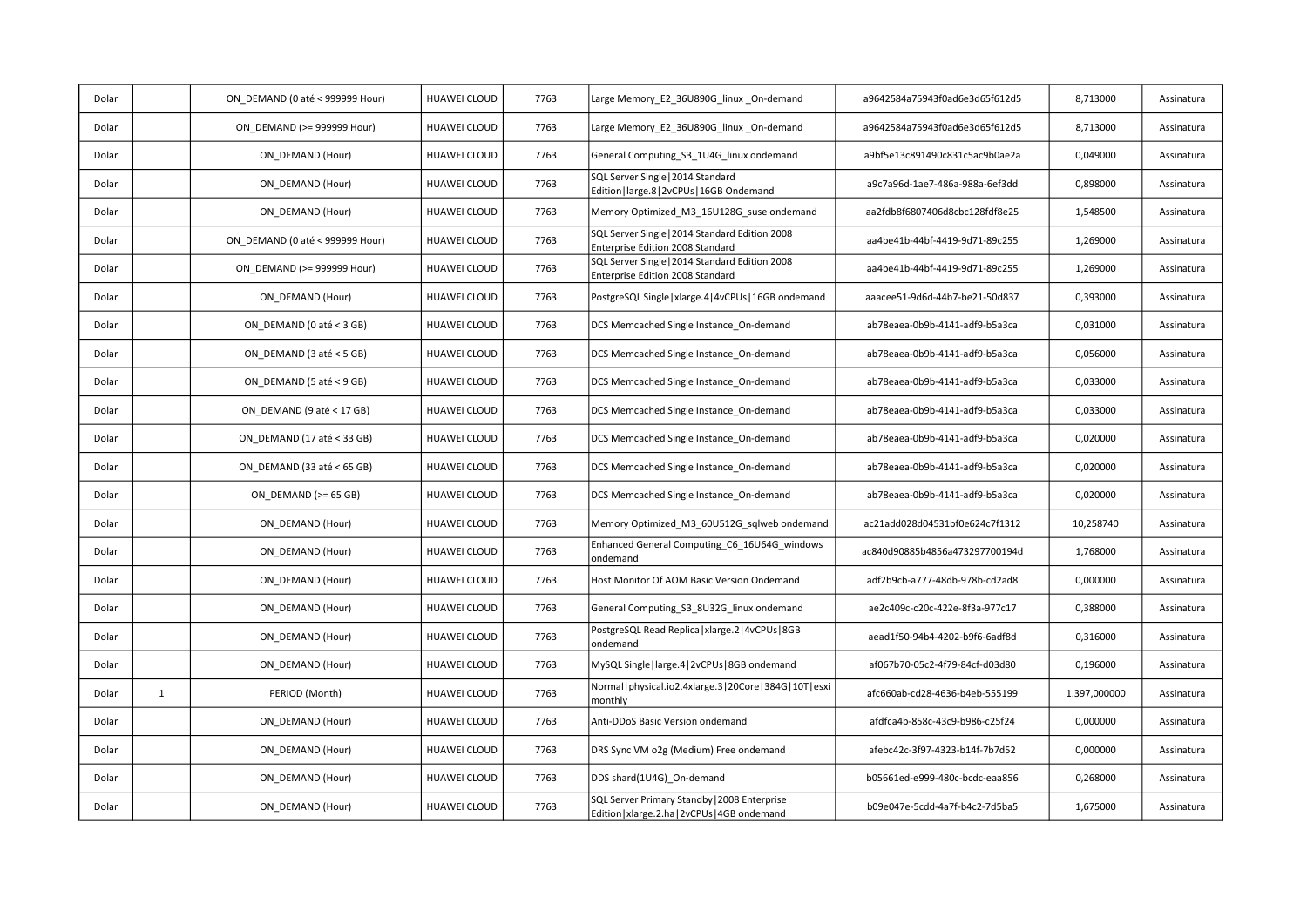| Dolar |              | ON DEMAND (Hour)                | HUAWEI CLOUD        | 7763 | Normal   physical.o3.xlarge   44Core   768G   26.8T   ESXi<br>ondemand            | b0f04014-956d-45fe-b49d-b4083a | 11,719100    | Assinatura |
|-------|--------------|---------------------------------|---------------------|------|-----------------------------------------------------------------------------------|--------------------------------|--------------|------------|
| Dolar |              | ON DEMAND (Hour)                | HUAWEI CLOUD        | 7763 | Enhanced General Computing_C3_4U16G_byol<br>ondemand                              | b139c70f8f5940d6a2f4a12ba2b643 | 0,275000     | Assinatura |
| Dolar |              | ON DEMAND (Hour)                | HUAWEI CLOUD        | 7763 | DDS Mongos(1U4G) On-demand                                                        | b13cb4c3-4bbf-4e7f-8206-c671c2 | 0,089000     | Assinatura |
| Dolar |              | ON DEMAND (Hour)                | HUAWEI CLOUD        | 7763 | MySQL Single   medium.8   1vCPUs   8GB ondemand                                   | b174bf68-25b6-4a6b-8fa7-385774 | 0,213000     | Assinatura |
| Dolar |              | ON_DEMAND (Hour)                | HUAWEI CLOUD        | 7763 | General Computing_S3_1U1G_linux ondemand                                          | b245bdc326914e05808a306b3280d9 | 0,021000     | Assinatura |
| Dolar |              | ON DEMAND (GB)                  | <b>HUAWEI CLOUD</b> | 7763 | DCS object storage space On-demand                                                | b248f9ad-5ff0-408f-a591-25f58b | 0,000000     | Assinatura |
| Dolar |              | ON DEMAND (Hour)                | HUAWEI CLOUD        | 7763 | MySQL<br>Primary   Standby   4xlarge.8.ha   16vCPUs   128GB                       | b26c08c9-0852-4989-a0d5-e10fff | 6,800000     | Assinatura |
| Dolar |              | ON_DEMAND (Hour)                | HUAWEI CLOUD        | 7763 | repset   2xlarge.4.ha   8vCPUs   32GB ondemand                                    | b2aff357-96e5-422e-a669-7ab8bd | 2,149200     | Assinatura |
| Dolar |              | ON DEMAND (Hour)                | HUAWEI CLOUD        | 7763 | General Computing S3 8U32G sqlstd ondemand                                        | b2f39a21cd9244789073042c5a187c | 1,480000     | Assinatura |
| Dolar |              | ON DEMAND (Hour)                | HUAWEI CLOUD        | 7763 | PostgreSQL Single   medium.4   1vCPUs   4GB ondemand                              | b3410e45-dd8d-4889-aa70-972526 | 0,098000     | Assinatura |
| Dolar |              | ON DEMAND (Hour)                | HUAWEI CLOUD        | 7763 | <b>SQL Server Primary</b><br>Standby   SE   2xlarge.4.ha   8vCPUs   32GB ondemand | b35d0082-d8d2-4c5d-a099-492245 | 5,076000     | Assinatura |
| Dolar |              | ON_DEMAND (Hour)                | HUAWEI CLOUD        | 7763 | PostgreSQL Primary   Standby   medium.4   1vCPUs   4GB<br>ondemand                | b3677189-faad-4b4c-9181-e3f4a9 | 0,196000     | Assinatura |
| Dolar |              | ON DEMAND (Hour)                | HUAWEI CLOUD        | 7763 | cluster   shard.2xlarge.2.ha   8vCPUs   16GB ondemand                             | b3de79eb-e7f2-463a-a019-e2a23d | 1,611900     | Assinatura |
| Dolar |              | ON DEMAND (Hour)                | HUAWEI CLOUD        | 7763 | <b>Enhanced General</b><br>Computing_C3NE_32U64G_windows ondemand                 | b484e34734a847319f6c939d74bccd | 3,372000     | Assinatura |
| Dolar |              | ON_DEMAND (Hour)                | HUAWEI CLOUD        | 7763 | Anti-DDoS Basic Version ondemand                                                  | b48551e6-7255-4f08-9d2c-cb2220 | 0,000000     | Assinatura |
| Dolar |              | ON DEMAND (Hour)                | HUAWEI CLOUD        | 7763 | General Computing S3 4U8G windows ondemand                                        | b48b1316381e4ba2b1814288974059 | 0,280000     | Assinatura |
| Dolar |              | ON DEMAND (Hour)                | HUAWEI CLOUD        | 7763 | GeneralComputing-<br>plus   c3.15xlarge.4   60vCPUs   256GB   ondemand            | b4d7a273-83e7-491b-9adf-f66a37 | 0,260000     | Assinatura |
| Dolar |              | ON DEMAND (Hour)                | HUAWEI CLOUD        | 7763 | Memory Optimized_M6_32U256G_linux ondemand                                        | b54e1497076c4ea0b04fe63a4df1d6 | 2,896000     | Assinatura |
| Dolar |              | ON_DEMAND (Hour)                | HUAWEI CLOUD        | 7763 | DDS shard(8U32G)_On-demand                                                        | b560badf-31c1-468e-8a90-b80944 | 2,144000     | Assinatura |
| Dolar | $\mathbf{1}$ | PERIOD (Month)                  | <b>HUAWEI CLOUD</b> | 7763 | Normal physical.io2.5xlarge.1 36Core 512G 20T win<br>dows monthly                 | b56680e0-e203-4aa9-8aeb-258c60 | 4.485,000000 | Assinatura |
| Dolar |              | ON DEMAND (Hour)                | HUAWEI CLOUD        | 7763 | Normal   physical.s4.4xlarge   44Core   512G   redhat<br>ondemand                 | b5929c02-4491-40eb-b76a-253888 | 3,837700     | Assinatura |
| Dolar |              | ON_DEMAND (0 até < 999999 Hour) | HUAWEI CLOUD        | 7763 | Memory Optimized_M1_16U128G_windows_On-<br>demand                                 | b603e14998df4dd2884dedba27f39c | 2,149000     | Assinatura |
| Dolar |              | ON DEMAND (>= 999999 Hour)      | HUAWEI CLOUD        | 7763 | Memory Optimized_M1_16U128G_windows_On-<br>demand                                 | b603e14998df4dd2884dedba27f39c | 2,149000     | Assinatura |
| Dolar | $\mathbf{1}$ | PERIOD (Month)                  | <b>HUAWEI CLOUD</b> | 7763 | <b>HSS Basic Monthly</b>                                                          | b667db75-fc53-4f1d-8671-fbb53c | 1,500000     | Assinatura |
| Dolar |              | ON DEMAND (Hour)                | HUAWEI CLOUD        | 7763 | MySQL Single   2xlarge.4   8vCPUs   32GB ondemand                                 | b70b5239-f222-4878-bb46-f2c9f0 | 0,785000     | Assinatura |
| Dolar |              | ON DEMAND (Hour)                | HUAWEI CLOUD        | 7763 | Memory Optimized_M6_16U128G_byol ondemand                                         | b72aa15055ac4266a85e7aa639e9af | 1,448000     | Assinatura |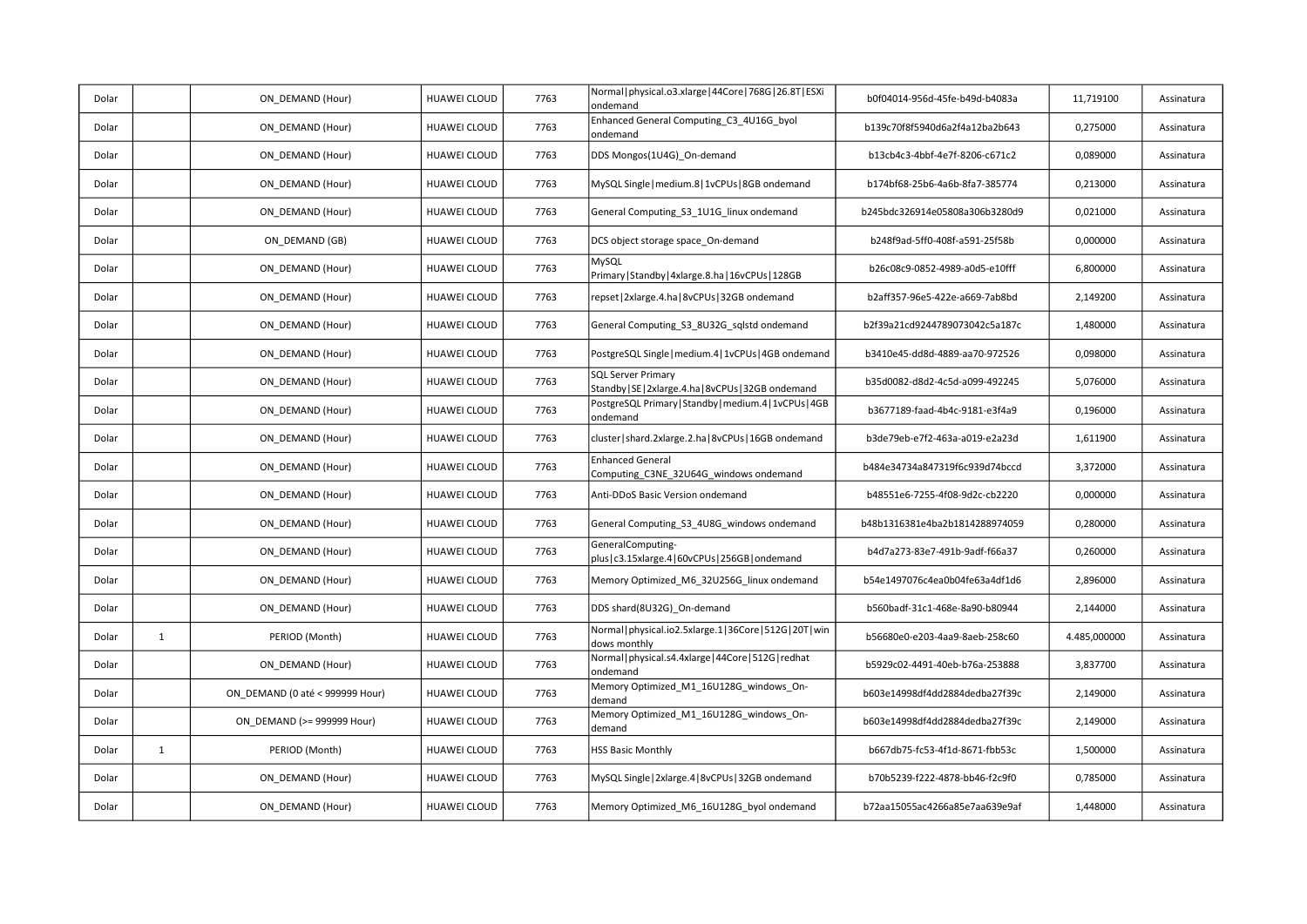| Dolar |              | ON DEMAND (Hour)                | HUAWEI CLOUD        | 7763 | General Computing_S3_16U64G_sqlenter ondemand                                                  | b73c899854874d2d9a49689c4edc0a | 6,080000      | Assinatura |
|-------|--------------|---------------------------------|---------------------|------|------------------------------------------------------------------------------------------------|--------------------------------|---------------|------------|
| Dolar |              | ON DEMAND (Hour)                | <b>HUAWEI CLOUD</b> | 7763 | General Computing S3 4U16G windows ondemand                                                    | b74a896e3ac8461395856045532efd | 0,308000      | Assinatura |
| Dolar |              | ON DEMAND (Hour)                | HUAWEI CLOUD        | 7763 | Dec DRS OutMig VM y2y (lg) Free ondemand                                                       | b74d9be6-2136-438b-977c-f2b209 | 0,000000      | Assinatura |
| Dolar |              | ON DEMAND (Hour)                | HUAWEI CLOUD        | 7763 | General Computing S1 8U32G sqlenter ondemand                                                   | b76334171732415bacd550448dfcf2 | 3,445300      | Assinatura |
| Dolar |              | ON DEMAND (Hour)                | <b>HUAWEI CLOUD</b> | 7763 | General Computing_S3_2U8G_linux ondemand                                                       | b78bc718608b4b9284993ada7de709 | 0,097000      | Assinatura |
| Dolar |              | ON DEMAND (Hour)                | HUAWEI CLOUD        | 7763 | General Computing_S3_1U1G_sqlenter ondemand                                                    | b793044785c5482996b944ab2f2f61 | 1,247000      | Assinatura |
| Dolar |              | ON DEMAND (Hour)                | HUAWEI CLOUD        | 7763 | Memory Optimized M6 8U64G byol ondemand                                                        | b7a88342cff141e8a17c27638174bf | 0,724000      | Assinatura |
| Dolar | 12           | PERIOD (Year)                   | HUAWEI CLOUD        | 7763 | <b>HSS Premium Yearly</b>                                                                      | b7b89a9d-70be-4d3b-a844-e10965 | 500,400000    | Assinatura |
| Dolar |              | ON_DEMAND (0 até < 999999 Hour) | <b>HUAWEI CLOUD</b> | 7763 | SQL Server Primary Standby   2016 Standard<br>Edition   xlarge.4.ha   4vCPUs   16GB ondemand   | b83784c9-a01e-4872-b082-2326d3 | 2,538000      | Assinatura |
| Dolar |              | ON DEMAND (>= 999999 Hour)      | HUAWEI CLOUD        | 7763 | SQL Server Primary Standby   2016 Standard<br>Edition   xlarge.4.ha   4vCPUs   16GB ondemand   | b83784c9-a01e-4872-b082-2326d3 | 2,538000      | Assinatura |
| Dolar |              | ON DEMAND (Hour)                | HUAWEI CLOUD        | 7763 | repset   xlarge. 2. ha   4vCPUs   8GB ondemand                                                 | b8cb7994-073b-443d-9194-c363d5 | 0,806100      | Assinatura |
| Dolar |              | ON DEMAND (Hour)                | HUAWEI CLOUD        | 7763 | Anti-DDoS Basic Version ondemand                                                               | b9cb4c50-a8ca-4c25-8f09-d3c9b7 | 0,000000      | Assinatura |
| Dolar |              | ON DEMAND (0 até < 999999 Hour) | <b>HUAWEI CLOUD</b> | 7763 | SQL Server Primary Standby   2016 Standard<br>Edition   4xlarge.4.ha   16vCPUs   64GB ondemand | ba4aac6c-0fc5-46b3-ba39-ee3f37 | 10,152000     | Assinatura |
| Dolar |              | ON DEMAND (>= 999999 Hour)      | <b>HUAWEI CLOUD</b> | 7763 | SQL Server Primary Standby   2016 Standard<br>Edition   4xlarge.4.ha   16vCPUs   64GB ondemand | ba4aac6c-0fc5-46b3-ba39-ee3f37 | 10,152000     | Assinatura |
| Dolar |              | ON DEMAND (0 até < 999999 Hour) | <b>HUAWEI CLOUD</b> | 7763 | General Computing S1 16U64G linux ondemand                                                     | ba692172-1384-4ebd-90ec-8eb70d | 1,165000      | Assinatura |
| Dolar |              | ON DEMAND (>= 999999 Hour)      | HUAWEI CLOUD        | 7763 | General Computing_S1_16U64G_linux ondemand                                                     | ba692172-1384-4ebd-90ec-8eb70d | 1,165000      | Assinatura |
| Dolar |              | ON DEMAND (Hour)                | HUAWEI CLOUD        | 7763 | cluster   shard.medium.4.ha   1vCPUs   4GB ondemand                                            | ba6a2da5-94e3-4a36-a1b8-3b6b0e | 0,268800      | Assinatura |
| Dolar |              | ON DEMAND (0 até < 999999 Hour) | <b>HUAWEI CLOUD</b> | 7763 | SQL Server Primary Standby   2014 Standard Edition<br>2008 Enterprise Edition 2008 Standard    | bac3c3e1-b73b-407a-935a-55e548 | 7,186000      | Assinatura |
| Dolar |              | ON DEMAND (>= 999999 Hour)      | <b>HUAWEI CLOUD</b> | 7763 | SQL Server Primary Standby   2014 Standard Edition<br>2008 Enterprise Edition 2008 Standard    | bac3c3e1-b73b-407a-935a-55e548 | 7,186000      | Assinatura |
| Dolar |              | ON DEMAND (Hour)                | HUAWEI CLOUD        | 7763 | General Computing S3 8U16G linux ondemand                                                      | badd9519-cc2e-44d7-bd17-fd0ab9 | 0,328000      | Assinatura |
| Dolar |              | ON DEMAND (Hour)                | HUAWEI CLOUD        | 7763 | General Computing C2 4U8G sqlweb ondemand                                                      | bae0c6206ddf451aa58fe46abce7e2 | 0,467000      | Assinatura |
| Dolar |              | ON DEMAND (GB)                  | <b>HUAWEI CLOUD</b> | 7763 | Object Storage Service Network Category On-demand                                              | bae48e49-c06c-4354-a3b3-1f143f | 0,000000      | Assinatura |
| Dolar |              | ON DEMAND (Hour)                | HUAWEI CLOUD        | 7763 | General Computing S3 2U4G sqlstd ondemand                                                      | baed6c019eb04f9c979e5ecf76b447 | 0,572000      | Assinatura |
| Dolar | $\mathbf{1}$ | ONE TIME (1)                    | <b>HUAWEI CLOUD</b> | 7763 | Huawei Cloud Service Engineer Training-3 days-BR<br>Once                                       | bb364004-bdb3-48f2-878f-67ce60 | 17.760,000000 | Suporte    |
| Dolar |              | ON DEMAND (Hour)                | HUAWEI CLOUD        | 7763 | General Computing C2 2U4G redhat ondemand                                                      | bb98929c581a4b40a84e74e73708c6 | 0,131100      | Assinatura |
| Dolar |              | ON DEMAND (Hour)                | HUAWEI CLOUD        | 7763 | General Computing_S1_16U64G_sqlweb ondemand                                                    | bc05f2104c7343c5be3002b4bfea6c | 2,073900      | Assinatura |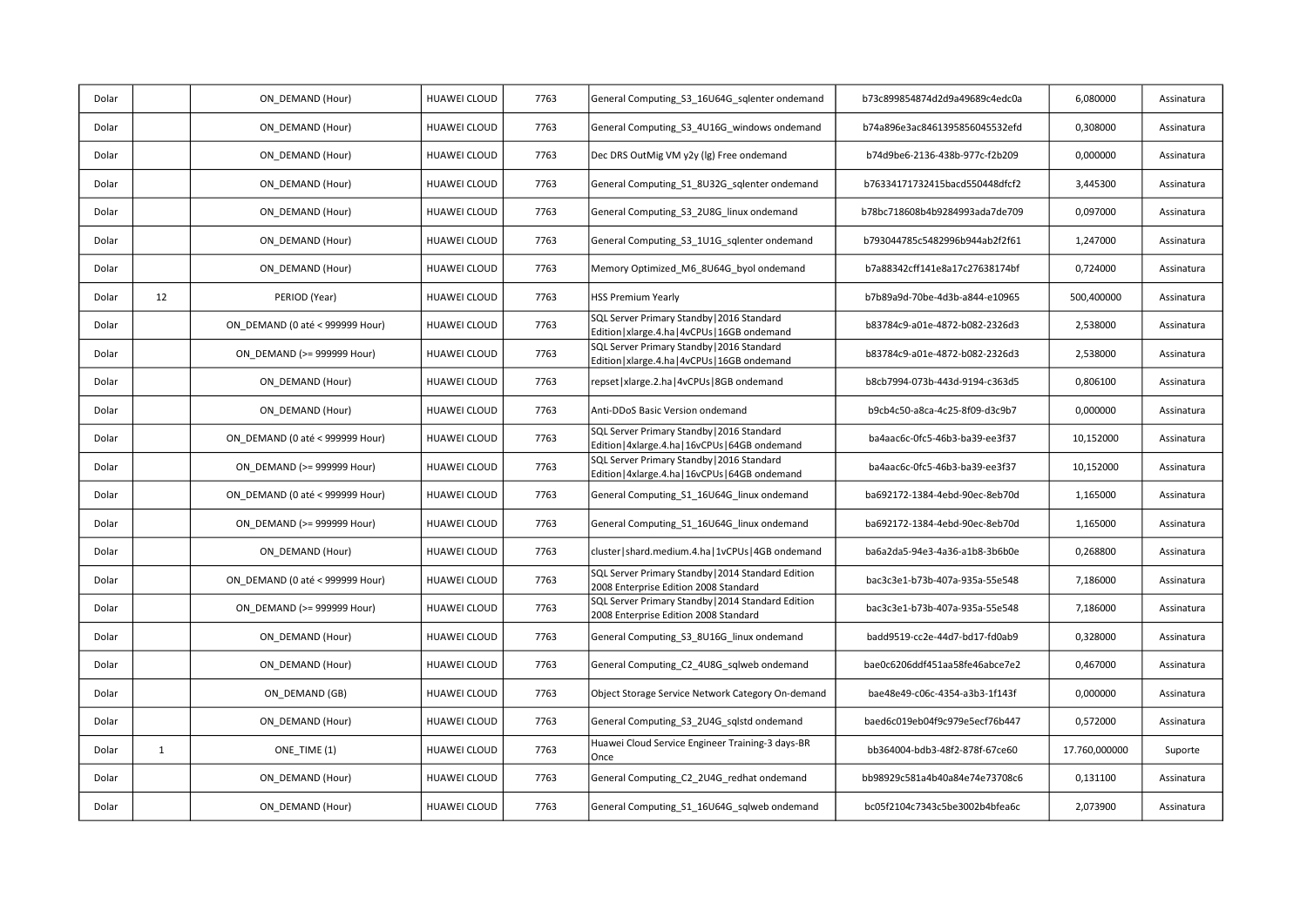| Dolar |              | ON DEMAND (Hour)                | HUAWEI CLOUD        | 7763 | General Computing Enhaced C3 4U16G windows<br>ondemand                     | bc1079a8ac034a02a6a6d3ab204d7d | 0,440000      | Assinatura |
|-------|--------------|---------------------------------|---------------------|------|----------------------------------------------------------------------------|--------------------------------|---------------|------------|
| Dolar |              | ON DEMAND (Hour)                | HUAWEI CLOUD        | 7763 | Memory Optimized_M1_4U32G_byol ondemand                                    | bc2d9c6cfa1749f18f0e04143deb85 | 0,350000      | Assinatura |
| Dolar |              | ON DEMAND (Hour)                | HUAWEI CLOUD        | 7763 | General Computing_S3_16U32G_sqlweb ondemand                                | bc46bb31d02047fe9365fa4981f8f8 | 1,360000      | Assinatura |
| Dolar |              | ON DEMAND (Hour)                | HUAWEI CLOUD        | 7763 | PostgreSQL Read Replica   large.4   2vCPUs   8GB<br>ondemand               | bc61e6e3-d53f-4776-ae55-422852 | 0,196000      | Assinatura |
| Dolar |              | ON DEMAND (Hour)                | <b>HUAWEI CLOUD</b> | 7763 | General Computing Enhaced C3 60U256G linux<br>ondemand                     | bd14c43f-6d89-4354-9025-2e1277 | 4,131000      | Assinatura |
| Dolar |              | ON DEMAND (Hour)                | HUAWEI CLOUD        | 7763 | Enhanced General Computing_C3_4U16G_suse<br>ondemand                       | bd24eea9941e4933918559b173234a | 0,412300      | Assinatura |
| Dolar |              | ON DEMAND (Hour)                | HUAWEI CLOUD        | 7763 | Enhanced General Computing_C3_2U8G_sqlenter<br>ondemand                    | bd86fd01504f405ca19d77387444cf | 1,432000      | Assinatura |
| Dolar |              | ON DEMAND (Hour)                | HUAWEI CLOUD        | 7763 | RDS SQL Server license 2014 standard edition   Primary<br>Standby ondemand | bdfbc1b7-00f5-4d6f-8d36-e9390a | 0,000000      | Assinatura |
| Dolar |              | ON DEMAND (Hour)                | HUAWEI CLOUD        | 7763 | General Computing_S1_16U64G_redhat ondemand                                | be0888c779494ed888d7837a71d4bc | 1,164900      | Assinatura |
| Dolar |              | ON DEMAND (Hour)                | HUAWEI CLOUD        | 7763 | SQL Server Single   SE   xlarge.4   4vCPUs   16GB<br>ondemand              | be63424a-0b95-4351-a7a4-f478dc | 1,269000      | Assinatura |
| Dolar |              | ON DEMAND (GB)                  | HUAWEI CLOUD        | 7763 | SQL SERVER Read Replica Storage   Ultra-high IO<br>ondemand                | be7cc648-b0aa-42ad-bab7-9aa8bc | 0,000410      | Assinatura |
| Dolar |              | ON DEMAND (Hour)                | HUAWEI CLOUD        | 7763 | General Computing S3 4U8G sqlstd ondemand                                  | be904b3ead924249a3b7a289b0f429 | 0,712000      | Assinatura |
| Dolar |              | ON DEMAND (GB)                  | <b>HUAWEI CLOUD</b> | 7763 | DDS Backup Storage ondemand                                                | be91055c-9c81-4ae8-8945-9a80c7 | 0,000050      | Assinatura |
| Dolar | 12           | PERIOD (Year)                   | HUAWEI CLOUD        | 7763 | Database Audit   High Yearly                                               | bf193a71-2047-404e-8fd6-a4f47d | 50.000,000000 | Assinatura |
| Dolar |              | ON_DEMAND (Hour)                | HUAWEI CLOUD        | 7763 | General Computing_C2_8U16G_sqlweb ondemand                                 | bf6ae97eeefb4144a3c14f4beaace4 | 0,933900      | Assinatura |
| Dolar |              | ON DEMAND (Hour)                | HUAWEI CLOUD        | 7763 | MySQL Primary   Standby   large.2.ha   2vCPUs   4GB<br>ondemand            | bfc52e62-f746-4945-ae02-03a4f4 | 0,316000      | Assinatura |
| Dolar |              | ON DEMAND (Hour)                | HUAWEI CLOUD        | 7763 | DRS Sync VM p2p (Medium) Free ondemand                                     | c0281ac0-d603-4c09-b045-7a775c | 0,000000      | Assinatura |
| Dolar | $\mathbf{1}$ | ONE TIME (1)                    | HUAWEI CLOUD        | 7763 | Huawei AI Engineer Training-6 days-BR Once                                 | c063bcd9-c648-40d8-bc6d-5cb4af | 31.200,000000 | Suporte    |
| Dolar |              | ON DEMAND (Hour)                | HUAWEI CLOUD        | 7763 | General Computing S1 32U128G sqlstd ondemand                               | c07c0fc647d9444e82da346e930828 | 8,492900      | Assinatura |
| Dolar |              | ON DEMAND (Hour)                | <b>HUAWEI CLOUD</b> | 7763 | epset   4xlarge. 4. ha   16vCPUs   64GB ondemand                           | c0b1fecb-d26a-43ee-8431-de6db5 | 4,298700      | Assinatura |
| Dolar |              | ON_DEMAND (0 até < 999999 Hour) | <b>HUAWEI CLOUD</b> | 7763 | General Computing_C2_4U8G_linux ondemand                                   | c0d7ac42fcd0402c88cf67245d46a0 | 0,262000      | Assinatura |
| Dolar |              | ON DEMAND (>= 999999 Hour)      | HUAWEI CLOUD        | 7763 | General Computing C2 4U8G linux ondemand                                   | c0d7ac42fcd0402c88cf67245d46a0 | 0,262000      | Assinatura |
| Dolar |              | ON DEMAND (Hour)                | HUAWEI CLOUD        | 7763 | General Computing C1 16U16G sqlstd ondemand                                | c12424fa10f34360b846c2914c7abc | 4,019800      | Assinatura |
| Dolar |              | ON DEMAND (Hour)                | HUAWEI CLOUD        | 7763 | General Computing_S3_2U8G_sqlweb ondemand                                  | c1925a2bab5c4f5886fd5e0c9e9424 | 0,214000      | Assinatura |
| Dolar |              | ON_DEMAND (0 até < 999999 Hour) | HUAWEI CLOUD        | 7763 | DeH Windows General computing CN North1<br>Ondemand                        | c1cf9768-4e97-4100-82ea-75041d | 0,000000      | Assinatura |
| Dolar |              | ON DEMAND (>= 999999 Hour)      | HUAWEI CLOUD        | 7763 | DeH_Windows_General computing_CN North1<br>Ondemand                        | c1cf9768-4e97-4100-82ea-75041d | 0,000000      | Assinatura |
|       |              |                                 |                     |      |                                                                            |                                |               |            |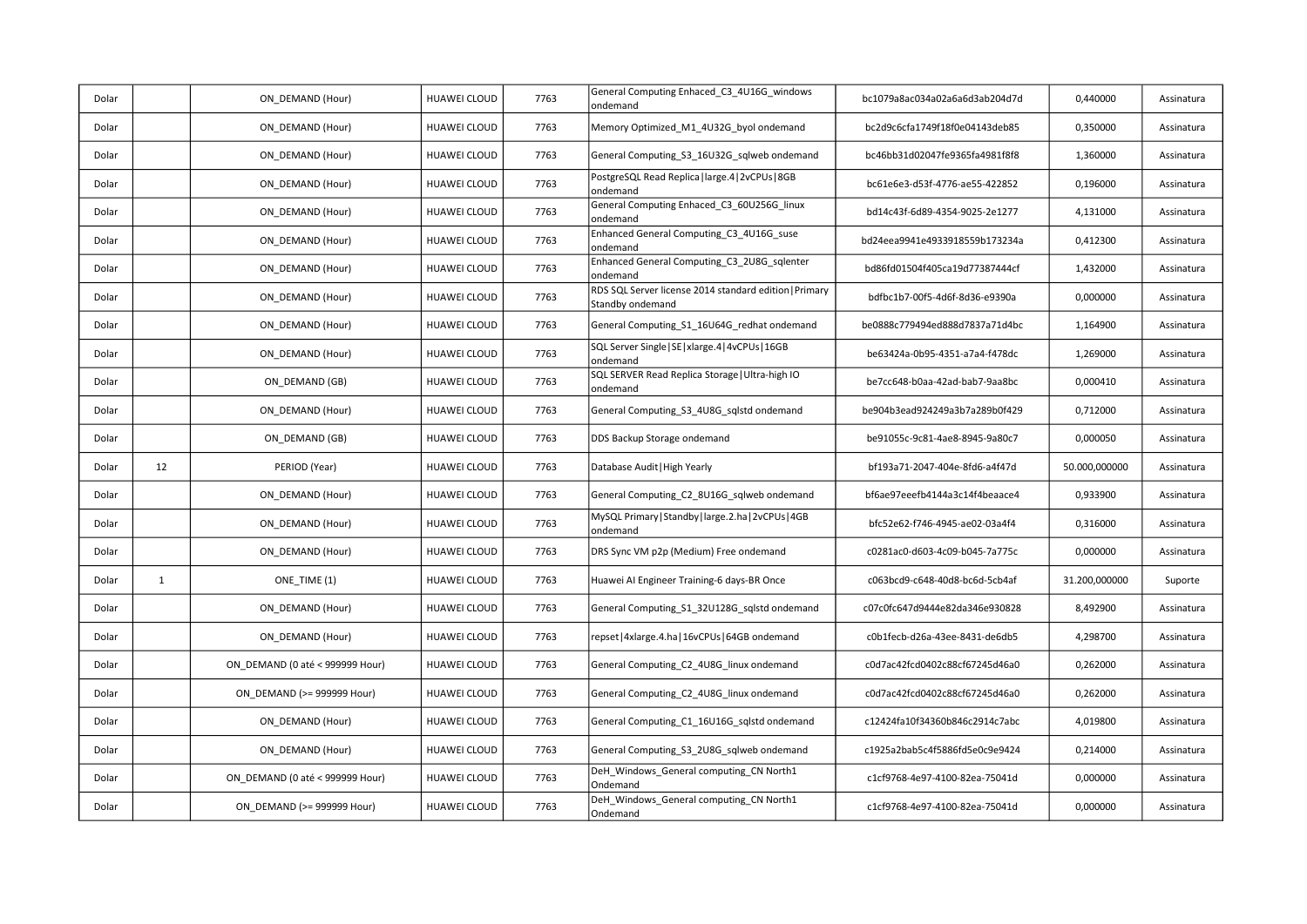| Dolar |              | ON_DEMAND (Hour) | HUAWEI CLOUD        | 7763 | Large Memory_E3_56U696G_suse ondemand                                                        | c1e456eb022d48a696790a7eb0ae02 | 7,059400     | Assinatura |
|-------|--------------|------------------|---------------------|------|----------------------------------------------------------------------------------------------|--------------------------------|--------------|------------|
| Dolar | $\mathbf{1}$ | PERIOD (Month)   | <b>HUAWEI CLOUD</b> | 7763 | Normal   physical.io2.5xlarge.3   36Core   512G   20T   esxi<br>monthly                      | c1ec09a3-fb2f-4357-a557-e6f728 | 2.128,000000 | Assinatura |
| Dolar |              | ON DEMAND (Hour) | HUAWEI CLOUD        | 7763 | Memory Optimized M3 2U16G sqlweb ondemand                                                    | c1ed90ceb9e241e2a7e7a2721a4e7f | 0,372000     | Assinatura |
| Dolar |              | ON DEMAND (Hour) | HUAWEI CLOUD        | 7763 | Memory Optimized_M1_16U128G_sqlweb ondemand                                                  | c25a967345a349dfab2aec66896943 | 2,450000     | Assinatura |
| Dolar |              | ON DEMAND (Hour) | HUAWEI CLOUD        | 7763 | SQL Server Primary Standby   2008 Enterprise<br>Edition   large.4.ha   2vCPUs   8GB Ondemand | c290eb47-a2c3-4155-924f-c7fe18 | 2,234000     | Assinatura |
| Dolar |              | ON DEMAND (Hour) | HUAWEI CLOUD        | 7763 | General Computing C1 32U32G suse ondemand                                                    | c2f0f6fc66174c43a255cacf61f822 | 2,039200     | Assinatura |
| Dolar |              | ON DEMAND (Hour) | HUAWEI CLOUD        | 7763 | PostgreSQL Read Replica   large.2   2vCPUs   4GB<br>ondemand                                 | c38412e1-2c36-4f7c-a661-79fd7b | 0,158000     | Assinatura |
| Dolar |              | ON DEMAND (Hour) | HUAWEI CLOUD        | 7763 | Memory Optimized_M3_60U512G_sqlenter ondemand                                                | c3f83be9e0ec45ae94528992cfd9d9 | 27,538700    | Assinatura |
| Dolar |              | ON DEMAND (Hour) | HUAWEI CLOUD        | 7763 | PostgreSQL Read Replica   4xlarge.4   16vCPUs   64GB<br>ondemand                             | c44b7464-0d47-4223-8133-4411f4 | 1,571000     | Assinatura |
| Dolar |              | ON DEMAND (Hour) | HUAWEI CLOUD        | 7763 | MySQL Primary   Standby   xlarge.8.ha   4vCPUs   32GB<br>ondemand                            | c44f304d-24e9-454b-8e68-ac395a | 1,700000     | Assinatura |
| Dolar |              | ON DEMAND (Hour) | <b>HUAWEI CLOUD</b> | 7763 | Memory Optimized M3 16U128G sqlenter ondemand                                                | c4bcbf9ac99a44179f13684297a8f1 | 7,343700     | Assinatura |
| Dolar |              | ON DEMAND (Hour) | HUAWEI CLOUD        | 7763 | MySQL Primary   Standby   15xlarge.2   60vCPUs   128GB<br>ondemand                           | c4d836a9-626f-4ef6-b018-6ae997 | 10,084000    | Assinatura |
| Dolar |              | ON DEMAND (Hour) | HUAWEI CLOUD        | 7763 | MySQL Read Replica   medium.2   1vCPUs   2GB<br>ondemand                                     | c54419c9-13a8-4c04-a3dd-c6f6c9 | 0,079000     | Assinatura |
| Dolar |              | ON DEMAND (Hour) | HUAWEI CLOUD        | 7763 | DRS DR VM y2trs (Medium) ondemand                                                            | c5728b72-bf44-4c7c-a72a-c5bb27 | 0,000000     | Assinatura |
| Dolar |              | ON DEMAND (Hour) | <b>HUAWEI CLOUD</b> | 7763 | Memory Optimized M1 8U64G sqlstd ondemand                                                    | c5730e5e917647d497ebca9fa5a252 | 2,274300     | Assinatura |
| Dolar |              | ON DEMAND (Hour) | HUAWEI CLOUD        | 7763 | Memory Optimized_M1_16U128G_redhat ondemand                                                  | c58d6095c5eb4c0f814ce76c243bda | 1,397900     | Assinatura |
| Dolar |              | ON DEMAND (Hour) | <b>HUAWEI CLOUD</b> | 7763 | General Computing C1 32U32G sqlenter ondemand                                                | c5b8ba6c36c34b6594128010c30840 | 13,327500    | Assinatura |
| Dolar |              | ON_DEMAND (Hour) | HUAWEI CLOUD        | 7763 | repset   2xlarge.2.ha   8vCPUs   16GB ondemand                                               | c5c0e31b-5652-4b0b-a401-8c2a47 | 1,611900     | Assinatura |
| Dolar |              | ON DEMAND (Hour) | HUAWEI CLOUD        | 7763 | General Computing S1 32U128G redhat ondemand                                                 | c5de3112445c4e4f8f0d4332cd91d3 | 2,329900     | Assinatura |
| Dolar |              | ON DEMAND (Hour) | <b>HUAWEI CLOUD</b> | 7763 | DRS InMig VM y2y (lg) ondemand                                                               | c60d679f-0191-4df1-8cd0-78cb5f | 0,400000     | Assinatura |
| Dolar |              | ON_DEMAND (Hour) | HUAWEI CLOUD        | 7763 | General Computing_S3_2U8G_suse ondemand                                                      | c616390d3f8041ab8313601355e8bd | 0,235200     | Assinatura |
| Dolar |              | ON_DEMAND (Hour) | HUAWEI CLOUD        | 7763 | Memory Optimized_M6_24U192G_byol ondemand                                                    | c64953d556014d9396d32c7b8cf569 | 2,172000     | Assinatura |
| Dolar |              | ON DEMAND (Hour) | HUAWEI CLOUD        | 7763 | General Computing C2 1U2G sqlstd ondemand                                                    | c69c433d81974658b2050e21b3be67 | 0,746600     | Assinatura |
| Dolar |              | ON DEMAND (Hour) | HUAWEI CLOUD        | 7763 | repset   medium.4.ha   1vCPUs   4GB ondemand                                                 | c6a48dfb-ed9d-46ef-b2c4-578ea8 | 0,268800     | Assinatura |
| Dolar |              | ON DEMAND (Hour) | HUAWEI CLOUD        | 7763 | Memory Optimized_M6_64U512G_byol ondemand                                                    | c6d11c4f06c04d71928af10b58e44f | 5,792000     | Assinatura |
| Dolar |              | ON DEMAND (Hour) | HUAWEI CLOUD        | 7763 | simple message notification ondemand                                                         | c76019e1-822f-4e92-b7b1-20f984 | 0,063000     | Assinatura |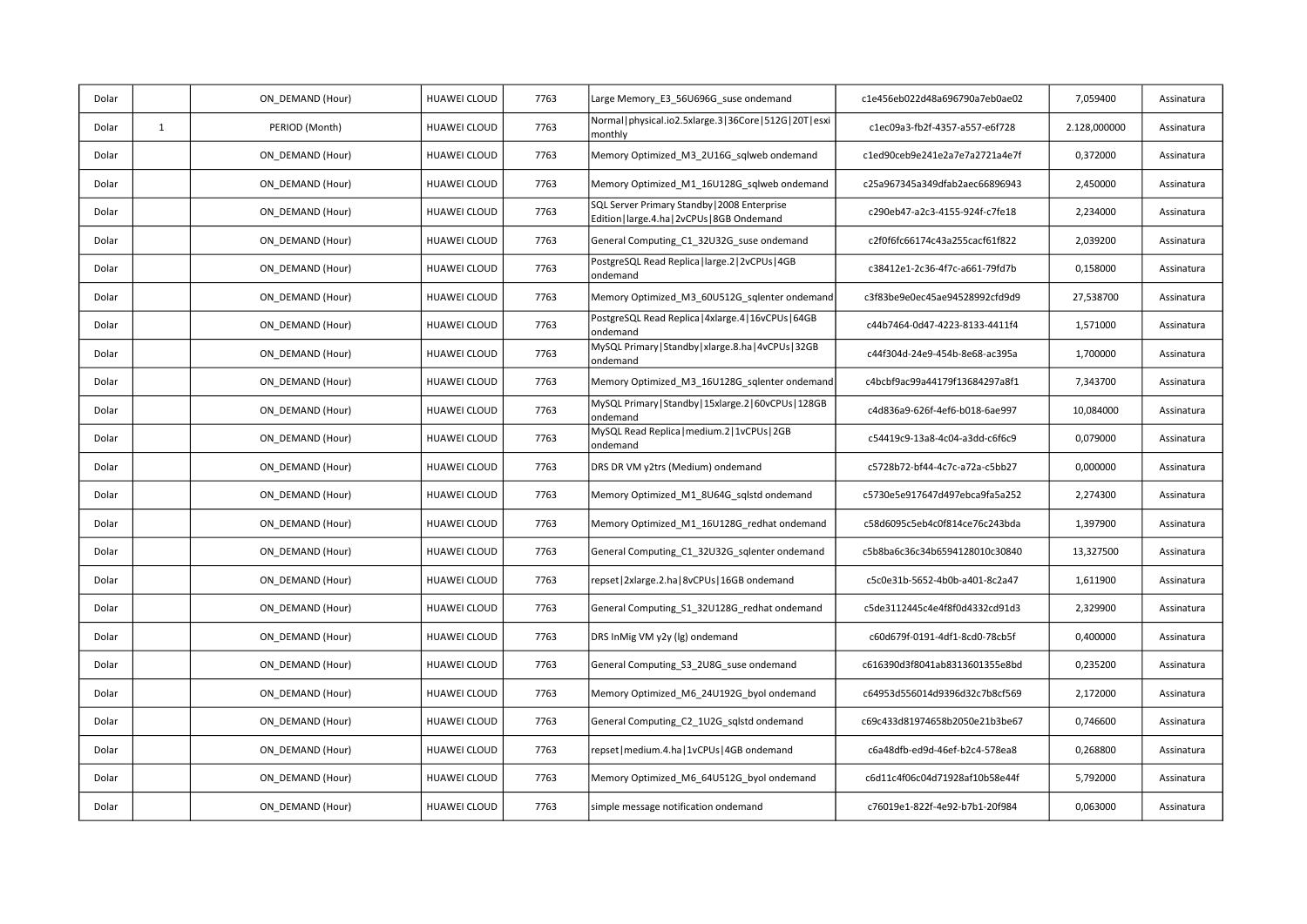| Dolar |    | ON DEMAND (Hour)                | HUAWEI CLOUD        | 7763 | General Computing_S3_8U16G_redhat ondemand                                | c8171c2022fe4cdbb4f818efbeea33 | 0,328000      | Assinatura |
|-------|----|---------------------------------|---------------------|------|---------------------------------------------------------------------------|--------------------------------|---------------|------------|
| Dolar |    | ON DEMAND (0 até < 999999 Hour) | <b>HUAWEI CLOUD</b> | 7763 | Memory Optimized_M1_8U64G_windows_On-demand                               | c835b54a4489413ab739f97b3fb476 | 1,074000      | Assinatura |
| Dolar |    | ON DEMAND (>= 999999 Hour)      | HUAWEI CLOUD        | 7763 | Memory Optimized M1 8U64G windows On-demand                               | c835b54a4489413ab739f97b3fb476 | 1,074000      | Assinatura |
| Dolar |    | ON DEMAND (Hour)                | HUAWEI CLOUD        | 7763 | Normal   physical.s1.large.linux   16Core   256G   3T   linux<br>ondemand | c83c07cd-f706-4950-8035-5dbaef | 2,571300      | Assinatura |
| Dolar |    | ON DEMAND (Hour)                | <b>HUAWEI CLOUD</b> | 7763 | General Computing_S3_16U32G_windows ondemand                              | c885efb1494a4e2e8cd6189b9a9808 | 1,120000      | Assinatura |
| Dolar |    | ON DEMAND (Hour)                | HUAWEI CLOUD        | 7763 | PostgreSQL Single   xlarge.2   4vCPUs   8GB ondemand                      | c8f8f9e3-bd66-451c-9ca6-7b331c | 0,316000      | Assinatura |
| Dolar |    | ON_DEMAND (Hour)                | HUAWEI CLOUD        | 7763 | Memory Optimized M3 60U512G suse ondemand                                 | c92054dfeb0a4d088f13cb3462fc99 | 5,806700      | Assinatura |
| Dolar |    | ON DEMAND (0 até < 999999 Hour) | <b>HUAWEI CLOUD</b> | 7763 | Memory Optimized M1 2U16G linux On-demand                                 | c95e0f95c6444126afd5fb264d66e1 | 0,175000      | Assinatura |
| Dolar |    | ON DEMAND (>= 999999 Hour)      | HUAWEI CLOUD        | 7763 | Memory Optimized_M1_2U16G_linux_On-demand                                 | c95e0f95c6444126afd5fb264d66e1 | 0,175000      | Assinatura |
| Dolar |    | ON DEMAND (Hour)                | HUAWEI CLOUD        | 7763 | DRS Subscription VM y (Medium) Free ondemand                              | c96eab24-483e-4147-9b62-396101 | 0,000000      | Assinatura |
| Dolar |    | ON DEMAND (Hour)                | HUAWEI CLOUD        | 7763 | General Computing Enhaced_C3_32U64G_linux<br>ondemand                     | c9bb4e6ba3b7442ebd8c3e0da9649f | 1,888000      | Assinatura |
| Dolar |    | ON DEMAND (Hour)                | HUAWEI CLOUD        | 7763 | DDS Mongos(4U16G) On-demand                                               | c9f7f120-7c0b-446a-b1b4-f77bc9 | 0,356000      | Assinatura |
| Dolar | 12 | PERIOD (Year)                   | HUAWEI CLOUD        | 7763 | HSS Web Tamper Protection Yearly                                          | ca01dd46-8d26-4029-91f5-6e4b55 | 2.700,000000  | Assinatura |
| Dolar |    | ON DEMAND (Hour)                | HUAWEI CLOUD        | 7763 | Memory Optimized M1 4U32G redhat ondemand                                 | ca12a20574c94b359020b235356972 | 0,349500      | Assinatura |
| Dolar | 12 | PERIOD (Year)                   | HUAWEI CLOUD        | 7763 | General   s4.3xlarge   44U   384GB   linux yearly                         | ca8b116b-17cc-448a-872a-544ec7 | 22.340,000000 | Assinatura |
| Dolar |    | ON DEMAND (Hour)                | HUAWEI CLOUD        | 7763 | General Computing_S3_1U2G_sqlenter ondemand                               | cb394ded8890430eb99dc7d48549d3 | 1,282000      | Assinatura |
| Dolar |    | ON DEMAND (Hour)                | HUAWEI CLOUD        | 7763 | Computing-accelerated_PI2_8U32G_windows<br>ondemand                       | cb727d2f2ab94983a680a699a96536 | 1,481000      | Assinatura |
| Dolar |    | ON DEMAND (GB)                  | <b>HUAWEI CLOUD</b> | 7763 | Object Storage Service Network Category On-demand                         | cb7f3dea-253c-424a-8ce1-5f044e | 0,000000      | Assinatura |
| Dolar |    | ON DEMAND (Hour)                | HUAWEI CLOUD        | 7763 | Memory Optimized M6 32U256G windows<br>ondemand                           | cc0ef88f327a4c83a7377152b4084d | 4,224000      | Assinatura |
| Dolar |    | ON_DEMAND (Hour)                | HUAWEI CLOUD        | 7763 | MySQL Read Replica   large.4   2vCPUs   8GB ondemand                      | cc8dd526-1394-4a24-ac86-9c64c8 | 0,196000      | Assinatura |
| Dolar |    | ON_DEMAND (Hour)                | HUAWEI CLOUD        | 7763 | Dec DRS Dr VM (lg) ondemand                                               | cca1ec0d-228b-40c5-9dd6-f583c9 | 1,500000      | Assinatura |
| Dolar |    | ON DEMAND (Hour)                | HUAWEI CLOUD        | 7763 | Enhanced General Computing_C6_64U256G_linux<br>ondemand                   | cca86d1ea401475b8a195c77623620 | 4,140000      | Assinatura |
| Dolar |    | ON DEMAND (Hour)                | HUAWEI CLOUD        | 7763 | General Computing C2 8U16G suse ondemand                                  | ccacdcea7f5f47c6ac0d7f9a2e5304 | 0,615700      | Assinatura |
| Dolar |    | ON DEMAND (Hour)                | HUAWEI CLOUD        | 7763 | General Computing_S3_4U8G_redhat ondemand                                 | ccd1f0ac7d034afba47509491882fe | 0,164000      | Assinatura |
| Dolar |    | ON DEMAND (Hour)                | HUAWEI CLOUD        | 7763 | Memory Optimized_M6_2U16G_linux ondemand                                  | cce00f60ecd349509638840b0fc5b4 | 0,181000      | Assinatura |
| Dolar |    | ON DEMAND (Hour)                | HUAWEI CLOUD        | 7763 | DRS Sync VM o2k (Medium) ondemand                                         | cd20192d-2918-4ec2-be1a-49c9ae | 0,000000      | Assinatura |
|       |    |                                 |                     |      |                                                                           |                                |               |            |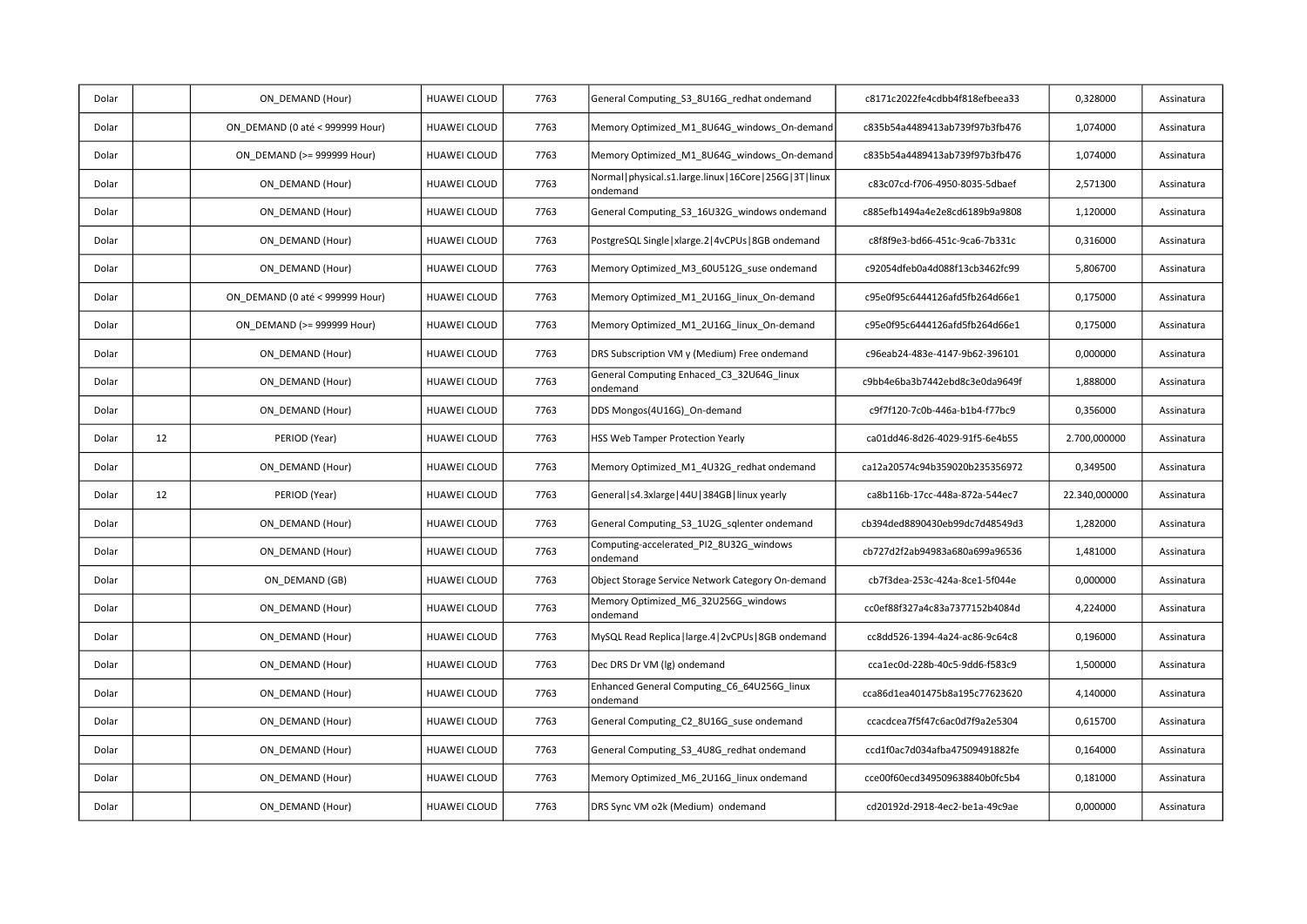| Dolar |              | ON DEMAND (Hour)                | HUAWEI CLOUD        | 7763 | Enhanced General Computing C3 16U64G sqlenter<br>ondemand                                                    | cd77e2d90246435baf0618fbc60551 | 6,608000      | Assinatura |
|-------|--------------|---------------------------------|---------------------|------|--------------------------------------------------------------------------------------------------------------|--------------------------------|---------------|------------|
| Dolar |              | ON DEMAND (Hour)                | HUAWEI CLOUD        | 7763 | Memory Optimized_M1_1U8G_suse ondemand                                                                       | cda6341b35d74c35a72be40021fdd1 | 0,200700      | Assinatura |
| Dolar |              | ON DEMAND (0 até < 999999 Hour) | <b>HUAWEI CLOUD</b> | 7763 | SQL Server Primary Standby   2014 Enterprise Edition<br>2016 Enterprise Edition   4xlarge.8   16vCPU   128GB | ce1b2b38-6ca1-4b32-ab6c-5ef4dc | 20,045000     | Assinatura |
| Dolar |              | ON DEMAND (>= 999999 Hour)      | HUAWEI CLOUD        | 7763 | SQL Server Primary Standby   2014 Enterprise Edition<br>2016 Enterprise Edition   4xlarge.8   16vCPU   128GB | ce1b2b38-6ca1-4b32-ab6c-5ef4dc | 20,045000     | Assinatura |
| Dolar |              | ON DEMAND (Hour)                | <b>HUAWEI CLOUD</b> | 7763 | Memory Optimized M3 4U32G redhat ondemand                                                                    | ce217cf5c5fe4f0bb5ef3e57a453ce | 0,360000      | Assinatura |
| Dolar |              | ON DEMAND (GB)                  | HUAWEI CLOUD        | 7763 | Object Storage Service Network Category On-demand                                                            | ce252340-7dfa-4e4a-8beb-ec5269 | 0,000000      | Assinatura |
| Dolar | 12           | PERIOD (Year)                   | <b>HUAWEI CLOUD</b> | 7763 | <b>HSS Basic Yearly</b>                                                                                      | ce27f46f-2180-4fa5-83f6-0b418e | 15,000000     | Assinatura |
| Dolar |              | ON DEMAND (0 até < 999999 Hour) | <b>HUAWEI CLOUD</b> | 7763 | General Computing S1 16U64G windows ondemand                                                                 | ce2cc35598854ef3b57c49c5a92e4a | 1,791000      | Assinatura |
| Dolar |              | ON DEMAND (>= 999999 Hour)      | HUAWEI CLOUD        | 7763 | General Computing_S1_16U64G_windows ondemand                                                                 | ce2cc35598854ef3b57c49c5a92e4a | 1,791000      | Assinatura |
| Dolar |              | ON DEMAND (0 até < 999999 Hour) | HUAWEI CLOUD        | 7763 | PostgreSQL Primary   Standby   xlarge.8   4vCPUs   32GB<br>ondemand                                          | ce30f5c1-050b-4377-9f37-89df68 | 1,780000      | Assinatura |
| Dolar |              | ON DEMAND (>= 999999 Hour)      | <b>HUAWEI CLOUD</b> | 7763 | PostgreSQL Primary   Standby   xlarge.8   4vCPUs   32GB<br>ondemand                                          | ce30f5c1-050b-4377-9f37-89df68 | 1,780000      | Assinatura |
| Dolar |              | ON DEMAND (0 até < 999999 Hour) | <b>HUAWEI CLOUD</b> | 7763 | General Computing C1 1U1G linux ondemand                                                                     | ce65a082ca8c42df900550cb09efa1 | 0,062000      | Assinatura |
| Dolar |              | ON DEMAND (>= 999999 Hour)      | HUAWEI CLOUD        | 7763 | General Computing C1 1U1G linux ondemand                                                                     | ce65a082ca8c42df900550cb09efa1 | 0,062000      | Assinatura |
| Dolar |              | ON DEMAND (GB)                  | HUAWEI CLOUD        | 7763 | Log Storage Size Ondemand                                                                                    | ce8e5a2f-5d61-414c-9b89-27a0a8 | 0,000067      | Assinatura |
| Dolar |              | ON DEMAND (Hour)                | HUAWEI CLOUD        | 7763 | DRS Sync VM p2p (Medium) ondemand                                                                            | cebcefbc-2d76-4584-aa49-6d786e | 0,000000      | Assinatura |
| Dolar | $\mathbf{1}$ | ONE TIME (1)                    | <b>HUAWEI CLOUD</b> | 7763 | Huawei AI Engineer Training-3 days-BR Once                                                                   | cf02223b-9f83-4b9b-a700-e98a7e | 17.760,000000 | Suporte    |
| Dolar |              | ON DEMAND (Hour)                | HUAWEI CLOUD        | 7763 | DDS repset Backup Space ondemand                                                                             | cf1d7e08-7447-4dd1-a143-189e39 | 0,000050      | Assinatura |
| Dolar |              | ON DEMAND (Hour)                | HUAWEI CLOUD        | 7763 | CCE VM Cluste(High Availability)   201-1000node<br>ondemand                                                  | cf5045e6-9980-4375-ade4-c386f1 | 2,040000      | Assinatura |
| Dolar |              | ON DEMAND (Hour)                | HUAWEI CLOUD        | 7763 | General Computing S3 1U2G redhat ondemand                                                                    | cfc2154ae9324fa78955fd73901a92 | 0,041000      | Assinatura |
| Dolar |              | ON DEMAND (Hour)                | <b>HUAWEI CLOUD</b> | 7763 | Memory Optimized_M1_16U128G_sqlstd ondemand                                                                  | cfe634af6f89401986f33d11410e21 | 4,548700      | Assinatura |
| Dolar |              | ON_DEMAND (Hour)                | HUAWEI CLOUD        | 7763 | MySQL<br>Primary   Standby   8xlarge. 4. ha   32 vCPUs   128 GB                                              | d0d72149-ac56-4cd3-be67-6b8074 | 6,284000      | Assinatura |
| Dolar |              | ON DEMAND (Hour)                | HUAWEI CLOUD        | 7763 | FIN DRS InMig VM y2y (lg) ondemand                                                                           | d134fee5-fb42-4e2e-81eb-6c87fb | 0,560000      | Assinatura |
| Dolar |              | ON DEMAND (Hour)                | HUAWEI CLOUD        | 7763 | GeneralComputing   s3.2xlarge.4   8vCPUs   32GB   ondem<br>and                                               | d13aab06-c582-410d-994b-0287fd | 0,088000      | Assinatura |
| Dolar |              | ON DEMAND (Hour)                | HUAWEI CLOUD        | 7763 | General Computing_S1_8U32G_sqlstd ondemand                                                                   | d17ca1c4d753442db8ef8eef3614bf | 2,123200      | Assinatura |
| Dolar |              | ON DEMAND (Hour)                | HUAWEI CLOUD        | 7763 | CCE PM Cluster   11-100node ondemand                                                                         | d17d16d0-0ac0-411d-b960-836479 | 0,350000      | Assinatura |
| Dolar |              | ON DEMAND (Hour)                | HUAWEI CLOUD        | 7763 | General Computing_C2_8U16G_sqlenter ondemand                                                                 | d18c501aae4040cc8dc374fda4ea07 | 3,369700      | Assinatura |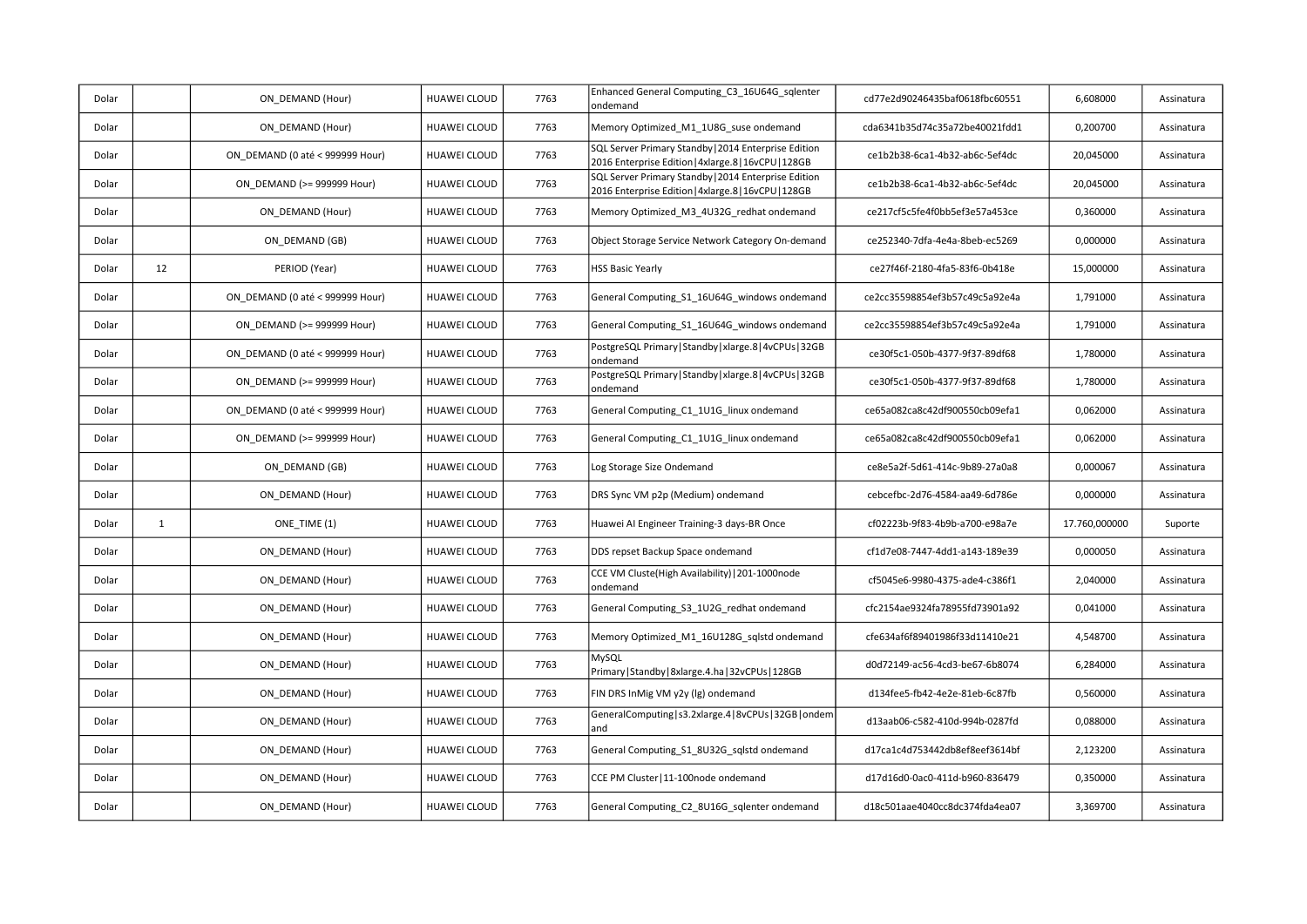| Dolar | 12           | PERIOD (Year)                   | HUAWEI CLOUD        | 7763 | 1GE yearly                                                                                                | d1bcc363-8f77-42d1-a2d1-0a6a51 | 1.656,000000  | Assinatura |
|-------|--------------|---------------------------------|---------------------|------|-----------------------------------------------------------------------------------------------------------|--------------------------------|---------------|------------|
| Dolar |              | ON DEMAND (0 até < 999999 Hour) | <b>HUAWEI CLOUD</b> | 7763 | SQL Server Primary Standby   2014 Standard Edition<br>2008 Enterprise Edition 2008 Standard               | d1c0bee2-f515-4daf-b593-3af838 | 5,076000      | Assinatura |
| Dolar |              | ON DEMAND (>= 999999 Hour)      | HUAWEI CLOUD        | 7763 | SQL Server Primary Standby   2014 Standard Edition<br>2008 Enterprise Edition 2008 Standard               | d1c0bee2-f515-4daf-b593-3af838 | 5,076000      | Assinatura |
| Dolar |              | ON DEMAND (Hour)                | HUAWEI CLOUD        | 7763 | General Computing S3 16U64G sqlweb ondemand                                                               | d2565823d5c34a7ab32508b068919e | 1,472000      | Assinatura |
| Dolar |              | ON DEMAND (Hour)                | HUAWEI CLOUD        | 7763 | DRS Sync VM o2g (Medium) ondemand                                                                         | d2d7d9bf-8de6-4b1f-b01a-57a36d | 0,000000      | Assinatura |
| Dolar |              | ON DEMAND (Hour)                | HUAWEI CLOUD        | 7763 | Memory Optimized M6 32U256G byol ondemand                                                                 | d2ed0fef6d38495ba6d10da78570e2 | 2,896000      | Assinatura |
| Dolar |              | ON DEMAND (0 até < 999999 Hour) | HUAWEI CLOUD        | 7763 | SQL Server Single   2014 Enterprise Edition 2016<br>Enterprise Edition   xlarge.2   4vCPUs   8GB ondemand | d38cbab7-44f9-44cd-a59b-5275d1 | 1,675000      | Assinatura |
| Dolar |              | ON_DEMAND (>= 999999 Hour)      | HUAWEI CLOUD        | 7763 | SQL Server Single   2014 Enterprise Edition 2016<br>Enterprise Edition   xlarge.2   4vCPUs   8GB ondemand | d38cbab7-44f9-44cd-a59b-5275d1 | 1,675000      | Assinatura |
| Dolar |              | ON DEMAND (Hour)                | HUAWEI CLOUD        | 7763 | Log Read Write Traffic Ondemand                                                                           | d3b75488-f87c-4767-a132-f36463 | 0,025300      | Assinatura |
| Dolar |              | ON DEMAND (Hour)                | HUAWEI CLOUD        | 7763 | General computing   s1.4xlarge   16vCPUs   64GB<br>ondemand                                               | d3e75c7d-8abe-43e5-940f-a20d92 | 0,176000      | Assinatura |
| Dolar |              | ON DEMAND (Hour)                | HUAWEI CLOUD        | 7763 | MySQL Single   medium.2   1vCPUs   2GB ondemand                                                           | d416f3f3-5254-4c53-af10-b26655 | 0,079000      | Assinatura |
| Dolar |              | ON_DEMAND (Hour)                | <b>HUAWEI CLOUD</b> | 7763 | General Computing_C2_32U64G_redhat ondemand                                                               | d47ee45efc7b4f4b85c877656e4cee | 2,096900      | Assinatura |
| Dolar |              | ON DEMAND (Hour)                | HUAWEI CLOUD        | 7763 | Memory Optimized M3 32U256G suse ondemand                                                                 | d4990785898f46d98eef23441c35cf | 3,096900      | Assinatura |
| Dolar | 12           | PERIOD (Year)                   | <b>HUAWEI CLOUD</b> | 7763 | Normal   physical.s1.xlarge.1   32Core   512G   9.6T   Wind<br>ows yearly                                 | d4d40fa8-caec-48e6-9839-3601e1 | 46.385,664000 | Assinatura |
| Dolar | $\mathbf{1}$ | ONE TIME (1)                    | <b>HUAWEI CLOUD</b> | 7763 | Huawei Cloud Service Engineer Training-5 days-BR<br>Once                                                  | d4da3366-9bad-41b8-9d64-b5929d | 26.720,000000 | Suporte    |
| Dolar |              | ON DEMAND (0 até < 999999 Hour) | <b>HUAWEI CLOUD</b> | 7763 | simple message notification ondemand                                                                      | d4dbea78-41d1-43ea-9f1b-1e65d1 | 0,225000      | Assinatura |
| Dolar |              | ON DEMAND (>= 999999 Hour)      | HUAWEI CLOUD        | 7763 | simple message notification ondemand                                                                      | d4dbea78-41d1-43ea-9f1b-1e65d1 | 0,225000      | Assinatura |
| Dolar |              | ON DEMAND (Hour)                | HUAWEI CLOUD        | 7763 | Replication Vault ondemand                                                                                | d55be28b-9749-4892-abcd-aeaead | 0,000040      | Assinatura |
| Dolar |              |                                 |                     |      |                                                                                                           |                                |               |            |
|       |              | ON_DEMAND (Hour)                | HUAWEI CLOUD        | 7763 | Cloud Trace ondemand                                                                                      | d5c3dab5-31fb-461c-ab7f-37f1b9 | 0,000000      | Assinatura |
| Dolar |              | ON DEMAND (Hour)                | HUAWEI CLOUD        | 7763 | General Computing S1 4U16G sqlstd ondemand                                                                | d68699aea98a49f2966d08beaa190c | 1,061600      | Assinatura |
| Dolar |              | ON DEMAND (Hour)                | HUAWEI CLOUD        | 7763 | Memory Optimized M3 8U64G sqlstd ondemand                                                                 | d6b57520ca4b4e7db150583f1e6c6b | 2,111800      | Assinatura |
| Dolar |              | ON_DEMAND (Hour)                | HUAWEI CLOUD        | 7763 | Memory Optimized_M6_4U32G_linux ondemand                                                                  | d6c21d1a380040c5b71d7b1b17ed83 | 0,362000      | Assinatura |
| Dolar |              | ON DEMAND (Hour)                | HUAWEI CLOUD        | 7763 | Large Memory E3 28U348G byol ondemand                                                                     | d6e92f8e980d4e028bd71c1a077653 | 3,190000      | Assinatura |
| Dolar |              | ON DEMAND (Hour)                | <b>HUAWEI CLOUD</b> | 7763 | Enhanced General Computing C3 2U8G sqlweb<br>ondemand                                                     | d71af0834ca84c07b36cf2de5f1e52 | 0,280000      | Assinatura |
| Dolar |              | ON DEMAND (Hour)                | HUAWEI CLOUD        | 7763 | General Computing_S3_16U64G_sqlstd ondemand                                                               | d739e3e4f2b24437a4566a227ea056 | 2,960000      | Assinatura |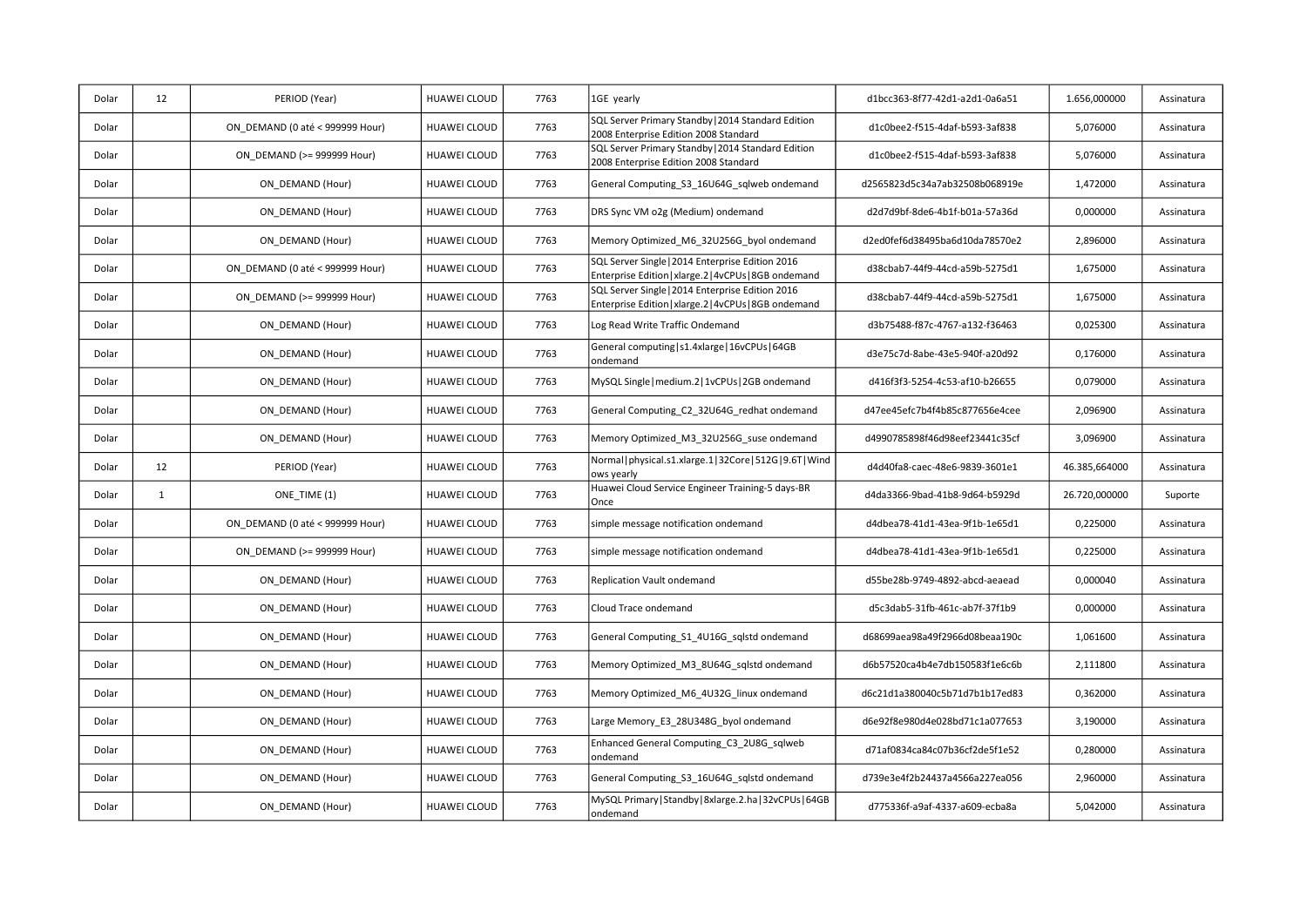| Dolar |              | ON DEMAND (Hour)                | HUAWEI CLOUD        | 7763 | DRS DR VM y2trs (Medium) ondemand                                                  | d7ad9f1f-587c-484c-bfef-d87631 | 0,000000      | Assinatura |
|-------|--------------|---------------------------------|---------------------|------|------------------------------------------------------------------------------------|--------------------------------|---------------|------------|
| Dolar |              | ON DEMAND (Hour)                | <b>HUAWEI CLOUD</b> | 7763 | Memory Optimized M1 2U16G redhat ondemand                                          | d7ecd622f37142b2a6cf89c1bbdc10 | 0,174700      | Assinatura |
| Dolar |              | ON DEMAND (Hour)                | <b>HUAWEI CLOUD</b> | 7763 | Memory Optimized M1 8U64G sqlenter ondemand                                        | d81998db46be4d449cc8b62fc56935 | 3,596500      | Assinatura |
| Dolar | $\mathbf{1}$ | ONE TIME (1)                    | <b>HUAWEI CLOUD</b> | 7763 | Huawei Big Data Engineer Training-5 days-BR Once                                   | d858059d-11c6-476d-97ab-ce2427 | 26.720,000000 | Suporte    |
| Dolar |              | ON DEMAND (Hour)                | HUAWEI CLOUD        | 7763 | PostgreSQL<br>Primary   Standby   15xlarge.4   60vCPUs256GB                        | d86591b7-bfd9-4855-9b48-77654c | 12,568000     | Assinatura |
| Dolar |              | ON DEMAND (Hour)                | <b>HUAWEI CLOUD</b> | 7763 | High IO ondemand                                                                   | d86f5d60-de1e-4446-b44b-a66bbe | 0,000160      | Assinatura |
| Dolar | $\mathbf{1}$ | PERIOD (Month)                  | <b>HUAWEI CLOUD</b> | 7763 | Normal   physical.s4.3xlarge.1   44Core   384G   windows<br>monthly                | d87d3435-3129-4828-9c6a-09a6eb | 4.037,000000  | Assinatura |
| Dolar |              | ON DEMAND (Hour)                | <b>HUAWEI CLOUD</b> | 7763 | General Computing_S3_4U8G_suse ondemand                                            | d8db65f32c8f4c0caaaf7e4cd5cf13 | 0,307900      | Assinatura |
| Dolar |              | ON DEMAND (Hour)                | <b>HUAWEI CLOUD</b> | 7763 | General Computing_C1_4U4G_byol ondemand                                            | d8fd02767da441a6aaa36af3b903c4 | 0,248000      | Assinatura |
| Dolar |              | ON DEMAND (Hour)                | <b>HUAWEI CLOUD</b> | 7763 | DRS Migration VM mr2msd (Medium) ondemand                                          | d9602f66-6446-48e0-a476-7a5a44 | 0,000000      | Assinatura |
| Dolar |              | ON DEMAND (Hour)                | <b>HUAWEI CLOUD</b> | 7763 | Memory Optimized M1 16U128G byol ondemand                                          | daab3d6162bc441981c8a1781b70cd | 1,398000      | Assinatura |
| Dolar |              | ON DEMAND (Hour)                | <b>HUAWEI CLOUD</b> | 7763 | DRS Migration VM o2p (Medium) Free ondemand                                        | dac06144-9ed3-458e-bb07-a365c0 | 0,000000      | Assinatura |
| Dolar |              | ON DEMAND (Hour)                | HUAWEI CLOUD        | 7763 | General Computing S1 16U64G sqlenter ondemand                                      | db6848427cfe4923b3b0e4c57a8e69 | 6,890500      | Assinatura |
| Dolar |              | ON DEMAND (Hour)                | <b>HUAWEI CLOUD</b> | 7763 | General Computing S3 4U8G sqlenter ondemand                                        | dbb4d038b7154aeba4321a450f9fe0 | 1,492000      | Assinatura |
| Dolar |              | ON DEMAND (Hour)                | <b>HUAWEI CLOUD</b> | 7763 | General Computing S3 4U8G linux ondemand                                           | dbdb9ad7-ac40-455d-ae34-af4393 | 0,164000      | Assinatura |
| Dolar |              | ON DEMAND (Hour)                | <b>HUAWEI CLOUD</b> | 7763 | General Computing_S1_2U8G_suse ondemand                                            | dc0a19504f8f472c9d07c3a24bb1ad | 0,230400      | Assinatura |
| Dolar |              | ON DEMAND (Hour)                | HUAWEI CLOUD        | 7763 | MySQL Primary   Standby   large.4.ha   2vCPUs   8GB<br>ondemand                    | dc358e77-9635-4ed5-afcf-5936be | 0,392000      | Assinatura |
| Dolar |              | ON DEMAND (0 até < 999999 Hour) | <b>HUAWEI CLOUD</b> | 7763 | SQL Server Single   2014 Standard Edition 2008<br>Enterprise Edition 2008 Standard | dc5b5f76-c7ad-457c-be8b-d55aef | 2,538000      | Assinatura |
| Dolar |              | ON DEMAND (>= 999999 Hour)      | <b>HUAWEI CLOUD</b> | 7763 | SQL Server Single   2014 Standard Edition 2008<br>Enterprise Edition 2008 Standard | dc5b5f76-c7ad-457c-be8b-d55aef | 2,538000      | Assinatura |
| Dolar | $\mathbf{1}$ | PERIOD (Month)                  | <b>HUAWEI CLOUD</b> | 7763 | General   s4.3xlarge   44U   384GB   linux monthly                                 | dc84ab47-43f0-419a-b1c6-0842ae | 2.234,000000  | Assinatura |
| Dolar |              | ON DEMAND (0 até < 999999 Hour) | <b>HUAWEI CLOUD</b> | 7763 | General Computing_C2_8U16G_windows ondemand                                        | dc8f5521e8af46e8a59cc07ab6098f | 0,806000      | Assinatura |
| Dolar |              | ON_DEMAND (>= 999999 Hour)      | HUAWEI CLOUD        | 7763 | General Computing_C2_8U16G_windows ondemand                                        | dc8f5521e8af46e8a59cc07ab6098f | 0,806000      | Assinatura |
| Dolar |              | ON DEMAND (Hour)                | HUAWEI CLOUD        | 7763 | Enhanced General Computing_C3_12U24G_linux<br>ondemand                             | dcabf5a88a294ea49344c4cee44e33 | 0,708000      | Assinatura |
| Dolar |              | ON DEMAND (Hour)                | HUAWEI CLOUD        | 7763 | DRS DR VM m2ddm (Medium) Free ondemand                                             | dcb1f709-bb23-45f5-be6c-3104ac | 0,000000      | Assinatura |
| Dolar |              | ON DEMAND (Hour)                | HUAWEI CLOUD        | 7763 | General Computing_S3_16U32G_byol ondemand                                          | dcbdc4f380be485aa96eb272c8eb27 | 0,656000      | Assinatura |
| Dolar |              | ON DEMAND (Hour)                | <b>HUAWEI CLOUD</b> | 7763 | Custom Metric Of AOM Basic Version Ondemand                                        | dcc4da04-b4dc-4f4f-870e-ecff38 | 0,000000      | Assinatura |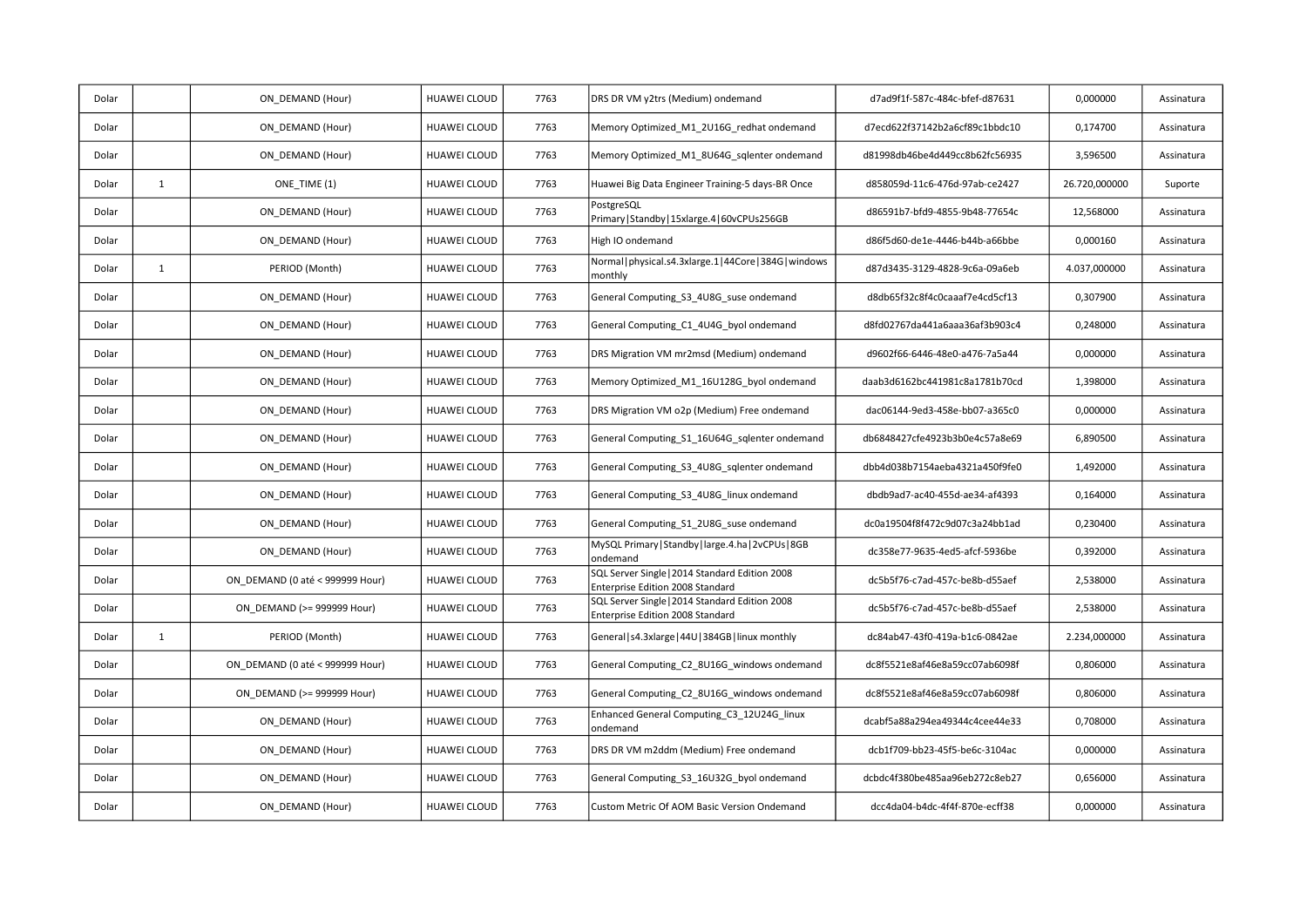| Dolar | ON DEMAND (Hour)              | HUAWEI CLOUD        | 7763 | MySQL Single   15xlarge.2   60vCPUs   128GB ondemand   | dcdb05e8-8b52-4177-9fed-2a7124 | 5,042000 | Assinatura |
|-------|-------------------------------|---------------------|------|--------------------------------------------------------|--------------------------------|----------|------------|
| Dolar | ON DEMAND (Hour)              | HUAWEI CLOUD        | 7763 | DRS OutMig VM y2y (lg) Free ondemand                   | dcf6b368-3f4b-4831-980d-2b8812 | 0,000000 | Assinatura |
| Dolar | ON DEMAND (Hour)              | HUAWEI CLOUD        | 7763 | Cloud Server Backup Service ondemand                   | dd126fec-0697-45fa-aa4b-f3ec2e | 0,000051 | Assinatura |
| Dolar | ON DEMAND (Hour)              | HUAWEI CLOUD        | 7763 | General Computing Enhaced C3 8U16G windows<br>ondemand | dd338af7688448a085def8295a84aa | 0,804000 | Assinatura |
| Dolar | ON_DEMAND (Hour)              | HUAWEI CLOUD        | 7763 | DRS Migration VM msd2msdfv (Medium) Free<br>ondemand   | dd4f437a-1325-4598-b6c7-a488fc | 0,000000 | Assinatura |
| Dolar | ON DEMAND (Hour)              | <b>HUAWEI CLOUD</b> | 7763 | DRS Sync VM ddm2y (Medium) Free ondemand               | dd7e7be2-f1df-4667-8578-b47bc4 | 0,000000 | Assinatura |
| Dolar | ON DEMAND (GB)                | <b>HUAWEI CLOUD</b> | 7763 | Object Storage Service Network Category On-demand      | deadd007-eb38-46e9-a673-180f7b | 0,000000 | Assinatura |
| Dolar | ON DEMAND (Hour)              | HUAWEI CLOUD        | 7763 | RDS Windows Server license ondemand                    | df1459ba-87f9-4556-b2b1-66e6c5 | 0,000000 | Assinatura |
| Dolar | ON DEMAND (Hour)              | HUAWEI CLOUD        | 7763 | General Computing_S3_8U16G_suse ondemand               | df1e342f4801474284cb790d8fd5b5 | 0,501700 | Assinatura |
| Dolar | ON DEMAND (Hour)              | <b>HUAWEI CLOUD</b> | 7763 | DRS DR VM y2trs (Medium) Free ondemand                 | df325572-3cdd-4628-ac5f-0ae929 | 0,000000 | Assinatura |
| Dolar | ON DEMAND (Hour)              | <b>HUAWEI CLOUD</b> | 7763 | MySQL Single   xlarge.8   4vCPUs   32GB ondemand       | df41ffc6-ed44-4818-b2e7-77243a | 0,850000 | Assinatura |
| Dolar | ON DEMAND (Hour)              | HUAWEI CLOUD        | 7763 | Enhanced General Computing_C3_8U32G_redhat<br>ondemand | df598bfb472b4fe48697f88d854691 | 0,550800 | Assinatura |
| Dolar | ON DEMAND (0 até < 5 PCS)     | <b>HUAWEI CLOUD</b> | 7763 | DMS queue ondemand                                     | dfbbb89d-ec44-4df3-8dc0-26af32 | 0,000000 | Assinatura |
| Dolar | ON DEMAND (>= 5 PCS)          | <b>HUAWEI CLOUD</b> | 7763 | DMS queue ondemand                                     | dfbbb89d-ec44-4df3-8dc0-26af32 | 0,060000 | Assinatura |
| Dolar | ON DEMAND (Hour)              | <b>HUAWEI CLOUD</b> | 7763 | cluster   shard.2xlarge.4.ha   8vCPUs   32GB ondemand  | dffdccb0-d6bc-4122-995e-ca7ad0 | 2,149200 | Assinatura |
| Dolar | ON DEMAND (Hour)              | HUAWEI CLOUD        | 7763 | DRS InSync VM y2y (lg) Free ondemand                   | e00f136f-0be8-4127-bccc-e3172e | 0,000000 | Assinatura |
| Dolar | ON DEMAND (Hour)              | <b>HUAWEI CLOUD</b> | 7763 | General Computing S3 8U32G suse ondemand               | e024e6510ff240cb981db8f07fea8f | 0,580900 | Assinatura |
| Dolar | ON DEMAND (Hour)              | <b>HUAWEI CLOUD</b> | 7763 | cluster   shard.large.2.ha   2vCPUs   4GB ondemand     | e0333e63-02c1-468d-9d36-3fcf6a | 0,403200 | Assinatura |
| Dolar | ON DEMAND (0 até < 65 GB)     | HUAWEI CLOUD        | 7763 | Distributed cache cluster instance On-demand           | e061eb50-6522-4c14-ac60-3feb96 | 0,067000 | Assinatura |
| Dolar | ON DEMAND (65 até < 129 GB)   | <b>HUAWEI CLOUD</b> | 7763 | Distributed cache cluster instance On-demand           | e061eb50-6522-4c14-ac60-3feb96 | 0,058000 | Assinatura |
| Dolar | ON DEMAND (129 até < 257 GB)  | HUAWEI CLOUD        | 7763 | Distributed cache cluster instance On-demand           | e061eb50-6522-4c14-ac60-3feb96 | 0,047000 | Assinatura |
| Dolar | ON_DEMAND (257 até < 513 GB)  | <b>HUAWEI CLOUD</b> | 7763 | Distributed cache cluster instance_On-demand           | e061eb50-6522-4c14-ac60-3feb96 | 0,044000 | Assinatura |
| Dolar | ON DEMAND (513 até < 1025 GB) | HUAWEI CLOUD        | 7763 | Distributed cache cluster instance On-demand           | e061eb50-6522-4c14-ac60-3feb96 | 0,042000 | Assinatura |
| Dolar | ON DEMAND (>= 1025 GB)        | HUAWEI CLOUD        | 7763 | Distributed cache cluster instance On-demand           | e061eb50-6522-4c14-ac60-3feb96 | 0,042000 | Assinatura |
| Dolar | ON DEMAND (Hour)              | <b>HUAWEI CLOUD</b> | 7763 | Enhanced General Computing_C3_8U32G_sqlweb<br>ondemand | e0de1f3a4359458d998e88bb12565b | 1,000000 | Assinatura |
| Dolar | ON DEMAND (Hour)              | HUAWEI CLOUD        | 7763 | General Computing_C2_4U8G_suse ondemand                | e0f7bcae20f6465597e7df10841068 | 0,348300 | Assinatura |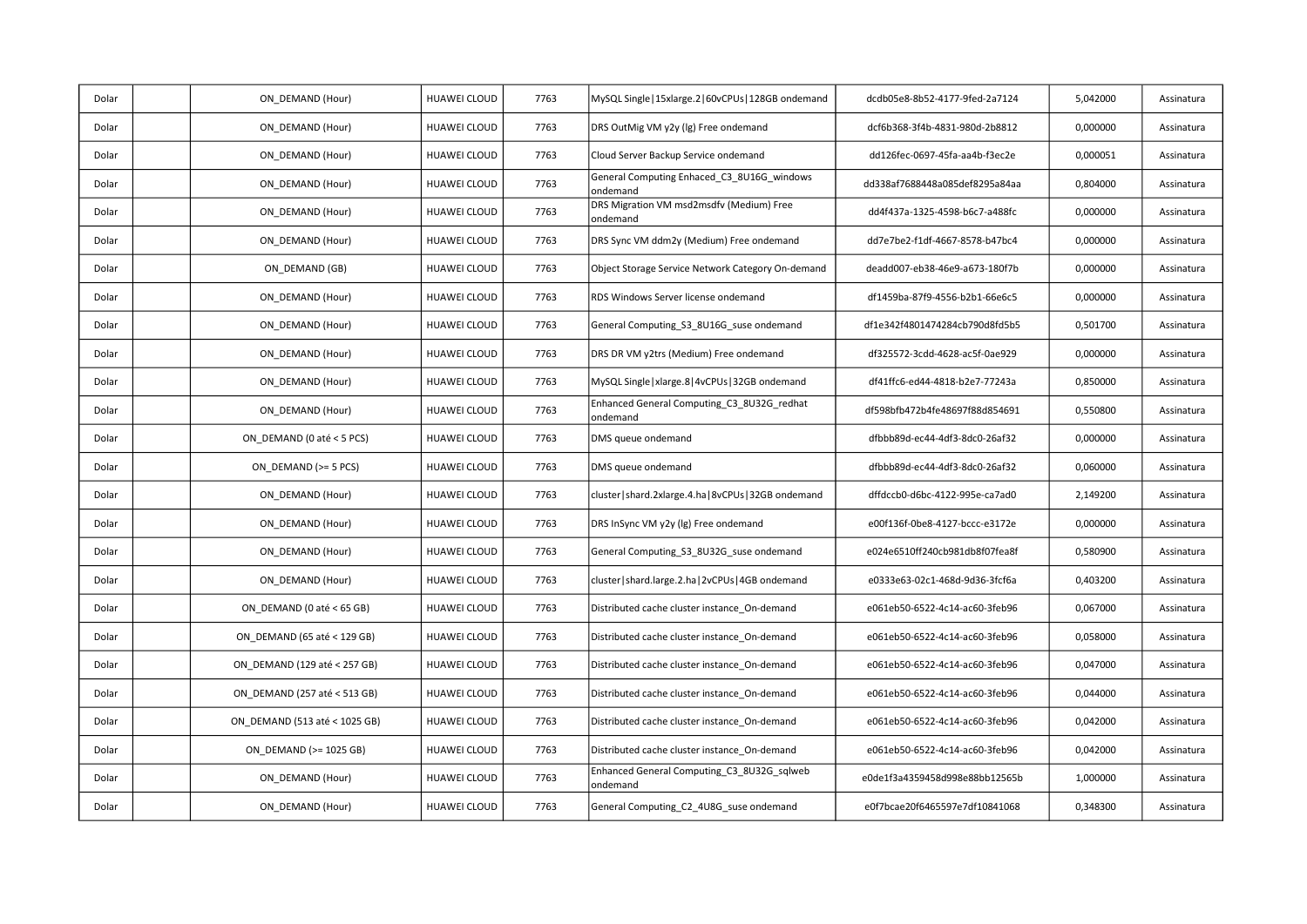| Dolar | 1  | PERIOD (Month)                  | HUAWEI CLOUD        | 7763 | High IO monthly                                                                                    | e1098bda-b292-420a-97b2-c297a2 | 0,116100   | Assinatura |
|-------|----|---------------------------------|---------------------|------|----------------------------------------------------------------------------------------------------|--------------------------------|------------|------------|
| Dolar |    | ON DEMAND (0 até < 999999 Hour) | <b>HUAWEI CLOUD</b> | 7763 | SQL Server Primary Standby   2016 Standard<br>Edition   2xlarge.4.ha   8vCPUs   32GB ondemand      | e11de4e8-845a-4d94-9083-55fff0 | 5,076000   | Assinatura |
| Dolar |    | ON DEMAND (>= 999999 Hour)      | HUAWEI CLOUD        | 7763 | SQL Server Primary Standby   2016 Standard<br>Edition   2xlarge.4.ha   8vCPUs   32GB ondemand      | e11de4e8-845a-4d94-9083-55fff0 | 5,076000   | Assinatura |
| Dolar |    | ON DEMAND (Hour)                | <b>HUAWEI CLOUD</b> | 7763 | General Computing Enhaced_C3_2U4G_windows<br>ondemand                                              | e2006fa88f644f2e84feb739d71deb | 0,201000   | Assinatura |
| Dolar |    | ON DEMAND (Hour)                | HUAWEI CLOUD        | 7763 | Dec DRS InSync VM y2y (lg) Free ondemand                                                           | e21a4581-67c6-4baa-8c52-c59703 | 0,000000   | Assinatura |
| Dolar |    | ON DEMAND (Hour)                | HUAWEI CLOUD        | 7763 | Enhanced General Computing C3 60U256G sqlenter<br>ondemand                                         | e23042151bbb4ef894c4d425757036 | 24,780000  | Assinatura |
| Dolar |    | ON DEMAND (Hour)                | HUAWEI CLOUD        | 7763 | cluster   mongos.large.4.ha   2vCPUs   8GB ondemand                                                | e2513462-e942-4bcc-b3c0-c6d3a9 | 0,179100   | Assinatura |
| Dolar |    | ON DEMAND (Hour)                | HUAWEI CLOUD        | 7763 | Metric Alarm Num ondemand                                                                          | e2fc64fc-2505-409d-bb3b-fc7dc3 | 0,000000   | Assinatura |
| Dolar |    | ON DEMAND (Hour)                | HUAWEI CLOUD        | 7763 | SQL Server Single   Standard<br>Edition   large.8   2vCPUs   16GB Ondemand                         | e37adc1b-d5da-4ff0-b885-339820 | 0,898000   | Assinatura |
| Dolar |    | ON DEMAND (Hour)                | HUAWEI CLOUD        | 7763 | DRS Sync VM o2g (Medium) ondemand                                                                  | e402e918-c58a-4bca-a3b7-6b0966 | 0,000000   | Assinatura |
| Dolar | 12 | PERIOD (Year)                   | HUAWEI CLOUD        | 7763 | <b>Enterprise Yearly</b>                                                                           | e43137ec-2627-43a3-882d-231ed9 | 138,000000 | Assinatura |
| Dolar |    | ON_DEMAND (Hour)                | <b>HUAWEI CLOUD</b> | 7763 | General Computing Enhaced_C3_2U4G_linux<br>ondemand                                                | e46b3eeb275d4a789f07cde22c4573 | 0,118000   | Assinatura |
| Dolar |    | ON DEMAND (Hour)                | HUAWEI CLOUD        | 7763 | SQL Server Primary Standby   2008 Enterprise<br>Edition   15xlarge.8.ha   60vCPUs   512GB ondemand | e4df6e6a-2e1a-4e29-b2d5-ac9c94 | 80,179000  | Assinatura |
| Dolar |    | ON DEMAND (Hour)                | <b>HUAWEI CLOUD</b> | 7763 | RDS SQL Server license 2014 standard edition   Single<br>ondemand                                  | e53fc401-97ab-498c-a089-158e7f | 0,000000   | Assinatura |
| Dolar |    | ON_DEMAND (Hour)                | <b>HUAWEI CLOUD</b> | 7763 | General Computing_C2_16U32G_suse ondemand                                                          | e542db5ec7884910b91c3a77316416 | 1,136000   | Assinatura |
| Dolar |    | ON DEMAND (0 até < 1000 Number) | HUAWEI CLOUD        | 7763 | simple message notification ondemand                                                               | e56a87e5-17c3-4e7f-b88e-91767e | 0,000000   | Assinatura |
| Dolar |    | ON DEMAND (>= 1000 Number)      | <b>HUAWEI CLOUD</b> | 7763 | simple message notification ondemand                                                               | e56a87e5-17c3-4e7f-b88e-91767e | 2,000000   | Assinatura |
| Dolar |    | ON DEMAND (0 até < 999999 Hour) | <b>HUAWEI CLOUD</b> | 7763 | General Computing_S1_4U16G_windows ondemand                                                        | e58c8610cf60427e987c5d3ac777fe | 0,448000   | Assinatura |
| Dolar |    | ON DEMAND (>= 999999 Hour)      | HUAWEI CLOUD        | 7763 | General Computing_S1_4U16G_windows ondemand                                                        | e58c8610cf60427e987c5d3ac777fe | 0,448000   | Assinatura |
| Dolar |    | ON DEMAND (Hour)                | HUAWEI CLOUD        | 7763 | Memory Optimized M3 32U256G redhat ondemand                                                        | e60281abd11e4f7c9007c5e81e88ab | 2,880000   | Assinatura |
| Dolar |    | ON DEMAND (Hour)                | HUAWEI CLOUD        | 7763 | General Computing_S3_16U32G_sqlenter ondemand                                                      | e612be1fbce74321b31bf3bb023f8c | 5,968000   | Assinatura |
| Dolar |    | ON_DEMAND (Hour)                | HUAWEI CLOUD        | 7763 | Memory Optimized_M3_16U128G_sqlweb ondemand                                                        | e61a887140f9420fbfde74e616d594 | 2,735700   | Assinatura |
| Dolar |    | ON DEMAND (Hour)                | HUAWEI CLOUD        | 7763 | General Computing S1 1U4G suse ondemand                                                            | e61ff3d651204b62ac702cbf53def0 | 0,186800   | Assinatura |
| Dolar |    | ON DEMAND (Hour)                | <b>HUAWEI CLOUD</b> | 7763 | Enhanced General Computing C6 16U64G linux<br>ondemand                                             | e62d08c963a946f0a75a188f2929f6 | 1,104000   | Assinatura |
| Dolar |    | ON DEMAND (0 até < 999999 Hour) | HUAWEI CLOUD        | 7763 | Memory Optimized M1 1U8G linux On-demand                                                           | e64f55576f1348d995633a23b14f3d | 0,087000   | Assinatura |
| Dolar |    | ON DEMAND (>= 999999 Hour)      | HUAWEI CLOUD        | 7763 | Memory Optimized_M1_1U8G_linux_On-demand                                                           | e64f55576f1348d995633a23b14f3d | 0,087000   | Assinatura |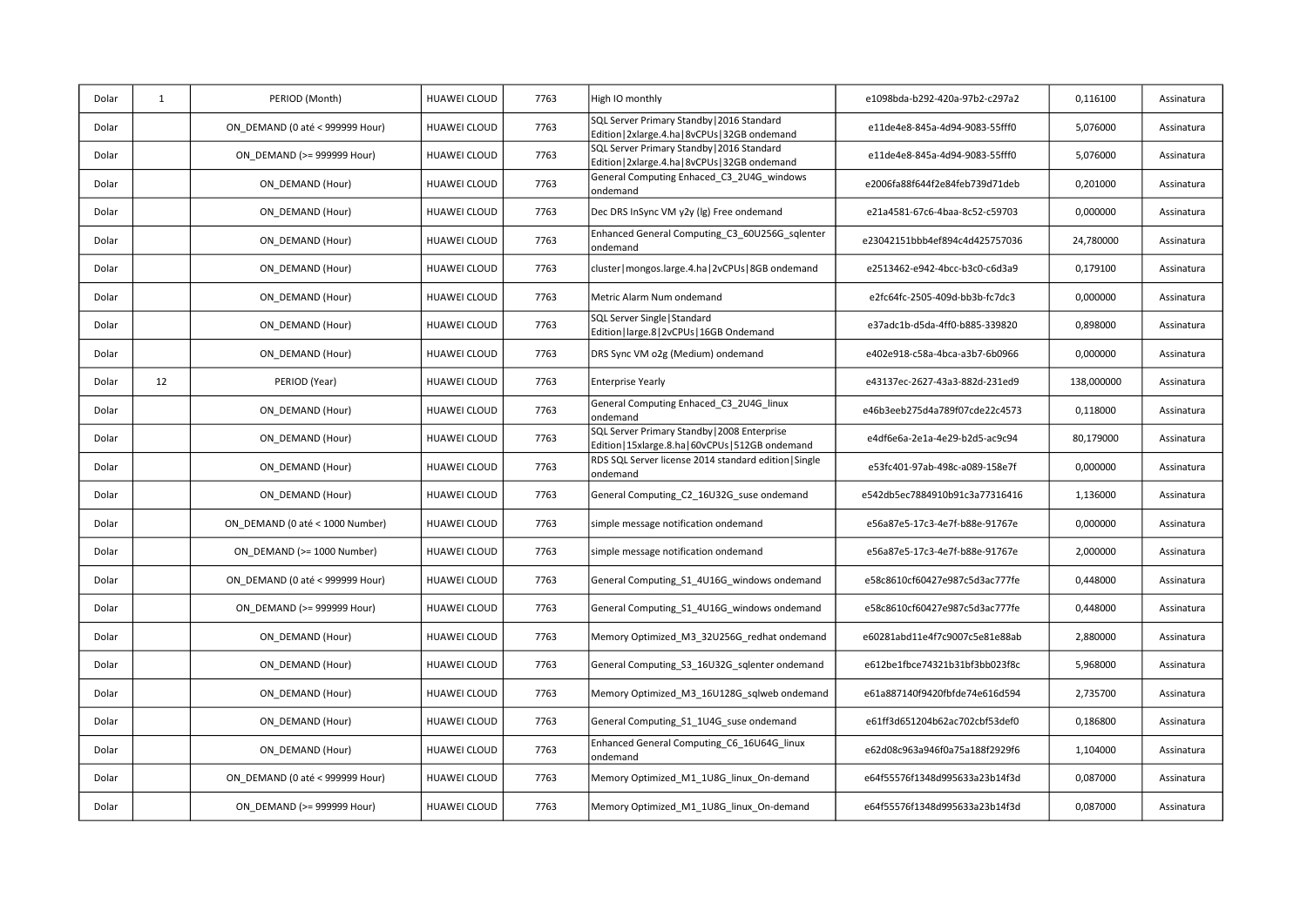| Dolar | ON DEMAND (0 até < 999999 Hour) | HUAWEI CLOUD        | 7763 | General Computing_C1_4U4G_windows ondemand                                        | e67e39827b5d4bc180817989eb0bd2 | 0,381000 | Assinatura |
|-------|---------------------------------|---------------------|------|-----------------------------------------------------------------------------------|--------------------------------|----------|------------|
| Dolar | ON DEMAND (>= 999999 Hour)      | HUAWEI CLOUD        | 7763 | General Computing C1 4U4G windows ondemand                                        | e67e39827b5d4bc180817989eb0bd2 | 0,381000 | Assinatura |
| Dolar | ON DEMAND (Hour)                | HUAWEI CLOUD        | 7763 | Enhanced General Computing_C3_24U96G_linux<br>ondemand                            | e6bdb24eb09342dbaa6dceb88fd6cf | 1,656000 | Assinatura |
| Dolar | ON DEMAND (0 até < 999999 Hour) | <b>HUAWEI CLOUD</b> | 7763 | General Computing S1 32U128G windows ondemand                                     | e74b95abdd844d20944f355404e5f2 | 3,581000 | Assinatura |
| Dolar | ON DEMAND (>= 999999 Hour)      | HUAWEI CLOUD        | 7763 | General Computing_S1_32U128G_windows ondemand                                     | e74b95abdd844d20944f355404e5f2 | 3,581000 | Assinatura |
| Dolar | ON DEMAND (Hour)                | HUAWEI CLOUD        | 7763 | DDS Mongos(8U32G) On-demand                                                       | e7a653a8-d030-4bf9-80ff-783555 | 0,712000 | Assinatura |
| Dolar | ON DEMAND (Hour)                | <b>HUAWEI CLOUD</b> | 7763 | Enhanced General Computing_C6_48U192G_windows<br>ondemand                         | e7a7306b39704e7bb31c44c3ab4956 | 5,304000 | Assinatura |
| Dolar | ON DEMAND (Hour)                | HUAWEI CLOUD        | 7763 | GeneralComputing   s3.xlarge.2   4vCPUs   8GB   ondeman                           | e8203730-424c-42b1-901e-6a43dc | 0,044000 | Assinatura |
| Dolar | ON DEMAND (GB)                  | <b>HUAWEI CLOUD</b> | 7763 | File Storage ondemand                                                             | e8ad40ac-8821-4bc9-9333-f22cc5 | 0,000177 | Assinatura |
| Dolar | ON DEMAND (Hour)                | HUAWEI CLOUD        | 7763 | DRS Replication VM s2s (Medium) Free ondemand                                     | e8bdf5c6-344e-482a-922e-434e20 | 0,000000 | Assinatura |
| Dolar | ON DEMAND (Hour)                | <b>HUAWEI CLOUD</b> | 7763 | Normal   physical.s4.3xlarge.redhat   44Core   384G   redh<br>at ondemand         | e8c3c7b7-c9b9-465d-a356-e81ac3 | 4,590000 | Assinatura |
| Dolar | ON DEMAND (Hour)                | HUAWEI CLOUD        | 7763 | DRS Sync VM y2k (Medium) Free ondemand                                            | e94aa22d-41ac-42ec-b26f-2a5810 | 0,000000 | Assinatura |
| Dolar | ON DEMAND (Hour)                | HUAWEI CLOUD        | 7763 | Memory Optimized M3 4U32G byol ondemand                                           | e985970c59f148afb3d9c0bd289b97 | 0,360000 | Assinatura |
| Dolar | ON DEMAND (Hour)                | <b>HUAWEI CLOUD</b> | 7763 | General Computing S3 1U1G sqlweb ondemand                                         | e995b869423e4c5fb3bb848bf6129a | 0,095000 | Assinatura |
| Dolar | ON DEMAND (GB)                  | <b>HUAWEI CLOUD</b> | 7763 | SQL SERVER Read Replica Storage   Common IO<br>ondemand                           | e9ab3abc-48ae-4dd0-8543-6d2211 | 0,000110 | Assinatura |
| Dolar | ON DEMAND (Hour)                | <b>HUAWEI CLOUD</b> | 7763 | Memory Optimized_M1_4U32G_sqlstd ondemand                                         | ea09cbb266c74f86a07d0531fd8f76 | 1,137200 | Assinatura |
| Dolar | ON DEMAND (Hour)                | <b>HUAWEI CLOUD</b> | 7763 | Enhanced General Computing C3 32U128G suse<br>ondemand                            | ea3d9f9ee49d454b87be94e2b30616 | 2,451300 | Assinatura |
| Dolar | ON DEMAND (Hour)                | <b>HUAWEI CLOUD</b> | 7763 | GeneralComputing-<br>plus   c3.xlarge.4   4vCPUs   16GB   ondemand                | ea5c8c04-e442-4e1e-9b31-8dd0cf | 0,044000 | Assinatura |
| Dolar | ON DEMAND (0 até < 999999 Hour) | <b>HUAWEI CLOUD</b> | 7763 | SQL Server Single   2016 Standard<br>Edition   2xlarge.8   8vCPUs   64GB ondemand | ea674989-5130-4b40-85b7-b480db | 3,593000 | Assinatura |
| Dolar | ON DEMAND (>= 999999 Hour)      | <b>HUAWEI CLOUD</b> | 7763 | SQL Server Single   2016 Standard<br>Edition   2xlarge.8   8vCPUs   64GB ondemand | ea674989-5130-4b40-85b7-b480db | 3,593000 | Assinatura |
| Dolar | ON DEMAND (Hour)                | HUAWEI CLOUD        | 7763 | Enhanced General Computing C3 32U128G redhat<br>ondemand                          | ea6bca9a9aa34cfab4d454129799da | 2,203200 | Assinatura |
| Dolar | ON_DEMAND (Hour)                | <b>HUAWEI CLOUD</b> | 7763 | MySQL Primary   Standby   xlarge.2.ha   4vCPUs   8GB<br>ondemand                  | eae99d6c-cd30-4821-b59f-d72a7a | 0,630000 | Assinatura |
| Dolar | ON DEMAND (Hour)                | HUAWEI CLOUD        | 7763 | DRS Sync VM y2k (Medium) ondemand                                                 | eb5c2175-1882-4adc-ae4c-f36a08 | 0,000000 | Assinatura |
| Dolar | ON DEMAND (Hour)                | <b>HUAWEI CLOUD</b> | 7763 | General Computing_C2_16U32G_sqlenter ondemand                                     | eb968c6b4d8e452d86657cc2d379d7 | 6,739300 | Assinatura |
| Dolar | ON DEMAND (Hour)                | HUAWEI CLOUD        | 7763 | General Computing_S1_8U32G_sqlweb ondemand                                        | eba4adea5add4c00868264d24a135b | 1,027100 | Assinatura |
| Dolar | ON DEMAND (Hour)                | HUAWEI CLOUD        | 7763 | Memory Optimized_M3_4U32G_sqlstd ondemand                                         | ebc3f4500686419fabc160ee1447ba | 1,055900 | Assinatura |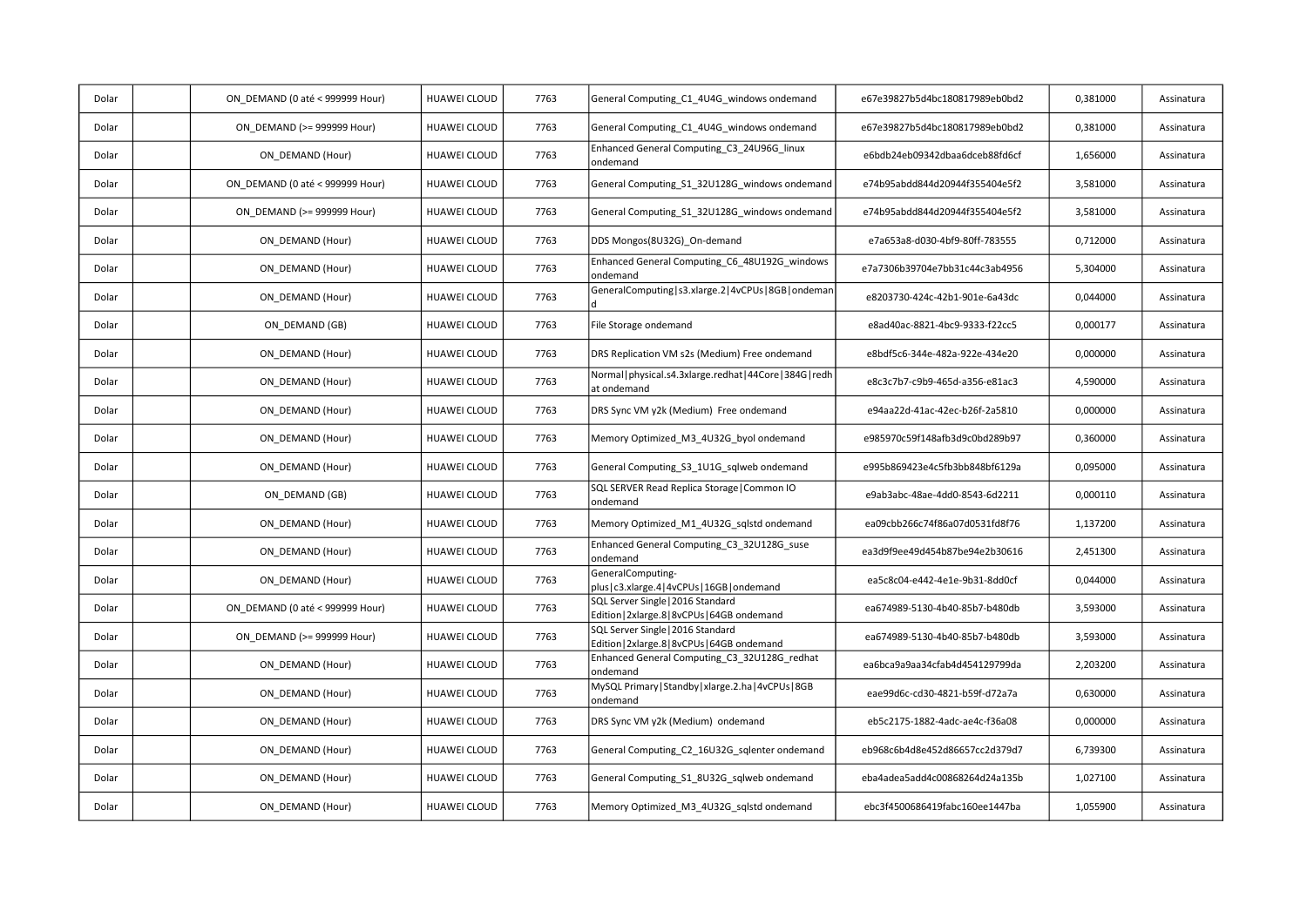| Dolar |              | ON DEMAND (Hour)                           | <b>HUAWEI CLOUD</b> | 7763 | General Computing_S3_1U1G_windows ondemand                                         | ebdf1c6abaa94b069b10cc162430dc | 0,035000      | Assinatura |
|-------|--------------|--------------------------------------------|---------------------|------|------------------------------------------------------------------------------------|--------------------------------|---------------|------------|
| Dolar |              | ON DEMAND (Hour)                           | <b>HUAWEI CLOUD</b> | 7763 | Small Nat Gateway ondemand                                                         | ec2a6bfb-2dea-42f7-b534-6d8fde | 2,438000      | Assinatura |
| Dolar |              | ON DEMAND (Hour)                           | HUAWEI CLOUD        | 7763 | Anti-DDoS Basic Version ondemand                                                   | ed12ecbe-10ca-4ee0-91b3-4fe643 | 0,000000      | Assinatura |
| Dolar | 12           | PERIOD (Year)                              | HUAWEI CLOUD        | 7763 | Normal   physical.s1.large.1.linux   20Core   256G   3T   lin<br>ux yearly         | ed1d4275-8de5-404d-8f14-7910d0 | 13.309,920000 | Assinatura |
| Dolar | 12           | PERIOD (Year)                              | HUAWEI CLOUD        | 7763 | others 1GE yearly                                                                  | ed1e3e03-6522-4bb9-b43d-a1541a | 1.656,000000  | Assinatura |
| Dolar |              | ON_DEMAND (Hour)                           | HUAWEI CLOUD        | 7763 | <b>Enterprise Ondemand</b>                                                         | ed402f5a-a18d-4b91-9d0b-a501ee | 0,030000      | Assinatura |
| Dolar |              | ON DEMAND (0 até < 1 Million Times)        | <b>HUAWEI CLOUD</b> | 7763 | DMS API ondemand                                                                   | ed8794d0-d047-4cf4-9369-9e1e13 | 0,000000      | Assinatura |
| Dolar |              | ON DEMAND (1 até < 1000 Million Times)     | <b>HUAWEI CLOUD</b> | 7763 | DMS API ondemand                                                                   | ed8794d0-d047-4cf4-9369-9e1e13 | 0,450000      | Assinatura |
| Dolar |              | ON DEMAND (1000 até < 5000 Million Times)  | HUAWEI CLOUD        | 7763 | DMS API ondemand                                                                   | ed8794d0-d047-4cf4-9369-9e1e13 | 0,410000      | Assinatura |
| Dolar |              | ON DEMAND (5000 até < 10000 Million Times) | <b>HUAWEI CLOUD</b> | 7763 | DMS API ondemand                                                                   | ed8794d0-d047-4cf4-9369-9e1e13 | 0,340000      | Assinatura |
| Dolar |              | ON DEMAND (>= 10000 Million Times)         | HUAWEI CLOUD        | 7763 | DMS API ondemand                                                                   | ed8794d0-d047-4cf4-9369-9e1e13 | 0,300000      | Assinatura |
| Dolar |              | ON DEMAND (0 até < 999999 Hour)            | HUAWEI CLOUD        | 7763 | SQL Server Single   2014 Standard Edition 2008<br>Enterprise Edition 2008 Standard | edad1222-0706-40bb-aed8-351a20 | 0,952000      | Assinatura |
| Dolar |              | ON DEMAND (>= 999999 Hour)                 | HUAWEI CLOUD        | 7763 | SQL Server Single   2014 Standard Edition 2008<br>Enterprise Edition 2008 Standard | edad1222-0706-40bb-aed8-351a20 | 0,952000      | Assinatura |
| Dolar |              | ON DEMAND (Hour)                           | HUAWEI CLOUD        | 7763 | Enhanced General Computing C3 60U256G sqlstd<br>ondemand                           | ee616e5e1dd54cb78e2e948a3d8bc3 | 13,080000     | Assinatura |
| Dolar |              | ON_DEMAND (Hour)                           | HUAWEI CLOUD        | 7763 | Enhanced General Computing C3 2U8G byol<br>ondemand                                | ee6acbd9eb96454ba6d716b8f39de9 | 0,138000      | Assinatura |
| Dolar |              | ON DEMAND (Hour)                           | <b>HUAWEI CLOUD</b> | 7763 | Memory Optimized M6 16U128G linux ondemand                                         | ee74288ea5e040f0bd456b0f83a8f1 | 1,448000      | Assinatura |
| Dolar | $\mathbf{1}$ | PERIOD (Month)                             | HUAWEI CLOUD        | 7763 | unicom 10GE monthly                                                                | eea0d94b-2c1c-42a5-9783-1ac9bc | 1.035,000000  | Assinatura |
| Dolar |              | ON_DEMAND (Hour)                           | <b>HUAWEI CLOUD</b> | 7763 | General Computing_S3_8U16G_byol ondemand                                           | eeb97d4166fc4ccebfd837b7aa7ac1 | 0,328000      | Assinatura |
| Dolar |              | ON DEMAND (Hour)                           | <b>HUAWEI CLOUD</b> | 7763 | General Computing S3 1U2G sqlstd ondemand                                          | eec90b9507f04ac7ab5daf45088b0d | 0,502000      | Assinatura |
| Dolar |              | ON DEMAND (0 até < 10 TB)                  | HUAWEI CLOUD        | 7763 | Object Storage Service Network Category On-demand                                  | eef01881-e1b9-41cd-9cfd-996a12 | 0,225000      | Assinatura |
| Dolar |              | ON DEMAND (10 até < 50 TB)                 | <b>HUAWEI CLOUD</b> | 7763 | Object Storage Service Network Category On-demand                                  | eef01881-e1b9-41cd-9cfd-996a12 | 0,207000      | Assinatura |
| Dolar |              | ON DEMAND (50 até < 150 TB)                | HUAWEI CLOUD        | 7763 | Object Storage Service Network Category On-demand                                  | eef01881-e1b9-41cd-9cfd-996a12 | 0,189000      | Assinatura |
| Dolar |              | ON DEMAND (>= 150 TB)                      | HUAWEI CLOUD        | 7763 | Object Storage Service Network Category On-demand                                  | eef01881-e1b9-41cd-9cfd-996a12 | 0,171000      | Assinatura |
| Dolar |              | ON DEMAND (Hour)                           | <b>HUAWEI CLOUD</b> | 7763 | General Computing Enhaced_C3_4U16G_linux<br>ondemand                               | efeea163-d5af-4933-a08c-8c0bc7 | 0,275000      | Assinatura |
| Dolar |              | ON DEMAND (Hour)                           | HUAWEI CLOUD        | 7763 | General Computing Enhaced C3 8U16G linux<br>ondemand                               | f032d66dbe974144b86b4f76fcb523 | 0,472000      | Assinatura |
| Dolar |              | ON DEMAND (Hour)                           | HUAWEI CLOUD        | 7763 | cluster   mongos.xlarge.2.ha   4vCPUs   8GB ondemand                               | f04432b7-bc4c-421a-934f-849364 | 0,268700      | Assinatura |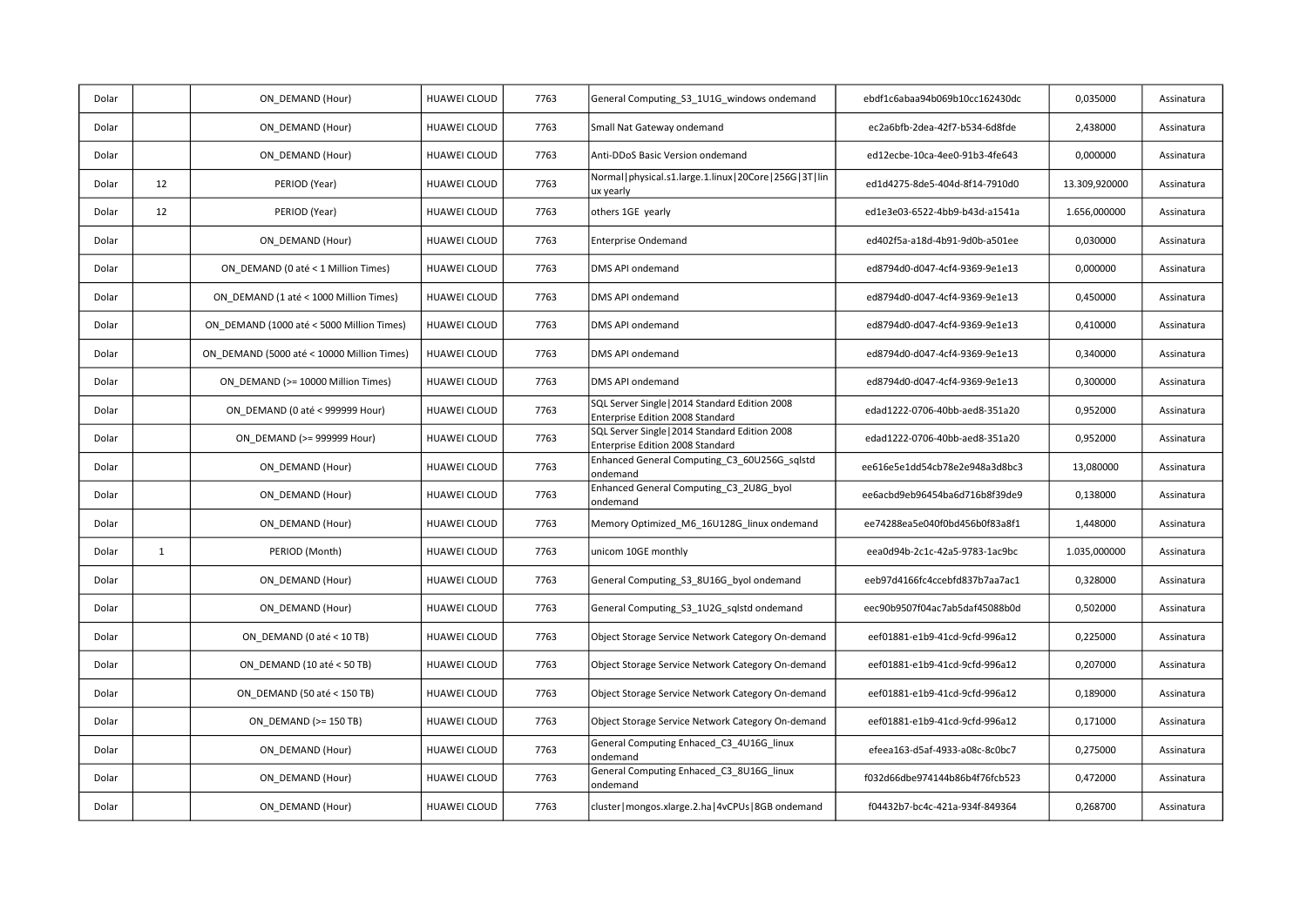| Dolar | ON DEMAND (Hour)                | HUAWEI CLOUD        | 7763 | MySQL Read Replica   15xlarge.2   60vCPUs   128GB<br>ondemand                                              | f065dd1f-c08b-4ac5-afa2-93f8db | 5,042000  | Assinatura |
|-------|---------------------------------|---------------------|------|------------------------------------------------------------------------------------------------------------|--------------------------------|-----------|------------|
| Dolar | ON DEMAND (Hour)                | HUAWEI CLOUD        | 7763 | RDS Windows Server HA license ondemand                                                                     | f070b33d-fef8-4b23-afaf-196aff | 0,000000  | Assinatura |
| Dolar | ON DEMAND (Hour)                | HUAWEI CLOUD        | 7763 | Dec DRS EcsMig VM y2y (lg) Free ondemand                                                                   | f0870ac1-61eb-459c-91b9-fbbd58 | 0,000000  | Assinatura |
| Dolar | ON DEMAND (Hour)                | HUAWEI CLOUD        | 7763 | Memory Optimized M1 1U8G sqlweb ondemand                                                                   | f163fb30505d43bb9e2e82674f5250 | 0,179100  | Assinatura |
| Dolar | ON DEMAND (Hour)                | <b>HUAWEI CLOUD</b> | 7763 | Computing-accelerated_PI2_32U128G_windows<br>ondemand                                                      | f17ae038bc8948d08123376c7c29de | 5,926000  | Assinatura |
| Dolar | ON DEMAND (Hour)                | HUAWEI CLOUD        | 7763 | Memory Optimized M3 4U32G suse ondemand                                                                    | f1e8afb79e474fb0ad884c78c52074 | 0,448600  | Assinatura |
| Dolar | ON DEMAND (Hour)                | HUAWEI CLOUD        | 7763 | General Computing S1 32U128G sqlenter ondemand                                                             | f21b3d58a5894278a6cfad6f09c72e | 13,781100 | Assinatura |
| Dolar | ON DEMAND (Hour)                | HUAWEI CLOUD        | 7763 | Memory Optimized M6 4U32G windows ondemand                                                                 | f23ca2101a9a4362b2481722ba6d8c | 0,528000  | Assinatura |
| Dolar | ON DEMAND (Hour)                | HUAWEI CLOUD        | 7763 | Normal   physical.s1.large   16Core   256G   3T   win<br>ondemand                                          | f2742a40-fb40-426f-884d-775d5f | 2,616200  | Assinatura |
| Dolar | ON DEMAND (Hour)                | HUAWEI CLOUD        | 7763 | General Computing Enhaced C3 8U32G linux<br>ondemand                                                       | f27da546-b8ca-4451-9024-5ce398 | 0,551000  | Assinatura |
| Dolar | ON DEMAND (Hour)                | HUAWEI CLOUD        | 7763 | Enhanced General Computing C6 48U192G linux<br>ondemand                                                    | f2a9220e94e745beb7e691603a0882 | 3,312000  | Assinatura |
| Dolar | ON DEMAND (0 até < 999999 Hour) | <b>HUAWEI CLOUD</b> | 7763 | SQL Server Primary Standby   2014 Enterprise Edition<br>2016 Enterprise Edition   xlarge.8   4vCPUs   32GB | f401b08e-6f98-4ca5-b449-0bc3ee | 5,011000  | Assinatura |
| Dolar | ON DEMAND (>= 999999 Hour)      | HUAWEI CLOUD        | 7763 | SQL Server Primary Standby   2014 Enterprise Edition<br>2016 Enterprise Edition   xlarge.8   4vCPUs   32GB | f401b08e-6f98-4ca5-b449-0bc3ee | 5,011000  | Assinatura |
| Dolar | ON DEMAND (Hour)                | HUAWEI CLOUD        | 7763 | GeneralComputing-<br>plus   c3.4xlarge.4   16vCPUs   64GB   ondemand                                       | f40c409a-3615-4425-9400-3434f1 | 0,176000  | Assinatura |
| Dolar | ON DEMAND (Hour)                | HUAWEI CLOUD        | 7763 | DRS DR VM dm2ddm (Medium) Free ondemand                                                                    | f4b5015e-26b8-42f0-9448-1f2b58 | 0,000000  | Assinatura |
| Dolar | ON DEMAND (GB)                  | <b>HUAWEI CLOUD</b> | 7763 | RDS Read Replica Storage   Common IO ondemand                                                              | f4bb9786-7101-4445-9a52-de3992 | 0,000110  | Assinatura |
| Dolar | ON DEMAND (0 até < 999999 Hour) | <b>HUAWEI CLOUD</b> | 7763 | SQL Server Primary Standby   2014 Standard Edition<br>2008 Enterprise Edition 2008 Standard                | f5a2f423-3c3e-4abc-9ae8-6b6f03 | 3,593000  | Assinatura |
| Dolar | ON DEMAND (>= 999999 Hour)      | HUAWEI CLOUD        | 7763 | SQL Server Primary Standby   2014 Standard Edition<br>2008 Enterprise Edition 2008 Standard                | f5a2f423-3c3e-4abc-9ae8-6b6f03 | 3,593000  | Assinatura |
| Dolar | ON DEMAND (Hour)                | HUAWEI CLOUD        | 7763 | MySQL Single   xlarge.4   4vCPUs   16GB ondemand                                                           | f5bfc7d4-d694-442f-9690-5ba1e7 | 0,393000  | Assinatura |
| Dolar | ON DEMAND (Hour)                | <b>HUAWEI CLOUD</b> | 7763 | General Computing_S3_2U8G_windows ondemand                                                                 | f6713f0195bd4d068d09bf8fa1891e | 0,154000  | Assinatura |
| Dolar | ON_DEMAND (Hour)                | HUAWEI CLOUD        | 7763 | Dec DRS OutSync VM y2y (lg) Free ondemand                                                                  | f774cf5b-35e9-4ab7-a401-9107e9 | 0,000000  | Assinatura |
| Dolar | ON DEMAND (Hour)                | HUAWEI CLOUD        | 7763 | Memory Optimized_M6_16U128G_windows<br>ondemand                                                            | f77de5d155114eb5b762999e96e200 | 2,112000  | Assinatura |
| Dolar | ON DEMAND (Hour)                | HUAWEI CLOUD        | 7763 | General Computing S3 2U4G sqlenter ondemand                                                                | f798a66991d0401cab6bbd177c5249 | 1,352000  | Assinatura |
| Dolar | ON DEMAND (Hour)                | HUAWEI CLOUD        | 7763 | Memory Optimized_M6_2U16G_byol ondemand                                                                    | f7b57379b6944bee8d51e2f972b28c | 0,181000  | Assinatura |
| Dolar | ON DEMAND (GB)                  | HUAWEI CLOUD        | 7763 | RDS Single Storage   Common IO ondemand                                                                    | f7d29c7c-e45c-4c5b-880b-e4cd38 | 0,000110  | Assinatura |
| Dolar | ON DEMAND (Hour)                | HUAWEI CLOUD        | 7763 | Memory Optimized_M3_4U32G_linux ondemand                                                                   | f8461b25-5330-4a10-8e7c-430dea | 0,360000  | Assinatura |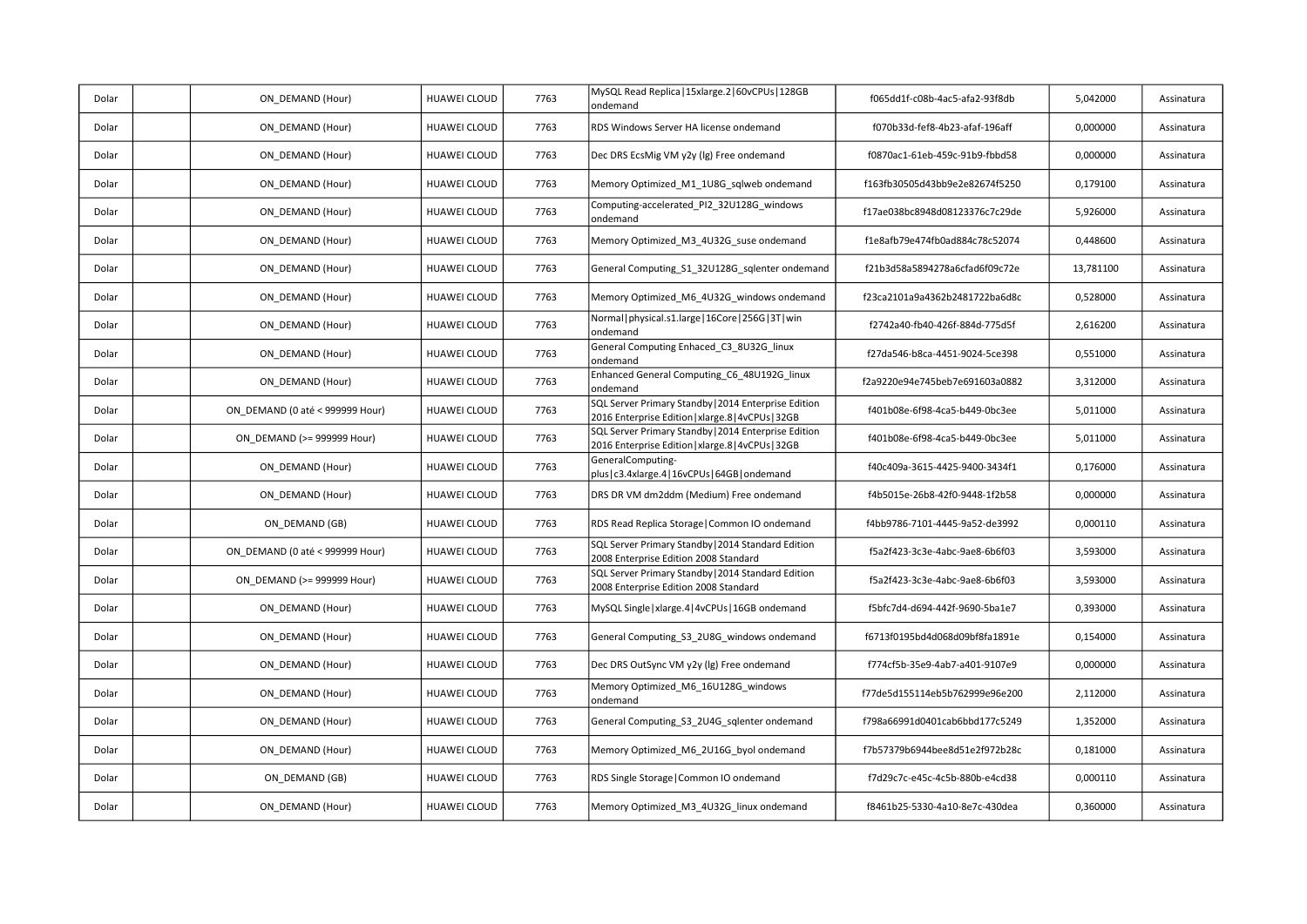| Dolar |              | ON DEMAND (Hour)                    | HUAWEI CLOUD        | 7763 | Normal   physical.o3.xlarge   44Core   768G   26.8T   ESXi<br>ondemand                                       | f88b8e36-e77b-4d72-a5e6-0d2f46 | 11,719100    | Assinatura |
|-------|--------------|-------------------------------------|---------------------|------|--------------------------------------------------------------------------------------------------------------|--------------------------------|--------------|------------|
| Dolar |              | ON DEMAND (Hour)                    | HUAWEI CLOUD        | 7763 | Memory Optimized_M3_2U16G_linux ondemand                                                                     | f8a8472f-1596-4ad3-9408-b015fe | 0,180000     | Assinatura |
| Dolar |              | ON DEMAND (Hour)                    | HUAWEI CLOUD        | 7763 | Large Memory E3 28U348G suse ondemand                                                                        | f8a87054d1e240a0a2f6ec86091196 | 3,869700     | Assinatura |
| Dolar |              | ON DEMAND (0 até < 999999 Hour)     | <b>HUAWEI CLOUD</b> | 7763 | SQL Server Primary Standby   2014 Standard Edition<br>2008 Enterprise Edition 2008 Standard                  | f8adcd97-a22b-46f3-9d86-d80a3f | 1,904000     | Assinatura |
| Dolar |              | ON DEMAND (>= 999999 Hour)          | <b>HUAWEI CLOUD</b> | 7763 | SQL Server Primary Standby   2014 Standard Edition<br>2008 Enterprise Edition 2008 Standard                  | f8adcd97-a22b-46f3-9d86-d80a3f | 1,904000     | Assinatura |
| Dolar |              | ON DEMAND (Hour)                    | HUAWEI CLOUD        | 7763 | DDS config(2U4G) On-demand                                                                                   | f8e10bc6-8acf-4663-a8bd-0ead55 | 0,484000     | Assinatura |
| Dolar |              | ON DEMAND (Hour)                    | HUAWEI CLOUD        | 7763 | DRS EcsMig VM y2y (lg) Free ondemand                                                                         | f9639601-5271-47ea-8804-1f935e | 0,000000     | Assinatura |
| Dolar |              | ON DEMAND (Hour)                    | HUAWEI CLOUD        | 7763 | cluster   mongos.4xlarge.4.ha   16vCPUs   64GB<br>ondemand                                                   | f9885755-bc7f-4e0b-8dee-778f27 | 1,432900     | Assinatura |
| Dolar |              | ON DEMAND (Hour)                    | HUAWEI CLOUD        | 7763 | General Computing_S3_8U16G_sqlenter ondemand                                                                 | f9ac6bba322c4ca896164d3a059c63 | 2,378000     | Assinatura |
| Dolar |              | ON DEMAND (Hour)                    | HUAWEI CLOUD        | 7763 | Memory Optimized_M3_60U512G_redhat ondemand                                                                  | f9ae827696cb4be3b630bb95e1e9f8 | 5,400000     | Assinatura |
| Dolar |              | ON DEMAND (Hour)                    | HUAWEI CLOUD        | 7763 | MySQL Read Replica   xlarge.8   4vCPUs   32GB<br>ondemand                                                    | f9c2d16c-2e9a-43d6-a9ff-2d6824 | 0,850000     | Assinatura |
| Dolar |              | ON DEMAND (Hour)                    | HUAWEI CLOUD        | 7763 | General Computing C1 32U32G sqlstd ondemand                                                                  | fa71e55fc6634dacba665701ca44cc | 8,039600     | Assinatura |
| Dolar |              | ON DEMAND (Hour)                    | HUAWEI CLOUD        | 7763 | General Computing C1 2U2G redhat ondemand                                                                    | fae63a7fce9c43b29aa412a2823fd9 | 0,123800     | Assinatura |
| Dolar |              | ON DEMAND (Hour)                    | HUAWEI CLOUD        | 7763 | FIN DRS OutMig flow (vpn) ondemand                                                                           | fae65f43-511f-40b1-a682-6a2189 | 0,560000     | Assinatura |
| Dolar | $\mathbf{1}$ | PERIOD (Month)                      | <b>HUAWEI CLOUD</b> | 7763 | Normal   physical.s4.3xlarge.3   44Core   384G   linux<br>monthly                                            | faff8c5e-85b1-4cea-b72d-52d799 | 1.452,100000 | Assinatura |
| Dolar |              | ON DEMAND (Hour)                    | <b>HUAWEI CLOUD</b> | 7763 | Memory Optimized_M3_16U128G_sqlstd ondemand                                                                  | fb5c19c37685493cbe6fc03f6e9747 | 4,223700     | Assinatura |
| Dolar |              | ON DEMAND (Hour)                    | HUAWEI CLOUD        | 7763 | Al AlarmRule Of AOM Professional Version Ondemand                                                            | fba3af4c-03fe-4f4d-9727-bdfbc2 | 0,002715     | Assinatura |
| Dolar |              | ON DEMAND (Hour)                    | HUAWEI CLOUD        | 7763 | General Computing C1 4U4G sqlweb ondemand                                                                    | fbb17b16e99b41c39ef5b70b750592 | 0,443700     | Assinatura |
| Dolar |              | ON DEMAND (0 até < 1 Million Times) | <b>HUAWEI CLOUD</b> | 7763 | FunctionGraph CN North1 Ondemand                                                                             | fbc3f3d3-df0b-4adb-b635-e6b26f | 0,000000     | Assinatura |
| Dolar |              | ON DEMAND (>= 1 Million Times)      | <b>HUAWEI CLOUD</b> | 7763 | FunctionGraph CN North1 Ondemand                                                                             | fbc3f3d3-df0b-4adb-b635-e6b26f | 0,200000     | Assinatura |
| Dolar |              | ON_DEMAND (Hour)                    | HUAWEI CLOUD        | 7763 | DRS Sync VM y2y (Medium) Free ondemand                                                                       | fc07ae70-219b-4cb6-9d8f-7afcfd | 0,000000     | Assinatura |
| Dolar |              | ON DEMAND (0 até < 999999 Hour)     | <b>HUAWEI CLOUD</b> | 7763 | SQL Server Primary Standby   2014 Enterprise Edition<br>2016 Enterprise Edition   4xlarge.4   16vCPUs   64GB | fc17ad30-bd90-4dad-86ca-da1e74 | 17,870000    | Assinatura |
| Dolar |              | ON DEMAND (>= 999999 Hour)          | HUAWEI CLOUD        | 7763 | SQL Server Primary Standby   2014 Enterprise Edition<br>2016 Enterprise Edition   4xlarge.4   16vCPUs   64GB | fc17ad30-bd90-4dad-86ca-da1e74 | 17,870000    | Assinatura |
| Dolar | $\mathbf{1}$ | PERIOD (Month)                      | <b>HUAWEI CLOUD</b> | 7763 | others 1GE monthly                                                                                           | fcf63cfb-569b-4ad4-a457-71f197 | 138,000000   | Assinatura |
| Dolar | $\mathbf{1}$ | PERIOD (Month)                      | HUAWEI CLOUD        | 7763 | others 10GE monthly                                                                                          | fd3b2033-5202-4eee-98fd-1e8930 | 1.035,000000 | Assinatura |
| Dolar | $\mathbf{1}$ | PERIOD (Month)                      | <b>HUAWEI CLOUD</b> | 7763 | telcom 10GE monthly                                                                                          | fda8277c-8f9e-405a-a28d-aa1745 | 1.035,000000 | Assinatura |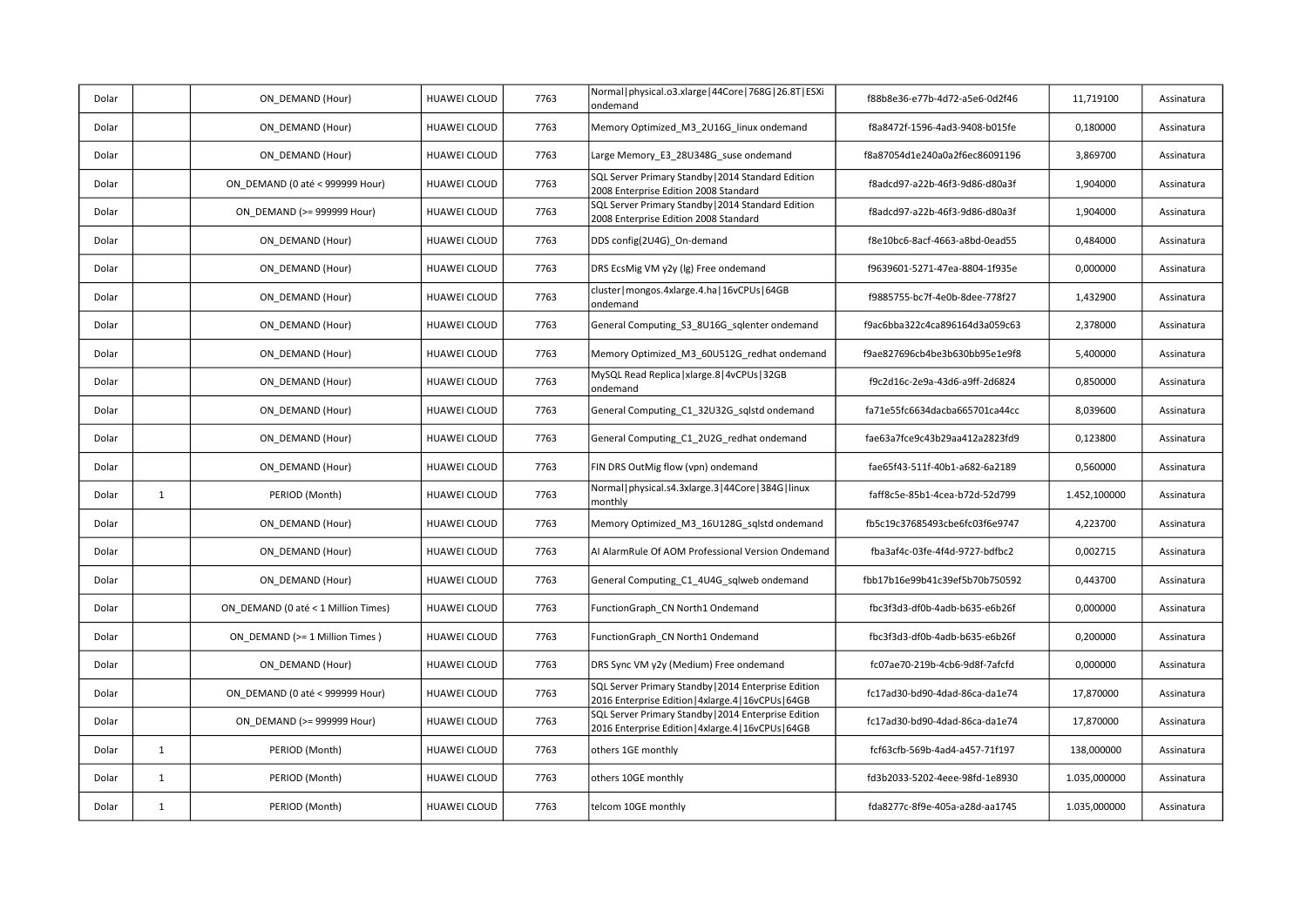| Dolar |              | ON DEMAND (Hour)                | HUAWEI CLOUD        | 7763 | General Computing_C2_2U4G_byol ondemand                            | fdb1b2b973854dbc958e23d337a101 | 0,131000  | Assinatura |
|-------|--------------|---------------------------------|---------------------|------|--------------------------------------------------------------------|--------------------------------|-----------|------------|
| Dolar |              | ON DEMAND (Hour)                | HUAWEI CLOUD        | 7763 | General Computing S1 1U4G byol ondemand                            | fe00c1f95e664d1db751aa4beb9a7d | 0,073000  | Assinatura |
| Dolar |              | ON DEMAND (Hour)                | HUAWEI CLOUD        | 7763 | PostgreSQL Read Replica   medium.4   1vCPUs   4GB<br>ondemand      | fe37a0f6-cd51-46b7-aa9c-9611f7 | 0,098000  | Assinatura |
| Dolar |              | ON DEMAND (Hour)                | HUAWEI CLOUD        | 7763 | General Computing_C2_32U64G_sqlstd ondemand                        | fe42619aa18c431392357bb89aca4a | 8,190700  | Assinatura |
| Dolar |              | ON_DEMAND (Hour)                | HUAWEI CLOUD        | 7763 | DRS DR VM y2trs (Medium) Free ondemand                             | fec41902-682c-4fa5-bce7-e7f4d3 | 0,000000  | Assinatura |
| Dolar |              | ON DEMAND (Hour)                | HUAWEI CLOUD        | 7763 | General Computing C1 2U2G sqlstd ondemand                          | fee049a3d3764f9582230dbbabba3f | 0,823700  | Assinatura |
| Dolar |              | ON DEMAND (0 até < 999999 Hour) | HUAWEI CLOUD        | 7763 | traffic bandwidth   testbgp ondemand                               | ff559817-ebb6-405f-9f20-86fad4 | 0,000000  | Assinatura |
| Dolar |              | ON DEMAND (>= 999999 Hour)      | HUAWEI CLOUD        | 7763 | traffic bandwidth   testbgp ondemand                               | ff559817-ebb6-405f-9f20-86fad4 | 0,000000  | Assinatura |
| Dolar |              | ON DEMAND (Hour)                | HUAWEI CLOUD        | 7763 | Large<br>Memory   e3.26xlarge.14   104vCPUs   1466GB   linux       | PLAN467238384368865280         | 17,152000 | Assinatura |
| Dolar |              | ON DEMAND (Hour)                | HUAWEI CLOUD        | 7763 | Large<br>Memory   e3.52xlarge.14   208vCPUs   2932GB   linux       | PLAN467238693195919360         | 34,304000 | Assinatura |
| Dolar |              | ON DEMAND (Hour)                | HUAWEI CLOUD        | 7763 | Large<br>Memory   e3.52xlarge.20   208vCPUs   4096GB   linux       | PLAN467239045533782016         | 47,923000 | Assinatura |
| Dolar | 12           | PERIOD (Year)                   | HUAWEI CLOUD        | 7763 | General Purpose SSD Yearly                                         | PLAN472256170757029892         | 1,890000  | Assinatura |
| Dolar | $\mathbf{1}$ | PERIOD (Month)                  | HUAWEI CLOUD        | 7763 | General Purpose SSD Monthly                                        | PLAN479663083335823360         | 0,189000  | Assinatura |
| Dolar |              | ON DEMAND (Hour)                | HUAWEI CLOUD        | 7763 | bandwidth On-demand                                                | PLAN480590413399543808         | 20,250000 | Assinatura |
| Dolar |              | ON DEMAND (Hour)                | HUAWEI CLOUD        | 7763 | bandwidth On-demand                                                | PLAN480590670077538304         | 0,028100  | Assinatura |
| Dolar |              | ON DEMAND (Hour)                | HUAWEI CLOUD        | 7763 | All dynamic BGP fixed bandwidth On-demand                          | PLAN480590983564840960         | 0,028100  | Assinatura |
| Dolar |              | ON DEMAND (0 até < 10 TB)       | HUAWEI CLOUD        | 7763 | BGP_TRAFFIC_BANDWIDTH ondemand                                     | PLAN480591867689742336         | 0,135000  | Assinatura |
| Dolar |              | ON_DEMAND (10 até < 50 TB)      | HUAWEI CLOUD        | 7763 | BGP_TRAFFIC_BANDWIDTH ondemand                                     | PLAN480591867689742336         | 0,124000  | Assinatura |
| Dolar |              | ON DEMAND (50 até < 150 TB)     | HUAWEI CLOUD        | 7763 | BGP TRAFFIC BANDWIDTH ondemand                                     | PLAN480591867689742336         | 0,113000  | Assinatura |
| Dolar |              | ON DEMAND (>= 150 TB)           | <b>HUAWEI CLOUD</b> | 7763 | BGP TRAFFIC BANDWIDTH ondemand                                     | PLAN480591867689742336         | 0,103000  | Assinatura |
| Dolar |              | ON_DEMAND (Hour)                | HUAWEI CLOUD        | 7763 | General Entry   t6.xlarge.1   4vCPUs   4GB   linux<br>Ondemand     | PLAN481746946980270081         | 0,068000  | Assinatura |
| Dolar |              | ON_DEMAND (Hour)                | HUAWEI CLOUD        | 7763 | General Entry   t6.4xlarge.1   16vCPUs   16GB   linux<br>Ondemand  | PLAN481746946980270084         | 0,272000  | Assinatura |
| Dolar |              | ON DEMAND (Hour)                | HUAWEI CLOUD        | 7763 | General Entry   t6.small.1   1vCPUs   1GB   linux<br>Ondemand      | PLAN481746946980270087         | 0,017000  | Assinatura |
| Dolar |              | ON DEMAND (Hour)                | HUAWEI CLOUD        | 7763 | General Entry   t6.2xlarge.1   8vCPUs   8GB   linux<br>Ondemand    | PLAN481746946980270090         | 0,136000  | Assinatura |
| Dolar |              | ON_DEMAND (Hour)                | HUAWEI CLOUD        | 7763 | General Entry   t6.2xlarge.1   8vCPUs   8GB   windows<br>Ondemand  | PLAN481746946980270093         | 0,208000  | Assinatura |
| Dolar |              | ON DEMAND (Hour)                | HUAWEI CLOUD        | 7763 | General Entry   t6.2xlarge.2   8vCPUs   16GB   windows<br>Ondemand | PLAN481746946980270096         | 0,312000  | Assinatura |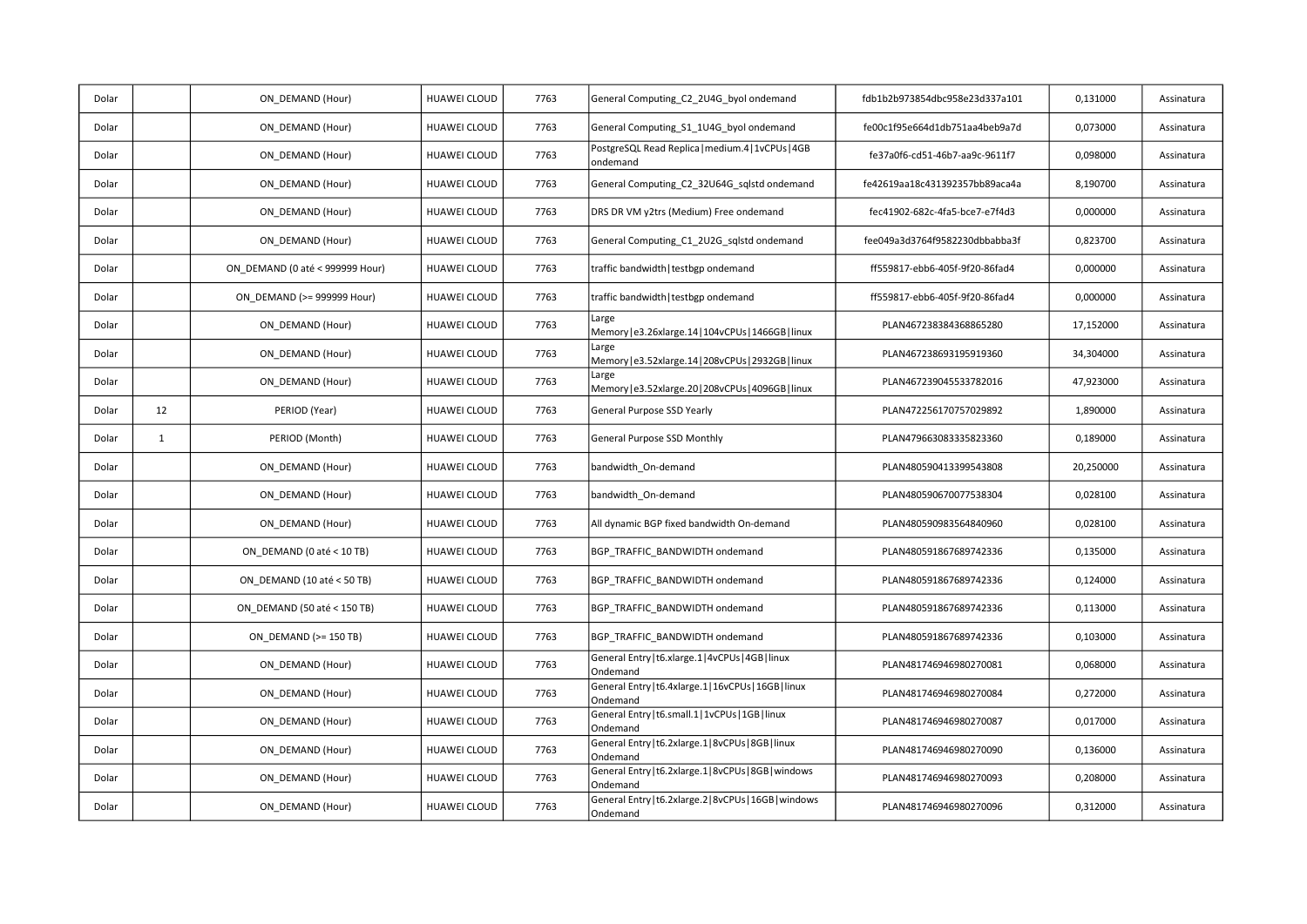|       |              |                  |                     |      | General Entry   t6.large.1   2vCPUs   2GB   linux                       |                        |              |            |
|-------|--------------|------------------|---------------------|------|-------------------------------------------------------------------------|------------------------|--------------|------------|
| Dolar |              | ON_DEMAND (Hour) | HUAWEI CLOUD        | 7763 | Ondemand                                                                | PLAN481746946980270099 | 0,034000     | Assinatura |
| Dolar |              | ON DEMAND (Hour) | <b>HUAWEI CLOUD</b> | 7763 | General Entry   t6.xlarge.2   4vCPUs   8GB   windows<br>Ondemand        | PLAN481746946980270102 | 0,156000     | Assinatura |
| Dolar |              | ON DEMAND (Hour) | HUAWEI CLOUD        | 7763 | General Entry   t6.xlarge.4   4vCPUs   16GB   windows<br>Ondemand       | PLAN481746946980270105 | 0,226000     | Assinatura |
| Dolar |              | ON DEMAND (Hour) | <b>HUAWEI CLOUD</b> | 7763 | General Entry   t6.xlarge.4   4vCPUs   16GB   linux<br>Ondemand         | PLAN481746946980270108 | 0,188000     | Assinatura |
| Dolar |              | ON DEMAND (Hour) | HUAWEI CLOUD        | 7763 | General Entry   t6.xlarge.1   4vCPUs   4GB   windows<br>Ondemand        | PLAN481746946980270111 | 0,104000     | Assinatura |
| Dolar |              | ON DEMAND (Hour) | <b>HUAWEI CLOUD</b> | 7763 | General Entry   t6.xlarge.2   4vCPUs   8GB   linux<br>Ondemand          | PLAN481746946980270114 | 0,120000     | Assinatura |
| Dolar |              | ON DEMAND (Hour) | HUAWEI CLOUD        | 7763 | General Entry   t6.medium.2   1vCPUs   2GB   linux<br>Ondemand          | PLAN481746946980270117 | 0,030000     | Assinatura |
| Dolar |              | ON DEMAND (Hour) | HUAWEI CLOUD        | 7763 | General Entry   t6.4xlarge.2   16vCPUs   32GB   linux<br>Ondemand       | PLAN481746946980270120 | 0,480000     | Assinatura |
| Dolar |              | ON DEMAND (Hour) | HUAWEI CLOUD        | 7763 | General Entry   t6.medium.2   1vCPUs   2GB   windows<br>Ondemand        | PLAN481746946980270123 | 0,039000     | Assinatura |
| Dolar |              | ON DEMAND (Hour) | <b>HUAWEI CLOUD</b> | 7763 | General Entry   t6.4xlarge.1   16vCPUs   16GB   windows<br>Ondemand     | PLAN481746946980270126 | 0,416000     | Assinatura |
| Dolar |              | ON DEMAND (Hour) | <b>HUAWEI CLOUD</b> | 7763 | General Entry   t6.4xlarge.2   16vCPUs   32GB   windows<br>Ondemand     | PLAN481746946980270129 | 0,624000     | Assinatura |
| Dolar |              | ON_DEMAND (Hour) | <b>HUAWEI CLOUD</b> | 7763 | General Entry   t6.small.1   1vCPUs   1GB   windows<br>Ondemand         | PLAN481746946980270132 | 0,026000     | Assinatura |
| Dolar |              | ON_DEMAND (Hour) | HUAWEI CLOUD        | 7763 | General Entry   t6.large.4   2vCPUs   8GB   linux<br>Ondemand           | PLAN481746946980270135 | 0,094000     | Assinatura |
| Dolar |              | ON DEMAND (Hour) | <b>HUAWEI CLOUD</b> | 7763 | General Entry   t6.2xlarge.2   8vCPUs   16GB   linux<br>Ondemand        | PLAN481746946980270138 | 0,240000     | Assinatura |
| Dolar |              | ON DEMAND (Hour) | HUAWEI CLOUD        | 7763 | General Entry   t6.large.4   2vCPUs   8GB   windows<br>Ondemand         | PLAN481746946980270141 | 0,113000     | Assinatura |
| Dolar |              | ON DEMAND (Hour) | HUAWEI CLOUD        | 7763 | General Entry   t6.2xlarge.4   8vCPUs   32GB   linux<br>Ondemand        | PLAN481746946980270144 | 0,376000     | Assinatura |
| Dolar |              | ON_DEMAND (Hour) | HUAWEI CLOUD        | 7763 | General Entry   t6.large.2   2vCPUs   4GB   linux<br>Ondemand           | PLAN481746946980270147 | 0,060000     | Assinatura |
| Dolar |              | ON DEMAND (Hour) | <b>HUAWEI CLOUD</b> | 7763 | General Entry   t6.large.1   2vCPUs   2GB   windows<br>Ondemand         | PLAN481746946980270150 | 0,052000     | Assinatura |
| Dolar |              | ON DEMAND (Hour) | HUAWEI CLOUD        | 7763 | General Entry   t6.large.2   2vCPUs   4GB   windows<br>Ondemand         | PLAN481746946980270153 | 0,078000     | Assinatura |
| Dolar |              | ON DEMAND (Hour) | <b>HUAWEI CLOUD</b> | 7763 | Database Server Backup Vault Ondemand                                   | PLAN482098965981122560 | 0,000190     | Assinatura |
| Dolar |              | ON_DEMAND (Hour) | HUAWEI CLOUD        | 7763 | Cloud Server Backup Vault Ondemand                                      | PLAN482099176844734464 | 0,000090     | Assinatura |
| Dolar |              | ON DEMAND (Hour) | <b>HUAWEI CLOUD</b> | 7763 | Volume Backup Vault Ondemand                                            | PLAN482099411021115392 | 0,000050     | Assinatura |
| Dolar |              | ON DEMAND (Hour) | HUAWEI CLOUD        | 7763 | Turbo Backup Vault Ondemand                                             | PLAN482099585634185216 | 0,000160     | Assinatura |
| Dolar |              | ON DEMAND (Hour) | HUAWEI CLOUD        | 7763 | Hybrid Cloud Vault Ondemand                                             | PLAN482099762651418624 | 0,000160     | Assinatura |
| Dolar | $\mathbf{1}$ | PERIOD (Month)   | <b>HUAWEI CLOUD</b> | 7763 | Normal   physical.s4medium.1.linux   20Core   128G   lin<br>ux Monthly  | PLAN484639819770798080 | 962,800000   | Assinatura |
| Dolar | $\mathbf{1}$ | PERIOD (Month)   | <b>HUAWEI CLOUD</b> | 7763 | Normal   physical.s4.medium.1.win   20Core   128G   wind<br>ows Monthly | PLAN484640136763711488 | 1.967,930000 | Assinatura |
|       |              |                  |                     |      |                                                                         |                        |              |            |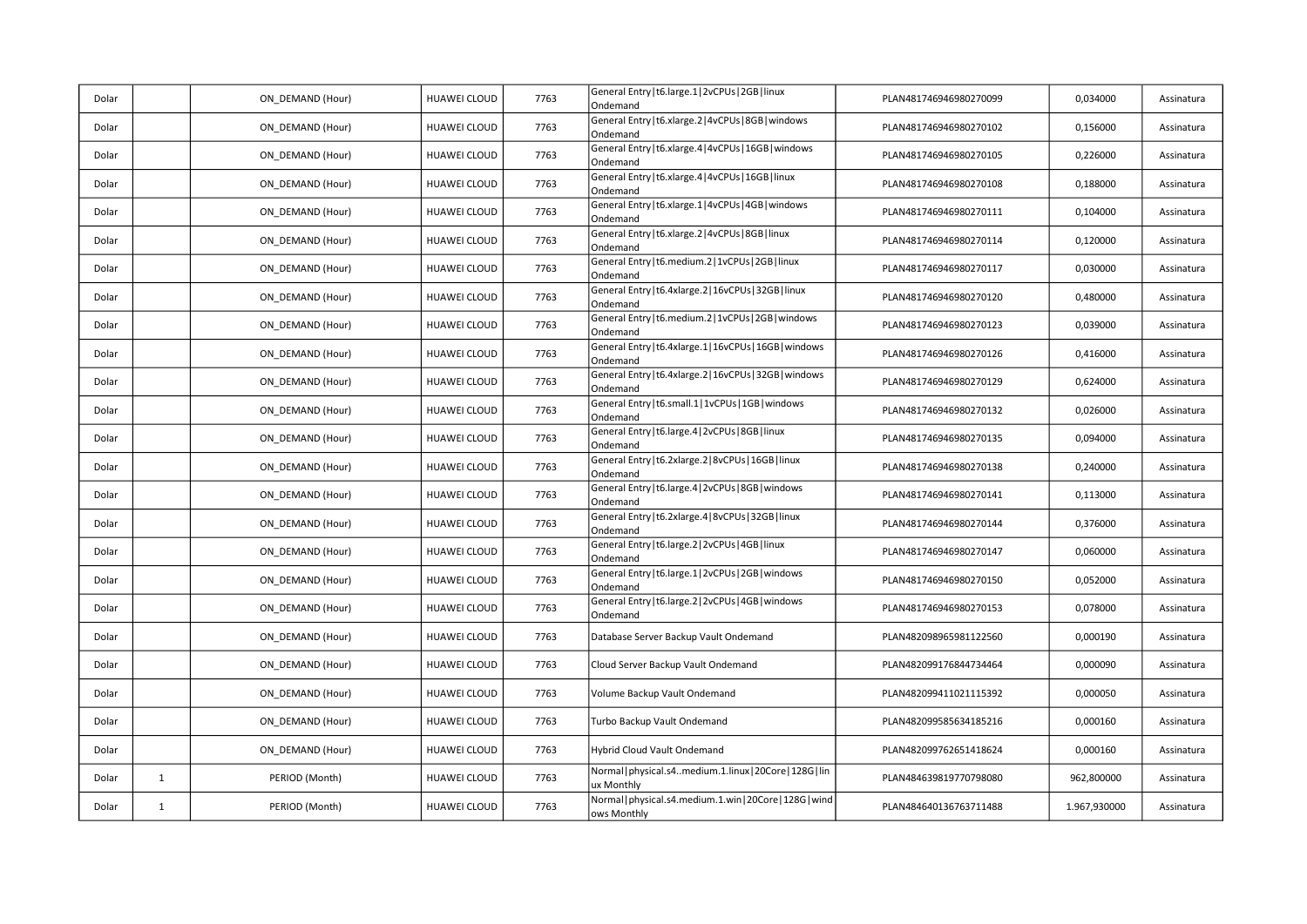| Dolar | 12           | PERIOD (Year)    | <b>HUAWEI CLOUD</b> | 7763 | Normal   physical.s4medium.1.linux   20Core   128G   lin<br>ux Yearly  | PLAN484640986412441600 | 11.553,600000  | Assinatura |
|-------|--------------|------------------|---------------------|------|------------------------------------------------------------------------|------------------------|----------------|------------|
| Dolar | 12           | PERIOD (Year)    | HUAWEI CLOUD        | 7763 | Normal   physical.s4.medium.1.win   20Core   128G   wind<br>ows Yearly | PLAN484641334216531968 | 23.615,160000  | Assinatura |
| Dolar | $\mathbf{1}$ | PERIOD (Month)   | <b>HUAWEI CLOUD</b> | 7763 | business support plan Monthly                                          | PLAN487539374258749440 | 90,000000      | Assinatura |
| Dolar | 12           | PERIOD (Year)    | HUAWEI CLOUD        | 7763 | business support plan Yearly                                           | PLAN487539699178721280 | 1.080,000000   | Assinatura |
| Dolar | $\mathbf{1}$ | PERIOD (Month)   | <b>HUAWEI CLOUD</b> | 7763 | enterprise support plan Monthly                                        | PLAN487544167442075648 | 13.500,000000  | Assinatura |
| Dolar | 12           | PERIOD (Year)    | <b>HUAWEI CLOUD</b> | 7763 | enterprise support plan Yearly                                         | PLAN487544387647406080 | 162.000,000000 | Assinatura |
| Dolar |              | ON DEMAND (Hour) | HUAWEI CLOUD        | 7763 | bandwidth_On-demand                                                    | PLAN488229887153745920 | 22,280000      | Assinatura |
| Dolar |              | ON DEMAND (Hour) | HUAWEI CLOUD        | 7763 | SQL Server Single   Web   xlarge.4   4vCPUs   16GB<br>ondemand         | PLAN490501042976960519 | 0,672000       | Assinatura |
| Dolar |              | ON DEMAND (Hour) | HUAWEI CLOUD        | 7763 | SQL Server Single   WEB   s6.large.2   2vCPUs   4GB<br>ondemand        | PLAN490501042976960531 | 0,298000       | Assinatura |
| Dolar |              | ON_DEMAND (Hour) | HUAWEI CLOUD        | 7763 | SQL Server Single   WEB   c6.xlarge.4   4vCPUs   16GB<br>ondemand      | PLAN490501042976960540 | 0,744000       | Assinatura |
| Dolar |              | ON DEMAND (Hour) | <b>HUAWEI CLOUD</b> | 7763 | SQL Server Single   Web   xlarge.8   4vCPUs   32GB<br>ondemand         | PLAN490501042976960549 | 1,084000       | Assinatura |
| Dolar |              | ON DEMAND (Hour) | HUAWEI CLOUD        | 7763 | SQL Server Single   WEB   c6.large.4   2vCPUs   8GB<br>ondemand        | PLAN490501042976960621 | 0,372000       | Assinatura |
| Dolar |              | ON DEMAND (Hour) | HUAWEI CLOUD        | 7763 | SQL Server Single   Web   4xlarge.4   16vCPUs   64GB<br>ondemand       | PLAN490501042976960624 | 2,688000       | Assinatura |
| Dolar |              | ON DEMAND (Hour) | <b>HUAWEI CLOUD</b> | 7763 | SQL Server Single   Web   2xlarge.8   8vCPUs   64GB<br>ondemand        | PLAN490501042976960639 | 2,168000       | Assinatura |
| Dolar |              | ON DEMAND (Hour) | HUAWEI CLOUD        | 7763 | SQL Server Single   WEB   s6.xlarge.2   4vCPUs   8GB<br>ondemand       | PLAN490501042976960642 | 0,596000       | Assinatura |
| Dolar |              | ON DEMAND (Hour) | HUAWEI CLOUD        | 7763 | SQL Server Single   WEB   s6.2xlarge.4   8vCPUs   32GB<br>ondemand     | PLAN490501042976960663 | 1,344000       | Assinatura |
| Dolar |              | ON DEMAND (Hour) | <b>HUAWEI CLOUD</b> | 7763 | SQL Server Single   Web   2xlarge.4   8vCPUs   32GB<br>ondemand        | PLAN490501042976960666 | 1,344000       | Assinatura |
| Dolar |              | ON DEMAND (Hour) | HUAWEI CLOUD        | 7763 | SQL Server Single   WEB   s6.2xlarge.2   8vCPUs   16GB<br>ondemand     | PLAN490501042976960696 | 1,192000       | Assinatura |
| Dolar |              | ON_DEMAND (Hour) | HUAWEI CLOUD        | 7763 | SQL Server Single   Web   large.2   2vCPUs   4GB<br>ondemand           | PLAN490501042976960711 | 0,298000       | Assinatura |
| Dolar |              | ON_DEMAND (Hour) | <b>HUAWEI CLOUD</b> | 7763 | SQL Server Single   Web   xlarge.2   4vCPUs   8GB<br>ondemand          | PLAN490501042981154819 | 0,596000       | Assinatura |
| Dolar |              | ON DEMAND (Hour) | HUAWEI CLOUD        | 7763 | SQL Server Single   WEB   s6.xlarge.4   4vCPUs   16GB<br>ondemand      | PLAN490501042981154843 | 0,672000       | Assinatura |
| Dolar |              | ON_DEMAND (Hour) | HUAWEI CLOUD        | 7763 | SQL Server Single   WEB   c6.2xlarge.4   8vCPUs   32GB<br>ondemand     | PLAN490501042981154855 | 1,488000       | Assinatura |
| Dolar |              | ON_DEMAND (Hour) | HUAWEI CLOUD        | 7763 | SQL Server Single   WEB   s6.large.4   2vCPUs   8GB<br>ondemand        | PLAN490501042981154906 | 0,336000       | Assinatura |
| Dolar |              | ON DEMAND (Hour) | HUAWEI CLOUD        | 7763 | SQL Server Single   WEB   c6.4xlarge.4   16vCPUs   64GB<br>ondemand    | PLAN490501042981154912 | 2,976000       | Assinatura |
| Dolar |              | ON_DEMAND (Hour) | HUAWEI CLOUD        | 7763 | Memory<br>Optimized   m6.16xlarge.8   64vCPUs   512GB   suse           | PLAN490794061666922497 | 5,942000       | Assinatura |
| Dolar |              | ON_DEMAND (Hour) | HUAWEI CLOUD        | 7763 | Memory<br>Optimized   m6.3xlarge.8   12vCPUs   96GB   suse             | PLAN490794061666922500 | 1,236000       | Assinatura |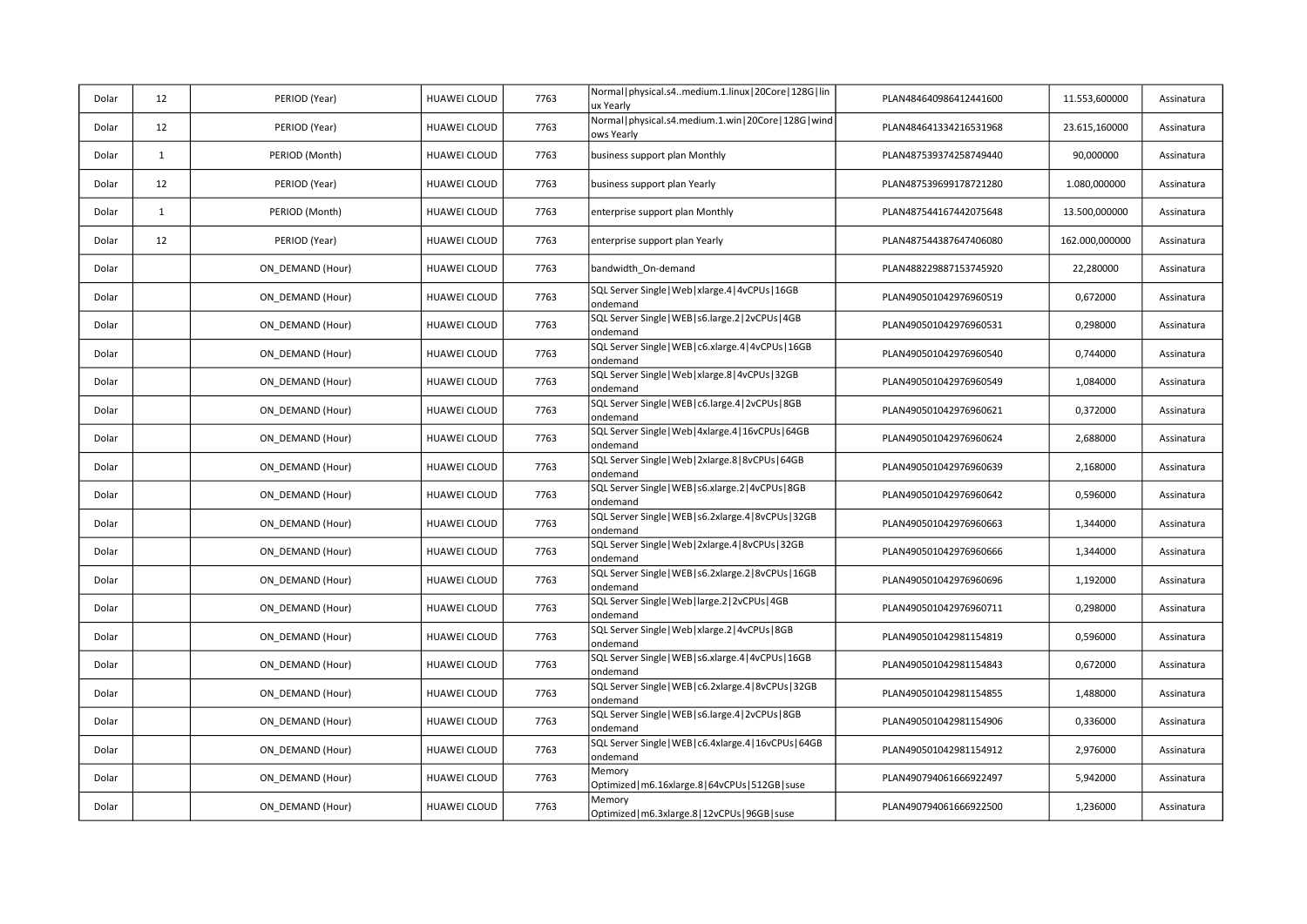| Dolar | ON_DEMAND (Hour) | HUAWEI CLOUD        | 7763 | Memory<br>Optimized   m6.6xlarge.8   24vCPUs   192GB   suse        | PLAN490794061666922503 | 2,322000  | Assinatura |
|-------|------------------|---------------------|------|--------------------------------------------------------------------|------------------------|-----------|------------|
| Dolar | ON DEMAND (Hour) | <b>HUAWEI CLOUD</b> | 7763 | Memory Optimized   m6.xlarge.8   4vCPUs   32GB   suse<br>Ondemand  | PLAN490794061666922506 | 0,492000  | Assinatura |
| Dolar | ON_DEMAND (Hour) | HUAWEI CLOUD        | 7763 | Memory Optimized   m6.large.8   2vCPUs   16GB   suse<br>Ondemand   | PLAN490794061666922509 | 0,241000  | Assinatura |
| Dolar | ON_DEMAND (Hour) | HUAWEI CLOUD        | 7763 | Memory Optimized   m6.2xlarge.8   8vCPUs   64GB   suse<br>Ondemand | PLAN490794061666922512 | 0,874000  | Assinatura |
| Dolar | ON DEMAND (Hour) | HUAWEI CLOUD        | 7763 | Memory<br>Optimized   m6.8xlarge.8   32vCPUs   256GB   suse        | PLAN490794061666922515 | 3,046000  | Assinatura |
| Dolar | ON DEMAND (Hour) | HUAWEI CLOUD        | 7763 | Memory<br>Optimized   m6.4xlarge.8   16vCPUs   128GB   suse        | PLAN490794061666922518 | 1,598000  | Assinatura |
| Dolar | ON_DEMAND (Hour) | HUAWEI CLOUD        | 7763 | repset 4xlarge.2 16vCPUs 32GB Ondemand                             | PLAN492897510408957953 | 3,223800  | Assinatura |
| Dolar | ON DEMAND (Hour) | <b>HUAWEI CLOUD</b> | 7763 | cluster   mongos.4xlarge.2   16vCPUs   32GB Ondemand               | PLAN492897510408957956 | 1,074600  | Assinatura |
| Dolar | ON DEMAND (Hour) | <b>HUAWEI CLOUD</b> | 7763 | cluster   shard.4xlarge.2   16vCPUs   32GB Ondemand                | PLAN492897510408957959 | 3,223800  | Assinatura |
| Dolar | ON_DEMAND (Hour) | HUAWEI CLOUD        | 7763 | repset 7   4xlarge.2   16vCPUs   32GB Ondemand                     | PLAN492897510408957962 | 7,522200  | Assinatura |
| Dolar | ON DEMAND (Hour) | <b>HUAWEI CLOUD</b> | 7763 | repset 5   4xlarge.2   16vCPUs   32GB Ondemand                     | PLAN492897510408957965 | 5,373000  | Assinatura |
| Dolar | ON DEMAND (Hour) | HUAWEI CLOUD        | 7763 | repset 5   8xlarge.2   32vCPUs   64GB Ondemand                     | PLAN492897572480462849 | 10,746000 | Assinatura |
| Dolar | ON DEMAND (Hour) | HUAWEI CLOUD        | 7763 | epset 5   15xlarge.2   60vCPUs   128GB Ondemand                    | PLAN492897572480462852 | 21,492000 | Assinatura |
| Dolar | ON DEMAND (Hour) | <b>HUAWEI CLOUD</b> | 7763 | repset 7 II   16xlarge.4   64vCPUs   256GB Ondemand                | PLAN492897572480462855 | 48,145440 | Assinatura |
| Dolar | ON_DEMAND (Hour) | <b>HUAWEI CLOUD</b> | 7763 | repset   8xlarge.4.ha   32vCPUs   128GB Ondemand                   | PLAN492897572480462858 | 8,597400  | Assinatura |
| Dolar | ON_DEMAND (Hour) | HUAWEI CLOUD        | 7763 | repset   15xlarge.2   60vCPUs   128GB Ondemand                     | PLAN492897572480462861 | 12,895200 | Assinatura |
| Dolar | ON DEMAND (Hour) | <b>HUAWEI CLOUD</b> | 7763 | repset 7 II   8xlarge.4   32vCPUs   128GB Ondemand                 | PLAN492897572480462864 | 24,072720 | Assinatura |
| Dolar | ON DEMAND (Hour) | HUAWEI CLOUD        | 7763 | repset   15xlarge.4.ha   60vCPUs   256GB Ondemand                  | PLAN492897572480462867 | 17,194800 | Assinatura |
| Dolar | ON DEMAND (Hour) | HUAWEI CLOUD        | 7763 | repset 7 II   16xlarge.2   64vCPUs   128GB Ondemand                | PLAN492897572480462870 | 36,106560 | Assinatura |
| Dolar | ON_DEMAND (Hour) | HUAWEI CLOUD        | 7763 | repset 7 II   8xlarge.2   32vCPUs   64GB Ondemand                  | PLAN492897572480462873 | 18,053280 | Assinatura |
| Dolar | ON DEMAND (Hour) | <b>HUAWEI CLOUD</b> | 7763 | epset 5   15xlarge.4.ha   60vCPUs   256GB Ondemand                 | PLAN492897572480462876 | 28,658000 | Assinatura |
| Dolar | ON_DEMAND (Hour) | HUAWEI CLOUD        | 7763 | repset 7   8xlarge.2   32vCPUs   64GB Ondemand                     | PLAN492897572480462879 | 15,044400 | Assinatura |
| Dolar | ON_DEMAND (Hour) | HUAWEI CLOUD        | 7763 | repset 7   8xlarge.4.ha   32vCPUs   128GB Ondemand                 | PLAN492897572480462882 | 20,060600 | Assinatura |
| Dolar | ON DEMAND (Hour) | HUAWEI CLOUD        | 7763 | repset II   16xlarge.4   64vCPUs   256GB Ondemand                  | PLAN492897572480462885 | 20,633760 | Assinatura |
| Dolar | ON DEMAND (Hour) | HUAWEI CLOUD        | 7763 | repset II   16xlarge.2   64vCPUs   128GB Ondemand                  | PLAN492897572480462888 | 15,474240 | Assinatura |
| Dolar | ON DEMAND (Hour) | HUAWEI CLOUD        | 7763 | repset 7   15xlarge.2   60vCPUs   128GB Ondemand                   | PLAN492897572480462891 | 30,088800 | Assinatura |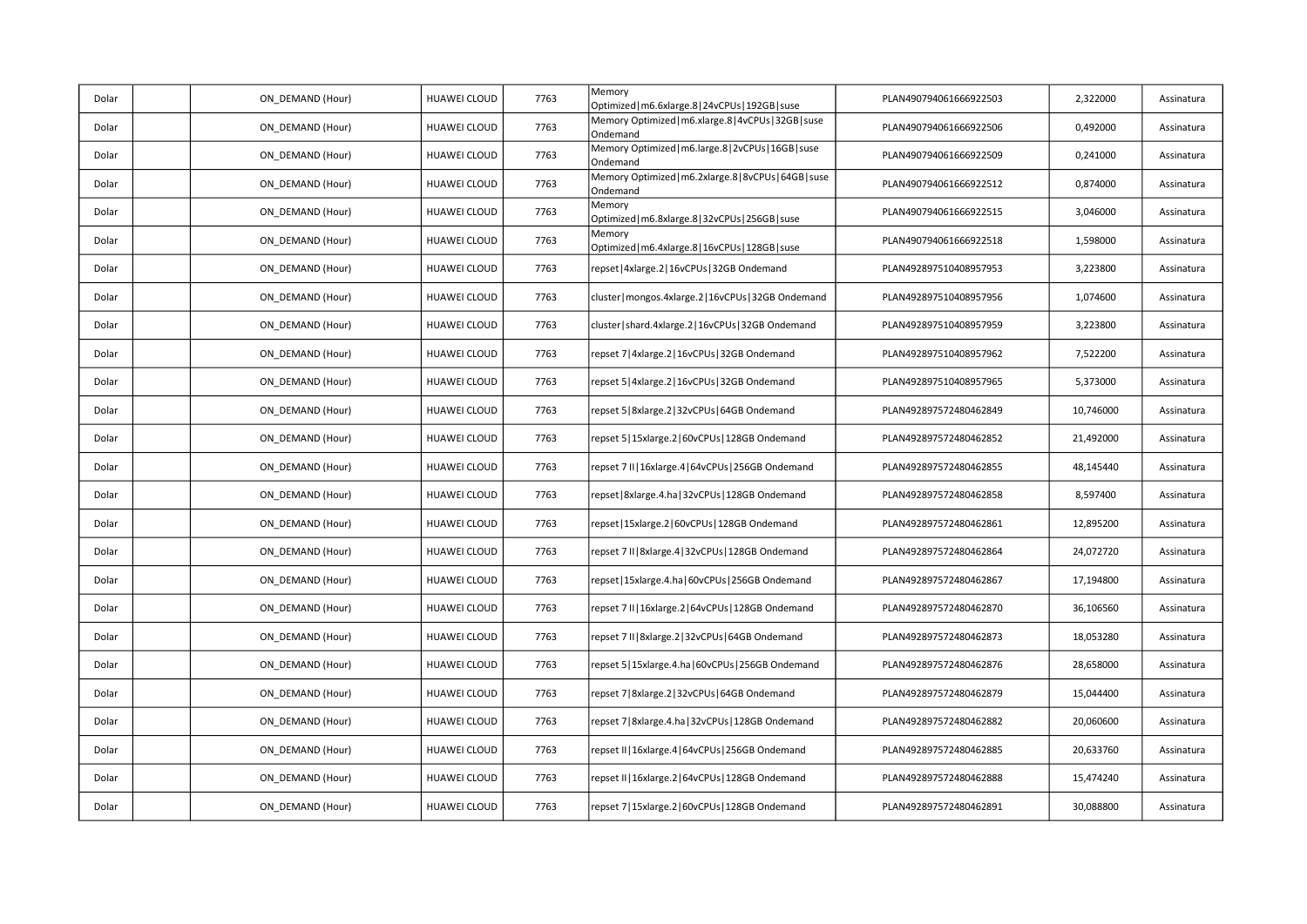| Dolar | ON_DEMAND (Hour)            | HUAWEI CLOUD        | 7763 | repset 5 II   16xlarge.4   64vCPUs   256GB Ondemand       | PLAN492897572480462894 | 34,389600 | Assinatura |
|-------|-----------------------------|---------------------|------|-----------------------------------------------------------|------------------------|-----------|------------|
| Dolar | ON DEMAND (Hour)            | HUAWEI CLOUD        | 7763 | epset   8xlarge.2   32vCPUs   64GB Ondemand               | PLAN492897572480462897 | 6,447600  | Assinatura |
| Dolar | ON DEMAND (Hour)            | HUAWEI CLOUD        | 7763 | epset II   8xlarge.4   32vCPUs   128GB Ondemand           | PLAN492897572480462900 | 10,316880 | Assinatura |
| Dolar | ON_DEMAND (Hour)            | HUAWEI CLOUD        | 7763 | epset 5 II   8xlarge.2   32vCPUs   64GB Ondemand          | PLAN492897572480462903 | 12,895200 | Assinatura |
| Dolar | ON_DEMAND (Hour)            | HUAWEI CLOUD        | 7763 | epset 5 II   8xlarge.4   32vCPUs   128GB Ondemand         | PLAN492897572480462906 | 17,194800 | Assinatura |
| Dolar | ON DEMAND (Hour)            | HUAWEI CLOUD        | 7763 | repset 5   8xlarge.4.ha   32vCPUs   128GB Ondemand        | PLAN492897572480462909 | 14,329000 | Assinatura |
| Dolar | ON DEMAND (Hour)            | HUAWEI CLOUD        | 7763 | repset 7   15xlarge.4.ha   60vCPUs   256GB Ondemand       | PLAN492897572480462912 | 40,121200 | Assinatura |
| Dolar | ON_DEMAND (Hour)            | HUAWEI CLOUD        | 7763 | repset II   8xlarge.2   32vCPUs   64GB Ondemand           | PLAN492897572480462915 | 7,737120  | Assinatura |
| Dolar | ON DEMAND (Hour)            | HUAWEI CLOUD        | 7763 | repset 5 II   16xlarge.2   64vCPUs   128GB Ondemand       | PLAN492897572480462918 | 25,790400 | Assinatura |
| Dolar | ON DEMAND (Hour)            | HUAWEI CLOUD        | 7763 | cbgbgp Ondemand                                           | PLAN497291720203476992 | 0,005000  | Assinatura |
| Dolar | ON DEMAND (Hour)            | HUAWEI CLOUD        | 7763 | cbg BGP   elastic IP Ondemand                             | PLAN497291944409997312 | 0,005000  | Assinatura |
| Dolar | ON_DEMAND (0 até < 10 TB)   | <b>HUAWEI CLOUD</b> | 7763 | cbg static BGP   traffic bandwidth Ondemand               | PLAN497389494372745216 | 0,135000  | Assinatura |
| Dolar | ON_DEMAND (10 até < 50 TB)  | HUAWEI CLOUD        | 7763 | cbg static BGP   traffic bandwidth Ondemand               | PLAN497389494372745216 | 0,124000  | Assinatura |
| Dolar | ON DEMAND (50 até < 150 TB) | <b>HUAWEI CLOUD</b> | 7763 | cbg static BGP traffic bandwidth Ondemand                 | PLAN497389494372745216 | 0,113000  | Assinatura |
| Dolar | ON DEMAND (>= 150 TB)       | HUAWEI CLOUD        | 7763 | cbg static BGP   traffic bandwidth Ondemand               | PLAN497389494372745216 | 0,103000  | Assinatura |
| Dolar | ON_DEMAND (Hour)            | HUAWEI CLOUD        | 7763 | CBG dynamic BGP   fixed bandwidth Ondemand                | PLAN497394712925782016 | 0,028100  | Assinatura |
| Dolar | ON_DEMAND (Hour)            | HUAWEI CLOUD        | 7763 | cbg static BGP   fixed bandwidth Ondemand                 | PLAN497394832096403456 | 0,028100  | Assinatura |
| Dolar | ON DEMAND (Hour)            | HUAWEI CLOUD        | 7763 | vpn connection Ondemand                                   | PLAN497605718180446208 | 0,050000  | Assinatura |
| Dolar | ON_DEMAND (0 até < 10 TB)   | HUAWEI CLOUD        | 7763 | CBG Dynamic BGP   Traffic Bandwidth Ondemand              | PLAN497652791638573056 | 0,135000  | Assinatura |
| Dolar | ON DEMAND (10 até < 50 TB)  | <b>HUAWEI CLOUD</b> | 7763 | CBG Dynamic BGP   Traffic Bandwidth Ondemand              | PLAN497652791638573056 | 0,124000  | Assinatura |
| Dolar | ON_DEMAND (50 até < 150 TB) | HUAWEI CLOUD        | 7763 | CBG Dynamic BGP   Traffic Bandwidth Ondemand              | PLAN497652791638573056 | 0,113000  | Assinatura |
| Dolar | ON DEMAND (>= 150 TB)       | <b>HUAWEI CLOUD</b> | 7763 | CBG Dynamic BGP   Traffic Bandwidth Ondemand              | PLAN497652791638573056 | 0,103000  | Assinatura |
| Dolar | ON DEMAND (Hour)            | HUAWEI CLOUD        | 7763 | cluster   mongos.4xlarge.4   32vCPUs   128GB Ondemand     | PLAN498426350518620161 | 2,865800  | Assinatura |
| Dolar | ON DEMAND (Hour)            | HUAWEI CLOUD        | 7763 | cluster   mongos.8xlarge.2   32vCPUs   64GB Ondemand      | PLAN498426350518620164 | 2,149200  | Assinatura |
| Dolar | ON_DEMAND (Hour)            | HUAWEI CLOUD        | 7763 | cluster   mongos.4xlarge.2   60vCPUs   128GB Ondemand     | PLAN498426350518620167 | 4,298400  | Assinatura |
| Dolar | ON DEMAND (Hour)            | HUAWEI CLOUD        | 7763 | cluster   mongos.15xlarge.4   60vCPUs   256GB<br>Ondemand | PLAN498426350518620170 | 5,731600  | Assinatura |
|       |                             |                     |      |                                                           |                        |           |            |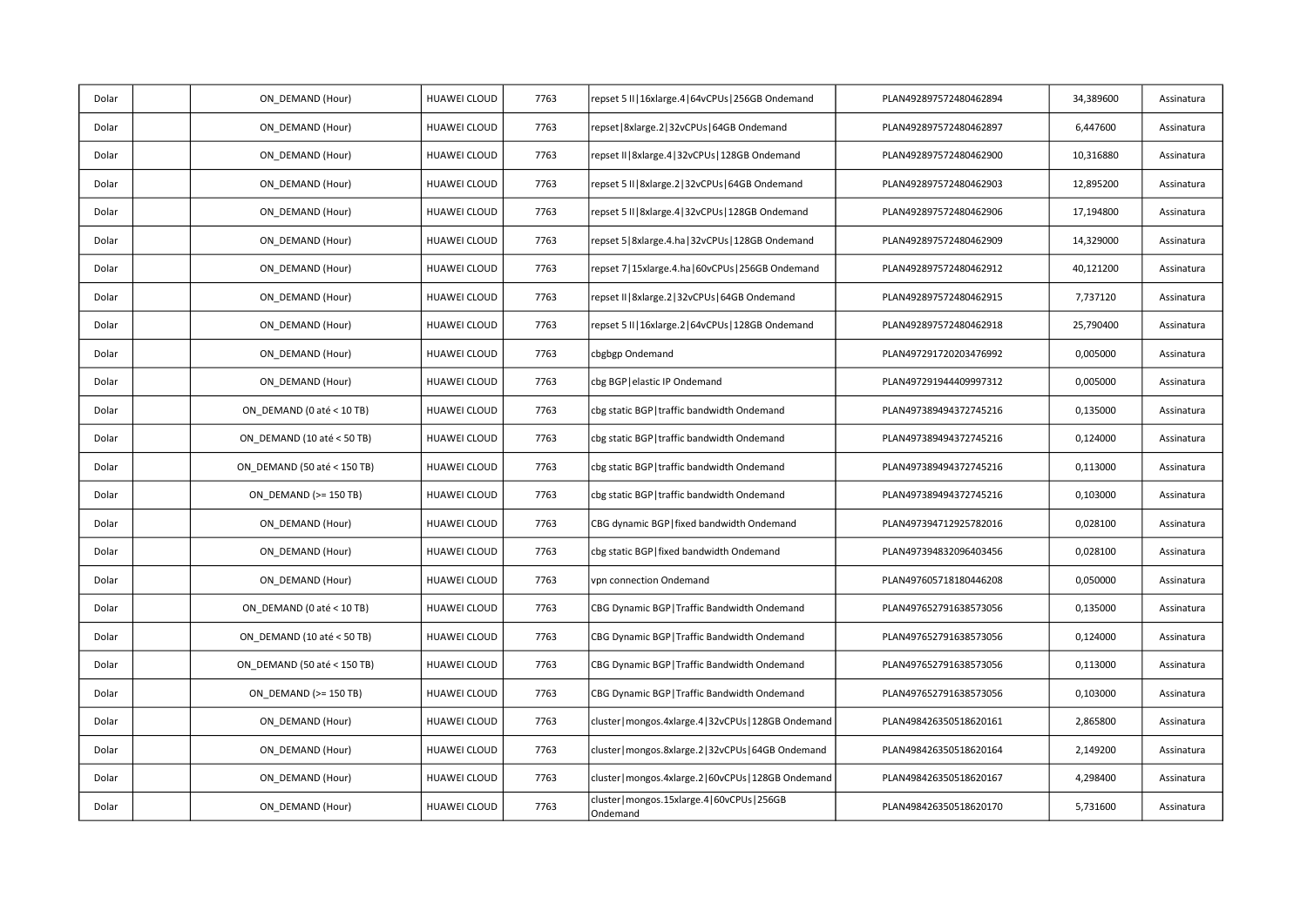| Dolar |              | ON_DEMAND (Hour) | HUAWEI CLOUD        | 7763 | cluster II   shard.16xlarge.2   64vCPUs   128GB<br>Ondemand  | PLAN498426356302565377 | 15,474240      | Assinatura |
|-------|--------------|------------------|---------------------|------|--------------------------------------------------------------|------------------------|----------------|------------|
| Dolar |              | ON DEMAND (Hour) | HUAWEI CLOUD        | 7763 | cluster II   mongos.4xlarge.4   16vCPUs   64GB<br>Ondemand   | PLAN498426356302565380 | 1,719480       | Assinatura |
| Dolar |              | ON DEMAND (Hour) | HUAWEI CLOUD        | 7763 | cluster II   mongos.8xlarge.2   32vCPUs   64GB<br>Ondemand   | PLAN498426356302565383 | 2,579040       | Assinatura |
| Dolar |              | ON DEMAND (Hour) | HUAWEI CLOUD        | 7763 | cluster   shard.4xlarge.2   60vCPUs   128GB Ondemand         | PLAN498426356302565386 | 12,895200      | Assinatura |
| Dolar |              | ON DEMAND (Hour) | HUAWEI CLOUD        | 7763 | cluster II   mongos.4xlarge.4   32vCPUs   128GB<br>Ondemand  | PLAN498426356302565389 | 3,438960       | Assinatura |
| Dolar |              | ON DEMAND (Hour) | <b>HUAWEI CLOUD</b> | 7763 | cluster II   shard.4xlarge.4   32vCPUs   128GB Ondemand      | PLAN498426356302565392 | 10,316880      | Assinatura |
| Dolar |              | ON DEMAND (Hour) | HUAWEI CLOUD        | 7763 | cluster   shard.8xlarge.2   32vCPUs   64GB Ondemand          | PLAN498426356302565395 | 6,447600       | Assinatura |
| Dolar |              | ON DEMAND (Hour) | HUAWEI CLOUD        | 7763 | cluster II   mongos.4xlarge.2   16vCPUs   32GB<br>Ondemand   | PLAN498426356302565398 | 1,289520       | Assinatura |
| Dolar |              | ON DEMAND (Hour) | HUAWEI CLOUD        | 7763 | cluster II   mongos.16xlarge.2   64vCPUs   128GB<br>Ondemand | PLAN498426356302565401 | 5,158080       | Assinatura |
| Dolar |              | ON DEMAND (Hour) | HUAWEI CLOUD        | 7763 | cluster II   shard.4xlarge.2   16vCPUs   32GB Ondemand       | PLAN498426356302565404 | 3,868560       | Assinatura |
| Dolar |              | ON DEMAND (Hour) | HUAWEI CLOUD        | 7763 | cluster II   shard.4xlarge.4   64vCPUs   256GB Ondemand      | PLAN498426356302565407 | 20,633760      | Assinatura |
| Dolar |              | ON_DEMAND (Hour) | <b>HUAWEI CLOUD</b> | 7763 | cluster   shard.15xlarge.4   60vCPUs   256GB Ondemand        | PLAN498426356302565410 | 17,194800      | Assinatura |
| Dolar |              | ON_DEMAND (Hour) | HUAWEI CLOUD        | 7763 | cluster II   mongos.4xlarge.4   64vCPUs   256GB<br>Ondemand  | PLAN498426356302565413 | 6,877920       | Assinatura |
| Dolar |              | ON DEMAND (Hour) | <b>HUAWEI CLOUD</b> | 7763 | cluster   shard.4xlarge.4   32vCPUs   128GB Ondemand         | PLAN498426356302565416 | 8,597400       | Assinatura |
| Dolar |              | ON DEMAND (Hour) | HUAWEI CLOUD        | 7763 | cluster II   shard.8xlarge.2   32vCPUs   64GB Ondemand       | PLAN498426356302565419 | 7,737120       | Assinatura |
| Dolar |              | ON DEMAND (Hour) | HUAWEI CLOUD        | 7763 | cluster II   shard.4xlarge.4   16vCPUs   64GB Ondemand       | PLAN498426356302565422 | 5,158440       | Assinatura |
| Dolar | $\mathbf{1}$ | PERIOD (Month)   | <b>HUAWEI CLOUD</b> | 7763 | DAYU Starter Version Monthly                                 | PLAN500955183251673088 | 428,000000     | Assinatura |
| Dolar | 12           | PERIOD (Year)    | <b>HUAWEI CLOUD</b> | 7763 | DAYU Starter Version Yearly                                  | PLAN500955917674311680 | 4.280,000000   | Assinatura |
| Dolar | 12           | PERIOD (Year)    | HUAWEI CLOUD        | 7763 | DAYU Starter Version Yearly                                  | PLAN500955917678505985 | 8.560,000000   | Assinatura |
| Dolar | 12           | PERIOD (Year)    | HUAWEI CLOUD        | 7763 | DAYU Starter Version Yearly                                  | PLAN500955917678505987 | 12.840,000000  | Assinatura |
| Dolar | $\mathbf{1}$ | PERIOD (Month)   | <b>HUAWEI CLOUD</b> | 7763 | DAYU Basic Version Monthly                                   | PLAN500956482647060480 | 6.422,000000   | Assinatura |
| Dolar | 12           | PERIOD (Year)    | <b>HUAWEI CLOUD</b> | 7763 | DAYU Basic Version Yearly                                    | PLAN500957046982266880 | 64.220,000000  | Assinatura |
| Dolar | 12           | PERIOD (Year)    | HUAWEI CLOUD        | 7763 | DAYU Basic Version Yearly                                    | PLAN500957046982266882 | 128.440,000000 | Assinatura |
| Dolar | 12           | PERIOD (Year)    | HUAWEI CLOUD        | 7763 | DAYU Basic Version Yearly                                    | PLAN500957046982266884 | 192.660,000000 | Assinatura |
| Dolar | $\mathbf{1}$ | PERIOD (Month)   | <b>HUAWEI CLOUD</b> | 7763 | DAYU Advanced Version Monthly                                | PLAN500962801407971328 | 12.845,000000  | Assinatura |
| Dolar | 12           | PERIOD (Year)    | <b>HUAWEI CLOUD</b> | 7763 | DAYU Advanced Version Yearly                                 | PLAN500963231638704128 | 128.450,000000 | Assinatura |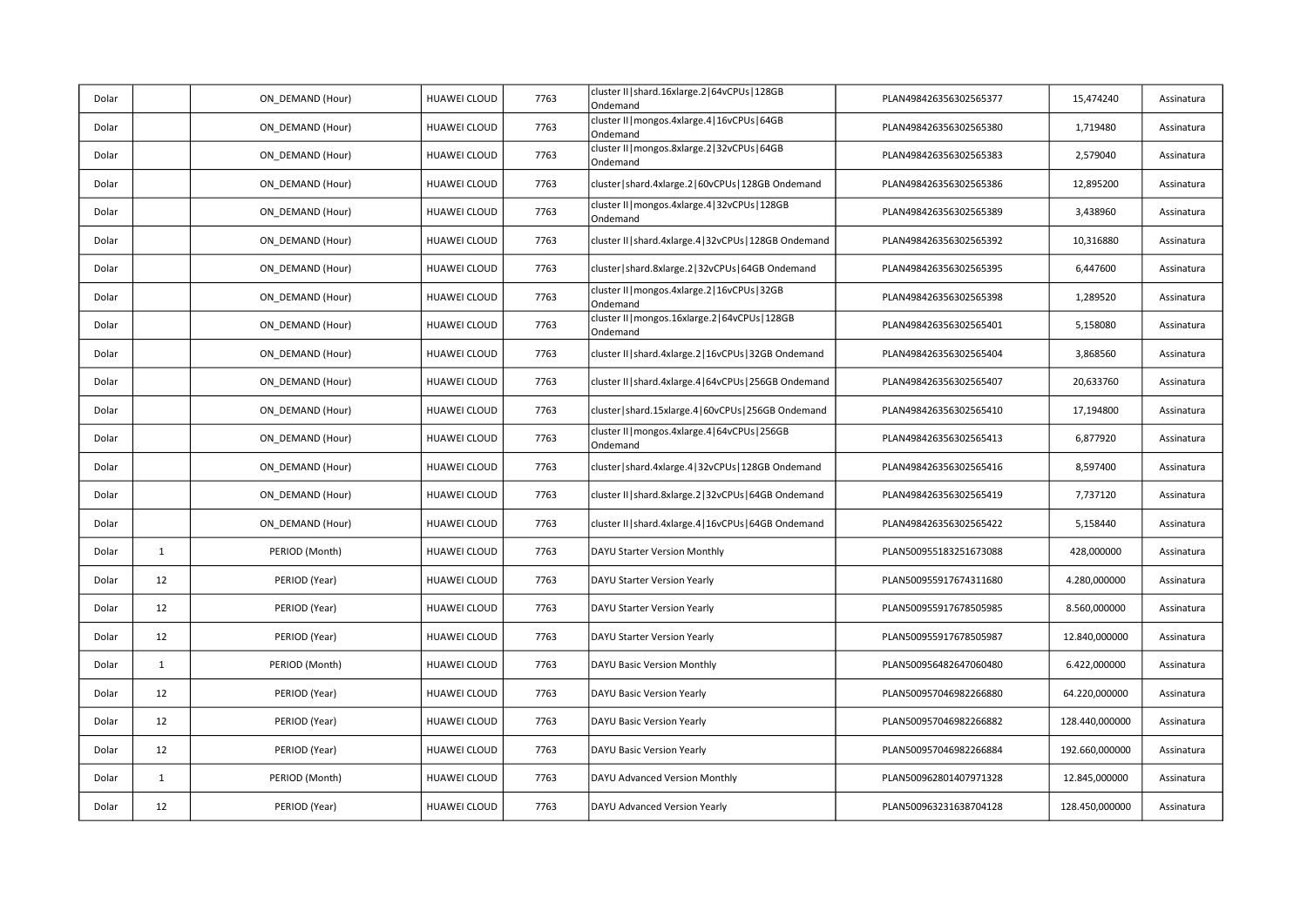| Dolar | 12           | PERIOD (Year)    | HUAWEI CLOUD        | 7763 | DAYU Advanced Version Yearly                       | PLAN500963231638704130 | 256.900,000000   | Assinatura |
|-------|--------------|------------------|---------------------|------|----------------------------------------------------|------------------------|------------------|------------|
| Dolar | 12           | PERIOD (Year)    | HUAWEI CLOUD        | 7763 | DAYU Advanced Version Yearly                       | PLAN500963231638704132 | 385.350,000000   | Assinatura |
| Dolar | $\mathbf{1}$ | PERIOD (Month)   | <b>HUAWEI CLOUD</b> | 7763 | DAYU Professional Version Monthly                  | PLAN500963402854395904 | 21.408,000000    | Assinatura |
| Dolar | 12           | PERIOD (Year)    | HUAWEI CLOUD        | 7763 | DAYU Professional Version Yearly                   | PLAN500963727065698304 | 214.080,000000   | Assinatura |
| Dolar | 12           | PERIOD (Year)    | HUAWEI CLOUD        | 7763 | DAYU Professional Version Yearly                   | PLAN500963727069892609 | 428.160,000000   | Assinatura |
| Dolar | 12           | PERIOD (Year)    | HUAWEI CLOUD        | 7763 | DAYU Professional Version Yearly                   | PLAN500963727069892611 | 642.240,000000   | Assinatura |
| Dolar | 1            | PERIOD (Month)   | HUAWEI CLOUD        | 7763 | DAYU Enterprise Version Monthly                    | PLAN500963896532357120 | 42.816,000000    | Assinatura |
| Dolar | 12           | PERIOD (Year)    | HUAWEI CLOUD        | 7763 | DAYU Enterprise Version Yearly                     | PLAN500964199948308480 | 428.160,000000   | Assinatura |
| Dolar | 12           | PERIOD (Year)    | <b>HUAWEI CLOUD</b> | 7763 | DAYU Enterprise Version Yearly                     | PLAN500964199948308482 | 856.320,000000   | Assinatura |
| Dolar | 12           | PERIOD (Year)    | HUAWEI CLOUD        | 7763 | DAYU Enterprise Version Yearly                     | PLAN500964199952502785 | 1.284.480,000000 | Assinatura |
| Dolar |              | ON_DEMAND (Hour) | HUAWEI CLOUD        | 7763 | DAYU data migration large instance Ondemand        | PLAN502024843078365184 | 0,480000         | Assinatura |
| Dolar |              | ON DEMAND (Hour) | HUAWEI CLOUD        | 7763 | DAYU data migration xlarge instance Ondemand       | PLAN502024941430591488 | 0,910000         | Assinatura |
| Dolar |              | ON DEMAND (Hour) | HUAWEI CLOUD        | 7763 | DAYU data migration 4xlarge instance Ondemand      | PLAN502025043264098304 | 3,750000         | Assinatura |
| Dolar | $\mathbf{1}$ | PERIOD (Month)   | HUAWEI CLOUD        | 7763 | Bandwidth Expansion Package   Enterprise Monthly   | PLAN502054025787305984 | 480,000000       | Assinatura |
| Dolar | 12           | PERIOD (Year)    | HUAWEI CLOUD        | 7763 | Bandwidth Expansion Package   Enterprise Yearly    | PLAN502054662113554432 | 4.800,000000     | Assinatura |
| Dolar | 12           | PERIOD (Year)    | HUAWEI CLOUD        | 7763 | Bandwidth Expansion Package   Enterprise Yearly    | PLAN502054662117748737 | 8.064,000000     | Assinatura |
| Dolar | 12           | PERIOD (Year)    | HUAWEI CLOUD        | 7763 | Bandwidth Expansion Package   Enterprise Yearly    | PLAN502054662117748739 | 8.640,000000     | Assinatura |
| Dolar | $\mathbf{1}$ | PERIOD (Month)   | <b>HUAWEI CLOUD</b> | 7763 | Bandwidth Expansion Package   Professional Monthly | PLAN502055591651012608 | 160,000000       | Assinatura |
| Dolar | 12           | PERIOD (Year)    | HUAWEI CLOUD        | 7763 | Bandwidth Expansion Package   Professional Yearly  | PLAN502056172604059648 | 1.600,000000     | Assinatura |
| Dolar | 12           | PERIOD (Year)    | HUAWEI CLOUD        | 7763 | Bandwidth Expansion Package   Professional Yearly  | PLAN502056172604059650 | 2.688,000000     | Assinatura |
| Dolar | 12           | PERIOD (Year)    | HUAWEI CLOUD        | 7763 | Bandwidth Expansion Package   Professional Yearly  | PLAN502056172604059652 | 2.880,000000     | Assinatura |
| Dolar | $\mathbf{1}$ | PERIOD (Month)   | <b>HUAWEI CLOUD</b> | 7763 | Bandwidth Expansion Package   Ultimate Monthly     | PLAN502056640789049344 | 790,000000       | Assinatura |
| Dolar | 12           | PERIOD (Year)    | HUAWEI CLOUD        | 7763 | Bandwidth Expansion Package   Ultimate Yearly      | PLAN502057088598102016 | 7.900,000000     | Assinatura |
| Dolar | 12           | PERIOD (Year)    | HUAWEI CLOUD        | 7763 | Bandwidth Expansion Package   Ultimate Yearly      | PLAN502057088602296321 | 13.272,000000    | Assinatura |
| Dolar | 12           | PERIOD (Year)    | HUAWEI CLOUD        | 7763 | Bandwidth Expansion Package   Ultimate Yearly      | PLAN502057088602296323 | 14.220,000000    | Assinatura |
| Dolar | 1            | PERIOD (Month)   | <b>HUAWEI CLOUD</b> | 7763 | Basic course   Enterprise Monthly                  | PLAN502058717263122432 | 1.560,000000     | Assinatura |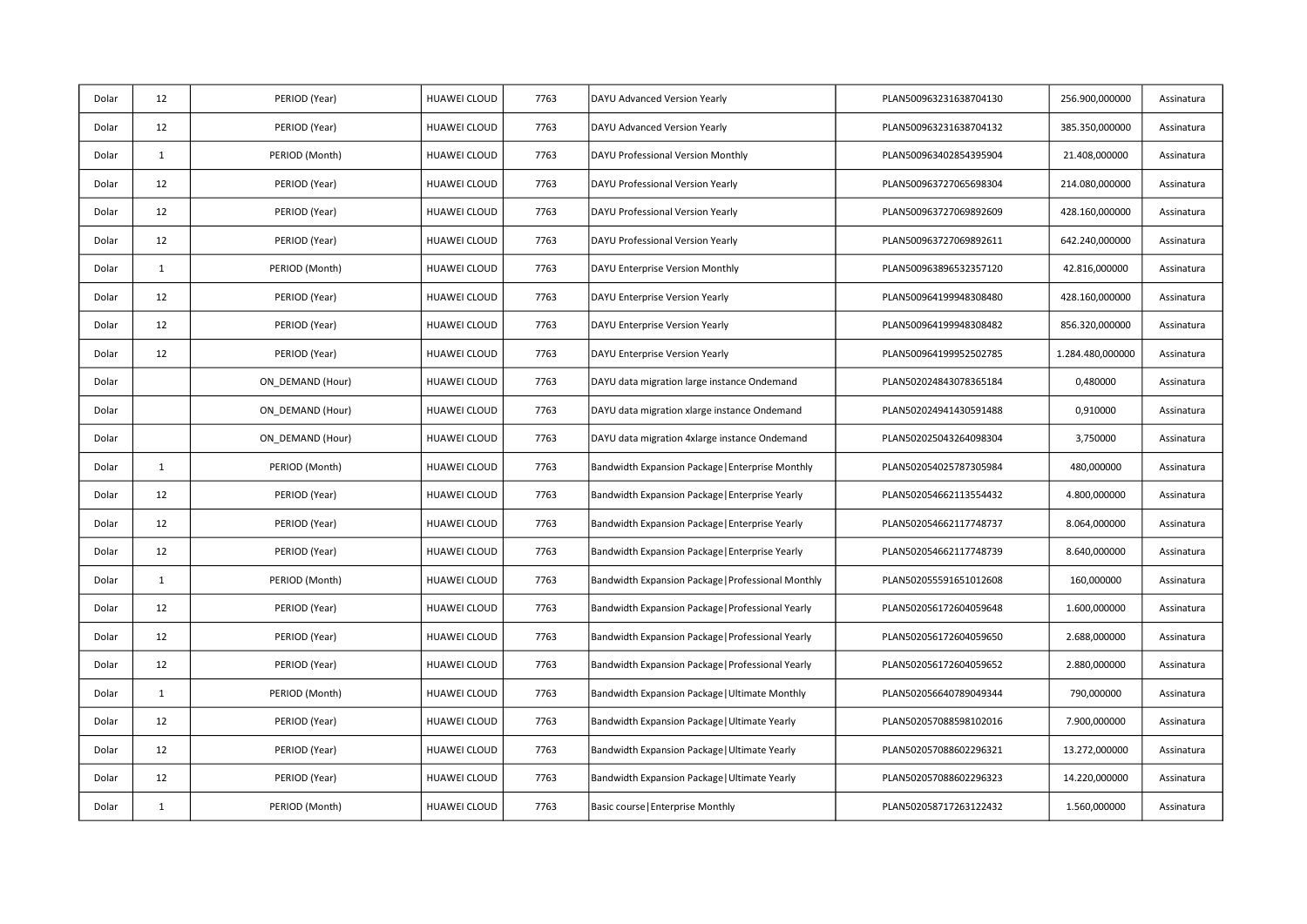| Dolar | 12           | PERIOD (Year)             | HUAWEI CLOUD        | 7763 | Basic course   Enterprise Yearly                       | PLAN502059183279656960 | 15.600,000000 | Assinatura |
|-------|--------------|---------------------------|---------------------|------|--------------------------------------------------------|------------------------|---------------|------------|
| Dolar | 12           | PERIOD (Year)             | HUAWEI CLOUD        | 7763 | Basic course   Enterprise Yearly                       | PLAN502059183283851265 | 26.208,000000 | Assinatura |
| Dolar | 12           | PERIOD (Year)             | <b>HUAWEI CLOUD</b> | 7763 | Basic course   Enterprise Yearly                       | PLAN502059183283851267 | 28.080,000000 | Assinatura |
| Dolar | $\mathbf{1}$ | PERIOD (Month)            | <b>HUAWEI CLOUD</b> | 7763 | Basic course   Professional Monthly                    | PLAN502059691113410560 | 615,000000    | Assinatura |
| Dolar | 12           | PERIOD (Year)             | <b>HUAWEI CLOUD</b> | 7763 | Basic course   Professional Yearly                     | PLAN502060067258593280 | 6.150,000000  | Assinatura |
| Dolar | 12           | PERIOD (Year)             | HUAWEI CLOUD        | 7763 | Basic course   Professional Yearly                     | PLAN502060067258593282 | 10.332,000000 | Assinatura |
| Dolar | 12           | PERIOD (Year)             | HUAWEI CLOUD        | 7763 | Basic course   Professional Yearly                     | PLAN502060067258593284 | 11.070,000000 | Assinatura |
| Dolar | $\mathbf{1}$ | PERIOD (Month)            | <b>HUAWEI CLOUD</b> | 7763 | Basic course   Ultimate Monthly                        | PLAN502060581211828224 | 4.730,000000  | Assinatura |
| Dolar | 12           | PERIOD (Year)             | HUAWEI CLOUD        | 7763 | Basic course   Ultimate Yearly                         | PLAN502078152636067840 | 47.300,000000 | Assinatura |
| Dolar | 12           | PERIOD (Year)             | <b>HUAWEI CLOUD</b> | 7763 | Basic course   Ultimate Yearly                         | PLAN502078152640262145 | 79.464,000000 | Assinatura |
| Dolar | 12           | PERIOD (Year)             | <b>HUAWEI CLOUD</b> | 7763 | Basic course   Ultimate Yearly                         | PLAN502078152640262147 | 85.140,000000 | Assinatura |
| Dolar | $\mathbf{1}$ | PERIOD (Month)            | <b>HUAWEI CLOUD</b> | 7763 | Host Expansion Package   Enterprise Monthly            | PLAN502078975831134208 | 160,000000    | Assinatura |
| Dolar | 12           | PERIOD (Year)             | HUAWEI CLOUD        | 7763 | Host Expansion Package   Enterprise Yearly             | PLAN502079413947158528 | 1.600,000000  | Assinatura |
| Dolar | 12           | PERIOD (Year)             | HUAWEI CLOUD        | 7763 | Host Expansion Package   Enterprise Yearly             | PLAN502079413951352833 | 2.688,000000  | Assinatura |
| Dolar | 12           | PERIOD (Year)             | HUAWEI CLOUD        | 7763 | Host Expansion Package   Enterprise Yearly             | PLAN502079413951352835 | 2.880,000000  | Assinatura |
| Dolar | $\mathbf{1}$ | PERIOD (Month)            | <b>HUAWEI CLOUD</b> | 7763 | Host Expansion Package   Professional Monthly          | PLAN502080228476809216 | 100,000000    | Assinatura |
| Dolar | 12           | PERIOD (Year)             | <b>HUAWEI CLOUD</b> | 7763 | Host Expansion Package   Professional Yearly           | PLAN502080576847302656 | 1.000,000000  | Assinatura |
| Dolar | 12           | PERIOD (Year)             | <b>HUAWEI CLOUD</b> | 7763 | Host Expansion Package   Professional Yearly           | PLAN502080576847302658 | 1.680,000000  | Assinatura |
| Dolar | 12           | PERIOD (Year)             | <b>HUAWEI CLOUD</b> | 7763 | Host Expansion Package   Professional Yearly           | PLAN502080576847302660 | 1.800,000000  | Assinatura |
| Dolar | $\mathbf{1}$ | PERIOD (Month)            | <b>HUAWEI CLOUD</b> | 7763 | Host Expansion Package   Ultimate Monthly              | PLAN502084312650960896 | 320,000000    | Assinatura |
| Dolar | 12           | PERIOD (Year)             | HUAWEI CLOUD        | 7763 | Host Expansion Package   Ultimate Yearly               | PLAN502084684333404160 | 3.200,000000  | Assinatura |
| Dolar | 12           | PERIOD (Year)             | HUAWEI CLOUD        | 7763 | Host Expansion Package   Ultimate Yearly               | PLAN502084684333404162 | 5.376,000000  | Assinatura |
| Dolar | 12           | PERIOD (Year)             | HUAWEI CLOUD        | 7763 | Host Expansion Package   Ultimate Yearly               | PLAN502084684333404164 | 5.760,000000  | Assinatura |
| Dolar |              | ON_DEMAND (Hour)          | HUAWEI CLOUD        | 7763 | Web Application Firewall Payperuse Request<br>Ondemand | PLAN503107297423872000 | 0,600000      | Assinatura |
| Dolar |              | ON DEMAND (Hour)          | HUAWEI CLOUD        | 7763 | Web Application Firewall Payperuse Rule Ondemand       | PLAN503108851535147008 | 0,001400      | Assinatura |
| Dolar |              | ON DEMAND (0 até < 1 PCS) | <b>HUAWEI CLOUD</b> | 7763 | Web Application Firewall Payperuse Domain<br>Ondemand  | PLAN503110512865398784 | 0,250000      | Assinatura |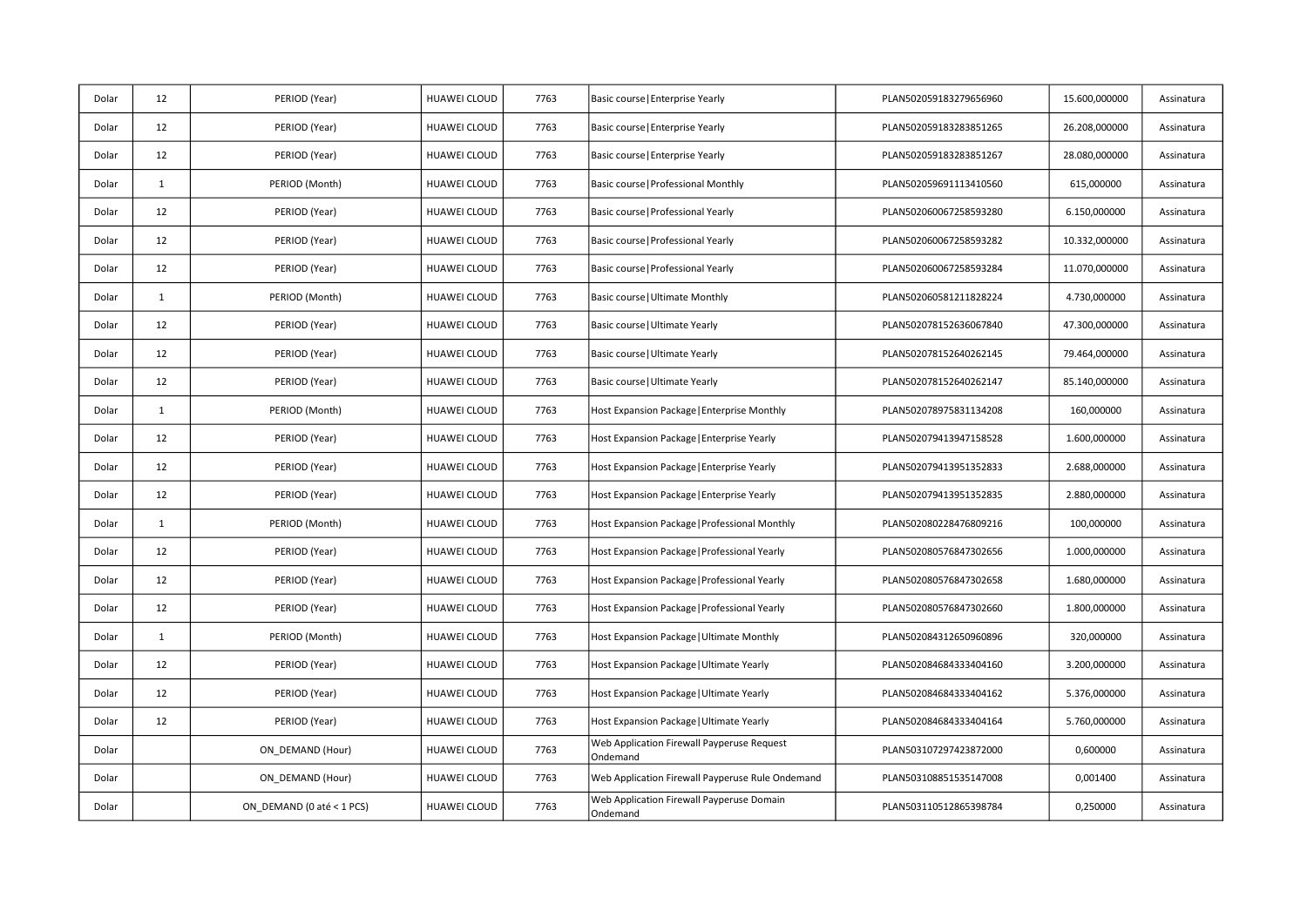| Dolar | ON DEMAND (>= 1 PCS) | HUAWEI CLOUD | 7763 | Web Application Firewall Payperuse Domain<br>Ondemand              | PLAN503110512865398784 | 0,014000  | Assinatura |
|-------|----------------------|--------------|------|--------------------------------------------------------------------|------------------------|-----------|------------|
| Dolar | ON DEMAND (Hour)     | HUAWEI CLOUD | 7763 | MySQL Single   15xlarge.2   64vCPUs   128GB ondemand               | PLAN504624442085593088 | 5,042000  | Assinatura |
| Dolar | ON DEMAND (Hour)     | HUAWEI CLOUD | 7763 | MySQL Primary   Standby   4xlarge.4   16vCPUs   64GB<br>ondemand   | PLAN504624442085593091 | 3,142000  | Assinatura |
| Dolar | ON DEMAND (Hour)     | HUAWEI CLOUD | 7763 | MySQL Single   large.2   2vCPUs   4GB ondemand                     | PLAN504624442085593094 | 0,158000  | Assinatura |
| Dolar | ON_DEMAND (Hour)     | HUAWEI CLOUD | 7763 | MySQL Single   2xlarge.2   8vCPUs16GB ondemand                     | PLAN504624442085593097 | 0,630000  | Assinatura |
| Dolar | ON DEMAND (Hour)     | HUAWEI CLOUD | 7763 | MySQL Primary   Standby   4xlarge.2   16vCPUs   32GB<br>ondemand   | PLAN504624442085593100 | 2,520000  | Assinatura |
| Dolar | ON_DEMAND (Hour)     | HUAWEI CLOUD | 7763 | MySQL Read Replica   large.2   2vCPUs   4GB ondemand               | PLAN504624442085593103 | 0,158000  | Assinatura |
| Dolar | ON DEMAND (Hour)     | HUAWEI CLOUD | 7763 | MySQL Primary   Standby   xlarge.4   4vCPUs   16GB<br>ondemand     | PLAN504624442085593106 | 0,786000  | Assinatura |
| Dolar | ON_DEMAND (Hour)     | HUAWEI CLOUD | 7763 | MySQL Read Replica   large.4   2vCPUs   8GB ondemand               | PLAN504624442085593109 | 0,196000  | Assinatura |
| Dolar | ON DEMAND (Hour)     | HUAWEI CLOUD | 7763 | MySQL Read Replica   8xlarge.2   32vCPUs   64GB<br>ondemand        | PLAN504624442085593112 | 2,521000  | Assinatura |
| Dolar | ON DEMAND (Hour)     | HUAWEI CLOUD | 7763 | MySQL Single   xlarge.4   4vCPUs   16GB ondemand                   | PLAN504624442085593115 | 0,393000  | Assinatura |
| Dolar | ON_DEMAND (Hour)     | HUAWEI CLOUD | 7763 | MySQL Single   large.4   2vCPUs   8GB ondemand                     | PLAN504624442085593118 | 0,196000  | Assinatura |
| Dolar | ON DEMAND (Hour)     | HUAWEI CLOUD | 7763 | MySQL Single   4xlarge.2   16vCPUs   32GB ondemand                 | PLAN504624442085593121 | 1,260000  | Assinatura |
| Dolar | ON_DEMAND (Hour)     | HUAWEI CLOUD | 7763 | MySQL Read Replica   2xlarge.4   8vCPUs   32GB<br>ondemand         | PLAN504624442085593124 | 0,785000  | Assinatura |
| Dolar | ON DEMAND (Hour)     | HUAWEI CLOUD | 7763 | MySQL Single   8xlarge.4   32vCPUs128GB ondemand                   | PLAN504624442085593127 | 3,142000  | Assinatura |
| Dolar | ON DEMAND (Hour)     | HUAWEI CLOUD | 7763 | MySQL Read Replica   8xlarge.4   32vCPUs128GB<br>ondemand          | PLAN504624442085593130 | 3,142000  | Assinatura |
| Dolar | ON DEMAND (Hour)     | HUAWEI CLOUD | 7763 | MySQL Primary   Standby   xlarge.2   4vCPUs   8GB<br>ondemand      | PLAN504624442085593133 | 0,630000  | Assinatura |
| Dolar | ON DEMAND (Hour)     | HUAWEI CLOUD | 7763 | MySQL Read Replica   2xlarge.2   8vCPUs16GB<br>ondemand            | PLAN504624442085593136 | 0,630000  | Assinatura |
| Dolar | ON_DEMAND (Hour)     | HUAWEI CLOUD | 7763 | MySQL Primary   Standby   large.4   2vCPUs   8GB<br>ondemand       | PLAN504624442085593139 | 0,392000  | Assinatura |
| Dolar | ON DEMAND (Hour)     | HUAWEI CLOUD | 7763 | MySQL Primary   Standby   16xlarge.4   64vCPUs256GB<br>ondemand    | PLAN504624442085593142 | 12,568000 | Assinatura |
| Dolar | ON_DEMAND (Hour)     | HUAWEI CLOUD | 7763 | MySQL Primary   Standby   large.2   2vCPUs   4GB<br>ondemand       | PLAN504624442085593145 | 0,316000  | Assinatura |
| Dolar | ON DEMAND (Hour)     | HUAWEI CLOUD | 7763 | MySQL Primary   Standby   16xlarge.2   64vCPUs   128GB<br>ondemand | PLAN504624442085593148 | 10,084000 | Assinatura |
| Dolar | ON DEMAND (Hour)     | HUAWEI CLOUD | 7763 | MySQL Single   2xlarge.4   8vCPUs   32GB ondemand                  | PLAN504624442085593151 | 0,785000  | Assinatura |
| Dolar | ON DEMAND (Hour)     | HUAWEI CLOUD | 7763 | MySQL Single   16xlarge.4   64vCPUs256GB ondemand                  | PLAN504624442085593154 | 6,284000  | Assinatura |
| Dolar | ON DEMAND (Hour)     | HUAWEI CLOUD | 7763 | MySQL Single   4xlarge.4   16vCPUs   64GB ondemand                 | PLAN504624442085593157 | 1,571000  | Assinatura |
| Dolar | ON DEMAND (Hour)     | HUAWEI CLOUD | 7763 | MySQL Read Replica   4xlarge.2   16vCPUs   32GB<br>ondemand        | PLAN504624442085593160 | 1,260000  | Assinatura |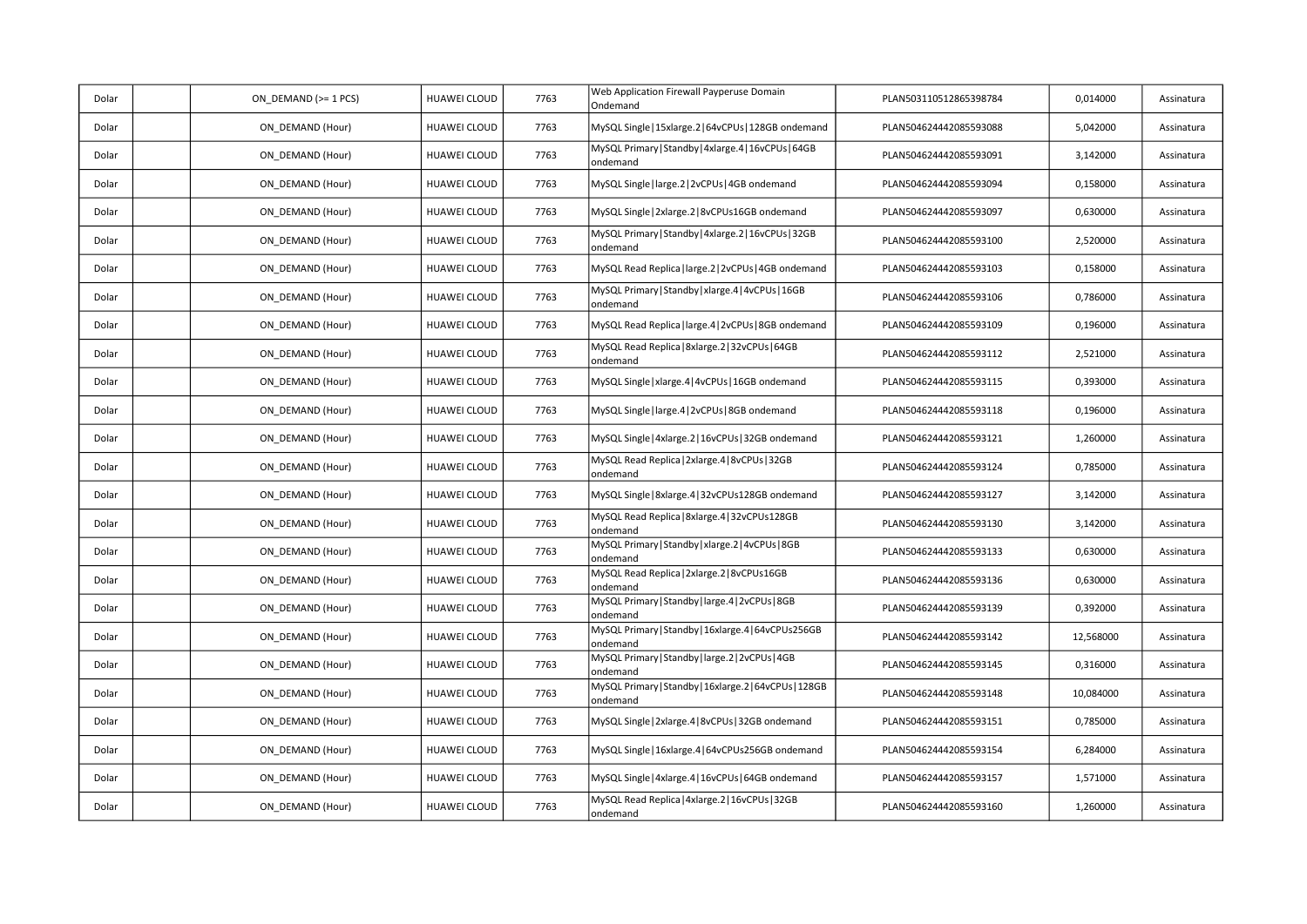| Dolar | ON_DEMAND (Hour) | HUAWEI CLOUD        | 7763 | MySQL Read Replica   4xlarge.4   16vCPUs   64GB<br>ondemand       | PLAN504624442085593163 | 1,571000 | Assinatura |
|-------|------------------|---------------------|------|-------------------------------------------------------------------|------------------------|----------|------------|
| Dolar | ON_DEMAND (Hour) | HUAWEI CLOUD        | 7763 | MySQL Read Replica   16xlarge.2   60vCPUs   128GB<br>ondemand     | PLAN504624442085593166 | 5,042000 | Assinatura |
| Dolar | ON DEMAND (Hour) | HUAWEI CLOUD        | 7763 | MySQL Single   xlarge.2   4vCPUs   8GB ondemand                   | PLAN504624442085593169 | 0,315000 | Assinatura |
| Dolar | ON_DEMAND (Hour) | HUAWEI CLOUD        | 7763 | MySQL Read Replica   15xlarge.4   60vCPUs256GB<br>ondemand        | PLAN504624442085593172 | 6,284000 | Assinatura |
| Dolar | ON DEMAND (Hour) | HUAWEI CLOUD        | 7763 | MySQL Primary   Standby   8xlarge.2   32vCPUs   64GB<br>ondemand  | PLAN504624442085593175 | 5,042000 | Assinatura |
| Dolar | ON_DEMAND (Hour) | HUAWEI CLOUD        | 7763 | MySQL Single   8xlarge.2   32vCPUs   64GB ondemand                | PLAN504624442085593178 | 2,521000 | Assinatura |
| Dolar | ON_DEMAND (Hour) | HUAWEI CLOUD        | 7763 | MySQL Primary   Standby   8xlarge.4   32vCPUs128GB<br>ondemand    | PLAN504624442085593181 | 6,284000 | Assinatura |
| Dolar | ON_DEMAND (Hour) | HUAWEI CLOUD        | 7763 | MySQL Primary   Standby   2xlarge.2   8vCPUs16GB<br>ondemand      | PLAN504624442085593184 | 1,260000 | Assinatura |
| Dolar | ON_DEMAND (Hour) | HUAWEI CLOUD        | 7763 | MySQL Read Replica   xlarge.4   4vCPUs   16GB<br>ondemand         | PLAN504624442085593187 | 0,393000 | Assinatura |
| Dolar | ON_DEMAND (Hour) | HUAWEI CLOUD        | 7763 | MySQL Primary   Standby   2xlarge.4   8vCPUs   32GB<br>ondemand   | PLAN504624442085593190 | 1,570000 | Assinatura |
| Dolar | ON_DEMAND (Hour) | HUAWEI CLOUD        | 7763 | MySQL Read Replica   xlarge.2   4vCPUs   8GB ondemand             | PLAN504624442089787393 | 0,315000 | Assinatura |
| Dolar | ON_DEMAND (Hour) | HUAWEI CLOUD        | 7763 | MySQL Primary   Standby   4xlarge.8   16vCPUs   128GB<br>ondemand | PLAN504625392082866177 | 6,800000 | Assinatura |
| Dolar | ON_DEMAND (Hour) | HUAWEI CLOUD        | 7763 | MySQL Single   2xlarge.8   8vCPUs   64GB ondemand                 | PLAN504625392082866180 | 1,700000 | Assinatura |
| Dolar | ON_DEMAND (Hour) | HUAWEI CLOUD        | 7763 | MySQL Read Replica   4xlarge.8   16vCPUs   128GB<br>ondemand      | PLAN504625392082866183 | 3,400000 | Assinatura |
| Dolar | ON_DEMAND (Hour) | HUAWEI CLOUD        | 7763 | MySQL Single   4xlarge.8   16vCPUs   128GB ondemand               | PLAN504625392082866186 | 3,400000 | Assinatura |
| Dolar | ON DEMAND (Hour) | HUAWEI CLOUD        | 7763 | MySQL Read Replica   large.8   2vCPUs   16GB ondemand             | PLAN504625392082866189 | 0,425000 | Assinatura |
| Dolar | ON DEMAND (Hour) | HUAWEI CLOUD        | 7763 | MySQL Primary   Standby   large.8   2vCPUs   16GB<br>ondemand     | PLAN504625392082866192 | 0,850000 | Assinatura |
| Dolar | ON DEMAND (Hour) | HUAWEI CLOUD        | 7763 | MySQL Single   large.8   2vCPUs   16GB ondemand                   | PLAN504625392082866195 | 0,425000 | Assinatura |
| Dolar | ON_DEMAND (Hour) | HUAWEI CLOUD        | 7763 | MySQL Primary   Standby   2xlarge.8   8vCPUs   64GB<br>ondemand   | PLAN504625392082866198 | 3,400000 | Assinatura |
| Dolar | ON_DEMAND (Hour) | HUAWEI CLOUD        | 7763 | MySQL Primary   Standby   xlarge.8   4vCPUs   32GB<br>ondemand    | PLAN504625392082866201 | 1,700000 | Assinatura |
| Dolar | ON_DEMAND (Hour) | HUAWEI CLOUD        | 7763 | MySQL Read Replica   2xlarge.8   8vCPUs   64GB<br>ondemand        | PLAN504625392082866204 | 1,700000 | Assinatura |
| Dolar | ON_DEMAND (Hour) | HUAWEI CLOUD        | 7763 | MySQL Single   xlarge.8   4vCPUs   32GB ondemand                  | PLAN504625392082866207 | 0,850000 | Assinatura |
| Dolar | ON_DEMAND (Hour) | HUAWEI CLOUD        | 7763 | MySQL Read Replica   xlarge.8   4vCPUs   32GB<br>ondemand         | PLAN504625392082866210 | 0,850000 | Assinatura |
| Dolar | ON_DEMAND (Hour) | HUAWEI CLOUD        | 7763 | cluster II   mongos.xlarge.2   4vCPUs   8GB Ondemand              | PLAN505269447720554497 | 0,322400 | Assinatura |
| Dolar | ON DEMAND (Hour) | <b>HUAWEI CLOUD</b> | 7763 | repset II   xlarge.2   4vCPUs   8GB Ondemand                      | PLAN505269447720554500 | 0,967300 | Assinatura |
| Dolar | ON DEMAND (Hour) | HUAWEI CLOUD        | 7763 | repset 7 II   xlarge.2   4vCPUs   8GB Ondemand                    | PLAN505269447720554503 | 2,256600 | Assinatura |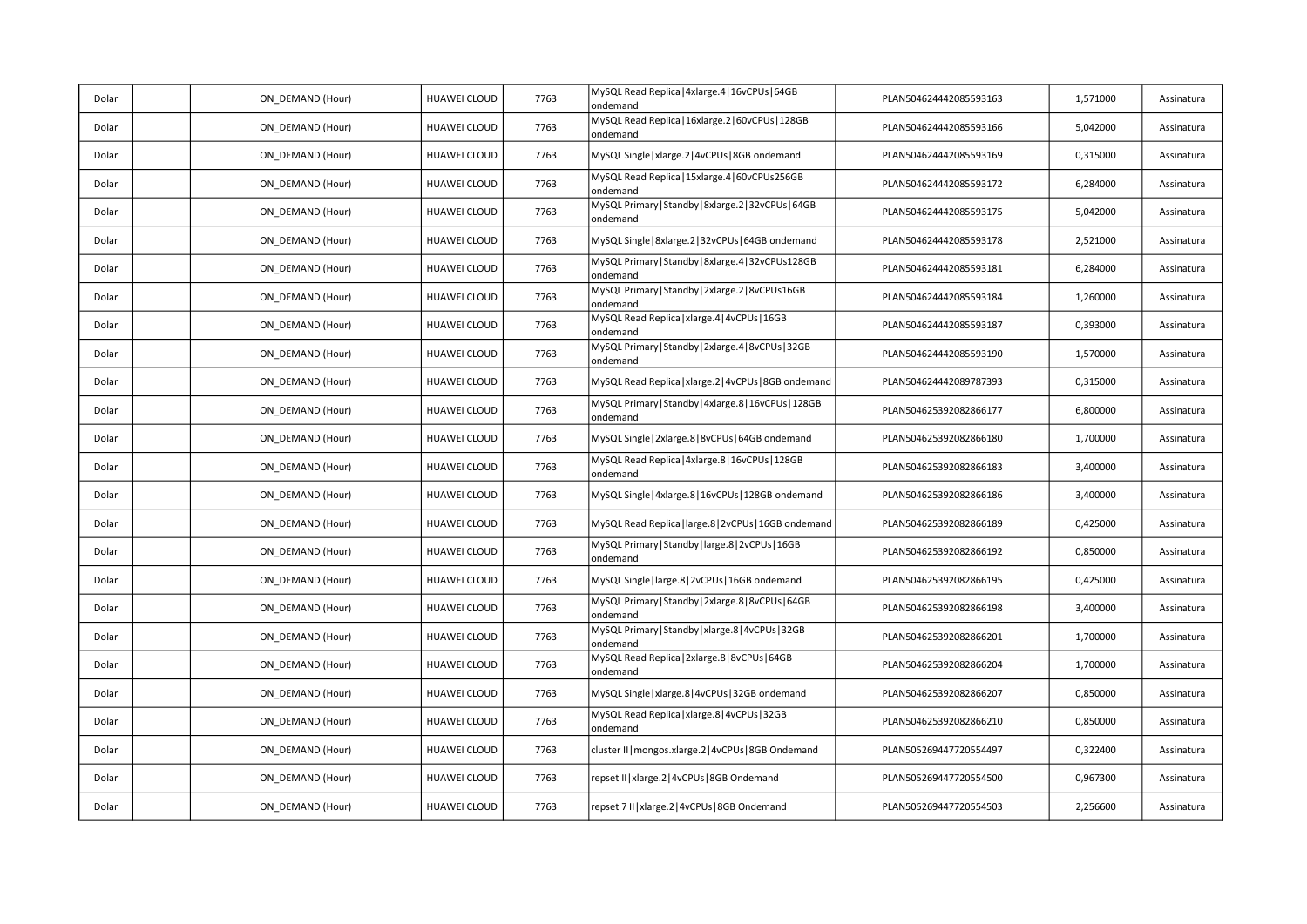| Dolar | ON_DEMAND (Hour) | HUAWEI CLOUD        | 7763 | repset 7 II   large.2   2vCPUs   4GB Ondemand            | PLAN505269447720554506 | 1,128300 | Assinatura |
|-------|------------------|---------------------|------|----------------------------------------------------------|------------------------|----------|------------|
| Dolar | ON_DEMAND (Hour) | HUAWEI CLOUD        | 7763 | repset 5 II   2xlarge.2   8vCPUs   16GB Ondemand         | PLAN505269447720554509 | 3,223800 | Assinatura |
| Dolar | ON_DEMAND (Hour) | HUAWEI CLOUD        | 7763 | repset 7 II   xlarge   4vCPUs   16GB Ondemand            | PLAN505269447720554512 | 3,009100 | Assinatura |
| Dolar | ON DEMAND (Hour) | HUAWEI CLOUD        | 7763 | repset 7 II   large.4   2vCPUs   8GB Ondemand            | PLAN505269447720554515 | 1,504500 | Assinatura |
| Dolar | ON_DEMAND (Hour) | HUAWEI CLOUD        | 7763 | cluster II   mongos.2xlarge.2   8vCPUs   16GB Ondemand   | PLAN505269447720554518 | 0,644800 | Assinatura |
| Dolar | ON_DEMAND (Hour) | HUAWEI CLOUD        | 7763 | cluster II   shard.xlarge.2   4vCPUs   8GB Ondemand      | PLAN505269447720554521 | 0,967300 | Assinatura |
| Dolar | ON DEMAND (Hour) | HUAWEI CLOUD        | 7763 | cluster II   mongos. 2xlarge. 4   8vCPUs   32GB Ondemand | PLAN505269447720554524 | 0,859700 | Assinatura |
| Dolar | ON_DEMAND (Hour) | HUAWEI CLOUD        | 7763 | repset 5 II   large.2   2vCPUs   4GB Ondemand            | PLAN505269447724748800 | 0,806000 | Assinatura |
| Dolar | ON_DEMAND (Hour) | HUAWEI CLOUD        | 7763 | repset 5 II   large.4   2vCPUs   8GB Ondemand            | PLAN505269447724748803 | 1,074700 | Assinatura |
| Dolar | ON_DEMAND (Hour) | HUAWEI CLOUD        | 7763 | repset 7 II   2xlarge.2   8vCPUs   16GB Ondemand         | PLAN505269447724748806 | 4,513300 | Assinatura |
| Dolar | ON_DEMAND (Hour) | HUAWEI CLOUD        | 7763 | repset II   2xlarge.2   8vCPUs   16GB Ondemand           | PLAN505269447724748809 | 1,934300 | Assinatura |
| Dolar | ON_DEMAND (Hour) | HUAWEI CLOUD        | 7763 | cluster II   shard.xlarge.4   4vCPUs   16GB Ondemand     | PLAN505269447724748812 | 1,289500 | Assinatura |
| Dolar | ON DEMAND (Hour) | HUAWEI CLOUD        | 7763 | cluster II   mongos.large.2   2vCPUs   4GB Ondemand      | PLAN505269447724748815 | 0,161300 | Assinatura |
| Dolar | ON_DEMAND (Hour) | HUAWEI CLOUD        | 7763 | repset 5 II   2xlarge.4   8vCPUs   32GB Ondemand         | PLAN505269447724748818 | 4,298700 | Assinatura |
| Dolar | ON_DEMAND (Hour) | HUAWEI CLOUD        | 7763 | cluster II   shard.2xlarge.4   8vCPUs   32GB Ondemand    | PLAN505269447724748821 | 2,579000 | Assinatura |
| Dolar | ON_DEMAND (Hour) | HUAWEI CLOUD        | 7763 | repset II   large.4   2vCPUs   8GB Ondemand              | PLAN505269447724748824 | 0,644800 | Assinatura |
| Dolar | ON_DEMAND (Hour) | HUAWEI CLOUD        | 7763 | cluster II   shard.large.4   2vCPUs   8GB Ondemand       | PLAN505269447724748827 | 0,644800 | Assinatura |
| Dolar | ON_DEMAND (Hour) | HUAWEI CLOUD        | 7763 | repset II   large.2   2vCPUs   4GB Ondemand              | PLAN505269447724748830 | 0,483800 | Assinatura |
| Dolar | ON DEMAND (Hour) | HUAWEI CLOUD        | 7763 | epset 7 II   2xlarge.4   8vCPUs   32GB Ondemand          | PLAN505269447724748833 | 6,018100 | Assinatura |
| Dolar | ON_DEMAND (Hour) | HUAWEI CLOUD        | 7763 | cluster II   shard.2xlarge.2   8vCPUs   16GB Ondemand    | PLAN505269447724748836 | 1,934300 | Assinatura |
| Dolar | ON DEMAND (Hour) | <b>HUAWEI CLOUD</b> | 7763 | epset 5 II   xlarge.2   4vCPUs   8GB Ondemand            | PLAN505269447724748839 | 1,611900 | Assinatura |
| Dolar | ON_DEMAND (Hour) | HUAWEI CLOUD        | 7763 | repset 5 II   xlarge   4vCPUs   16GB Ondemand            | PLAN505269447724748842 | 2,149400 | Assinatura |
| Dolar | ON_DEMAND (Hour) | HUAWEI CLOUD        | 7763 | cluster II   config.large.2   2vCPUs   4GB Ondemand      | PLAN505269447724748845 | 0,483800 | Assinatura |
| Dolar | ON DEMAND (Hour) | HUAWEI CLOUD        | 7763 | repset II   2xlarge.4   8vCPUs   32GB Ondemand           | PLAN505269447724748848 | 2,579000 | Assinatura |
| Dolar | ON_DEMAND (Hour) | HUAWEI CLOUD        | 7763 | cluster II   mongos.large.4   2vCPUs   8GB Ondemand      | PLAN505269447724748851 | 0,214900 | Assinatura |
| Dolar | ON_DEMAND (Hour) | HUAWEI CLOUD        | 7763 | repset II   xlarge   4vCPUs   16GB Ondemand              | PLAN505269447724748854 | 1,289500 | Assinatura |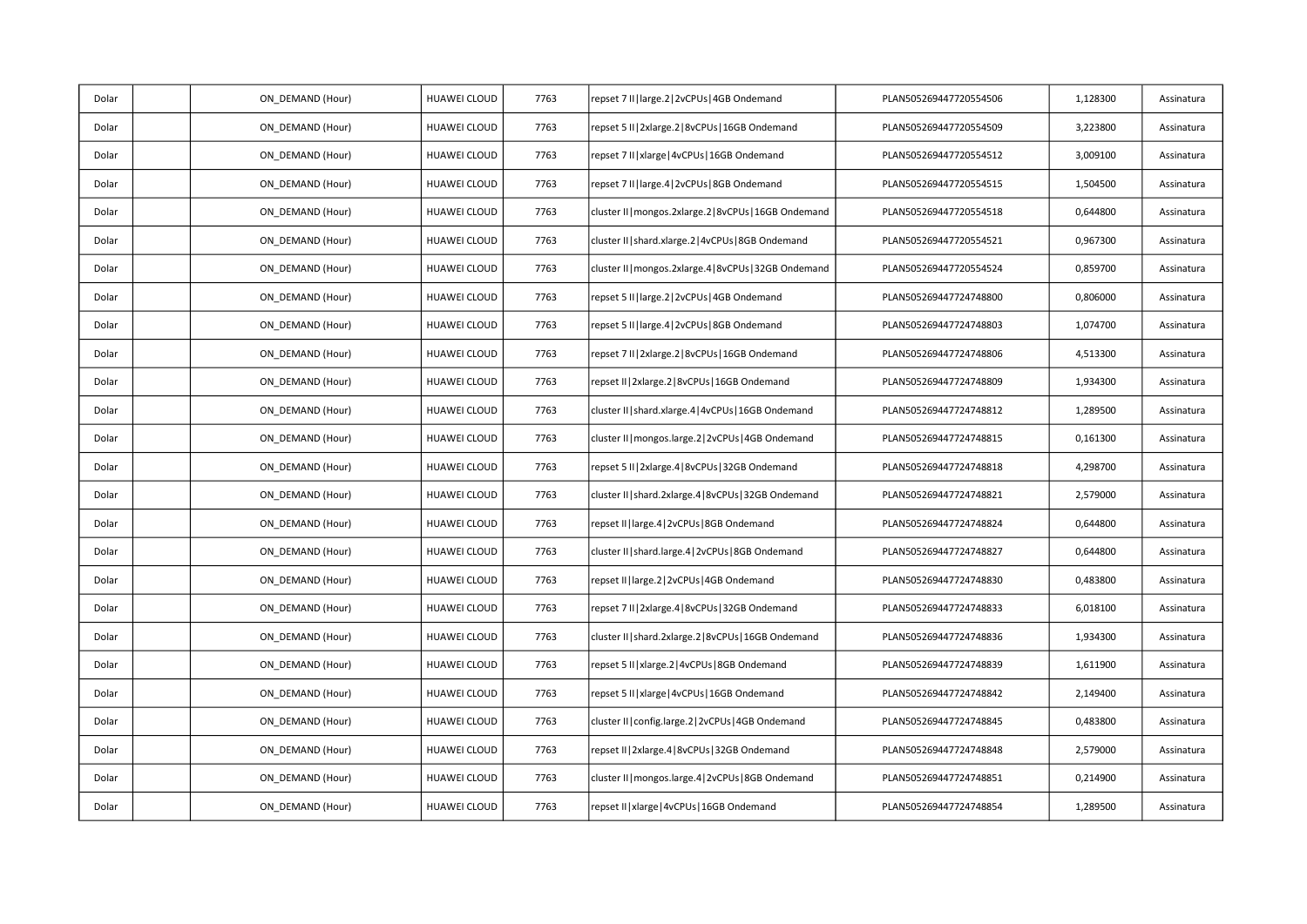| Dolar | ON DEMAND (Hour) | <b>HUAWEI CLOUD</b> | 7763 | cluster II   mongos.xlarge.4   4vCPUs   16GB Ondemand              | PLAN505269447724748857 | 0,429800  | Assinatura |
|-------|------------------|---------------------|------|--------------------------------------------------------------------|------------------------|-----------|------------|
| Dolar | ON_DEMAND (Hour) | <b>HUAWEI CLOUD</b> | 7763 | cluster II   shard.large.2   2vCPUs   4GB Ondemand                 | PLAN505269447724748860 | 0,483800  | Assinatura |
| Dolar | ON_DEMAND (Hour) | HUAWEI CLOUD        | 7763 | PG Read Replica   4xlarge.8   16vCPUs   128GB<br>ondemand          | PLAN505360247854845953 | 3,560000  | Assinatura |
| Dolar | ON DEMAND (Hour) | <b>HUAWEI CLOUD</b> | 7763 | PG Read Replica   large.8   2vCPUs   16GB ondemand                 | PLAN505360247859040257 | 0,445000  | Assinatura |
| Dolar | ON DEMAND (Hour) | HUAWEI CLOUD        | 7763 | MySQL Single   16xlarge.8   64vCPUs   512GB ondemand               | PLAN505360247859040260 | 13,600000 | Assinatura |
| Dolar | ON_DEMAND (Hour) | <b>HUAWEI CLOUD</b> | 7763 | PG Read Replica   16xlarge.8   64vCPUs   512GB<br>ondemand         | PLAN505360247859040263 | 14,240000 | Assinatura |
| Dolar | ON DEMAND (Hour) | <b>HUAWEI CLOUD</b> | 7763 | PG Primary   Standby   xlarge.8   4vCPUs   32GB<br>ondemand        | PLAN505360247859040266 | 1,780000  | Assinatura |
| Dolar | ON DEMAND (Hour) | HUAWEI CLOUD        | 7763 | PG Primary   Standby   2xlarge.8   8vCPUs   64GB<br>ondemand       | PLAN505360247859040269 | 3,560000  | Assinatura |
| Dolar | ON DEMAND (Hour) | <b>HUAWEI CLOUD</b> | 7763 | MySQL Read Replica   16xlarge.8   64vCPUs   512GB<br>ondemand      | PLAN505360247859040272 | 13,600000 | Assinatura |
| Dolar | ON DEMAND (Hour) | HUAWEI CLOUD        | 7763 | MySQL Primary   Standby   16xlarge.8   64vCPUs   512GB<br>ondemand | PLAN505360247859040275 | 27,200000 | Assinatura |
| Dolar | ON_DEMAND (Hour) | <b>HUAWEI CLOUD</b> | 7763 | PG Single   large.8   2vCPUs   16GB ondemand                       | PLAN505360247859040278 | 0,445000  | Assinatura |
| Dolar | ON DEMAND (Hour) | HUAWEI CLOUD        | 7763 | PG Read Replica   2xlarge.8   8vCPUs   64GB ondemand               | PLAN505360247859040281 | 1,780000  | Assinatura |
| Dolar | ON DEMAND (Hour) | HUAWEI CLOUD        | 7763 | PG Single   2xlarge.8   8vCPUs   64GB ondemand                     | PLAN505360247859040284 | 1,780000  | Assinatura |
| Dolar | ON DEMAND (Hour) | <b>HUAWEI CLOUD</b> | 7763 | PG Primary   Standby   large.8   2vCPUs   16GB ondemand            | PLAN505360247859040287 | 0,890000  | Assinatura |
| Dolar | ON DEMAND (Hour) | HUAWEI CLOUD        | 7763 | PG Primary   Standby   4xlarge.8   16vCPUs   128GB<br>ondemand     | PLAN505360247859040290 | 7,120000  | Assinatura |
| Dolar | ON_DEMAND (Hour) | HUAWEI CLOUD        | 7763 | PG Primary   Standby   16xlarge.8   64vCPUs   512GB<br>ondemand    | PLAN505360247859040293 | 28,480000 | Assinatura |
| Dolar | ON DEMAND (Hour) | HUAWEI CLOUD        | 7763 | PG Read Replica   xlarge.8   4vCPUs   32GB ondemand                | PLAN505360247859040296 | 0,890000  | Assinatura |
| Dolar | ON_DEMAND (Hour) | HUAWEI CLOUD        | 7763 | PG Single   16xlarge.8   64vCPUs   512GB ondemand                  | PLAN505360247859040299 | 14,240000 | Assinatura |
| Dolar | ON DEMAND (Hour) | <b>HUAWEI CLOUD</b> | 7763 | PG Single   xlarge.8   4vCPUs   32GB ondemand                      | PLAN505360247859040302 | 0,890000  | Assinatura |
| Dolar | ON DEMAND (Hour) | <b>HUAWEI CLOUD</b> | 7763 | PG Single   4xlarge.8   16vCPUs   128GB ondemand                   | PLAN505360247859040305 | 3,560000  | Assinatura |
| Dolar | ON_DEMAND (Hour) | HUAWEI CLOUD        | 7763 | PG Single   large.2   2vCPUs   4GB ondemand                        | PLAN505360357850640385 | 0,158000  | Assinatura |
| Dolar | ON DEMAND (Hour) | HUAWEI CLOUD        | 7763 | PG Single   8xlarge.4   32vCPUs128GB ondemand                      | PLAN505360357850640388 | 3,142000  | Assinatura |
| Dolar | ON DEMAND (Hour) | HUAWEI CLOUD        | 7763 | PG Single   4xlarge.2   16vCPUs   32GB ondemand                    | PLAN505360357854834689 | 1,264000  | Assinatura |
| Dolar | ON DEMAND (Hour) | HUAWEI CLOUD        | 7763 | PG Primary   Standby   4xlarge.2   16vCPUs   32GB<br>ondemand      | PLAN505360357854834692 | 2,528000  | Assinatura |
| Dolar | ON DEMAND (Hour) | HUAWEI CLOUD        | 7763 | PG Read Replica   8xlarge.2   32vCPUs   64GB ondemand              | PLAN505360357854834695 | 2,528000  | Assinatura |
| Dolar | ON DEMAND (Hour) | HUAWEI CLOUD        | 7763 | PG Primary   Standby   16xlarge.4   64vCPUs256GB<br>ondemand       | PLAN505360357854834698 | 12,568000 | Assinatura |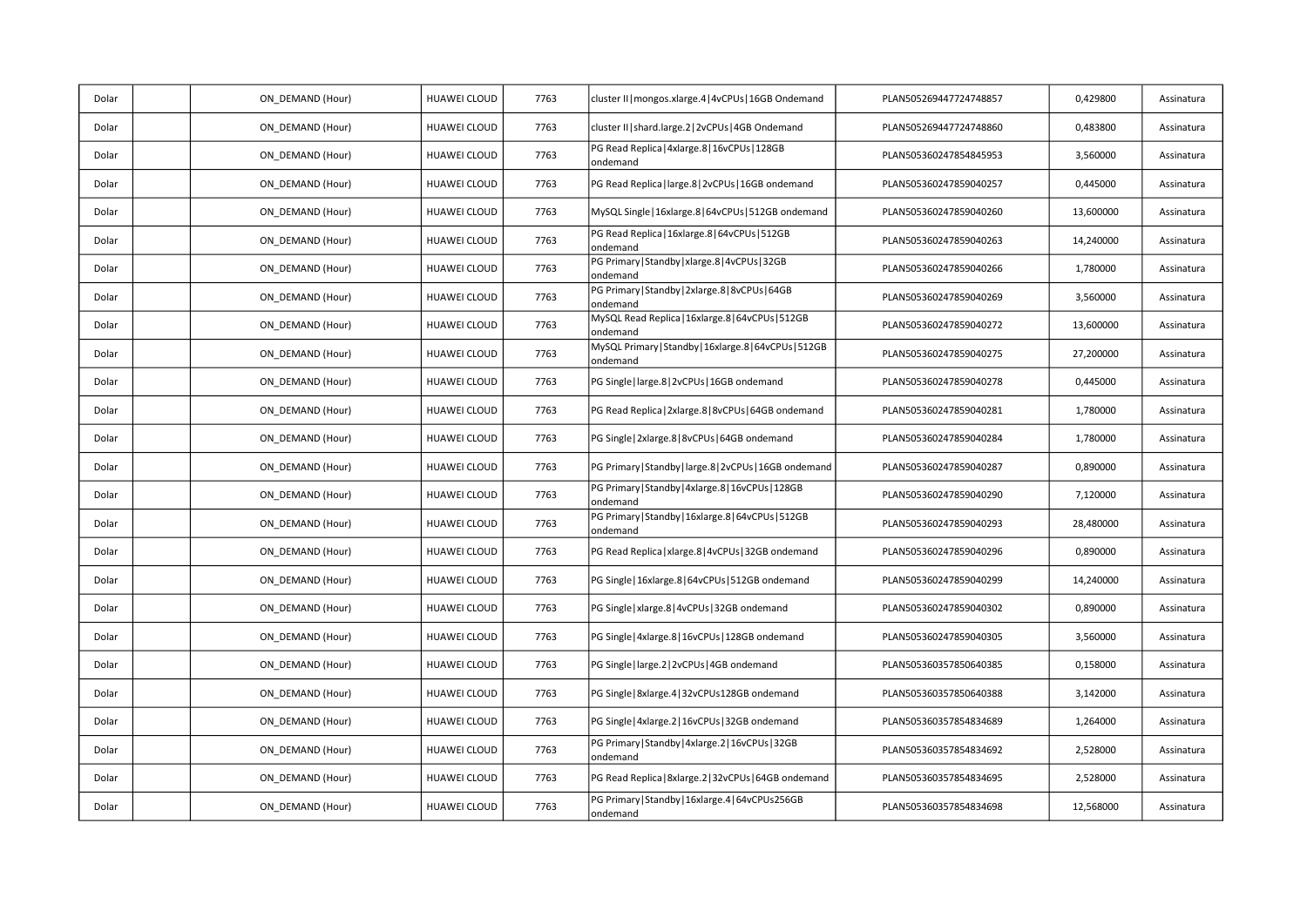| Dolar | ON_DEMAND (Hour) | HUAWEI CLOUD        | 7763 | PG Read Replica   8xlarge.4   32vCPUs128GB ondemand             | PLAN505360357854834701 | 3,142000  | Assinatura |
|-------|------------------|---------------------|------|-----------------------------------------------------------------|------------------------|-----------|------------|
| Dolar | ON DEMAND (Hour) | HUAWEI CLOUD        | 7763 | PG Read Replica   xlarge.4   4vCPUs   16GB ondemand             | PLAN505360357854834704 | 0,393000  | Assinatura |
| Dolar | ON_DEMAND (Hour) | HUAWEI CLOUD        | 7763 | PG Primary   Standby   4xlarge.4   16vCPUs   64GB<br>ondemand   | PLAN505360357854834707 | 3,142000  | Assinatura |
| Dolar | ON_DEMAND (Hour) | HUAWEI CLOUD        | 7763 | PG Primary   Standby   16xlarge.2   64vCPUs   128GB<br>ondemand | PLAN505360357854834710 | 10,112000 | Assinatura |
| Dolar | ON_DEMAND (Hour) | <b>HUAWEI CLOUD</b> | 7763 | PG Single   16xlarge.4   64vCPUs256GB ondemand                  | PLAN505360357854834713 | 6,284000  | Assinatura |
| Dolar | ON DEMAND (Hour) | HUAWEI CLOUD        | 7763 | PG Primary   Standby   large.2   2vCPUs   4GB ondemand          | PLAN505360357854834716 | 0,316000  | Assinatura |
| Dolar | ON_DEMAND (Hour) | HUAWEI CLOUD        | 7763 | PG Primary   Standby   large.4   2vCPUs   8GB ondemand          | PLAN505360357854834719 | 0,392000  | Assinatura |
| Dolar | ON_DEMAND (Hour) | HUAWEI CLOUD        | 7763 | PG Single   2xlarge.2   8vCPUs16GB ondemand                     | PLAN505360357854834722 | 0,632000  | Assinatura |
| Dolar | ON DEMAND (Hour) | HUAWEI CLOUD        | 7763 | PG Single   4xlarge.4   16vCPUs   64GB ondemand                 | PLAN505360357854834725 | 1,571000  | Assinatura |
| Dolar | ON DEMAND (Hour) | HUAWEI CLOUD        | 7763 | PG Single   xlarge.2   4vCPUs   8GB ondemand                    | PLAN505360357854834728 | 0,316000  | Assinatura |
| Dolar | ON_DEMAND (Hour) | HUAWEI CLOUD        | 7763 | PG Primary   Standby   xlarge.2   4vCPUs   8GB ondemand         | PLAN505360357854834731 | 0,632000  | Assinatura |
| Dolar | ON_DEMAND (Hour) | HUAWEI CLOUD        | 7763 | PG Read Replica   4xlarge.4   16vCPUs   64GB ondemand           | PLAN505360357854834734 | 1,571000  | Assinatura |
| Dolar | ON DEMAND (Hour) | HUAWEI CLOUD        | 7763 | PG Primary   Standby   2xlarge.4   8vCPUs   32GB<br>ondemand    | PLAN505360357854834737 | 1,570000  | Assinatura |
| Dolar | ON_DEMAND (Hour) | HUAWEI CLOUD        | 7763 | PG Single   8xlarge.2   32vCPUs   64GB ondemand                 | PLAN505360357854834740 | 2,528000  | Assinatura |
| Dolar | ON_DEMAND (Hour) | HUAWEI CLOUD        | 7763 | PG Read Replica   4xlarge.2   16vCPUs   32GB ondemand           | PLAN505360357854834743 | 1,264000  | Assinatura |
| Dolar | ON DEMAND (Hour) | HUAWEI CLOUD        | 7763 | PG Primary   Standby   8xlarge.4   32vCPUs128GB<br>ondemand     | PLAN505360357854834746 | 6,284000  | Assinatura |
| Dolar | ON DEMAND (Hour) | <b>HUAWEI CLOUD</b> | 7763 | PG Primary   Standby   2xlarge.2   8vCPUs16GB<br>ondemand       | PLAN505360357854834749 | 1,264000  | Assinatura |
| Dolar | ON_DEMAND (Hour) | HUAWEI CLOUD        | 7763 | PG Primary   Standby   8xlarge.2   32vCPUs   64GB<br>ondemand   | PLAN505360357854834752 | 5,056000  | Assinatura |
| Dolar | ON_DEMAND (Hour) | HUAWEI CLOUD        | 7763 | PG Read Replica   15xlarge.4   60vCPUs256GB<br>ondemand         | PLAN505360357854834755 | 6,284000  | Assinatura |
| Dolar | ON DEMAND (Hour) | HUAWEI CLOUD        | 7763 | PG Read Replica   2xlarge.2   8vCPUs16GB ondemand               | PLAN505360357854834758 | 0,632000  | Assinatura |
| Dolar | ON DEMAND (Hour) | HUAWEI CLOUD        | 7763 | PG Primary   Standby   xlarge.4   4vCPUs   16GB<br>ondemand     | PLAN505360357854834761 | 0,786000  | Assinatura |
| Dolar | ON_DEMAND (Hour) | HUAWEI CLOUD        | 7763 | PG Read Replica   16xlarge.2   60vCPUs   128GB<br>ondemand      | PLAN505360357854834764 | 5,056000  | Assinatura |
| Dolar | ON DEMAND (Hour) | HUAWEI CLOUD        | 7763 | PG Single   large.4   2vCPUs   8GB ondemand                     | PLAN505360357854834767 | 0,196000  | Assinatura |
| Dolar | ON DEMAND (Hour) | HUAWEI CLOUD        | 7763 | PG Single   2xlarge.4   8vCPUs   32GB ondemand                  | PLAN505360357854834770 | 0,785000  | Assinatura |
| Dolar | ON DEMAND (Hour) | HUAWEI CLOUD        | 7763 | PG Read Replica   2xlarge.4   8vCPUs   32GB ondemand            | PLAN505360357854834773 | 0,785000  | Assinatura |
| Dolar | ON_DEMAND (Hour) | HUAWEI CLOUD        | 7763 | PG Read Replica   xlarge.2   4vCPUs   8GB ondemand              | PLAN505360357854834776 | 0,316000  | Assinatura |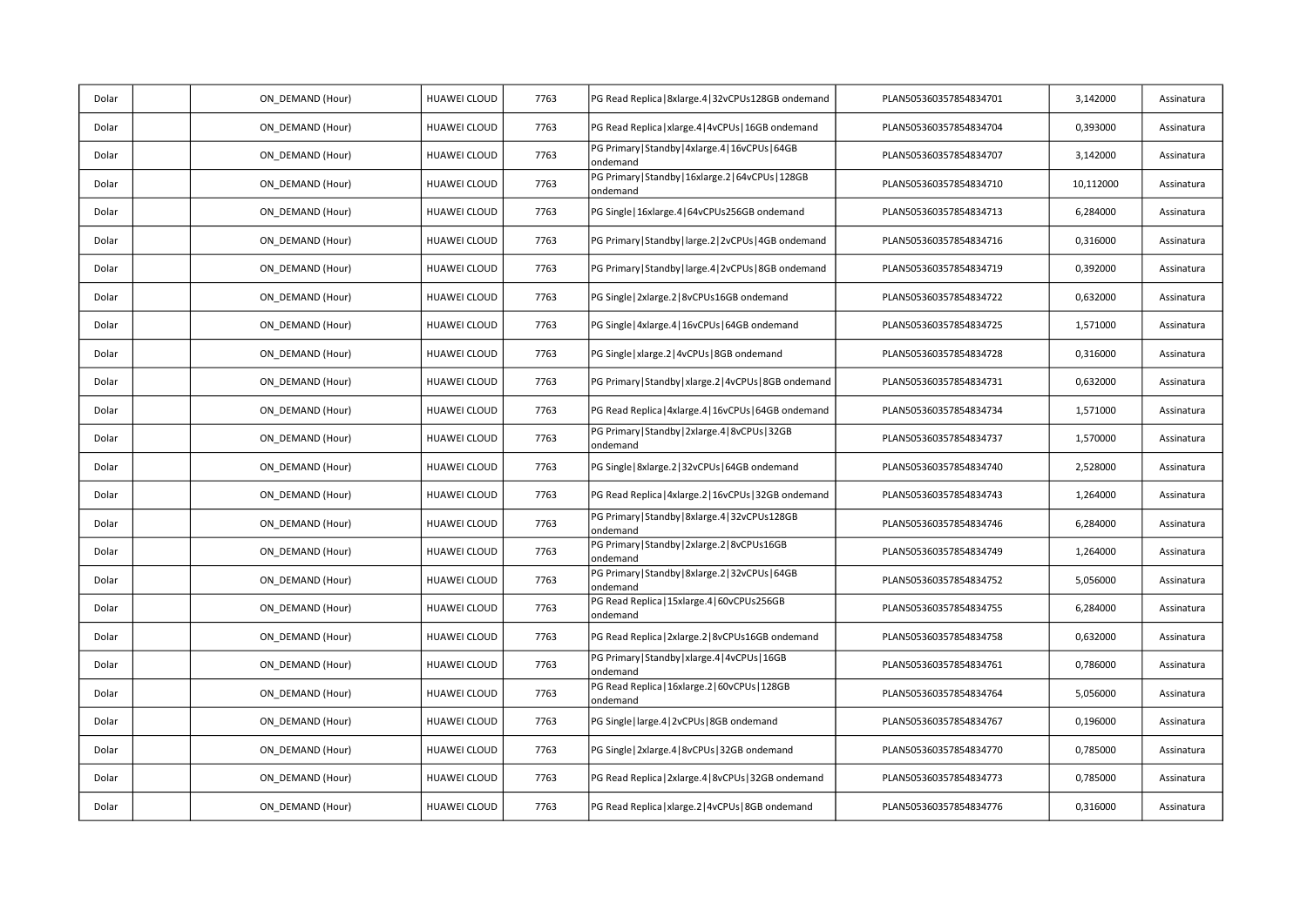| Dolar |              | ON_DEMAND (Hour) | HUAWEI CLOUD        | 7763 | PG Read Replica   large.4   2vCPUs   8GB ondemand | PLAN505360357854834779 | 0,196000 | Assinatura |
|-------|--------------|------------------|---------------------|------|---------------------------------------------------|------------------------|----------|------------|
| Dolar |              | ON DEMAND (Hour) | <b>HUAWEI CLOUD</b> | 7763 | PG Single   15xlarge.2   64vCPUs   128GB ondemand | PLAN505360357854834782 | 5,056000 | Assinatura |
| Dolar |              | ON DEMAND (Hour) | HUAWEI CLOUD        | 7763 | PG Single   xlarge.4   4vCPUs   16GB ondemand     | PLAN505360357854834785 | 0,393000 | Assinatura |
| Dolar |              | ON DEMAND (Hour) | HUAWEI CLOUD        | 7763 | PG Read Replica   large.2   2vCPUs   4GB ondemand | PLAN505360357854834788 | 0,158000 | Assinatura |
| Dolar | $\mathbf{1}$ | PERIOD (Month)   | HUAWEI CLOUD        | 7763 | Database Server Backup Vault Monthly              | PLAN507448912365248512 | 0,134000 | Assinatura |
| Dolar | $\mathbf{1}$ | PERIOD (Month)   | HUAWEI CLOUD        | 7763 | Cloud Server Backup Vault Monthly                 | PLAN507449136541569024 | 0,064000 | Assinatura |
| Dolar | $\mathbf{1}$ | PERIOD (Month)   | HUAWEI CLOUD        | 7763 | Turbo Backup Vault Monthly                        | PLAN507449289059045376 | 0,115000 | Assinatura |
| Dolar | $\mathbf{1}$ | PERIOD (Month)   | <b>HUAWEI CLOUD</b> | 7763 | Volume Backup Vault Monthly                       | PLAN507449558119452672 | 0,034000 | Assinatura |
| Dolar | $\mathbf{1}$ | PERIOD (Month)   | <b>HUAWEI CLOUD</b> | 7763 | Hybrid Cloud Vault Monthly                        | PLAN507450417804972032 | 0,115000 | Assinatura |
| Dolar | 12           | PERIOD (Year)    | HUAWEI CLOUD        | 7763 | Cloud Server Backup Vault Yearly                  | PLAN507454339631046656 | 0,637000 | Assinatura |
| Dolar | 12           | PERIOD (Year)    | HUAWEI CLOUD        | 7763 | Cloud Server Backup Vault Yearly                  | PLAN507454339631046658 | 1,080000 | Assinatura |
| Dolar | 12           | PERIOD (Year)    | <b>HUAWEI CLOUD</b> | 7763 | Cloud Server Backup Vault Yearly                  | PLAN507454339631046660 | 1,150000 | Assinatura |
| Dolar | 12           | PERIOD (Year)    | HUAWEI CLOUD        | 7763 | Cloud Server Backup Vault Yearly                  | PLAN507454339631046662 | 1,540000 | Assinatura |
| Dolar | 12           | PERIOD (Year)    | HUAWEI CLOUD        | 7763 | Cloud Server Backup Vault Yearly                  | PLAN507454339631046664 | 1,920000 | Assinatura |
| Dolar | 12           | PERIOD (Year)    | HUAWEI CLOUD        | 7763 | Database Server Backup Vault Yearly               | PLAN507455355084627968 | 1,335000 | Assinatura |
| Dolar | 12           | PERIOD (Year)    | HUAWEI CLOUD        | 7763 | Database Server Backup Vault Yearly               | PLAN507455355084627970 | 2,250000 | Assinatura |
| Dolar | 12           | PERIOD (Year)    | HUAWEI CLOUD        | 7763 | Database Server Backup Vault Yearly               | PLAN507455355084627972 | 2,410000 | Assinatura |
| Dolar | 12           | PERIOD (Year)    | HUAWEI CLOUD        | 7763 | Database Server Backup Vault Yearly               | PLAN507455355084627974 | 3,220000 | Assinatura |
| Dolar | 12           | PERIOD (Year)    | HUAWEI CLOUD        | 7763 | Database Server Backup Vault Yearly               | PLAN507455355084627976 | 4,020000 | Assinatura |
| Dolar | 12           | PERIOD (Year)    | HUAWEI CLOUD        | 7763 | Turbo Backup Vault Yearly                         | PLAN507476038861950976 | 1,145000 | Assinatura |
| Dolar | 12           | PERIOD (Year)    | HUAWEI CLOUD        | 7763 | Turbo Backup Vault Yearly                         | PLAN507476038861950978 | 1,930000 | Assinatura |
| Dolar | 12           | PERIOD (Year)    | HUAWEI CLOUD        | 7763 | Turbo Backup Vault Yearly                         | PLAN507476038861950980 | 2,070000 | Assinatura |
| Dolar | 12           | PERIOD (Year)    | HUAWEI CLOUD        | 7763 | Turbo Backup Vault Yearly                         | PLAN507476038861950982 | 2,760000 | Assinatura |
| Dolar | 12           | PERIOD (Year)    | HUAWEI CLOUD        | 7763 | Turbo Backup Vault Yearly                         | PLAN507476038866145281 | 3,450000 | Assinatura |
| Dolar | 12           | PERIOD (Year)    | HUAWEI CLOUD        | 7763 | Volume Backup Vault Yearly                        | PLAN507478226360098816 | 0,339000 | Assinatura |
| Dolar | 12           | PERIOD (Year)    | HUAWEI CLOUD        | 7763 | Volume Backup Vault Yearly                        | PLAN507478226360098818 | 0,570000 | Assinatura |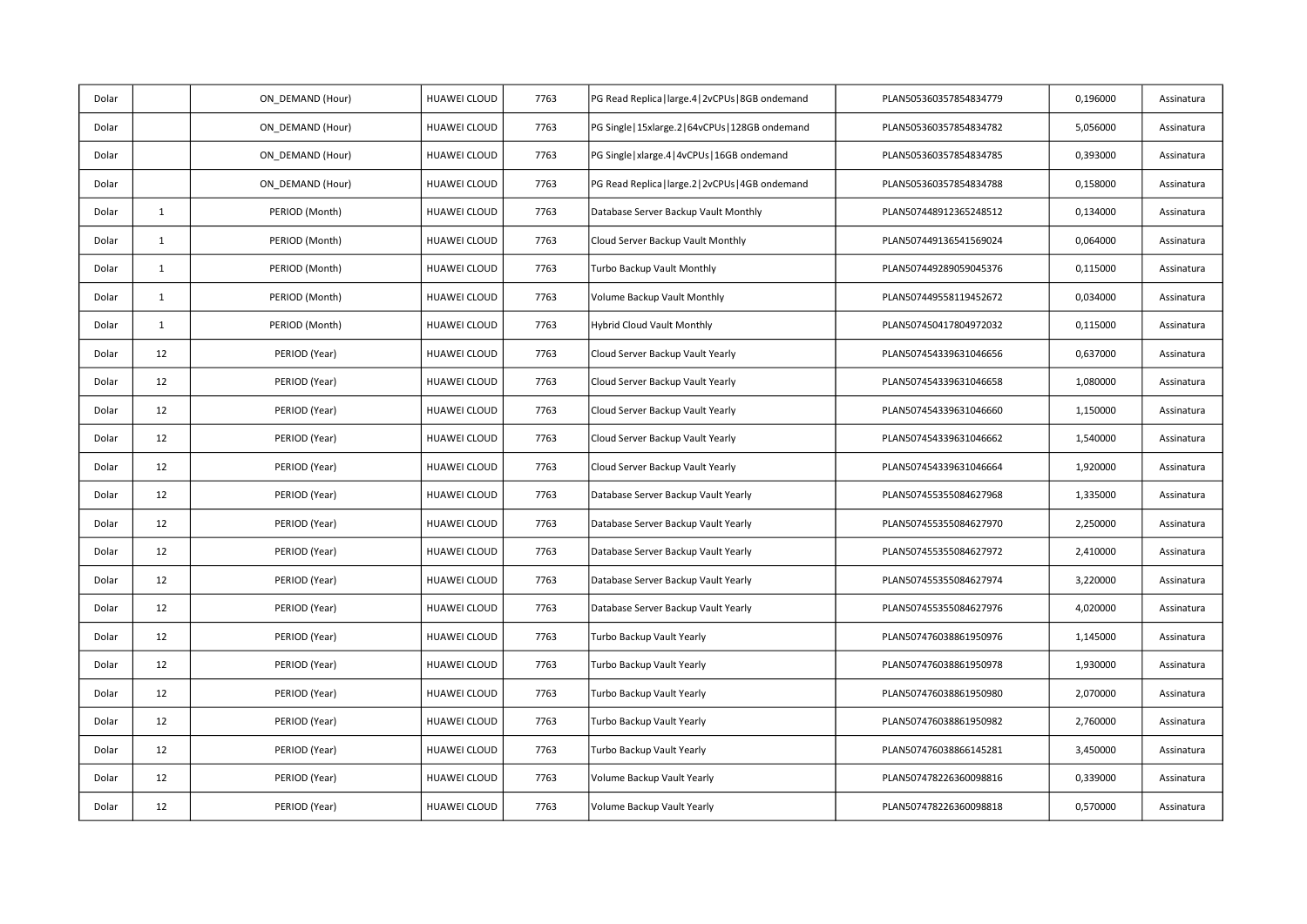| Dolar | 12 | PERIOD (Year)    | HUAWEI CLOUD        | 7763 | Volume Backup Vault Yearly                                          | PLAN507478226360098820 | 0,610000 | Assinatura |
|-------|----|------------------|---------------------|------|---------------------------------------------------------------------|------------------------|----------|------------|
| Dolar | 12 | PERIOD (Year)    | HUAWEI CLOUD        | 7763 | Volume Backup Vault Yearly                                          | PLAN507478226360098822 | 0,820000 | Assinatura |
| Dolar | 12 | PERIOD (Year)    | HUAWEI CLOUD        | 7763 | Volume Backup Vault Yearly                                          | PLAN507478226360098824 | 1,020000 | Assinatura |
| Dolar | 12 | PERIOD (Year)    | HUAWEI CLOUD        | 7763 | Hybrid Cloud Vault Yearly                                           | PLAN507488451397967872 | 1,145000 | Assinatura |
| Dolar | 12 | PERIOD (Year)    | <b>HUAWEI CLOUD</b> | 7763 | Hybrid Cloud Vault Yearly                                           | PLAN507488451397967874 | 1,930000 | Assinatura |
| Dolar | 12 | PERIOD (Year)    | HUAWEI CLOUD        | 7763 | Hybrid Cloud Vault Yearly                                           | PLAN507488451397967876 | 2,070000 | Assinatura |
| Dolar | 12 | PERIOD (Year)    | HUAWEI CLOUD        | 7763 | Hybrid Cloud Vault Yearly                                           | PLAN507488451397967878 | 2,760000 | Assinatura |
| Dolar | 12 | PERIOD (Year)    | <b>HUAWEI CLOUD</b> | 7763 | Hybrid Cloud Vault Yearly                                           | PLAN507488451397967880 | 3,450000 | Assinatura |
| Dolar |    | ON DEMAND (Hour) | HUAWEI CLOUD        | 7763 | apig basic version instance Ondemand                                | PLAN508213357358112768 | 0,760000 | Assinatura |
| Dolar |    | ON DEMAND (Hour) | HUAWEI CLOUD        | 7763 | apig professional version Ondemand                                  | PLAN508213472479174656 | 3,460000 | Assinatura |
| Dolar |    | ON DEMAND (Hour) | HUAWEI CLOUD        | 7763 | apig enterprise version Ondemand                                    | PLAN508213612388573184 | 5,190000 | Assinatura |
| Dolar |    | ON_DEMAND (Hour) | HUAWEI CLOUD        | 7763 | apig platinum version Ondemand                                      | PLAN508213747184275456 | 8,650000 | Assinatura |
| Dolar |    | ON DEMAND (Hour) | <b>HUAWEI CLOUD</b> | 7763 | Universal repset II   large.2   2vCPUs   4GB Ondemand               | PLAN508235988148129793 | 0,387000 | Assinatura |
| Dolar |    | ON DEMAND (Hour) | HUAWEI CLOUD        | 7763 | Universal cluster II   mongos.large.2   2vCPUs   4GB<br>Ondemand    | PLAN508235988148129796 | 0,129000 | Assinatura |
| Dolar |    | ON_DEMAND (Hour) | HUAWEI CLOUD        | 7763 | Universal repset II   2xlarge.4   8vCPUs   32GB Ondemand            | PLAN508235988148129799 | 2,063200 | Assinatura |
| Dolar |    | ON DEMAND (Hour) | HUAWEI CLOUD        | 7763 | Universal repset 7 II   2xlarge.2   8vCPUs   16GB<br>Ondemand       | PLAN508235988148129802 | 3,610600 | Assinatura |
| Dolar |    | ON DEMAND (Hour) | <b>HUAWEI CLOUD</b> | 7763 | Universal repset 7 II   2xlarge.4   8vCPUs   32GB<br>Ondemand       | PLAN508235988148129805 | 4,814500 | Assinatura |
| Dolar |    | ON DEMAND (Hour) | HUAWEI CLOUD        | 7763 | Universal cluster II   mongos.2xlarge.4   8vCPUs   32GB<br>Ondemand | PLAN508235988148129808 | 0,687800 | Assinatura |
| Dolar |    | ON_DEMAND (Hour) | HUAWEI CLOUD        | 7763 | Universal repset 7 II   xlarge.2   4vCPUs   8GB Ondemand            | PLAN508235988152324096 | 1,805300 | Assinatura |
| Dolar |    | ON DEMAND (Hour) | HUAWEI CLOUD        | 7763 | Universal repset 7 II   xlarge   4vCPUs   16GB Ondemand             | PLAN508235988152324099 | 2,407300 | Assinatura |
| Dolar |    | ON DEMAND (Hour) | HUAWEI CLOUD        | 7763 | Universal cluster II   mongos.xlarge.2   4vCPUs   8GB<br>Ondemand   | PLAN508235988152324102 | 0,257900 | Assinatura |
| Dolar |    | ON_DEMAND (Hour) | HUAWEI CLOUD        | 7763 | Universal repset 5 II   2xlarge.2   8vCPUs   16GB<br>Ondemand       | PLAN508235988152324105 | 2,579000 | Assinatura |
| Dolar |    | ON DEMAND (Hour) | HUAWEI CLOUD        | 7763 | Universal cluster II   shard.2xlarge.2   8vCPUs   16GB<br>Ondemand  | PLAN508235988152324108 | 1,547400 | Assinatura |
| Dolar |    | ON DEMAND (Hour) | HUAWEI CLOUD        | 7763 | Universal cluster II   shard.xlarge.4   4vCPUs   16GB<br>Ondemand   | PLAN508235988152324111 | 1,031600 | Assinatura |
| Dolar |    | ON DEMAND (Hour) | HUAWEI CLOUD        | 7763 | Universal repset 5 II   2xlarge.4   8vCPUs   32GB<br>Ondemand       | PLAN508235988152324114 | 3,439000 | Assinatura |
| Dolar |    | ON DEMAND (Hour) | HUAWEI CLOUD        | 7763 | Universal repset 5 II   xlarge.2   4vCPUs   8GB Ondemand            | PLAN508235988152324117 | 1,289500 | Assinatura |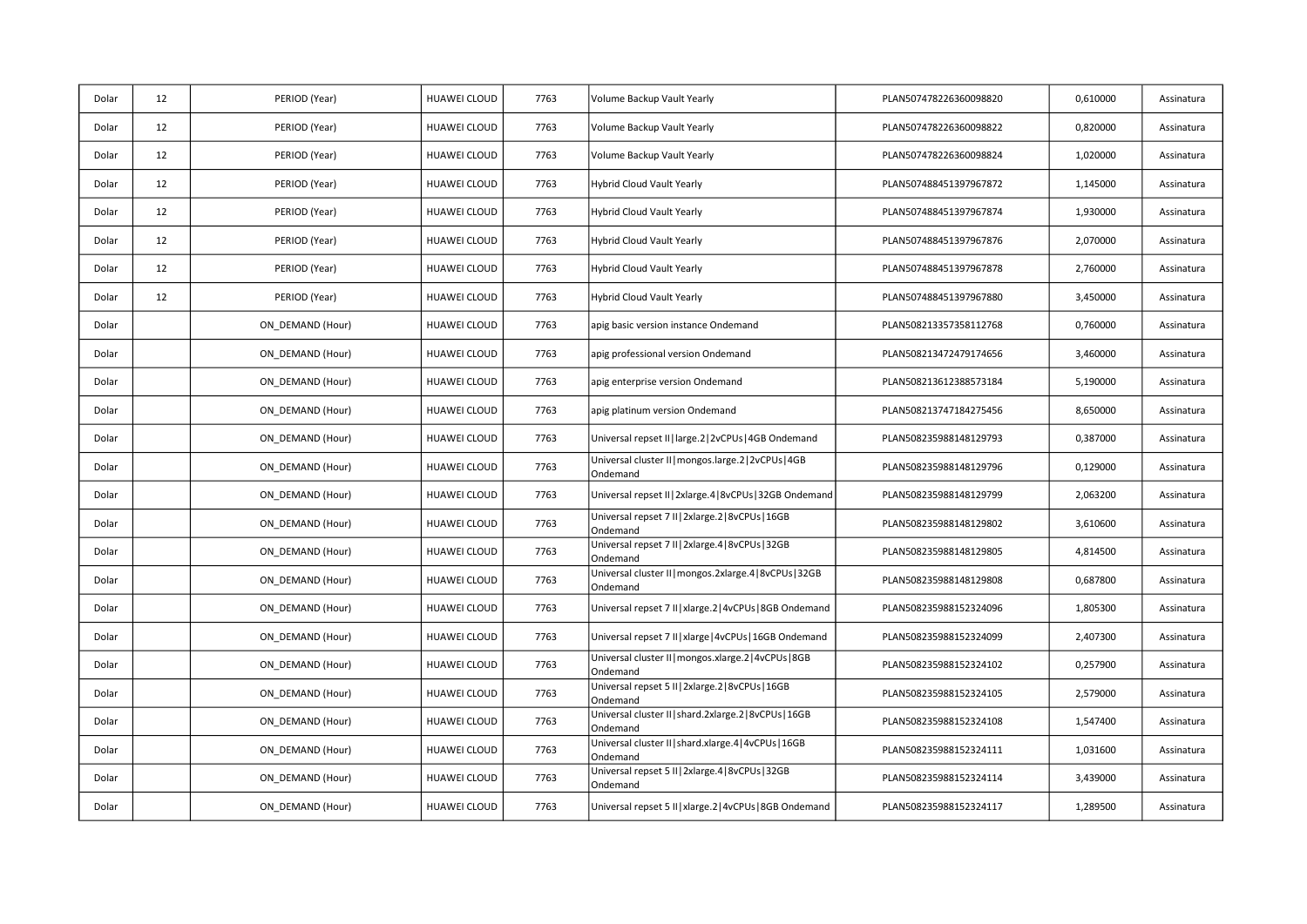| Dolar | ON_DEMAND (Hour) | HUAWEI CLOUD | 7763 | Universal repset II   xlarge   4vCPUs   16GB Ondemand               | PLAN508235988152324120 | 1,031600  | Assinatura |
|-------|------------------|--------------|------|---------------------------------------------------------------------|------------------------|-----------|------------|
| Dolar | ON DEMAND (Hour) | HUAWEI CLOUD | 7763 | Universal repset 5 II   xlarge   4vCPUs   16GB Ondemand             | PLAN508235988152324123 | 1,719500  | Assinatura |
| Dolar | ON_DEMAND (Hour) | HUAWEI CLOUD | 7763 | Universal cluster II   config.large.2   2vCPUs   4GB<br>Ondemand    | PLAN508235988152324126 | 0,387000  | Assinatura |
| Dolar | ON DEMAND (Hour) | HUAWEI CLOUD | 7763 | Universal cluster II   mongos.xlarge.4   4vCPUs   16GB<br>Ondemand  | PLAN508235988152324129 | 0,343800  | Assinatura |
| Dolar | ON_DEMAND (Hour) | HUAWEI CLOUD | 7763 | Universal cluster II   shard.large.2   2vCPUs   4GB<br>Ondemand     | PLAN508235988152324132 | 0,387000  | Assinatura |
| Dolar | ON DEMAND (Hour) | HUAWEI CLOUD | 7763 | Universal cluster II   shard.xlarge.2   4vCPUs   8GB<br>Ondemand    | PLAN508235988152324135 | 0,773800  | Assinatura |
| Dolar | ON DEMAND (Hour) | HUAWEI CLOUD | 7763 | Universal cluster II   mongos.large.4   2vCPUs   8GB<br>Ondemand    | PLAN508235988152324138 | 0,171900  | Assinatura |
| Dolar | ON_DEMAND (Hour) | HUAWEI CLOUD | 7763 | Universal repset 5 II   large.2   2vCPUs   4GB Ondemand             | PLAN508235988152324141 | 0,644800  | Assinatura |
| Dolar | ON DEMAND (Hour) | HUAWEI CLOUD | 7763 | Universal repset 5 II   large.4   2vCPUs   8GB Ondemand             | PLAN508235988152324144 | 0,859800  | Assinatura |
| Dolar | ON DEMAND (Hour) | HUAWEI CLOUD | 7763 | Universal cluster II   mongos.2xlarge.2   8vCPUs   16GB<br>Ondemand | PLAN508235988152324147 | 0,515800  | Assinatura |
| Dolar | ON DEMAND (Hour) | HUAWEI CLOUD | 7763 | Universal cluster II   shard.large.4   2vCPUs   8GB<br>Ondemand     | PLAN508235988152324150 | 0,515800  | Assinatura |
| Dolar | ON_DEMAND (Hour) | HUAWEI CLOUD | 7763 | Universal cluster II   shard.2xlarge.4   8vCPUs   32GB<br>Ondemand  | PLAN508235988152324153 | 2,063200  | Assinatura |
| Dolar | ON DEMAND (Hour) | HUAWEI CLOUD | 7763 | Universal repset II   large.4   2vCPUs   8GB Ondemand               | PLAN508235988152324156 | 0,515800  | Assinatura |
| Dolar | ON DEMAND (Hour) | HUAWEI CLOUD | 7763 | Universal repset 7 II   large.2   2vCPUs   4GB Ondemand             | PLAN508235988152324159 | 0,902600  | Assinatura |
| Dolar | ON DEMAND (Hour) | HUAWEI CLOUD | 7763 | Universal repset 7 II   large.4   2vCPUs   8GB Ondemand             | PLAN508235988152324162 | 1,203600  | Assinatura |
| Dolar | ON DEMAND (Hour) | HUAWEI CLOUD | 7763 | Universal repset II   xlarge.2   4vCPUs   8GB Ondemand              | PLAN508235988152324165 | 0,773800  | Assinatura |
| Dolar | ON DEMAND (Hour) | HUAWEI CLOUD | 7763 | Universal repset II   2xlarge.2   8vCPUs   16GB Ondemand            | PLAN508235988152324168 | 1,547400  | Assinatura |
| Dolar | ON_DEMAND (Hour) | HUAWEI CLOUD | 7763 | API Gateway public outbound access bandwidth<br>Ondemand            | PLAN508240832451809280 | 0,028100  | Assinatura |
| Dolar | ON DEMAND (Hour) | HUAWEI CLOUD | 7763 | Memory<br>Optimized   m6.3xlarge.8   12vCPUs   96GB   sqlstd        | PLAN511153214915375105 | 2,880000  | Assinatura |
| Dolar | ON_DEMAND (Hour) | HUAWEI CLOUD | 7763 | Memory<br>Optimized   m6.6xlarge.8   24vCPUs   192GB   sqlstd       | PLAN511153214919569409 | 5,760000  | Assinatura |
| Dolar | ON_DEMAND (Hour) | HUAWEI CLOUD | 7763 | Memory<br>Optimized   m6.16xlarge.8   64vCPUs   512GB   sqlstd      | PLAN511153214919569412 | 15,360000 | Assinatura |
| Dolar | ON_DEMAND (Hour) | HUAWEI CLOUD | 7763 | Memory<br>Optimized   m6.2xlarge.8   8vCPUs   64GB   sqlstd         | PLAN511153214919569415 | 1,920000  | Assinatura |
| Dolar | ON DEMAND (Hour) | HUAWEI CLOUD | 7763 | Memory<br>Optimized   m6.4xlarge.8   16vCPUs   128GB   sqlstd       | PLAN511153214919569418 | 3,840000  | Assinatura |
| Dolar | ON DEMAND (Hour) | HUAWEI CLOUD | 7763 | Memory Optimized   m6.large.8   2vCPUs   16GB   sqlstd<br>Ondemand  | PLAN511153214919569421 | 0,480000  | Assinatura |
| Dolar | ON_DEMAND (Hour) | HUAWEI CLOUD | 7763 | Memory<br>Optimized   m6.8xlarge.8   32vCPUs   256GB   sqlstd       | PLAN511153214919569424 | 7,680000  | Assinatura |
| Dolar | ON DEMAND (Hour) | HUAWEI CLOUD | 7763 | Memory Optimized   m6.xlarge.8   4vCPUs   32GB   sqlstd<br>Ondemand | PLAN511153214919569427 | 0,960000  | Assinatura |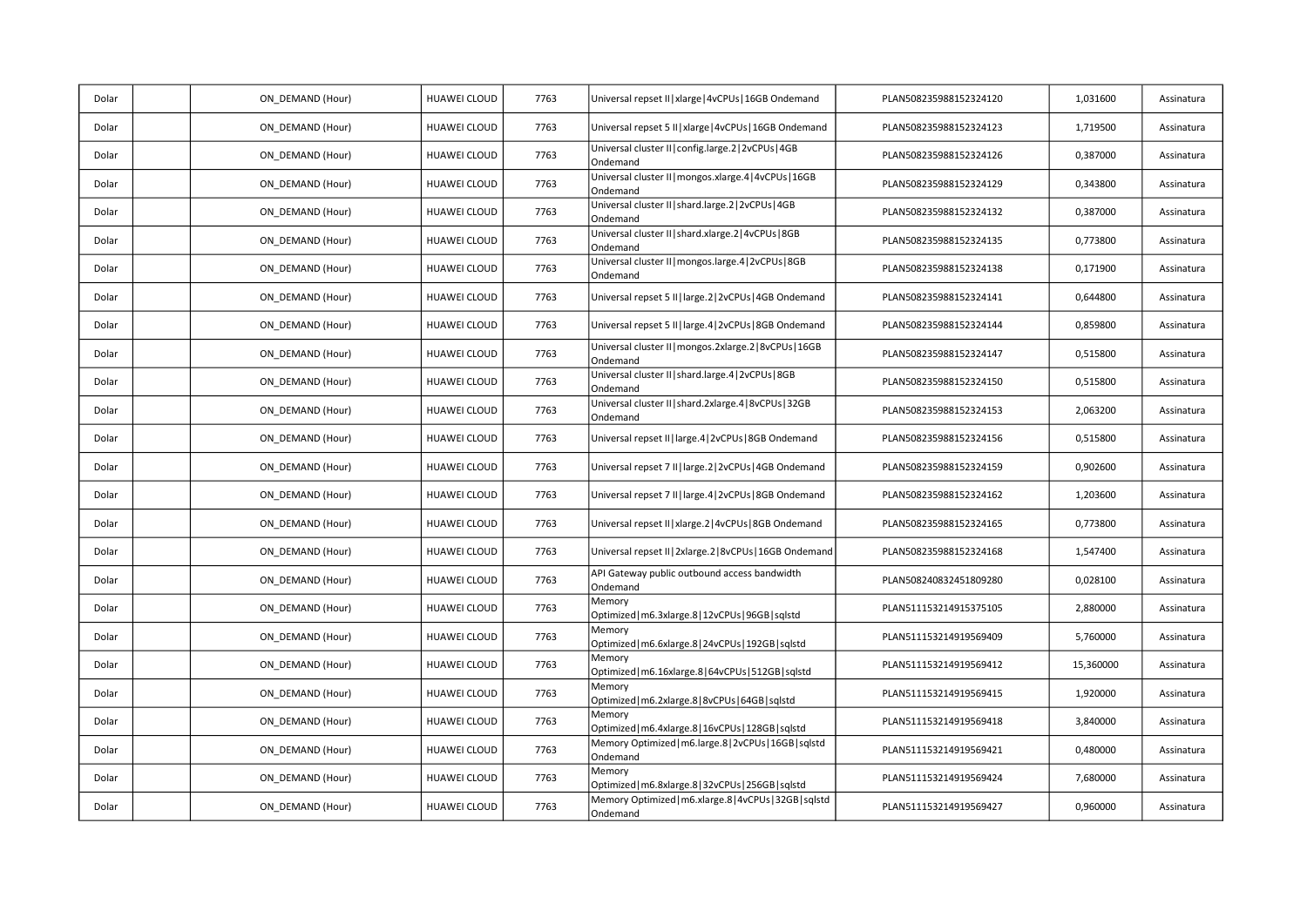| Dolar | ON_DEMAND (Hour) | <b>HUAWEI CLOUD</b> | 7763 | General Entry   t6.2xlarge.2   8vCPUs   16GB   sqlstd<br>Ondemand     | PLAN511153969671991297 | 1,176000 | Assinatura |
|-------|------------------|---------------------|------|-----------------------------------------------------------------------|------------------------|----------|------------|
| Dolar | ON_DEMAND (Hour) | HUAWEI CLOUD        | 7763 | General Entry   t6.small.1   1vCPUs   1GB   sqlstd<br>Ondemand        | PLAN511153969671991300 | 0,134000 | Assinatura |
| Dolar | ON_DEMAND (Hour) | HUAWEI CLOUD        | 7763 | General Entry   t6.xlarge.4   4vCPUs   16GB   sqlstd<br>Ondemand      | PLAN511153969671991303 | 0,658000 | Assinatura |
| Dolar | ON_DEMAND (Hour) | HUAWEI CLOUD        | 7763 | General Entry   t6.large.1   2vCPUs   2GB   sqlstd<br>Ondemand        | PLAN511153969671991306 | 0,268000 | Assinatura |
| Dolar | ON DEMAND (Hour) | <b>HUAWEI CLOUD</b> | 7763 | General Entry   t6.large.2   2vCPUs   4GB   sqlstd<br>Ondemand        | PLAN511153969671991309 | 0,294000 | Assinatura |
| Dolar | ON_DEMAND (Hour) | HUAWEI CLOUD        | 7763 | General Entry   t6.2xlarge.1   8vCPUs   8GB   sqlstd<br>Ondemand      | PLAN511153969671991312 | 1,072000 | Assinatura |
| Dolar | ON_DEMAND (Hour) | HUAWEI CLOUD        | 7763 | General Entry   t6.2xlarge.4   8vCPUs   32GB   sqlstd<br>Ondemand     | PLAN511153969671991315 | 1,316000 | Assinatura |
| Dolar | ON DEMAND (Hour) | HUAWEI CLOUD        | 7763 | General Entry   t6.large.4   2vCPUs   8GB   sqlstd<br>Ondemand        | PLAN511153969671991318 | 0,329000 | Assinatura |
| Dolar | ON DEMAND (Hour) | HUAWEI CLOUD        | 7763 | General Entry   t6.xlarge.1   4vCPUs   4GB   sqlstd<br>Ondemand       | PLAN511153969671991321 | 0,536000 | Assinatura |
| Dolar | ON_DEMAND (Hour) | HUAWEI CLOUD        | 7763 | General Entry   t6.xlarge.2   4vCPUs   8GB   sqlstd<br>Ondemand       | PLAN511153969671991324 | 0,588000 | Assinatura |
| Dolar | ON DEMAND (Hour) | <b>HUAWEI CLOUD</b> | 7763 | General Entry   t6.4xlarge.2   16vCPUs   32GB   sqlstd<br>Ondemand    | PLAN511153969671991327 | 2,352000 | Assinatura |
| Dolar | ON_DEMAND (Hour) | HUAWEI CLOUD        | 7763 | General Entry   t6.medium.2   1vCPUs   2GB   sqlstd<br>Ondemand       | PLAN511153969671991330 | 0,147000 | Assinatura |
| Dolar | ON_DEMAND (Hour) | HUAWEI CLOUD        | 7763 | General Entry   t6.4xlarge.1   16vCPUs   16GB   sqlstd<br>Ondemand    | PLAN511153969671991333 | 2,144000 | Assinatura |
| Dolar | ON DEMAND (Hour) | <b>HUAWEI CLOUD</b> | 7763 | Ultra High IO   i3.15xlarge.8   60vCPUs   512GB   windows<br>Ondemand | PLAN512219994723217409 | 9,210000 | Assinatura |
| Dolar | ON DEMAND (Hour) | HUAWEI CLOUD        | 7763 | Ultra High IO   i3.12xlarge.8   48vCPUs   384GB   windows<br>Ondemand | PLAN512219994723217412 | 7,368000 | Assinatura |
| Dolar | ON_DEMAND (Hour) | HUAWEI CLOUD        | 7763 | Ultra High IO   i3.4xlarge.8   16vCPUs   128GB   linux<br>Ondemand    | PLAN512219994723217415 | 1,792000 | Assinatura |
| Dolar | ON DEMAND (Hour) | HUAWEI CLOUD        | 7763 | Ultra High IO   i3.16xlarge.8   64vCPUs   512GB   linux<br>Ondemand   | PLAN512219994727411713 | 7,168000 | Assinatura |
| Dolar | ON DEMAND (Hour) | HUAWEI CLOUD        | 7763 | Ultra High IO   i3.4xlarge.8   16vCPUs   128GB   windows<br>Ondemand  | PLAN512219994727411716 | 2,456000 | Assinatura |
| Dolar | ON_DEMAND (Hour) | HUAWEI CLOUD        | 7763 | Ultra High IO   i3.16xlarge.8   64vCPUs   512GB   windows<br>Ondemand | PLAN512219994727411719 | 9,824000 | Assinatura |
| Dolar | ON_DEMAND (Hour) | <b>HUAWEI CLOUD</b> | 7763 | Ultra High IO   i3.2xlarge.8   8vCPUs   64GB   windows<br>Ondemand    | PLAN512219994727411722 | 1,228000 | Assinatura |
| Dolar | ON DEMAND (Hour) | HUAWEI CLOUD        | 7763 | Ultra High IO   i3.8xlarge.8   32vCPUs   256GB   windows<br>Ondemand  | PLAN512219994727411725 | 4,912000 | Assinatura |
| Dolar | ON_DEMAND (Hour) | HUAWEI CLOUD        | 7763 | Ultra High IO   i3.2xlarge.8   8vCPUs   64GB   linux<br>Ondemand      | PLAN512219994727411728 | 0,896000 | Assinatura |
| Dolar | ON_DEMAND (Hour) | HUAWEI CLOUD        | 7763 | Ultra High IO   i3.8xlarge.8   32vCPUs   256GB   linux<br>Ondemand    | PLAN512219994727411731 | 3,584000 | Assinatura |
| Dolar | ON DEMAND (Hour) | HUAWEI CLOUD        | 7763 | Ultra High IO   i3.12xlarge.8   48vCPUs   384GB   linux<br>Ondemand   | PLAN512219994727411734 | 5,376000 | Assinatura |
| Dolar | ON_DEMAND (Hour) | HUAWEI CLOUD        | 7763 | Ultra High IO   i3.15xlarge.8   60vCPUs   512GB   linux<br>Ondemand   | PLAN512219994727411737 | 6,720000 | Assinatura |
| Dolar | ON_DEMAND (Hour) | HUAWEI CLOUD        | 7763 | Customer Master Key ondemand                                          | PLAN512516776745267200 | 0,001388 | Assinatura |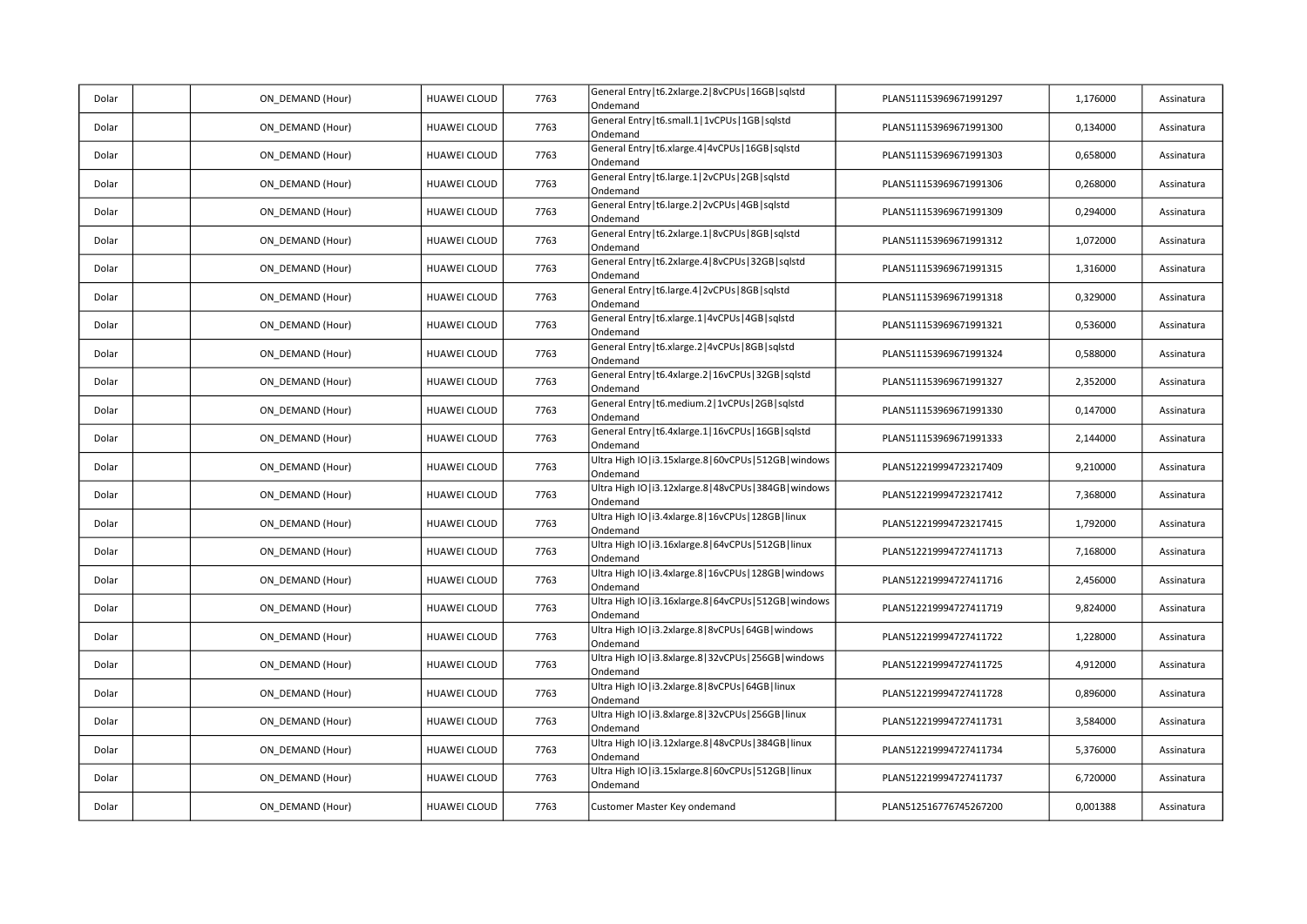| Dolar | ON_DEMAND (Hour) | HUAWEI CLOUD        | 7763 | Memory<br>Optimized   m6.4xlarge.8   16vCPUs   128GB   sqlenter      | PLAN512938479900192769 | 6,960000  | Assinatura |
|-------|------------------|---------------------|------|----------------------------------------------------------------------|------------------------|-----------|------------|
| Dolar | ON DEMAND (Hour) | <b>HUAWEI CLOUD</b> | 7763 | Memory<br>Optimized   m6.16xlarge.8   64vCPUs   512GB   sqlenter     | PLAN512938479900192772 | 27,840000 | Assinatura |
| Dolar | ON DEMAND (Hour) | HUAWEI CLOUD        | 7763 | Memory<br>Optimized   m6.xlarge.8   4vCPUs   32GB   sqlenter         | PLAN512938479900192775 | 1,740000  | Assinatura |
| Dolar | ON DEMAND (Hour) | <b>HUAWEI CLOUD</b> | 7763 | Memory<br>Optimized   m6.3xlarge.8   12vCPUs   96GB   sqlenter       | PLAN512938479900192778 | 5,220000  | Assinatura |
| Dolar | ON_DEMAND (Hour) | HUAWEI CLOUD        | 7763 | Memory<br>Optimized   m6.8xlarge.8   32vCPUs   256GB   sqlenter      | PLAN512938479900192781 | 13,920000 | Assinatura |
| Dolar | ON DEMAND (Hour) | <b>HUAWEI CLOUD</b> | 7763 | Memory<br>Optimized   m6.large.8   2vCPUs   16GB   sqlenter          | PLAN512938479900192784 | 0,870000  | Assinatura |
| Dolar | ON DEMAND (Hour) | HUAWEI CLOUD        | 7763 | Memory<br>Optimized   m6.6xlarge.8   24vCPUs   192GB   sqlenter      | PLAN512938479900192787 | 10,440000 | Assinatura |
| Dolar | ON_DEMAND (Hour) | HUAWEI CLOUD        | 7763 | Memory<br>Optimized   m6.2xlarge.8   8vCPUs   64GB   sqlenter        | PLAN512938479900192790 | 3,480000  | Assinatura |
| Dolar | ON DEMAND (Hour) | HUAWEI CLOUD        | 7763 | General Entry   t6.large.2   2vCPUs   4GB   sqlenter<br>Ondemand     | PLAN512939235610411009 | 0,684000  | Assinatura |
| Dolar | ON DEMAND (Hour) | <b>HUAWEI CLOUD</b> | 7763 | General Entry   t6.2xlarge.4   8vCPUs   32GB   sqlenter<br>Ondemand  | PLAN512939235614605313 | 2,876000  | Assinatura |
| Dolar | ON DEMAND (Hour) | HUAWEI CLOUD        | 7763 | General Entry   t6.xlarge.1   4vCPUs   4GB   sqlenter<br>Ondemand    | PLAN512939235614605316 | 1,316000  | Assinatura |
| Dolar | ON_DEMAND (Hour) | <b>HUAWEI CLOUD</b> | 7763 | General Entry   t6.4xlarge.2   16vCPUs   32GB   sqlenter<br>Ondemand | PLAN512939235614605319 | 5,472000  | Assinatura |
| Dolar | ON_DEMAND (Hour) | HUAWEI CLOUD        | 7763 | General Entry   t6.2xlarge.1   8vCPUs   8GB   sqlenter<br>Ondemand   | PLAN512939235614605322 | 2,632000  | Assinatura |
| Dolar | ON DEMAND (Hour) | <b>HUAWEI CLOUD</b> | 7763 | General Entry   t6.xlarge.2   4vCPUs   8GB   sqlenter<br>Ondemand    | PLAN512939235614605325 | 1,368000  | Assinatura |
| Dolar | ON DEMAND (Hour) | HUAWEI CLOUD        | 7763 | General Entry   t6.large.1   2vCPUs   2GB   sqlenter<br>Ondemand     | PLAN512939235614605328 | 0,658000  | Assinatura |
| Dolar | ON DEMAND (Hour) | HUAWEI CLOUD        | 7763 | General Entry   t6.medium.2   1vCPUs   2GB   sqlenter<br>Ondemand    | PLAN512939235614605331 | 0,342000  | Assinatura |
| Dolar | ON_DEMAND (Hour) | HUAWEI CLOUD        | 7763 | General Entry   t6.xlarge.4   4vCPUs   16GB   sqlenter<br>Ondemand   | PLAN512939235614605334 | 1,438000  | Assinatura |
| Dolar | ON DEMAND (Hour) | <b>HUAWEI CLOUD</b> | 7763 | General Entry   t6.small.1   1vCPUs   1GB   sqlenter<br>Ondemand     | PLAN512939235614605337 | 0,329000  | Assinatura |
| Dolar | ON DEMAND (Hour) | HUAWEI CLOUD        | 7763 | General Entry   t6.4xlarge.1   16vCPUs   16GB   sqlenter<br>Ondemand | PLAN512939235614605340 | 5,264000  | Assinatura |
| Dolar | ON DEMAND (Hour) | <b>HUAWEI CLOUD</b> | 7763 | General Entry   t6.large.4   2vCPUs   8GB   sqlenter<br>Ondemand     | PLAN512939235614605343 | 0,719000  | Assinatura |
| Dolar | ON_DEMAND (Hour) | HUAWEI CLOUD        | 7763 | General Entry   t6.2xlarge.2   8vCPUs   16GB   sqlenter<br>Ondemand  | PLAN512939235614605346 | 2,736000  | Assinatura |
| Dolar | ON DEMAND (Hour) | <b>HUAWEI CLOUD</b> | 7763 | General Entry   t6.xlarge.2   4vCPUs   8GB   sqlweb<br>Ondemand      | PLAN512939741091151873 | 0,216000  | Assinatura |
| Dolar | ON DEMAND (Hour) | HUAWEI CLOUD        | 7763 | General Entry   t6.4xlarge.2   16vCPUs   32GB   sqlweb<br>Ondemand   | PLAN512939741091151876 | 0,864000  | Assinatura |
| Dolar | ON DEMAND (Hour) | HUAWEI CLOUD        | 7763 | General Entry   t6.2xlarge.1   8vCPUs   8GB   sqlweb<br>Ondemand     | PLAN512939741091151879 | 0,328000  | Assinatura |
| Dolar | ON_DEMAND (Hour) | HUAWEI CLOUD        | 7763 | General Entry   t6.small.1   1vCPUs   1GB   sqlweb<br>Ondemand       | PLAN512939741091151882 | 0,041000  | Assinatura |
| Dolar | ON DEMAND (Hour) | <b>HUAWEI CLOUD</b> | 7763 | General Entry   t6.medium.2   1vCPUs   2GB   sqlweb<br>Ondemand      | PLAN512939741091151885 | 0,054000  | Assinatura |
|       |                  |                     |      |                                                                      |                        |           |            |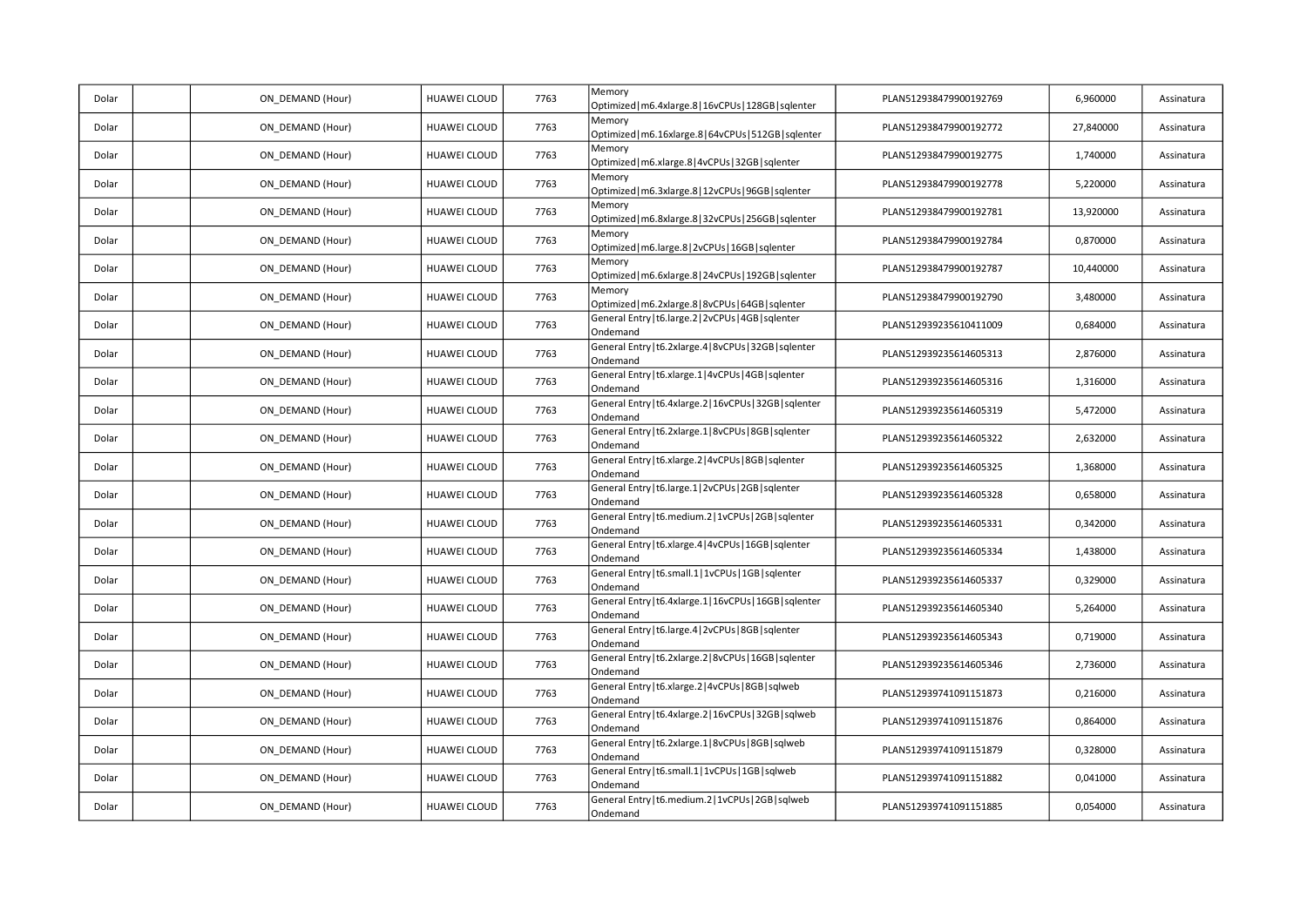| Dolar | ON DEMAND (Hour)            | HUAWEI CLOUD | 7763 | General Entry   t6.4xlarge.1   16vCPUs   16GB   sqlweb<br>Ondemand             | PLAN512939741091151888 | 0,656000  | Assinatura |
|-------|-----------------------------|--------------|------|--------------------------------------------------------------------------------|------------------------|-----------|------------|
| Dolar | ON_DEMAND (Hour)            | HUAWEI CLOUD | 7763 | General Entry   t6.large.1   2vCPUs   2GB   sqlweb<br>Ondemand                 | PLAN512939741091151891 | 0,082000  | Assinatura |
| Dolar | ON_DEMAND (Hour)            | HUAWEI CLOUD | 7763 | General Entry   t6.xlarge.4   4vCPUs   16GB   sqlweb<br>Ondemand               | PLAN512939741091151894 | 0,286000  | Assinatura |
| Dolar | ON_DEMAND (Hour)            | HUAWEI CLOUD | 7763 | General Entry   t6.large.2   2vCPUs   4GB   sqlweb<br>Ondemand                 | PLAN512939741091151897 | 0,108000  | Assinatura |
| Dolar | ON_DEMAND (Hour)            | HUAWEI CLOUD | 7763 | General Entry   t6.xlarge.1   4vCPUs   4GB   sqlweb<br>Ondemand                | PLAN512939741091151900 | 0,164000  | Assinatura |
| Dolar | ON_DEMAND (Hour)            | HUAWEI CLOUD | 7763 | General Entry   t6.2xlarge.4   8vCPUs   32GB   sqlweb<br>Ondemand              | PLAN512939741091151903 | 0,572000  | Assinatura |
| Dolar | ON DEMAND (Hour)            | HUAWEI CLOUD | 7763 | General Entry   t6.2xlarge.2   8vCPUs   16GB   sqlweb<br>Ondemand              | PLAN512939741091151906 | 0,432000  | Assinatura |
| Dolar | ON_DEMAND (Hour)            | HUAWEI CLOUD | 7763 | General Entry   t6.large.4   2vCPUs   8GB   sqlweb<br>Ondemand                 | PLAN512939741091151909 | 0,143000  | Assinatura |
| Dolar | ON_DEMAND (Hour)            | HUAWEI CLOUD | 7763 | Memory Optimized   m6.large.8   2vCPUs   16GB   sqlweb<br>Ondemand             | PLAN512940491896733697 | 0,294000  | Assinatura |
| Dolar | ON_DEMAND (Hour)            | HUAWEI CLOUD | 7763 | Memory<br>Optimized   m6.4xlarge.8   16vCPUs   128GB   sqlweb                  | PLAN512940491900928001 | 2,352000  | Assinatura |
| Dolar | ON_DEMAND (Hour)            | HUAWEI CLOUD | 7763 | Memory<br>Optimized   m6.xlarge.8   4vCPUs   32GB   sqlweb                     | PLAN512940491900928004 | 0,588000  | Assinatura |
| Dolar | ON_DEMAND (Hour)            | HUAWEI CLOUD | 7763 | Memory<br>Optimized   m6.2xlarge.8   8vCPUs   64GB   sqlweb                    | PLAN512940491900928007 | 1,176000  | Assinatura |
| Dolar | ON_DEMAND (Hour)            | HUAWEI CLOUD | 7763 | Memory<br>Optimized   m6.8xlarge.8   32vCPUs   256GB   sqlweb                  | PLAN512940491900928010 | 4,704000  | Assinatura |
| Dolar | ON_DEMAND (Hour)            | HUAWEI CLOUD | 7763 | Memory<br>Optimized   m6.6xlarge.8   24vCPUs   192GB   sqlweb                  | PLAN512940491900928013 | 3,528000  | Assinatura |
| Dolar | ON_DEMAND (Hour)            | HUAWEI CLOUD | 7763 | Memory<br>Optimized   m6.3xlarge.8   12vCPUs   96GB   sqlweb                   | PLAN512940491900928016 | 1,764000  | Assinatura |
| Dolar | ON_DEMAND (Hour)            | HUAWEI CLOUD | 7763 | Memory<br>Optimized   m6.16xlarge.8   64vCPUs   512GB   sqlweb                 | PLAN512940491900928019 | 9,408000  | Assinatura |
| Dolar | ON_DEMAND (Hour)            | HUAWEI CLOUD | 7763 | 5_tentbgp Ondemand                                                             | PLAN513178594976677888 | 0,005000  | Assinatura |
| Dolar | ON_DEMAND (Hour)            | HUAWEI CLOUD | 7763 | 19_tentbgp Ondemand                                                            | PLAN513179965996691456 | 0,281000  | Assinatura |
| Dolar | ON_DEMAND (0 até < 10 TB)   | HUAWEI CLOUD | 7763 | 12_tentbgp Ondemand                                                            | PLAN513181850238926848 | 0,135000  | Assinatura |
| Dolar | ON_DEMAND (10 até < 50 TB)  | HUAWEI CLOUD | 7763 | 12_tentbgp Ondemand                                                            | PLAN513181850238926848 | 0,124000  | Assinatura |
| Dolar | ON_DEMAND (50 até < 150 TB) | HUAWEI CLOUD | 7763 | 12_tentbgp Ondemand                                                            | PLAN513181850238926848 | 0,113000  | Assinatura |
| Dolar | ON_DEMAND (>= 150 TB)       | HUAWEI CLOUD | 7763 | 12_tentbgp Ondemand                                                            | PLAN513181850238926848 | 0,103000  | Assinatura |
| Dolar | ON_DEMAND (Hour)            | HUAWEI CLOUD | 7763 | Ultra High IO   i3.2xlarge.8   8vCPUs   64GB   sqlstd<br>Ondemand              | PLAN513269170462552065 | 2,092000  | Assinatura |
| Dolar | ON_DEMAND (Hour)            | HUAWEI CLOUD | 7763 | <b>General Computing</b><br>Enhaced   c6.16xlarge.4   64vCPUs   256GB   sqlweb | PLAN513269170462552068 | 6,870000  | Assinatura |
| Dolar | ON_DEMAND (Hour)            | HUAWEI CLOUD | 7763 | Ultra High IO   i3.15xlarge.8   60vCPUs   512GB   sqlstd<br>Ondemand           | PLAN513269170462552071 | 11,802000 | Assinatura |
| Dolar | ON_DEMAND (Hour)            | HUAWEI CLOUD | 7763 | <b>General Computing</b><br>Enhaced   c6.8xlarge.4   32vCPUs   128GB   sqlweb  | PLAN513269170462552074 | 3,776000  | Assinatura |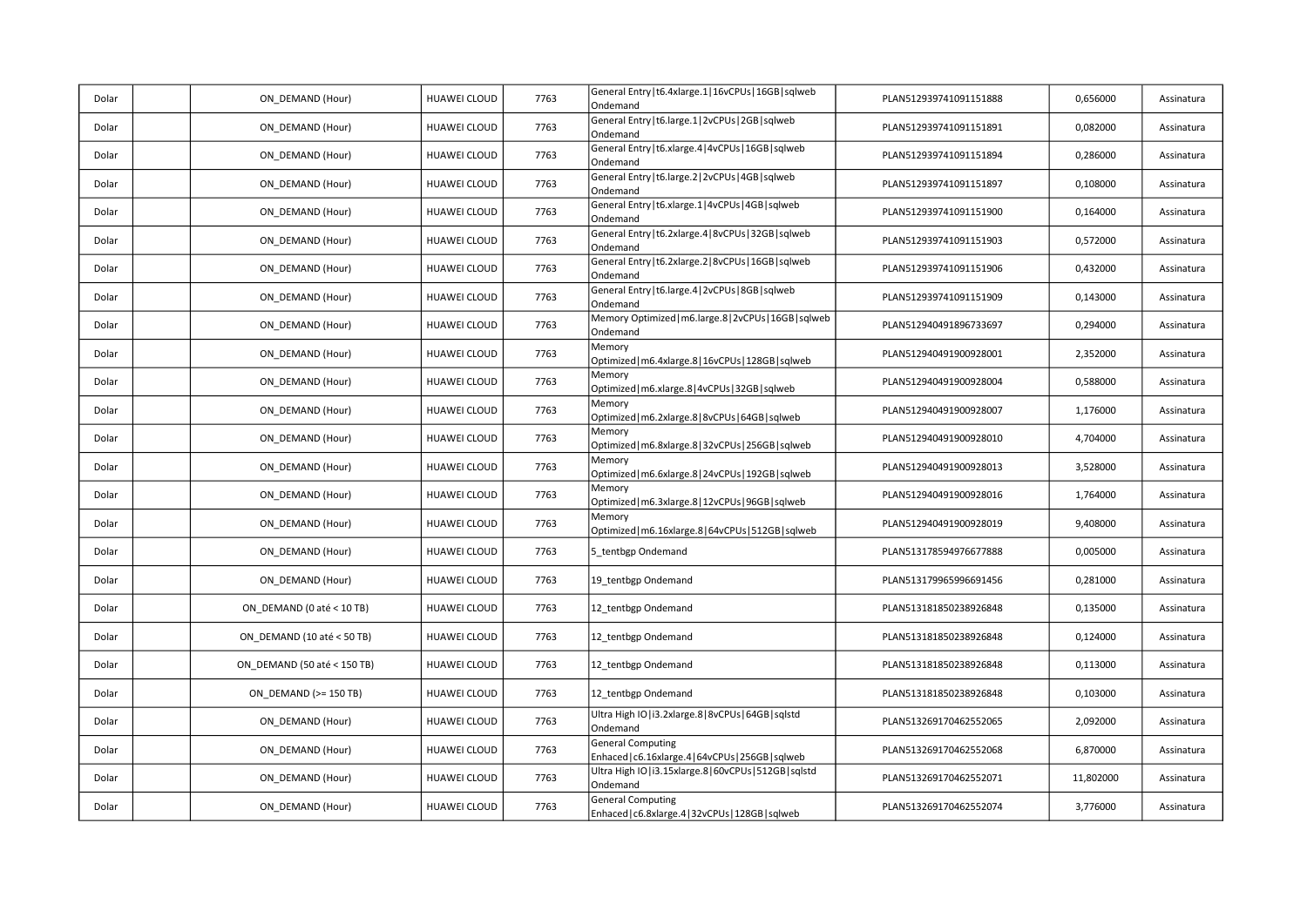| Dolar | ON_DEMAND (Hour) | HUAWEI CLOUD | 7763 | <b>General Computing</b><br>Enhaced   c6.6xlarge.4   24vCPUs   96GB   sqlenter      | PLAN513269170462552077 | 9,924000  | Assinatura |
|-------|------------------|--------------|------|-------------------------------------------------------------------------------------|------------------------|-----------|------------|
| Dolar | ON DEMAND (Hour) | HUAWEI CLOUD | 7763 | Computing-<br>accelerated   pi2.4xlarge.4   16vCPU   64GB   sqlstd                  | PLAN513269170462552080 | 4,690000  | Assinatura |
| Dolar | ON_DEMAND (Hour) | HUAWEI CLOUD | 7763 | <b>General Computing</b><br>Enhaced   c6.3xlarge.4   12vCPUs   48GB   sqlstd        | PLAN513269170462552083 | 2,622000  | Assinatura |
| Dolar | ON DEMAND (Hour) | HUAWEI CLOUD | 7763 | <b>Enhanced General</b><br>Computing   c6.12xlarge.4   48vCPUs   192GB   sqlstd     | PLAN513269170462552086 | 7,896000  | Assinatura |
| Dolar | ON_DEMAND (Hour) | HUAWEI CLOUD | 7763 | <b>General Computing</b><br>Enhaced   c6.8xlarge.4   32vCPUs   128GB   sqlenter     | PLAN513269170462552089 | 13,232000 | Assinatura |
| Dolar | ON DEMAND (Hour) | HUAWEI CLOUD | 7763 | <b>General Computing</b><br>Enhaced   c6.4xlarge.4   16vCPUs   64GB   sqlstd        | PLAN513269170462552092 | 3,496000  | Assinatura |
| Dolar | ON_DEMAND (Hour) | HUAWEI CLOUD | 7763 | Ultra High IO   i3.16xlarge.8   64vCPUs   512GB   sqlstd<br>Ondemand                | PLAN513269170462552095 | 12,416000 | Assinatura |
| Dolar | ON_DEMAND (Hour) | HUAWEI CLOUD | 7763 | Ultra High IO   i3.4xlarge.8   16vCPUs   128GB   sqlstd<br>Ondemand                 | PLAN513269170462552098 | 4,184000  | Assinatura |
| Dolar | ON_DEMAND (Hour) | HUAWEI CLOUD | 7763 | <b>General Computing</b><br>Enhaced   c6.xlarge.4   4vCPUs   16GB   sqlweb          | PLAN513269170462552101 | 0,502000  | Assinatura |
| Dolar | ON DEMAND (Hour) | HUAWEI CLOUD | 7763 | Computing-<br>accelerated   pi2.2xlarge.4   8vCPU   32GB   sqlstd                   | PLAN513269170462552104 | 2,345000  | Assinatura |
| Dolar | ON DEMAND (Hour) | HUAWEI CLOUD | 7763 | General Network<br>Enhanced   c3ne.8xlarge.4   32vCPUs   128GB   sqlenter           | PLAN513269170462552107 | 13,400000 | Assinatura |
| Dolar | ON_DEMAND (Hour) | HUAWEI CLOUD | 7763 | Ultra High IO   i3.12xlarge.8   48vCPUs   384GB   sqlstd<br>Ondemand                | PLAN513269170462552110 | 9,960000  | Assinatura |
| Dolar | ON DEMAND (Hour) | HUAWEI CLOUD | 7763 | <b>General Computing</b><br>Enhaced   c6.xlarge.4   4vCPUs   16GB   sqlenter        | PLAN513269170462552113 | 1,654000  | Assinatura |
| Dolar | ON DEMAND (Hour) | HUAWEI CLOUD | 7763 | <b>General Computing</b><br>Enhaced   c6.2xlarge.4   8vCPUs   32GB   sqlenter       | PLAN513269170462552116 | 3,308000  | Assinatura |
| Dolar | ON DEMAND (Hour) | HUAWEI CLOUD | 7763 | General Network<br>Enhanced   c3ne.8xlarge.4   32vCPUs   128GB   sqlweb             | PLAN513269170462552119 | 4,184000  | Assinatura |
| Dolar | ON DEMAND (Hour) | HUAWEI CLOUD | 7763 | Ultra High IO   i3.4xlarge.8   16vCPUs   128GB   sqlweb<br>Ondemand                 | PLAN513269170462552122 | 2,696000  | Assinatura |
| Dolar | ON DEMAND (Hour) | HUAWEI CLOUD | 7763 | <b>General Computing</b><br>Enhaced   c6.xlarge.4   4vCPUs   16GB   sqlstd Ondemand | PLAN513269170462552125 | 0,874000  | Assinatura |
| Dolar | ON_DEMAND (Hour) | HUAWEI CLOUD | 7763 | Memory Optimized Network<br>Enhanced   m3ne.8xlarge.8   32vCPUs   256GB   sqlweb    | PLAN513269170462552128 | 4,912000  | Assinatura |
| Dolar | ON DEMAND (Hour) | HUAWEI CLOUD | 7763 | <b>Enhanced General</b><br>Computing   c6.12xlarge.4   48vCPUs   192GB   sqlweb     | PLAN513269170462552131 | 5,544000  | Assinatura |
| Dolar | ON_DEMAND (Hour) | HUAWEI CLOUD | 7763 | Ultra High IO   i3.2xlarge.8   8vCPUs   64GB   sqlenter<br>Ondemand                 | PLAN513269170462552134 | 3,652000  | Assinatura |
| Dolar | ON_DEMAND (Hour) | HUAWEI CLOUD | 7763 | Computing-<br>accelerated   pi2.2xlarge.4   8vCPU   32GB   sqlenter                 | PLAN513269170462552137 | 3,905000  | Assinatura |
| Dolar | ON_DEMAND (Hour) | HUAWEI CLOUD | 7763 | General Network<br>Enhanced   c3ne.8xlarge.2   32vCPUs   64GB   sqlweb              | PLAN513269170462552140 | 3,852000  | Assinatura |
| Dolar | ON DEMAND (Hour) | HUAWEI CLOUD | 7763 | <b>General Computing</b><br>Enhaced   c6.large.4   2vCPUs   8GB   sqlstd Ondemand   | PLAN513269170462552143 | 0,437000  | Assinatura |
| Dolar | ON DEMAND (Hour) | HUAWEI CLOUD | 7763 | <b>General Computing</b><br>Enhaced   c6.3xlarge.4   12vCPUs   48GB   sqlweb        | PLAN513269170462552146 | 1,506000  | Assinatura |
| Dolar | ON_DEMAND (Hour) | HUAWEI CLOUD | 7763 | Ultra High IO   i3.2xlarge.8   8vCPUs   64GB   sqlweb<br>Ondemand                   | PLAN513269170462552149 | 1,348000  | Assinatura |
| Dolar | ON_DEMAND (Hour) | HUAWEI CLOUD | 7763 | <b>General Computing</b><br>Enhaced   c6.4xlarge.4   16vCPUs   64GB   sqlenter      | PLAN513269170462552152 | 6,616000  | Assinatura |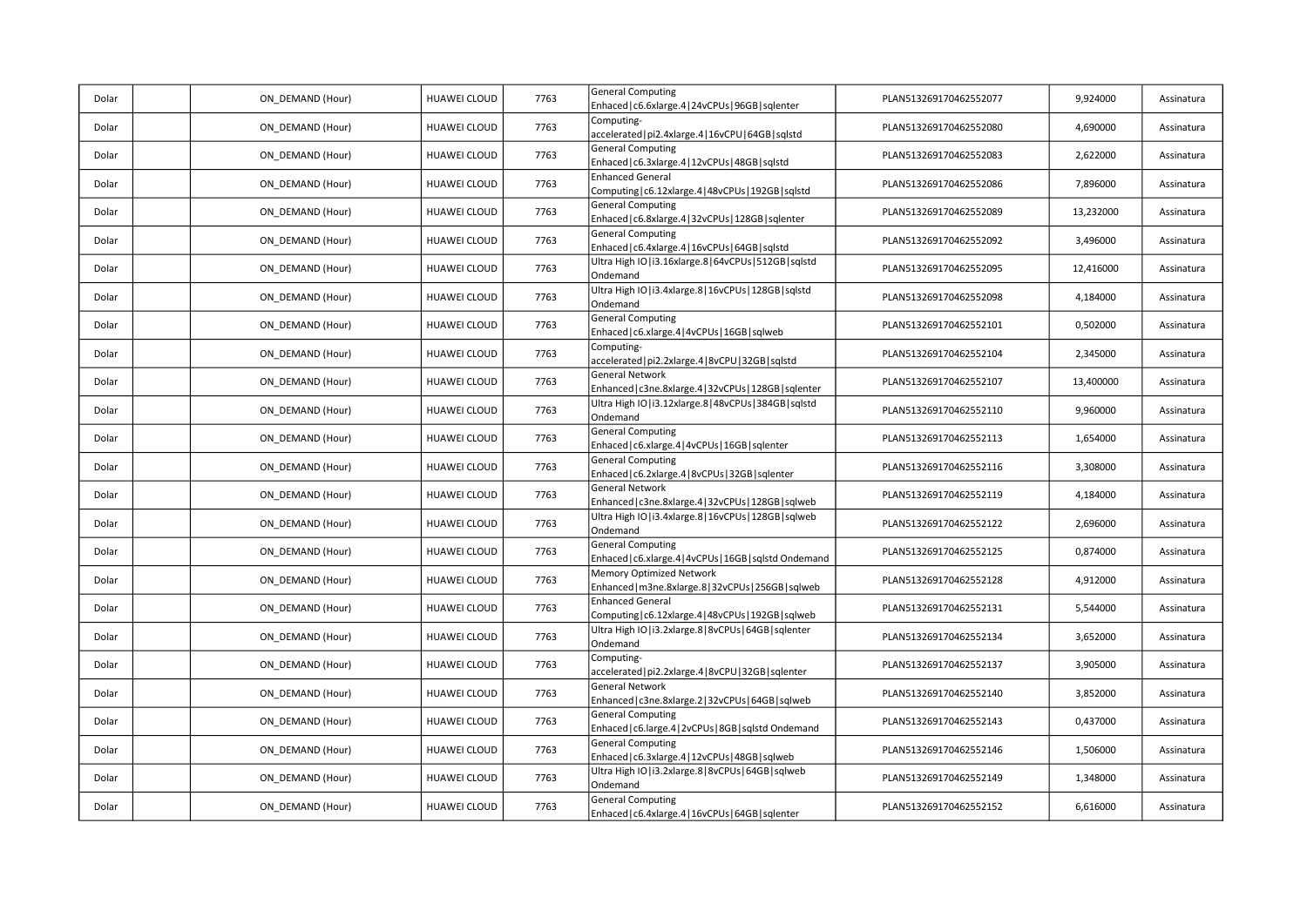| Dolar | ON_DEMAND (Hour) | HUAWEI CLOUD | 7763 | <b>General Computing</b><br>Enhaced   c6.2xlarge.4   8vCPUs   32GB   sqlstd         | PLAN513269170462552155 | 1,748000  | Assinatura |
|-------|------------------|--------------|------|-------------------------------------------------------------------------------------|------------------------|-----------|------------|
| Dolar | ON_DEMAND (Hour) | HUAWEI CLOUD | 7763 | Ultra High IO   i3.15xlarge.8   60vCPUs   512GB   sqlenter<br>Ondemand              | PLAN513269170462552158 | 27,390000 | Assinatura |
| Dolar | ON DEMAND (Hour) | HUAWEI CLOUD | 7763 | Computing-<br>accelerated   pi2.8xlarge.4   32vCPU   128GB   sqlweb                 | PLAN513269170462552161 | 6,166000  | Assinatura |
| Dolar | ON DEMAND (Hour) | HUAWEI CLOUD | 7763 | Computing-<br>accelerated   pi2.4xlarge.4   16vCPU   64GB   sqlenter                | PLAN513269170462552164 | 7,810000  | Assinatura |
| Dolar | ON_DEMAND (Hour) | HUAWEI CLOUD | 7763 | <b>Enhanced General</b><br>Computing   c6.12xlarge.4   48vCPUs   192GB   sqlenter   | PLAN513269170462552167 | 19,848000 | Assinatura |
| Dolar | ON DEMAND (Hour) | HUAWEI CLOUD | 7763 | General Network<br>Enhanced   c3ne.8xlarge.2   32vCPUs   64GB   sqlstd              | PLAN513269170462552170 | 6,828000  | Assinatura |
| Dolar | ON DEMAND (Hour) | HUAWEI CLOUD | 7763 | Ultra High IO   i3.4xlarge.8   16vCPUs   128GB   sqlenter<br>Ondemand               | PLAN513269170462552173 | 7,304000  | Assinatura |
| Dolar | ON DEMAND (Hour) | HUAWEI CLOUD | 7763 | Ultra High IO   i3.12xlarge.8   48vCPUs   384GB   sqlenter<br>Ondemand              | PLAN513269170462552176 | 21,912000 | Assinatura |
| Dolar | ON DEMAND (Hour) | HUAWEI CLOUD | 7763 | <b>General Computing</b><br>Enhaced   c6.8xlarge.4   32vCPUs   128GB   sqlstd       | PLAN513269170462552179 | 6,128000  | Assinatura |
| Dolar | ON_DEMAND (Hour) | HUAWEI CLOUD | 7763 | <b>General Network</b><br>Enhanced   c3ne.8xlarge.2   32vCPUs   64GB   sqlenter     | PLAN513269170462552182 | 13,068000 | Assinatura |
| Dolar | ON_DEMAND (Hour) | HUAWEI CLOUD | 7763 | Ultra High IO   i3.15xlarge.8   60vCPUs   512GB   sqlweb<br>Ondemand                | PLAN513269170462552185 | 9,450000  | Assinatura |
| Dolar | ON DEMAND (Hour) | HUAWEI CLOUD | 7763 | <b>General Computing</b><br>Enhaced   c6.16xlarge.4   64vCPUs   256GB   sqlstd      | PLAN513269170462552188 | 9,222000  | Assinatura |
| Dolar | ON DEMAND (Hour) | HUAWEI CLOUD | 7763 | <b>General Computing</b><br>Enhaced   c6.large.4   2vCPUs   8GB   sqlenter Ondemand | PLAN513269170462552191 | 0,827000  | Assinatura |
| Dolar | ON_DEMAND (Hour) | HUAWEI CLOUD | 7763 | <b>General Computing</b><br>Enhaced   c6.2xlarge.4   8vCPUs   32GB   sqlweb         | PLAN513269170462552194 | 1,004000  | Assinatura |
| Dolar | ON_DEMAND (Hour) | HUAWEI CLOUD | 7763 | General Network<br>Enhanced   c3ne.8xlarge.4   32vCPUs   128GB   sqlstd             | PLAN513269170462552197 | 7,160000  | Assinatura |
| Dolar | ON_DEMAND (Hour) | HUAWEI CLOUD | 7763 | Ultra High IO   i3.16xlarge.8   64vCPUs   512GB   sqlweb<br>Ondemand                | PLAN513269170462552200 | 10,064000 | Assinatura |
| Dolar | ON DEMAND (Hour) | HUAWEI CLOUD | 7763 | Memory Optimized Network<br>Enhanced   m3ne.8xlarge.8   32vCPUs   256GB   sqlenter  | PLAN513269170462552203 | 14,128000 | Assinatura |
| Dolar | ON DEMAND (Hour) | HUAWEI CLOUD | 7763 | Computing-<br>accelerated   pi2.4xlarge.4   16vCPU   64GB   sqlweb                  | PLAN513269170462552206 | 3,202000  | Assinatura |
| Dolar | ON_DEMAND (Hour) | HUAWEI CLOUD | 7763 | Computing-<br>accelerated   pi2.8xlarge.4   32vCPU   128GB   sqlstd                 | PLAN513269170462552209 | 8,518000  | Assinatura |
| Dolar | ON_DEMAND (Hour) | HUAWEI CLOUD | 7763 | <b>General Computing</b><br>Enhaced   c6.6xlarge.4   24vCPUs   96GB   sqlstd        | PLAN513269170462552212 | 5,244000  | Assinatura |
| Dolar | ON_DEMAND (Hour) | HUAWEI CLOUD | 7763 | <b>General Computing</b><br>Enhaced   c6.16xlarge.4   64vCPUs   256GB   sqlenter    | PLAN513269170462552215 | 26,464000 | Assinatura |
| Dolar | ON_DEMAND (Hour) | HUAWEI CLOUD | 7763 | Memory Optimized Network<br>Enhanced   m3ne.8xlarge.8   32vCPUs   256GB   sqlstd    | PLAN513269170462552218 | 7,888000  | Assinatura |
| Dolar | ON DEMAND (Hour) | HUAWEI CLOUD | 7763 | Ultra High IO   i3.12xlarge.8   48vCPUs   384GB   sqlweb<br>Ondemand                | PLAN513269170462552221 | 7,608000  | Assinatura |
| Dolar | ON_DEMAND (Hour) | HUAWEI CLOUD | 7763 | <b>General Computing</b><br>Enhaced   c6.6xlarge.4   24vCPUs   96GB   sqlweb        | PLAN513269170462552224 | 2,892000  | Assinatura |
| Dolar | ON_DEMAND (Hour) | HUAWEI CLOUD | 7763 | Computing-<br>accelerated   pi2.2xlarge.4   8vCPU   32GB   sqlweb                   | PLAN513269170462552227 | 1,601000  | Assinatura |
| Dolar | ON_DEMAND (Hour) | HUAWEI CLOUD | 7763 | <b>General Computing</b><br>Enhaced   c6.3xlarge.4   12vCPUs   48GB   sqlenter      | PLAN513269170462552230 | 4,962000  | Assinatura |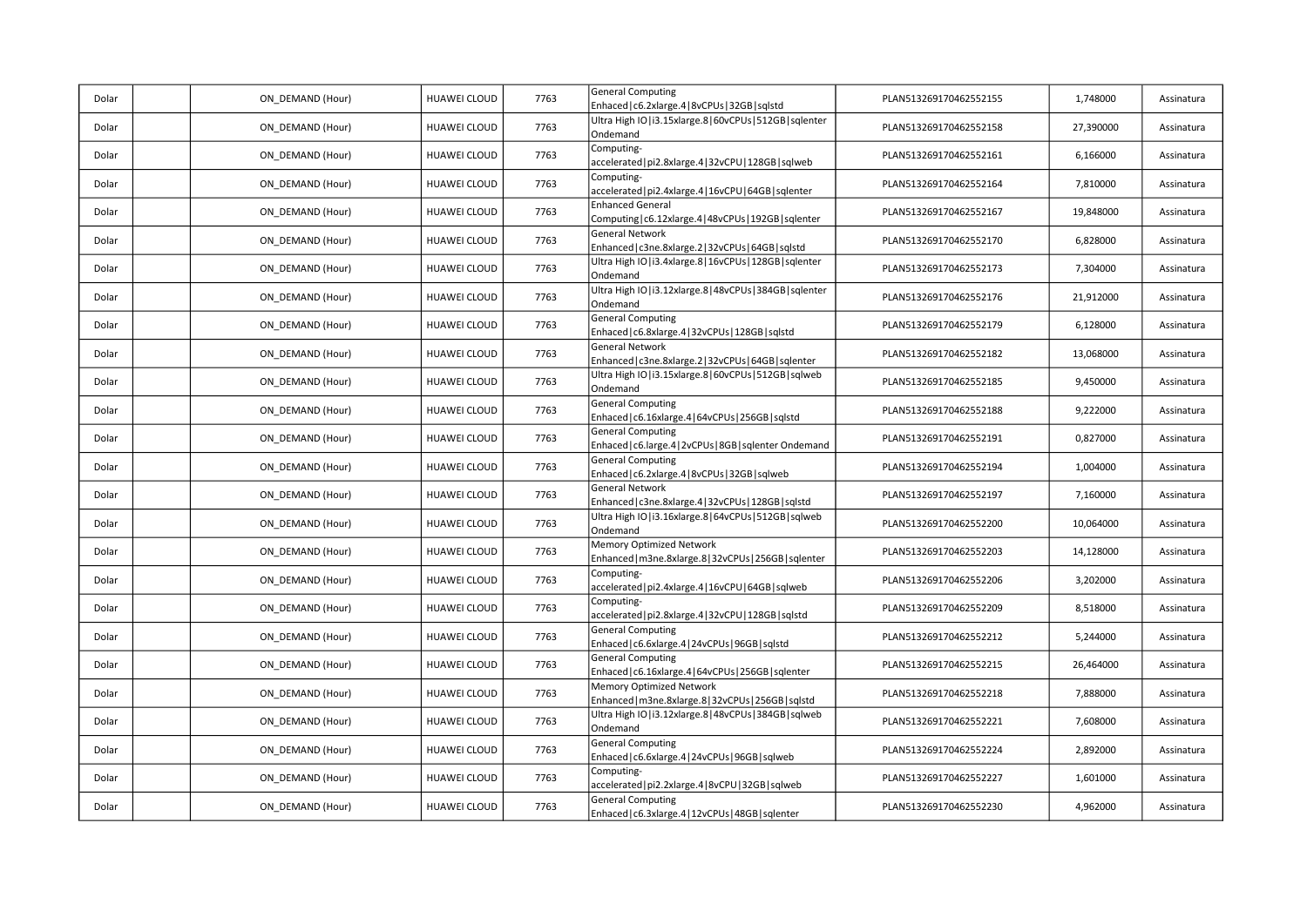| Dolar | ON DEMAND (Hour) | HUAWEI CLOUD        | 7763 | <b>General Computing</b><br>Enhaced   c6.large.4   2vCPUs   8GB   sqlweb Ondemand                                  | PLAN513269170462552233 | 0,251000  | Assinatura |
|-------|------------------|---------------------|------|--------------------------------------------------------------------------------------------------------------------|------------------------|-----------|------------|
| Dolar | ON DEMAND (Hour) | <b>HUAWEI CLOUD</b> | 7763 | Ultra High IO   i3.16xlarge.8   64vCPUs   512GB   sqlenter<br>Ondemand                                             | PLAN513269170462552236 | 29,216000 | Assinatura |
| Dolar | ON DEMAND (Hour) | HUAWEI CLOUD        | 7763 | Computing-<br>accelerated   pi2.8xlarge.4   32vCPU   128GB   sqlenter                                              | PLAN513269170462552239 | 15,620000 | Assinatura |
| Dolar | ON DEMAND (Hour) | HUAWEI CLOUD        | 7763 | <b>General Computing</b><br>Enhaced   c6.4xlarge.4   16vCPUs   64GB   sqlweb                                       | PLAN513269170462552242 | 2,008000  | Assinatura |
| Dolar | ON DEMAND (Hour) | HUAWEI CLOUD        | 7763 | SQL Server Read Replica   2014 Enterprise Edition 2016<br>Enterprise Edition   xlarge.2.rr   4vCPUs   8GB ondemand | PLAN515597564052852761 | 1,675000  | Assinatura |
| Dolar | ON DEMAND (Hour) | HUAWEI CLOUD        | 7763 | SQL Server Read Replica   2014 Enterprise Edition 2016<br>Enterprise Edition   8xlarge.8.rr   32vCPU   256GB       | PLAN515597564052852767 | 20,045000 | Assinatura |
| Dolar | ON DEMAND (Hour) | <b>HUAWEI CLOUD</b> | 7763 | SQL Server Read Replica   2014 Enterprise Edition 2016<br>Enterprise Edition   15xlarge.8.rr   60vCPU   512GB      | PLAN515597564052852776 | 40,090000 | Assinatura |
| Dolar | ON DEMAND (Hour) | HUAWEI CLOUD        | 7763 | SQL Server Read Replica   2014 Enterprise Edition 2016<br>Enterprise Edition   4xlarge. 4.rr   16vCPUs   64GB      | PLAN515597564052852794 | 8,935000  | Assinatura |
| Dolar | ON DEMAND (Hour) | HUAWEI CLOUD        | 7763 | SQL Server Read Replica   Enterprise<br>Edition   large.4.rr   2vCPUs   8GB Ondemand                               | PLAN515597564052852806 | 1,117000  | Assinatura |
| Dolar | ON DEMAND (Hour) | HUAWEI CLOUD        | 7763 | SQL Server Read Replica   2014 Enterprise Edition 2016<br>Enterprise Edition   xlarge.8.rr   4vCPUs   32GB         | PLAN515597564057047070 | 2,506000  | Assinatura |
| Dolar | ON DEMAND (Hour) | HUAWEI CLOUD        | 7763 | SQL Server Read Replica   2014 Enterprise Edition 2016<br>Enterprise Edition   4xlarge.8.rr   16vCPU   128GB       | PLAN515597564057047091 | 10,022000 | Assinatura |
| Dolar | ON DEMAND (Hour) | HUAWEI CLOUD        | 7763 | SQL Server Read Replica   2014 Enterprise Edition 2016<br>Enterprise Edition   8xlarge.4.rr   32vCPUs   128GB      | PLAN515597564057047103 | 17,870000 | Assinatura |
| Dolar | ON DEMAND (Hour) | <b>HUAWEI CLOUD</b> | 7763 | SQL Server Read Replica   2014 Enterprise Edition 2016<br>Enterprise Edition   2xlarge.8.rr   8vCPUs   64GB        | PLAN515597564057047115 | 5,011000  | Assinatura |
| Dolar | ON DEMAND (Hour) | HUAWEI CLOUD        | 7763 | SQL Server Read Replica   2014 Enterprise Edition 2016<br>Enterprise Edition   xlarge.4.rr   4vCPUs   16GB         | PLAN515597564057047124 | 2,234000  | Assinatura |
| Dolar | ON DEMAND (Hour) | HUAWEI CLOUD        | 7763 | SQL Server Read Replica   2014 Enterprise Edition 2016<br>Enterprise Edition   15xlarge.4.rr   60vCPUs   256GB     | PLAN515597564057047127 | 35,741000 | Assinatura |
| Dolar | ON DEMAND (Hour) | HUAWEI CLOUD        | 7763 | SQL Server Read Replica   2014 Enterprise Edition 2016<br>Enterprise Edition   2xlarge.4.rr   8vCPUs   32GB        | PLAN515597564057047193 | 4,468000  | Assinatura |
| Dolar | ON DEMAND (Hour) | HUAWEI CLOUD        | 7763 | SQL Server Read Replica   Enterprise<br>Edition   large.8.rr   2vCPUs   16GB Ondemand                              | PLAN515597564057047196 | 1,253000  | Assinatura |
| Dolar | ON DEMAND (Hour) | HUAWEI CLOUD        | 7763 | RDS Dedicated Service   PostgreSQL   Read Replica<br>ondemand                                                      | PLAN523056937543430145 | 0,015000  | Assinatura |
| Dolar | ON DEMAND (Hour) | HUAWEI CLOUD        | 7763 | RDS Dedicated Service   PostgreSQL   Single ondemand                                                               | PLAN523056937543430148 | 0,015000  | Assinatura |
| Dolar | ON DEMAND (Hour) | HUAWEI CLOUD        | 7763 | RDS Dedicated Service   MySQL   Read Replica<br>ondemand                                                           | PLAN523056937543430151 | 0,015000  | Assinatura |
| Dolar | ON_DEMAND (Hour) | <b>HUAWEI CLOUD</b> | 7763 | RDS Dedicated Service   PostgreSQL   Primary<br>Standby   Enhance ondemand                                         | PLAN523056937543430154 | 0,054000  | Assinatura |
| Dolar | ON DEMAND (Hour) | HUAWEI CLOUD        | 7763 | RDS Dedicated Service   MySQL   Primary Standby<br>ondemand                                                        | PLAN523056937543430157 | 0,027000  | Assinatura |
| Dolar | ON DEMAND (Hour) | HUAWEI CLOUD        | 7763 | RDS Dedicated Service   PostgreSQL   Primary Standby<br>ondemand                                                   | PLAN523056937543430160 | 0,027000  | Assinatura |
| Dolar | ON DEMAND (Hour) | HUAWEI CLOUD        | 7763 | RDS Dedicated Service   PostgreSQL   Read<br>Replica   Enhance ondemand                                            | PLAN523056937543430163 | 0,027000  | Assinatura |
| Dolar | ON DEMAND (Hour) | HUAWEI CLOUD        | 7763 | RDS Dedicated Service   PostgreSQL   Single   Enhance<br>ondemand                                                  | PLAN523056937543430166 | 0,027000  | Assinatura |
| Dolar | ON DEMAND (Hour) | <b>HUAWEI CLOUD</b> | 7763 | RDS Dedicated Service   MySQL   Single ondemand                                                                    | PLAN523056937543430169 | 0,015000  | Assinatura |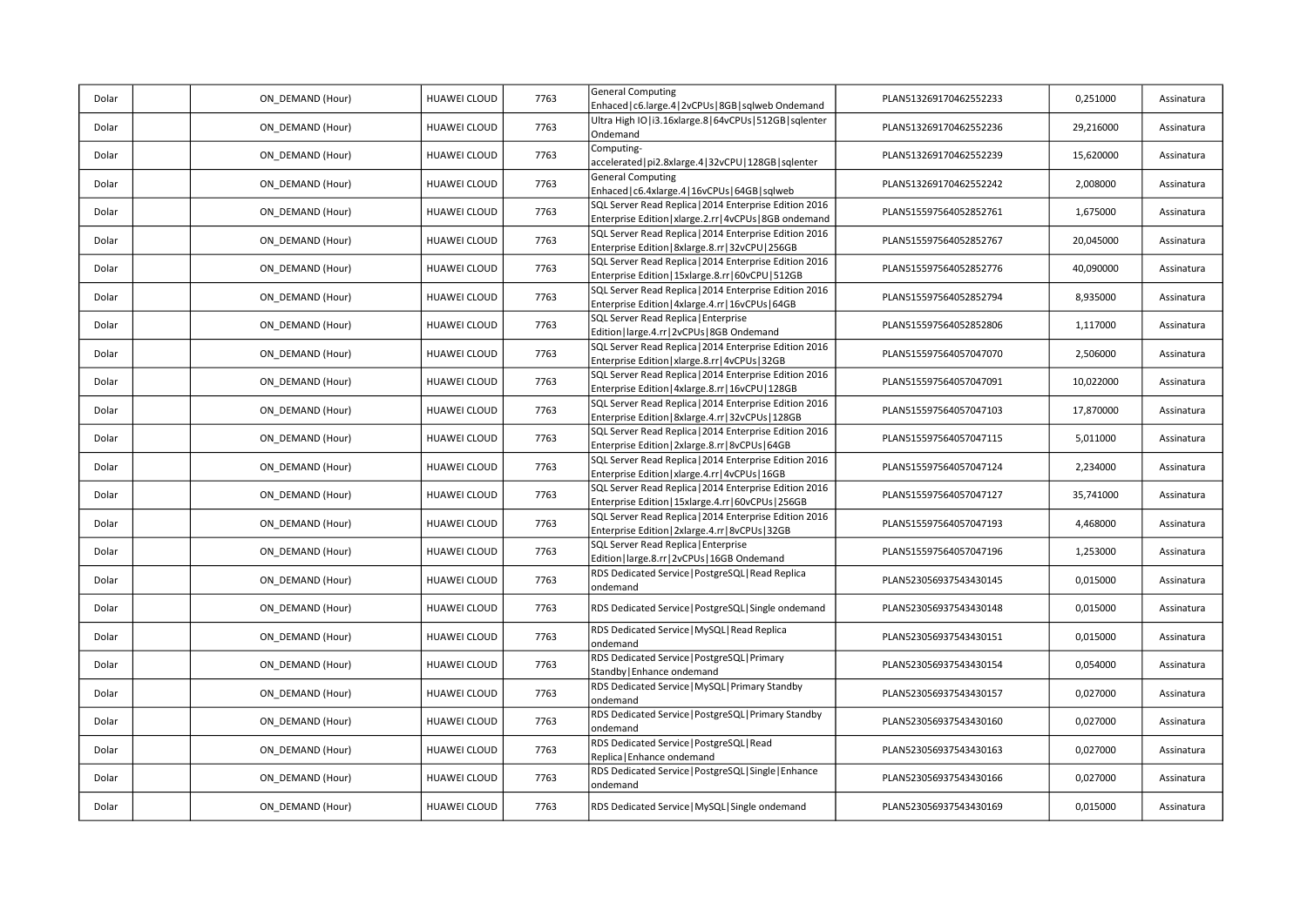| Dolar | ON_DEMAND (Hour)           | HUAWEI CLOUD        | 7763 | Cloud Search Service   2vCPUs   16GB ondemand                                       | PLAN523327275452772353 | 0,250000 | Assinatura |
|-------|----------------------------|---------------------|------|-------------------------------------------------------------------------------------|------------------------|----------|------------|
| Dolar | ON DEMAND (Hour)           | HUAWEI CLOUD        | 7763 | Cloud Search Service   8vCPUs   32GB ondemand                                       | PLAN523327275452772356 | 0,770000 | Assinatura |
| Dolar | ON DEMAND (Hour)           | HUAWEI CLOUD        | 7763 | Cloud Search Service   4vCPUs   32GB ondemand                                       | PLAN523327275452772359 | 0,500000 | Assinatura |
| Dolar | ON_DEMAND (Hour)           | HUAWEI CLOUD        | 7763 | Cloud Search Service   16vCPUs   32GB ondemand                                      | PLAN523327275452772362 | 1,320000 | Assinatura |
| Dolar | ON DEMAND (Hour)           | <b>HUAWEI CLOUD</b> | 7763 | Cloud Search Service   16vCPUs   64GB ondemand                                      | PLAN523327275452772365 | 1,550000 | Assinatura |
| Dolar | ON DEMAND (Hour)           | HUAWEI CLOUD        | 7763 | Cloud Search Service   16vCPUs   128GB ondemand                                     | PLAN523327275452772368 | 2,020000 | Assinatura |
| Dolar | ON DEMAND (Hour)           | <b>HUAWEI CLOUD</b> | 7763 | Cloud Search Service   8vCPUs   64GB ondemand                                       | PLAN523327275452772371 | 1,010000 | Assinatura |
| Dolar | ON DEMAND (Hour)           | HUAWEI CLOUD        | 7763 | Cloud Search Service   4vCPUs   16GB ondemand                                       | PLAN523327275452772374 | 0,390000 | Assinatura |
| Dolar | ON DEMAND (Hour)           | HUAWEI CLOUD        | 7763 | Cloud Search Service   32vCPUs   64GB ondemand                                      | PLAN523327275452772377 | 2,640000 | Assinatura |
| Dolar | ON DEMAND (Hour)           | HUAWEI CLOUD        | 7763 | Cloud Search Service   4vCPUs   8GB ondemand                                        | PLAN523327275452772380 | 0,330000 | Assinatura |
| Dolar | ON DEMAND (Hour)           | HUAWEI CLOUD        | 7763 | Cloud Search Service   32vCPUs   128GB ondemand                                     | PLAN523327275452772383 | 3,090000 | Assinatura |
| Dolar | ON DEMAND (Hour)           | HUAWEI CLOUD        | 7763 | Cloud Search Service   8vCPUs   16GB ondemand                                       | PLAN523327275452772386 | 0,660000 | Assinatura |
| Dolar | ON DEMAND (Hour)           | HUAWEI CLOUD        | 7763 | Cloud Search Service   2vCPUs   8GB ondemand                                        | PLAN523327275452772389 | 0,190000 | Assinatura |
| Dolar | ON DEMAND (Hour)           | HUAWEI CLOUD        | 7763 | Cloud Search Service HighIO ondemand                                                | PLAN523332719445454849 | 0,000160 | Assinatura |
| Dolar | ON_DEMAND (Hour)           | HUAWEI CLOUD        | 7763 | Cloud Search Service Ultra-highIO ondemand                                          | PLAN523332719445454852 | 0,000410 | Assinatura |
| Dolar | ON DEMAND (Hour)           | HUAWEI CLOUD        | 7763 | Cloud Search Service CommonIO ondemand                                              | PLAN523332719445454855 | 0,000260 | Assinatura |
| Dolar | ON DEMAND (0 até < 5 Mbps) | <b>HUAWEI CLOUD</b> | 7763 | Cloud Search Service   High bandwidth Ondemand                                      | PLAN523345654829985793 | 0,013000 | Assinatura |
| Dolar | ON DEMAND (>= 5 Mbps)      | HUAWEI CLOUD        | 7763 | Cloud Search Service   High bandwidth Ondemand                                      | PLAN523345654829985793 | 0,040000 | Assinatura |
| Dolar | ON DEMAND (Hour)           | HUAWEI CLOUD        | 7763 | Cloud Search Service   Low bandwidth Ondemand                                       | PLAN523345654829985796 | 0,013000 | Assinatura |
| Dolar | ON DEMAND (Hour)           | HUAWEI CLOUD        | 7763 | repset II   4xlarge.2   16vCPUs   32GB Ondemand                                     | PLAN523752989211201537 | 3,868560 | Assinatura |
| Dolar | ON DEMAND (Hour)           | HUAWEI CLOUD        | 7763 | repset II   4xlarge.4   16vCPUs   64GB Ondemand                                     | PLAN523752989215395841 | 5,158440 | Assinatura |
| Dolar | ON DEMAND (Hour)           | HUAWEI CLOUD        | 7763 | Kunpeng Enhanced General<br>Computing   kc1.4xlarge.2   16vCPUs   32GB   linux      | PLAN525142394505236481 | 0,576000 | Assinatura |
| Dolar | ON_DEMAND (Hour)           | HUAWEI CLOUD        | 7763 | Kunpeng Enhanced General<br>Computing   kc1.8xlarge.4   32vCPUs   128GB   linux     | PLAN525142394505236484 | 1,328000 | Assinatura |
| Dolar | ON DEMAND (Hour)           | HUAWEI CLOUD        | 7763 | Kunpeng Enhanced General<br>Computing   kc1.large.4   2vCPUs   8GB   linux Ondemand | PLAN525142394505236487 | 0,083000 | Assinatura |
| Dolar | ON DEMAND (Hour)           | HUAWEI CLOUD        | 7763 | Kunpeng Enhanced General<br>Computing   kc1.large.2   2vCPUs   4GB   linux Ondemand | PLAN525142394505236490 | 0,072000 | Assinatura |
| Dolar | ON DEMAND (Hour)           | HUAWEI CLOUD        | 7763 | Kunpeng Enhanced General<br>Computing   kc1.15xlarge.2   60vCPUs   120GB   linux    | PLAN525142394505236493 | 2,160000 | Assinatura |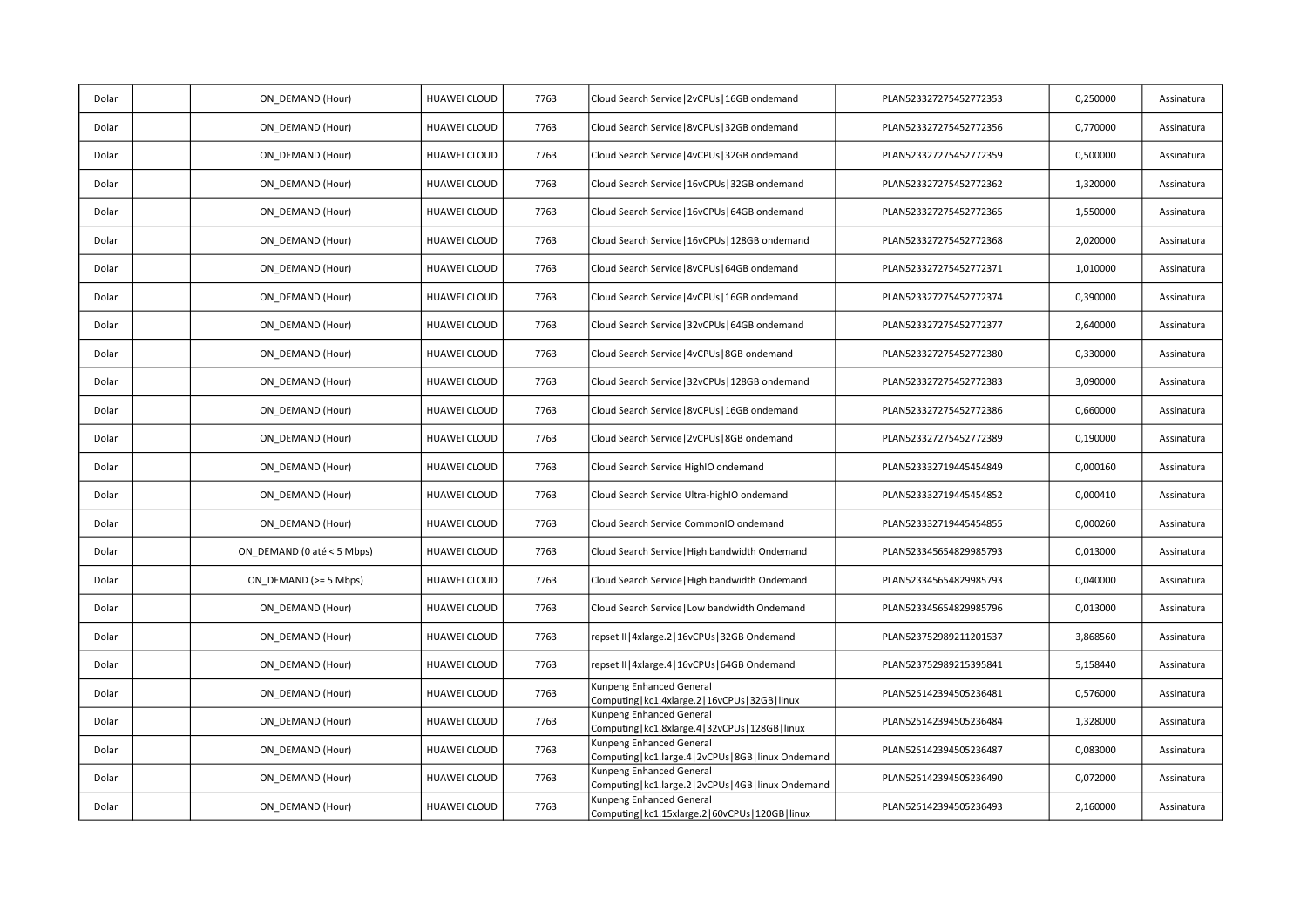| Dolar | ON DEMAND (Hour) | HUAWEI CLOUD        | 7763 | Kunpeng Enhanced General<br>Computing   kc1.8xlarge.2   32vCPUs   64GB   linux         | PLAN525142394505236496 | 1,152000 | Assinatura |
|-------|------------------|---------------------|------|----------------------------------------------------------------------------------------|------------------------|----------|------------|
| Dolar | ON DEMAND (Hour) | <b>HUAWEI CLOUD</b> | 7763 | <b>GPU Enhanced Graphics-</b><br>accelerated   g5.8xlarge.4   32vCPU   128GB   windows | PLAN525142394505236499 | 8,203000 | Assinatura |
| Dolar | ON DEMAND (Hour) | HUAWEI CLOUD        | 7763 | Kunpeng Enhanced General<br>Computing   kc1.3xlarge.2   12vCPUs   24GB   linux         | PLAN525142394505236502 | 0,432000 | Assinatura |
| Dolar | ON DEMAND (Hour) | HUAWEI CLOUD        | 7763 | Kunpeng Enhanced General<br>Computing   kc1.3xlarge.4   12vCPUs   48GB   linux         | PLAN525142394505236505 | 0,498000 | Assinatura |
| Dolar | ON DEMAND (Hour) | HUAWEI CLOUD        | 7763 | Kunpeng Enhanced General<br>Computing   kc1.6xlarge.2   24vCPUs   48GB   linux         | PLAN525142394505236508 | 0,864000 | Assinatura |
| Dolar | ON DEMAND (Hour) | <b>HUAWEI CLOUD</b> | 7763 | <b>GPU Enhanced Graphics-</b><br>accelerated   g5.8xlarge.4   32vCPU   128GB   linux   | PLAN525142394505236511 | 6,033000 | Assinatura |
| Dolar | ON DEMAND (Hour) | <b>HUAWEI CLOUD</b> | 7763 | Kunpeng Enhanced General<br>Computing   kc1.6xlarge.4   24vCPUs   96GB   linux         | PLAN525142394505236514 | 0,996000 | Assinatura |
| Dolar | ON DEMAND (Hour) | HUAWEI CLOUD        | 7763 | Kunpeng Enhanced General<br>Computing   kc1.12xlarge.2   48vCPUs   96GB   linux        | PLAN525142394505236517 | 1,728000 | Assinatura |
| Dolar | ON DEMAND (Hour) | HUAWEI CLOUD        | 7763 | Kunpeng Enhanced General<br>Computing   kc1.2xlarge.4   8vCPUs   32GB   linux          | PLAN525142394505236520 | 0,332000 | Assinatura |
| Dolar | ON_DEMAND (Hour) | <b>HUAWEI CLOUD</b> | 7763 | Kunpeng Enhanced General<br>Computing   kc1.2xlarge.2   8vCPUs   16GB   linux          | PLAN525142394505236523 | 0,288000 | Assinatura |
| Dolar | ON DEMAND (Hour) | <b>HUAWEI CLOUD</b> | 7763 | Kunpeng Enhanced General<br>Computing   kc1.12xlarge.4   48vCPUs   196GB   linux       | PLAN525142394505236526 | 1,992000 | Assinatura |
| Dolar | ON DEMAND (Hour) | HUAWEI CLOUD        | 7763 | Kunpeng Enhanced General<br>Computing   kc1.xlarge.4   4vCPUs   16GB   linux           | PLAN525142394505236529 | 0,166000 | Assinatura |
| Dolar | ON DEMAND (Hour) | HUAWEI CLOUD        | 7763 | Kunpeng Enhanced General<br>Computing   kc1.xlarge.2   4vCPUs   8GB   linux            | PLAN525142394505236532 | 0,144000 | Assinatura |
| Dolar | ON_DEMAND (Hour) | <b>HUAWEI CLOUD</b> | 7763 | Kunpeng Enhanced General<br>Computing   kc1.4xlarge.4   16vCPUs   64GB   linux         | PLAN525142394505236535 | 0,664000 | Assinatura |
| Dolar | ON DEMAND (Hour) | <b>HUAWEI CLOUD</b> | 7763 | DAYU data migration offline instance Ondemand                                          | PLAN525969408987602944 | 0,010000 | Assinatura |
| Dolar | ON DEMAND (Hour) | HUAWEI CLOUD        | 7763 | Cloud Host Image Suse (86 core) Ondemand                                               | PLAN528768279196549121 | 0,150000 | Assinatura |
| Dolar | ON DEMAND (Hour) | HUAWEI CLOUD        | 7763 | Cloud Host Image Suse (166 core) Ondemand                                              | PLAN528768279196549124 | 0,150000 | Assinatura |
| Dolar | ON DEMAND (Hour) | HUAWEI CLOUD        | 7763 | Cloud Host Image Suse (216 core) Ondemand                                              | PLAN528768279196549127 | 0,150000 | Assinatura |
| Dolar | ON DEMAND (Hour) | HUAWEI CLOUD        | 7763 | Cloud Host Image Suse (110 core) Ondemand                                              | PLAN528768279196549130 | 0,150000 | Assinatura |
| Dolar | ON DEMAND (Hour) | HUAWEI CLOUD        | 7763 | Cloud Host Image Suse (30 core) Ondemand                                               | PLAN528768279196549133 | 0,150000 | Assinatura |
| Dolar | ON DEMAND (Hour) | HUAWEI CLOUD        | 7763 | Cloud Host Image Suse (242 core) Ondemand                                              | PLAN528768279196549136 | 0,150000 | Assinatura |
| Dolar | ON_DEMAND (Hour) | HUAWEI CLOUD        | 7763 | Cloud Host Image Suse (180 core) Ondemand                                              | PLAN528768279196549139 | 0,150000 | Assinatura |
| Dolar | ON DEMAND (Hour) | HUAWEI CLOUD        | 7763 | Cloud Host Image Suse (298 core) Ondemand                                              | PLAN528768279196549142 | 0,150000 | Assinatura |
| Dolar | ON DEMAND (Hour) | HUAWEI CLOUD        | 7763 | Cloud Host Image Suse (144 core) Ondemand                                              | PLAN528768279196549145 | 0,150000 | Assinatura |
| Dolar | ON DEMAND (Hour) | HUAWEI CLOUD        | 7763 | Cloud Host Image Suse (64 core) Ondemand                                               | PLAN528768279196549148 | 0,150000 | Assinatura |
| Dolar | ON DEMAND (Hour) | HUAWEI CLOUD        | 7763 | Cloud Host Image Suse (98 core) Ondemand                                               | PLAN528768279196549151 | 0,150000 | Assinatura |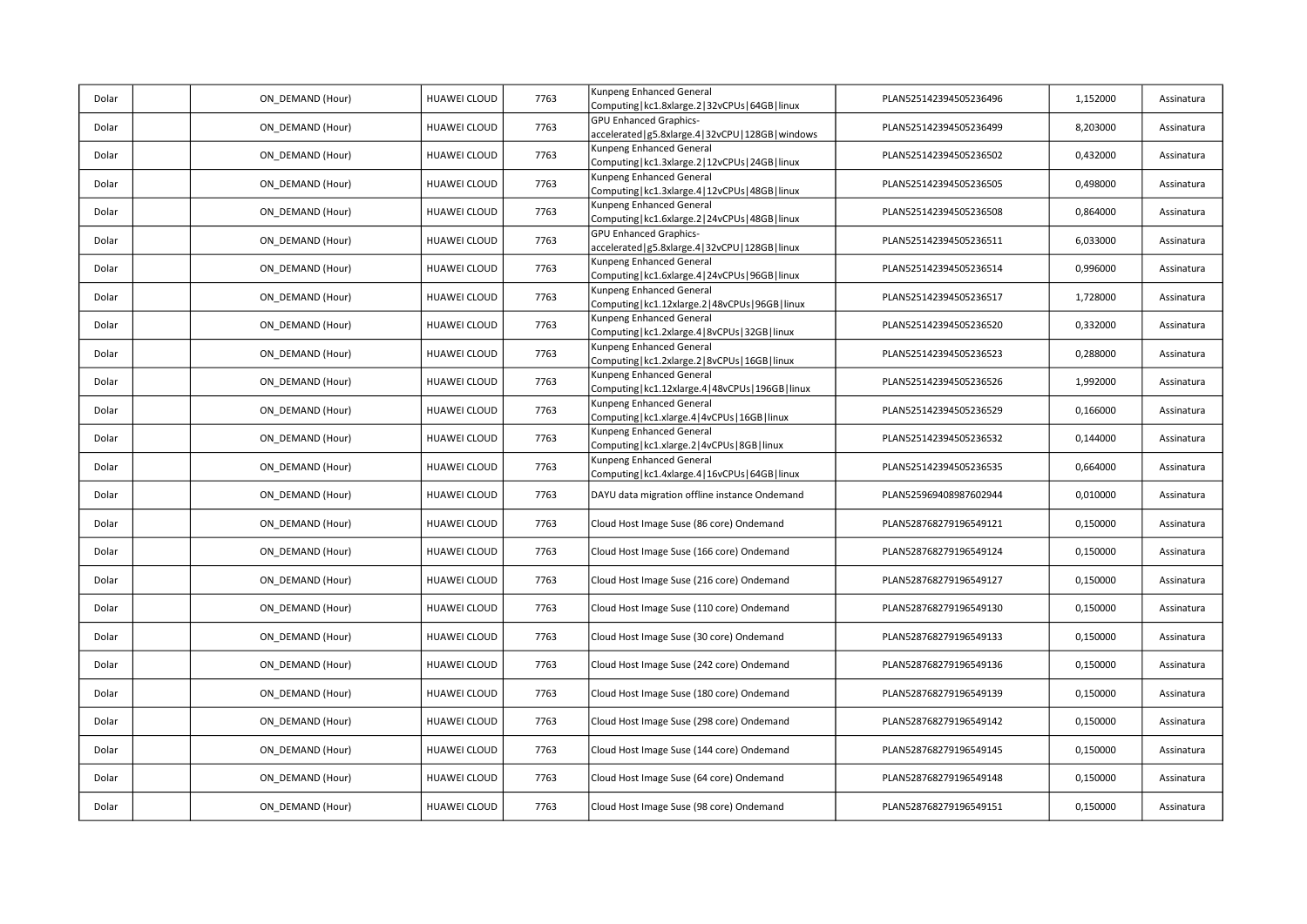| Dolar | ON_DEMAND (Hour) | HUAWEI CLOUD        | 7763 | Cloud Host Image Suse (90 core) Ondemand  | PLAN528768279196549154 | 0,150000 | Assinatura |
|-------|------------------|---------------------|------|-------------------------------------------|------------------------|----------|------------|
| Dolar | ON DEMAND (Hour) | HUAWEI CLOUD        | 7763 | Cloud Host Image Suse (220 core) Ondemand | PLAN528768279196549157 | 0,150000 | Assinatura |
| Dolar | ON DEMAND (Hour) | HUAWEI CLOUD        | 7763 | Cloud Host Image Suse (38 core) Ondemand  | PLAN528768279196549160 | 0,150000 | Assinatura |
| Dolar | ON_DEMAND (Hour) | <b>HUAWEI CLOUD</b> | 7763 | Cloud Host Image Suse (276 core) Ondemand | PLAN528768279196549163 | 0,150000 | Assinatura |
| Dolar | ON_DEMAND (Hour) | <b>HUAWEI CLOUD</b> | 7763 | Cloud Host Image Suse (118 core) Ondemand | PLAN528768279196549166 | 0,150000 | Assinatura |
| Dolar | ON DEMAND (Hour) | <b>HUAWEI CLOUD</b> | 7763 | Cloud Host Image Suse (120 core) Ondemand | PLAN528768279196549169 | 0,150000 | Assinatura |
| Dolar | ON_DEMAND (Hour) | <b>HUAWEI CLOUD</b> | 7763 | Cloud Host Image Suse (6 core) Ondemand   | PLAN528768279196549172 | 0,130000 | Assinatura |
| Dolar | ON_DEMAND (Hour) | <b>HUAWEI CLOUD</b> | 7763 | Cloud Host Image Suse (48 core) Ondemand  | PLAN528768279196549175 | 0,150000 | Assinatura |
| Dolar | ON DEMAND (Hour) | HUAWEI CLOUD        | 7763 | Cloud Host Image Suse (40 core) Ondemand  | PLAN528768279196549178 | 0,150000 | Assinatura |
| Dolar | ON DEMAND (Hour) | <b>HUAWEI CLOUD</b> | 7763 | Cloud Host Image Suse (128 core) Ondemand | PLAN528768279196549181 | 0,150000 | Assinatura |
| Dolar | ON_DEMAND (Hour) | <b>HUAWEI CLOUD</b> | 7763 | Cloud Host Image Suse (76 core) Ondemand  | PLAN528768279196549184 | 0,150000 | Assinatura |
| Dolar | ON_DEMAND (Hour) | HUAWEI CLOUD        | 7763 | Cloud Host Image Suse (178 core) Ondemand | PLAN528768279196549187 | 0,150000 | Assinatura |
| Dolar | ON DEMAND (Hour) | <b>HUAWEI CLOUD</b> | 7763 | Cloud Host Image Suse (156 core) Ondemand | PLAN528768279196549190 | 0,150000 | Assinatura |
| Dolar | ON_DEMAND (Hour) | HUAWEI CLOUD        | 7763 | Cloud Host Image Suse (226 core) Ondemand | PLAN528768279196549193 | 0,150000 | Assinatura |
| Dolar | ON_DEMAND (Hour) | HUAWEI CLOUD        | 7763 | Cloud Host Image Suse (254 core) Ondemand | PLAN528768279196549196 | 0,150000 | Assinatura |
| Dolar | ON DEMAND (Hour) | <b>HUAWEI CLOUD</b> | 7763 | Cloud Host Image Suse (16 core) Ondemand  | PLAN528768279196549199 | 0,150000 | Assinatura |
| Dolar | ON DEMAND (Hour) | <b>HUAWEI CLOUD</b> | 7763 | Cloud Host Image Suse (188 core) Ondemand | PLAN528768279196549202 | 0,150000 | Assinatura |
| Dolar | ON_DEMAND (Hour) | <b>HUAWEI CLOUD</b> | 7763 | Cloud Host Image Suse (232 core) Ondemand | PLAN528768279196549205 | 0,150000 | Assinatura |
| Dolar | ON_DEMAND (Hour) | HUAWEI CLOUD        | 7763 | Cloud Host Image Suse (26 core) Ondemand  | PLAN528768279196549208 | 0,150000 | Assinatura |
| Dolar | ON DEMAND (Hour) | HUAWEI CLOUD        | 7763 | Cloud Host Image Suse (190 core) Ondemand | PLAN528768279196549211 | 0,150000 | Assinatura |
| Dolar | ON DEMAND (Hour) | <b>HUAWEI CLOUD</b> | 7763 | Cloud Host Image Suse (106 core) Ondemand | PLAN528768279200743425 | 0,150000 | Assinatura |
| Dolar | ON_DEMAND (Hour) | HUAWEI CLOUD        | 7763 | Cloud Host Image Suse (286 core) Ondemand | PLAN528768279200743428 | 0,150000 | Assinatura |
| Dolar | ON DEMAND (Hour) | <b>HUAWEI CLOUD</b> | 7763 | Cloud Host Image Suse (54 core) Ondemand  | PLAN528768279200743431 | 0,150000 | Assinatura |
| Dolar | ON DEMAND (Hour) | HUAWEI CLOUD        | 7763 | Cloud Host Image Suse (134 core) Ondemand | PLAN528768279200743434 | 0,150000 | Assinatura |
| Dolar | ON DEMAND (Hour) | <b>HUAWEI CLOUD</b> | 7763 | Cloud Host Image Suse (204 core) Ondemand | PLAN528768279200743437 | 0,150000 | Assinatura |
| Dolar | ON DEMAND (Hour) | <b>HUAWEI CLOUD</b> | 7763 | Cloud Host Image Suse (264 core) Ondemand | PLAN528768279200743440 | 0,150000 | Assinatura |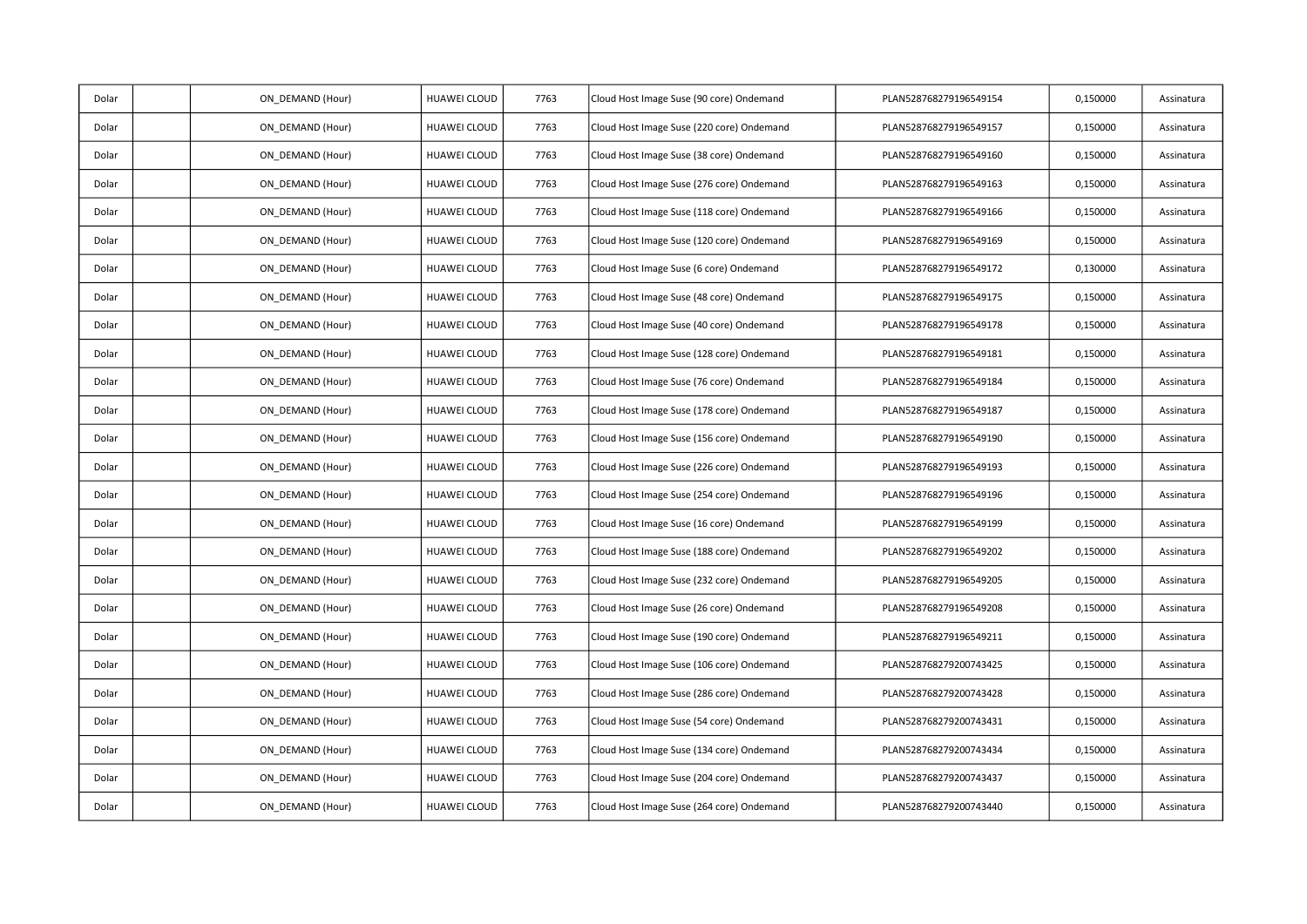| Dolar | ON_DEMAND (Hour) | HUAWEI CLOUD        | 7763 | Cloud Host Image Suse (168 core) Ondemand | PLAN528768279200743443 | 0,150000 | Assinatura |
|-------|------------------|---------------------|------|-------------------------------------------|------------------------|----------|------------|
| Dolar | ON DEMAND (Hour) | HUAWEI CLOUD        | 7763 | Cloud Host Image Suse (88 core) Ondemand  | PLAN528768279200743446 | 0,150000 | Assinatura |
| Dolar | ON DEMAND (Hour) | HUAWEI CLOUD        | 7763 | Cloud Host Image Suse (160 core) Ondemand | PLAN528768279200743449 | 0,150000 | Assinatura |
| Dolar | ON_DEMAND (Hour) | <b>HUAWEI CLOUD</b> | 7763 | Cloud Host Image Suse (80 core) Ondemand  | PLAN528768279200743452 | 0,150000 | Assinatura |
| Dolar | ON_DEMAND (Hour) | HUAWEI CLOUD        | 7763 | Cloud Host Image Suse (214 core) Ondemand | PLAN528768279200743455 | 0,150000 | Assinatura |
| Dolar | ON DEMAND (Hour) | <b>HUAWEI CLOUD</b> | 7763 | Cloud Host Image Suse (296 core) Ondemand | PLAN528768279200743458 | 0,150000 | Assinatura |
| Dolar | ON_DEMAND (Hour) | <b>HUAWEI CLOUD</b> | 7763 | Cloud Host Image Suse (32 core) Ondemand  | PLAN528768279200743461 | 0,150000 | Assinatura |
| Dolar | ON_DEMAND (Hour) | <b>HUAWEI CLOUD</b> | 7763 | Cloud Host Image Suse (112 core) Ondemand | PLAN528768279200743464 | 0,150000 | Assinatura |
| Dolar | ON DEMAND (Hour) | HUAWEI CLOUD        | 7763 | Cloud Host Image Suse (138 core) Ondemand | PLAN528768279200743467 | 0,150000 | Assinatura |
| Dolar | ON DEMAND (Hour) | <b>HUAWEI CLOUD</b> | 7763 | Cloud Host Image Suse (1 core) Ondemand   | PLAN528768279200743470 | 0,060000 | Assinatura |
| Dolar | ON_DEMAND (Hour) | <b>HUAWEI CLOUD</b> | 7763 | Cloud Host Image Suse (58 core) Ondemand  | PLAN528768279200743473 | 0,150000 | Assinatura |
| Dolar | ON_DEMAND (Hour) | HUAWEI CLOUD        | 7763 | Cloud Host Image Suse (194 core) Ondemand | PLAN528768279200743476 | 0,150000 | Assinatura |
| Dolar | ON DEMAND (Hour) | <b>HUAWEI CLOUD</b> | 7763 | Cloud Host Image Suse (142 core) Ondemand | PLAN528768279200743479 | 0,150000 | Assinatura |
| Dolar | ON_DEMAND (Hour) | HUAWEI CLOUD        | 7763 | Cloud Host Image Suse (62 core) Ondemand  | PLAN528768279200743482 | 0,150000 | Assinatura |
| Dolar | ON_DEMAND (Hour) | HUAWEI CLOUD        | 7763 | Cloud Host Image Suse (278 core) Ondemand | PLAN528768279200743485 | 0,150000 | Assinatura |
| Dolar | ON DEMAND (Hour) | <b>HUAWEI CLOUD</b> | 7763 | Cloud Host Image Suse (270 core) Ondemand | PLAN528768279200743488 | 0,150000 | Assinatura |
| Dolar | ON DEMAND (Hour) | <b>HUAWEI CLOUD</b> | 7763 | Cloud Host Image Suse (280 core) Ondemand | PLAN528768279200743491 | 0,150000 | Assinatura |
| Dolar | ON_DEMAND (Hour) | <b>HUAWEI CLOUD</b> | 7763 | Cloud Host Image Suse (244 core) Ondemand | PLAN528768279200743494 | 0,150000 | Assinatura |
| Dolar | ON_DEMAND (Hour) | HUAWEI CLOUD        | 7763 | Cloud Host Image Suse (96 core) Ondemand  | PLAN528768279200743497 | 0,150000 | Assinatura |
| Dolar | ON DEMAND (Hour) | HUAWEI CLOUD        | 7763 | Cloud Host Image Suse (176 core) Ondemand | PLAN528768279200743500 | 0,150000 | Assinatura |
| Dolar | ON DEMAND (Hour) | <b>HUAWEI CLOUD</b> | 7763 | Cloud Host Image Suse (300 core) Ondemand | PLAN528768279200743503 | 0,150000 | Assinatura |
| Dolar | ON_DEMAND (Hour) | HUAWEI CLOUD        | 7763 | Cloud Host Image Suse (42 core) Ondemand  | PLAN528768279200743506 | 0,150000 | Assinatura |
| Dolar | ON DEMAND (Hour) | <b>HUAWEI CLOUD</b> | 7763 | Cloud Host Image Suse (252 core) Ondemand | PLAN528768279200743509 | 0,150000 | Assinatura |
| Dolar | ON DEMAND (Hour) | HUAWEI CLOUD        | 7763 | Cloud Host Image Suse (122 core) Ondemand | PLAN528768279200743512 | 0,150000 | Assinatura |
| Dolar | ON DEMAND (Hour) | <b>HUAWEI CLOUD</b> | 7763 | Cloud Host Image Suse (170 core) Ondemand | PLAN528768279200743515 | 0,150000 | Assinatura |
| Dolar | ON DEMAND (Hour) | <b>HUAWEI CLOUD</b> | 7763 | Cloud Host Image Suse (70 core) Ondemand  | PLAN528768279200743518 | 0,150000 | Assinatura |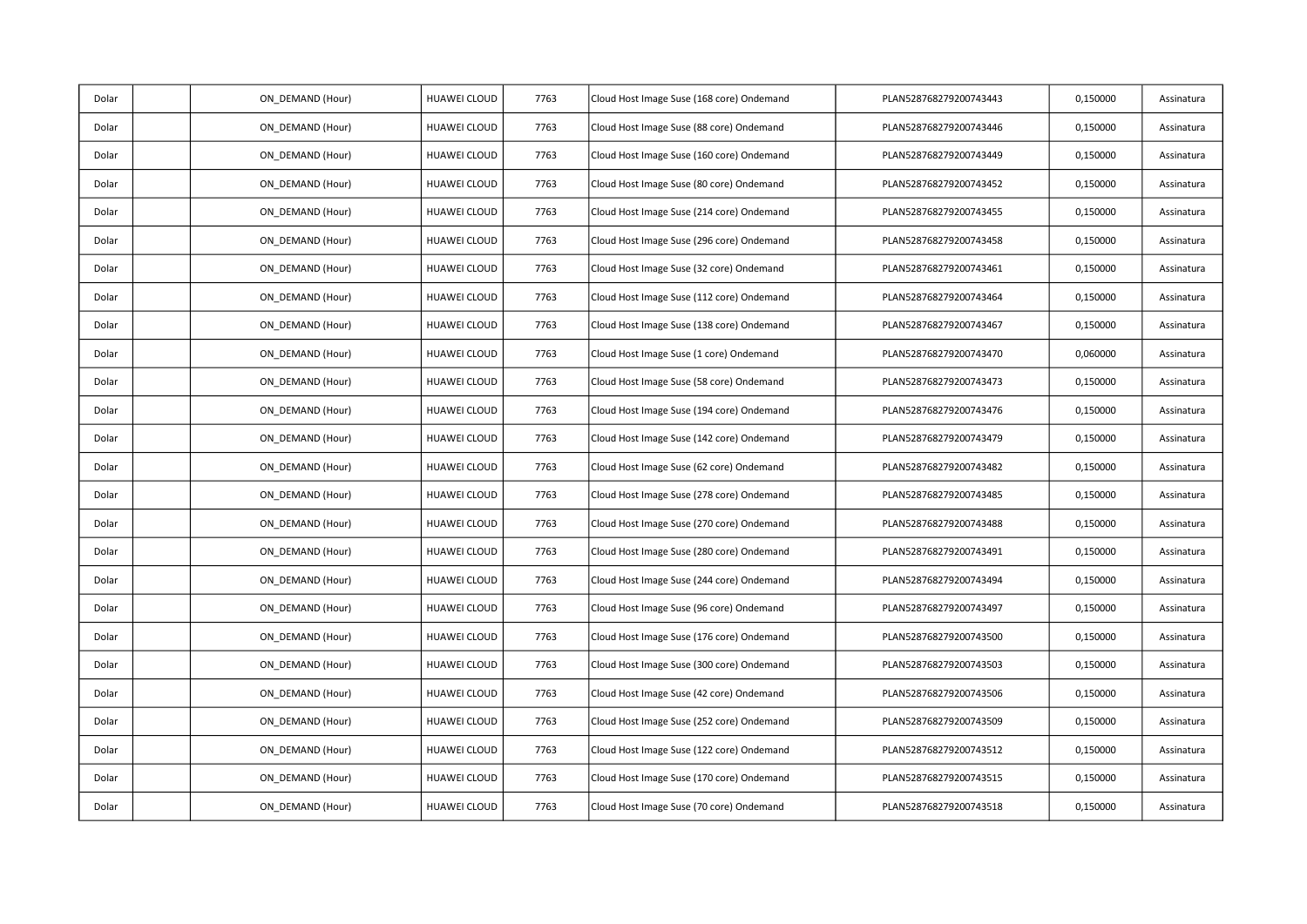| Dolar | ON_DEMAND (Hour) | HUAWEI CLOUD        | 7763 | Cloud Host Image Suse (224 core) Ondemand | PLAN528768279200743521 | 0,150000 | Assinatura |
|-------|------------------|---------------------|------|-------------------------------------------|------------------------|----------|------------|
| Dolar | ON DEMAND (Hour) | HUAWEI CLOUD        | 7763 | Cloud Host Image Suse (150 core) Ondemand | PLAN528768279200743524 | 0,150000 | Assinatura |
| Dolar | ON DEMAND (Hour) | HUAWEI CLOUD        | 7763 | Cloud Host Image Suse (14 core) Ondemand  | PLAN528768279200743527 | 0,150000 | Assinatura |
| Dolar | ON_DEMAND (Hour) | <b>HUAWEI CLOUD</b> | 7763 | Cloud Host Image Suse (234 core) Ondemand | PLAN528768279200743530 | 0,150000 | Assinatura |
| Dolar | ON_DEMAND (Hour) | HUAWEI CLOUD        | 7763 | Cloud Host Image Suse (104 core) Ondemand | PLAN528768279200743533 | 0,150000 | Assinatura |
| Dolar | ON DEMAND (Hour) | <b>HUAWEI CLOUD</b> | 7763 | Cloud Host Image Suse (186 core) Ondemand | PLAN528768279200743536 | 0,150000 | Assinatura |
| Dolar | ON_DEMAND (Hour) | <b>HUAWEI CLOUD</b> | 7763 | Cloud Host Image Suse (288 core) Ondemand | PLAN528768279200743539 | 0,150000 | Assinatura |
| Dolar | ON_DEMAND (Hour) | <b>HUAWEI CLOUD</b> | 7763 | Cloud Host Image Suse (132 core) Ondemand | PLAN528768279200743542 | 0,150000 | Assinatura |
| Dolar | ON DEMAND (Hour) | HUAWEI CLOUD        | 7763 | Cloud Host Image Suse (158 core) Ondemand | PLAN528768279200743545 | 0,150000 | Assinatura |
| Dolar | ON DEMAND (Hour) | <b>HUAWEI CLOUD</b> | 7763 | Cloud Host Image Suse (52 core) Ondemand  | PLAN528768279200743548 | 0,150000 | Assinatura |
| Dolar | ON_DEMAND (Hour) | <b>HUAWEI CLOUD</b> | 7763 | Cloud Host Image Suse (78 core) Ondemand  | PLAN528768279200743551 | 0,150000 | Assinatura |
| Dolar | ON_DEMAND (Hour) | HUAWEI CLOUD        | 7763 | Cloud Host Image Suse (8 core) Ondemand   | PLAN528768279200743554 | 0,150000 | Assinatura |
| Dolar | ON DEMAND (Hour) | <b>HUAWEI CLOUD</b> | 7763 | Cloud Host Image Suse (24 core) Ondemand  | PLAN528768279200743557 | 0,150000 | Assinatura |
| Dolar | ON_DEMAND (Hour) | HUAWEI CLOUD        | 7763 | Cloud Host Image Suse (262 core) Ondemand | PLAN528768279200743560 | 0,150000 | Assinatura |
| Dolar | ON_DEMAND (Hour) | HUAWEI CLOUD        | 7763 | Cloud Host Image Suse (290 core) Ondemand | PLAN528768279200743563 | 0,150000 | Assinatura |
| Dolar | ON DEMAND (Hour) | <b>HUAWEI CLOUD</b> | 7763 | Cloud Host Image Suse (206 core) Ondemand | PLAN528768279204937728 | 0,150000 | Assinatura |
| Dolar | ON DEMAND (Hour) | <b>HUAWEI CLOUD</b> | 7763 | Cloud Host Image Suse (82 core) Ondemand  | PLAN528768279204937731 | 0,150000 | Assinatura |
| Dolar | ON_DEMAND (Hour) | <b>HUAWEI CLOUD</b> | 7763 | Cloud Host Image Suse (212 core) Ondemand | PLAN528768279204937734 | 0,150000 | Assinatura |
| Dolar | ON_DEMAND (Hour) | HUAWEI CLOUD        | 7763 | Cloud Host Image Suse (162 core) Ondemand | PLAN528768279204937737 | 0,150000 | Assinatura |
| Dolar | ON DEMAND (Hour) | HUAWEI CLOUD        | 7763 | Cloud Host Image Suse (294 core) Ondemand | PLAN528768279204937740 | 0,150000 | Assinatura |
| Dolar | ON DEMAND (Hour) | <b>HUAWEI CLOUD</b> | 7763 | Cloud Host Image Suse (34 core) Ondemand  | PLAN528768279204937743 | 0,150000 | Assinatura |
| Dolar | ON_DEMAND (Hour) | HUAWEI CLOUD        | 7763 | Cloud Host Image Suse (114 core) Ondemand | PLAN528768279204937746 | 0,150000 | Assinatura |
| Dolar | ON DEMAND (Hour) | <b>HUAWEI CLOUD</b> | 7763 | Cloud Host Image Suse (136 core) Ondemand | PLAN528768279204937749 | 0,150000 | Assinatura |
| Dolar | ON DEMAND (Hour) | HUAWEI CLOUD        | 7763 | Cloud Host Image Suse (268 core) Ondemand | PLAN528768279204937752 | 0,150000 | Assinatura |
| Dolar | ON DEMAND (Hour) | <b>HUAWEI CLOUD</b> | 7763 | Cloud Host Image Suse (196 core) Ondemand | PLAN528768279204937755 | 0,150000 | Assinatura |
| Dolar | ON DEMAND (Hour) | <b>HUAWEI CLOUD</b> | 7763 | Cloud Host Image Suse (60 core) Ondemand  | PLAN528768279204937758 | 0,150000 | Assinatura |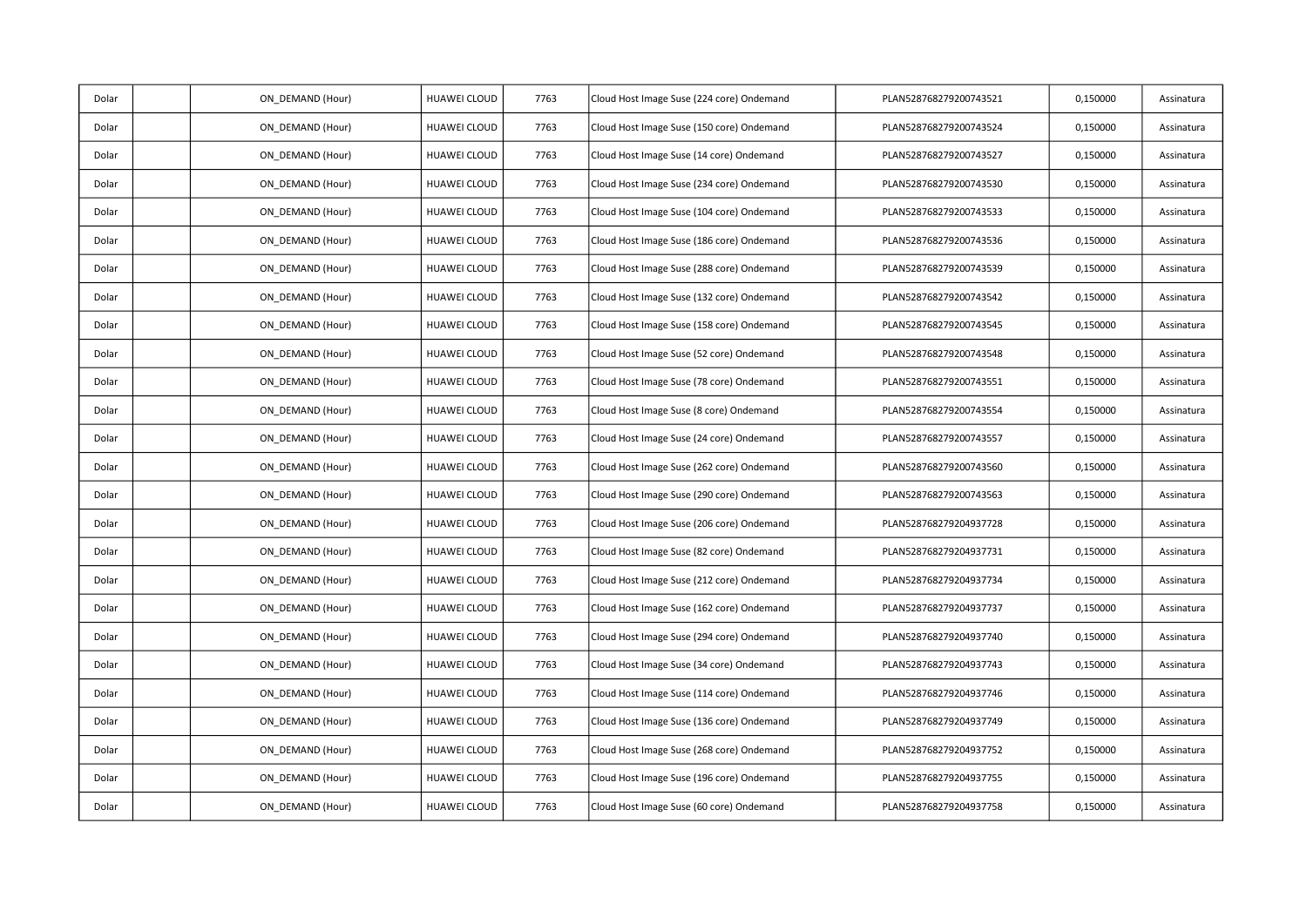| Dolar | ON_DEMAND (Hour) | HUAWEI CLOUD        | 7763 | Cloud Host Image Suse (140 core) Ondemand | PLAN528768279204937761 | 0,150000 | Assinatura |
|-------|------------------|---------------------|------|-------------------------------------------|------------------------|----------|------------|
| Dolar | ON DEMAND (Hour) | HUAWEI CLOUD        | 7763 | Cloud Host Image Suse (68 core) Ondemand  | PLAN528768279204937764 | 0,150000 | Assinatura |
| Dolar | ON DEMAND (Hour) | HUAWEI CLOUD        | 7763 | Cloud Host Image Suse (148 core) Ondemand | PLAN528768279204937767 | 0,150000 | Assinatura |
| Dolar | ON DEMAND (Hour) | <b>HUAWEI CLOUD</b> | 7763 | Cloud Host Image Suse (12 core) Ondemand  | PLAN528768279204937770 | 0,150000 | Assinatura |
| Dolar | ON_DEMAND (Hour) | HUAWEI CLOUD        | 7763 | Cloud Host Image Suse (272 core) Ondemand | PLAN528768279204937773 | 0,150000 | Assinatura |
| Dolar | ON DEMAND (Hour) | HUAWEI CLOUD        | 7763 | Cloud Host Image Suse (94 core) Ondemand  | PLAN528768279204937776 | 0,150000 | Assinatura |
| Dolar | ON_DEMAND (Hour) | <b>HUAWEI CLOUD</b> | 7763 | Cloud Host Image Suse (246 core) Ondemand | PLAN528768279204937779 | 0,150000 | Assinatura |
| Dolar | ON_DEMAND (Hour) | <b>HUAWEI CLOUD</b> | 7763 | Cloud Host Image Suse (174 core) Ondemand | PLAN528768279204937782 | 0,150000 | Assinatura |
| Dolar | ON_DEMAND (Hour) | <b>HUAWEI CLOUD</b> | 7763 | Cloud Host Image Suse (258 core) Ondemand | PLAN528768279204937785 | 0,150000 | Assinatura |
| Dolar | ON DEMAND (Hour) | <b>HUAWEI CLOUD</b> | 7763 | Cloud Host Image Suse (250 core) Ondemand | PLAN528768279204937788 | 0,150000 | Assinatura |
| Dolar | ON DEMAND (Hour) | <b>HUAWEI CLOUD</b> | 7763 | Cloud Host Image Suse (72 core) Ondemand  | PLAN528768279204937791 | 0,150000 | Assinatura |
| Dolar | ON_DEMAND (Hour) | HUAWEI CLOUD        | 7763 | Cloud Host Image Suse (200 core) Ondemand | PLAN528768279204937794 | 0,150000 | Assinatura |
| Dolar | ON DEMAND (Hour) | <b>HUAWEI CLOUD</b> | 7763 | Cloud Host Image Suse (2 core) Ondemand   | PLAN528768279204937797 | 0,060000 | Assinatura |
| Dolar | ON DEMAND (Hour) | HUAWEI CLOUD        | 7763 | Cloud Host Image Suse (282 core) Ondemand | PLAN528768279204937800 | 0,150000 | Assinatura |
| Dolar | ON DEMAND (Hour) | <b>HUAWEI CLOUD</b> | 7763 | Cloud Host Image Suse (44 core) Ondemand  | PLAN528768279204937803 | 0,150000 | Assinatura |
| Dolar | ON_DEMAND (Hour) | HUAWEI CLOUD        | 7763 | Cloud Host Image Suse (124 core) Ondemand | PLAN528768279204937806 | 0,150000 | Assinatura |
| Dolar | ON DEMAND (Hour) | <b>HUAWEI CLOUD</b> | 7763 | Cloud Host Image Suse (152 core) Ondemand | PLAN528768279204937809 | 0,150000 | Assinatura |
| Dolar | ON_DEMAND (Hour) | <b>HUAWEI CLOUD</b> | 7763 | Cloud Host Image Suse (236 core) Ondemand | PLAN528768279204937812 | 0,150000 | Assinatura |
| Dolar | ON DEMAND (Hour) | <b>HUAWEI CLOUD</b> | 7763 | Cloud Host Image Suse (184 core) Ondemand | PLAN528768279204937815 | 0,150000 | Assinatura |
| Dolar | ON DEMAND (Hour) | HUAWEI CLOUD        | 7763 | Cloud Host Image Suse (130 core) Ondemand | PLAN528768279204937818 | 0,150000 | Assinatura |
| Dolar | ON_DEMAND (Hour) | HUAWEI CLOUD        | 7763 | Cloud Host Image Suse (208 core) Ondemand | PLAN528768279204937821 | 0,150000 | Assinatura |
| Dolar | ON_DEMAND (Hour) | <b>HUAWEI CLOUD</b> | 7763 | Cloud Host Image Suse (260 core) Ondemand | PLAN528768279204937824 | 0,150000 | Assinatura |
| Dolar | ON DEMAND (Hour) | <b>HUAWEI CLOUD</b> | 7763 | Cloud Host Image Suse (102 core) Ondemand | PLAN528768279204937827 | 0,150000 | Assinatura |
| Dolar | ON DEMAND (Hour) | <b>HUAWEI CLOUD</b> | 7763 | Cloud Host Image Suse (22 core) Ondemand  | PLAN528768279204937830 | 0,150000 | Assinatura |
| Dolar | ON_DEMAND (Hour) | <b>HUAWEI CLOUD</b> | 7763 | Cloud Host Image Suse (50 core) Ondemand  | PLAN528768279204937833 | 0,150000 | Assinatura |
| Dolar | ON DEMAND (Hour) | <b>HUAWEI CLOUD</b> | 7763 | Cloud Host Image Suse (84 core) Ondemand  | PLAN528768279204937836 | 0,150000 | Assinatura |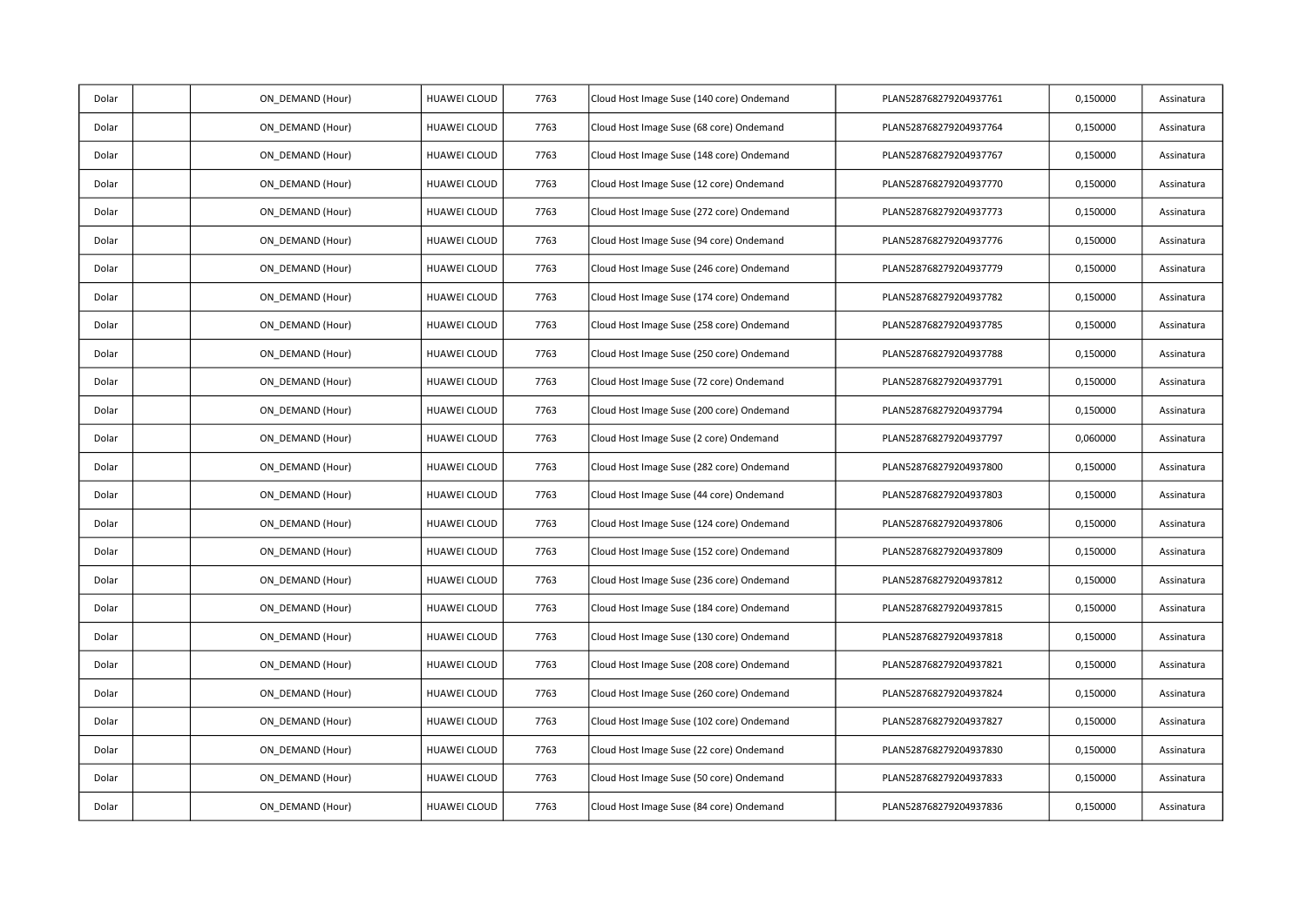| Dolar | ON_DEMAND (Hour) | HUAWEI CLOUD        | 7763 | Cloud Host Image Suse (210 core) Ondemand | PLAN528768279204937839 | 0,150000 | Assinatura |
|-------|------------------|---------------------|------|-------------------------------------------|------------------------|----------|------------|
| Dolar | ON DEMAND (Hour) | HUAWEI CLOUD        | 7763 | Cloud Host Image Suse (164 core) Ondemand | PLAN528768279204937842 | 0,150000 | Assinatura |
| Dolar | ON DEMAND (Hour) | HUAWEI CLOUD        | 7763 | Cloud Host Image Suse (218 core) Ondemand | PLAN528768279204937845 | 0,150000 | Assinatura |
| Dolar | ON_DEMAND (Hour) | <b>HUAWEI CLOUD</b> | 7763 | Cloud Host Image Suse (292 core) Ondemand | PLAN528768279204937848 | 0,150000 | Assinatura |
| Dolar | ON_DEMAND (Hour) | HUAWEI CLOUD        | 7763 | Cloud Host Image Suse (266 core) Ondemand | PLAN528768279209132032 | 0,150000 | Assinatura |
| Dolar | ON DEMAND (Hour) | <b>HUAWEI CLOUD</b> | 7763 | Cloud Host Image Suse (198 core) Ondemand | PLAN528768279209132035 | 0,150000 | Assinatura |
| Dolar | ON_DEMAND (Hour) | <b>HUAWEI CLOUD</b> | 7763 | Cloud Host Image Suse (240 core) Ondemand | PLAN528768279209132038 | 0,150000 | Assinatura |
| Dolar | ON_DEMAND (Hour) | <b>HUAWEI CLOUD</b> | 7763 | Cloud Host Image Suse (274 core) Ondemand | PLAN528768279209132041 | 0,150000 | Assinatura |
| Dolar | ON DEMAND (Hour) | HUAWEI CLOUD        | 7763 | Cloud Host Image Suse (10 core) Ondemand  | PLAN528768279209132044 | 0,150000 | Assinatura |
| Dolar | ON DEMAND (Hour) | <b>HUAWEI CLOUD</b> | 7763 | Cloud Host Image Suse (222 core) Ondemand | PLAN528768279209132047 | 0,150000 | Assinatura |
| Dolar | ON_DEMAND (Hour) | <b>HUAWEI CLOUD</b> | 7763 | Cloud Host Image Suse (248 core) Ondemand | PLAN528768279209132050 | 0,150000 | Assinatura |
| Dolar | ON_DEMAND (Hour) | HUAWEI CLOUD        | 7763 | Cloud Host Image Suse (92 core) Ondemand  | PLAN528768279209132053 | 0,150000 | Assinatura |
| Dolar | ON DEMAND (Hour) | <b>HUAWEI CLOUD</b> | 7763 | Cloud Host Image Suse (116 core) Ondemand | PLAN528768279209132056 | 0,150000 | Assinatura |
| Dolar | ON_DEMAND (Hour) | HUAWEI CLOUD        | 7763 | Cloud Host Image Suse (172 core) Ondemand | PLAN528768279209132059 | 0,150000 | Assinatura |
| Dolar | ON_DEMAND (Hour) | HUAWEI CLOUD        | 7763 | Cloud Host Image Suse (36 core) Ondemand  | PLAN528768279209132062 | 0,150000 | Assinatura |
| Dolar | ON DEMAND (Hour) | <b>HUAWEI CLOUD</b> | 7763 | Cloud Host Image Suse (66 core) Ondemand  | PLAN528768279209132065 | 0,150000 | Assinatura |
| Dolar | ON DEMAND (Hour) | <b>HUAWEI CLOUD</b> | 7763 | Cloud Host Image Suse (146 core) Ondemand | PLAN528768279209132068 | 0,150000 | Assinatura |
| Dolar | ON_DEMAND (Hour) | <b>HUAWEI CLOUD</b> | 7763 | Cloud Host Image Suse (256 core) Ondemand | PLAN528768279209132071 | 0,150000 | Assinatura |
| Dolar | ON_DEMAND (Hour) | HUAWEI CLOUD        | 7763 | Cloud Host Image Suse (126 core) Ondemand | PLAN528768279209132074 | 0,150000 | Assinatura |
| Dolar | ON DEMAND (Hour) | HUAWEI CLOUD        | 7763 | Cloud Host Image Suse (46 core) Ondemand  | PLAN528768279209132077 | 0,150000 | Assinatura |
| Dolar | ON DEMAND (Hour) | <b>HUAWEI CLOUD</b> | 7763 | Cloud Host Image Suse (4 core) Ondemand   | PLAN528768279209132080 | 0,130000 | Assinatura |
| Dolar | ON_DEMAND (Hour) | HUAWEI CLOUD        | 7763 | Cloud Host Image Suse (154 core) Ondemand | PLAN528768279209132083 | 0,150000 | Assinatura |
| Dolar | ON DEMAND (Hour) | <b>HUAWEI CLOUD</b> | 7763 | Cloud Host Image Suse (228 core) Ondemand | PLAN528768279209132086 | 0,150000 | Assinatura |
| Dolar | ON DEMAND (Hour) | HUAWEI CLOUD        | 7763 | Cloud Host Image Suse (74 core) Ondemand  | PLAN528768279209132089 | 0,150000 | Assinatura |
| Dolar | ON DEMAND (Hour) | <b>HUAWEI CLOUD</b> | 7763 | Cloud Host Image Suse (284 core) Ondemand | PLAN528768279209132092 | 0,150000 | Assinatura |
| Dolar | ON DEMAND (Hour) | <b>HUAWEI CLOUD</b> | 7763 | Cloud Host Image Suse (238 core) Ondemand | PLAN528768279209132095 | 0,150000 | Assinatura |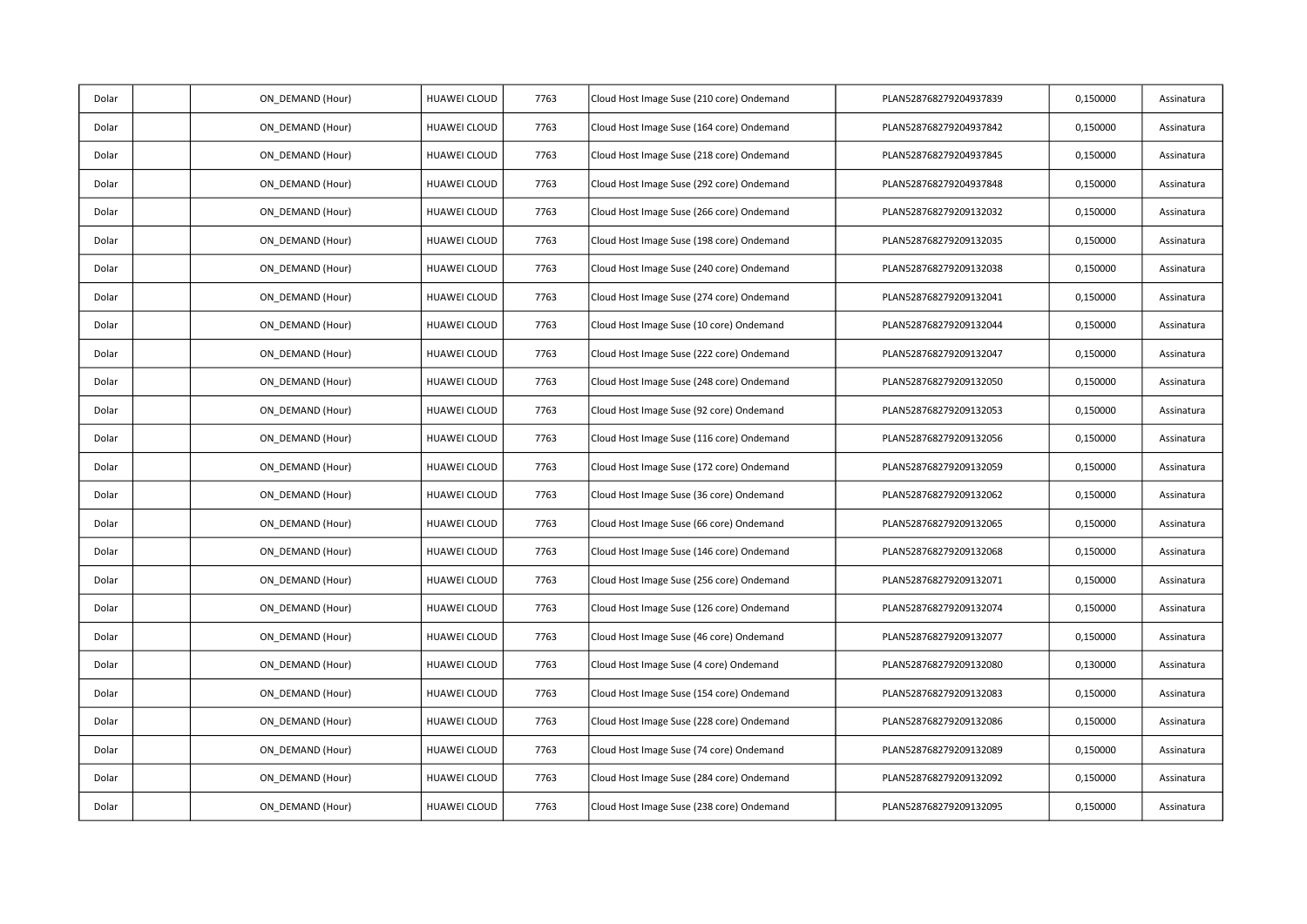| Dolar |              | ON_DEMAND (Hour) | HUAWEI CLOUD        | 7763 | Cloud Host Image Suse (230 core) Ondemand                                           | PLAN528768279209132098 | 0,150000  | Assinatura |
|-------|--------------|------------------|---------------------|------|-------------------------------------------------------------------------------------|------------------------|-----------|------------|
| Dolar |              | ON DEMAND (Hour) | HUAWEI CLOUD        | 7763 | Cloud Host Image Suse (18 core) Ondemand                                            | PLAN528768279209132101 | 0,150000  | Assinatura |
| Dolar |              | ON DEMAND (Hour) | HUAWEI CLOUD        | 7763 | Cloud Host Image Suse (20 core) Ondemand                                            | PLAN528768279209132104 | 0,150000  | Assinatura |
| Dolar |              | ON DEMAND (Hour) | HUAWEI CLOUD        | 7763 | Cloud Host Image Suse (100 core) Ondemand                                           | PLAN528768279209132107 | 0,150000  | Assinatura |
| Dolar |              | ON DEMAND (Hour) | HUAWEI CLOUD        | 7763 | Cloud Host Image Suse (182 core) Ondemand                                           | PLAN528768279209132110 | 0,150000  | Assinatura |
| Dolar |              | ON DEMAND (Hour) | HUAWEI CLOUD        | 7763 | Cloud Host Image Suse (28 core) Ondemand                                            | PLAN528768279209132113 | 0,150000  | Assinatura |
| Dolar |              | ON DEMAND (Hour) | HUAWEI CLOUD        | 7763 | Cloud Host Image Suse (56 core) Ondemand                                            | PLAN528768279209132116 | 0,150000  | Assinatura |
| Dolar |              | ON_DEMAND (Hour) | HUAWEI CLOUD        | 7763 | Cloud Host Image Suse (108 core) Ondemand                                           | PLAN528768279209132119 | 0,150000  | Assinatura |
| Dolar |              | ON DEMAND (Hour) | HUAWEI CLOUD        | 7763 | Cloud Host Image Suse (192 core) Ondemand                                           | PLAN528768279209132122 | 0,150000  | Assinatura |
| Dolar |              | ON DEMAND (Hour) | HUAWEI CLOUD        | 7763 | Cloud Host Image Suse (202 core) Ondemand                                           | PLAN528768279209132125 | 0,150000  | Assinatura |
| Dolar |              | ON DEMAND (Hour) | HUAWEI CLOUD        | 7763 | Kunpeng Enhanced General<br>Computing   kc1.small.1   1vCPUs   1GB   linux Ondemand | PLAN529201642330222592 | 0,036000  | Assinatura |
| Dolar |              | ON DEMAND (Hour) | <b>HUAWEI CLOUD</b> | 7763 | DWS X86 computing   m6.4xlarge.8   16vCPUs   128GB<br>On demand                     | PLAN529241829719744512 | 6,820000  | Assinatura |
| Dolar |              | ON_DEMAND (Hour) | HUAWEI CLOUD        | 7763 | DWS X86 computing   m6.4xlarge.8   16vCPUs   128GB<br>On demand                     | PLAN529241829719744514 | 6,820000  | Assinatura |
| Dolar |              | ON DEMAND (Hour) | <b>HUAWEI CLOUD</b> | 7763 | DWS X86 computing   m6.8xlarge.8   32vCPUs   256GB<br>On demand                     | PLAN529241928831148032 | 13,640000 | Assinatura |
| Dolar |              | ON DEMAND (Hour) | HUAWEI CLOUD        | 7763 | DWS X86 computing   m6.8xlarge.8   32vCPUs   256GB<br>On demand                     | PLAN529241928831148034 | 13,640000 | Assinatura |
| Dolar |              | ON DEMAND (Hour) | HUAWEI CLOUD        | 7763 | DWS Kunpeng<br>computing   m6.16xlarge.8   64vCPUs   512GB Ondemand                 | PLAN529242047348305920 | 27,280000 | Assinatura |
| Dolar |              | ON_DEMAND (Hour) | HUAWEI CLOUD        | 7763 | <b>DWS Kunpeng</b><br>computing   m6.16xlarge.8   64vCPUs   512GB Ondemand          | PLAN529242047348305922 | 27,280000 | Assinatura |
| Dolar |              | ON DEMAND (Hour) | HUAWEI CLOUD        | 7763 | DDS Audit Log Backup Space                                                          | PLAN535015694808395810 | 0,001700  | Assinatura |
| Dolar |              | ON DEMAND (Hour) | HUAWEI CLOUD        | 7763 | test04 1U1G linux Ondemand                                                          | PLAN535354477431472128 | 0,000000  | Assinatura |
| Dolar |              | ON DEMAND (Hour) | HUAWEI CLOUD        | 7763 | test04 1U1G windows Ondemand                                                        | PLAN535354990223081472 | 0,000000  | Assinatura |
| Dolar | $\mathbf{1}$ | PERIOD (Month)   | HUAWEI CLOUD        | 7763 | test04_1U1G_linux Monthly                                                           | PLAN535355833273794560 | 0,000000  | Assinatura |
| Dolar | 12           | PERIOD (Year)    | HUAWEI CLOUD        | 7763 | test04 1U1G linux Yearly                                                            | PLAN535356018930663424 | 0,000000  | Assinatura |
| Dolar | 12           | PERIOD (Year)    | HUAWEI CLOUD        | 7763 | test04_1U1G_linux Yearly                                                            | PLAN535356018939052033 | 0,000000  | Assinatura |
| Dolar | 12           | PERIOD (Year)    | HUAWEI CLOUD        | 7763 | test04_1U1G_linux Yearly                                                            | PLAN535356018939052035 | 0,000000  | Assinatura |
| Dolar | $\mathbf{1}$ | PERIOD (Month)   | HUAWEI CLOUD        | 7763 | test04_1U1G_windows Monthly                                                         | PLAN535356217799196672 | 0,000000  | Assinatura |
| Dolar | 12           | PERIOD (Year)    | HUAWEI CLOUD        | 7763 | test04 1U1G windows Yearly                                                          | PLAN535356382501126144 | 0,000000  | Assinatura |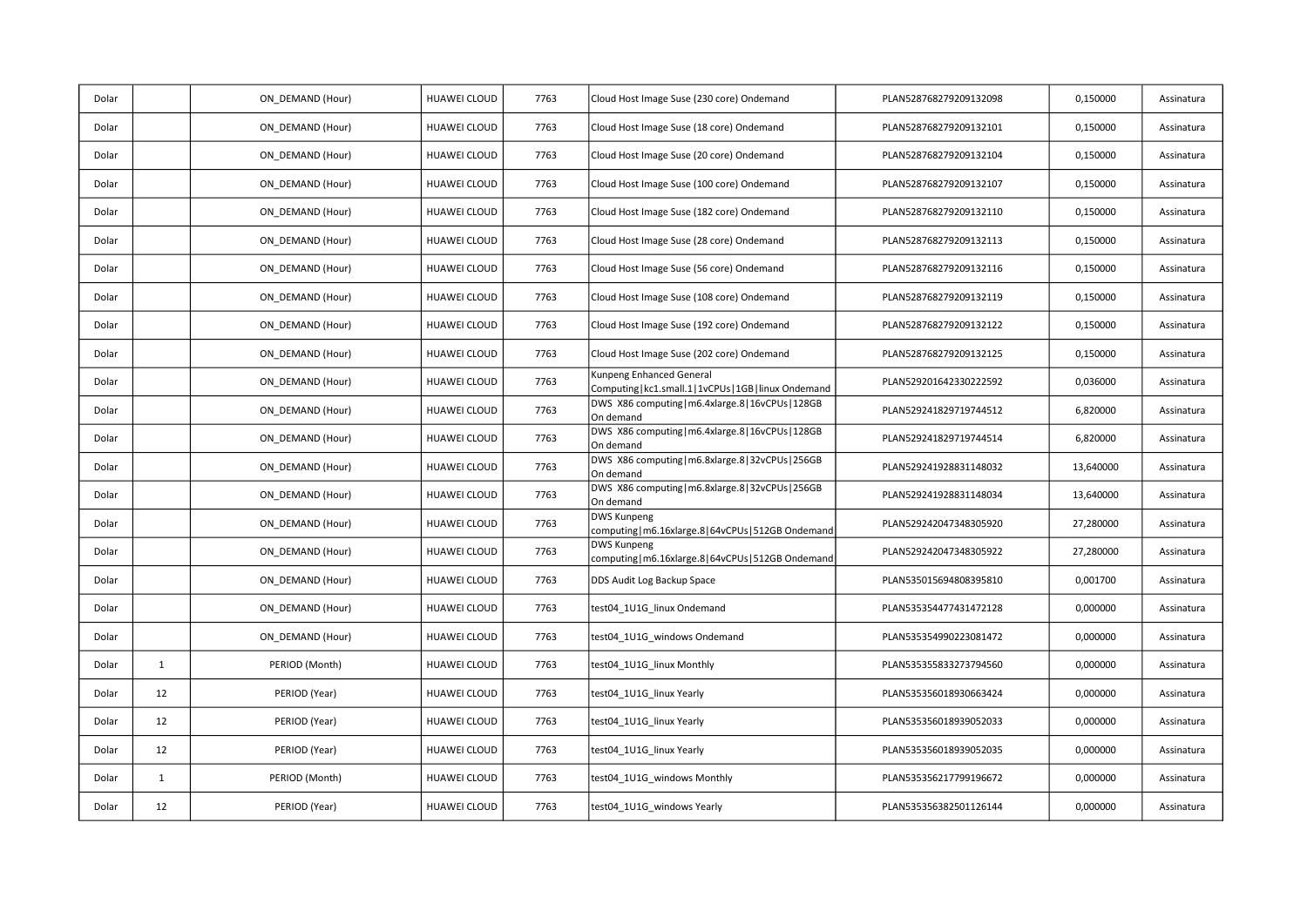| Dolar | 12 | PERIOD (Year)    | HUAWEI CLOUD | 7763 | test04_1U1G_windows Yearly                                                         | PLAN535356382505320449 | 0,000000  | Assinatura |
|-------|----|------------------|--------------|------|------------------------------------------------------------------------------------|------------------------|-----------|------------|
| Dolar | 12 | PERIOD (Year)    | HUAWEI CLOUD | 7763 | test04_1U1G_windows Yearly                                                         | PLAN535356382505320451 | 0,000000  | Assinatura |
| Dolar |    | ON_DEMAND (Hour) | HUAWEI CLOUD | 7763 | <b>Enhanced General</b><br>Computing   c3.3xlarge.2   12vCPUs   24GB   sqlenter    | PLAN535714557612179457 | 4,842000  | Assinatura |
| Dolar |    | ON_DEMAND (Hour) | HUAWEI CLOUD | 7763 | <b>Enhanced General</b><br>Computing   c3.2xlarge.2   8vCPUs   16GB   sqlstd       | PLAN535714557612179460 | 1,668000  | Assinatura |
| Dolar |    | ON DEMAND (Hour) | HUAWEI CLOUD | 7763 | <b>Enhanced General</b><br>Computing   c3.8xlarge.2   32vCPUs   64GB   sqlstd      | PLAN535714557612179463 | 5,808000  | Assinatura |
| Dolar |    | ON_DEMAND (Hour) | HUAWEI CLOUD | 7763 | <b>Enhanced General</b><br>Computing   c3.6xlarge.4   24vCPUs   96GB   sqlweb      | PLAN535714557612179466 | 2,892000  | Assinatura |
| Dolar |    | ON_DEMAND (Hour) | HUAWEI CLOUD | 7763 | <b>Enhanced General</b><br>Computing   c3.xlarge.2   4vCPUs   8GB   sqlstd         | PLAN535714557612179469 | 0,834000  | Assinatura |
| Dolar |    | ON_DEMAND (Hour) | HUAWEI CLOUD | 7763 | <b>Enhanced General</b><br>Computing   c3.15xlarge.2   60vCPUs   128GB   sqlweb    | PLAN535714557612179472 | 6,270000  | Assinatura |
| Dolar |    | ON DEMAND (Hour) | HUAWEI CLOUD | 7763 | <b>Enhanced General</b><br>Computing   c3.4xlarge.2   16vCPUs   32GB   sqlenter    | PLAN535714557612179475 | 6,456000  | Assinatura |
| Dolar |    | ON_DEMAND (Hour) | HUAWEI CLOUD | 7763 | <b>Enhanced General</b><br>Computing   c3.8xlarge.2   32vCPUs   64GB   sqlweb      | PLAN535714557612179478 | 3,456000  | Assinatura |
| Dolar |    | ON_DEMAND (Hour) | HUAWEI CLOUD | 7763 | <b>Enhanced General</b><br>Computing   c3.large.2   2vCPUs   4GB   sqlenter        | PLAN535714557612179481 | 0,807000  | Assinatura |
| Dolar |    | ON_DEMAND (Hour) | HUAWEI CLOUD | 7763 | <b>Enhanced General</b><br>Computing   c3.xlarge.2   4vCPUs   8GB   sqlweb         | PLAN535714557612179484 | 0,462000  | Assinatura |
| Dolar |    | ON DEMAND (Hour) | HUAWEI CLOUD | 7763 | <b>Enhanced General</b><br>Computing   c3.15xlarge.2   60vCPUs   128GB   sqlstd    | PLAN535714557612179487 | 8,622000  | Assinatura |
| Dolar |    | ON_DEMAND (Hour) | HUAWEI CLOUD | 7763 | <b>Enhanced General</b><br>Computing   c3.6xlarge.2   24vCPUs   48GB   sqlenter    | PLAN535714557612179490 | 9,684000  | Assinatura |
| Dolar |    | ON_DEMAND (Hour) | HUAWEI CLOUD | 7763 | <b>Enhanced General</b><br>Computing   c3.4xlarge.2   16vCPUs   32GB   sqlstd      | PLAN535714557612179493 | 3,336000  | Assinatura |
| Dolar |    | ON DEMAND (Hour) | HUAWEI CLOUD | 7763 | <b>Enhanced General</b><br>Computing   c3.3xlarge.4   12vCPUs   48GB   sqlstd      | PLAN535714557612179496 | 2,622000  | Assinatura |
| Dolar |    | ON_DEMAND (Hour) | HUAWEI CLOUD | 7763 | <b>Enhanced General</b><br>Computing   c3.3xlarge.2   12vCPUs   24GB   sqlstd      | PLAN535714557612179499 | 2,502000  | Assinatura |
| Dolar |    | ON_DEMAND (Hour) | HUAWEI CLOUD | 7763 | <b>Enhanced General</b><br>Computing   c3.6xlarge.2   24vCPUs   48GB   sqlweb      | PLAN535714557612179502 | 2,652000  | Assinatura |
| Dolar |    | ON_DEMAND (Hour) | HUAWEI CLOUD | 7763 | <b>Enhanced General</b><br>Computing   c3.8xlarge.2   32vCPUs   64GB   sqlenter    | PLAN535714557612179505 | 12,912000 | Assinatura |
| Dolar |    | ON_DEMAND (Hour) | HUAWEI CLOUD | 7763 | <b>Enhanced General</b><br>Computing   c3.3xlarge.4   12vCPUs   48GB   sqlweb      | PLAN535714557612179508 | 1,506000  | Assinatura |
| Dolar |    | ON_DEMAND (Hour) | HUAWEI CLOUD | 7763 | <b>Enhanced General</b><br>Computing   c3.large.2   2vCPUs   4GB   sqlstd Ondemand | PLAN535714557612179511 | 0,417000  | Assinatura |
| Dolar |    | ON_DEMAND (Hour) | HUAWEI CLOUD | 7763 | <b>Enhanced General</b><br>Computing   c3.xlarge.2   4vCPUs   8GB   sqlenter       | PLAN535714557612179514 | 1,614000  | Assinatura |
| Dolar |    | ON DEMAND (Hour) | HUAWEI CLOUD | 7763 | <b>Enhanced General</b><br>Computing   c3.3xlarge.4   12vCPUs   48GB   sqlenter    | PLAN535714557612179517 | 4,962000  | Assinatura |
| Dolar |    | ON_DEMAND (Hour) | HUAWEI CLOUD | 7763 | <b>Enhanced General</b><br>Computing   c3.large.2   2vCPUs   4GB   sqlweb          | PLAN535714557612179520 | 0,231000  | Assinatura |
| Dolar |    | ON_DEMAND (Hour) | HUAWEI CLOUD | 7763 | <b>Enhanced General</b><br>Computing   c3.4xlarge.2   16vCPUs   32GB   sqlweb      | PLAN535714557612179523 | 1,848000  | Assinatura |
| Dolar |    | ON_DEMAND (Hour) | HUAWEI CLOUD | 7763 | <b>Enhanced General</b><br>Computing   c3.6xlarge.2   24vCPUs   48GB   sqlstd      | PLAN535714557612179526 | 5,004000  | Assinatura |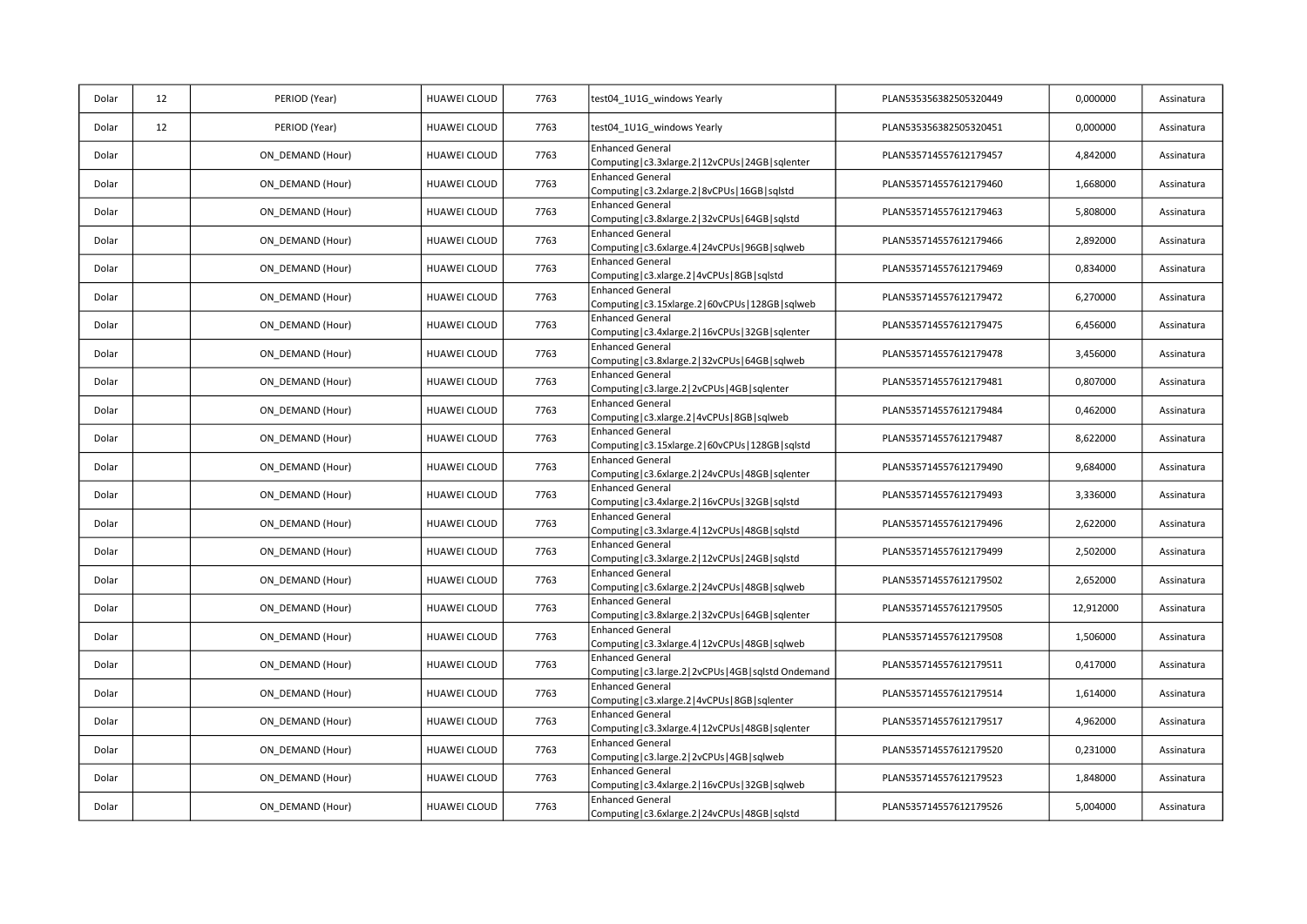| Dolar | ON DEMAND (Hour) | HUAWEI CLOUD        | 7763 | <b>Enhanced General</b><br>Computing   c3.3xlarge.2   12vCPUs   24GB   sqlweb           | PLAN535714557612179529 | 1,386000  | Assinatura |
|-------|------------------|---------------------|------|-----------------------------------------------------------------------------------------|------------------------|-----------|------------|
| Dolar | ON DEMAND (Hour) | <b>HUAWEI CLOUD</b> | 7763 | <b>Enhanced General</b><br>Computing   c3.6xlarge.4   24vCPUs   96GB   sqlenter         | PLAN535714557612179532 | 9,924000  | Assinatura |
| Dolar | ON DEMAND (Hour) | HUAWEI CLOUD        | 7763 | <b>Enhanced General</b><br>Computing   c3.15xlarge.2   60vCPUs   128GB   sqlenter       | PLAN535714557612179535 | 24,210000 | Assinatura |
| Dolar | ON DEMAND (Hour) | HUAWEI CLOUD        | 7763 | <b>Enhanced General</b><br>Computing   c3.2xlarge.2   8vCPUs   16GB   sqlenter          | PLAN535714557612179538 | 3,228000  | Assinatura |
| Dolar | ON DEMAND (Hour) | HUAWEI CLOUD        | 7763 | <b>Enhanced General</b><br>Computing   c3.2xlarge.2   8vCPUs   16GB   sqlweb            | PLAN535714557612179541 | 0,924000  | Assinatura |
| Dolar | ON DEMAND (Hour) | <b>HUAWEI CLOUD</b> | 7763 | <b>Enhanced General</b><br>Computing   c3.6xlarge.4   24vCPUs   96GB   sqlstd           | PLAN535714557612179544 | 5,244000  | Assinatura |
| Dolar | ON DEMAND (Hour) | <b>HUAWEI CLOUD</b> | 7763 | <b>GPU Enhanced Graphics-</b><br>accelerated   g5.8xlarge.4   32vCPU   128GB   sqlweb   | PLAN536438829842350081 | 8,443000  | Assinatura |
| Dolar | ON DEMAND (Hour) | HUAWEI CLOUD        | 7763 | <b>GPU Enhanced Graphics-</b><br>accelerated   g5.8xlarge.4   32vCPU   128GB   sqlenter | PLAN536438829842350084 | 17,899000 | Assinatura |
| Dolar | ON DEMAND (Hour) | HUAWEI CLOUD        | 7763 | <b>GPU Enhanced Graphics-</b><br>accelerated   g5.8xlarge.4   32vCPU   128GB   sqlstd   | PLAN536438829842350087 | 10,795000 | Assinatura |
| Dolar | ON_DEMAND (Hour) | <b>HUAWEI CLOUD</b> | 7763 | Normal   s6.small.1   1vCPUs   1GB   windows Ondemand                                   | PLAN537947017368485889 | 0,035000  | Assinatura |
| Dolar | ON DEMAND (Hour) | <b>HUAWEI CLOUD</b> | 7763 | Normal   s6.large.4   2vCPUs   8GB   linux Ondemand                                     | PLAN537947017368485892 | 0,096000  | Assinatura |
| Dolar | ON DEMAND (Hour) | HUAWEI CLOUD        | 7763 | Normal   s6.medium.4   1vCPUs   4GB   windows<br>Ondemand                               | PLAN537947017368485895 | 0,077000  | Assinatura |
| Dolar | ON DEMAND (Hour) | HUAWEI CLOUD        | 7763 | Normal   s6.2xlarge.2   8vCPUs   16GB   linux Ondemand                                  | PLAN537947017368485898 | 0,336000  | Assinatura |
| Dolar | ON_DEMAND (Hour) | <b>HUAWEI CLOUD</b> | 7763 | Normal   s6.medium.2   1vCPUs   2GB   windows<br>Ondemand                               | PLAN537947017368485901 | 0,070000  | Assinatura |
| Dolar | ON DEMAND (Hour) | <b>HUAWEI CLOUD</b> | 7763 | Normal   s6.large.2   2vCPUs   4GB   linux Ondemand                                     | PLAN537947017368485904 | 0,084000  | Assinatura |
| Dolar | ON DEMAND (Hour) | HUAWEI CLOUD        | 7763 | Normal   s6.xlarge.2   4vCPUs   8GB   linux Ondemand                                    | PLAN537947017368485907 | 0,168000  | Assinatura |
| Dolar | ON DEMAND (Hour) | HUAWEI CLOUD        | 7763 | Normal   s6.2xlarge.2   8vCPUs   16GB   windows<br>Ondemand                             | PLAN537947017368485910 | 0,560000  | Assinatura |
| Dolar | ON_DEMAND (Hour) | HUAWEI CLOUD        | 7763 | Normal   s6.medium.2   1vCPUs   2GB   linux Ondemand                                    | PLAN537947017368485913 | 0,042000  | Assinatura |
| Dolar | ON DEMAND (Hour) | HUAWEI CLOUD        | 7763 | Normal   s6.2xlarge.4   8vCPUs   32GB   linux Ondemand                                  | PLAN537947017368485916 | 0,384000  | Assinatura |
| Dolar | ON DEMAND (Hour) | HUAWEI CLOUD        | 7763 | Normal   s6.medium.4   1vCPUs   4GB   linux Ondemand                                    | PLAN537947017372680193 | 0,048000  | Assinatura |
| Dolar | ON DEMAND (Hour) | HUAWEI CLOUD        | 7763 | Normal   s6.small.1   1vCPUs   1GB   linux Ondemand                                     | PLAN537947017372680196 | 0,021000  | Assinatura |
| Dolar | ON_DEMAND (Hour) | HUAWEI CLOUD        | 7763 | Normal   s6.xlarge.4   4vCPUs   16GB   linux Ondemand                                   | PLAN537947017372680199 | 0,192000  | Assinatura |
| Dolar | ON DEMAND (Hour) | <b>HUAWEI CLOUD</b> | 7763 | Normal   s6.large.4   2vCPUs   8GB   windows Ondemand                                   | PLAN537947017372680202 | 0,154000  | Assinatura |
| Dolar | ON DEMAND (Hour) | <b>HUAWEI CLOUD</b> | 7763 | Normal   s6.large.2   2vCPUs   4GB   windows Ondemand                                   | PLAN537947017372680205 | 0,140000  | Assinatura |
| Dolar | ON DEMAND (Hour) | HUAWEI CLOUD        | 7763 | Normal   s6.2xlarge.4   8vCPUs   32GB   windows<br>Ondemand                             | PLAN537947017372680208 | 0,616000  | Assinatura |
| Dolar | ON DEMAND (Hour) | HUAWEI CLOUD        | 7763 | Normal   s6.xlarge.2   4vCPUs   8GB   windows Ondemand                                  | PLAN537947017372680211 | 0,280000  | Assinatura |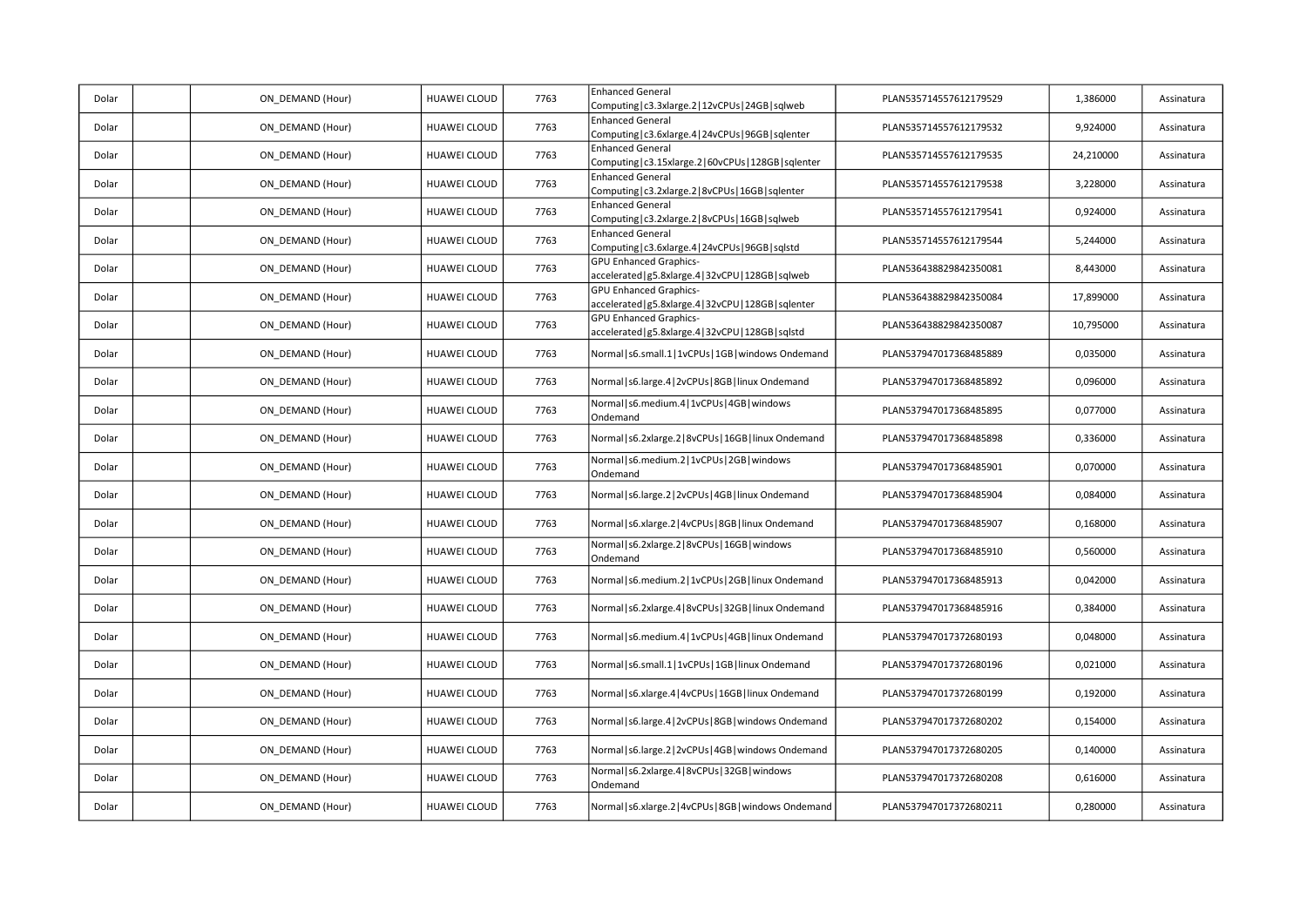| Dolar | ON_DEMAND (Hour) | HUAWEI CLOUD        | 7763 | Normal   s6.xlarge.4   4vCPUs   16GB   windows<br>Ondemand   | PLAN537947017372680214 | 0,308000  | Assinatura |
|-------|------------------|---------------------|------|--------------------------------------------------------------|------------------------|-----------|------------|
| Dolar | ON DEMAND (Hour) | HUAWEI CLOUD        | 7763 | DWS   dwsx.xlarge   4vCPUs   32GB Ondemand                   | PLAN538971071135088640 | 1,090000  | Assinatura |
| Dolar | ON_DEMAND (Hour) | HUAWEI CLOUD        | 7763 | DWS   dwsx.xlarge   4vCPUs   32GB Ondemand                   | PLAN538971071139282945 | 1,090000  | Assinatura |
| Dolar | ON_DEMAND (Hour) | HUAWEI CLOUD        | 7763 | DWS   dwsx.2xlarge   8vCPUs   64GB Ondemand                  | PLAN538971206694993920 | 3,410000  | Assinatura |
| Dolar | ON_DEMAND (Hour) | <b>HUAWEI CLOUD</b> | 7763 | DWS dwsx.2xlarge   8vCPUs   64GB Ondemand                    | PLAN538971206703382529 | 3,410000  | Assinatura |
| Dolar | ON DEMAND (Hour) | HUAWEI CLOUD        | 7763 | DWS   dwsx.4xlarge   16vCPUs   128GB Ondemand                | PLAN538971311965642752 | 6,820000  | Assinatura |
| Dolar | ON_DEMAND (Hour) | HUAWEI CLOUD        | 7763 | DWS   dwsx.4xlarge   16vCPUs   128GB Ondemand                | PLAN538971311969837056 | 6,820000  | Assinatura |
| Dolar | ON_DEMAND (Hour) | HUAWEI CLOUD        | 7763 | DWS   dwsx.16xlarge   64vCPUs   512GB Ondemand               | PLAN538971622828670976 | 27,280000 | Assinatura |
| Dolar | ON DEMAND (Hour) | HUAWEI CLOUD        | 7763 | DWS dwsx.16xlarge   64vCPUs   512GB Ondemand                 | PLAN538971622837059585 | 27,280000 | Assinatura |
| Dolar | ON_DEMAND (Hour) | <b>HUAWEI CLOUD</b> | 7763 | DWS X86 dwsx2.xlarge   4vCPUs Ondemand                       | PLAN538971732622966784 | 0,680000  | Assinatura |
| Dolar | ON_DEMAND (Hour) | HUAWEI CLOUD        | 7763 | DWS X86 dwsx2.xlarge   4vCPUs Ondemand                       | PLAN538971732656521217 | 0,680000  | Assinatura |
| Dolar | ON_DEMAND (Hour) | HUAWEI CLOUD        | 7763 | DWS   dwsx2.4xlarge   16vCPUs   128GB Ondemand               | PLAN538971991501611008 | 2,720000  | Assinatura |
| Dolar | ON DEMAND (Hour) | HUAWEI CLOUD        | 7763 | DWS   dwsx2.4xlarge   16vCPUs   128GB Ondemand               | PLAN538971991501611010 | 2,720000  | Assinatura |
| Dolar | ON_DEMAND (Hour) | HUAWEI CLOUD        | 7763 | DWS UltrahighIO Ondemand                                     | PLAN538973234435457024 | 0,001030  | Assinatura |
| Dolar | ON_DEMAND (Hour) | HUAWEI CLOUD        | 7763 | Normal   s6.xlarge.2   4vCPUs   8GB   sqlstd Ondemand        | PLAN540097437257605121 | 0,712000  | Assinatura |
| Dolar | ON DEMAND (Hour) | HUAWEI CLOUD        | 7763 | Normal   s6.2xlarge.2   8vCPUs   16GB   sqlstd Ondemand      | PLAN540097437257605124 | 1,424000  | Assinatura |
| Dolar | ON DEMAND (Hour) | HUAWEI CLOUD        | 7763 | Normal   s6.large.2   2vCPUs   4GB   sqlenter Ondemand       | PLAN540097437257605127 | 0,746000  | Assinatura |
| Dolar | ON_DEMAND (Hour) | HUAWEI CLOUD        | 7763 | Normal   s6.xlarge.4   4vCPUs   16GB   sqlstd Ondemand       | PLAN540097437257605130 | 0,740000  | Assinatura |
| Dolar | ON_DEMAND (Hour) | HUAWEI CLOUD        | 7763 | Normal   s6.xlarge.2   4vCPUs   8GB   sqlweb Ondemand        | PLAN540097437257605133 | 0,340000  | Assinatura |
| Dolar | ON DEMAND (Hour) | HUAWEI CLOUD        | 7763 | Normal   s6.medium.4   1vCPUs   4GB   sqlstd Ondemand        | PLAN540097437257605136 | 0,185000  | Assinatura |
| Dolar | ON_DEMAND (Hour) | HUAWEI CLOUD        | 7763 | Normal   s6.2xlarge.2   8vCPUs   16GB   sqlweb<br>Ondemand   | PLAN540097437257605139 | 0,680000  | Assinatura |
| Dolar | ON_DEMAND (Hour) | HUAWEI CLOUD        | 7763 | Normal   s6.xlarge.2   4vCPUs   8GB   sqlenter Ondemand      | PLAN540097437257605142 | 1,492000  | Assinatura |
| Dolar | ON DEMAND (Hour) | HUAWEI CLOUD        | 7763 | Normal   s6.xlarge.4   4vCPUs   16GB   sqlweb Ondemand       | PLAN540097437257605145 | 0,368000  | Assinatura |
| Dolar | ON DEMAND (Hour) | HUAWEI CLOUD        | 7763 | Normal   s6. medium. 4   1vCPUs   4GB   sqlweb Ondemand      | PLAN540097437257605148 | 0,092000  | Assinatura |
| Dolar | ON_DEMAND (Hour) | HUAWEI CLOUD        | 7763 | Normal   s6.2xlarge.4   8vCPUs   32GB   sqlenter<br>Ondemand | PLAN540097437257605151 | 3,040000  | Assinatura |
| Dolar | ON_DEMAND (Hour) | HUAWEI CLOUD        | 7763 | Normal   s6.small.1   1vCPUs   1GB   sqlstd Ondemand         | PLAN540097437257605154 | 0,143000  | Assinatura |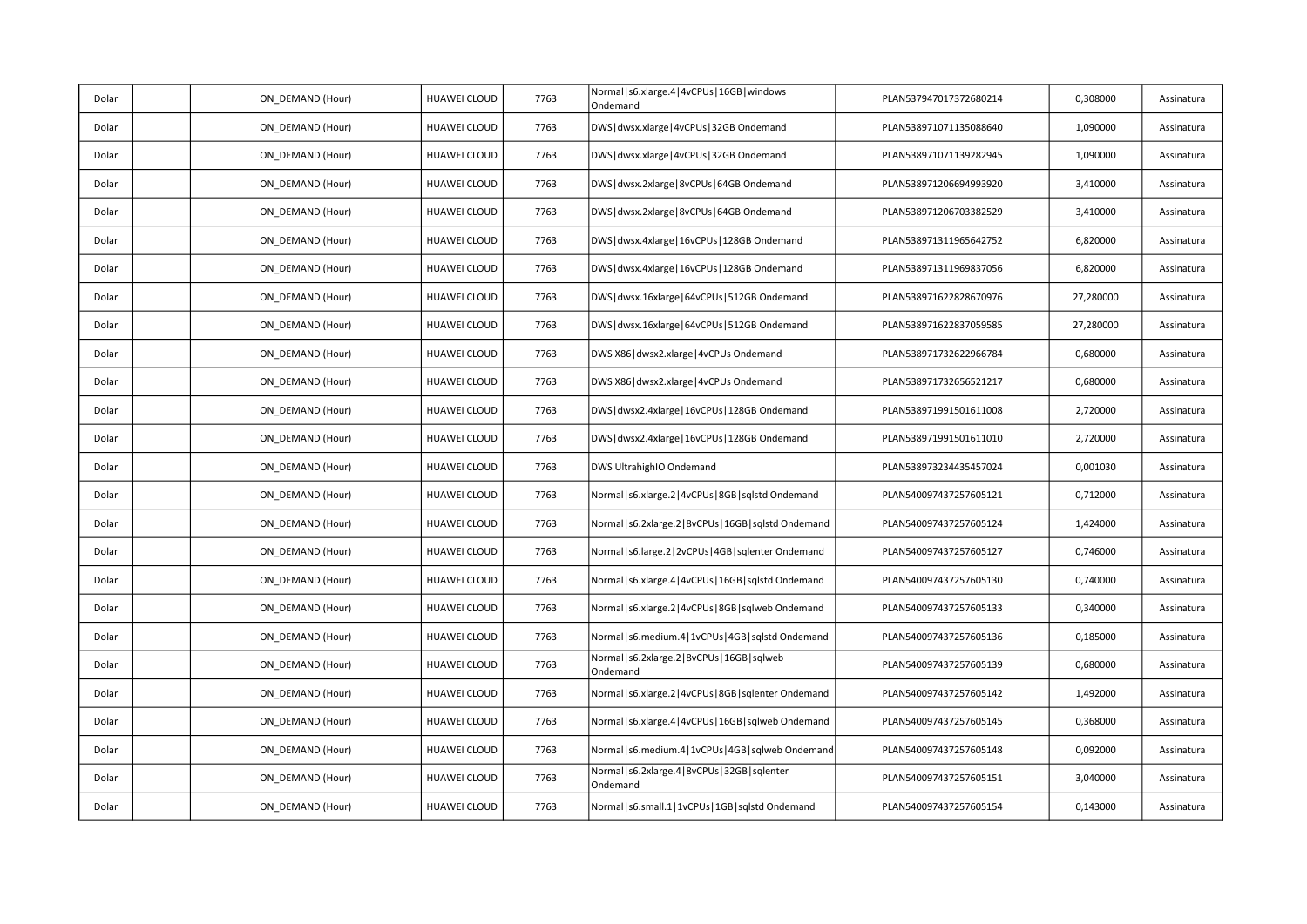| Dolar | ON_DEMAND (Hour) | HUAWEI CLOUD        | 7763 | Normal   s6.large.4   2vCPUs   8GB   sqlenter Ondemand                             | PLAN540097437257605157 | 0,760000 | Assinatura |
|-------|------------------|---------------------|------|------------------------------------------------------------------------------------|------------------------|----------|------------|
| Dolar | ON DEMAND (Hour) | HUAWEI CLOUD        | 7763 | Normal   s6.large.2   2vCPUs   4GB   sqlstd Ondemand                               | PLAN540097437257605160 | 0,356000 | Assinatura |
| Dolar | ON_DEMAND (Hour) | HUAWEI CLOUD        | 7763 | Normal   s6.medium.2   1vCPUs   2GB   sqlstd Ondemand                              | PLAN540097437257605163 | 0,178000 | Assinatura |
| Dolar | ON_DEMAND (Hour) | HUAWEI CLOUD        | 7763 | Normal   s6.small.1   1vCPUs   1GB   sqlweb Ondemand                               | PLAN540097437257605166 | 0,050000 | Assinatura |
| Dolar | ON_DEMAND (Hour) | <b>HUAWEI CLOUD</b> | 7763 | Normal   s6.2xlarge.4   8vCPUs   32GB   sqlweb<br>Ondemand                         | PLAN540097437257605169 | 0,736000 | Assinatura |
| Dolar | ON DEMAND (Hour) | HUAWEI CLOUD        | 7763 | Normal s6.medium.4 1vCPUs 4GB sqlenter<br>Ondemand                                 | PLAN540097437257605172 | 0,380000 | Assinatura |
| Dolar | ON_DEMAND (Hour) | HUAWEI CLOUD        | 7763 | Normal   s6.large.2   2vCPUs   4GB   sqlweb Ondemand                               | PLAN540097437257605175 | 0,170000 | Assinatura |
| Dolar | ON_DEMAND (Hour) | HUAWEI CLOUD        | 7763 | Normal   s6.medium.2   1vCPUs   2GB   sqlweb Ondemand                              | PLAN540097437257605178 | 0,085000 | Assinatura |
| Dolar | ON DEMAND (Hour) | HUAWEI CLOUD        | 7763 | Normal   s6.2xlarge.2   8vCPUs   16GB   sqlenter<br>Ondemand                       | PLAN540097437257605181 | 2,984000 | Assinatura |
| Dolar | ON DEMAND (Hour) | HUAWEI CLOUD        | 7763 | Normal   s6.small.1   1vCPUs   1GB   sqlenter Ondemand                             | PLAN540097437257605184 | 0,338000 | Assinatura |
| Dolar | ON_DEMAND (Hour) | HUAWEI CLOUD        | 7763 | Normal   s6.xlarge.4   4vCPUs   16GB   sqlenter<br>Ondemand                        | PLAN540097437257605187 | 1,520000 | Assinatura |
| Dolar | ON_DEMAND (Hour) | HUAWEI CLOUD        | 7763 | Normal s6.medium.2 1vCPUs 2GB sqlenter<br>Ondemand                                 | PLAN540097437257605190 | 0,373000 | Assinatura |
| Dolar | ON DEMAND (Hour) | HUAWEI CLOUD        | 7763 | Normal   s6.large.4   2vCPUs   8GB   sqlweb Ondemand                               | PLAN540097437257605193 | 0,184000 | Assinatura |
| Dolar | ON_DEMAND (Hour) | HUAWEI CLOUD        | 7763 | Normal   s6.large.4   2vCPUs   8GB   sqlstd Ondemand                               | PLAN540097437257605196 | 0,370000 | Assinatura |
| Dolar | ON_DEMAND (Hour) | HUAWEI CLOUD        | 7763 | Normal   s6.2xlarge.4   8vCPUs   32GB   sqlstd Ondemand                            | PLAN540097437257605199 | 1,480000 | Assinatura |
| Dolar | ON DEMAND (Hour) | <b>HUAWEI CLOUD</b> | 7763 | <b>General Computing</b><br>Enhaced   c6s.xlarge.2   4vCPUs   8GB   linux Ondemand | PLAN543272357694906369 | 0,200000 | Assinatura |
| Dolar | ON DEMAND (Hour) | HUAWEI CLOUD        | 7763 | <b>General Computing</b><br>Enhaced   c6s.6xlarge.2   24vCPUs   48GB   linux       | PLAN543272357699100673 | 1,200000 | Assinatura |
| Dolar | ON_DEMAND (Hour) | HUAWEI CLOUD        | 7763 | <b>Enhanced General</b><br>Computing   c6s.12xlarge.2   48vCPUs   96GB   windows   | PLAN543272357699100676 | 4,104000 | Assinatura |
| Dolar | ON_DEMAND (Hour) | HUAWEI CLOUD        | 7763 | <b>Enhanced General</b><br>Computing   c6s.16xlarge.2   64vCPUs   128GB   linux    | PLAN543272357699100679 | 3,200000 | Assinatura |
| Dolar | ON DEMAND (Hour) | HUAWEI CLOUD        | 7763 | <b>Enhanced General</b><br>Computing   c6s.12xlarge.2   48vCPUs   96GB   linux     | PLAN543272357699100682 | 2,400000 | Assinatura |
| Dolar | ON DEMAND (Hour) | HUAWEI CLOUD        | 7763 | <b>Enhanced General</b><br>Computing   c6s.16xlarge.2   64vCPUs   128GB   windows  | PLAN543272357699100685 | 5,472000 | Assinatura |
| Dolar | ON_DEMAND (Hour) | HUAWEI CLOUD        | 7763 | <b>General Computing</b><br>Enhaced   c6s.3xlarge.2   12vCPUs   24GB   windows     | PLAN543272357699100688 | 1,026000 | Assinatura |
| Dolar | ON DEMAND (Hour) | HUAWEI CLOUD        | 7763 | <b>General Computing</b><br>Enhaced   c6s.4xlarge.2   16vCPUs   32GB   windows     | PLAN543272357699100691 | 1,368000 | Assinatura |
| Dolar | ON DEMAND (Hour) | HUAWEI CLOUD        | 7763 | <b>General Computing</b><br>Enhaced   c6s.3xlarge.2   12vCPUs   24GB   linux       | PLAN543272357699100694 | 0,600000 | Assinatura |
| Dolar | ON_DEMAND (Hour) | HUAWEI CLOUD        | 7763 | <b>General Computing</b><br>Enhaced   c6s.8xlarge.2   32vCPUs   64GB   linux       | PLAN543272357699100697 | 1,600000 | Assinatura |
| Dolar | ON_DEMAND (Hour) | HUAWEI CLOUD        | 7763 | <b>General Computing</b><br>Enhaced   c6s.6xlarge.2   24vCPUs   48GB   windows     | PLAN543272357699100700 | 2,052000 | Assinatura |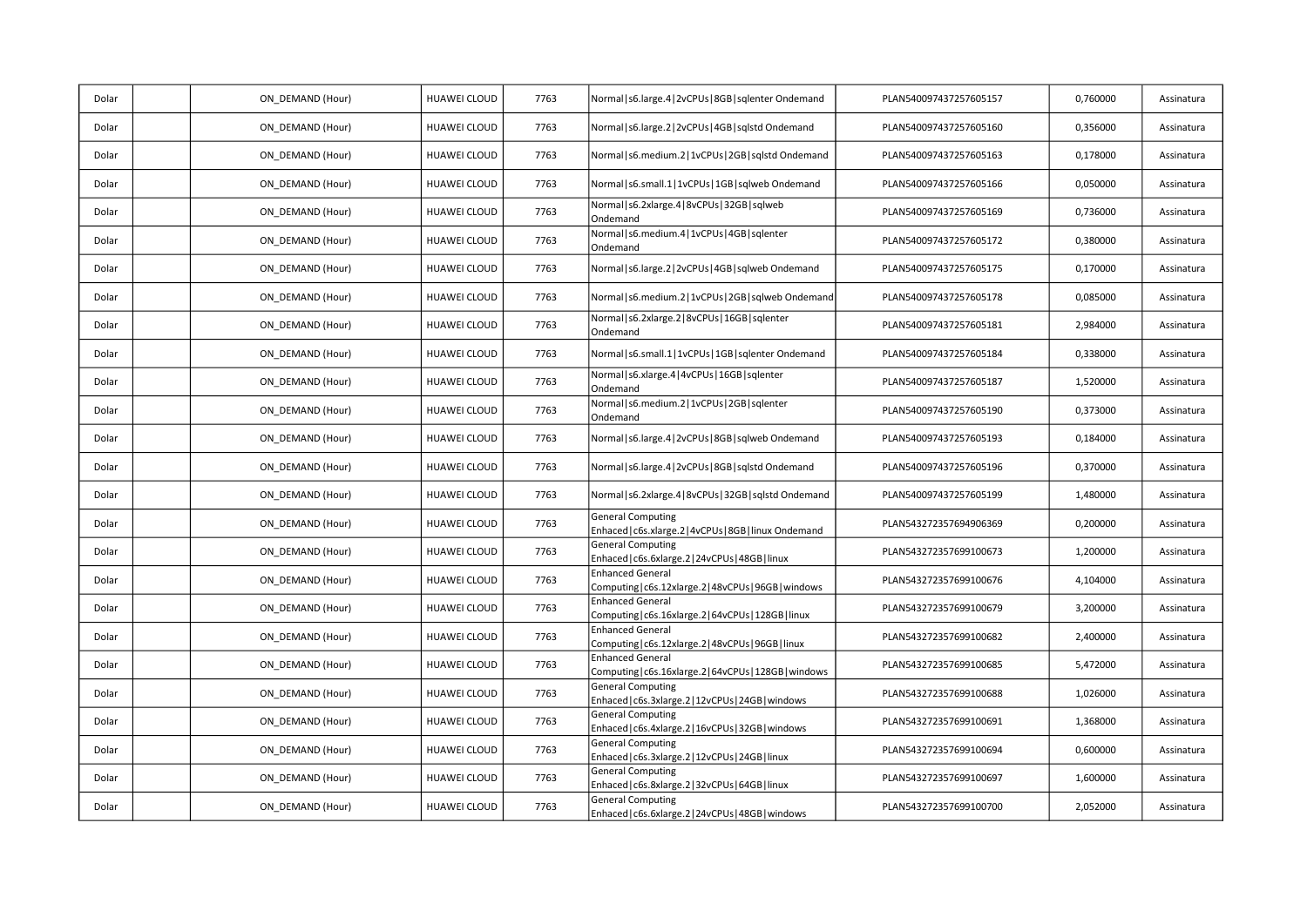| Dolar | ON DEMAND (Hour) | HUAWEI CLOUD        | 7763 | <b>General Computing</b><br>Enhaced   c6s.4xlarge.2   16vCPUs   32GB   linux      | PLAN543272357699100703 | 0,800000  | Assinatura |
|-------|------------------|---------------------|------|-----------------------------------------------------------------------------------|------------------------|-----------|------------|
| Dolar | ON DEMAND (Hour) | <b>HUAWEI CLOUD</b> | 7763 | <b>General Computing</b><br>Enhaced   c6s.xlarge.2   4vCPUs   8GB   windows       | PLAN543272357699100706 | 0,342000  | Assinatura |
| Dolar | ON DEMAND (Hour) | HUAWEI CLOUD        | 7763 | <b>General Computing</b><br>Enhaced   c6s.2xlarge.2   8vCPUs   16GB   windows     | PLAN543272357699100709 | 0,684000  | Assinatura |
| Dolar | ON DEMAND (Hour) | HUAWEI CLOUD        | 7763 | <b>General Computing</b><br>Enhaced   c6s.large.2   2vCPUs   4GB   linux Ondemand | PLAN543272357699100712 | 0,100000  | Assinatura |
| Dolar | ON DEMAND (Hour) | HUAWEI CLOUD        | 7763 | <b>General Computing</b><br>Enhaced   c6s.2xlarge.2   8vCPUs   16GB   linux       | PLAN543272357699100715 | 0,400000  | Assinatura |
| Dolar | ON DEMAND (Hour) | HUAWEI CLOUD        | 7763 | <b>General Computing</b><br>Enhaced   c6s.large.2   2vCPUs   4GB   windows        | PLAN543272357699100718 | 0,171000  | Assinatura |
| Dolar | ON DEMAND (Hour) | <b>HUAWEI CLOUD</b> | 7763 | <b>General Computing</b><br>Enhaced   c6s.8xlarge.2   32vCPUs   64GB   windows    | PLAN543272357699100721 | 2,736000  | Assinatura |
| Dolar | ON DEMAND (Hour) | HUAWEI CLOUD        | 7763 | DCS Cluster 192GB 5 replica ondemand                                              | PLAN544044793250000896 | 15,360000 | Assinatura |
| Dolar | ON DEMAND (Hour) | HUAWEI CLOUD        | 7763 | DCS Cluster 48GB 2 replica ondemand                                               | PLAN544044793254195201 | 1,526000  | Assinatura |
| Dolar | ON DEMAND (Hour) | HUAWEI CLOUD        | 7763 | DCS Cluster 256GB 1 replica ondemand                                              | PLAN544044793254195203 | 4,069000  | Assinatura |
| Dolar | ON DEMAND (Hour) | HUAWEI CLOUD        | 7763 | DCS Cluster 192GB 3 replica ondemand                                              | PLAN544044793254195205 | 9,216000  | Assinatura |
| Dolar | ON DEMAND (Hour) | <b>HUAWEI CLOUD</b> | 7763 | DCS Cluster 192GB 4 replica ondemand                                              | PLAN544044793258389504 | 12,288000 | Assinatura |
| Dolar | ON_DEMAND (Hour) | <b>HUAWEI CLOUD</b> | 7763 | DCS Cluster 48GB 5 replica ondemand                                               | PLAN544044793258389506 | 3,840000  | Assinatura |
| Dolar | ON DEMAND (Hour) | HUAWEI CLOUD        | 7763 | DCS Cluster 256GB 4 replica ondemand                                              | PLAN544044793258389508 | 16,384000 | Assinatura |
| Dolar | ON DEMAND (Hour) | HUAWEI CLOUD        | 7763 | DCS Cluster 64GB 1 replica ondemand                                               | PLAN544044793258389510 | 1,017000  | Assinatura |
| Dolar | ON DEMAND (Hour) | HUAWEI CLOUD        | 7763 | DCS Cluster 256GB 2 replica ondemand                                              | PLAN544044793258389512 | 8,137000  | Assinatura |
| Dolar | ON DEMAND (Hour) | <b>HUAWEI CLOUD</b> | 7763 | DCS master standby 4 GB 9 replica instance (ARM)<br>ondemand                      | PLAN544044793258389514 | 0,432000  | Assinatura |
| Dolar | ON DEMAND (Hour) | <b>HUAWEI CLOUD</b> | 7763 | DCS Cluster 48GB 3 replica ondemand                                               | PLAN544044793258389516 | 2,304000  | Assinatura |
| Dolar | ON DEMAND (Hour) | HUAWEI CLOUD        | 7763 | DCS master standby 4 GB 8 replica instance (ARM)<br>ondemand                      | PLAN544044793258389518 | 0,384000  | Assinatura |
| Dolar | ON DEMAND (Hour) | <b>HUAWEI CLOUD</b> | 7763 | DCS Cluster 256GB 3 replica ondemand                                              | PLAN544044793258389520 | 12,288000 | Assinatura |
| Dolar | ON_DEMAND (Hour) | <b>HUAWEI CLOUD</b> | 7763 | DCS Cluster 48GB 4 replica ondemand                                               | PLAN544044793258389522 | 3,072000  | Assinatura |
| Dolar | ON DEMAND (Hour) | <b>HUAWEI CLOUD</b> | 7763 | DCS master standby 8 GB 2 replica instance (ARM)<br>ondemand                      | PLAN544044793258389524 | 0,190000  | Assinatura |
| Dolar | ON DEMAND (Hour) | HUAWEI CLOUD        | 7763 | DCS master standby 4 GB 10 replica instance (ARM)<br>ondemand                     | PLAN544044793258389526 | 0,480000  | Assinatura |
| Dolar | ON DEMAND (Hour) | HUAWEI CLOUD        | 7763 | DCS master standby 8 GB 4 replica instance (ARM)<br>ondemand                      | PLAN544044793258389528 | 0,380000  | Assinatura |
| Dolar | ON_DEMAND (Hour) | HUAWEI CLOUD        | 7763 | DCS master standby 8 GB 3 replica instance (ARM)<br>ondemand                      | PLAN544044793258389530 | 0,285000  | Assinatura |
| Dolar | ON DEMAND (Hour) | <b>HUAWEI CLOUD</b> | 7763 | DCS Cluster 192GB 1 replica ondemand                                              | PLAN544044793258389532 | 3,052000  | Assinatura |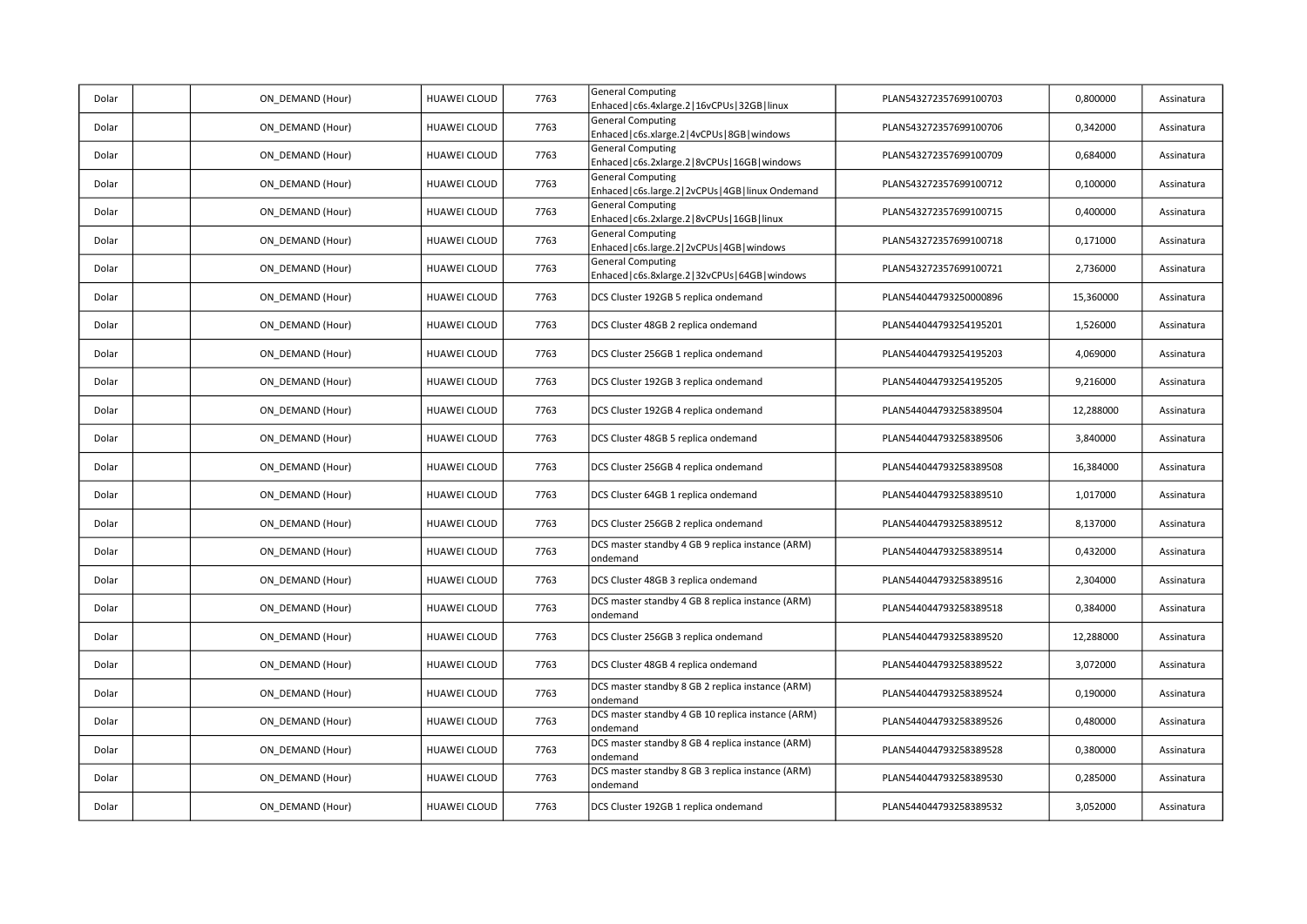| Dolar | ON DEMAND (Hour) | HUAWEI CLOUD        | 7763 | DCS master standby 8 GB 6 replica instance (ARM)<br>ondemand  | PLAN544044793258389534 | 0,570000  | Assinatura |
|-------|------------------|---------------------|------|---------------------------------------------------------------|------------------------|-----------|------------|
| Dolar | ON_DEMAND (Hour) | <b>HUAWEI CLOUD</b> | 7763 | DCS Cluster 192GB 2 replica ondemand                          | PLAN544044793258389536 | 6,103000  | Assinatura |
| Dolar | ON DEMAND (Hour) | <b>HUAWEI CLOUD</b> | 7763 | DCS master standby 8 GB 5 replica instance (ARM)<br>ondemand  | PLAN544044793258389538 | 0,475000  | Assinatura |
| Dolar | ON DEMAND (Hour) | <b>HUAWEI CLOUD</b> | 7763 | DCS master standby 8 GB 8 replica instance (ARM)<br>ondemand  | PLAN544044793258389540 | 0,760000  | Assinatura |
| Dolar | ON DEMAND (Hour) | HUAWEI CLOUD        | 7763 | DCS master standby 8 GB 7 replica instance (ARM)<br>ondemand  | PLAN544044793258389542 | 0,665000  | Assinatura |
| Dolar | ON DEMAND (Hour) | HUAWEI CLOUD        | 7763 | DCS Cluster 128GB 5 replica ondemand                          | PLAN544044793258389544 | 10,240000 | Assinatura |
| Dolar | ON DEMAND (Hour) | HUAWEI CLOUD        | 7763 | DCS Cluster 32GB 3 replica ondemand                           | PLAN544044793258389546 | 1,536000  | Assinatura |
| Dolar | ON DEMAND (Hour) | <b>HUAWEI CLOUD</b> | 7763 | DCS Cluster 32GB 4 replica ondemand                           | PLAN544044793258389548 | 2,048000  | Assinatura |
| Dolar | ON DEMAND (Hour) | HUAWEI CLOUD        | 7763 | DCS Cluster 32GB 1 replica ondemand                           | PLAN544044793258389550 | 0,509000  | Assinatura |
| Dolar | ON DEMAND (Hour) | <b>HUAWEI CLOUD</b> | 7763 | DCS Cluster 32GB 2 replica ondemand                           | PLAN544044793258389552 | 1,017000  | Assinatura |
| Dolar | ON DEMAND (Hour) | HUAWEI CLOUD        | 7763 | DCS Cluster 32GB 5 replica ondemand                           | PLAN544044793262583808 | 2,560000  | Assinatura |
| Dolar | ON_DEMAND (Hour) | HUAWEI CLOUD        | 7763 | DCS Cluster 48GB 1 replica ondemand                           | PLAN544044793262583810 | 0,763000  | Assinatura |
| Dolar | ON_DEMAND (Hour) | HUAWEI CLOUD        | 7763 | DCS Cluster 96GB 2 replica ondemand                           | PLAN544044793262583812 | 3,051000  | Assinatura |
| Dolar | ON DEMAND (Hour) | HUAWEI CLOUD        | 7763 | DCS Cluster 512GB 1 replica ondemand                          | PLAN544044793262583814 | 8,137000  | Assinatura |
| Dolar | ON DEMAND (Hour) | HUAWEI CLOUD        | 7763 | DCS Cluster 96GB 3 replica ondemand                           | PLAN544044793262583816 | 4,608000  | Assinatura |
| Dolar | ON DEMAND (Hour) | HUAWEI CLOUD        | 7763 | DCS Cluster 512GB 2 replica ondemand                          | PLAN544044793262583818 | 16,274000 | Assinatura |
| Dolar | ON DEMAND (Hour) | HUAWEI CLOUD        | 7763 | DCS Cluster 384GB 4 replica ondemand                          | PLAN544044793262583820 | 24,576000 | Assinatura |
| Dolar | ON DEMAND (Hour) | HUAWEI CLOUD        | 7763 | DCS Cluster 384GB 5 replica ondemand                          | PLAN544044793262583822 | 30,720000 | Assinatura |
| Dolar | ON_DEMAND (Hour) | HUAWEI CLOUD        | 7763 | DCS Cluster 128GB 1 replica ondemand                          | PLAN544044793262583824 | 2,035000  | Assinatura |
| Dolar | ON DEMAND (Hour) | <b>HUAWEI CLOUD</b> | 7763 | DCS master standby 8 GB 9 replica instance (ARM)<br>ondemand  | PLAN544044793262583826 | 0,855000  | Assinatura |
| Dolar | ON DEMAND (Hour) | HUAWEI CLOUD        | 7763 | DCS Cluster 128GB 2 replica ondemand                          | PLAN544044793262583828 | 4,069000  | Assinatura |
| Dolar | ON DEMAND (Hour) | HUAWEI CLOUD        | 7763 | DCS master standby 16 GB 2 replica instance (ARM)<br>ondemand | PLAN544044793262583830 | 0,378000  | Assinatura |
| Dolar | ON DEMAND (Hour) | HUAWEI CLOUD        | 7763 | DCS Cluster 96GB 4 replica ondemand                           | PLAN544044793262583832 | 6,144000  | Assinatura |
| Dolar | ON DEMAND (Hour) | HUAWEI CLOUD        | 7763 | DCS Cluster 512GB 3 replica ondemand                          | PLAN544044793262583834 | 24,576000 | Assinatura |
| Dolar | ON_DEMAND (Hour) | <b>HUAWEI CLOUD</b> | 7763 | DCS Cluster 96GB 5 replica ondemand                           | PLAN544044793262583836 | 7,680000  | Assinatura |
| Dolar | ON DEMAND (Hour) | HUAWEI CLOUD        | 7763 | DCS master standby 8 GB 10 replica instance (ARM)<br>ondemand | PLAN544044793262583838 | 0,950000  | Assinatura |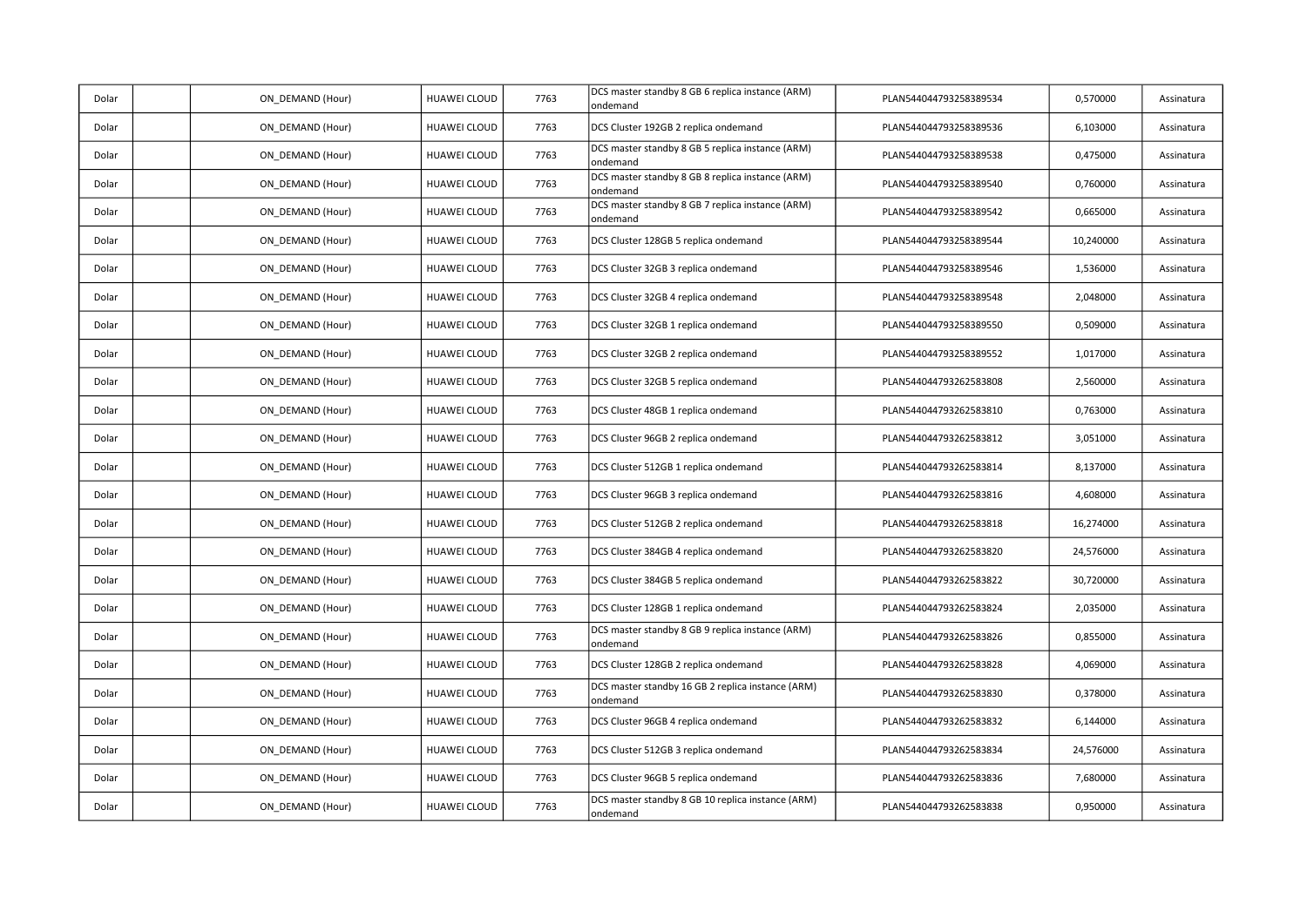| Dolar | ON_DEMAND (Hour) | HUAWEI CLOUD        | 7763 | DCS Cluster 512GB 4 replica ondemand                          | PLAN544044793262583840 | 32,768000 | Assinatura |
|-------|------------------|---------------------|------|---------------------------------------------------------------|------------------------|-----------|------------|
| Dolar | ON DEMAND (Hour) | HUAWEI CLOUD        | 7763 | DCS master standby 16 GB 4 replica instance (ARM)<br>ondemand | PLAN544044793262583842 | 0,756000  | Assinatura |
| Dolar | ON DEMAND (Hour) | HUAWEI CLOUD        | 7763 | DCS master standby 16 GB 3 replica instance (ARM)<br>ondemand | PLAN544044793262583844 | 0,567000  | Assinatura |
| Dolar | ON DEMAND (Hour) | HUAWEI CLOUD        | 7763 | DCS master standby 16 GB 6 replica instance (ARM)<br>ondemand | PLAN544044793262583846 | 1,134000  | Assinatura |
| Dolar | ON_DEMAND (Hour) | HUAWEI CLOUD        | 7763 | DCS master standby 16 GB 5 replica instance (ARM)<br>ondemand | PLAN544044793262583848 | 0,945000  | Assinatura |
| Dolar | ON_DEMAND (Hour) | HUAWEI CLOUD        | 7763 | DCS master standby 16 GB 8 replica instance (ARM)<br>ondemand | PLAN544044793262583850 | 1,512000  | Assinatura |
| Dolar | ON DEMAND (Hour) | HUAWEI CLOUD        | 7763 | DCS Cluster 384GB 2 replica ondemand                          | PLAN544044793262583852 | 12,206000 | Assinatura |
| Dolar | ON DEMAND (Hour) | HUAWEI CLOUD        | 7763 | DCS master standby 16 GB 7 replica instance (ARM)<br>ondemand | PLAN544044793262583854 | 1,323000  | Assinatura |
| Dolar | ON DEMAND (Hour) | HUAWEI CLOUD        | 7763 | DCS Cluster 384GB 3 replica ondemand                          | PLAN544044793262583856 | 18,432000 | Assinatura |
| Dolar | ON DEMAND (Hour) | HUAWEI CLOUD        | 7763 | DCS Cluster 256GB 5 replica ondemand                          | PLAN544044793262583858 | 20,480000 | Assinatura |
| Dolar | ON DEMAND (Hour) | HUAWEI CLOUD        | 7763 | DCS Cluster 384GB 1 replica ondemand                          | PLAN544044793266778112 | 6,103000  | Assinatura |
| Dolar | ON DEMAND (Hour) | <b>HUAWEI CLOUD</b> | 7763 | DCS Cluster 64GB 4 replica ondemand                           | PLAN544044793266778114 | 4,096000  | Assinatura |
| Dolar | ON DEMAND (Hour) | HUAWEI CLOUD        | 7763 | DCS Cluster 64GB 5 replica ondemand                           | PLAN544044793266778116 | 5,120000  | Assinatura |
| Dolar | ON_DEMAND (Hour) | HUAWEI CLOUD        | 7763 | DCS Cluster 64GB 2 replica ondemand                           | PLAN544044793266778118 | 2,034000  | Assinatura |
| Dolar | ON_DEMAND (Hour) | <b>HUAWEI CLOUD</b> | 7763 | DCS Cluster 64GB 3 replica ondemand                           | PLAN544044793266778120 | 3,072000  | Assinatura |
| Dolar | ON_DEMAND (Hour) | HUAWEI CLOUD        | 7763 | DCS Cluster 96GB 1 replica ondemand                           | PLAN544044793266778122 | 1,526000  | Assinatura |
| Dolar | ON DEMAND (Hour) | HUAWEI CLOUD        | 7763 | DCS Cluster 8GB 3 replica ondemand                            | PLAN544044793266778124 | 0,384000  | Assinatura |
| Dolar | ON DEMAND (Hour) | HUAWEI CLOUD        | 7763 | DCS Cluster 8GB 4 replica ondemand                            | PLAN544044793266778126 | 0,512000  | Assinatura |
| Dolar | ON_DEMAND (Hour) | HUAWEI CLOUD        | 7763 | DCS Cluster 8GB 2 replica ondemand                            | PLAN544044793266778128 | 0,254000  | Assinatura |
| Dolar | ON DEMAND (Hour) | HUAWEI CLOUD        | 7763 | DCS Cluster 128GB 3 replica ondemand                          | PLAN544044793266778130 | 6,144000  | Assinatura |
| Dolar | ON DEMAND (Hour) | HUAWEI CLOUD        | 7763 | DCS Cluster 24GB 4 replica ondemand                           | PLAN544044793266778132 | 1,536000  | Assinatura |
| Dolar | ON DEMAND (Hour) | <b>HUAWEI CLOUD</b> | 7763 | DCS Cluster 128GB 4 replica ondemand                          | PLAN544044793266778134 | 8,192000  | Assinatura |
| Dolar | ON DEMAND (Hour) | HUAWEI CLOUD        | 7763 | DCS Cluster 24GB 5 replica ondemand                           | PLAN544044793266778136 | 1,920000  | Assinatura |
| Dolar | ON DEMAND (Hour) | HUAWEI CLOUD        | 7763 | DCS Cluster 24GB 2 replica ondemand                           | PLAN544044793266778138 | 0,763000  | Assinatura |
| Dolar | ON_DEMAND (Hour) | HUAWEI CLOUD        | 7763 | DCS Cluster 24GB 3 replica ondemand                           | PLAN544044793266778140 | 1,152000  | Assinatura |
| Dolar | ON DEMAND (Hour) | HUAWEI CLOUD        | 7763 | DCS Cluster 16GB 2 replica ondemand                           | PLAN544044793266778142 | 0,509000  | Assinatura |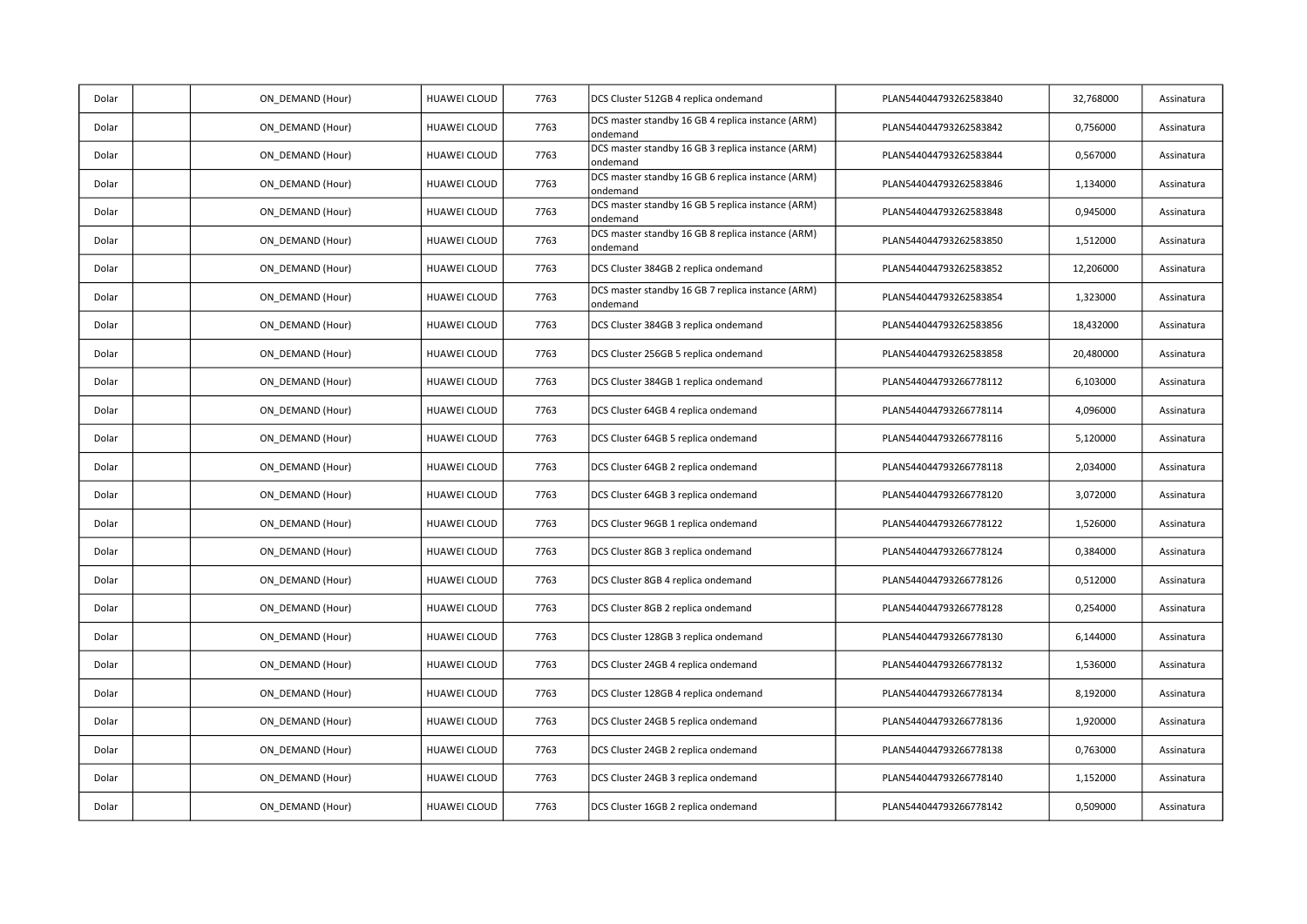| Dolar | ON DEMAND (Hour) | HUAWEI CLOUD        | 7763 | DCS Cluster 16GB 3 replica ondemand                           | PLAN544044793266778144 | 0,768000  | Assinatura |
|-------|------------------|---------------------|------|---------------------------------------------------------------|------------------------|-----------|------------|
| Dolar | ON DEMAND (Hour) | HUAWEI CLOUD        | 7763 | DCS Cluster 8GB 5 replica ondemand                            | PLAN544044793266778146 | 0,640000  | Assinatura |
| Dolar | ON DEMAND (Hour) | HUAWEI CLOUD        | 7763 | DCS Cluster 16GB 1 replica ondemand                           | PLAN544044793266778148 | 0,255000  | Assinatura |
| Dolar | ON DEMAND (Hour) | HUAWEI CLOUD        | 7763 | DCS Cluster 24GB 1 replica ondemand                           | PLAN544044793266778150 | 0,382000  | Assinatura |
| Dolar | ON DEMAND (Hour) | HUAWEI CLOUD        | 7763 | DCS Cluster 16GB 4 replica ondemand                           | PLAN544044793266778152 | 1,024000  | Assinatura |
| Dolar | ON_DEMAND (Hour) | HUAWEI CLOUD        | 7763 | DCS Cluster 16GB 5 replica ondemand                           | PLAN544044793266778154 | 1,280000  | Assinatura |
| Dolar | ON DEMAND (Hour) | HUAWEI CLOUD        | 7763 | DCS Single Node 32GB (ARM version) Instance<br>ondemand       | PLAN544044793270972416 | 0,378000  | Assinatura |
| Dolar | ON DEMAND (Hour) | HUAWEI CLOUD        | 7763 | DCS Single Node 48GB (ARM version) Instance<br>ondemand       | PLAN544044793270972418 | 0,568000  | Assinatura |
| Dolar | ON DEMAND (Hour) | HUAWEI CLOUD        | 7763 | DCS Master-Standby 32GB (ARM version) Instance<br>ondemand    | PLAN544044793270972420 | 0,757000  | Assinatura |
| Dolar | ON_DEMAND (Hour) | HUAWEI CLOUD        | 7763 | DCS Single Node 64GB (ARM version) Instance<br>ondemand       | PLAN544044793270972422 | 0,757000  | Assinatura |
| Dolar | ON_DEMAND (Hour) | HUAWEI CLOUD        | 7763 | DCS Master-Standby 48GB (ARM version) Instance<br>ondemand    | PLAN544044793270972424 | 1,135000  | Assinatura |
| Dolar | ON DEMAND (Hour) | <b>HUAWEI CLOUD</b> | 7763 | DCS Master-Standby 64GB (ARM version) Instance<br>ondemand    | PLAN544044793270972426 | 1,514000  | Assinatura |
| Dolar | ON DEMAND (Hour) | HUAWEI CLOUD        | 7763 | DCS Cluster 1024GB 2 replica ondemand                         | PLAN544044793270972428 | 32,548000 | Assinatura |
| Dolar | ON_DEMAND (Hour) | HUAWEI CLOUD        | 7763 | DCS Cluster 1024GB 3 replica ondemand                         | PLAN544044793270972430 | 49,152000 | Assinatura |
| Dolar | ON_DEMAND (Hour) | HUAWEI CLOUD        | 7763 | DCS Cluster 768GB 5 replica ondemand                          | PLAN544044793270972432 | 61,440000 | Assinatura |
| Dolar | ON DEMAND (Hour) | HUAWEI CLOUD        | 7763 | DCS Cluster 1024GB 1 replica ondemand                         | PLAN544044793270972434 | 16,274000 | Assinatura |
| Dolar | ON DEMAND (Hour) | HUAWEI CLOUD        | 7763 | DCS Cluster 1024GB 4 replica ondemand                         | PLAN544044793270972436 | 65,536000 | Assinatura |
| Dolar | ON DEMAND (Hour) | HUAWEI CLOUD        | 7763 | DCS master standby 1 GB 7 replica instance (ARM)<br>ondemand  | PLAN544044793270972438 | 0,084000  | Assinatura |
| Dolar | ON_DEMAND (Hour) | HUAWEI CLOUD        | 7763 | DCS master standby 1 GB 6 replica instance (ARM)<br>ondemand  | PLAN544044793270972440 | 0,072000  | Assinatura |
| Dolar | ON DEMAND (Hour) | HUAWEI CLOUD        | 7763 | DCS Cluster 512GB 5 replica ondemand                          | PLAN544044793270972442 | 40,960000 | Assinatura |
| Dolar | ON_DEMAND (Hour) | HUAWEI CLOUD        | 7763 | DCS master standby 1 GB 9 replica instance (ARM)<br>ondemand  | PLAN544044793270972444 | 0,108000  | Assinatura |
| Dolar | ON DEMAND (Hour) | HUAWEI CLOUD        | 7763 | DCS master standby 1 GB 8 replica instance (ARM)<br>ondemand  | PLAN544044793270972446 | 0,096000  | Assinatura |
| Dolar | ON DEMAND (Hour) | HUAWEI CLOUD        | 7763 | DCS Cluster 768GB 3 replica ondemand                          | PLAN544044793270972448 | 36,864000 | Assinatura |
| Dolar | ON DEMAND (Hour) | HUAWEI CLOUD        | 7763 | DCS master standby 2 GB 2 replica instance (ARM)<br>ondemand  | PLAN544044793270972450 | 0,048000  | Assinatura |
| Dolar | ON_DEMAND (Hour) | HUAWEI CLOUD        | 7763 | DCS Cluster 768GB 4 replica ondemand                          | PLAN544044793270972452 | 49,152000 | Assinatura |
| Dolar | ON DEMAND (Hour) | HUAWEI CLOUD        | 7763 | DCS master standby 1 GB 10 replica instance (ARM)<br>ondemand | PLAN544044793270972454 | 0,120000  | Assinatura |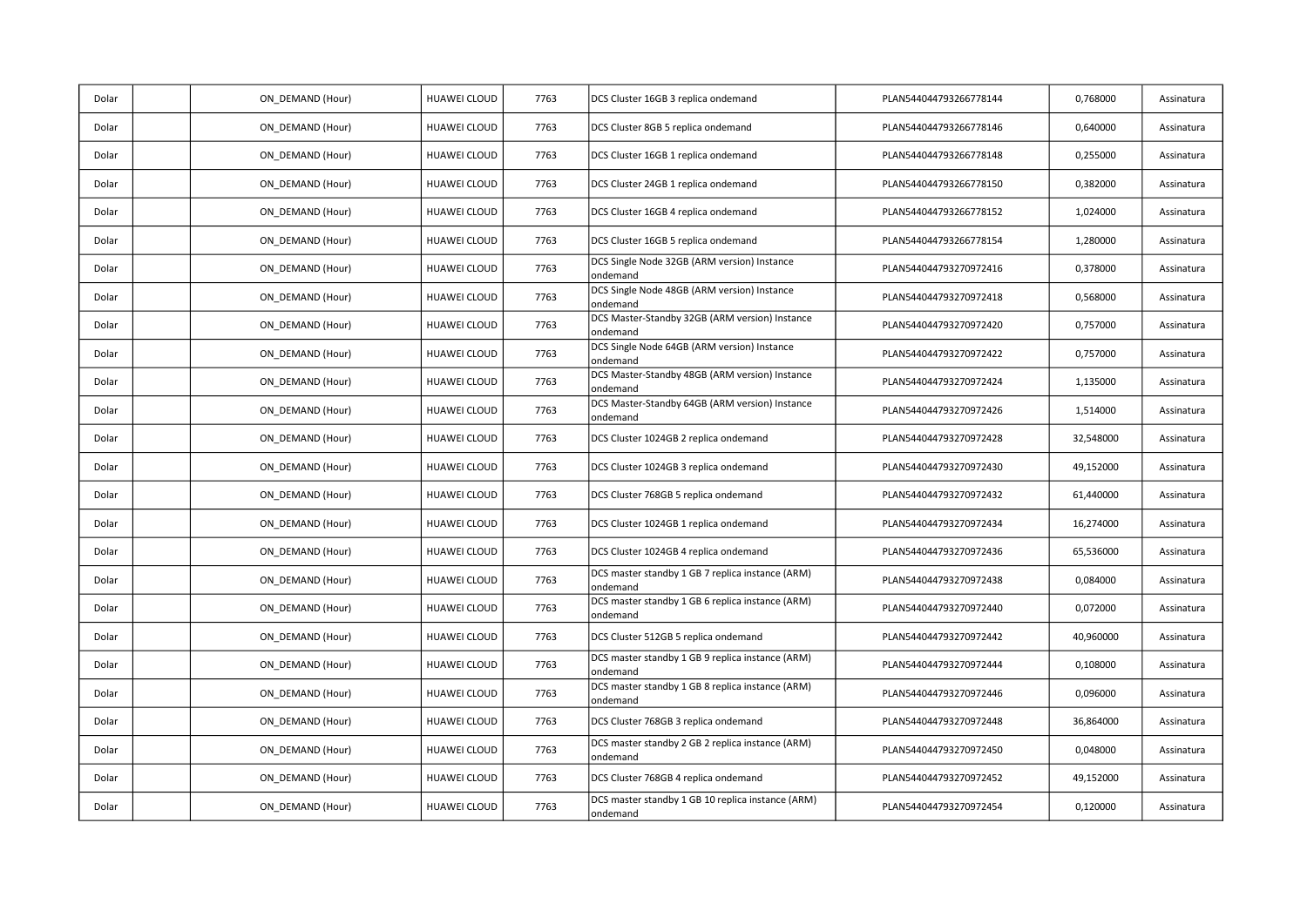| Dolar | ON_DEMAND (Hour) | HUAWEI CLOUD        | 7763 | DCS Cluster 768GB 1 replica ondemand                            | PLAN544044793270972456 | 12,206000 | Assinatura |
|-------|------------------|---------------------|------|-----------------------------------------------------------------|------------------------|-----------|------------|
| Dolar | ON DEMAND (Hour) | HUAWEI CLOUD        | 7763 | DCS master standby 2 GB 4 replica instance (ARM)<br>ondemand    | PLAN544044793270972458 | 0,096000  | Assinatura |
| Dolar | ON_DEMAND (Hour) | HUAWEI CLOUD        | 7763 | DCS master standby 2 GB 3 replica instance (ARM)<br>ondemand    | PLAN544044793270972460 | 0,072000  | Assinatura |
| Dolar | ON_DEMAND (Hour) | HUAWEI CLOUD        | 7763 | DCS Cluster 768GB 2 replica ondemand                            | PLAN544044793270972462 | 24,411000 | Assinatura |
| Dolar | ON DEMAND (Hour) | <b>HUAWEI CLOUD</b> | 7763 | DCS master standby 2 GB 6 replica instance (ARM)<br>ondemand    | PLAN544044793275166720 | 0,144000  | Assinatura |
| Dolar | ON DEMAND (Hour) | HUAWEI CLOUD        | 7763 | DCS master standby 2 GB 5 replica instance (ARM)<br>ondemand    | PLAN544044793275166722 | 0,120000  | Assinatura |
| Dolar | ON DEMAND (Hour) | HUAWEI CLOUD        | 7763 | DCS master standby 2 GB 7 replica instance (ARM)<br>ondemand    | PLAN544044793275166724 | 0,168000  | Assinatura |
| Dolar | ON_DEMAND (Hour) | HUAWEI CLOUD        | 7763 | DCS master standby 2 GB 9 replica instance (ARM)<br>ondemand    | PLAN544044793275166726 | 0,216000  | Assinatura |
| Dolar | ON DEMAND (Hour) | HUAWEI CLOUD        | 7763 | DCS master standby 2 GB 8 replica instance (ARM)<br>ondemand    | PLAN544044793275166728 | 0,192000  | Assinatura |
| Dolar | ON_DEMAND (Hour) | HUAWEI CLOUD        | 7763 | DCS master standby 4 GB 2 replica instance (ARM)<br>ondemand    | PLAN544044793275166730 | 0,096000  | Assinatura |
| Dolar | ON DEMAND (Hour) | HUAWEI CLOUD        | 7763 | DCS master standby 2 GB 10 replica instance (ARM)<br>ondemand   | PLAN544044793275166732 | 0,240000  | Assinatura |
| Dolar | ON_DEMAND (Hour) | <b>HUAWEI CLOUD</b> | 7763 | DCS master standby 4 GB 4 replica instance (ARM)<br>ondemand    | PLAN544044793275166734 | 0,192000  | Assinatura |
| Dolar | ON DEMAND (Hour) | HUAWEI CLOUD        | 7763 | DCS master standby 4 GB 3 replica instance (ARM)<br>ondemand    | PLAN544044793275166736 | 0,144000  | Assinatura |
| Dolar | ON_DEMAND (Hour) | HUAWEI CLOUD        | 7763 | DCS master standby 4 GB 6 replica instance (ARM)<br>ondemand    | PLAN544044793275166738 | 0,288000  | Assinatura |
| Dolar | ON_DEMAND (Hour) | HUAWEI CLOUD        | 7763 | DCS master standby 4 GB 5 replica instance (ARM)<br>ondemand    | PLAN544044793275166740 | 0,240000  | Assinatura |
| Dolar | ON DEMAND (Hour) | HUAWEI CLOUD        | 7763 | DCS master standby 4 GB 7 replica instance (ARM)<br>ondemand    | PLAN544044793275166742 | 0,336000  | Assinatura |
| Dolar | ON DEMAND (Hour) | HUAWEI CLOUD        | 7763 | DCS master standby 256 MB 6 replica instance (ARM)<br>ondemand  | PLAN544044793275166744 | 0,018000  | Assinatura |
| Dolar | ON_DEMAND (Hour) | HUAWEI CLOUD        | 7763 | DCS master standby 48 GB 4 replica instance (ARM)<br>ondemand   | PLAN544044793275166746 | 2,272000  | Assinatura |
| Dolar | ON_DEMAND (Hour) | HUAWEI CLOUD        | 7763 | DCS master standby 48 GB 5 replica instance (ARM)<br>ondemand   | PLAN544044793275166748 | 2,840000  | Assinatura |
| Dolar | ON DEMAND (Hour) | HUAWEI CLOUD        | 7763 | DCS master standby 256 MB 5 replica instance (ARM)<br>ondemand  | PLAN544044793275166750 | 0,015000  | Assinatura |
| Dolar | ON_DEMAND (Hour) | HUAWEI CLOUD        | 7763 | DCS master standby 256 MB 8 replica instance (ARM)<br>ondemand  | PLAN544044793275166752 | 0,024000  | Assinatura |
| Dolar | ON_DEMAND (Hour) | HUAWEI CLOUD        | 7763 | DCS master standby 48 GB 2 replica instance (ARM)<br>ondemand   | PLAN544044793275166754 | 1,136000  | Assinatura |
| Dolar | ON DEMAND (Hour) | HUAWEI CLOUD        | 7763 | DCS master standby 48 GB 3 replica instance (ARM)<br>ondemand   | PLAN544044793275166756 | 1,704000  | Assinatura |
| Dolar | ON DEMAND (Hour) | <b>HUAWEI CLOUD</b> | 7763 | DCS master standby 256 MB 7 replica instance (ARM)<br>ondemand  | PLAN544044793275166758 | 0,021000  | Assinatura |
| Dolar | ON_DEMAND (Hour) | HUAWEI CLOUD        | 7763 | DCS master standby 256 MB 10 replica instance (ARM)<br>ondemand | PLAN544044793275166760 | 0,030000  | Assinatura |
| Dolar | ON DEMAND (Hour) | HUAWEI CLOUD        | 7763 | DCS Cluster 24GB (ARM version) Instance ondemand                | PLAN544044793275166762 | 0,763000  | Assinatura |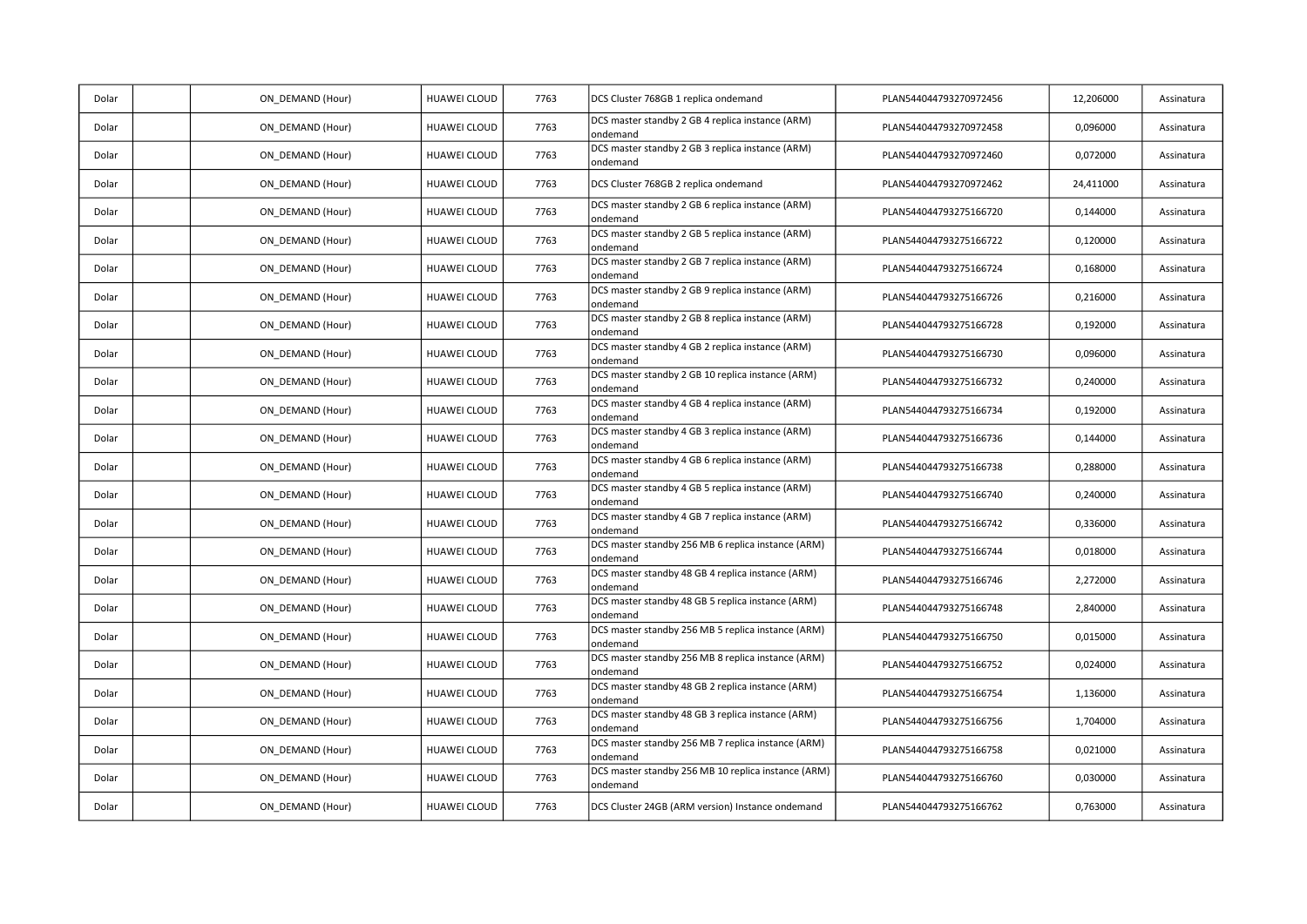| Dolar | ON_DEMAND (Hour) | HUAWEI CLOUD        | 7763 | DCS master standby 256 MB 9 replica instance (ARM)<br>ondemand | PLAN544044793275166764 | 0,027000  | Assinatura |
|-------|------------------|---------------------|------|----------------------------------------------------------------|------------------------|-----------|------------|
| Dolar | ON DEMAND (Hour) | HUAWEI CLOUD        | 7763 | DCS Cluster 32GB (ARM version) Instance ondemand               | PLAN544044793279361024 | 1,017000  | Assinatura |
| Dolar | ON_DEMAND (Hour) | HUAWEI CLOUD        | 7763 | DCS master standby 512 MB 3 replica instance (ARM)<br>ondemand | PLAN544044793279361026 | 0,018000  | Assinatura |
| Dolar | ON_DEMAND (Hour) | HUAWEI CLOUD        | 7763 | DCS master standby 48 GB 6 replica instance (ARM)<br>ondemand  | PLAN544044793279361028 | 3,408000  | Assinatura |
| Dolar | ON_DEMAND (Hour) | HUAWEI CLOUD        | 7763 | DCS Cluster 8GB (ARM version) Instance ondemand                | PLAN544044793279361030 | 0,254000  | Assinatura |
| Dolar | ON DEMAND (Hour) | HUAWEI CLOUD        | 7763 | DCS Cluster 16GB (ARM version) Instance ondemand               | PLAN544044793279361032 | 0,509000  | Assinatura |
| Dolar | ON_DEMAND (Hour) | HUAWEI CLOUD        | 7763 | DCS master standby 512 MB 2 replica instance (ARM)<br>ondemand | PLAN544044793279361034 | 0,012000  | Assinatura |
| Dolar | ON_DEMAND (Hour) | HUAWEI CLOUD        | 7763 | DCS master standby 48 GB 7 replica instance (ARM)<br>ondemand  | PLAN544044793279361036 | 3,976000  | Assinatura |
| Dolar | ON_DEMAND (Hour) | HUAWEI CLOUD        | 7763 | DCS master standby 512 MB 4 replica instance (ARM)<br>ondemand | PLAN544044793279361038 | 0,024000  | Assinatura |
| Dolar | ON DEMAND (Hour) | HUAWEI CLOUD        | 7763 | DCS master standby 32 GB 9 replica instance (ARM)<br>ondemand  | PLAN544044793279361040 | 3,411000  | Assinatura |
| Dolar | ON DEMAND (Hour) | HUAWEI CLOUD        | 7763 | DCS master standby 32 GB 10 replica instance (ARM)<br>ondemand | PLAN544044793279361042 | 3,790000  | Assinatura |
| Dolar | ON_DEMAND (Hour) | HUAWEI CLOUD        | 7763 | DCS master standby 32 GB 7 replica instance (ARM)<br>ondemand  | PLAN544044793279361044 | 2,653000  | Assinatura |
| Dolar | ON DEMAND (Hour) | HUAWEI CLOUD        | 7763 | DCS master standby 32 GB 8 replica instance (ARM)<br>ondemand  | PLAN544044793279361046 | 3,032000  | Assinatura |
| Dolar | ON DEMAND (Hour) | HUAWEI CLOUD        | 7763 | DCS Replica 24GB (ARM version) ondemand                        | PLAN544044793279361048 | 0,384000  | Assinatura |
| Dolar | ON DEMAND (Hour) | HUAWEI CLOUD        | 7763 | DCS Replica 32GB (ARM version) ondemand                        | PLAN544044793279361050 | 0,512000  | Assinatura |
| Dolar | ON_DEMAND (Hour) | HUAWEI CLOUD        | 7763 | DCS Replica 8GB (ARM version) ondemand                         | PLAN544044793279361052 | 0,128000  | Assinatura |
| Dolar | ON DEMAND (Hour) | <b>HUAWEI CLOUD</b> | 7763 | DCS Replica 16GB (ARM version) ondemand                        | PLAN544044793279361054 | 0,256000  | Assinatura |
| Dolar | ON_DEMAND (Hour) | HUAWEI CLOUD        | 7763 | DCS Cluster 4GB (ARM version) Instance ondemand                | PLAN544044793279361056 | 0,127000  | Assinatura |
| Dolar | ON DEMAND (Hour) | HUAWEI CLOUD        | 7763 | DCS master standby 512 MB 6 replica instance (ARM)<br>ondemand | PLAN544044793279361058 | 0,036000  | Assinatura |
| Dolar | ON_DEMAND (Hour) | HUAWEI CLOUD        | 7763 | DCS Replica 48GB (ARM version) ondemand                        | PLAN544044793279361060 | 0,768000  | Assinatura |
| Dolar | ON_DEMAND (Hour) | HUAWEI CLOUD        | 7763 | DCS master standby 512 MB 5 replica instance (ARM)<br>ondemand | PLAN544044793279361062 | 0,030000  | Assinatura |
| Dolar | ON_DEMAND (Hour) | HUAWEI CLOUD        | 7763 | DCS Replica 64GB (ARM version) ondemand                        | PLAN544044793279361064 | 1,024000  | Assinatura |
| Dolar | ON DEMAND (Hour) | HUAWEI CLOUD        | 7763 | DCS master standby 512 MB 8 replica instance (ARM)<br>ondemand | PLAN544044793279361066 | 0,048000  | Assinatura |
| Dolar | ON DEMAND (Hour) | HUAWEI CLOUD        | 7763 | DCS Cluster 4GB 4 replica ondemand                             | PLAN544044793279361068 | 0,256000  | Assinatura |
| Dolar | ON_DEMAND (Hour) | HUAWEI CLOUD        | 7763 | DCS Cluster 384GB (ARM version) Instance ondemand              | PLAN544044793279361070 | 12,206000 | Assinatura |
| Dolar | ON_DEMAND (Hour) | HUAWEI CLOUD        | 7763 | DCS Cluster 4GB 5 replica ondemand                             | PLAN544044793279361072 | 0,320000  | Assinatura |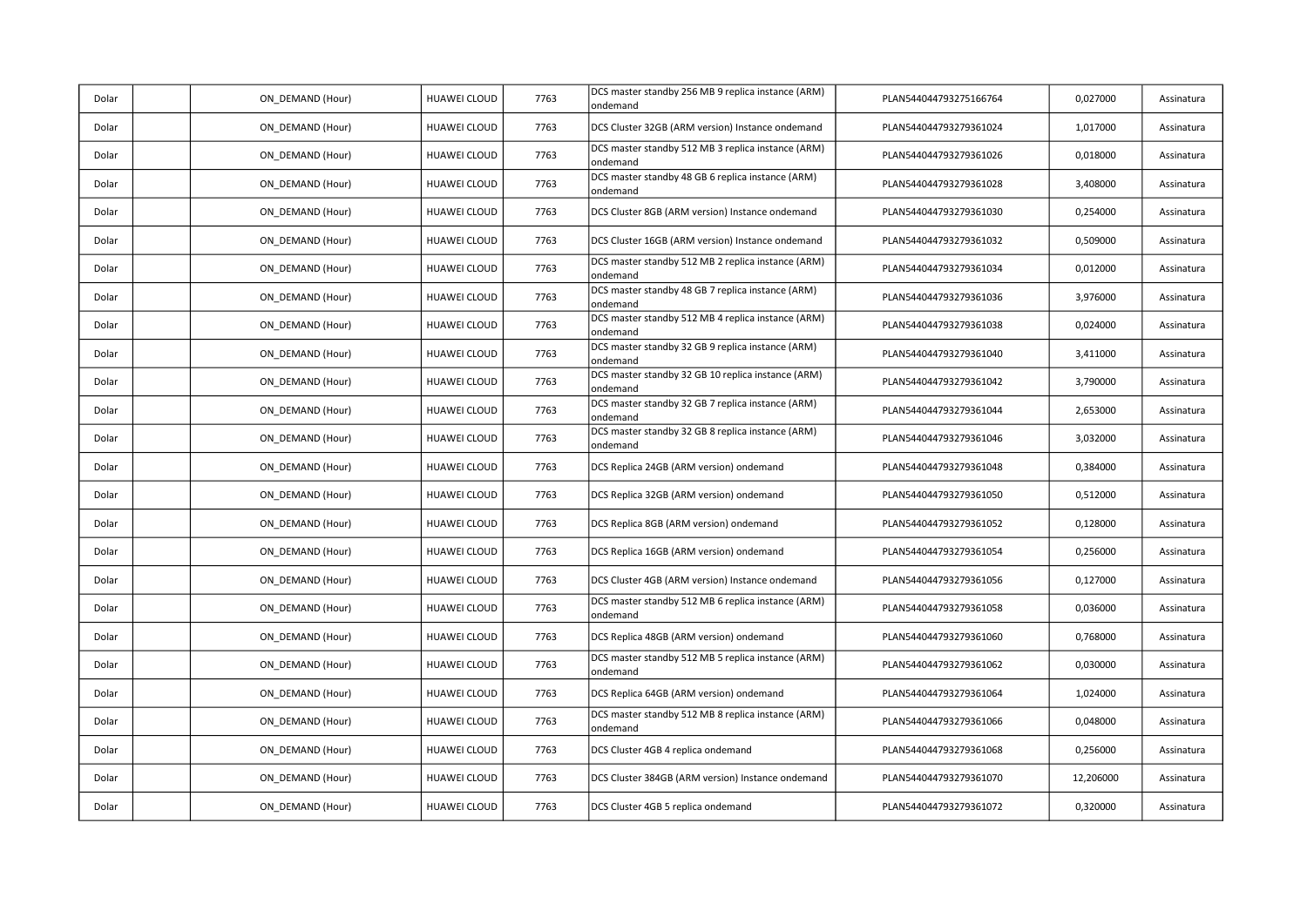| Dolar | ON_DEMAND (Hour) | HUAWEI CLOUD        | 7763 | DCS master standby 512 MB 7 replica instance (ARM)<br>ondemand  | PLAN544044793279361074 | 0,042000  | Assinatura |
|-------|------------------|---------------------|------|-----------------------------------------------------------------|------------------------|-----------|------------|
| Dolar | ON DEMAND (Hour) | HUAWEI CLOUD        | 7763 | DCS master standby 512 MB 10 replica instance (ARM)<br>ondemand | PLAN544044793283555328 | 0,060000  | Assinatura |
| Dolar | ON DEMAND (Hour) | HUAWEI CLOUD        | 7763 | DCS Cluster 4GB 2 replica ondemand                              | PLAN544044793283555330 | 0,127000  | Assinatura |
| Dolar | ON DEMAND (Hour) | HUAWEI CLOUD        | 7763 | DCS Cluster 4GB 3 replica ondemand                              | PLAN544044793283555332 | 0,192000  | Assinatura |
| Dolar | ON_DEMAND (Hour) | HUAWEI CLOUD        | 7763 | DCS master standby 512 MB 9 replica instance (ARM)<br>ondemand  | PLAN544044793283555334 | 0,054000  | Assinatura |
| Dolar | ON_DEMAND (Hour) | HUAWEI CLOUD        | 7763 | DCS master standby 1 GB 3 replica instance (ARM)<br>ondemand    | PLAN544044793283555336 | 0,036000  | Assinatura |
| Dolar | ON DEMAND (Hour) | HUAWEI CLOUD        | 7763 | DCS Cluster 1024GB (ARM version) Instance ondemand              | PLAN544044793283555338 | 32,548000 | Assinatura |
| Dolar | ON DEMAND (Hour) | HUAWEI CLOUD        | 7763 | DCS Single Node 128MB (ARM version) Instance<br>ondemand        | PLAN544044793283555340 | 0,001000  | Assinatura |
| Dolar | ON DEMAND (Hour) | HUAWEI CLOUD        | 7763 | DCS master standby 1 GB 2 replica instance (ARM)<br>ondemand    | PLAN544044793283555342 | 0,024000  | Assinatura |
| Dolar | ON_DEMAND (Hour) | HUAWEI CLOUD        | 7763 | DCS Cluster 8GB 1 replica ondemand                              | PLAN544044793283555344 | 0,127000  | Assinatura |
| Dolar | ON DEMAND (Hour) | HUAWEI CLOUD        | 7763 | DCS Cluster 512GB (ARM version) Instance ondemand               | PLAN544044793283555346 | 16,274000 | Assinatura |
| Dolar | ON DEMAND (Hour) | HUAWEI CLOUD        | 7763 | DCS master standby 1 GB 5 replica instance (ARM)<br>ondemand    | PLAN544044793283555348 | 0,060000  | Assinatura |
| Dolar | ON DEMAND (Hour) | HUAWEI CLOUD        | 7763 | DCS Cluster 768GB (ARM version) Instance ondemand               | PLAN544044793283555350 | 24,411000 | Assinatura |
| Dolar | ON_DEMAND (Hour) | HUAWEI CLOUD        | 7763 | DCS master standby 1 GB 4 replica instance (ARM)<br>ondemand    | PLAN544044793283555352 | 0,048000  | Assinatura |
| Dolar | ON_DEMAND (Hour) | HUAWEI CLOUD        | 7763 | DCS master standby 48 GB 8 replica instance (ARM)<br>ondemand   | PLAN544044793283555354 | 4,544000  | Assinatura |
| Dolar | ON_DEMAND (Hour) | HUAWEI CLOUD        | 7763 | DCS master standby 64 GB 2 replica instance (ARM)<br>ondemand   | PLAN544044793283555356 | 1,514000  | Assinatura |
| Dolar | ON DEMAND (Hour) | HUAWEI CLOUD        | 7763 | DCS Cluster 4GB 1 replica ondemand                              | PLAN544044793283555358 | 0,064000  | Assinatura |
| Dolar | ON DEMAND (Hour) | HUAWEI CLOUD        | 7763 | DCS master standby 48 GB 9 replica instance (ARM)<br>ondemand   | PLAN544044793283555360 | 5,112000  | Assinatura |
| Dolar | ON_DEMAND (Hour) | HUAWEI CLOUD        | 7763 | DCS Replica 1GB (ARM version) Ondemand                          | PLAN544044793283555362 | 0,032000  | Assinatura |
| Dolar | ON DEMAND (Hour) | HUAWEI CLOUD        | 7763 | DCS master standby 48 GB 10 replica instance (ARM)<br>ondemand  | PLAN544044793283555364 | 5,680000  | Assinatura |
| Dolar | ON DEMAND (Hour) | HUAWEI CLOUD        | 7763 | DCS Cluster 96GB (ARM version) Instance ondemand                | PLAN544044793283555366 | 3,051000  | Assinatura |
| Dolar | ON DEMAND (Hour) | <b>HUAWEI CLOUD</b> | 7763 | DCS Cluster 128GB (ARM version) Instance ondemand               | PLAN544044793283555368 | 4,069000  | Assinatura |
| Dolar | ON DEMAND (Hour) | HUAWEI CLOUD        | 7763 | DCS Cluster 48GB (ARM version) Instance ondemand                | PLAN544044793283555370 | 1,526000  | Assinatura |
| Dolar | ON DEMAND (Hour) | HUAWEI CLOUD        | 7763 | DCS Cluster 64GB (ARM version) Instance ondemand                | PLAN544044793283555372 | 2,034000  | Assinatura |
| Dolar | ON_DEMAND (Hour) | HUAWEI CLOUD        | 7763 | DCS Cluster 192GB (ARM version) Instance ondemand               | PLAN544044793283555374 | 6,103000  | Assinatura |
| Dolar | ON DEMAND (Hour) | HUAWEI CLOUD        | 7763 | DCS Cluster 256GB (ARM version) Instance ondemand               | PLAN544044793283555376 | 8,137000  | Assinatura |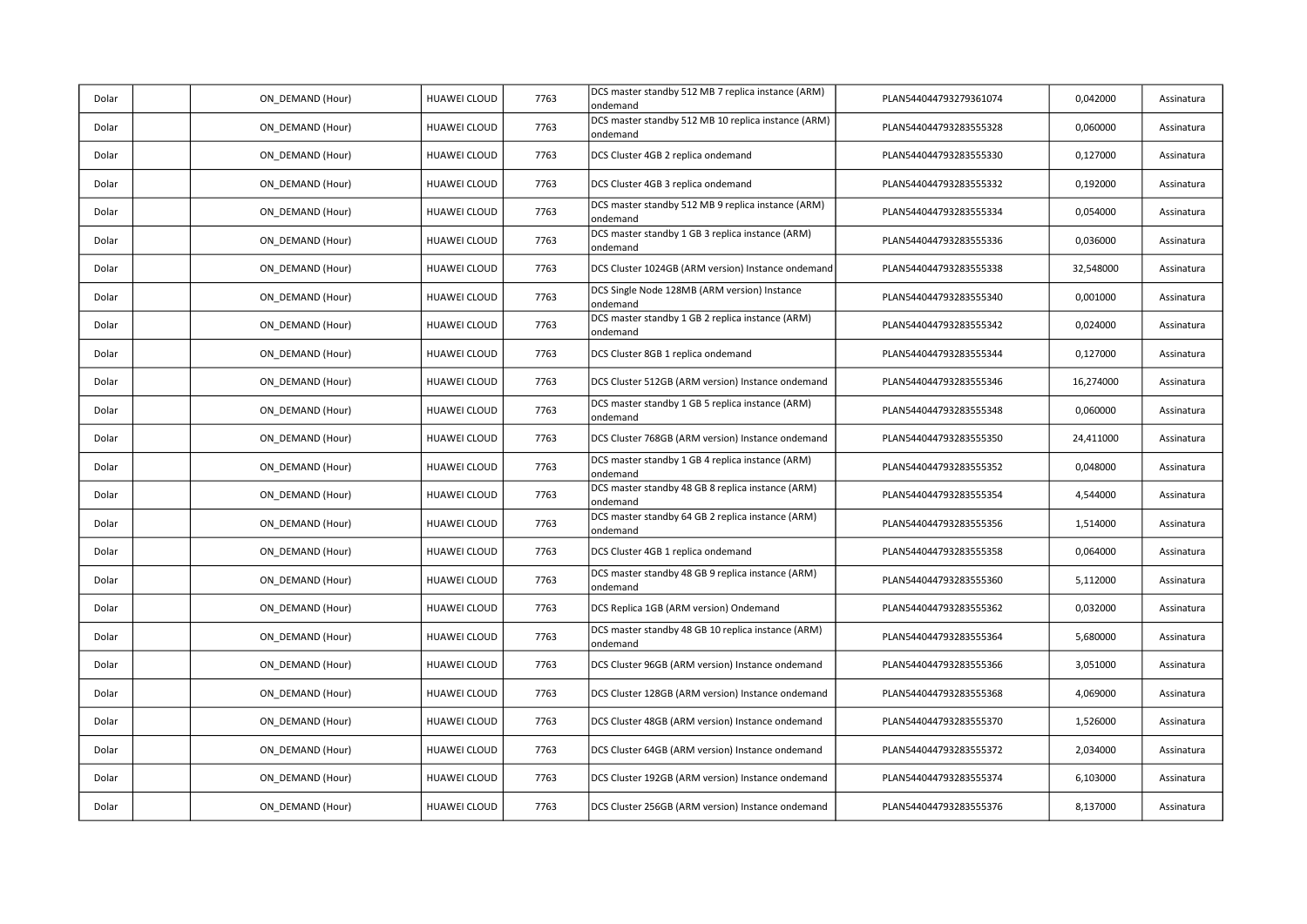| Dolar | ON_DEMAND (Hour) | HUAWEI CLOUD        | 7763 | DCS master standby 16 GB 9 replica instance (ARM)<br>ondemand  | PLAN544044793283555378 | 1,701000  | Assinatura |
|-------|------------------|---------------------|------|----------------------------------------------------------------|------------------------|-----------|------------|
| Dolar | ON DEMAND (Hour) | HUAWEI CLOUD        | 7763 | DCS master standby 16 GB 10 replica instance (ARM)<br>ondemand | PLAN544044793363247104 | 1,890000  | Assinatura |
| Dolar | ON_DEMAND (Hour) | HUAWEI CLOUD        | 7763 | DCS master standby 24 GB 4 replica instance (ARM)<br>ondemand  | PLAN544044793363247106 | 1,136000  | Assinatura |
| Dolar | ON DEMAND (Hour) | HUAWEI CLOUD        | 7763 | DCS master standby 24 GB 5 replica instance (ARM)<br>ondemand  | PLAN544044793363247108 | 1,420000  | Assinatura |
| Dolar | ON_DEMAND (Hour) | HUAWEI CLOUD        | 7763 | DCS master standby 24 GB 2 replica instance (ARM)<br>ondemand  | PLAN544044793363247110 | 0,568000  | Assinatura |
| Dolar | ON_DEMAND (Hour) | HUAWEI CLOUD        | 7763 | DCS master standby 24 GB 3 replica instance (ARM)<br>ondemand  | PLAN544044793363247112 | 0,852000  | Assinatura |
| Dolar | ON DEMAND (Hour) | HUAWEI CLOUD        | 7763 | DCS master standby 32 GB 2 replica instance (ARM)<br>ondemand  | PLAN544044793363247114 | 0,758000  | Assinatura |
| Dolar | ON DEMAND (Hour) | HUAWEI CLOUD        | 7763 | DCS master standby 32 GB 3 replica instance (ARM)<br>ondemand  | PLAN544044793363247116 | 1,137000  | Assinatura |
| Dolar | ON DEMAND (Hour) | HUAWEI CLOUD        | 7763 | DCS master standby 24 GB 9 replica instance (ARM)<br>ondemand  | PLAN544044793363247118 | 2,556000  | Assinatura |
| Dolar | ON_DEMAND (Hour) | HUAWEI CLOUD        | 7763 | DCS master standby 24 GB 10 replica instance (ARM)<br>ondemand | PLAN544044793363247120 | 2,840000  | Assinatura |
| Dolar | ON_DEMAND (Hour) | HUAWEI CLOUD        | 7763 | DCS master standby 32 GB 6 replica instance (ARM)<br>ondemand  | PLAN544044793363247122 | 2,274000  | Assinatura |
| Dolar | ON DEMAND (Hour) | HUAWEI CLOUD        | 7763 | DCS Replica 2GB (ARM version) ondemand                         | PLAN544044793367441408 | 0,032000  | Assinatura |
| Dolar | ON DEMAND (Hour) | HUAWEI CLOUD        | 7763 | DCS Replica 4GB (ARM version) ondemand                         | PLAN544044793367441410 | 0,064000  | Assinatura |
| Dolar | ON_DEMAND (Hour) | HUAWEI CLOUD        | 7763 | DCS master standby 32 GB 4 replica instance (ARM)<br>ondemand  | PLAN544044793367441412 | 1,516000  | Assinatura |
| Dolar | ON_DEMAND (Hour) | HUAWEI CLOUD        | 7763 | DCS master standby 32 GB 5 replica instance (ARM)<br>ondemand  | PLAN544044793367441414 | 1,895000  | Assinatura |
| Dolar | ON_DEMAND (Hour) | HUAWEI CLOUD        | 7763 | DCS Cluster 1024GB 5 replica ondemand                          | PLAN544044793367441416 | 81,920000 | Assinatura |
| Dolar | ON DEMAND (Hour) | HUAWEI CLOUD        | 7763 | DCS master standby 24 GB 7 replica instance (ARM)<br>ondemand  | PLAN544044793367441418 | 1,988000  | Assinatura |
| Dolar | ON DEMAND (Hour) | HUAWEI CLOUD        | 7763 | DCS master standby 24 GB 8 replica instance (ARM)<br>ondemand  | PLAN544044793367441420 | 2,272000  | Assinatura |
| Dolar | ON_DEMAND (Hour) | HUAWEI CLOUD        | 7763 | DCS master standby 24 GB 6 replica instance (ARM)<br>ondemand  | PLAN544044793367441422 | 1,704000  | Assinatura |
| Dolar | ON_DEMAND (Hour) | HUAWEI CLOUD        | 7763 | DCS master standby 64 GB 4 replica instance (ARM)<br>ondemand  | PLAN544044793367441424 | 3,028000  | Assinatura |
| Dolar | ON DEMAND (Hour) | HUAWEI CLOUD        | 7763 | DCS master standby 64 GB 5 replica instance (ARM)<br>ondemand  | PLAN544044793367441426 | 3,785000  | Assinatura |
| Dolar | ON DEMAND (Hour) | <b>HUAWEI CLOUD</b> | 7763 | DCS master standby 64 GB 3 replica instance (ARM)<br>ondemand  | PLAN544044793367441428 | 2,271000  | Assinatura |
| Dolar | ON DEMAND (Hour) | HUAWEI CLOUD        | 7763 | DCS Single Node 1GB (ARM version) Instance<br>ondemand         | PLAN544044793367441430 | 0,012000  | Assinatura |
| Dolar | ON DEMAND (Hour) | HUAWEI CLOUD        | 7763 | DCS master standby 1 GB replica instance (ARM)<br>ondemand     | PLAN544044793367441432 | 0,012000  | Assinatura |
| Dolar | ON_DEMAND (Hour) | HUAWEI CLOUD        | 7763 | DCS Master-Standby 1GB (ARM version) Instance<br>ondemand      | PLAN544044793367441434 | 0,024000  | Assinatura |
| Dolar | ON DEMAND (Hour) | HUAWEI CLOUD        | 7763 | DCS master standby 4 GB replica instance (ARM)<br>ondemand     | PLAN544044793367441436 | 0,048000  | Assinatura |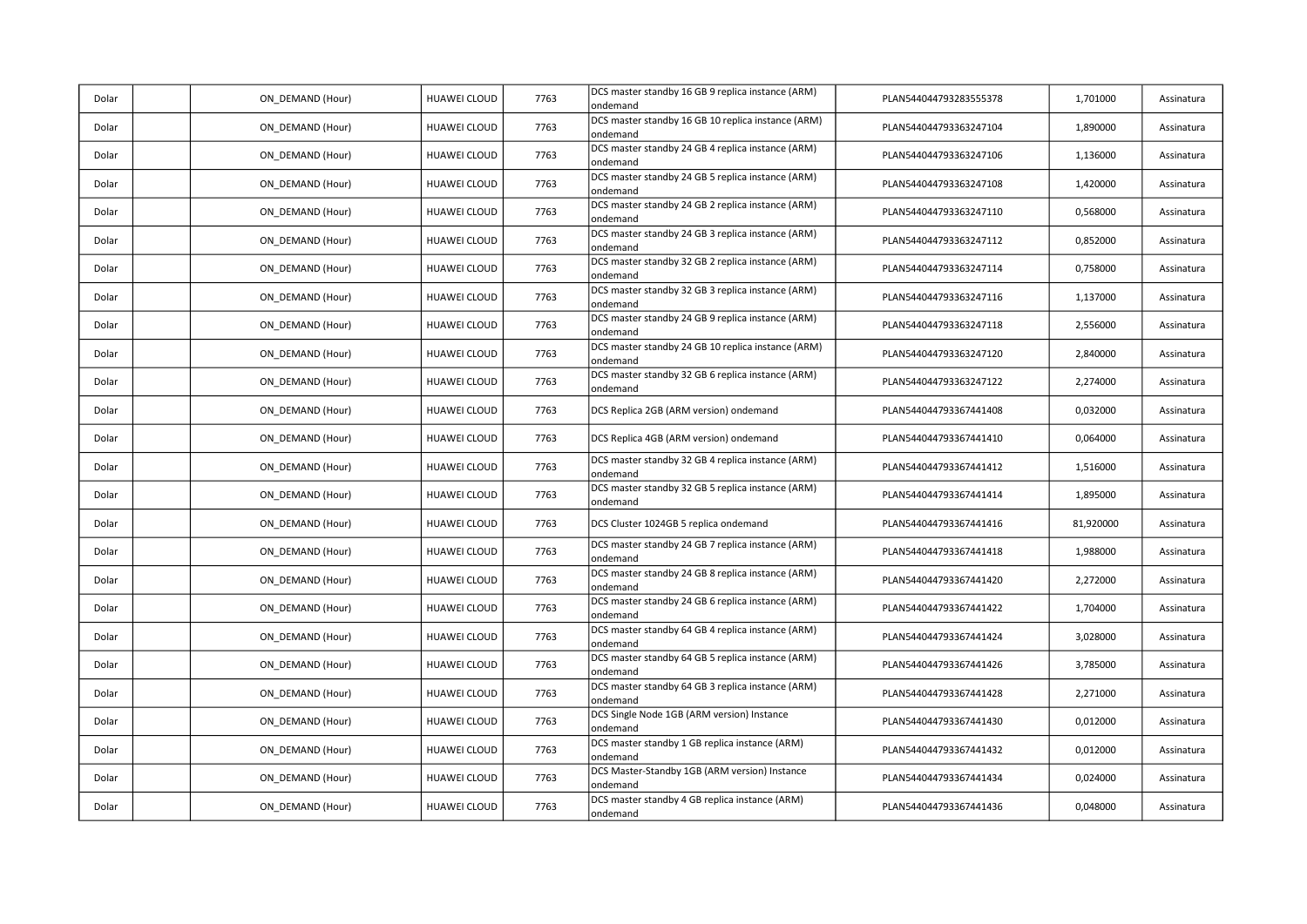| Dolar | ON_DEMAND (Hour) | HUAWEI CLOUD        | 7763 | DCS master standby 2 GB replica instance (ARM)<br>ondemand     | PLAN544044793367441438 | 0,024000 | Assinatura |
|-------|------------------|---------------------|------|----------------------------------------------------------------|------------------------|----------|------------|
| Dolar | ON DEMAND (Hour) | HUAWEI CLOUD        | 7763 | DCS Single Node 4GB (ARM version) Instance<br>ondemand         | PLAN544044793367441440 | 0,047000 | Assinatura |
| Dolar | ON_DEMAND (Hour) | HUAWEI CLOUD        | 7763 | DCS master standby 16 GB replica instance (ARM)<br>ondemand    | PLAN544044793367441442 | 0,189000 | Assinatura |
| Dolar | ON DEMAND (Hour) | HUAWEI CLOUD        | 7763 | DCS Master-Standby 4GB (ARM version) Instance<br>ondemand      | PLAN544044793367441444 | 0,095000 | Assinatura |
| Dolar | ON_DEMAND (Hour) | HUAWEI CLOUD        | 7763 | DCS master standby 8 GB replica instance (ARM)<br>ondemand     | PLAN544044793367441446 | 0,095000 | Assinatura |
| Dolar | ON_DEMAND (Hour) | HUAWEI CLOUD        | 7763 | DCS Single Node 2GB (ARM version) Instance<br>ondemand         | PLAN544044793367441448 | 0,024000 | Assinatura |
| Dolar | ON DEMAND (Hour) | HUAWEI CLOUD        | 7763 | DCS master standby 32 GB eplica instance (ARM)<br>ondemand     | PLAN544044793367441450 | 0,379000 | Assinatura |
| Dolar | ON DEMAND (Hour) | HUAWEI CLOUD        | 7763 | DCS master standby 24 GB replica instance (ARM)<br>ondemand    | PLAN544044793367441452 | 0,284000 | Assinatura |
| Dolar | ON DEMAND (Hour) | HUAWEI CLOUD        | 7763 | DCS Master-Standby 2GB (ARM version) Instance<br>ondemand      | PLAN544044793367441454 | 0,047000 | Assinatura |
| Dolar | ON_DEMAND (Hour) | HUAWEI CLOUD        | 7763 | DCS master standby 64 GB replica instance (ARM)<br>ondemand    | PLAN544044793367441456 | 0,757000 | Assinatura |
| Dolar | ON_DEMAND (Hour) | HUAWEI CLOUD        | 7763 | DCS master standby 48 GB replica instance (ARM)<br>ondemand    | PLAN544044793367441458 | 0,568000 | Assinatura |
| Dolar | ON DEMAND (Hour) | HUAWEI CLOUD        | 7763 | DCS master standby 128 MB 2 replica instance (ARM)<br>ondemand | PLAN544044793367441460 | 0,004000 | Assinatura |
| Dolar | ON DEMAND (Hour) | HUAWEI CLOUD        | 7763 | DCS Master-Standby 128MB (ARM version) Instance<br>ondemand    | PLAN544044793367441462 | 0,003000 | Assinatura |
| Dolar | ON_DEMAND (Hour) | HUAWEI CLOUD        | 7763 | DCS Master-Standby 256MB (ARM version) Instance<br>ondemand    | PLAN544044793367441464 | 0,006000 | Assinatura |
| Dolar | ON_DEMAND (Hour) | <b>HUAWEI CLOUD</b> | 7763 | DCS Single Node 256MB (ARM version) Instance<br>ondemand       | PLAN544044793367441466 | 0,003000 | Assinatura |
| Dolar | ON_DEMAND (Hour) | HUAWEI CLOUD        | 7763 | DCS Single Node 512MB (ARM version) Instance<br>ondemand       | PLAN544044793367441468 | 0,006000 | Assinatura |
| Dolar | ON DEMAND (Hour) | HUAWEI CLOUD        | 7763 | DCS Master-Standby 512MB (ARM version) Instance<br>ondemand    | PLAN544044793371635712 | 0,012000 | Assinatura |
| Dolar | ON_DEMAND (Hour) | HUAWEI CLOUD        | 7763 | DCS master standby 128 MB 4 replica instance (ARM)<br>ondemand | PLAN544044793371635714 | 0,008000 | Assinatura |
| Dolar | ON_DEMAND (Hour) | HUAWEI CLOUD        | 7763 | DCS Master-Standby 24GB (ARM version) Instance<br>ondemand     | PLAN544044793371635716 | 0,568000 | Assinatura |
| Dolar | ON_DEMAND (Hour) | HUAWEI CLOUD        | 7763 | DCS master standby 128 MB 3 replica instance (ARM)<br>ondemand | PLAN544044793371635718 | 0,006000 | Assinatura |
| Dolar | ON DEMAND (Hour) | HUAWEI CLOUD        | 7763 | DCS master standby 128 MB 6 replica instance (ARM)<br>ondemand | PLAN544044793371635720 | 0,012000 | Assinatura |
| Dolar | ON DEMAND (Hour) | <b>HUAWEI CLOUD</b> | 7763 | DCS master standby 128 MB 5 replica instance (ARM)<br>ondemand | PLAN544044793371635722 | 0,010000 | Assinatura |
| Dolar | ON DEMAND (Hour) | HUAWEI CLOUD        | 7763 | DCS Single Node 24GB (ARM version) Instance<br>ondemand        | PLAN544044793371635724 | 0,284000 | Assinatura |
| Dolar | ON DEMAND (Hour) | <b>HUAWEI CLOUD</b> | 7763 | DCS master standby 128 MB 8 replica instance (ARM)<br>ondemand | PLAN544044793371635726 | 0,016000 | Assinatura |
| Dolar | ON_DEMAND (Hour) | HUAWEI CLOUD        | 7763 | DCS master standby 64 GB 7 replica instance (ARM)<br>ondemand  | PLAN544044793371635728 | 5,299000 | Assinatura |
| Dolar | ON DEMAND (Hour) | HUAWEI CLOUD        | 7763 | DCS master standby 64 GB 8 replica instance (ARM)<br>ondemand  | PLAN544044793371635730 | 6,056000 | Assinatura |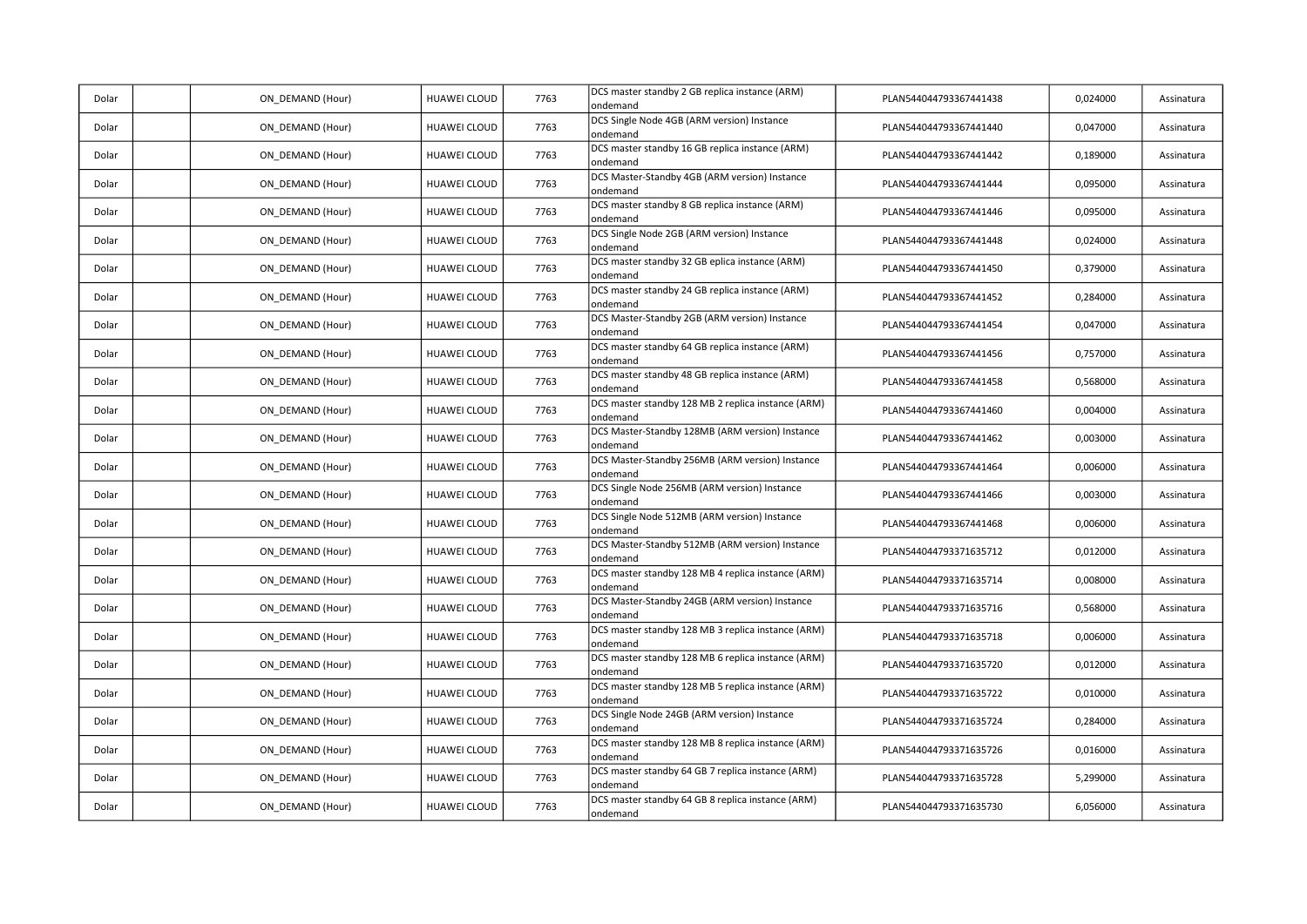| Dolar | ON_DEMAND (Hour) | HUAWEI CLOUD        | 7763 | DCS master standby 128 MB 7 replica instance (ARM)<br>ondemand                      | PLAN544044793371635732 | 0,014000  | Assinatura |
|-------|------------------|---------------------|------|-------------------------------------------------------------------------------------|------------------------|-----------|------------|
| Dolar | ON DEMAND (Hour) | HUAWEI CLOUD        | 7763 | DCS master standby 128 MB 10 replica instance (ARM)<br>ondemand                     | PLAN544044793371635734 | 0,020000  | Assinatura |
| Dolar | ON_DEMAND (Hour) | HUAWEI CLOUD        | 7763 | DCS master standby 128 MB 9 replica instance (ARM)<br>ondemand                      | PLAN544044793371635736 | 0,018000  | Assinatura |
| Dolar | ON_DEMAND (Hour) | HUAWEI CLOUD        | 7763 | DCS master standby 256 MB 3 replica instance (ARM)<br>ondemand                      | PLAN544044793371635738 | 0,009000  | Assinatura |
| Dolar | ON_DEMAND (Hour) | <b>HUAWEI CLOUD</b> | 7763 | DCS master standby 128 MB replica instance (ARM)<br>ondemand                        | PLAN544044793371635740 | 0,002000  | Assinatura |
| Dolar | ON DEMAND (Hour) | HUAWEI CLOUD        | 7763 | DCS master standby 256 MB 2 replica instance (ARM)<br>ondemand                      | PLAN544044793371635742 | 0,006000  | Assinatura |
| Dolar | ON_DEMAND (Hour) | HUAWEI CLOUD        | 7763 | DCS master standby 256 MB replica instance (ARM)<br>ondemand                        | PLAN544044793371635744 | 0,003000  | Assinatura |
| Dolar | ON DEMAND (Hour) | HUAWEI CLOUD        | 7763 | DCS master standby 64 GB 9 replica instance (ARM)<br>ondemand                       | PLAN544044793371635746 | 6,813000  | Assinatura |
| Dolar | ON DEMAND (Hour) | HUAWEI CLOUD        | 7763 | DCS master standby 64 GB 10 replica instance (ARM)<br>ondemand                      | PLAN544044793371635748 | 7,570000  | Assinatura |
| Dolar | ON_DEMAND (Hour) | HUAWEI CLOUD        | 7763 | DCS master standby 512 MB replica instance (ARM)<br>ondemand                        | PLAN544044793371635750 | 0,006000  | Assinatura |
| Dolar | ON DEMAND (Hour) | HUAWEI CLOUD        | 7763 | DCS master standby 64 GB 6 replica instance (ARM)<br>ondemand                       | PLAN544044793371635752 | 4,542000  | Assinatura |
| Dolar | ON_DEMAND (Hour) | HUAWEI CLOUD        | 7763 | DCS Single Node 16GB (ARM version) Instance<br>ondemand                             | PLAN544044793371635754 | 0,189000  | Assinatura |
| Dolar | ON_DEMAND (Hour) | HUAWEI CLOUD        | 7763 | DCS Master-Standby 16GB (ARM version) Instance<br>ondemand                          | PLAN544044793371635756 | 0,378000  | Assinatura |
| Dolar | ON DEMAND (Hour) | HUAWEI CLOUD        | 7763 | DCS Single Node 8GB (ARM version) Instance<br>ondemand                              | PLAN544044793371635758 | 0,095000  | Assinatura |
| Dolar | ON_DEMAND (Hour) | HUAWEI CLOUD        | 7763 | DCS Master-Standby 8GB (ARM version) Instance<br>ondemand                           | PLAN544044793371635760 | 0,189000  | Assinatura |
| Dolar | ON_DEMAND (Hour) | HUAWEI CLOUD        | 7763 | DCS master standby 256 MB 4 replica instance (ARM)<br>ondemand                      | PLAN544044793371635762 | 0,012000  | Assinatura |
| Dolar | ON_DEMAND (Hour) | HUAWEI CLOUD        | 7763 | <b>Enhanced General</b><br>Computing   c6s.12xlarge.2   48vCPUs   96GB   sqlenter   | PLAN545154006730747905 | 18,648000 | Assinatura |
| Dolar | ON DEMAND (Hour) | HUAWEI CLOUD        | 7763 | <b>General Computing</b><br>Enhaced   c6s.3xlarge.2   12vCPUs   24GB   sqlenter     | PLAN545154006734942209 | 4,662000  | Assinatura |
| Dolar | ON_DEMAND (Hour) | HUAWEI CLOUD        | 7763 | <b>Enhanced General</b><br>Computing   c6s.16xlarge.2   64vCPUs   128GB   sqlstd    | PLAN545154006734942212 | 8,064000  | Assinatura |
| Dolar | ON_DEMAND (Hour) | HUAWEI CLOUD        | 7763 | <b>General Computing</b><br>Enhaced   c6s.xlarge.2   4vCPUs   8GB   sqlweb Ondemand | PLAN545154006734942215 | 0,402000  | Assinatura |
| Dolar | ON DEMAND (Hour) | HUAWEI CLOUD        | 7763 | <b>General Computing</b><br>Enhaced   c6s.4xlarge.2   16vCPUs   32GB   sqlweb       | PLAN545154006734942218 | 1,608000  | Assinatura |
| Dolar | ON_DEMAND (Hour) | HUAWEI CLOUD        | 7763 | <b>General Computing</b><br>Enhaced   c6s.4xlarge.2   16vCPUs   32GB   sqlenter     | PLAN545154006734942221 | 6,216000  | Assinatura |
| Dolar | ON_DEMAND (Hour) | HUAWEI CLOUD        | 7763 | <b>General Computing</b><br>Enhaced   c6s.4xlarge.2   16vCPUs   32GB   sqlstd       | PLAN545154006734942224 | 3,096000  | Assinatura |
| Dolar | ON DEMAND (Hour) | HUAWEI CLOUD        | 7763 | <b>General Computing</b><br>Enhaced   c6s.large.2   2vCPUs   4GB   sqlstd Ondemand  | PLAN545154006734942227 | 0,387000  | Assinatura |
| Dolar | ON_DEMAND (Hour) | HUAWEI CLOUD        | 7763 | <b>General Computing</b><br>Enhaced   c6s.3xlarge.2   12vCPUs   24GB   sqlweb       | PLAN545154006734942230 | 1,206000  | Assinatura |
| Dolar | ON_DEMAND (Hour) | HUAWEI CLOUD        | 7763 | <b>General Computing</b><br>Enhaced   c6s.large.2   2vCPUs   4GB   sqlweb Ondemand  | PLAN545154006734942233 | 0,201000  | Assinatura |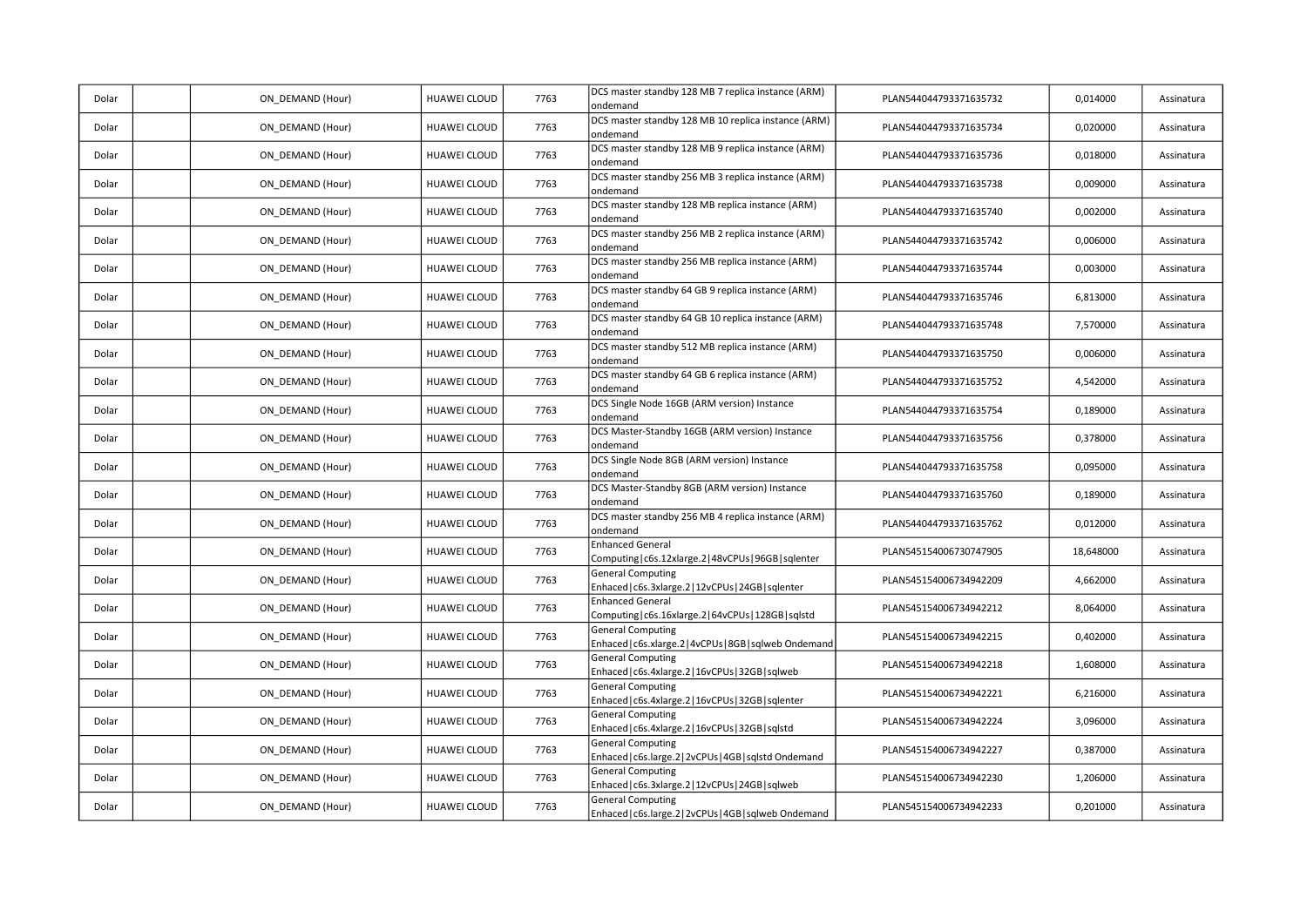| Dolar | ON_DEMAND (Hour) | HUAWEI CLOUD | 7763 | <b>General Computing</b><br>Enhaced   c6s.3xlarge.2   12vCPUs   24GB   sqlstd        | PLAN545154006734942236 | 2,322000  | Assinatura |
|-------|------------------|--------------|------|--------------------------------------------------------------------------------------|------------------------|-----------|------------|
| Dolar | ON_DEMAND (Hour) | HUAWEI CLOUD | 7763 | <b>General Computing</b><br>Enhaced   c6s.2xlarge.2   8vCPUs   16GB   sqlstd         | PLAN545154006734942239 | 1,548000  | Assinatura |
| Dolar | ON DEMAND (Hour) | HUAWEI CLOUD | 7763 | <b>General Computing</b><br>Enhaced   c6s.2xlarge.2   8vCPUs   16GB   sqlenter       | PLAN545154006734942242 | 3,108000  | Assinatura |
| Dolar | ON DEMAND (Hour) | HUAWEI CLOUD | 7763 | <b>General Computing</b><br>Enhaced   c6s.xlarge.2   4vCPUs   8GB   sqlstd Ondemand  | PLAN545154006734942245 | 0,774000  | Assinatura |
| Dolar | ON_DEMAND (Hour) | HUAWEI CLOUD | 7763 | <b>Enhanced General</b><br>Computing   c6s.12xlarge.2   48vCPUs   96GB   sqlweb      | PLAN545154006734942248 | 4,344000  | Assinatura |
| Dolar | ON DEMAND (Hour) | HUAWEI CLOUD | 7763 | <b>General Computing</b><br>Enhaced   c6s.8xlarge.2   32vCPUs   64GB   sqlenter      | PLAN545154006734942251 | 12,432000 | Assinatura |
| Dolar | ON_DEMAND (Hour) | HUAWEI CLOUD | 7763 | <b>General Computing</b><br>Enhaced   c6s.xlarge.2   4vCPUs   8GB   sqlenter         | PLAN545154006734942254 | 1,554000  | Assinatura |
| Dolar | ON_DEMAND (Hour) | HUAWEI CLOUD | 7763 | <b>General Computing</b><br>Enhaced   c6s.6xlarge.2   24vCPUs   48GB   sqlweb        | PLAN545154006734942257 | 2,292000  | Assinatura |
| Dolar | ON DEMAND (Hour) | HUAWEI CLOUD | 7763 | <b>General Computing</b><br>Enhaced   c6s.large.2   2vCPUs   4GB   sqlenter Ondemand | PLAN545154006734942260 | 0,777000  | Assinatura |
| Dolar | ON_DEMAND (Hour) | HUAWEI CLOUD | 7763 | <b>Enhanced General</b><br>Computing   c6s.16xlarge.2   64vCPUs   128GB   sqlenter   | PLAN545154006734942263 | 24,864000 | Assinatura |
| Dolar | ON DEMAND (Hour) | HUAWEI CLOUD | 7763 | <b>Enhanced General</b><br>Computing   c6s.12xlarge.2   48vCPUs   96GB   sqlstd      | PLAN545154006734942266 | 6,696000  | Assinatura |
| Dolar | ON_DEMAND (Hour) | HUAWEI CLOUD | 7763 | <b>General Computing</b><br>Enhaced   c6s.8xlarge.2   32vCPUs   64GB   sqlstd        | PLAN545154006734942269 | 5,328000  | Assinatura |
| Dolar | ON DEMAND (Hour) | HUAWEI CLOUD | 7763 | <b>General Computing</b><br>Enhaced   c6s.2xlarge.2   8vCPUs   16GB   sqlweb         | PLAN545154006734942272 | 0,804000  | Assinatura |
| Dolar | ON_DEMAND (Hour) | HUAWEI CLOUD | 7763 | <b>General Computing</b><br>Enhaced   c6s.8xlarge.2   32vCPUs   64GB   sqlweb        | PLAN545154006734942275 | 2,976000  | Assinatura |
| Dolar | ON DEMAND (Hour) | HUAWEI CLOUD | 7763 | <b>Enhanced General</b><br>Computing   c6s.16xlarge.2   64vCPUs   128GB   sqlweb     | PLAN545154006734942278 | 5,712000  | Assinatura |
| Dolar | ON DEMAND (Hour) | HUAWEI CLOUD | 7763 | <b>General Computing</b><br>Enhaced   c6s.6xlarge.2   24vCPUs   48GB   sqlenter      | PLAN545154006734942281 | 9,324000  | Assinatura |
| Dolar | ON DEMAND (Hour) | HUAWEI CLOUD | 7763 | <b>General Computing</b><br>Enhaced   c6s.6xlarge.2   24vCPUs   48GB   sqlstd        | PLAN545154006734942284 | 4,644000  | Assinatura |
| Dolar | ON_DEMAND (Hour) | HUAWEI CLOUD | 7763 | DCS master standby 4 GB 10 replica instance (X86)<br>ondemand                        | PLAN553063308579577857 | 0,680000  | Assinatura |
| Dolar | ON_DEMAND (Hour) | HUAWEI CLOUD | 7763 | DCS master standby 16 GB 7 replica instance (X86)<br>ondemand                        | PLAN553063308587966467 | 1,904000  | Assinatura |
| Dolar | ON DEMAND (Hour) | HUAWEI CLOUD | 7763 | DCS Cluster 48GB (X86) 5 replica ondemand                                            | PLAN553063308592160771 | 5,460000  | Assinatura |
| Dolar | ON_DEMAND (Hour) | HUAWEI CLOUD | 7763 | DCS master standby 128 MB 6 replica instance (X86)<br>ondemand                       | PLAN553063308604743682 | 0,018000  | Assinatura |
| Dolar | ON DEMAND (Hour) | HUAWEI CLOUD | 7763 | DCS Cluster 192GB (X86 version) Instance ondemand                                    | PLAN553063308608937987 | 8,718000  | Assinatura |
| Dolar | ON_DEMAND (Hour) | HUAWEI CLOUD | 7763 | DCS master standby 4 GB 9 replica instance (X86)<br>ondemand                         | PLAN553063308629909507 | 0,612000  | Assinatura |
| Dolar | ON_DEMAND (Hour) | HUAWEI CLOUD | 7763 | DCS Cluster 512GB (X86) 5 replica ondemand                                           | PLAN553063308638298114 | 58,240000 | Assinatura |
| Dolar | ON_DEMAND (Hour) | HUAWEI CLOUD | 7763 | DCS Cluster 2GB (X86) replica ondemand                                               | PLAN553063308642492419 | 0,046000  | Assinatura |
| Dolar | ON DEMAND (Hour) | HUAWEI CLOUD | 7763 | DCS Cluster 64GB (X86 version) Instance ondemand                                     | PLAN553063308659269635 | 2,906000  | Assinatura |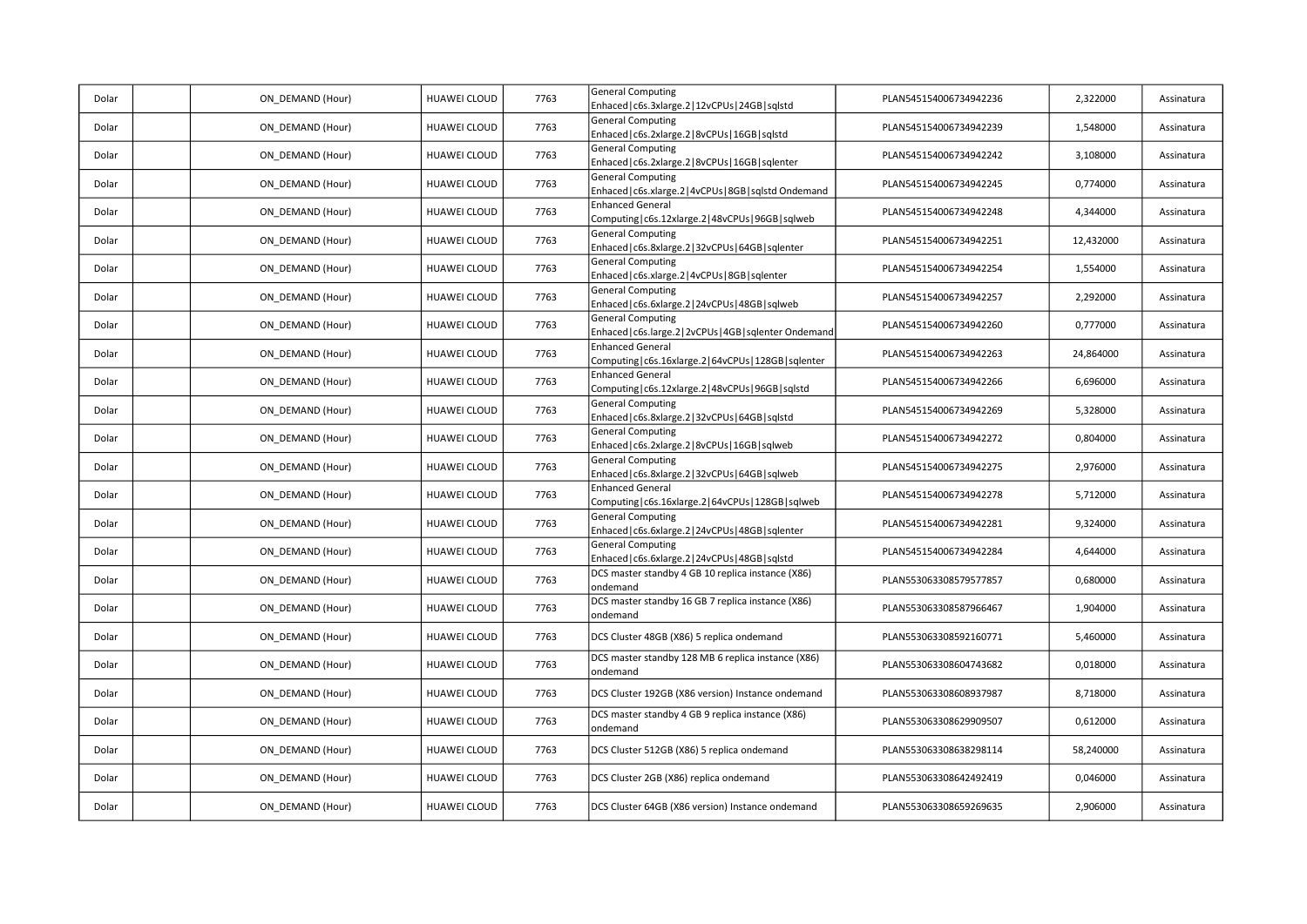| Dolar | ON_DEMAND (Hour) | HUAWEI CLOUD        | 7763 | DCS master standby 4 GB 7 replica instance (X86)<br>ondemand   | PLAN553063308663463939 | 0,476000  | Assinatura |
|-------|------------------|---------------------|------|----------------------------------------------------------------|------------------------|-----------|------------|
| Dolar | ON_DEMAND (Hour) | HUAWEI CLOUD        | 7763 | DCS Cluster 32GB (X86 version) Instance ondemand               | PLAN553063308667658243 | 1,453000  | Assinatura |
| Dolar | ON_DEMAND (Hour) | HUAWEI CLOUD        | 7763 | DCS Cluster 4GB (X86) replica ondemand                         | PLAN553063308676046850 | 0,091000  | Assinatura |
| Dolar | ON DEMAND (Hour) | HUAWEI CLOUD        | 7763 | DCS Cluster 24GB (X86) 2 replica ondemand                      | PLAN553063308680241154 | 1,092000  | Assinatura |
| Dolar | ON DEMAND (Hour) | HUAWEI CLOUD        | 7763 | DCS Single Node 48GB (X86 version) Instance<br>ondemand        | PLAN553063308684435458 | 0,811000  | Assinatura |
| Dolar | ON DEMAND (Hour) | HUAWEI CLOUD        | 7763 | DCS master standby 256 MB replica instance (X86)<br>ondemand   | PLAN553063308684435463 | 0,005000  | Assinatura |
| Dolar | ON DEMAND (Hour) | HUAWEI CLOUD        | 7763 | DCS Master-Standby 32GB (X86 version) Instance<br>ondemand     | PLAN553063308692824066 | 1,081000  | Assinatura |
| Dolar | ON DEMAND (Hour) | HUAWEI CLOUD        | 7763 | DCS Cluster 16GB (X86) 2 replica ondemand                      | PLAN553063308692824071 | 0,728000  | Assinatura |
| Dolar | ON DEMAND (Hour) | HUAWEI CLOUD        | 7763 | DCS master standby 8 GB 4 replica instance (X86)<br>ondemand   | PLAN553063308697018370 | 0,544000  | Assinatura |
| Dolar | ON_DEMAND (Hour) | HUAWEI CLOUD        | 7763 | DCS Cluster 192GB (X86) 5 replica ondemand                     | PLAN553063308701212674 | 21,840000 | Assinatura |
| Dolar | ON DEMAND (Hour) | HUAWEI CLOUD        | 7763 | DCS master standby 4 GB replica instance (X86)<br>ondemand     | PLAN553063308701212679 | 0,068000  | Assinatura |
| Dolar | ON DEMAND (Hour) | <b>HUAWEI CLOUD</b> | 7763 | DCS Master-Standby 2GB (X86 version) Instance<br>ondemand      | PLAN553063308705406979 | 0,068000  | Assinatura |
| Dolar | ON DEMAND (Hour) | HUAWEI CLOUD        | 7763 | DCS Cluster 512GB (X86) 1 replica ondemand                     | PLAN553063308705406984 | 11,648000 | Assinatura |
| Dolar | ON_DEMAND (Hour) | HUAWEI CLOUD        | 7763 | DCS master standby 2 GB 9 replica instance (X86)<br>ondemand   | PLAN553063308709601282 | 0,306000  | Assinatura |
| Dolar | ON_DEMAND (Hour) | HUAWEI CLOUD        | 7763 | DCS Cluster 16GB (X86) 5 replica ondemand                      | PLAN553063308709601287 | 1,820000  | Assinatura |
| Dolar | ON_DEMAND (Hour) | HUAWEI CLOUD        | 7763 | DCS master standby 64 GB replica instance (X86)<br>ondemand    | PLAN553063308709601292 | 1,088000  | Assinatura |
| Dolar | ON_DEMAND (Hour) | HUAWEI CLOUD        | 7763 | DCS Cluster 384GB (X86) 4 replica ondemand                     | PLAN553063308713795588 | 34,944000 | Assinatura |
| Dolar | ON DEMAND (Hour) | HUAWEI CLOUD        | 7763 | DCS master standby 256 MB 7 replica instance (X86)<br>ondemand | PLAN553063308713795593 | 0,035000  | Assinatura |
| Dolar | ON DEMAND (Hour) | <b>HUAWEI CLOUD</b> | 7763 | DCS Cluster 64GB (X86) 5 replica ondemand                      | PLAN553063308717989891 | 7,280000  | Assinatura |
| Dolar | ON DEMAND (Hour) | HUAWEI CLOUD        | 7763 | DCS master standby 1 GB 3 replica instance (X86)<br>ondemand   | PLAN553063308717989896 | 0,051000  | Assinatura |
| Dolar | ON DEMAND (Hour) | HUAWEI CLOUD        | 7763 | DCS master standby 64 GB 7 replica instance (X86)<br>ondemand  | PLAN553063308722184195 | 7,616000  | Assinatura |
| Dolar | ON_DEMAND (Hour) | HUAWEI CLOUD        | 7763 | DCS master standby 64 GB 8 replica instance (X86)<br>ondemand  | PLAN553063308722184200 | 8,704000  | Assinatura |
| Dolar | ON DEMAND (Hour) | HUAWEI CLOUD        | 7763 | DCS Cluster 128GB (X86) 4 replica ondemand                     | PLAN553063308726378498 | 11,648000 | Assinatura |
| Dolar | ON_DEMAND (Hour) | HUAWEI CLOUD        | 7763 | DCS Cluster 384GB (X86 version) Instance ondemand              | PLAN553063308726378503 | 17,437000 | Assinatura |
| Dolar | ON DEMAND (Hour) | HUAWEI CLOUD        | 7763 | DCS Cluster 16GB (X86) 3 replica ondemand                      | PLAN553063308730572802 | 1,092000  | Assinatura |
| Dolar | ON DEMAND (Hour) | HUAWEI CLOUD        | 7763 | DCS Master-Standby 128MB (X86 version) Instance<br>ondemand    | PLAN553063308730572807 | 0,004000  | Assinatura |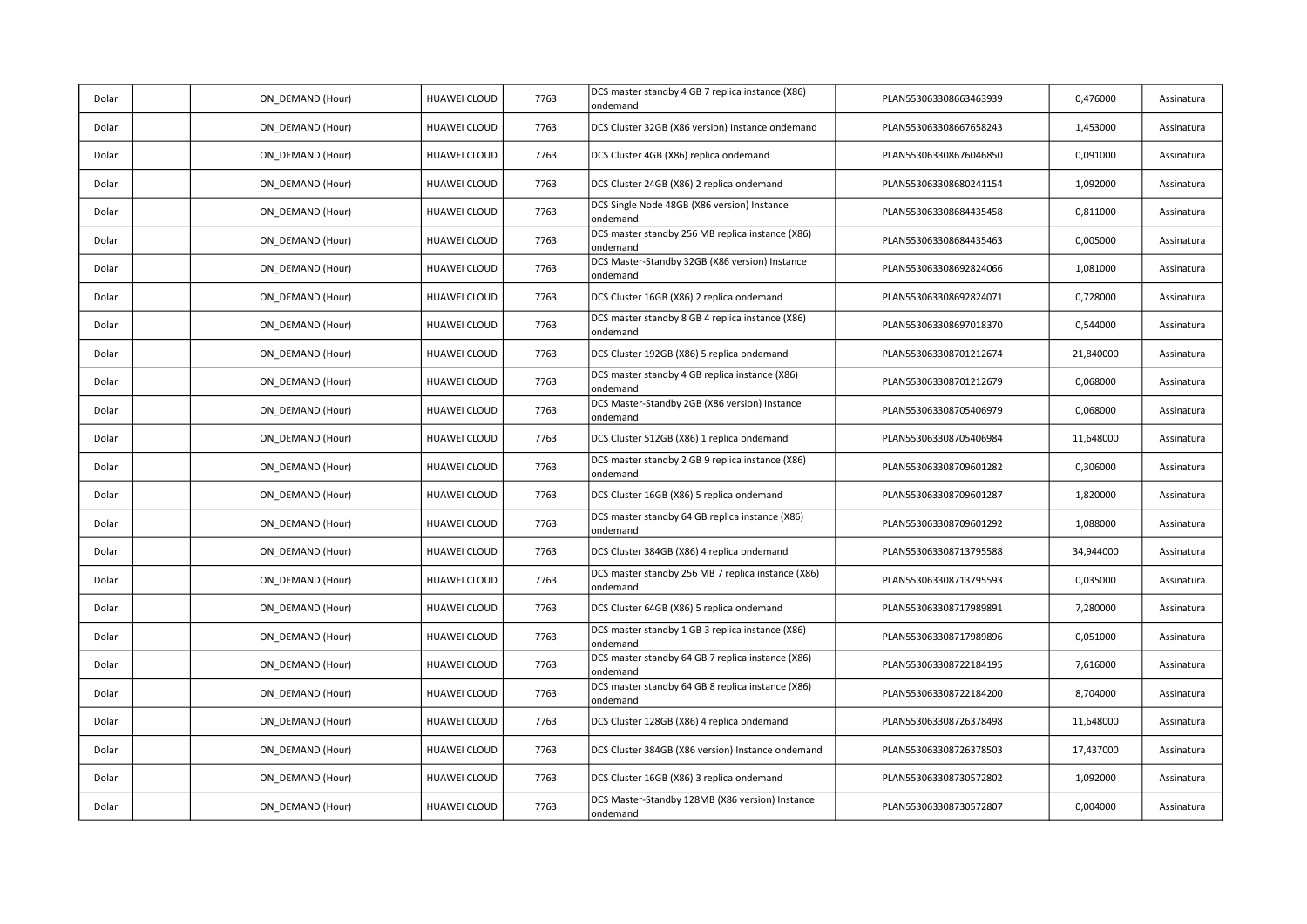| Dolar | ON_DEMAND (Hour) | HUAWEI CLOUD        | 7763 | DCS Cluster 24GB (X86) 4 replica ondemand                      | PLAN553063308730572812 | 2,184000  | Assinatura |
|-------|------------------|---------------------|------|----------------------------------------------------------------|------------------------|-----------|------------|
| Dolar | ON DEMAND (Hour) | <b>HUAWEI CLOUD</b> | 7763 | DCS master standby 512 MB 6 replica instance (X86)<br>ondemand | PLAN553063308734767107 | 0,054000  | Assinatura |
| Dolar | ON DEMAND (Hour) | HUAWEI CLOUD        | 7763 | DCS master standby 16 GB 3 replica instance (X86)<br>ondemand  | PLAN553063308734767112 | 0,816000  | Assinatura |
| Dolar | ON DEMAND (Hour) | HUAWEI CLOUD        | 7763 | DCS master standby 2 GB 7 replica instance (X86)<br>ondemand   | PLAN553063308738961410 | 0,238000  | Assinatura |
| Dolar | ON DEMAND (Hour) | <b>HUAWEI CLOUD</b> | 7763 | DCS master standby 4 GB 8 replica instance (X86)<br>ondemand   | PLAN553063308738961415 | 0,544000  | Assinatura |
| Dolar | ON DEMAND (Hour) | HUAWEI CLOUD        | 7763 | DCS master standby 32 GB 6 replica instance (X86)<br>ondemand  | PLAN553063308743155714 | 3,264000  | Assinatura |
| Dolar | ON DEMAND (Hour) | HUAWEI CLOUD        | 7763 | DCS master standby 48 GB 7 replica instance (X86)<br>ondemand  | PLAN553063308743155719 | 5,712000  | Assinatura |
| Dolar | ON_DEMAND (Hour) | HUAWEI CLOUD        | 7763 | DCS master standby 16 GB 2 replica instance (X86)<br>ondemand  | PLAN553063308743155724 | 0,544000  | Assinatura |
| Dolar | ON DEMAND (Hour) | <b>HUAWEI CLOUD</b> | 7763 | DCS Cluster 96GB (X86 version) Instance ondemand               | PLAN553063308747350019 | 4,359000  | Assinatura |
| Dolar | ON DEMAND (Hour) | HUAWEI CLOUD        | 7763 | DCS Cluster 128GB (X86) 1 replica ondemand                     | PLAN553063308747350024 | 2,912000  | Assinatura |
| Dolar | ON DEMAND (Hour) | HUAWEI CLOUD        | 7763 | DCS Cluster 192GB (X86) 1 replica ondemand                     | PLAN553063308747350029 | 4,368000  | Assinatura |
| Dolar | ON_DEMAND (Hour) | <b>HUAWEI CLOUD</b> | 7763 | DCS Cluster 768GB (X86) 1 replica ondemand                     | PLAN553063308751544324 | 17,472000 | Assinatura |
| Dolar | ON DEMAND (Hour) | <b>HUAWEI CLOUD</b> | 7763 | DCS master standby 24 GB 3 replica instance (X86)<br>ondemand  | PLAN553063308751544329 | 1,224000  | Assinatura |
| Dolar | ON_DEMAND (Hour) | HUAWEI CLOUD        | 7763 | DCS Cluster 24GB (X86) 3 replica ondemand                      | PLAN553063308755738626 | 1,638000  | Assinatura |
| Dolar | ON DEMAND (Hour) | HUAWEI CLOUD        | 7763 | DCS master standby 1 GB 6 replica instance (X86)<br>ondemand   | PLAN553063308755738631 | 0,102000  | Assinatura |
| Dolar | ON DEMAND (Hour) | <b>HUAWEI CLOUD</b> | 7763 | DCS Cluster 8GB (X86 version) Instance ondemand                | PLAN553063308755738636 | 0,363000  | Assinatura |
| Dolar | ON DEMAND (Hour) | HUAWEI CLOUD        | 7763 | DCS master standby 2 GB 8 replica instance (X86)<br>ondemand   | PLAN553063308759932930 | 0,272000  | Assinatura |
| Dolar | ON_DEMAND (Hour) | <b>HUAWEI CLOUD</b> | 7763 | DCS master standby 8 GB 2 replica instance (X86)<br>ondemand   | PLAN553063308759932935 | 0,272000  | Assinatura |
| Dolar | ON_DEMAND (Hour) | <b>HUAWEI CLOUD</b> | 7763 | DCS Cluster 64GB (X86) 3 replica ondemand                      | PLAN553063308759932940 | 4,368000  | Assinatura |
| Dolar | ON DEMAND (Hour) | <b>HUAWEI CLOUD</b> | 7763 | DCS Cluster 96GB (X86) 5 replica ondemand                      | PLAN553063308764127235 | 10,920000 | Assinatura |
| Dolar | ON DEMAND (Hour) | HUAWEI CLOUD        | 7763 | DCS master standby 128 MB 8 replica instance (X86)<br>ondemand | PLAN553063308764127240 | 0,024000  | Assinatura |
| Dolar | ON_DEMAND (Hour) | HUAWEI CLOUD        | 7763 | DCS master standby 64 GB 4 replica instance (X86)<br>ondemand  | PLAN553063308768321538 | 4,352000  | Assinatura |
| Dolar | ON DEMAND (Hour) | HUAWEI CLOUD        | 7763 | DCS Master-Standby 16GB (X86 version) Instance<br>ondemand     | PLAN553063308768321543 | 0,541000  | Assinatura |
| Dolar | ON DEMAND (Hour) | HUAWEI CLOUD        | 7763 | DCS Cluster 4GB (X86) 3 replica ondemand                       | PLAN553063308768321548 | 0,273000  | Assinatura |
| Dolar | ON_DEMAND (Hour) | HUAWEI CLOUD        | 7763 | DCS master standby 16 GB 4 replica instance (X86)<br>ondemand  | PLAN553063308772515843 | 1,088000  | Assinatura |
| Dolar | ON DEMAND (Hour) | <b>HUAWEI CLOUD</b> | 7763 | DCS Cluster 768GB (X86) 2 replica ondemand                     | PLAN553063308772515848 | 34,944000 | Assinatura |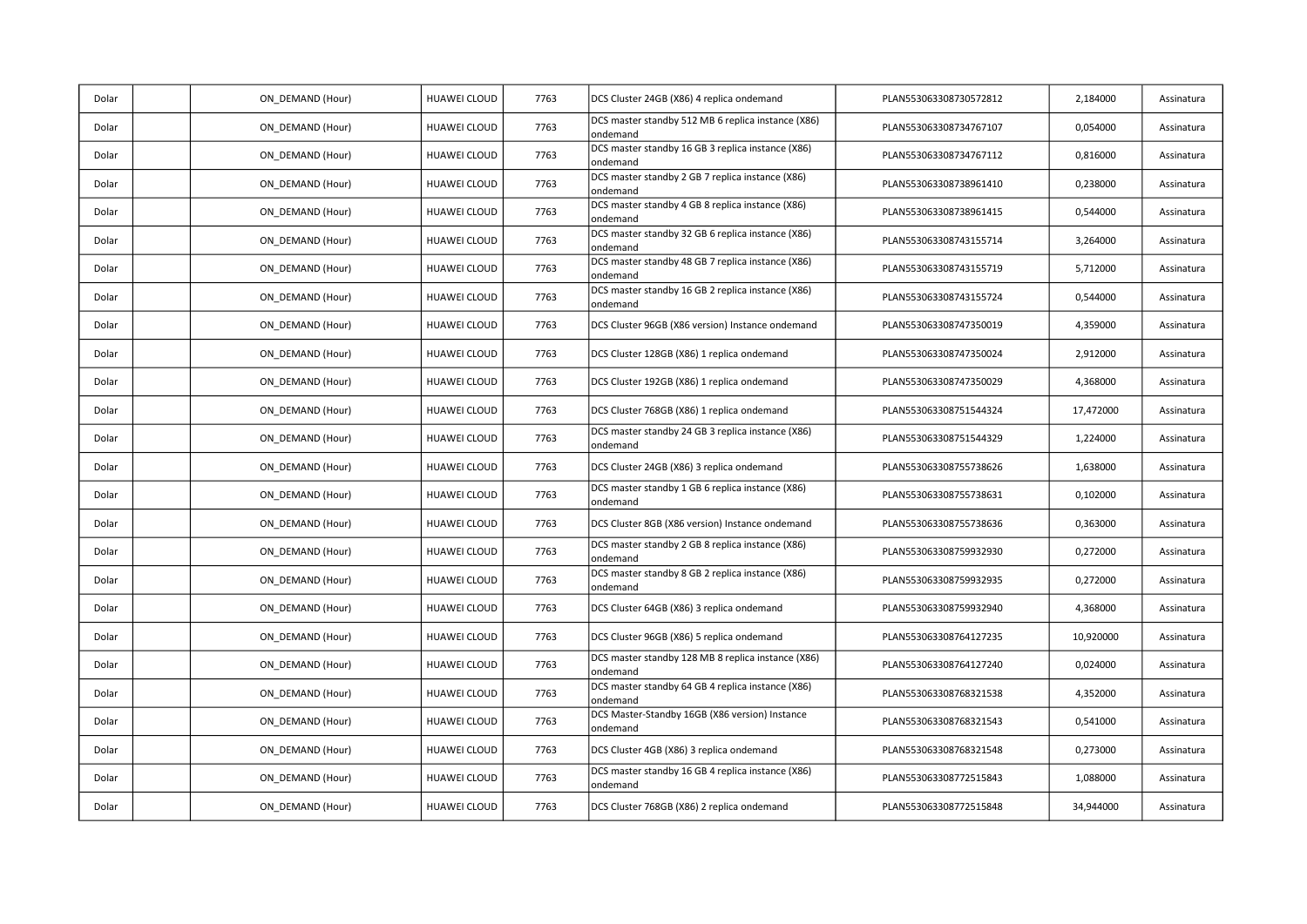| Dolar | ON_DEMAND (Hour) | HUAWEI CLOUD        | 7763 | DCS master standby 48 GB 6 replica instance (X86)<br>ondemand  | PLAN553063308776710146 | 4,896000  | Assinatura |
|-------|------------------|---------------------|------|----------------------------------------------------------------|------------------------|-----------|------------|
| Dolar | ON DEMAND (Hour) | HUAWEI CLOUD        | 7763 | DCS Cluster 192GB (X86) 2 replica ondemand                     | PLAN553063308776710151 | 8,736000  | Assinatura |
| Dolar | ON_DEMAND (Hour) | HUAWEI CLOUD        | 7763 | DCS Cluster 384GB (X86) 1 replica ondemand                     | PLAN553063308780904451 | 8,736000  | Assinatura |
| Dolar | ON DEMAND (Hour) | HUAWEI CLOUD        | 7763 | DCS master standby 128 MB 4 replica instance (X86)<br>ondemand | PLAN553063308785098753 | 0,012000  | Assinatura |
| Dolar | ON_DEMAND (Hour) | HUAWEI CLOUD        | 7763 | DCS master standby 32 GB 8 replica instance (X86)<br>ondemand  | PLAN553063308785098758 | 4,352000  | Assinatura |
| Dolar | ON DEMAND (Hour) | HUAWEI CLOUD        | 7763 | DCS Cluster 64GB (X86) replica ondemand                        | PLAN553063308785098763 | 1,456000  | Assinatura |
| Dolar | ON_DEMAND (Hour) | HUAWEI CLOUD        | 7763 | DCS master standby 16 GB 10 replica instance (X86)<br>ondemand | PLAN553063308789293060 | 2,720000  | Assinatura |
| Dolar | ON_DEMAND (Hour) | HUAWEI CLOUD        | 7763 | DCS master standby 32 GB 7 replica instance (X86)<br>ondemand  | PLAN553063308793487362 | 3,808000  | Assinatura |
| Dolar | ON_DEMAND (Hour) | HUAWEI CLOUD        | 7763 | DCS Cluster 32GB (X86) 3 replica ondemand                      | PLAN553063308793487367 | 2,184000  | Assinatura |
| Dolar | ON DEMAND (Hour) | HUAWEI CLOUD        | 7763 | DCS master standby 512 MB 9 replica instance (X86)<br>ondemand | PLAN553063308797681665 | 0,081000  | Assinatura |
| Dolar | ON DEMAND (Hour) | HUAWEI CLOUD        | 7763 | DCS Cluster 1024GB (X86) 2 replica ondemand                    | PLAN553063308797681670 | 46,592000 | Assinatura |
| Dolar | ON_DEMAND (Hour) | HUAWEI CLOUD        | 7763 | DCS Cluster 32GB (X86) 1 replica ondemand                      | PLAN553063308801875970 | 0,728000  | Assinatura |
| Dolar | ON DEMAND (Hour) | HUAWEI CLOUD        | 7763 | DCS master standby 64 GB 10 replica instance (X86)<br>ondemand | PLAN553063308801875975 | 10,880000 | Assinatura |
| Dolar | ON DEMAND (Hour) | HUAWEI CLOUD        | 7763 | DCS Cluster 768GB (X86) 5 replica ondemand                     | PLAN553063308801875980 | 87,360000 | Assinatura |
| Dolar | ON DEMAND (Hour) | HUAWEI CLOUD        | 7763 | DCS Master-Standby 512MB (X86 version) Instance<br>ondemand    | PLAN553063308806070276 | 0,017000  | Assinatura |
| Dolar | ON_DEMAND (Hour) | HUAWEI CLOUD        | 7763 | DCS Cluster 512GB (X86) 4 replica ondemand                     | PLAN553063308806070281 | 46,592000 | Assinatura |
| Dolar | ON DEMAND (Hour) | <b>HUAWEI CLOUD</b> | 7763 | DCS Cluster 512GB (X86) 3 replica ondemand                     | PLAN553063308810264578 | 34,944000 | Assinatura |
| Dolar | ON_DEMAND (Hour) | HUAWEI CLOUD        | 7763 | DCS master standby 8 GB 5 replica instance (X86)<br>ondemand   | PLAN553063308810264583 | 0,680000  | Assinatura |
| Dolar | ON DEMAND (Hour) | HUAWEI CLOUD        | 7763 | DCS Cluster 32GB (X86) 5 replica ondemand                      | PLAN553063308810264588 | 3,640000  | Assinatura |
| Dolar | ON_DEMAND (Hour) | HUAWEI CLOUD        | 7763 | DCS master standby 1 GB 4 replica instance (X86)<br>ondemand   | PLAN553063308814458883 | 0,068000  | Assinatura |
| Dolar | ON_DEMAND (Hour) | HUAWEI CLOUD        | 7763 | DCS master standby 24 GB 8 replica instance (X86)<br>ondemand  | PLAN553063308814458888 | 3,264000  | Assinatura |
| Dolar | ON_DEMAND (Hour) | HUAWEI CLOUD        | 7763 | DCS master standby 4 GB 3 replica instance (X86)<br>ondemand   | PLAN553063308818653186 | 0,204000  | Assinatura |
| Dolar | ON DEMAND (Hour) | HUAWEI CLOUD        | 7763 | DCS Cluster 4GB (X86 version) Instance ondemand                | PLAN553063308835430402 | 0,182000  | Assinatura |
| Dolar | ON DEMAND (Hour) | HUAWEI CLOUD        | 7763 | DCS master standby 256 MB 2 replica instance (X86)<br>ondemand | PLAN553063308835430407 | 0,010000  | Assinatura |
| Dolar | ON_DEMAND (Hour) | HUAWEI CLOUD        | 7763 | DCS Cluster 24GB (X86 version) Instance ondemand               | PLAN553063308839624707 | 1,090000  | Assinatura |
| Dolar | ON DEMAND (Hour) | HUAWEI CLOUD        | 7763 | DCS Cluster 1024GB (X86) 1 replica ondemand                    | PLAN553063308839624712 | 23,296000 | Assinatura |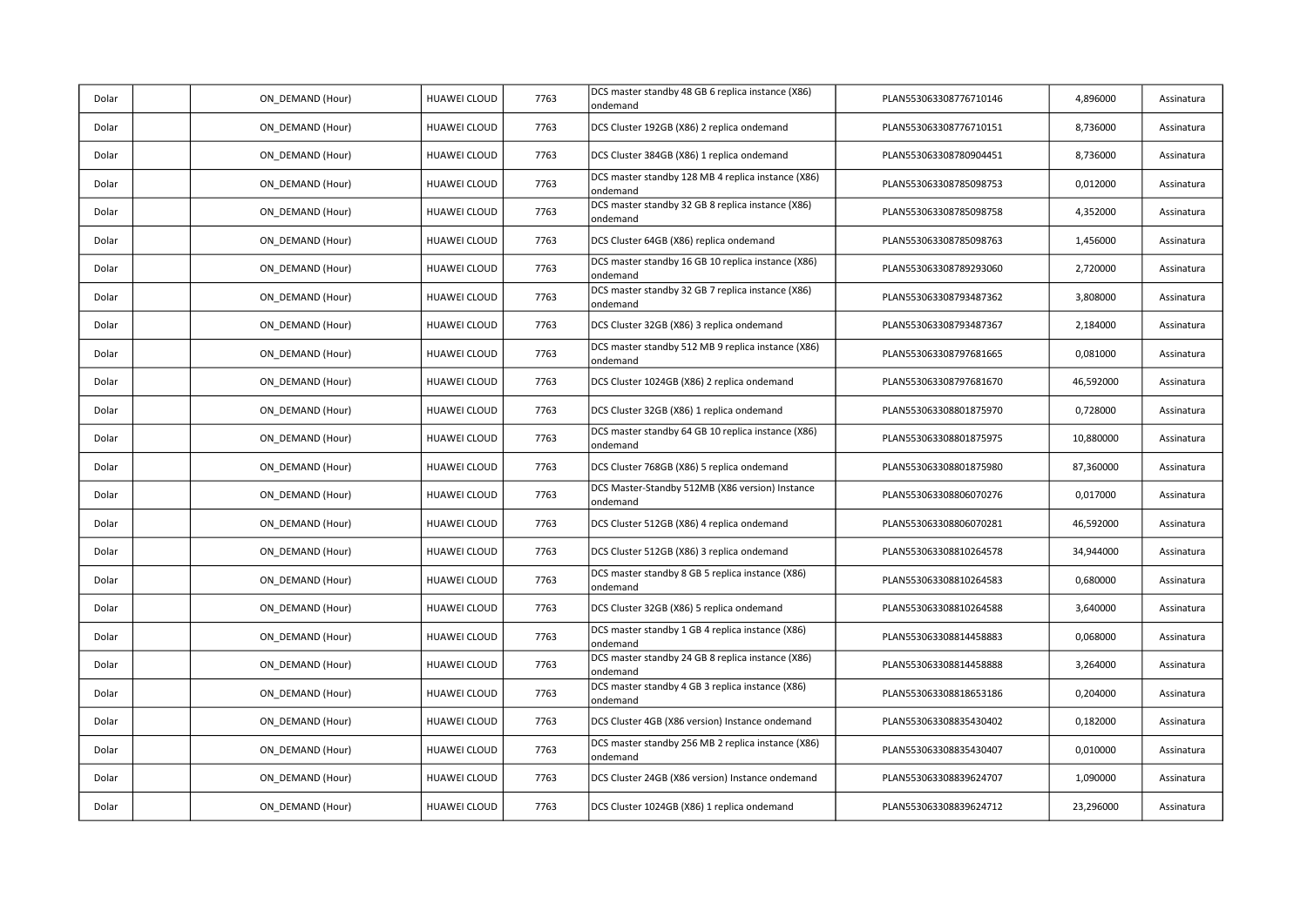| Dolar | ON_DEMAND (Hour) | HUAWEI CLOUD        | 7763 | DCS Cluster 768GB (X86) 4 replica ondemand                     | PLAN553063308843819010 | 69,888000 | Assinatura |
|-------|------------------|---------------------|------|----------------------------------------------------------------|------------------------|-----------|------------|
| Dolar | ON DEMAND (Hour) | HUAWEI CLOUD        | 7763 | DCS Single Node 4GB (X86 version) Instance ondemand            | PLAN553063308843819015 | 0,068000  | Assinatura |
| Dolar | ON DEMAND (Hour) | HUAWEI CLOUD        | 7763 | DCS Cluster 64GB (X86) 2 replica ondemand                      | PLAN553063308843819020 | 2,912000  | Assinatura |
| Dolar | ON_DEMAND (Hour) | HUAWEI CLOUD        | 7763 | DCS master standby 8 GB 6 replica instance (X86)<br>ondemand   | PLAN553063308848013316 | 0,816000  | Assinatura |
| Dolar | ON_DEMAND (Hour) | HUAWEI CLOUD        | 7763 | DCS Cluster 128GB (X86) 5 replica ondemand                     | PLAN553063308848013321 | 14,560000 | Assinatura |
| Dolar | ON DEMAND (Hour) | HUAWEI CLOUD        | 7763 | DCS master standby 2 GB replica instance (X86)<br>ondemand     | PLAN553063308852207618 | 0,034000  | Assinatura |
| Dolar | ON DEMAND (Hour) | HUAWEI CLOUD        | 7763 | DCS Cluster 4GB (X86) 4 replica ondemand                       | PLAN553063308852207623 | 0,364000  | Assinatura |
| Dolar | ON_DEMAND (Hour) | HUAWEI CLOUD        | 7763 | DCS master standby 48 GB 3 replica instance (X86)<br>ondemand  | PLAN553063308856401923 | 2,448000  | Assinatura |
| Dolar | ON DEMAND (Hour) | HUAWEI CLOUD        | 7763 | DCS Single Node 8GB (X86 version) Instance ondemand            | PLAN553063308856401928 | 0,135000  | Assinatura |
| Dolar | ON DEMAND (Hour) | HUAWEI CLOUD        | 7763 | DCS Cluster 128GB (X86) 3 replica ondemand                     | PLAN553063308860596226 | 8,736000  | Assinatura |
| Dolar | ON DEMAND (Hour) | HUAWEI CLOUD        | 7763 | DCS Single Node 128MB (X86 version) Instance<br>ondemand       | PLAN553063308860596231 | 0,002000  | Assinatura |
| Dolar | ON_DEMAND (Hour) | <b>HUAWEI CLOUD</b> | 7763 | DCS master standby 1 GB replica instance (X86)<br>ondemand     | PLAN553063308860596236 | 0,017000  | Assinatura |
| Dolar | ON_DEMAND (Hour) | HUAWEI CLOUD        | 7763 | DCS master standby 8 GB 3 replica instance (X86)<br>ondemand   | PLAN553063308864790530 | 0,408000  | Assinatura |
| Dolar | ON DEMAND (Hour) | <b>HUAWEI CLOUD</b> | 7763 | DCS master standby 512 MB 8 replica instance (X86)<br>ondemand | PLAN553063308864790535 | 0,072000  | Assinatura |
| Dolar | ON DEMAND (Hour) | HUAWEI CLOUD        | 7763 | DCS Cluster 24GB (X86) 5 replica ondemand                      | PLAN553063308868984835 | 2,730000  | Assinatura |
| Dolar | ON DEMAND (Hour) | HUAWEI CLOUD        | 7763 | DCS master standby 8 GB 9 replica instance (X86)<br>ondemand   | PLAN553063308868984840 | 1,224000  | Assinatura |
| Dolar | ON_DEMAND (Hour) | HUAWEI CLOUD        | 7763 | DCS master standby 4 GB 5 replica instance (X86)<br>ondemand   | PLAN553063308873179137 | 0,340000  | Assinatura |
| Dolar | ON DEMAND (Hour) | HUAWEI CLOUD        | 7763 | DCS Single Node 2GB (X86 version) Instance ondemand            | PLAN553063308873179142 | 0,034000  | Assinatura |
| Dolar | ON DEMAND (Hour) | HUAWEI CLOUD        | 7763 | DCS Cluster 8GB (X86) 4 replica ondemand                       | PLAN553063308873179147 | 0,728000  | Assinatura |
| Dolar | ON DEMAND (Hour) | HUAWEI CLOUD        | 7763 | DCS master standby 32 GB 5 replica instance (X86)<br>ondemand  | PLAN553063308877373442 | 2,720000  | Assinatura |
| Dolar | ON_DEMAND (Hour) | HUAWEI CLOUD        | 7763 | DCS Master-Standby 1GB (X86 version) Instance<br>ondemand      | PLAN553063308877373447 | 0,034000  | Assinatura |
| Dolar | ON DEMAND (Hour) | <b>HUAWEI CLOUD</b> | 7763 | DCS Cluster 256GB (X86) 3 replica ondemand                     | PLAN553063308881567745 | 17,472000 | Assinatura |
| Dolar | ON DEMAND (Hour) | HUAWEI CLOUD        | 7763 | DCS Single Node 256MB (X86 version) Instance<br>ondemand       | PLAN553063308881567750 | 0,004000  | Assinatura |
| Dolar | ON DEMAND (Hour) | HUAWEI CLOUD        | 7763 | DCS master standby 8 GB 10 replica instance (X86)<br>ondemand  | PLAN553063308885762050 | 1,360000  | Assinatura |
| Dolar | ON_DEMAND (Hour) | HUAWEI CLOUD        | 7763 | DCS master standby 16 GB 6 replica instance (X86)<br>ondemand  | PLAN553063308885762055 | 1,632000  | Assinatura |
| Dolar | ON DEMAND (Hour) | HUAWEI CLOUD        | 7763 | DCS Master-Standby 48GB (X86 version) Instance<br>ondemand     | PLAN553063308885762060 | 1,622000  | Assinatura |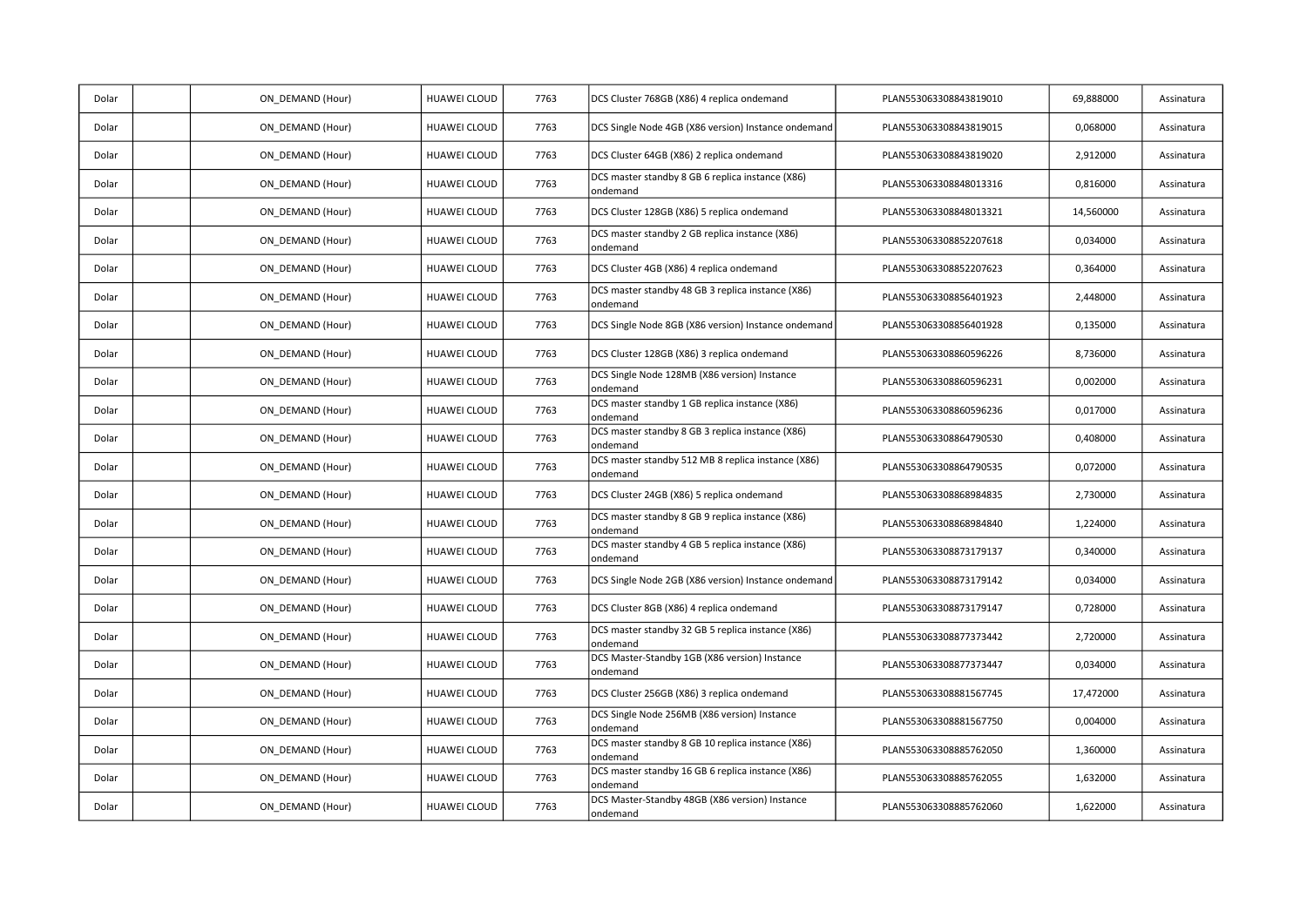| Dolar | ON_DEMAND (Hour) | HUAWEI CLOUD        | 7763 | DCS master standby 8 GB 7 replica instance (X86)<br>ondemand   | PLAN553063308889956354 | 0,952000  | Assinatura |
|-------|------------------|---------------------|------|----------------------------------------------------------------|------------------------|-----------|------------|
| Dolar | ON DEMAND (Hour) | HUAWEI CLOUD        | 7763 | DCS master standby 1 GB 8 replica instance (X86)<br>ondemand   | PLAN553063309112254466 | 0,136000  | Assinatura |
| Dolar | ON_DEMAND (Hour) | HUAWEI CLOUD        | 7763 | DCS master standby 2 GB 2 replica instance (X86)<br>ondemand   | PLAN553063309116448771 | 0,068000  | Assinatura |
| Dolar | ON_DEMAND (Hour) | HUAWEI CLOUD        | 7763 | DCS master standby 128 MB 5 replica instance (X86)<br>ondemand | PLAN553063309120643074 | 0,015000  | Assinatura |
| Dolar | ON DEMAND (Hour) | <b>HUAWEI CLOUD</b> | 7763 | DCS Single Node 16GB (X86 version) Instance<br>ondemand        | PLAN553063309120643079 | 0,270000  | Assinatura |
| Dolar | ON DEMAND (Hour) | HUAWEI CLOUD        | 7763 | DCS Cluster 96GB (X86) 3 replica ondemand                      | PLAN553063309175169026 | 6,552000  | Assinatura |
| Dolar | ON_DEMAND (Hour) | HUAWEI CLOUD        | 7763 | DCS Cluster 48GB (X86) replica ondemand                        | PLAN553063309179363332 | 1,092000  | Assinatura |
| Dolar | ON DEMAND (Hour) | HUAWEI CLOUD        | 7763 | DCS Cluster 384GB (X86) 5 replica ondemand                     | PLAN553063309183557634 | 43,680000 | Assinatura |
| Dolar | ON DEMAND (Hour) | HUAWEI CLOUD        | 7763 | DCS master standby 16 GB replica instance (X86)<br>ondemand    | PLAN553063309183557639 | 0,272000  | Assinatura |
| Dolar | ON_DEMAND (Hour) | HUAWEI CLOUD        | 7763 | DCS master standby 64 GB 5 replica instance (X86)<br>ondemand  | PLAN553063309187751938 | 5,440000  | Assinatura |
| Dolar | ON DEMAND (Hour) | HUAWEI CLOUD        | 7763 | DCS Single Node 64GB (X86 version) Instance<br>ondemand        | PLAN553063309187751943 | 1,081000  | Assinatura |
| Dolar | ON DEMAND (Hour) | HUAWEI CLOUD        | 7763 | DCS master standby 1 GB 9 replica instance (X86)<br>ondemand   | PLAN553063309191946242 | 0,153000  | Assinatura |
| Dolar | ON DEMAND (Hour) | HUAWEI CLOUD        | 7763 | DCS master standby 24 GB replica instance (X86)<br>ondemand    | PLAN553063309191946247 | 0,408000  | Assinatura |
| Dolar | ON DEMAND (Hour) | HUAWEI CLOUD        | 7763 | DCS master standby 16 GB 5 replica instance (X86)<br>ondemand  | PLAN553063309196140545 | 1,360000  | Assinatura |
| Dolar | ON_DEMAND (Hour) | HUAWEI CLOUD        | 7763 | DCS Cluster 24GB (X86) 1 replica ondemand                      | PLAN553063309196140550 | 0,546000  | Assinatura |
| Dolar | ON_DEMAND (Hour) | HUAWEI CLOUD        | 7763 | DCS Cluster 48GB (X86) 1 replica ondemand                      | PLAN553063309196140555 | 1,092000  | Assinatura |
| Dolar | ON_DEMAND (Hour) | HUAWEI CLOUD        | 7763 | DCS Cluster 384GB (X86) 2 replica ondemand                     | PLAN553063309200334852 | 17,472000 | Assinatura |
| Dolar | ON DEMAND (Hour) | HUAWEI CLOUD        | 7763 | DCS master standby 256 MB 8 replica instance (X86)<br>ondemand | PLAN553063309200334857 | 0,040000  | Assinatura |
| Dolar | ON DEMAND (Hour) | HUAWEI CLOUD        | 7763 | DCS Cluster 4GB (X86) 5 replica ondemand                       | PLAN553063309204529154 | 0,455000  | Assinatura |
| Dolar | ON_DEMAND (Hour) | HUAWEI CLOUD        | 7763 | DCS Cluster 8GB (X86) 3 replica ondemand                       | PLAN553063309204529159 | 0,546000  | Assinatura |
| Dolar | ON DEMAND (Hour) | HUAWEI CLOUD        | 7763 | DCS Master-Standby 8GB (X86 version) Instance<br>ondemand      | PLAN553063309208723458 | 0,270000  | Assinatura |
| Dolar | ON_DEMAND (Hour) | HUAWEI CLOUD        | 7763 | DCS Cluster 48GB (X86) 4 replica ondemand                      | PLAN553063309208723463 | 4,368000  | Assinatura |
| Dolar | ON_DEMAND (Hour) | HUAWEI CLOUD        | 7763 | DCS Single Node 24GB (X86 version) Instance<br>ondemand        | PLAN553063309208723468 | 0,406000  | Assinatura |
| Dolar | ON DEMAND (Hour) | HUAWEI CLOUD        | 7763 | DCS master standby 24 GB 9 replica instance (X86)<br>ondemand  | PLAN553063309212917764 | 3,672000  | Assinatura |
| Dolar | ON DEMAND (Hour) | HUAWEI CLOUD        | 7763 | DCS master standby 64 GB 6 replica instance (X86)<br>ondemand  | PLAN553063309212917769 | 6,528000  | Assinatura |
| Dolar | ON DEMAND (Hour) | HUAWEI CLOUD        | 7763 | DCS Cluster 64GB (X86) 1 replica ondemand                      | PLAN553063309531684866 | 1,456000  | Assinatura |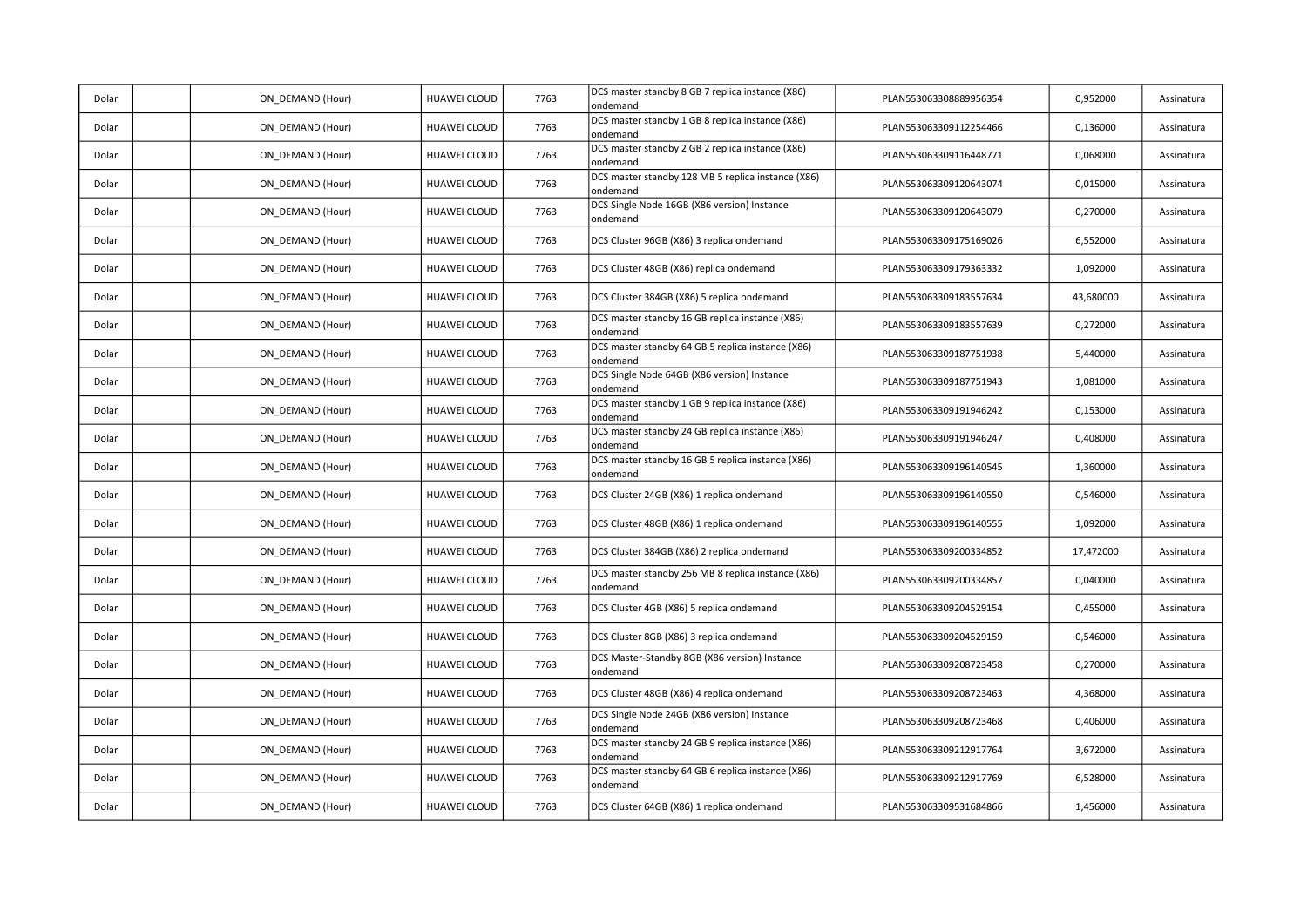| Dolar | ON_DEMAND (Hour) | HUAWEI CLOUD        | 7763 | DCS master standby 32 GB 9 replica instance (X86)<br>ondemand  | PLAN553063309535879171 | 4,896000  | Assinatura |
|-------|------------------|---------------------|------|----------------------------------------------------------------|------------------------|-----------|------------|
| Dolar | ON DEMAND (Hour) | HUAWEI CLOUD        | 7763 | DCS Cluster 48GB (X86) 2 replica ondemand                      | PLAN553063309540073474 | 2,184000  | Assinatura |
| Dolar | ON_DEMAND (Hour) | HUAWEI CLOUD        | 7763 | DCS master standby 1 GB 2 replica instance (X86)<br>ondemand   | PLAN553063309540073479 | 0,034000  | Assinatura |
| Dolar | ON DEMAND (Hour) | HUAWEI CLOUD        | 7763 | DCS master standby 512 MB replica instance (X86)<br>ondemand   | PLAN553063309544267778 | 0,009000  | Assinatura |
| Dolar | ON_DEMAND (Hour) | HUAWEI CLOUD        | 7763 | DCS master standby 48 GB replica instance (X86)<br>ondemand    | PLAN553063309544267783 | 0,816000  | Assinatura |
| Dolar | ON_DEMAND (Hour) | HUAWEI CLOUD        | 7763 | DCS Cluster 96GB (X86) 2 replica ondemand                      | PLAN553063309548462082 | 4,368000  | Assinatura |
| Dolar | ON DEMAND (Hour) | HUAWEI CLOUD        | 7763 | DCS Cluster 192GB (X86) 3 replica ondemand                     | PLAN553063309548462087 | 13,104000 | Assinatura |
| Dolar | ON DEMAND (Hour) | HUAWEI CLOUD        | 7763 | DCS Cluster 256GB (X86) 1 replica ondemand                     | PLAN553063309552656385 | 5,824000  | Assinatura |
| Dolar | ON DEMAND (Hour) | HUAWEI CLOUD        | 7763 | DCS master standby 1 GB 5 replica instance (X86)<br>ondemand   | PLAN553063309552656390 | 0,085000  | Assinatura |
| Dolar | ON_DEMAND (Hour) | HUAWEI CLOUD        | 7763 | DCS Cluster 64GB (X86) 4 replica ondemand                      | PLAN553063309552656395 | 5,824000  | Assinatura |
| Dolar | ON_DEMAND (Hour) | HUAWEI CLOUD        | 7763 | DCS Cluster 768GB (X86 version) Instance ondemand              | PLAN553063309556850692 | 34,873000 | Assinatura |
| Dolar | ON_DEMAND (Hour) | HUAWEI CLOUD        | 7763 | DCS master standby 2 GB 6 replica instance (X86)<br>ondemand   | PLAN553063309556850697 | 0,204000  | Assinatura |
| Dolar | ON DEMAND (Hour) | HUAWEI CLOUD        | 7763 | DCS master standby 256 MB 5 replica instance (X86)<br>ondemand | PLAN553063309561044995 | 0,025000  | Assinatura |
| Dolar | ON_DEMAND (Hour) | HUAWEI CLOUD        | 7763 | DCS master standby 64 GB 9 replica instance (X86)<br>ondemand  | PLAN553063309561045000 | 9,792000  | Assinatura |
| Dolar | ON_DEMAND (Hour) | <b>HUAWEI CLOUD</b> | 7763 | DCS Cluster 96GB (X86) 1 replica ondemand                      | PLAN553063309565239297 | 2,184000  | Assinatura |
| Dolar | ON_DEMAND (Hour) | HUAWEI CLOUD        | 7763 | DCS master standby 32 GB eplica instance (X86)<br>ondemand     | PLAN553063309565239302 | 0,544000  | Assinatura |
| Dolar | ON DEMAND (Hour) | HUAWEI CLOUD        | 7763 | DCS Single Node 128MB (X86 version free) Instance<br>ondemand  | PLAN553063309569433602 | 0,000000  | Assinatura |
| Dolar | ON DEMAND (Hour) | HUAWEI CLOUD        | 7763 | DCS master standby 48 GB 8 replica instance (X86)<br>ondemand  | PLAN553063309569433607 | 6,528000  | Assinatura |
| Dolar | ON_DEMAND (Hour) | HUAWEI CLOUD        | 7763 | DCS master standby 128 MB 9 replica instance (X86)<br>ondemand | PLAN553063309573627905 | 0,027000  | Assinatura |
| Dolar | ON DEMAND (Hour) | HUAWEI CLOUD        | 7763 | DCS master standby 24 GB 10 replica instance (X86)<br>ondemand | PLAN553063309573627910 | 4,080000  | Assinatura |
| Dolar | ON DEMAND (Hour) | HUAWEI CLOUD        | 7763 | DCS master standby 2 GB 4 replica instance (X86)<br>ondemand   | PLAN553063309573627915 | 0,136000  | Assinatura |
| Dolar | ON DEMAND (Hour) | <b>HUAWEI CLOUD</b> | 7763 | DCS master standby 128 MB replica instance (X86)<br>ondemand   | PLAN553063309577822211 | 0,003000  | Assinatura |
| Dolar | ON DEMAND (Hour) | HUAWEI CLOUD        | 7763 | DCS Cluster 512GB (X86 version) Instance ondemand              | PLAN553063309577822216 | 23,249000 | Assinatura |
| Dolar | ON DEMAND (Hour) | HUAWEI CLOUD        | 7763 | DCS master standby 2 GB 3 replica instance (X86)<br>ondemand   | PLAN553063309582016515 | 0,102000  | Assinatura |
| Dolar | ON_DEMAND (Hour) | HUAWEI CLOUD        | 7763 | DCS master standby 48 GB 2 replica instance (X86)<br>ondemand  | PLAN553063309582016520 | 1,632000  | Assinatura |
| Dolar | ON DEMAND (Hour) | HUAWEI CLOUD        | 7763 | DCS Master-Standby 4GB (X86 version) Instance<br>ondemand      | PLAN553063309586210818 | 0,135000  | Assinatura |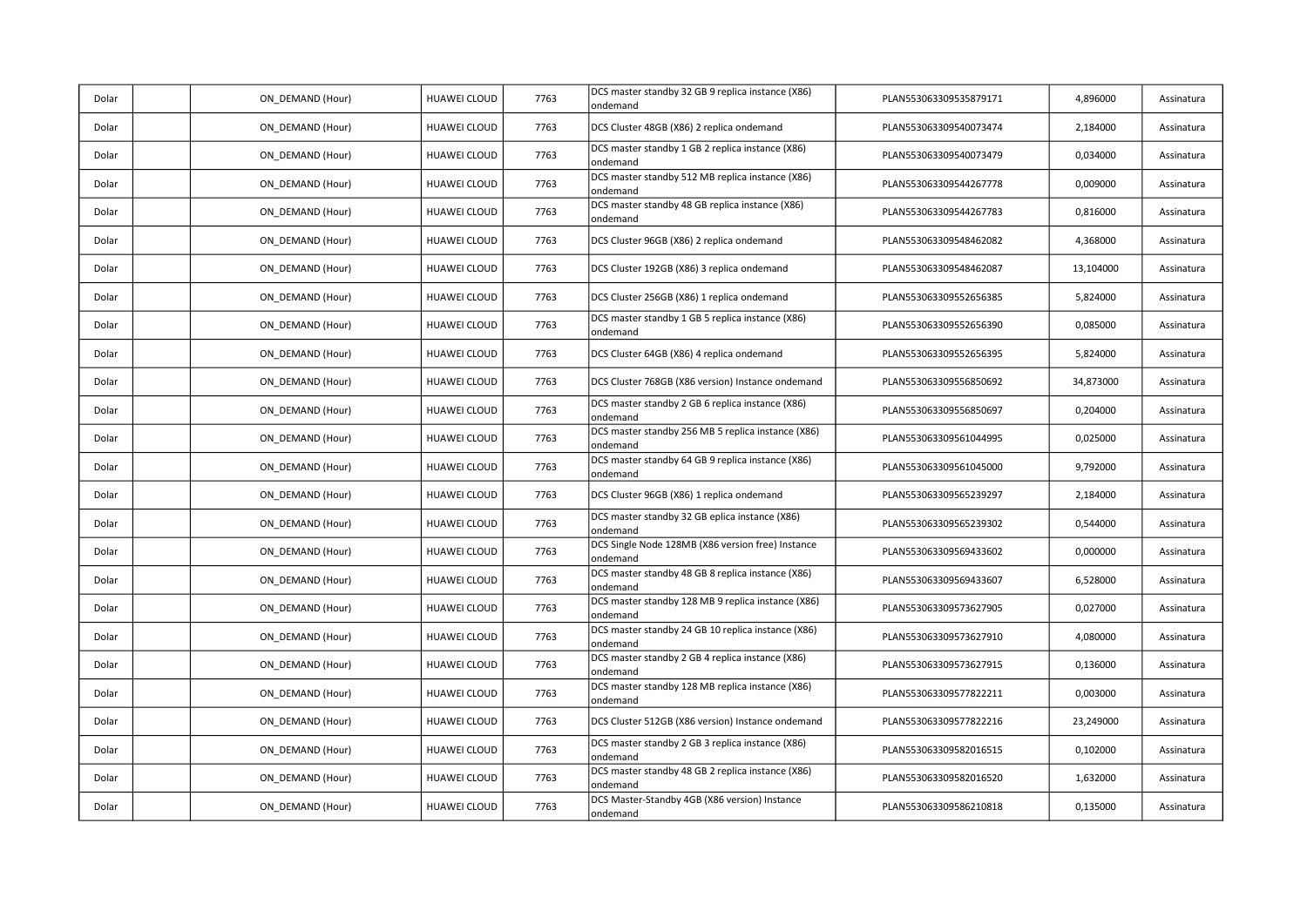| Dolar | ON_DEMAND (Hour) | HUAWEI CLOUD        | 7763 | DCS Single Node 512MB (X86 version) Instance<br>ondemand        | PLAN553063309586210823 | 0,008000  | Assinatura |
|-------|------------------|---------------------|------|-----------------------------------------------------------------|------------------------|-----------|------------|
| Dolar | ON DEMAND (Hour) | HUAWEI CLOUD        | 7763 | DCS Cluster 256GB (X86) 4 replica ondemand                      | PLAN553063309586210828 | 23,296000 | Assinatura |
| Dolar | ON DEMAND (Hour) | HUAWEI CLOUD        | 7763 | DCS master standby 256 MB 4 replica instance (X86)<br>ondemand  | PLAN553063309590405123 | 0,020000  | Assinatura |
| Dolar | ON DEMAND (Hour) | HUAWEI CLOUD        | 7763 | DCS master standby 512 MB 7 replica instance (X86)<br>ondemand  | PLAN553063309590405128 | 0,063000  | Assinatura |
| Dolar | ON_DEMAND (Hour) | HUAWEI CLOUD        | 7763 | DCS Single Node 32GB (X86 version) Instance<br>ondemand         | PLAN553063309594599426 | 0,541000  | Assinatura |
| Dolar | ON_DEMAND (Hour) | HUAWEI CLOUD        | 7763 | DCS master standby 48 GB 5 replica instance (X86)<br>ondemand   | PLAN553063309594599431 | 4,080000  | Assinatura |
| Dolar | ON DEMAND (Hour) | HUAWEI CLOUD        | 7763 | DCS Cluster 1024GB (X86 version) Instance ondemand              | PLAN553063309598793730 | 46,498000 | Assinatura |
| Dolar | ON DEMAND (Hour) | HUAWEI CLOUD        | 7763 | DCS Cluster 192GB (X86) 4 replica ondemand                      | PLAN553063309598793735 | 17,472000 | Assinatura |
| Dolar | ON DEMAND (Hour) | HUAWEI CLOUD        | 7763 | DCS Cluster 48GB (X86) 3 replica ondemand                       | PLAN553063309602988035 | 3,276000  | Assinatura |
| Dolar | ON_DEMAND (Hour) | HUAWEI CLOUD        | 7763 | DCS master standby 256 MB 10 replica instance (X86)<br>ondemand | PLAN553063309602988040 | 0,050000  | Assinatura |
| Dolar | ON DEMAND (Hour) | HUAWEI CLOUD        | 7763 | DCS master standby 1 GB 10 replica instance (X86)<br>ondemand   | PLAN553063309607182338 | 0,170000  | Assinatura |
| Dolar | ON DEMAND (Hour) | HUAWEI CLOUD        | 7763 | DCS Cluster 512GB (X86) 2 replica ondemand                      | PLAN553063309607182343 | 23,296000 | Assinatura |
| Dolar | ON DEMAND (Hour) | HUAWEI CLOUD        | 7763 | DCS master standby 16 GB 8 replica instance (X86)<br>ondemand   | PLAN553063309611376642 | 2,176000  | Assinatura |
| Dolar | ON_DEMAND (Hour) | HUAWEI CLOUD        | 7763 | DCS master standby 64 GB 3 replica instance (X86)<br>ondemand   | PLAN553063309611376647 | 3,264000  | Assinatura |
| Dolar | ON_DEMAND (Hour) | HUAWEI CLOUD        | 7763 | DCS Cluster 32GB (X86) 2 replica ondemand                       | PLAN553063309615570946 | 1,456000  | Assinatura |
| Dolar | ON_DEMAND (Hour) | HUAWEI CLOUD        | 7763 | DCS master standby 32 GB 4 replica instance (X86)<br>ondemand   | PLAN553063309615570951 | 2,176000  | Assinatura |
| Dolar | ON DEMAND (Hour) | HUAWEI CLOUD        | 7763 | DCS master standby 128 MB 7 replica instance (X86)<br>ondemand  | PLAN553063309615570956 | 0,021000  | Assinatura |
| Dolar | ON DEMAND (Hour) | HUAWEI CLOUD        | 7763 | DCS Cluster 32GB (X86) replica ondemand                         | PLAN553063309619765250 | 0,728000  | Assinatura |
| Dolar | ON_DEMAND (Hour) | HUAWEI CLOUD        | 7763 | DCS master standby 48 GB 10 replica instance (X86)<br>ondemand  | PLAN553063309619765255 | 8,160000  | Assinatura |
| Dolar | ON DEMAND (Hour) | HUAWEI CLOUD        | 7763 | DCS master standby 128 MB 2 replica instance (X86)<br>ondemand  | PLAN553063309619765260 | 0,006000  | Assinatura |
| Dolar | ON DEMAND (Hour) | <b>HUAWEI CLOUD</b> | 7763 | DCS master standby 256 MB 3 replica instance (X86)<br>ondemand  | PLAN553063309623959556 | 0,015000  | Assinatura |
| Dolar | ON DEMAND (Hour) | <b>HUAWEI CLOUD</b> | 7763 | DCS Cluster 16GB (X86) 1 replica ondemand                       | PLAN553063309623959561 | 0,364000  | Assinatura |
| Dolar | ON DEMAND (Hour) | HUAWEI CLOUD        | 7763 | DCS Cluster 8GB (X86) 1 replica ondemand                        | PLAN553063309628153859 | 0,182000  | Assinatura |
| Dolar | ON DEMAND (Hour) | HUAWEI CLOUD        | 7763 | DCS master standby 4 GB 2 replica instance (X86)<br>ondemand    | PLAN553063309628153864 | 0,136000  | Assinatura |
| Dolar | ON_DEMAND (Hour) | HUAWEI CLOUD        | 7763 | DCS Cluster 32GB (X86) 4 replica ondemand                       | PLAN553063309632348164 | 2,912000  | Assinatura |
| Dolar | ON DEMAND (Hour) | HUAWEI CLOUD        | 7763 | DCS master standby 1 GB 7 replica instance (X86)<br>ondemand    | PLAN553063309636542467 | 0,119000  | Assinatura |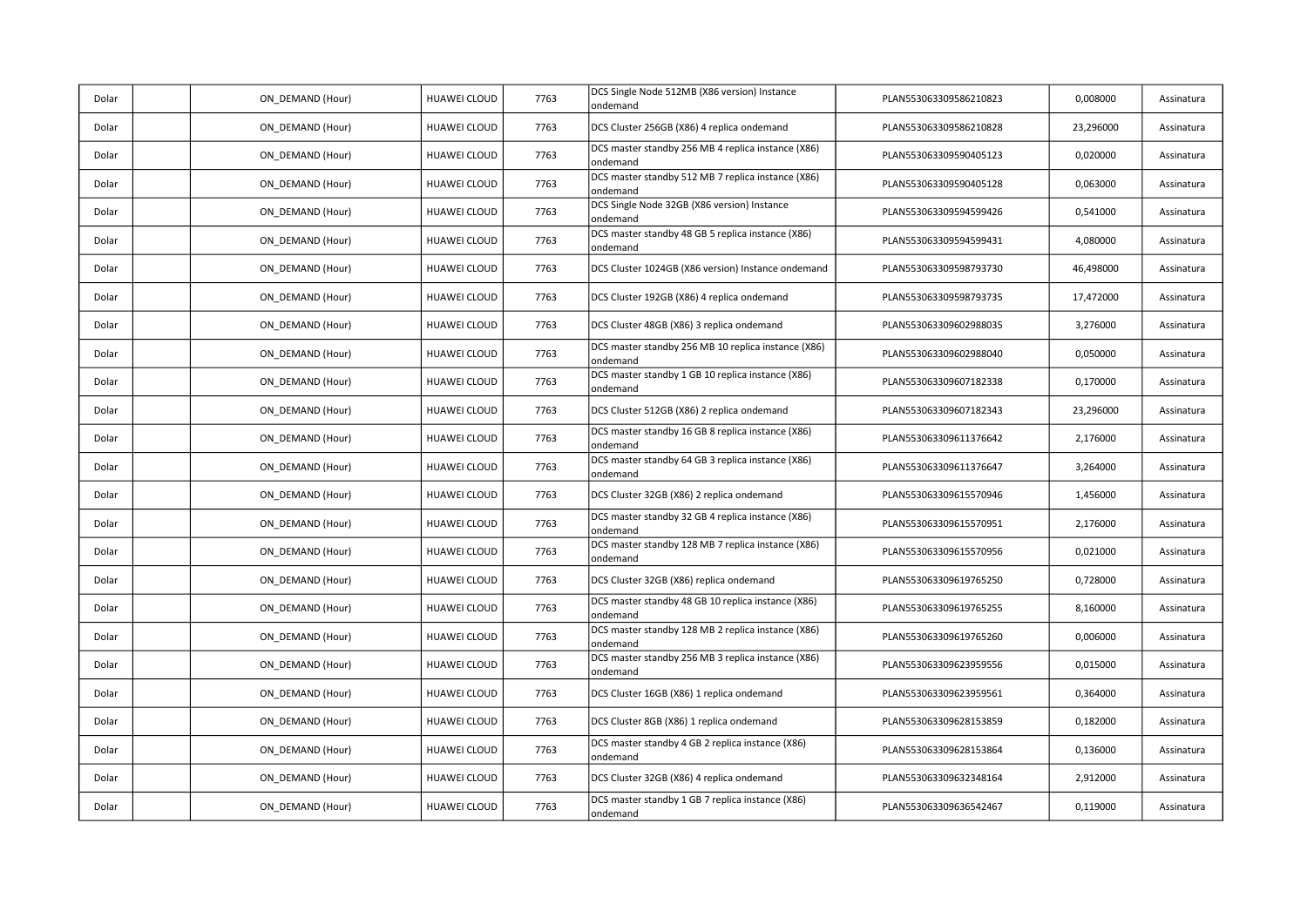| Dolar | ON_DEMAND (Hour) | HUAWEI CLOUD        | 7763 | DCS Cluster 16GB (X86) replica ondemand                        | PLAN553063309636542472 | 0,364000   | Assinatura |
|-------|------------------|---------------------|------|----------------------------------------------------------------|------------------------|------------|------------|
| Dolar | ON_DEMAND (Hour) | HUAWEI CLOUD        | 7763 | DCS Cluster 8GB (X86) replica ondemand                         | PLAN553063309640736771 | 0,182000   | Assinatura |
| Dolar | ON DEMAND (Hour) | HUAWEI CLOUD        | 7763 | DCS Cluster 128GB (X86 version) Instance ondemand              | PLAN553063309644931073 | 5,812000   | Assinatura |
| Dolar | ON DEMAND (Hour) | HUAWEI CLOUD        | 7763 | DCS master standby 24 GB 4 replica instance (X86)<br>ondemand  | PLAN553063309644931078 | 1,632000   | Assinatura |
| Dolar | ON DEMAND (Hour) | HUAWEI CLOUD        | 7763 | DCS Master-Standby 64GB (X86 version) Instance<br>ondemand     | PLAN553063309649125378 | 2,163000   | Assinatura |
| Dolar | ON_DEMAND (Hour) | HUAWEI CLOUD        | 7763 | DCS Cluster 16GB (X86) 4 replica ondemand                      | PLAN553063309649125383 | 1,456000   | Assinatura |
| Dolar | ON_DEMAND (Hour) | HUAWEI CLOUD        | 7763 | DCS Cluster 1024GB (X86) 5 replica ondemand                    | PLAN553063309653319684 | 116,480000 | Assinatura |
| Dolar | ON_DEMAND (Hour) | HUAWEI CLOUD        | 7763 | DCS master standby 256 MB 6 replica instance (X86)<br>ondemand | PLAN553063309657513986 | 0,030000   | Assinatura |
| Dolar | ON DEMAND (Hour) | HUAWEI CLOUD        | 7763 | DCS master standby 24 GB 7 replica instance (X86)<br>ondemand  | PLAN553063309657513991 | 2,856000   | Assinatura |
| Dolar | ON DEMAND (Hour) | HUAWEI CLOUD        | 7763 | DCS Cluster 768GB (X86) 3 replica ondemand                     | PLAN553063309661708290 | 52,416000  | Assinatura |
| Dolar | ON DEMAND (Hour) | HUAWEI CLOUD        | 7763 | DCS master standby 512 MB 4 replica instance (X86)<br>ondemand | PLAN553063309661708295 | 0,036000   | Assinatura |
| Dolar | ON_DEMAND (Hour) | HUAWEI CLOUD        | 7763 | DCS master standby 8 GB 8 replica instance (X86)<br>ondemand   | PLAN553063309661708300 | 1,088000   | Assinatura |
| Dolar | ON_DEMAND (Hour) | HUAWEI CLOUD        | 7763 | DCS Cluster 8GB (X86) 5 replica ondemand                       | PLAN553063309665902596 | 0,910000   | Assinatura |
| Dolar | ON DEMAND (Hour) | <b>HUAWEI CLOUD</b> | 7763 | DCS Cluster 4GB (X86) 1 replica ondemand                       | PLAN553063309665902601 | 0,091000   | Assinatura |
| Dolar | ON DEMAND (Hour) | HUAWEI CLOUD        | 7763 | DCS master standby 32 GB 3 replica instance (X86)<br>ondemand  | PLAN553063309670096898 | 1,632000   | Assinatura |
| Dolar | ON DEMAND (Hour) | HUAWEI CLOUD        | 7763 | DCS Cluster 16GB (X86 version) Instance ondemand               | PLAN553063309670096903 | 0,727000   | Assinatura |
| Dolar | ON DEMAND (Hour) | <b>HUAWEI CLOUD</b> | 7763 | DCS Cluster 256GB (X86 version) Instance ondemand              | PLAN553063309670096908 | 11,624000  | Assinatura |
| Dolar | ON DEMAND (Hour) | HUAWEI CLOUD        | 7763 | DCS master standby 24 GB 6 replica instance (X86)<br>ondemand  | PLAN553063309674291203 | 2,448000   | Assinatura |
| Dolar | ON_DEMAND (Hour) | HUAWEI CLOUD        | 7763 | DCS master standby 2 GB 5 replica instance (X86)<br>ondemand   | PLAN553063309674291208 | 0,170000   | Assinatura |
| Dolar | ON DEMAND (Hour) | <b>HUAWEI CLOUD</b> | 7763 | DCS Cluster 1024GB (X86) 3 replica ondemand                    | PLAN553063309678485506 | 69,888000  | Assinatura |
| Dolar | ON_DEMAND (Hour) | <b>HUAWEI CLOUD</b> | 7763 | DCS master standby 16 GB 9 replica instance (X86)<br>ondemand  | PLAN553063309678485511 | 2,448000   | Assinatura |
| Dolar | ON DEMAND (Hour) | HUAWEI CLOUD        | 7763 | DCS master standby 24 GB 2 replica instance (X86)<br>ondemand  | PLAN553063309678485516 | 0,816000   | Assinatura |
| Dolar | ON DEMAND (Hour) | HUAWEI CLOUD        | 7763 | DCS master standby 4 GB 6 replica instance (X86)<br>ondemand   | PLAN553063309682679811 | 0,408000   | Assinatura |
| Dolar | ON_DEMAND (Hour) | HUAWEI CLOUD        | 7763 | DCS Cluster 384GB (X86) 3 replica ondemand                     | PLAN553063309682679816 | 26,208000  | Assinatura |
| Dolar | ON_DEMAND (Hour) | HUAWEI CLOUD        | 7763 | DCS Cluster 48GB (X86 version) Instance ondemand               | PLAN553063309686874116 | 2,180000   | Assinatura |
| Dolar | ON DEMAND (Hour) | HUAWEI CLOUD        | 7763 | DCS master standby 256 MB 9 replica instance (X86)<br>ondemand | PLAN553063309686874121 | 0,045000   | Assinatura |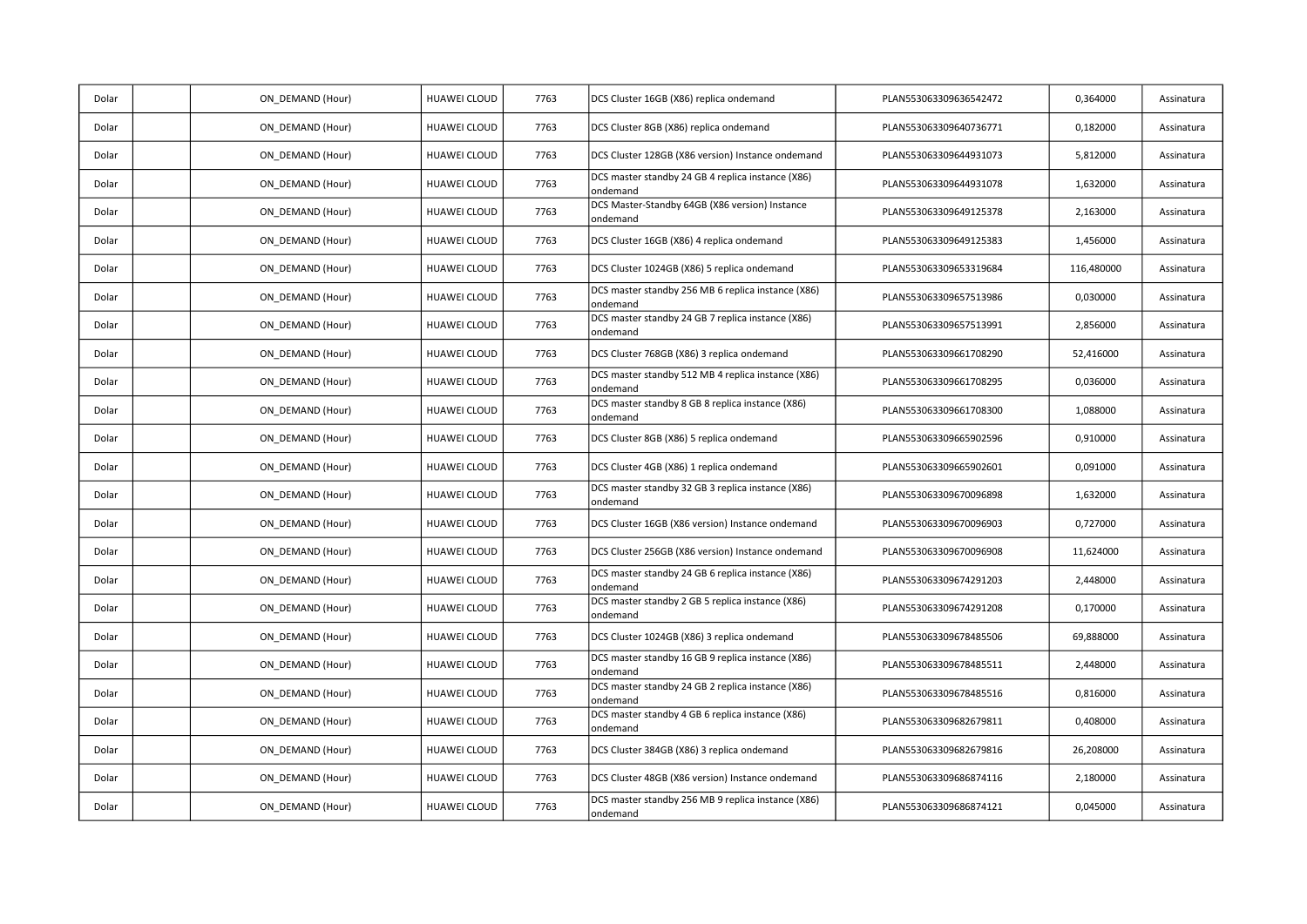| Dolar | ON_DEMAND (Hour) | HUAWEI CLOUD        | 7763 | DCS master standby 32 GB 2 replica instance (X86)<br>ondemand   | PLAN553063309691068420 | 1,088000  | Assinatura |
|-------|------------------|---------------------|------|-----------------------------------------------------------------|------------------------|-----------|------------|
| Dolar | ON DEMAND (Hour) | HUAWEI CLOUD        | 7763 | DCS master standby 128 MB 3 replica instance (X86)<br>ondemand  | PLAN553063309695262722 | 0,009000  | Assinatura |
| Dolar | ON DEMAND (Hour) | HUAWEI CLOUD        | 7763 | DCS Cluster 24GB (X86) replica ondemand                         | PLAN553063309695262727 | 0,546000  | Assinatura |
| Dolar | ON DEMAND (Hour) | HUAWEI CLOUD        | 7763 | DCS master standby 2 GB 10 replica instance (X86)<br>ondemand   | PLAN553063309695262732 | 0,340000  | Assinatura |
| Dolar | ON_DEMAND (Hour) | HUAWEI CLOUD        | 7763 | DCS Master-Standby 256MB (X86 version) Instance<br>ondemand     | PLAN553063309699457028 | 0,008000  | Assinatura |
| Dolar | ON_DEMAND (Hour) | HUAWEI CLOUD        | 7763 | DCS Cluster 96GB (X86) 4 replica ondemand                       | PLAN553063309699457033 | 8,736000  | Assinatura |
| Dolar | ON DEMAND (Hour) | HUAWEI CLOUD        | 7763 | DCS master standby 4 GB 4 replica instance (X86)<br>ondemand    | PLAN553063309703651331 | 0,272000  | Assinatura |
| Dolar | ON DEMAND (Hour) | HUAWEI CLOUD        | 7763 | DCS Cluster 8GB (X86) 2 replica ondemand                        | PLAN553063309703651336 | 0,364000  | Assinatura |
| Dolar | ON DEMAND (Hour) | HUAWEI CLOUD        | 7763 | DCS Cluster 256GB (X86) 5 replica ondemand                      | PLAN553063309707845634 | 29,120000 | Assinatura |
| Dolar | ON_DEMAND (Hour) | HUAWEI CLOUD        | 7763 | DCS master standby 512 MB 5 replica instance (X86)<br>ondemand  | PLAN553063309707845639 | 0,045000  | Assinatura |
| Dolar | ON DEMAND (Hour) | HUAWEI CLOUD        | 7763 | DCS Cluster 1024GB (X86) 4 replica ondemand                     | PLAN553063309707845644 | 93,184000 | Assinatura |
| Dolar | ON DEMAND (Hour) | <b>HUAWEI CLOUD</b> | 7763 | DCS master standby 24 GB 5 replica instance (X86)<br>ondemand   | PLAN553063309712039939 | 2,040000  | Assinatura |
| Dolar | ON DEMAND (Hour) | HUAWEI CLOUD        | 7763 | DCS master standby 48 GB 9 replica instance (X86)<br>ondemand   | PLAN553063309712039944 | 7,344000  | Assinatura |
| Dolar | ON_DEMAND (Hour) | HUAWEI CLOUD        | 7763 | DCS Cluster 4GB (X86) 2 replica ondemand                        | PLAN553063309712039949 | 0,182000  | Assinatura |
| Dolar | ON_DEMAND (Hour) | HUAWEI CLOUD        | 7763 | DCS master standby 8 GB replica instance (X86)<br>ondemand      | PLAN553063309716234244 | 0,136000  | Assinatura |
| Dolar | ON_DEMAND (Hour) | HUAWEI CLOUD        | 7763 | DCS master standby 48 GB 4 replica instance (X86)<br>ondemand   | PLAN553063309716234249 | 3,264000  | Assinatura |
| Dolar | ON DEMAND (Hour) | HUAWEI CLOUD        | 7763 | DCS Single Node 1GB (X86 version) Instance ondemand             | PLAN553063309720428546 | 0,017000  | Assinatura |
| Dolar | ON DEMAND (Hour) | HUAWEI CLOUD        | 7763 | DCS master standby 512 MB 2 replica instance (X86)<br>ondemand  | PLAN553063309720428551 | 0,018000  | Assinatura |
| Dolar | ON_DEMAND (Hour) | HUAWEI CLOUD        | 7763 | DCS master standby 512 MB 10 replica instance (X86)<br>ondemand | PLAN553063309720428556 | 0,090000  | Assinatura |
| Dolar | ON DEMAND (Hour) | HUAWEI CLOUD        | 7763 | DCS master standby 128 MB 10 replica instance (X86)<br>ondemand | PLAN553063309724622851 | 0,030000  | Assinatura |
| Dolar | ON DEMAND (Hour) | <b>HUAWEI CLOUD</b> | 7763 | DCS Master-Standby 24GB (X86 version) Instance<br>ondemand      | PLAN553063309724622856 | 0,811000  | Assinatura |
| Dolar | ON DEMAND (Hour) | <b>HUAWEI CLOUD</b> | 7763 | DCS Cluster 128GB (X86) 2 replica ondemand                      | PLAN553063309728817156 | 5,824000  | Assinatura |
| Dolar | ON DEMAND (Hour) | HUAWEI CLOUD        | 7763 | DCS master standby 64 GB 2 replica instance (X86)<br>ondemand   | PLAN553063309728817161 | 2,176000  | Assinatura |
| Dolar | ON DEMAND (Hour) | HUAWEI CLOUD        | 7763 | DCS Cluster 256GB (X86) 2 replica ondemand                      | PLAN553063309733011458 | 11,648000 | Assinatura |
| Dolar | ON_DEMAND (Hour) | HUAWEI CLOUD        | 7763 | DCS master standby 512 MB 3 replica instance (X86)<br>ondemand  | PLAN553063309733011463 | 0,027000  | Assinatura |
| Dolar | ON DEMAND (Hour) | HUAWEI CLOUD        | 7763 | DCS master standby 32 GB 10 replica instance (X86)<br>ondemand  | PLAN553063309733011468 | 5,440000  | Assinatura |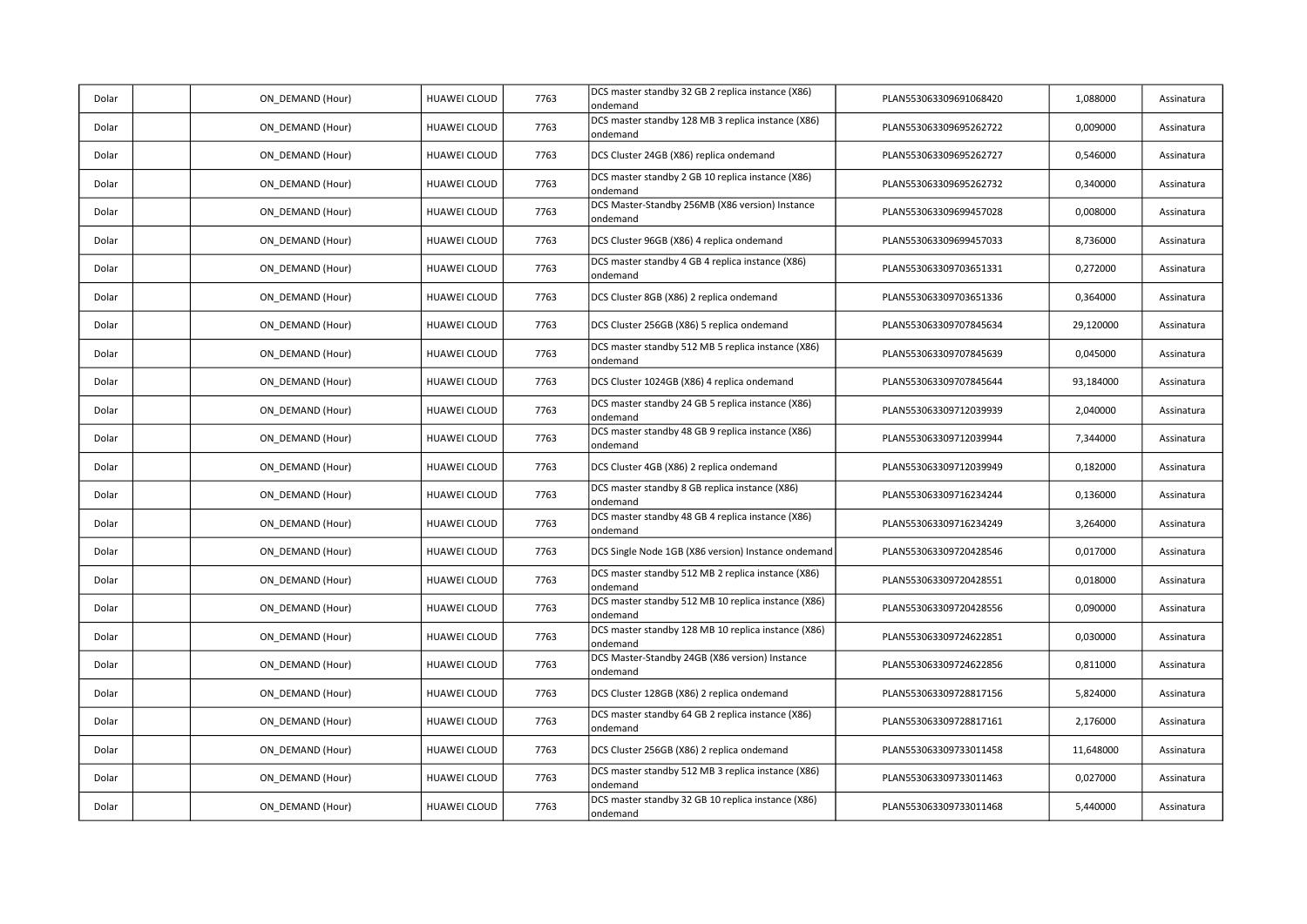| Dolar | ON_DEMAND (Hour) | HUAWEI CLOUD        | 7763 | DWS   dwsk2.8xlarge   8vCPUs   16GB Ondemand | PLAN555934651314262022 | 1,025000 | Assinatura |
|-------|------------------|---------------------|------|----------------------------------------------|------------------------|----------|------------|
| Dolar | ON_DEMAND (Hour) | HUAWEI CLOUD        | 7763 | DWS   dwsk2.8xlarge   8vCPUs   16GB Ondemand | PLAN555934651314262024 | 1,025000 | Assinatura |
| Dolar | ON_DEMAND (Hour) | HUAWEI CLOUD        | 7763 | Fin DRS OutSync flow (vpn) Ondemand          | PLAN558543152709595137 | 0,000000 | Assinatura |
| Dolar | ON_DEMAND (Hour) | HUAWEI CLOUD        | 7763 | Fin DRS OutSync flow (eip) Ondemand          | PLAN558543152709595140 | 0,340000 | Assinatura |
| Dolar | ON DEMAND (Hour) | <b>HUAWEI CLOUD</b> | 7763 | DRS InSync flow (eip) Ondemand               | PLAN558543152709595143 | 0,000000 | Assinatura |
| Dolar | ON_DEMAND (Hour) | HUAWEI CLOUD        | 7763 | Dec DRS InMig flow (vpn) Ondemand            | PLAN558543152709595146 | 0,000000 | Assinatura |
| Dolar | ON_DEMAND (Hour) | HUAWEI CLOUD        | 7763 | Fin DRS InSync flow (vpc) Ondemand           | PLAN558543152709595149 | 0,000000 | Assinatura |
| Dolar | ON_DEMAND (Hour) | HUAWEI CLOUD        | 7763 | DRS InSync flow (vpc) Ondemand               | PLAN558543152709595152 | 0,000000 | Assinatura |
| Dolar | ON DEMAND (Hour) | HUAWEI CLOUD        | 7763 | Dec DRS InSync flow (vpn) Ondemand           | PLAN558543152709595155 | 0,000000 | Assinatura |
| Dolar | ON_DEMAND (Hour) | HUAWEI CLOUD        | 7763 | DRS OutMig flow (vpn) Ondemand               | PLAN558543152709595158 | 0,000000 | Assinatura |
| Dolar | ON_DEMAND (Hour) | <b>HUAWEI CLOUD</b> | 7763 | Fin DRS OutMig flow (vpn) Ondemand           | PLAN558543152709595161 | 0,000000 | Assinatura |
| Dolar | ON_DEMAND (Hour) | HUAWEI CLOUD        | 7763 | DRS InMig flow (vpc) Ondemand                | PLAN558543152709595164 | 0,000000 | Assinatura |
| Dolar | ON DEMAND (Hour) | HUAWEI CLOUD        | 7763 | Fin DRS InMig flow (vpn) Ondemand            | PLAN558543152709595167 | 0,000000 | Assinatura |
| Dolar | ON_DEMAND (Hour) | HUAWEI CLOUD        | 7763 | Fin DRS InSync flow (eip) Ondemand           | PLAN558543152709595170 | 0,000000 | Assinatura |
| Dolar | ON_DEMAND (Hour) | HUAWEI CLOUD        | 7763 | Dec DRS InMig flow (eip) Ondemand            | PLAN558543152709595173 | 0,000000 | Assinatura |
| Dolar | ON DEMAND (Hour) | HUAWEI CLOUD        | 7763 | Dec DRS OutMig flow (eip) Ondemand           | PLAN558543152709595176 | 0,210000 | Assinatura |
| Dolar | ON DEMAND (Hour) | <b>HUAWEI CLOUD</b> | 7763 | DRS OutMig flow (eip) Ondemand               | PLAN558543152709595179 | 0,320000 | Assinatura |
| Dolar | ON_DEMAND (Hour) | HUAWEI CLOUD        | 7763 | Dec DRS OutMig flow (vpc) Ondemand           | PLAN558543152709595182 | 0,000000 | Assinatura |
| Dolar | ON_DEMAND (Hour) | HUAWEI CLOUD        | 7763 | Dec DRS InMig flow (vpc) Ondemand            | PLAN558543152709595185 | 0,000000 | Assinatura |
| Dolar | ON_DEMAND (Hour) | HUAWEI CLOUD        | 7763 | Dec DRS OutSync flow (vpc) Ondemand          | PLAN558543152709595188 | 0,000000 | Assinatura |
| Dolar | ON_DEMAND (Hour) | HUAWEI CLOUD        | 7763 | Dec DRS InSync flow (eip) Ondemand           | PLAN558543152709595191 | 0,000000 | Assinatura |
| Dolar | ON_DEMAND (Hour) | HUAWEI CLOUD        | 7763 | Fin DRS OutMig flow (eip) Ondemand           | PLAN558543152709595194 | 0,340000 | Assinatura |
| Dolar | ON DEMAND (Hour) | HUAWEI CLOUD        | 7763 | Fin DRS OutMig flow (vpc) Ondemand           | PLAN558543152709595197 | 0,000000 | Assinatura |
| Dolar | ON DEMAND (Hour) | HUAWEI CLOUD        | 7763 | Dec DRS InSync flow (vpc) Ondemand           | PLAN558543152709595200 | 0,000000 | Assinatura |
| Dolar | ON_DEMAND (Hour) | HUAWEI CLOUD        | 7763 | Dec DRS OutMig flow (vpn) Ondemand           | PLAN558543152709595203 | 0,000000 | Assinatura |
| Dolar | ON_DEMAND (Hour) | <b>HUAWEI CLOUD</b> | 7763 | Dec DRS OutSync flow (vpn) Ondemand          | PLAN558543152709595206 | 0,000000 | Assinatura |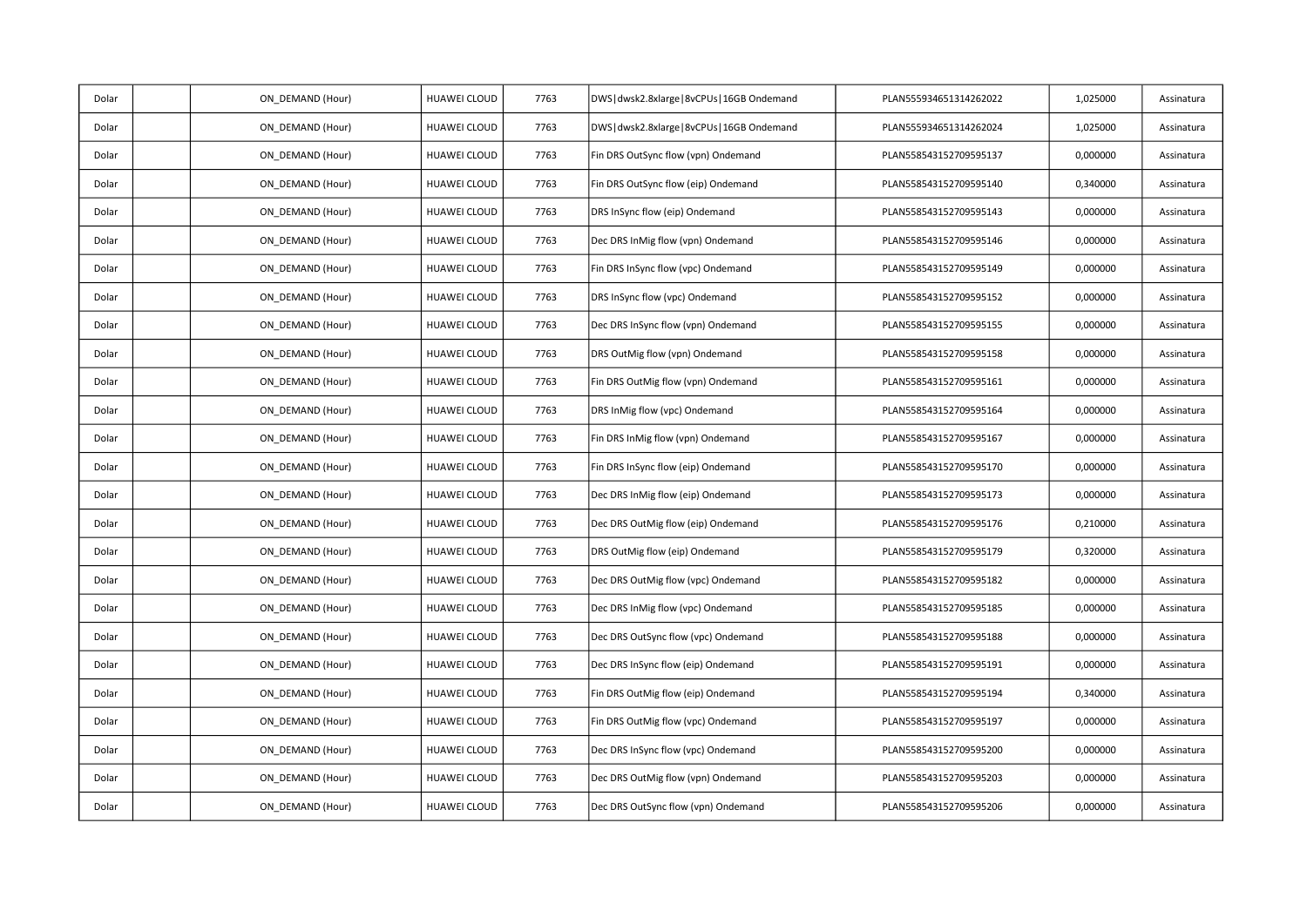| Dolar | ON_DEMAND (Hour) | HUAWEI CLOUD | 7763 | Dec DRS OutSync flow (eip) Ondemand                            | PLAN558543152709595209 | 0,210000  | Assinatura |
|-------|------------------|--------------|------|----------------------------------------------------------------|------------------------|-----------|------------|
| Dolar | ON_DEMAND (Hour) | HUAWEI CLOUD | 7763 | DRS OurSync flow (eip) Ondemand                                | PLAN558543152709595212 | 0,320000  | Assinatura |
| Dolar | ON_DEMAND (Hour) | HUAWEI CLOUD | 7763 | DRS OurSync flow (vpn) Ondemand                                | PLAN558543152709595215 | 0,000000  | Assinatura |
| Dolar | ON_DEMAND (Hour) | HUAWEI CLOUD | 7763 | DRS OutMig flow (vpc) Ondemand                                 | PLAN558543152709595218 | 0,000000  | Assinatura |
| Dolar | ON DEMAND (Hour) | HUAWEI CLOUD | 7763 | Fin DRS InMig flow (vpc) Ondemand                              | PLAN558543152709595221 | 0,000000  | Assinatura |
| Dolar | ON_DEMAND (Hour) | HUAWEI CLOUD | 7763 | Fin DRS OutSync flow (vpc) Ondemand                            | PLAN558543152709595224 | 0,000000  | Assinatura |
| Dolar | ON_DEMAND (Hour) | HUAWEI CLOUD | 7763 | DRS InMig flow (eip) Ondemand                                  | PLAN558543152709595227 | 0,000000  | Assinatura |
| Dolar | ON_DEMAND (Hour) | HUAWEI CLOUD | 7763 | Fin DRS InMig flow (eip) Ondemand                              | PLAN558543152709595230 | 0,000000  | Assinatura |
| Dolar | ON DEMAND (Hour) | HUAWEI CLOUD | 7763 | DRS OurSync flow (vpc) Ondemand                                | PLAN558543152709595233 | 0,000000  | Assinatura |
| Dolar | ON_DEMAND (Hour) | HUAWEI CLOUD | 7763 | Fin DRS InSync flow (vpn) Ondemand                             | PLAN558543152709595236 | 0,000000  | Assinatura |
| Dolar | ON_DEMAND (Hour) | HUAWEI CLOUD | 7763 | DRS InSync flow (vpn) Ondemand                                 | PLAN558543152709595239 | 0,000000  | Assinatura |
| Dolar | ON_DEMAND (Hour) | HUAWEI CLOUD | 7763 | DRS InMig flow (vpn) Ondemand                                  | PLAN558543152709595242 | 0,000000  | Assinatura |
| Dolar | ON DEMAND (Hour) | HUAWEI CLOUD | 7763 | DWS   dwsx2.8xlarge   32vCPUs   256GB Ondemand                 | PLAN561814421357379584 | 7,250000  | Assinatura |
| Dolar | ON_DEMAND (Hour) | HUAWEI CLOUD | 7763 | DWS   dwsx2.8xlarge   32vCPUs   256GB Ondemand                 | PLAN561814421357379586 | 7,250000  | Assinatura |
| Dolar | ON_DEMAND (Hour) | HUAWEI CLOUD | 7763 | DWS   dwsx2.16xlarge   64vCPUs   512GB Ondemand                | PLAN561814421374156800 | 14,500000 | Assinatura |
| Dolar | ON DEMAND (Hour) | HUAWEI CLOUD | 7763 | DWS dwsx2.16xlarge   64vCPUs   512GB Ondemand                  | PLAN561814421374156802 | 14,500000 | Assinatura |
| Dolar | ON DEMAND (Hour) | HUAWEI CLOUD | 7763 | DWS   dwsx2.2xlarge   8vCPUs   64GB Ondemand                   | PLAN561814421386739716 | 1,825000  | Assinatura |
| Dolar | ON_DEMAND (Hour) | HUAWEI CLOUD | 7763 | DWS   dwsx2.2xlarge   8vCPUs   64GB Ondemand                   | PLAN561814421386739718 | 1,825000  | Assinatura |
| Dolar | ON_DEMAND (Hour) | HUAWEI CLOUD | 7763 | DWS   dwsx.8xlarge   32vCPUs   256GB Ondemand                  | PLAN561814421399322624 | 7,498800  | Assinatura |
| Dolar | ON_DEMAND (Hour) | HUAWEI CLOUD | 7763 | DWS   dwsx.8xlarge   32vCPUs   256GB Ondemand                  | PLAN561814421399322626 | 7,498800  | Assinatura |
| Dolar | ON_DEMAND (Hour) | HUAWEI CLOUD | 7763 | DWS   dwsx.xlarge.4   4vCPUs   16GB Ondemand                   | PLAN561814421416099844 | 0,493440  | Assinatura |
| Dolar | ON_DEMAND (Hour) | HUAWEI CLOUD | 7763 | DWS   dwsx.xlarge.4   4vCPUs   16GB Ondemand                   | PLAN561814421416099846 | 0,493440  | Assinatura |
| Dolar | ON DEMAND (Hour) | HUAWEI CLOUD | 7763 | Universal repset 5 II   medium.4   1vCPUs   4GB<br>Ondemand    | PLAN564986375143870471 | 0,429900  | Assinatura |
| Dolar | ON_DEMAND (Hour) | HUAWEI CLOUD | 7763 | repset 7 II   4xlarge.4   16vCPUs   64GB Ondemand              | PLAN564986375143870474 | 12,036200 | Assinatura |
| Dolar | ON_DEMAND (Hour) | HUAWEI CLOUD | 7763 | repset 7 II   4xlarge.2   16vCPUs   32GB Ondemand              | PLAN564986375143870522 | 9,026600  | Assinatura |
| Dolar | ON_DEMAND (Hour) | HUAWEI CLOUD | 7763 | Universal repset 5 II   4xlarge.4   16vCPUs   64GB<br>Ondemand | PLAN564986375143870528 | 6,878000  | Assinatura |